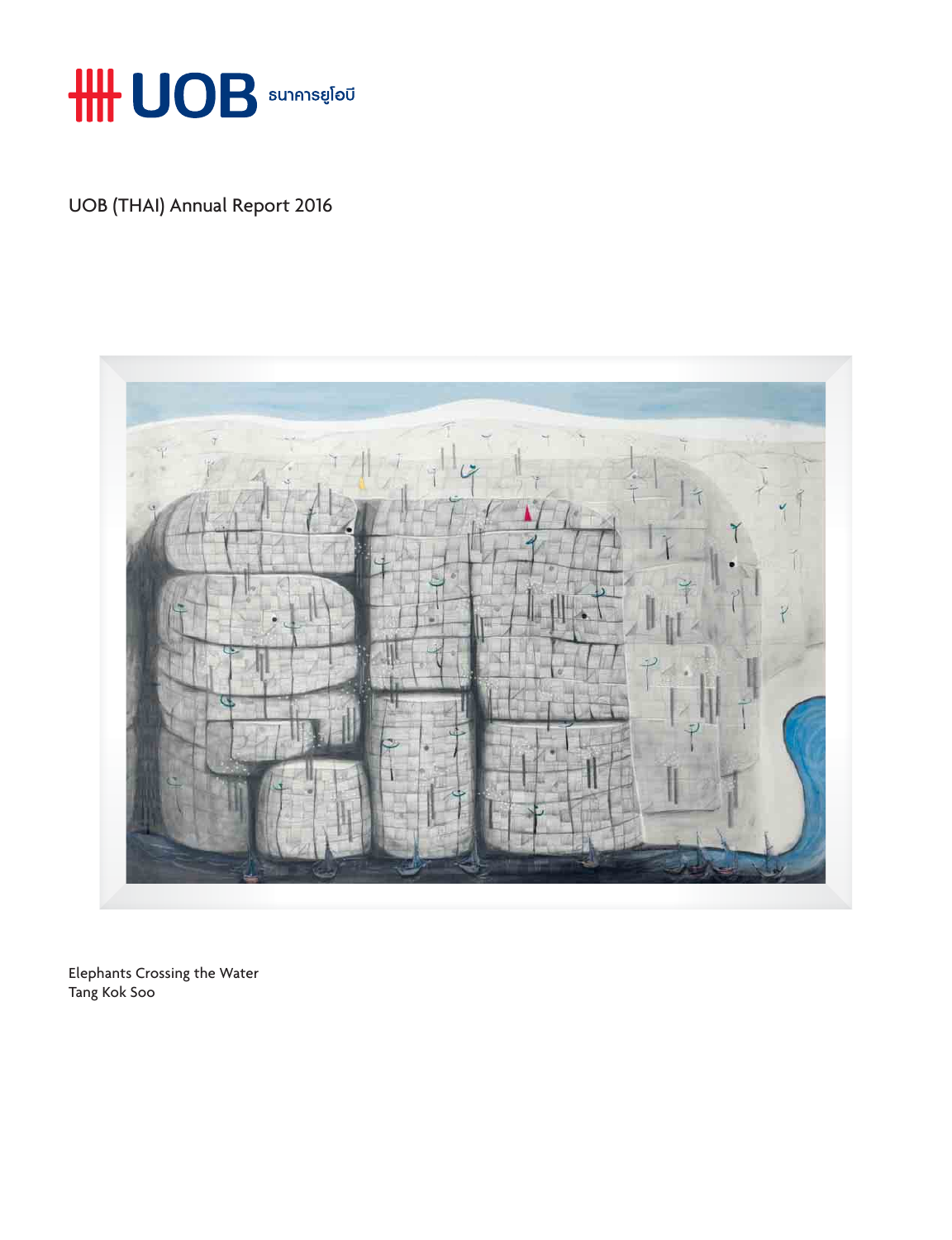

## **Contents**

- 02 Company Profile
- 03 Financial Highlights
- 04 Chairman's Statement<br>06 Board of Directors
- Board of Directors
- 06 Senior Management Team<br>07 Organisation Structure
- Organisation Structure
- 08 Management Discussion and Analysis 2016
- 14 Independent Auditor's Report
- 16 Financial Statements and
- Notes to Financial Statements<br>98 Other Information
- 98 Other Information<br>107 Risk Management
- Risk Management
- 116 Report of the Audit Committee<br>118 Opinion of the Audit Committee
- Opinion of the Audit Committee on the Bank's Internal Control System<br>19 Report of the Nomination and
- Report of the Nomination and Compensation Committee<br>120 Corporate Governance
- 120 Corporate Governance<br>123 Branch Network
- Branch Network
- 131 Company Information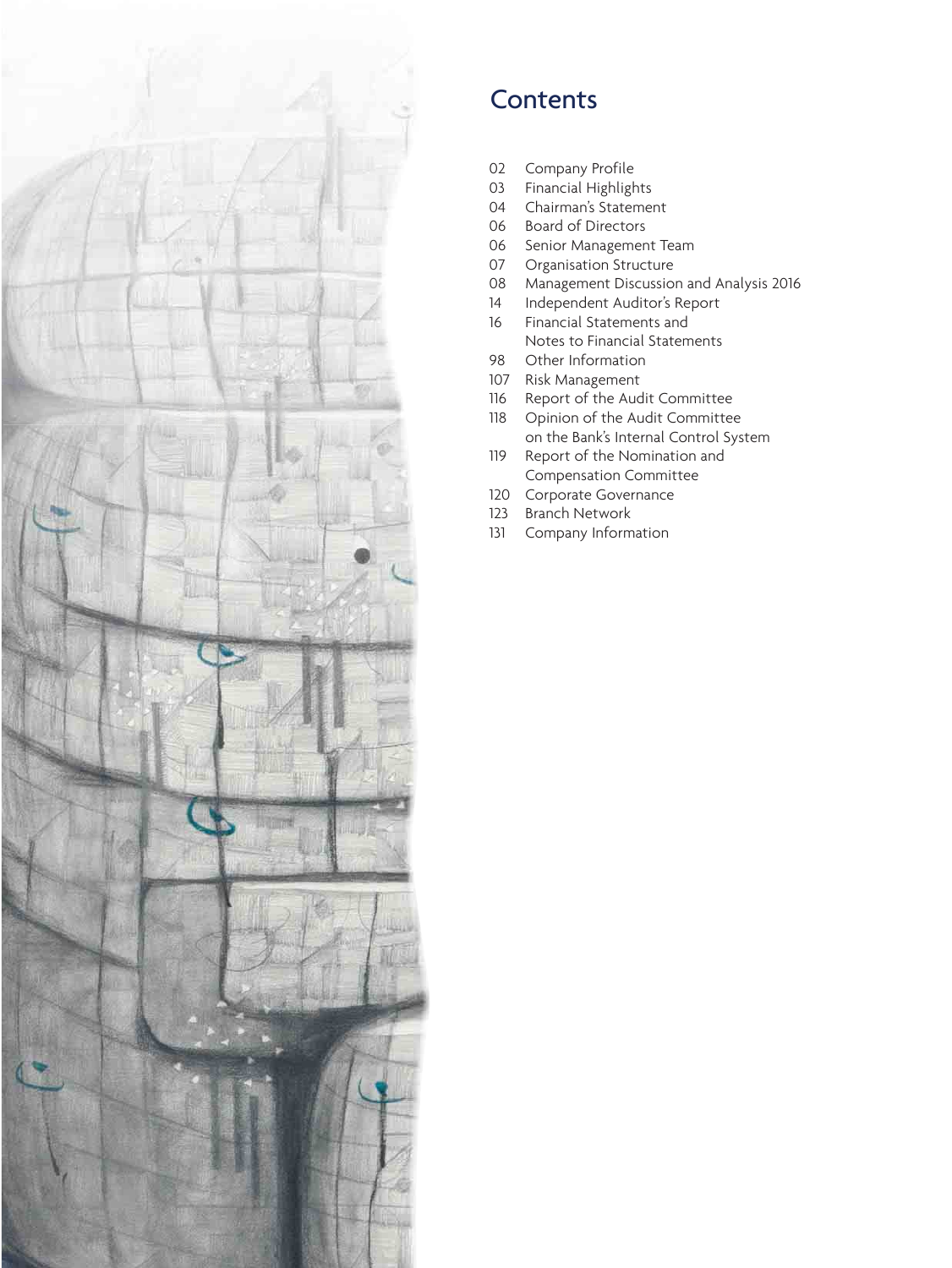

## Elephants Crossing the Water

by Tang Kok Soo Mixed media 121 x 160 cm

Mr Tang Kok Soo's Elephants Crossing the Water is the inspiration for the design of this year's Annual Report. The abstract painting of a herd of elephants crossing a river received the Gold Award for the Established Artist Category in the 2016 UOB Painting of the Year (Singapore) Competition.

With each step forward, the steady and strong-willed elephants make their journey as one, advancing with purpose and determination whatever the terrain. Elephants Crossing the Water symbolises strength in unity and celebrates the focus and wherewithal needed to stay the course.

The UOB Painting of the Year Competition, in its 35<sup>th</sup> year in 2016, promotes awareness and appreciation of art, and challenges Southeast Asian artists to produce works that inspire.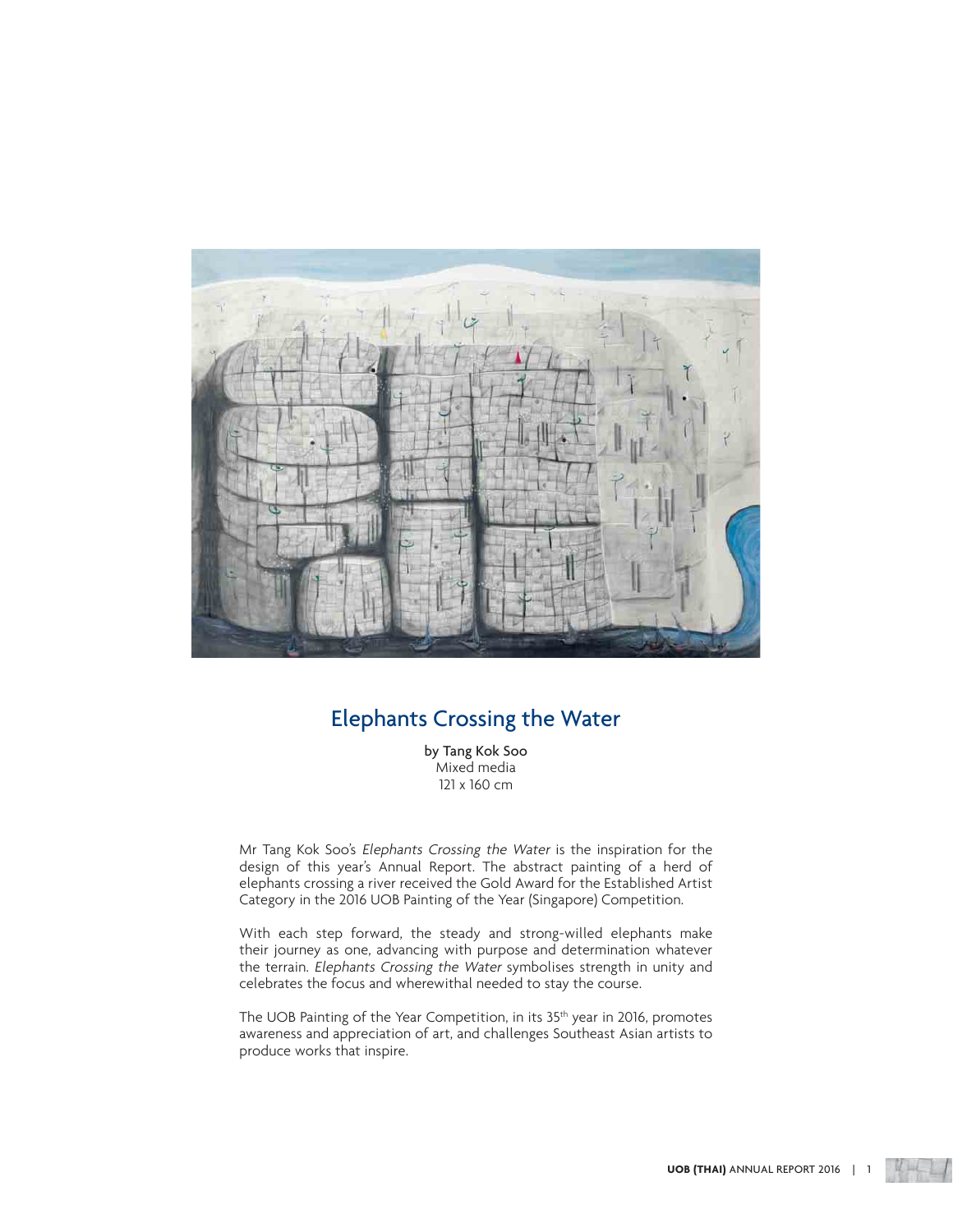## **Company Profile**

United Overseas Bank (Thai) Public Company Limited (UOB (Thai)) is a fully-licensed commercial bank. With its network of 153 branches, 349 ATMs, 9 foreign exchange kiosks nationwide (as of 31 December 2016), UOB (Thai) offers consumer and corporate customers a comprehensive suite of quality products and services to meet their financial objectives and needs. To complement its commercial banking business, UOB (Thai) has two subsidiaries providing futures broking and debt collection services.

UOB (Thai) is rated among the top banks in Thailand by Moody's Investors Service and Fitch Ratings:

#### Moody's Investors Service:

| International Ratings |       |
|-----------------------|-------|
| Long-Term             | Baal  |
| Short-Term            | $P-2$ |
|                       |       |

#### Fitch Ratings:

| International Ratings |                |
|-----------------------|----------------|
| Long-Term             | А-             |
| Short-Term            | F <sub>2</sub> |
| Viability             | $bb+$          |
| Support               |                |
| National Ratings      |                |
| Long-term             | AAA(tha)       |
| Short-term            | $F1+(tha)$     |

UOB (Thai) is 99.66 per cent owned by Singapore-based United Overseas Bank Limited (UOB), which has a global network of more than 500 offices in Asia Pacific, Europe and North America.

A regional bank rooted in Thailand, UOB (Thai) provides customers with financial expertise and connectivity across Asia. It offers innovative financial solutions, quality products and excellent service through understanding and identifying the needs of its customers.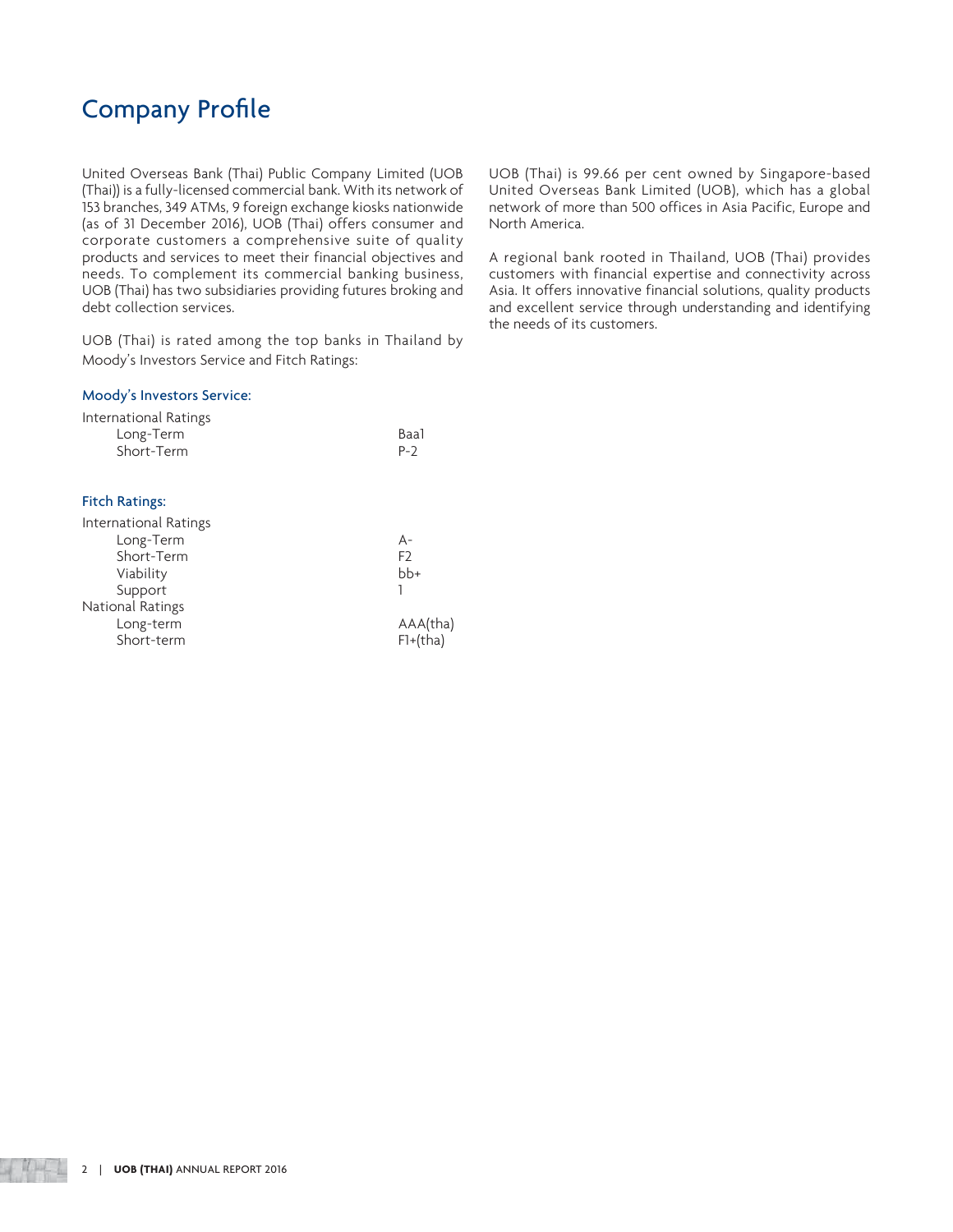# Financial Highlights

|                                       |         | Consolidated<br><b>Financial Statements</b> |  |
|---------------------------------------|---------|---------------------------------------------|--|
|                                       | 2016    | 2015                                        |  |
| Financial Position (Million Baht)     |         |                                             |  |
| Assets                                | 451,611 | 434,416                                     |  |
| Loans                                 | 318,706 | 290,934                                     |  |
| Allowance for doubtful accounts       | 9,442   | 7,664                                       |  |
| Deposits                              | 323,859 | 302,036                                     |  |
| Liabilities                           | 403,175 | 389,406                                     |  |
| Shareholders' equity                  | 48,435  | 45,010                                      |  |
| Capital funds                         | 52,331  | 49,769                                      |  |
| Earnings Performance (Million Baht)   |         |                                             |  |
| Net interest income                   | 12,783  | 11,761                                      |  |
| Non-interest income                   | 4,268   | 4,050                                       |  |
| Net profit before tax                 | 4,387   | 3,915                                       |  |
| Net profit after tax                  | 3,605   | 3,121                                       |  |
| Ratios (%)                            |         |                                             |  |
| Net interest income to average assets | 2.89    | 2.83                                        |  |
| Return on average assets              | 0.81    | 0.75                                        |  |
| Return on average equity              | 7.71    | 7.36                                        |  |
| Earnings per share - basic (Baht)     | 1.45    | 1.26                                        |  |
| NPLs (gross) to total loans           | 2.57    | 1.93                                        |  |
| Book value per share (Baht)           | 19.49   | 18.11                                       |  |
| Capital adequacy ratio                | 18.27   | 18.84                                       |  |

 $4 - 1$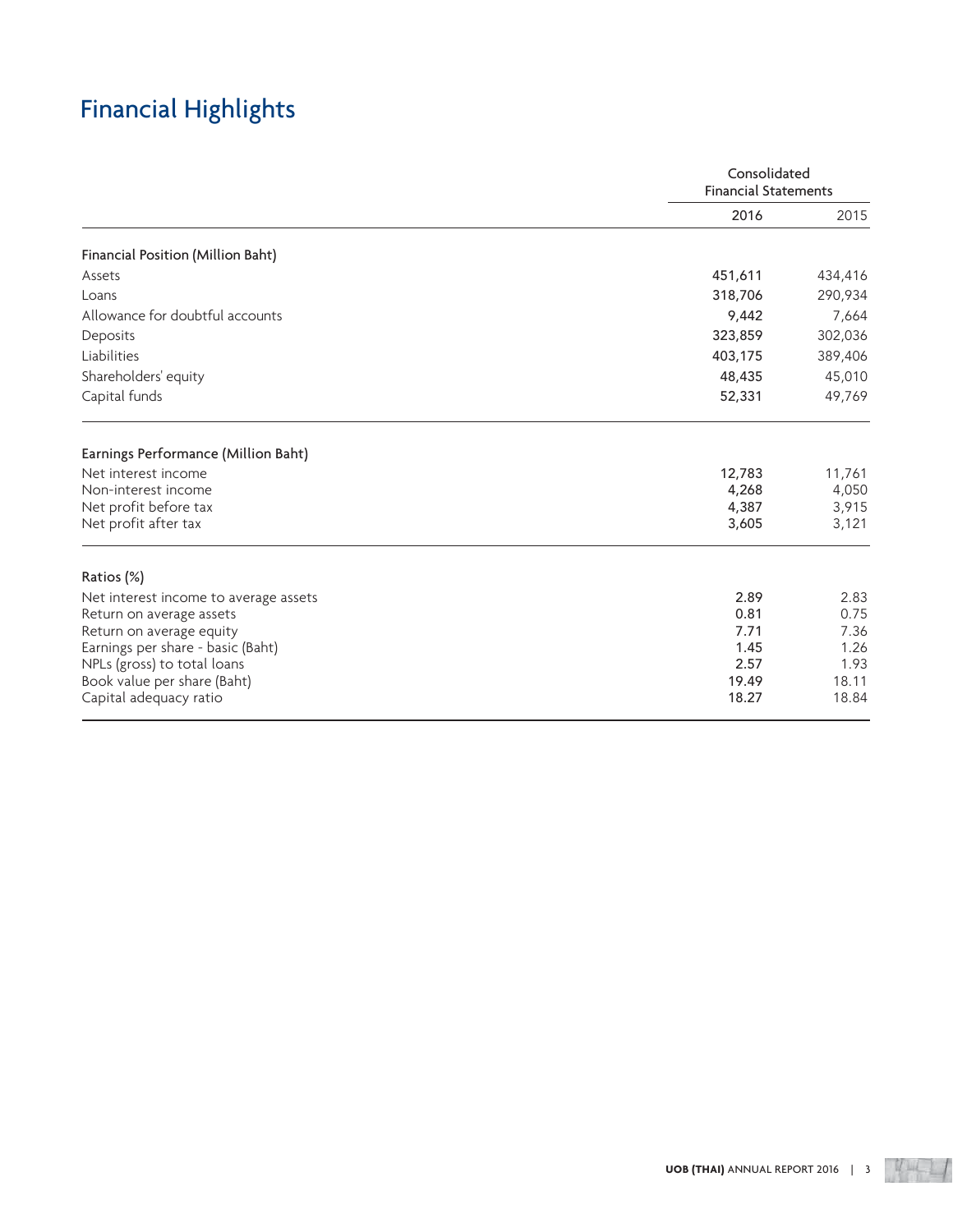## Chairman's Statement



Our time-tested values of being honourable, enterprising, united and committed ensure that our focus is for the long term.

### 2016 Review

We at UOB (Thai) joined the nation in mourning the passing of King Bhumibol Adulyadej, who was at the time the world's longestserving monarch. His Majesty reigned for 70 years as a polymath with contributions in art, music and many social and economic development projects. He has left a deep legacy for all Thais and will remain in the hearts of his subjects.

His Royal Highness Crown Prince Maha Vajiralongkorn succeeded as Thailand's new king after accepting an invitation from the Parliament on 1 December 2016. Long live His Majesty King Maha Vajiralongkorn Bodindradebayavarangkun.

2016 was a difficult year overall for the Thai economy. Growth suffered as the effects of ongoing global market volatility, political change in the West and continued reforms in China dampened sentiment. Nevertheless, the local economy proved resilient growing 3.2 per cent in 2016 compared with 2.9 per cent in 2015.

Most of Thailand's economic momentum was driven by increased consumer spending, tourism and government expenditure, especially in transportation and irrigation. Thai exports improved with the weakening of the Thai Baht and greater demand for goods such as electrical appliances, automotive, machinery and equipment from countries including Japan, China and the US.

However, private investment remained subdued, falling by 2.2 per cent in 2015 and slightly growing by 0.4 per cent in 2016.

### 2016 Bank Performance

Against this backdrop and in comparison to its peers, UOB (Thai) continued to achieve strong overall performance. We adopted a sustainable and prudent approach to business and are pleased to report that we achieved net profit after tax of Baht 3.6 billion in 2016, a growth of 15.5 per cent over 2015. Total income increased 7.8 per cent to Baht 17.1 billion, mainly attributable to loan growth.

The Bank saw total loans increase by 9.5 per cent to Baht 318.7 billion, primarily due to an increase in housing loans, and achieved a healthy growth in total deposits by 7.2 per cent to Baht 323.9 billion. The Bank's non-performing loans ratio increased to 2.6 per cent from 1.9 per cent in 2015.

#### Corporate Developments

Our time-tested values of being honourable, enterprising, united and committed ensure that our focus is for the long term, enabling us to grow sustainably as we support our customers within Thailand and across the region.

In line with the Group's efforts to enhance and to extend the digital experience for our customers, in 2016, UOB (Thai) launched a series of technology and digitalisation initiatives for local startups in Thailand. These initiatives included training and mentorship programmes, access to new funding sources through UOB's partnerships with OurCrowd and InnoVen Capital and regional expansion partnerships.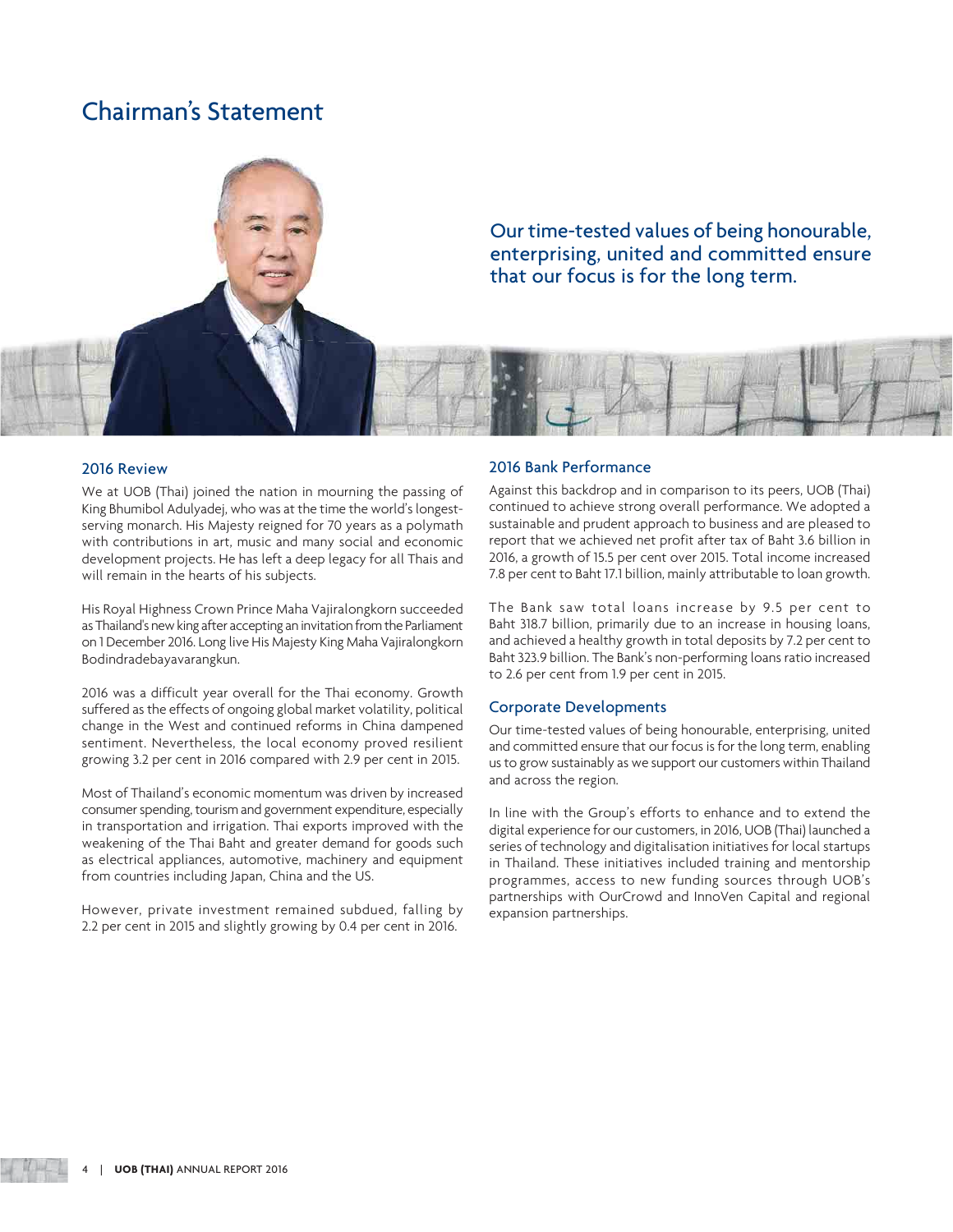

We also launched the UOB Business mobile application for small businesses, designed to help them manage currency volatility and foreign exchange risks as they expand their businesses overseas.

Our reputation in Thailand was bolstered when UOB (Thai) was recognised by The Asian Banker as the Best Foreign Retail Bank in Thailand for the second consecutive year and received the publication's Wealth Management of the Year award for 2016.

### 2017 Outlook

Despite increased downside risk from global financial market uncertainty and political developments in the major advanced economies, Thailand's economy continues to improve and is projected to grow by 3.3 per cent in 2017. Solid progress on major infrastructure investment projects such as the Eastern Economic Corridor Development project and high-speed rail networks will help to lift business confidence and in turn generate increased private sector investment.

Consumer spending is also expected to rise in tandem with improvements in consumer confidence, farm income and the recovery of the global economy. Despite the increased risks expected in 2017, exports are projected to improve at a gradual pace on the back of the depreciation of the Thai Baht and the recovery of the global economy.

### Acknowledgement

The Bank welcomed its new President and Chief Executive Officer, Mr Tan Choon Hin who was appointed to the UOB (Thai) position in November 2016. Mr Tan Choon Hin brings with him broad banking experience across several Asian markets. Prior to this, he was based in Singapore and headed UOB's Group Business Banking. He succeeds Mr Peter Foo Moo Tan, who has taken up the position of President and CEO for UOB China. I would like to thank Mr Peter Foo Moo Tan for his four years of dedication to UOB (Thai).

On behalf of the Board of Directors, I would like to welcome on board Mr Tithiphan Chuerboonchai, our new Independent Director, and thank our former Director, Mr Cheo Chai Hong, for his seven years of counsel and guidance.

In conclusion, I wish to extend my appreciation to our customers for their trust and continued support, and to the management and staff for upholding the Bank's values as they serve and support our customers.

Wee Cho Yaw Chairman

February 2017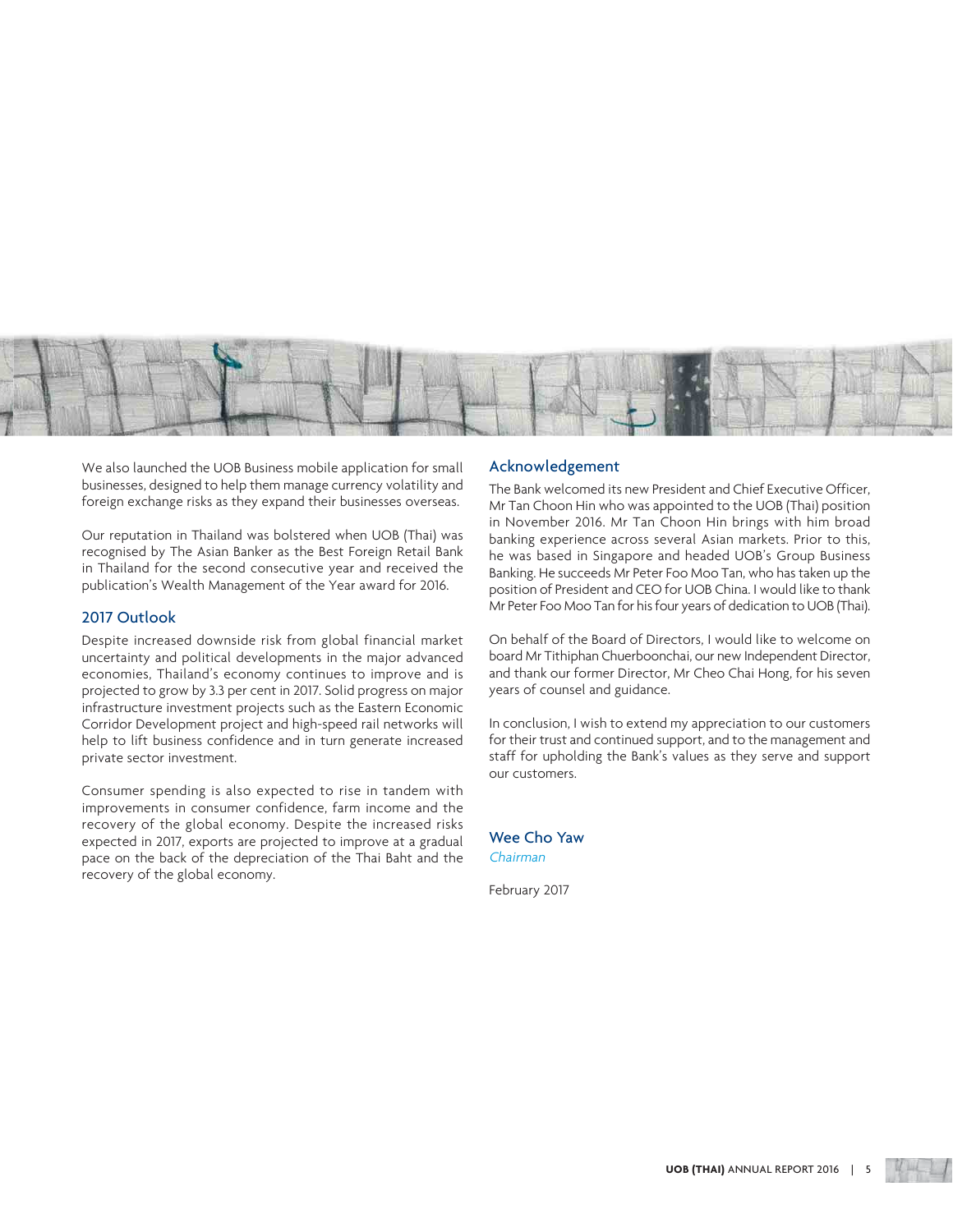## Board of Directors

Wee Cho Yaw **Chairman** Wee Ee Cheong Deputy Chairman Suebtrakul Soonthornthum Independent Director Chanitr Charnchainarong Findependent Director<br>Tithiphan Chuerboonchai Findependent Director Tithiphan Chuerboonchai Lee Chin Yong Director Tan Choon Hin Sanchai Apisaksirikul Director

Independent Director

## Senior Management Team

Tan Choon Hin President and Chief Executive Officer

Steven Ngeo Swee Guan Managing Director, Country Head of Credit & Risk Management Sanchai Apisaksirikul Managing Director, Country Head of Finance & Corporate Services Yuttachai Teyarachakul Managing Director, Country Head of Personal Financial Services Arthur Gan Lian Aun **Executive Director, Country Head of Global Markets** Pailin Ngsriwongse **Executive Director, Country Head of Corporate Banking** Piyaporn Ratanaprasartporn Executive Director, Country Head of Commercial Banking Patchanee Vongsilpawattana Executive Director, Country Head of Transaction Banking Pisal Kattiyothaivong **Executive Director, Country Head of Debt Capital Markets** Sayumrat Maranate **Executive Director, Country Head of Business Banking** Roongthip Angkasirisan **Executive Director, Country Head of Risk Management** Yau Chi Choi Executive Director, Country Head of Retail Credit Pojanee Rungsang **Executive Director, Country Head of Special Asset Management** James Rama Phataminviphas Executive Director, Country Head of Channels & Digitalisation Sirima Taecharungnirun Executive Director, Country Head of Technology & Operations Sasiwimol Arayawattanapong Executive Director, Country Head of Human Resources Ngamjitt Sirijindalert Executive Director, Country Head of Project Management Office Busba Virochpoka Executive Director, Country Head of Strategic Communications & Customer Advocacy Pimolrat Tangkosakul Executive Director, Country Head of Legal & Secretariat Executive Director, Country Head of Compliance Manit Panichakul Executive Director, Country Head of Internal Audit Montira Utarapichat Executive Director, (Acting) Country Head of Financial Institutions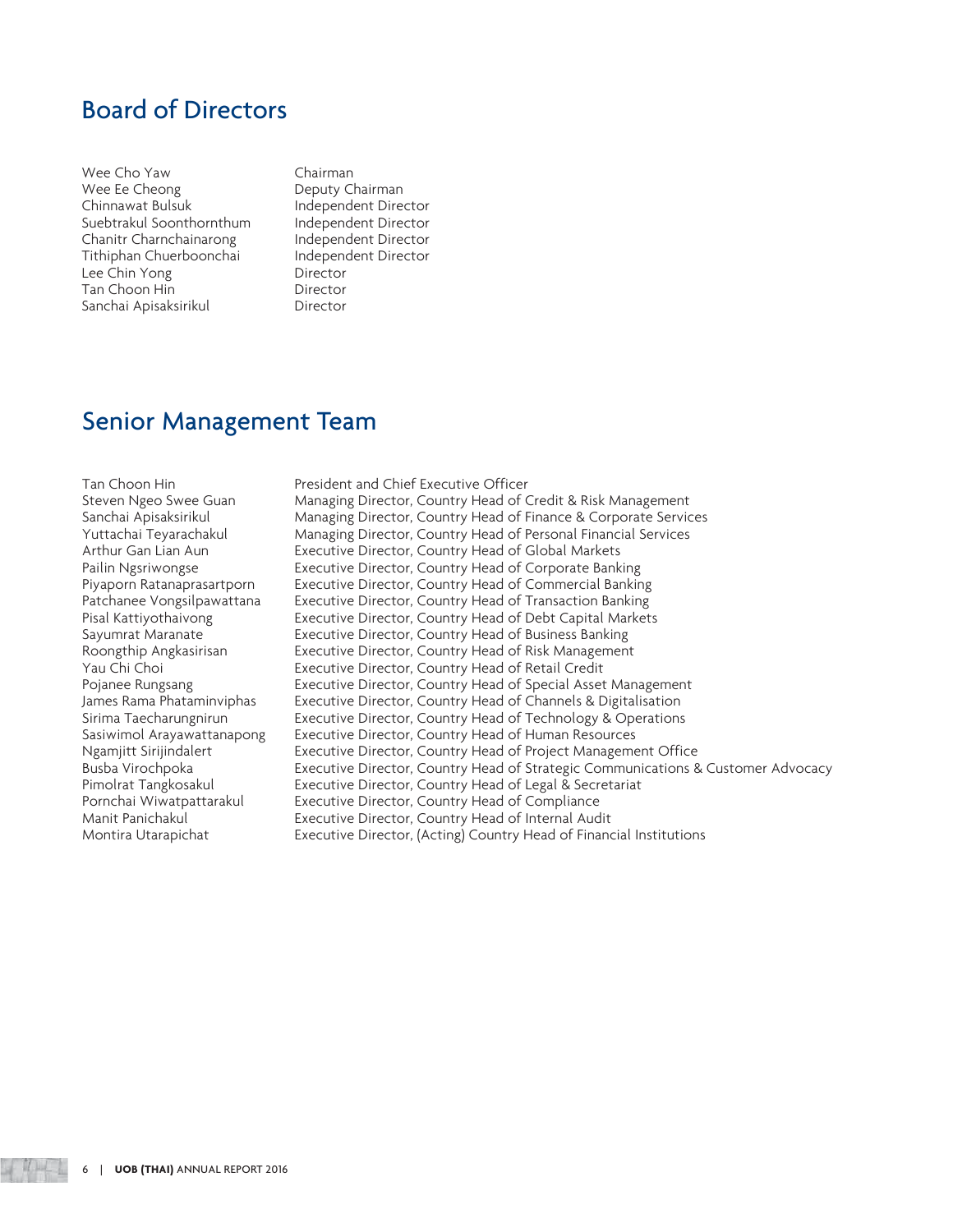



 $4+1$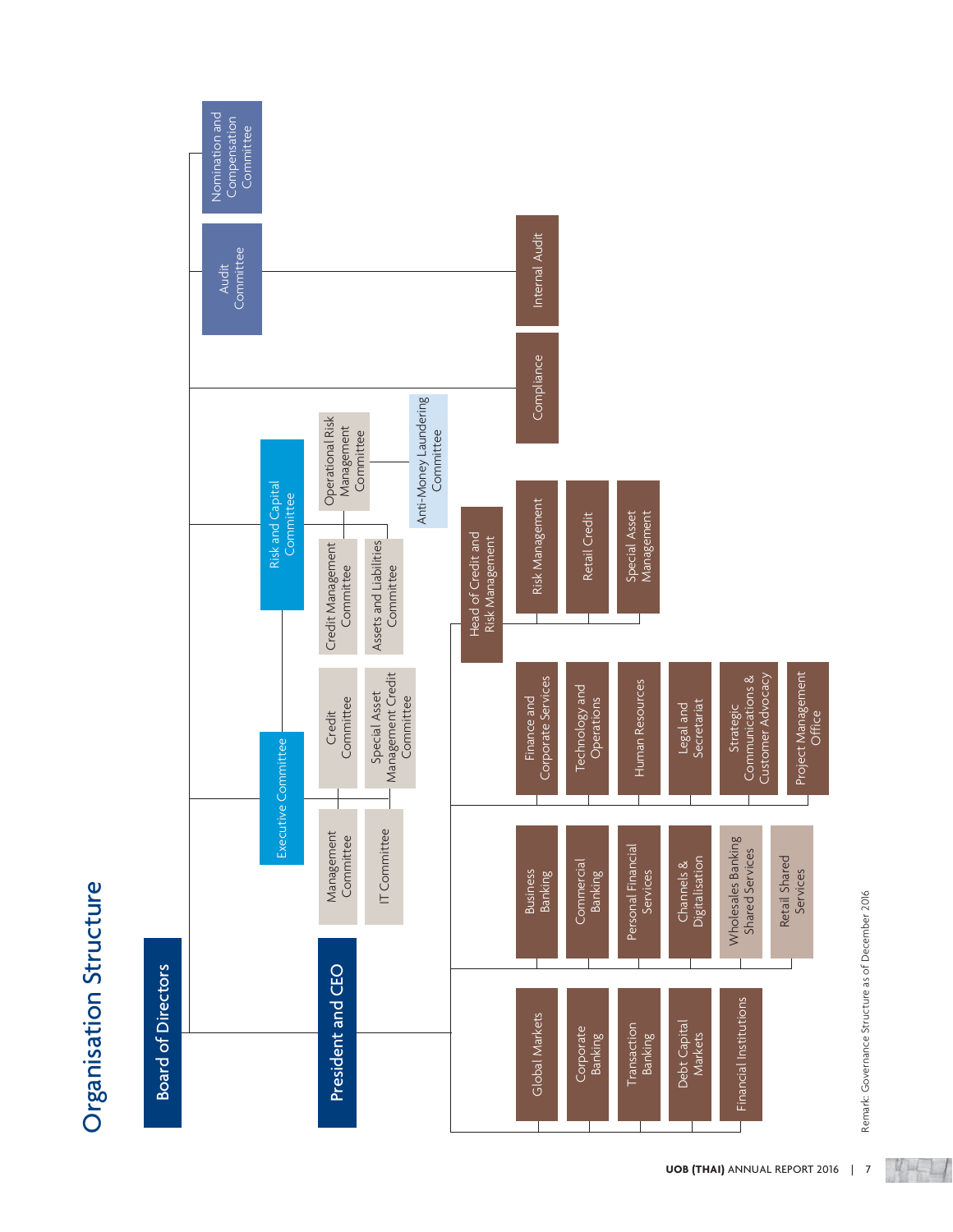

## United Overseas Bank (Thai) Public Company Limited

31 December 2016

# Management Discussion and Analysis 2016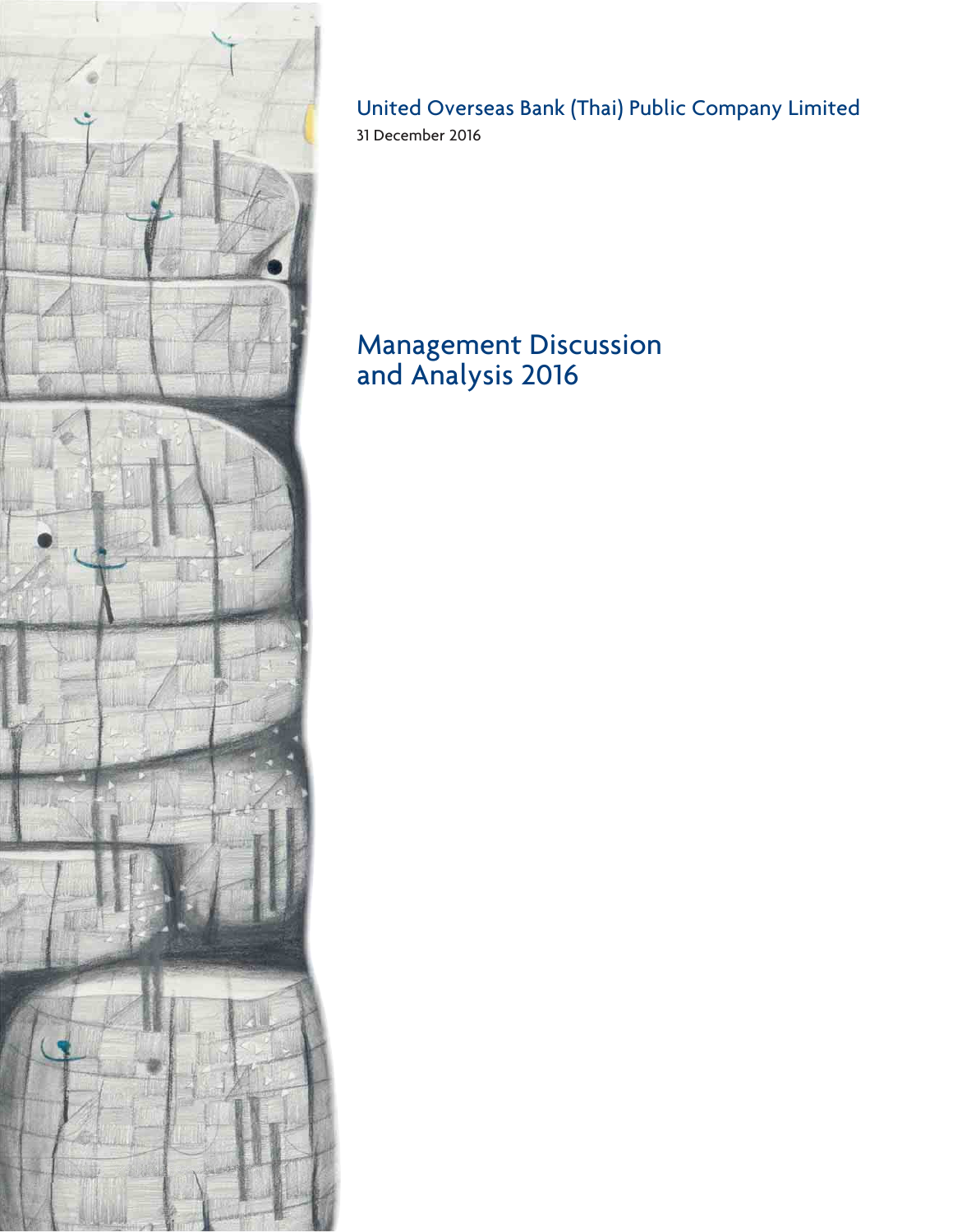## Statutory Financial Results

The Bank and its subsidiaries reported net profit after tax for the year 2016 of Baht 3,605 million, Baht 484 million or 15.5% up from last year. Total operating income grew by 7.8% to reach Baht 17,051 million. This was primarily the result of higher net interest income and non-interest income. Net interest income increased by 8.7% to 12,783 million from continued expansion of loans and lower cost of deposits. Non-interest income rose by 5.4% to Baht 4,268 million from higher fees and commission income.

Total operating expenses were at Baht 9,659 million, an increase of 3.0% or Baht 279 million from the previous year. This was attributed to higher revenue-related expenses. Meanwhile, the loss on impairment of properties foreclosed and other assets declined by Baht 192 million.

The impairment losses on loans in 2016 stood at Baht 3,005 million compared to last year of Baht 2,516 million.

## Summarised Statutory Financial Results For the Years Ended 31 December 2016 and 2015

|                                                 |                      |        | Million Baht |
|-------------------------------------------------|----------------------|--------|--------------|
|                                                 | Consolidated         |        |              |
|                                                 | financial statements |        |              |
| Statements of income                            | 2016                 | 2015   | % change     |
| Interest income                                 | 19,532               | 18,574 | 5.2          |
| Interest expenses                               | 6,749                | 6,813  | (0.9)        |
| Net Interest income                             | 12,783               | 11,761 | 8.7          |
| Non-interest income                             | 4,268                | 4,050  | 5.4          |
| Total operating income                          | 17,051               | 15,811 | 7.8          |
| Operating expenses                              | 9,659                | 9,380  | 3.0          |
| Operating profit before impairment              | 7,392                | 6,431  | 14.9         |
| Bad debt, doubtful accounts and impairment loss | 3,005                | 2,516  | 19.4         |
| Net profit before income tax expenses           | 4,387                | 3,915  | 12.1         |
| Income tax expenses                             | 782                  | 794    | (1.5)        |
| Net profit                                      | 3,605                | 3,121  | 15.5         |

## Key Financial Position Items

|                             |                      |         | Million Baht |
|-----------------------------|----------------------|---------|--------------|
|                             | Consolidated         |         |              |
|                             | financial statements |         |              |
|                             | 2016                 | 2015    | % change     |
| Total assets                | 451,611              | 434,416 | 4.0          |
| Total loans to customers    | 318,706              | 290,934 | 9.5          |
| Total deposits              | 323,859              | 302,036 | 7.2          |
| Total liabilities           | 403,175              | 389,406 | 3.5          |
| Total shareholders' equity  | 48,435               | 45,010  | 7.6          |
| Non-performing loans (NPLs) | 8,926                | 6,349   | 40.6         |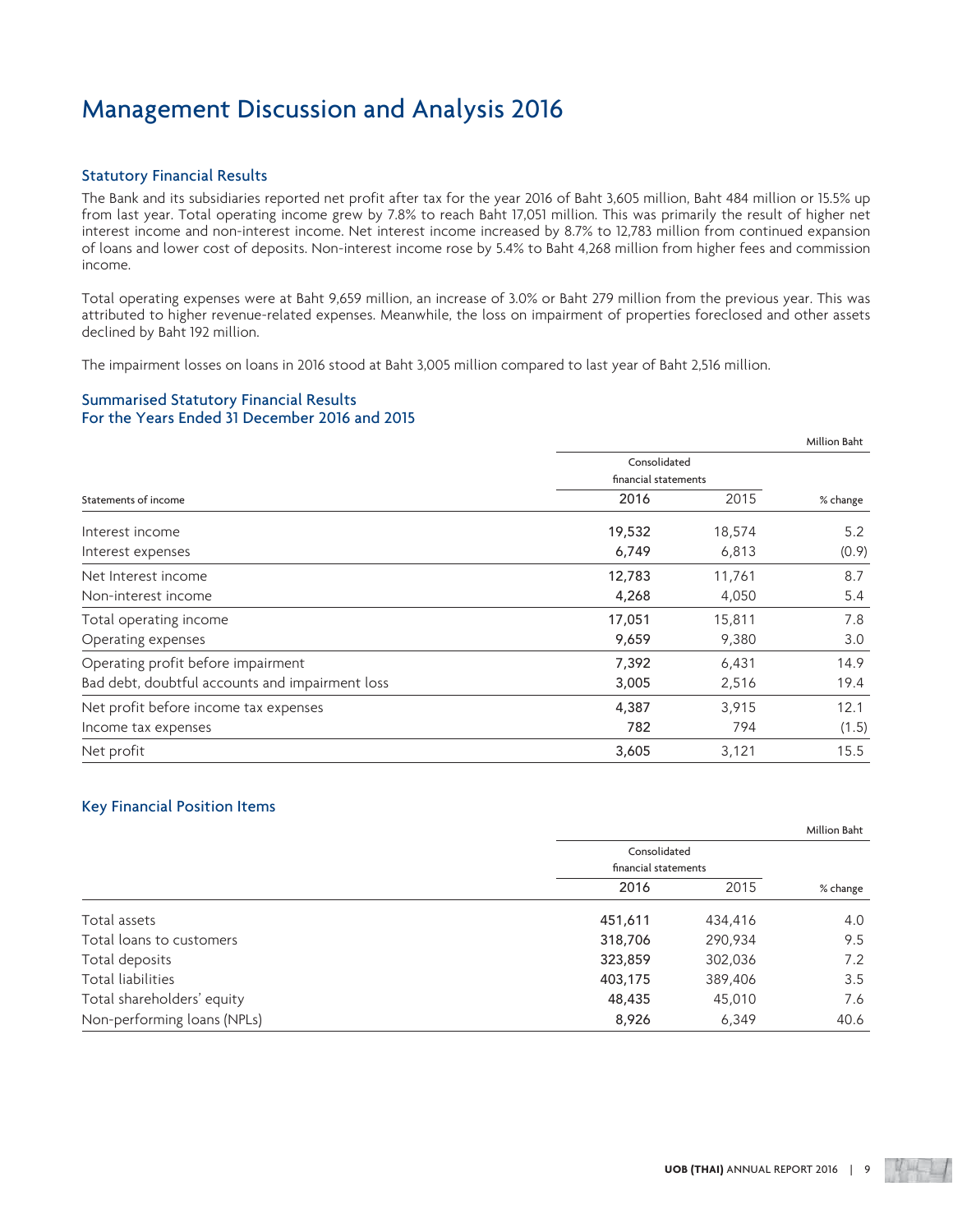## Key Financial Ratios (%)

|                                       | Consolidated<br>financial statements |      |          |
|---------------------------------------|--------------------------------------|------|----------|
|                                       | 2016                                 | 2015 | % change |
| Net interest income to average assets | 2.9                                  | 2.8  | 0.1      |
| Gross loans to deposits ratio         | 98.4                                 | 96.3 | 2.1      |
| Net loans to deposits ratio           | 95.7                                 | 94.0 | 1.7      |
| NPLs to total loans ratio             | 2.6                                  | 1.9  | 0.7      |
| Capital adequacy ratio                | 18.3                                 | 18.8 | (0.5)    |

## Net Interest Income

Net interest income (NII) for 2016 was Baht 12,783 million, 8.7% or Baht 1,022 million higher than last year, after payment to the Deposit Protection Agency and Financial Institutions Development Fund. The higher NII was mainly due to year-on-year growth in loans volume and lower funding costs.

## Non-Interest Income

Non-interest income for 2016 was Baht 4,268 million, an increase of Baht 218 million or 5.4% compared with the previous year. This was mainly due to increase in net gains on foreign exchange transactions and higher commission income.

## Operating Expenses

The Bank and its subsidiaries' operating expenses for 2016 was at Baht 9,659 million, an increase of Baht 279 million or 3.0% compared with last year. This was mainly from the business related areas including advertising expenses, debt collection fee and referral fee in total of Baht 328 million

The employee expenses in 2016 decreased by Baht 50 million. Headcount as of 31 December 2016 was 4,560 compared to 4,544 in last year.

### Impairment Loss on Loans

The Bank set aside loan loss provisions for 2016 in a total of Baht 3,005 million, which was Baht 489 million or 19.4% higher than provisions for the previous year under the Bank's prudent conservative provisioning policy. In 2016, the Bank set up extra counter-cyclical provision amounting Baht 770 million, compared with Baht 493 million in 2015.

## Capital Expenditure

The Bank's capital expenditure for 2016 totaled Baht 1,713 million, compared with Baht 654 million in 2015, an increase of Baht 1,059 million primarily relating to the new office building.

## Dividend Payment Policy

The Bank's dividend payment policy is governed by Bank of Thailand and The Public Limited Companies Act. The dividend payment is subject to approval by shareholders at the Annual General Meeting.

### Assets

Total assets as at 31 December 2016 was Baht 451,611 million, an increase of Baht 17,195 million or 4.0% from the previous year, largely due to loans growth and assets relating to derivatives transactions.

In 2016, total loans of the Bank increased by 9.5% or Baht 27,772 million to THB 318,706 million, largely contributed by retail housing loans.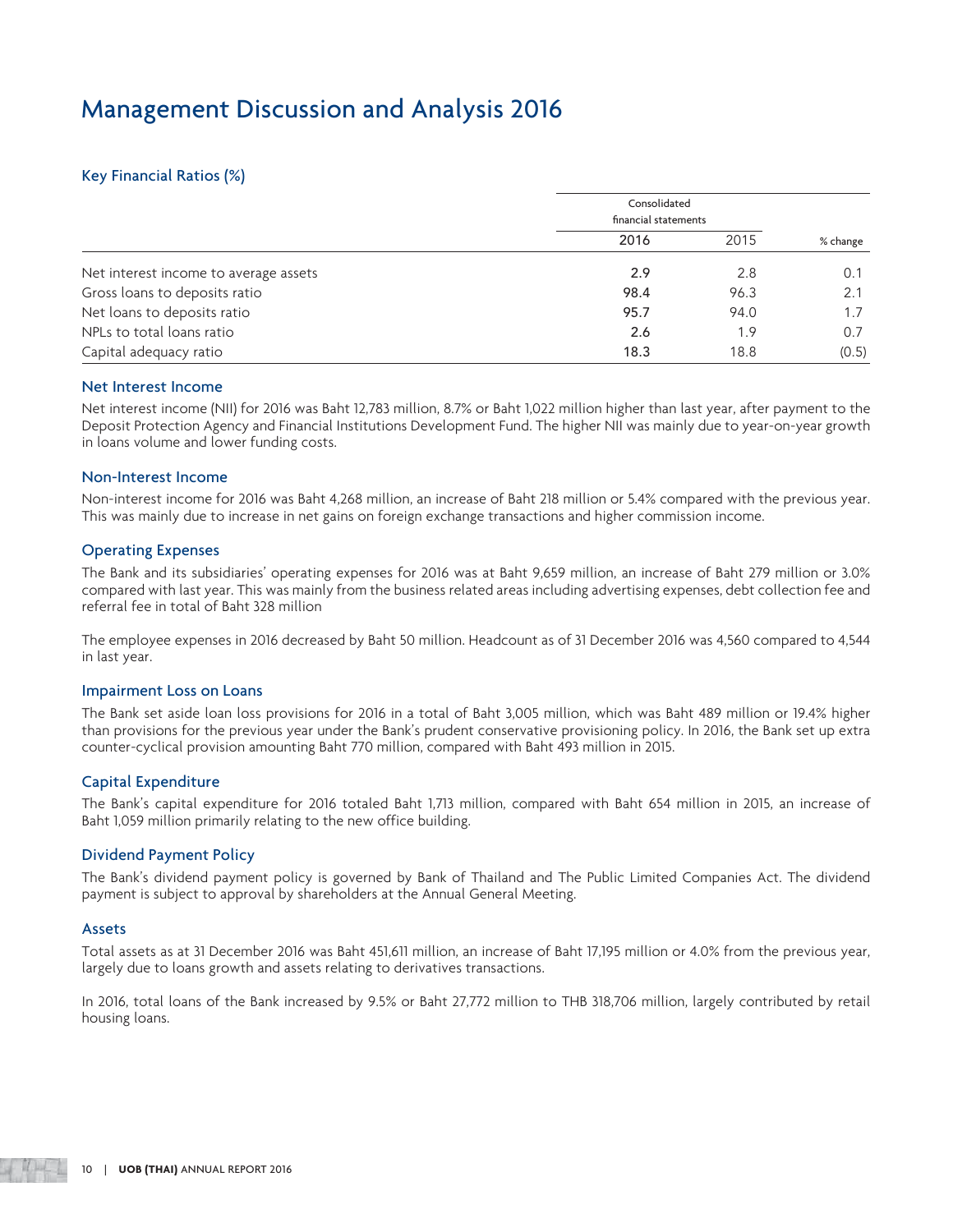## Liabilities

Total liabilities as at 31 December 2016 was Baht 403,175 million, an increase of Baht 13,769 million or 3.5%, largely attributable to higher deposits and debts issued. In 2016, total deposits grew by 7.2% or Baht 21,823 million to Baht 323,859 million, driven by retail and wholesale deposits.

## Shareholders' Equity

As of 31 December 2016, shareholders' equity was at Baht 48,435 million, an increase of Baht 3,425 million, or 7.6% from last year was mainly from profitable operating result of the Bank in the year of 2016 of Baht 3,605 million.

## Loans classified by type of business

|                               | % of total loans |       |
|-------------------------------|------------------|-------|
|                               | 2016             | 2015  |
| Housing loans                 | 41.4             | 38.5  |
| Manufacturing and commerce    | 25.6             | 27.0  |
| Public utilities and services | 8.5              | 9.4   |
| Real estate and construction  | 6.2              | 7.0   |
| Agriculture and mining        | 0.3              | 0.6   |
| Others                        | 18.0             | 17.5  |
| Total loans                   | 100.0            | 100.0 |



The proportion of housing loans to total loans increased from 38.5% in 2015 to 41.4% in 2016. While loans to manufacturing and commerce went down from 27.0% to 25.6% and loans to public utilities and services also decreased from 9.4% to 8.5%.

## Loans to Top 10 Customer Groups

|                                 |       | % of total loans |  |
|---------------------------------|-------|------------------|--|
|                                 | 2016  | 2015             |  |
| Loans to top 10 customer groups | 4.3   | 5.3              |  |
| Others                          | 95.7  | 94.7             |  |
| Total loans                     | 100.0 | 100.0            |  |

The loan concentration in 2016 decreased from the previous year. Loans to the top 10 largest customer groups accounted for 4.3% of total loans in 2016, dropped from 5.3% in 2015.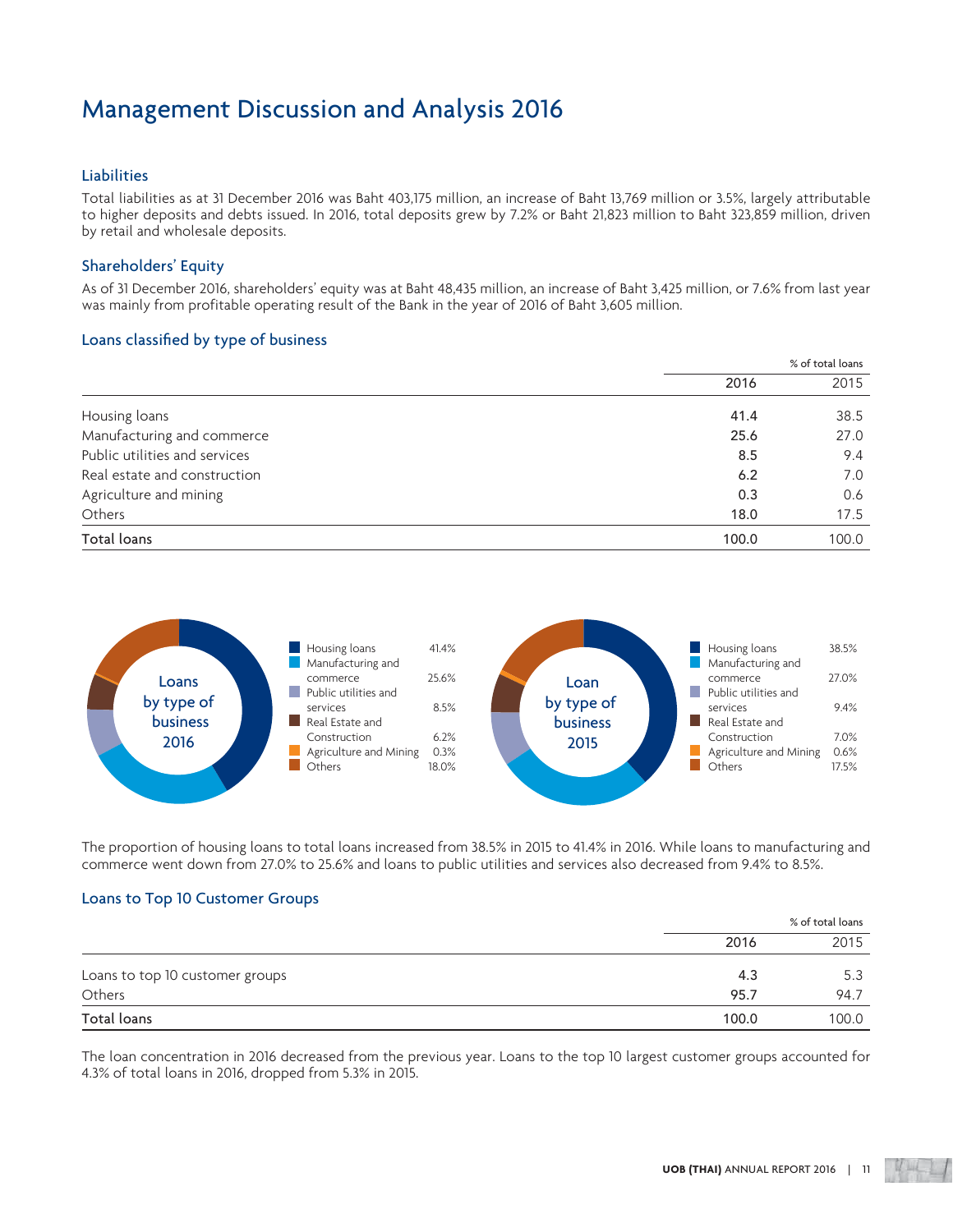## Classification of Loans\*

|                        | 2016                |       | 2015         |       |
|------------------------|---------------------|-------|--------------|-------|
|                        | <b>Million Baht</b> | %     | Million Baht | %     |
| Pass                   | 332,114             | 95.8  | 315,587      | 96.1  |
| Special mention        | 5,661               | 1.6   | 6,398        | 2.0   |
| Total Performing loans | 337,775             | 97.4  | 321,985      | 98.1  |
| Substandard            | 2,180               | 0.6   | 1,232        | 0.4   |
| Doubtful               | 1,203               | 0.4   | 896          | 0.2   |
| Doubtful of loss       | 5,543               | 1.6   | 4,221        | 1.3   |
| <b>Total NPLs</b>      | 8,926               | 2.6   | 6,349        | 1.9   |
| Grand total            | 346,701             | 100.0 | 328,334      | 100.0 |

\* Including interbank and money market loans

## Asset Quality Ratios

|                                                        | 2016  | 2015  |
|--------------------------------------------------------|-------|-------|
| NPLs $\angle$ Total loans*                             | 2.6   | 19    |
| Allowance for doubtful accounts $\angle$ NPLs          | 105.8 | 120.7 |
| Allowance for doubtful accounts* $\angle$ Total loans* | 27    |       |

\* Including interbank and money market loans

## Non-Performing Loan (NPL) Management

NPLs in 2016 stood at Baht 8,926 million, an increase of Baht 2,577 million when compared with 6,349 million in 2015. As a result, NPLs to total loans ratio went up to 2.6%.

## Deposit Structure

|                   | % of total deposits |       |
|-------------------|---------------------|-------|
|                   | 2016                | 2015  |
| Current deposits  | 2.3                 | 2.1   |
| Savings deposits  | 55.4                | 55.5  |
| Time deposits     | 42.3                | 42.4  |
| under 6 months    | 3.5                 | 6.9   |
| 6 months - 1 year | 25.8                | 16.9  |
| over 1 year       | 13.0                | 18.6  |
| Total             | 100.0               | 100.0 |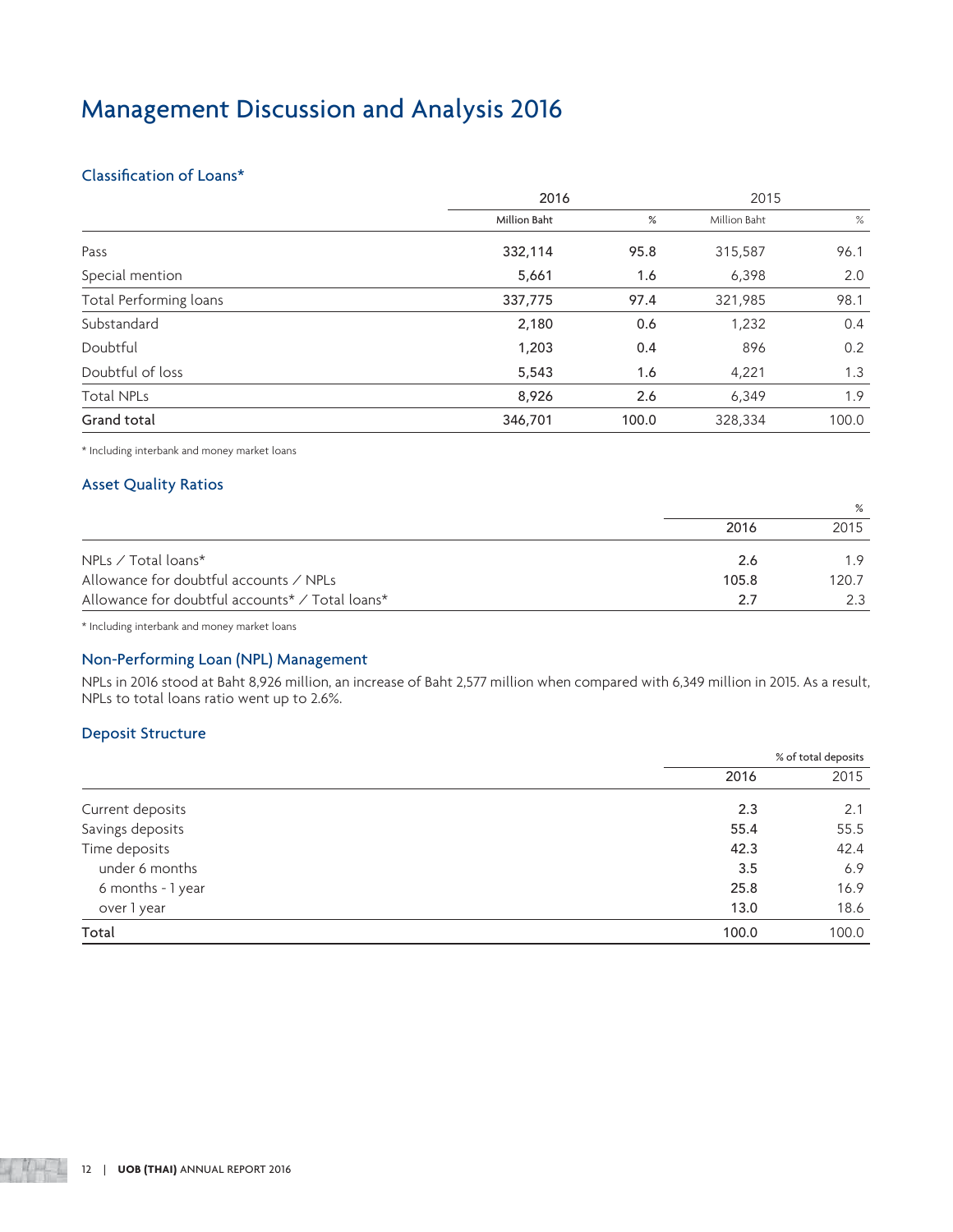

As at 31 December 2016, the Bank had total deposits of Baht 323,859 million, an increase of 21,823 million from end-2015, which was largely driven by saving deposits. Total current and savings deposits accounted for 57.7% of total deposit bases, while fixed deposits accounted for 42.3%. Net loans-to-deposits ratio was 95.7% as at end-2016 compared with 94.0% as at end-2015.

## Capital Funds

|                                                       | 2016         |       | 2015         |         |
|-------------------------------------------------------|--------------|-------|--------------|---------|
|                                                       | Million Baht | % CAR | Million Baht | $%$ CAR |
| Total capital funds                                   | 52,331       | 18.3  | 49.769       | 18.8    |
| Common equity tier 1 (CET 1) capital & Tier 1 capital | 45,856       | 16.0  | 42.775       | 16.2    |
| Tier 2 capital                                        | 6,475        | 2.3   | 6.994        | 2.6     |

The Bank has adopted the Foundation Internal Ratings-Based Approach (FIRB) under Basel III capital framework. As at 31 December 2016, the Bank's Total Capital Adequacy Ratio remained strong at 18.3% while Tier 1 capital adequacy ratio and CET1 capital adequacy ratio were at 16.0%, which were above the sum of Bank of Thailand (BOT)'s minimum requirement and conservation buffer at 9.125%, 6.625% and 5.125%, respectively.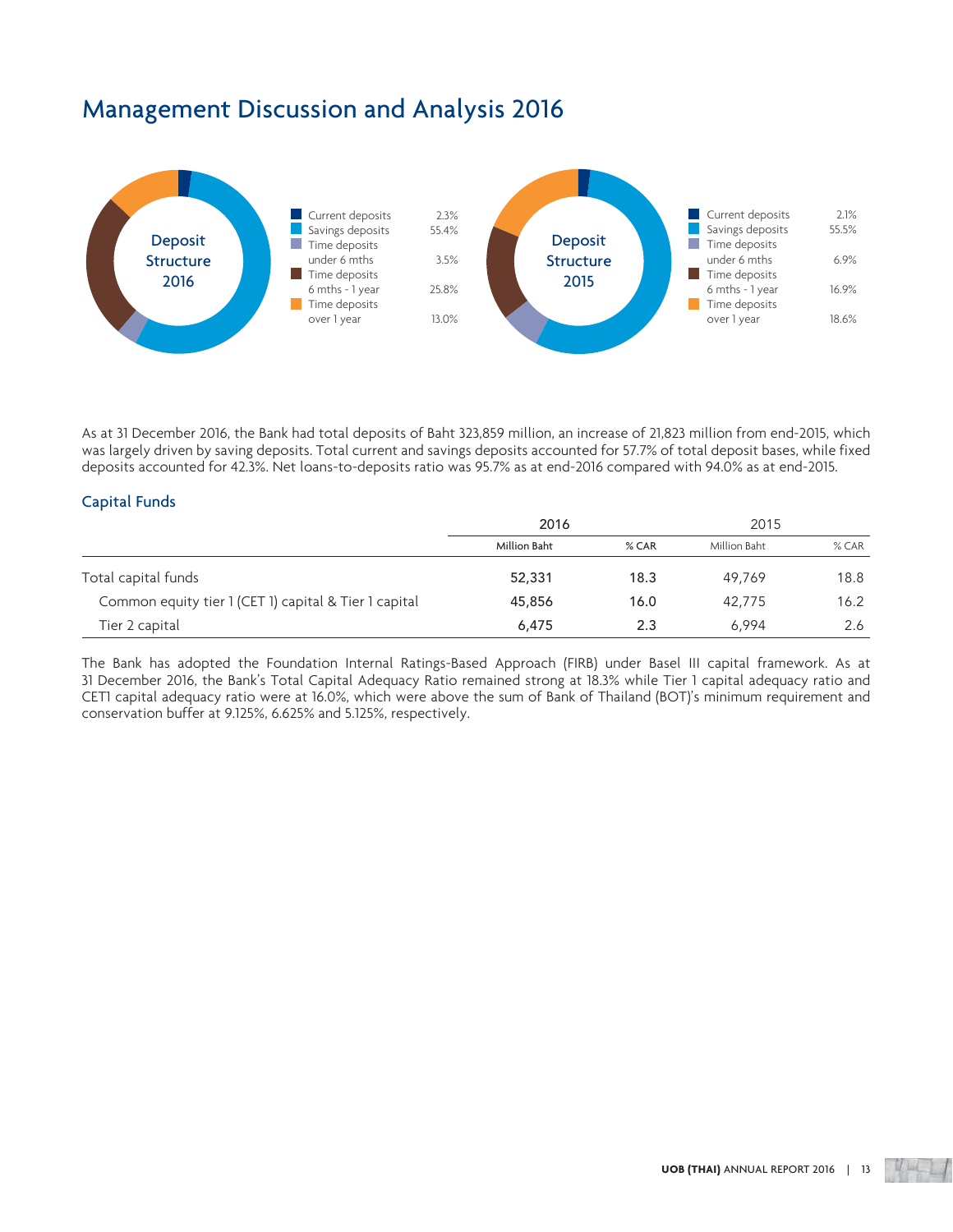## Independent Auditor's Report

To the Shareholders of United Overseas Bank (Thai) Public Company Limited

## **Opinion**

I have audited the accompanying consolidated financial statements of United Overseas Bank (Thai) Public Company Limited and its subsidiaries ("the Group"), which comprise the consolidated statement of financial position as at 31 December 2016, and the related consolidated statements of comprehensive income, changes in shareholders' equity and cash flows for the year then ended, and notes to the consolidated financial statements, including a summary of significant accounting policies, and have also audited the separate financial statements of United Overseas Bank (Thai) Public Company Limited for the same period.

In my opinion, the financial statements referred to above present fairly, in all material respects, the financial position of United Overseas Bank (Thai) Public Company Limited and its subsidiaries and of United Overseas Bank (Thai) Public Company Limited as at 31 December 2016, their financial performance and cash flows for the year then ended in accordance with Thai Financial Reporting Standards.

## Basis for Opinion

I conducted my audit in accordance with Thai Standards on Auditing. My responsibilities under those standards are further described in the Auditor's Responsibilities for the Audit of the Financial Statements section of my report. I am independent of the Group in accordance with the Code of Ethics for Professional Accountants as issued by the Federation of Accounting Professions under the Royal Patronage of His Majesty the King as relevant to my audit of the financial statements, and I have fulfilled my other ethical responsibilities in accordance with the Code. I believe that the audit evidence I have obtained is sufficient and appropriate to provide a basis for my opinion.

## Other Information

Management is responsible for the other information. The other information comprise the information included in annual report of the Group, but does not include the financial statements and my auditor's report thereon.

My opinion on the financial statements does not cover the other information and I do not express any form of assurance conclusion thereon.

In connection with my audit of the financial statements, my responsibility is to read the other information and, in doing so, consider whether the other information is materially inconsistent with the financial statements or my knowledge obtained in the audit or otherwise appears to be materially misstated. If, based on the work I have performed, I conclude that there is a material misstatement of this other information, I am required to report that fact. I have nothing to report in this regard.

### Responsibilities of Management and Those Charged with Governance for the Financial Statements

Management is responsible for the preparation and fair presentation of the financial statements in accordance with Thai Financial Reporting Standards, and for such internal control as management determines is necessary to enable the preparation of financial statements that are free from material misstatement, whether due to fraud or error.

In preparing the financial statements, management is responsible for assessing the Group's ability to continue as a going concern, disclosing, as applicable, matters related to going concern and using the going concern basis of accounting unless management either intends to liquidate the Group or to cease operations, or has no realistic alternative but to do so.

Those charged with governance are responsible for overseeing the Group's financial reporting process.

## Auditor's Responsibilities for the Audit of the Financial Statements

My objectives are to obtain reasonable assurance about whether the financial statements as a whole are free from material misstatement, whether due to fraud or error, and to issue an auditor's report that includes my opinion. Reasonable assurance is a high level of assurance, but is not a guarantee that an audit conducted in accordance with Thai Standards on Auditing will always detect a material misstatement when it exists. Misstatements can arise from fraud or error and are considered material if, individually or in the aggregate, they could reasonably be expected to influence the economic decisions of users taken on the basis of these financial statements.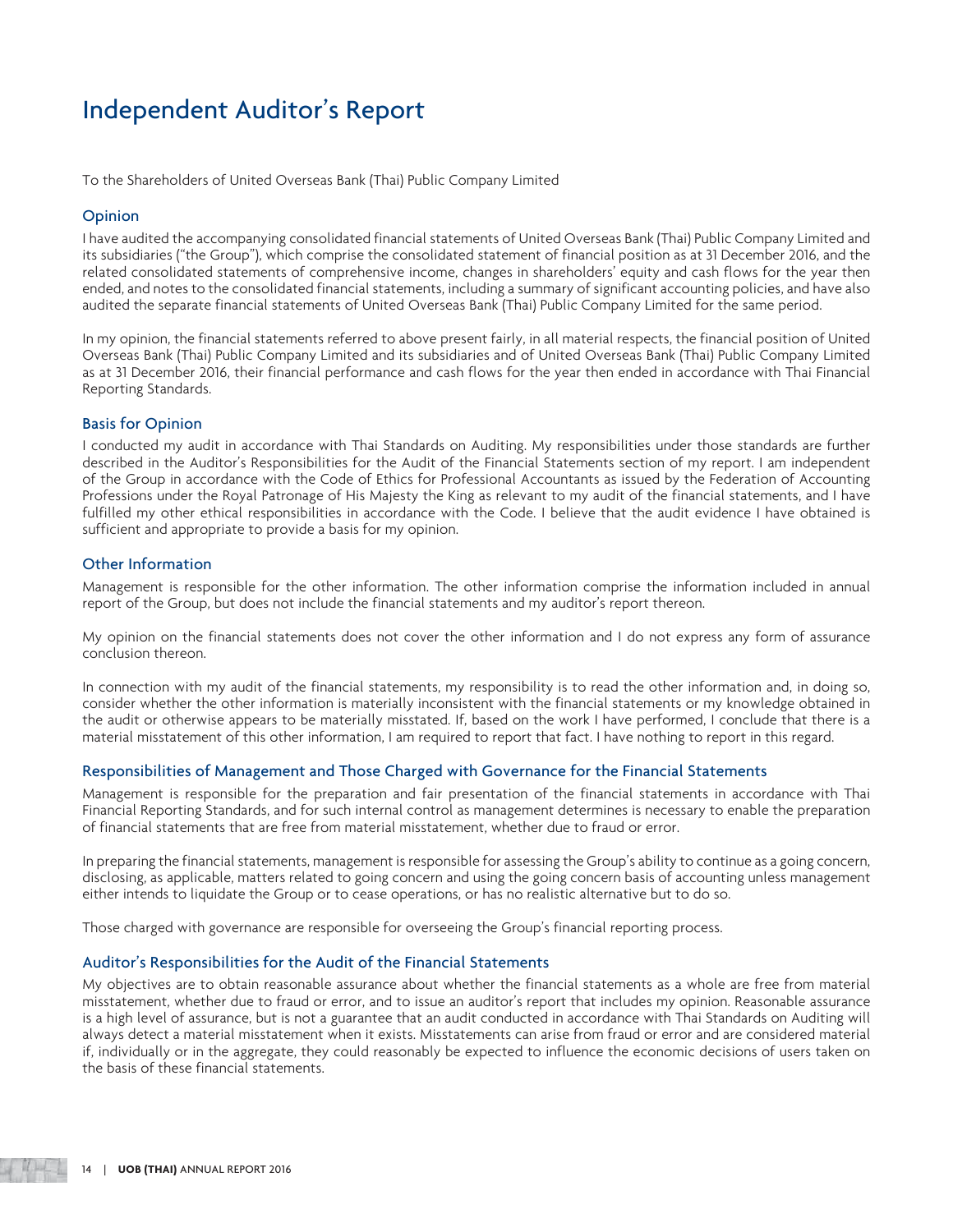## Independent Auditor's Report

(Continued)

As part of an audit in accordance with Thai Standards on Auditing, I exercise professional judgement and maintain professional skepticism throughout the audit. I also:

- Identify and assess the risks of material misstatement of the financial statements, whether due to fraud or error, design and perform audit procedures responsive to those risks, and obtain audit evidence that is sufficient and appropriate to provide a basis for my opinion. The risk of not detecting a material misstatement resulting from fraud is higher than for one resulting from error, as fraud may involve collusion, forgery, intentional omissions, misrepresentations, or the override of internal control.
- Obtain an understanding of internal control relevant to the audit in order to design audit procedures that are appropriate in the circumstances, but not for the purpose of expressing an opinion on the effectiveness of the Group's internal control.
- Evaluate the appropriateness of accounting policies used and the reasonableness of accounting estimates and related disclosures made by management.
- Conclude on the appropriateness of management's use of the going concern basis of accounting and, based on the audit evidence obtained, whether a material uncertainty exists related to events or conditions that may cast significant doubt on the Group's ability to continue as a going concern. If I conclude that a material uncertainty exists, I am required to draw attention in my auditor's report to the related disclosures in the financial statements or, if such disclosures are inadequate, to modify my opinion. My conclusions are based on the audit evidence obtained up to the date of my auditor's report. However, future events or conditions may cause the Group to cease to continue as a going concern.
- Evaluate the overall presentation, structure and content of the financial statements, including the disclosures, and whether the financial statements represent the underlying transactions and events in a manner that achieves fair presentation.
- Obtain sufficient appropriate audit evidence regarding the financial information of the entities or business activities within the Group to express an opinion on the consolidated financial statements. I am responsible for the direction, supervision and performance of the group audit. I remain solely responsible for my audit opinion.

I communicate with those charged with governance regarding, among other matters, the planned scope and timing of the audit and significant audit findings, including any significant deficiencies in internal control that I identify during my audit.

The engagement partner on the audit resulting in this independent auditor's report is Rachada Yongsawadvanich.

Rachada Yongsawadvanich Certified Public Accountant (Thailand) No. 4951

EY Office Limited Bangkok: 3 March 2017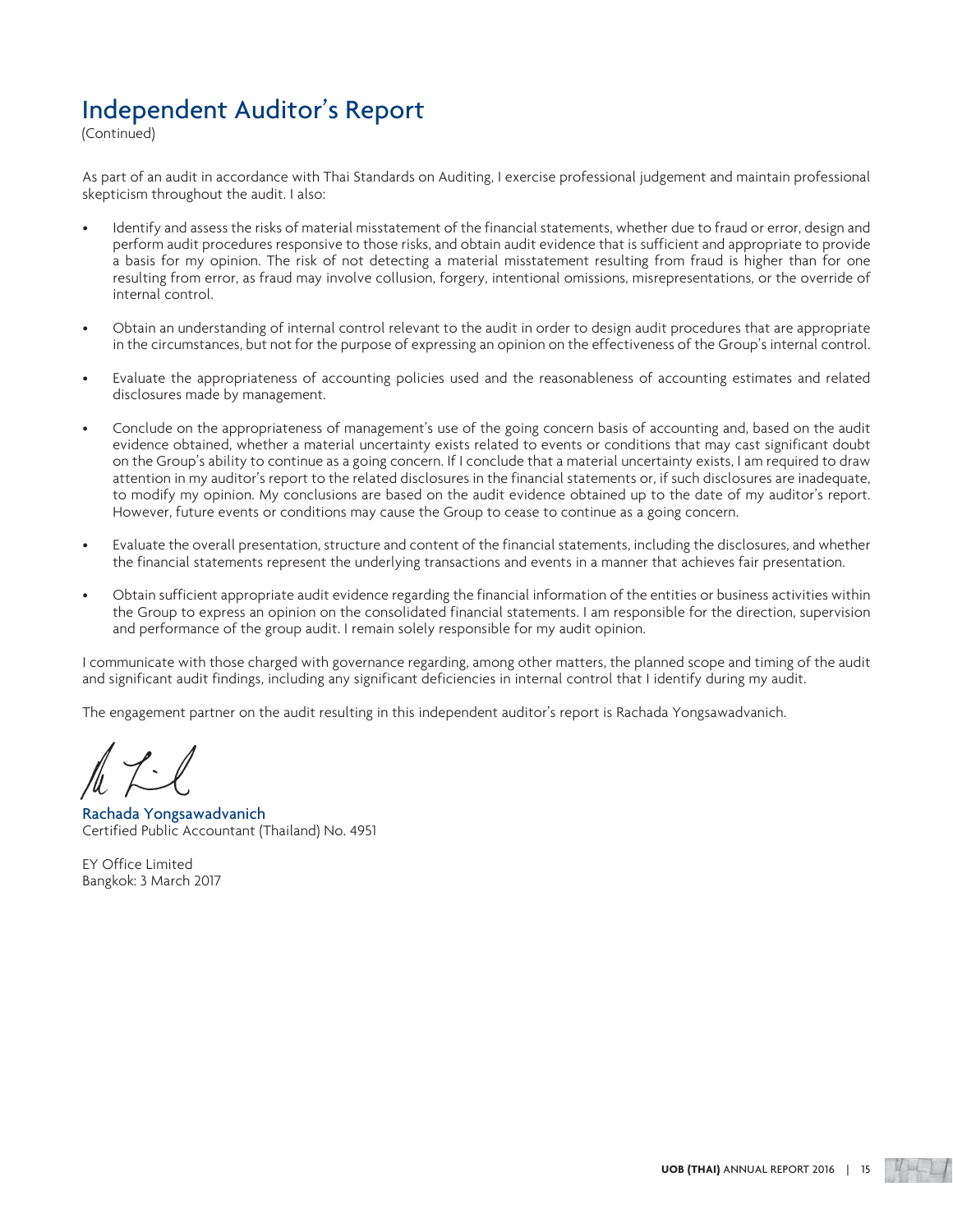

## United Overseas Bank (Thai) Public Company Limited 31 December 2016

# Financial Statements and Notes to Financial Statements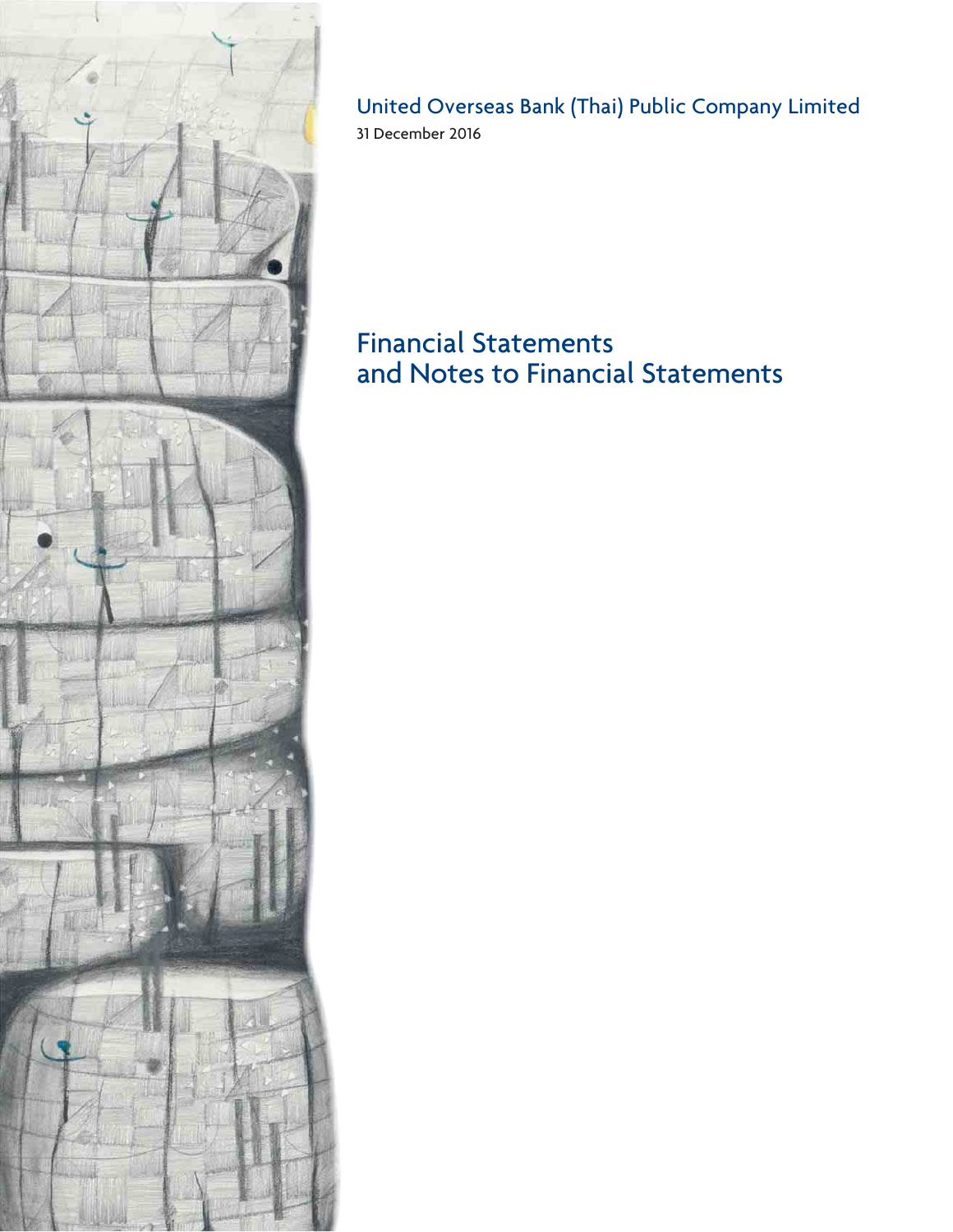# Statements of Financial Position

As at 31 December 2016 and 2015

|                                                     |      | (Unit: Thousand Baht)             |             |                               |             |
|-----------------------------------------------------|------|-----------------------------------|-------------|-------------------------------|-------------|
|                                                     |      | Consolidated financial statements |             | Separate financial statements |             |
|                                                     | Note | 2016                              | 2015        | 2016                          | 2015        |
| Assets                                              |      |                                   |             |                               |             |
| Cash                                                |      | 5,188,718                         | 5,228,144   | 5,188,718                     | 5,228,144   |
| Interbank and money market items - net              | 7    | 37, 395, 747                      | 41,352,449  | 37,395,709                    | 41,352,364  |
| Claims on securities                                |      |                                   | 4,074,958   |                               | 4,074,958   |
| Derivatives assets                                  | 8    | 10,335,352                        | 9,067,543   | 10,335,352                    | 9,067,543   |
| Investments - net                                   | 9    | 71,118,014                        | 76,133,794  | 71,118,014                    | 76,133,794  |
| Investments in subsidiaries - net                   | 10   |                                   |             | 176,250                       | 176,250     |
| Loans to customers and accrued interest receivables | 11   |                                   |             |                               |             |
| Loans to customers                                  |      | 318,706,377                       | 290,934,440 | 318,706,377                   | 290,934,440 |
| Accrued interest receivables                        |      | 902,150                           | 846,424     | 902,150                       | 846,424     |
| Total loans to customers and accrued interest       |      |                                   |             |                               |             |
| receivables                                         |      | 319,608,527                       | 291,780,864 | 319,608,527                   | 291,780,864 |
| Less: Deferred revenue                              |      | (293, 181)                        | (254, 594)  | (293, 181)                    | (254, 594)  |
| Allowance for doubtful accounts                     | 12   | (9,441,784)                       | (7,663,895) | (9,441,784)                   | (7,663,895) |
| Loans to customers and accrued interest             |      |                                   |             |                               |             |
| receivables - net                                   |      | 309,873,562                       | 283,862,375 | 309,873,562                   | 283,862,375 |
| Properties foreclosed - net                         | 13   | 412,441                           | 407,708     | 412,441                       | 407,708     |
| Premises and equipment - net                        | 14   | 9,506,739                         | 8,449,891   | 9,500,510                     | 8,441,818   |
| Other intangible assets - net                       | 15   | 1,042,810                         | 956,667     | 1,038,070                     | 949,222     |
| Deferred tax assets - net                           | 16.1 | 18,207                            | 246,616     | 15,943                        | 244,521     |
| Deposits                                            |      | 5,055,347                         | 1,527,664   | 5,037,133                     | 1,516,970   |
| Other assets - net                                  | 17   | 1,663,835                         | 3,108,047   | 1,650,982                     | 3,096,570   |
| Total assets                                        |      | 451,610,772                       | 434,415,856 | 451,742,684                   | 434,552,237 |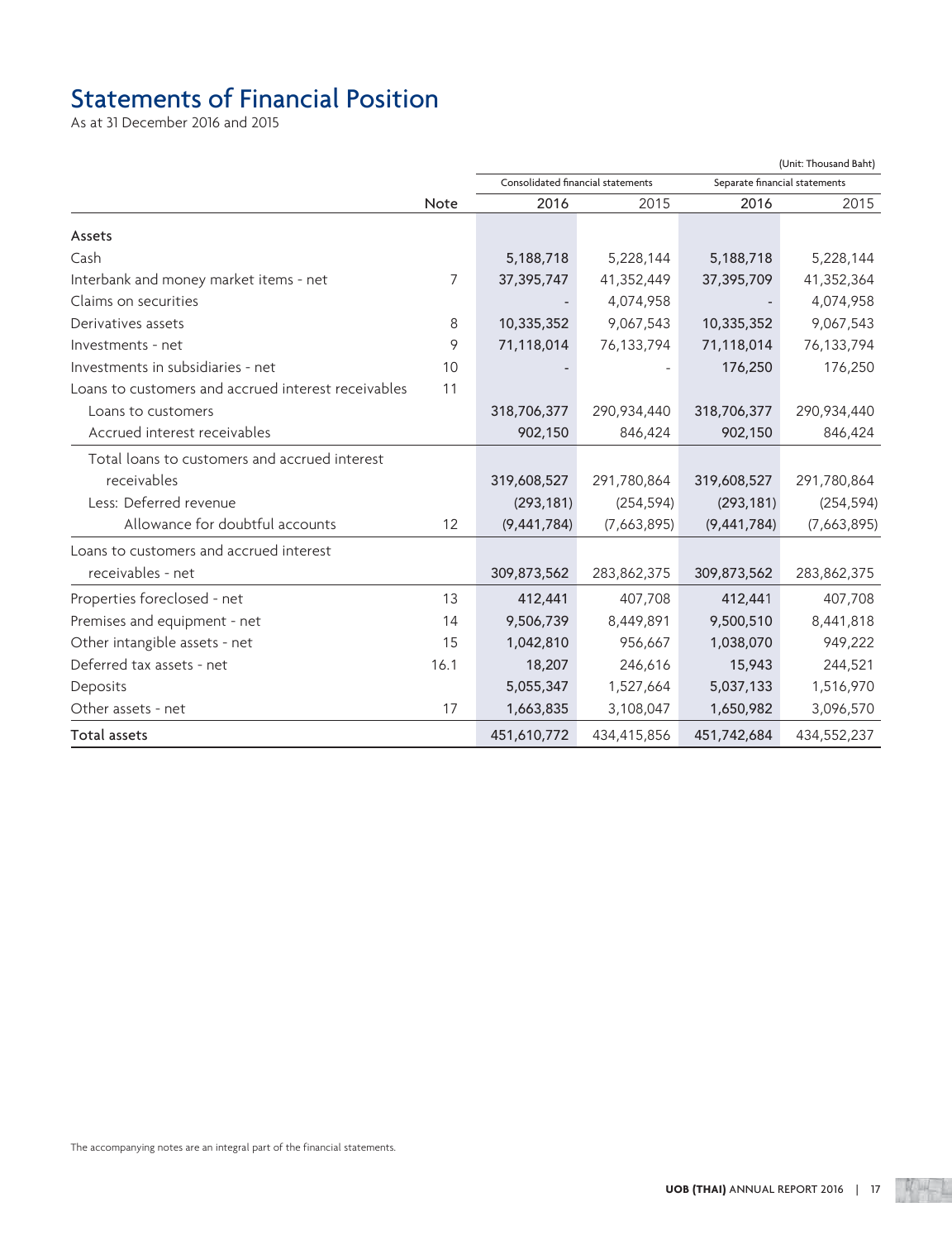# Statements of Financial Position

(continued)

|                                                   |      |                                   |             |                               | (Unit: Thousand Baht) |
|---------------------------------------------------|------|-----------------------------------|-------------|-------------------------------|-----------------------|
|                                                   |      | Consolidated financial statements |             | Separate financial statements |                       |
|                                                   | Note | 2016                              | 2015        | 2016                          | 2015                  |
| Liabilities and shareholders' equity              |      |                                   |             |                               |                       |
| Liabilities                                       |      |                                   |             |                               |                       |
| Deposits                                          | 19   | 323,859,287                       | 302,035,633 | 324,080,709                   | 302,238,809           |
| Interbank and money market items                  | 20   | 36,886,591                        | 50,028,875  | 36,886,591                    | 50,028,875            |
| Liabilities payable on demand                     |      | 3,073,474                         | 2,366,171   | 3,073,474                     | 2,366,171             |
| Liabilities to deliver securities                 |      |                                   | 4,074,958   |                               | 4,074,958             |
| Derivatives liabilities                           | 8    | 9,931,089                         | 9,318,566   | 9,931,089                     | 9,318,566             |
| Debts issued and borrowings                       | 21   | 18,591,210                        | 12,135,054  | 18,591,210                    | 12,135,054            |
| Provisions for long-term employee benefits        | 22   | 1,572,091                         | 1,687,506   | 1,561,856                     | 1,677,583             |
| Provisions for other liabilities                  | 23   | 311,434                           | 251,205     | 311,434                       | 251,205               |
| Accrued expenses                                  |      | 2,564,696                         | 2,609,191   | 2,552,042                     | 2,599,166             |
| Guarantee deposits                                |      | 3,327,926                         | 2,175,290   | 3,329,265                     | 2,176,629             |
| Other liabilities                                 | 24   | 3,057,678                         | 2,723,397   | 3,070,009                     | 2,744,646             |
| <b>Total liabilities</b>                          |      | 403,175,476                       | 389,405,846 | 403,387,679                   | 389,611,662           |
| Shareholders' equity                              |      |                                   |             |                               |                       |
| Share capital                                     |      |                                   |             |                               |                       |
| Registered, issued and paid-up share capital      |      |                                   |             |                               |                       |
| 2,485,661,305 ordinary shares at par value        |      |                                   |             |                               |                       |
| of Baht 10 each                                   |      | 24,856,613                        | 24,856,613  | 24,856,613                    | 24,856,613            |
| Other components of equity                        | 25   | 3,846,466                         | 4,169,831   | 3,846,466                     | 4,169,831             |
| Retained earnings                                 |      |                                   |             |                               |                       |
| Appropriated                                      |      |                                   |             |                               |                       |
| Statutory reserve                                 | 26   | 955,000                           | 755,000     | 955,000                       | 755,000               |
| Unappropriated                                    |      | 18,738,916                        | 15,190,167  | 18,696,926                    | 15,159,131            |
| Equity attributable to equity holders of the Bank |      | 48,396,995                        | 44,971,611  | 48,355,005                    | 44,940,575            |
| Non-controlling interests of the subsidiaries     |      | 38,301                            | 38,399      |                               |                       |
| Total shareholders' equity                        |      | 48,435,296                        | 45,010,010  | 48,355,005                    | 44,940,575            |
| Total liabilities and shareholders' equity        |      | 451,610,772                       | 434,415,856 | 451,742,684                   | 434,552,237           |

President and Chief Executive Officer **Director and Managing Director** and Managing Director



 $\overline{\phantom{0}}$  $\alpha$ 

The accompanying notes are an integral part of the financial statements.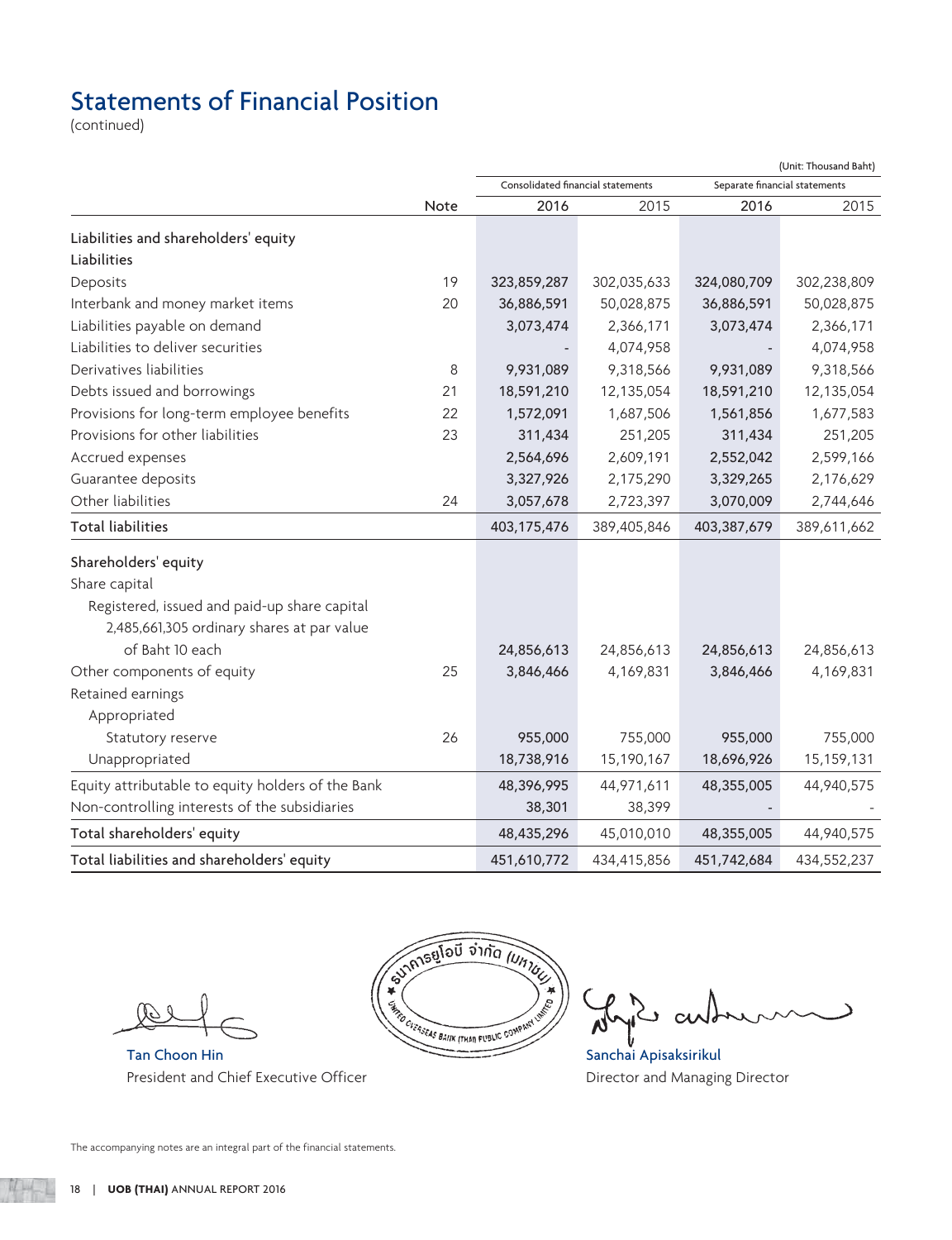## Statements of Comprehensive Income

For the years ended 31 December 2016 and 2015

|                                                              |                                   |            |                               | (Unit: Thousand Baht) |
|--------------------------------------------------------------|-----------------------------------|------------|-------------------------------|-----------------------|
|                                                              | Consolidated financial statements |            | Separate financial statements |                       |
| Note                                                         | 2016                              | 2015       | 2016                          | 2015                  |
| Profit or loss:                                              |                                   |            |                               |                       |
| Interest income<br>37                                        | 19,531,763                        | 18,574,435 | 19,531,657                    | 18,574,392            |
| 38<br>Interest expenses                                      | 6,749,079                         | 6,813,402  | 6,751,116                     | 6,815,755             |
| Net interest income                                          | 12,782,684                        | 11,761,033 | 12,780,541                    | 11,758,637            |
| Fees and service income                                      | 3,953,266                         | 3,793,035  | 3,934,853                     | 3,773,313             |
| Fees and service expenses                                    | 624,895                           | 513,250    | 773,134                       | 688,087               |
| Net fees and service income<br>39                            | 3,328,371                         | 3,279,785  | 3,161,719                     | 3,085,226             |
| 40<br>Net gains on trading and foreign exchange transactions | 456,579                           | 27,915     | 456,579                       | 27,915                |
| 41<br>Net gains on investments                               | 280,483                           | 398,144    | 280,483                       | 383,144               |
| Dividend income                                              | 15,808                            | 34,931     | 27,808                        | 34,931                |
| Other operating income                                       | 186,871                           | 309,093    | 203,156                       | 336,392               |
| Total operating income                                       | 17,050,796                        | 15,810,901 | 16,910,286                    | 15,626,245            |
| Operating expenses                                           |                                   |            |                               |                       |
| Employee's expenses                                          | 4,763,086                         | 4,813,110  | 4,671,841                     | 4,692,108             |
| Directors' remunerations                                     | 8,038                             | 7,076      | 8,038                         | 7,076                 |
| Premises and equipment expenses                              | 1,215,380                         | 1,106,087  | 1,210,594                     | 1,101,982             |
| Taxes and duties                                             | 683,933                           | 646,475    | 683,771                       | 646,298               |
| Losses on impairment of properties foreclosed                |                                   |            |                               |                       |
| and other assets                                             | 50,661                            | 242,298    | 50,661                        | 242,298               |
| Data processing charges                                      | 622,853                           | 574,529    | 622,853                       | 574,529               |
| Other operating expenses                                     | 2,314,582                         | 1,990,572  | 2,283,711                     | 1,957,379             |
| Total operating expenses                                     | 9,658,533                         | 9,380,147  | 9,531,469                     | 9,221,670             |
| Bad debts, doubtful accounts and impairment losses<br>42     | 3,004,850                         | 2,516,183  | 3,004,850                     | 2,516,183             |
| Profits from operation before income tax expenses            | 4,387,413                         | 3,914,571  | 4,373,967                     | 3,888,392             |
| 16.2<br>Income tax expenses                                  | 782,892                           | 793,370    | 779,046                       | 792,480               |
| Profits for the years                                        | 3,604,521                         | 3,121,201  | 3,594,921                     | 3,095,912             |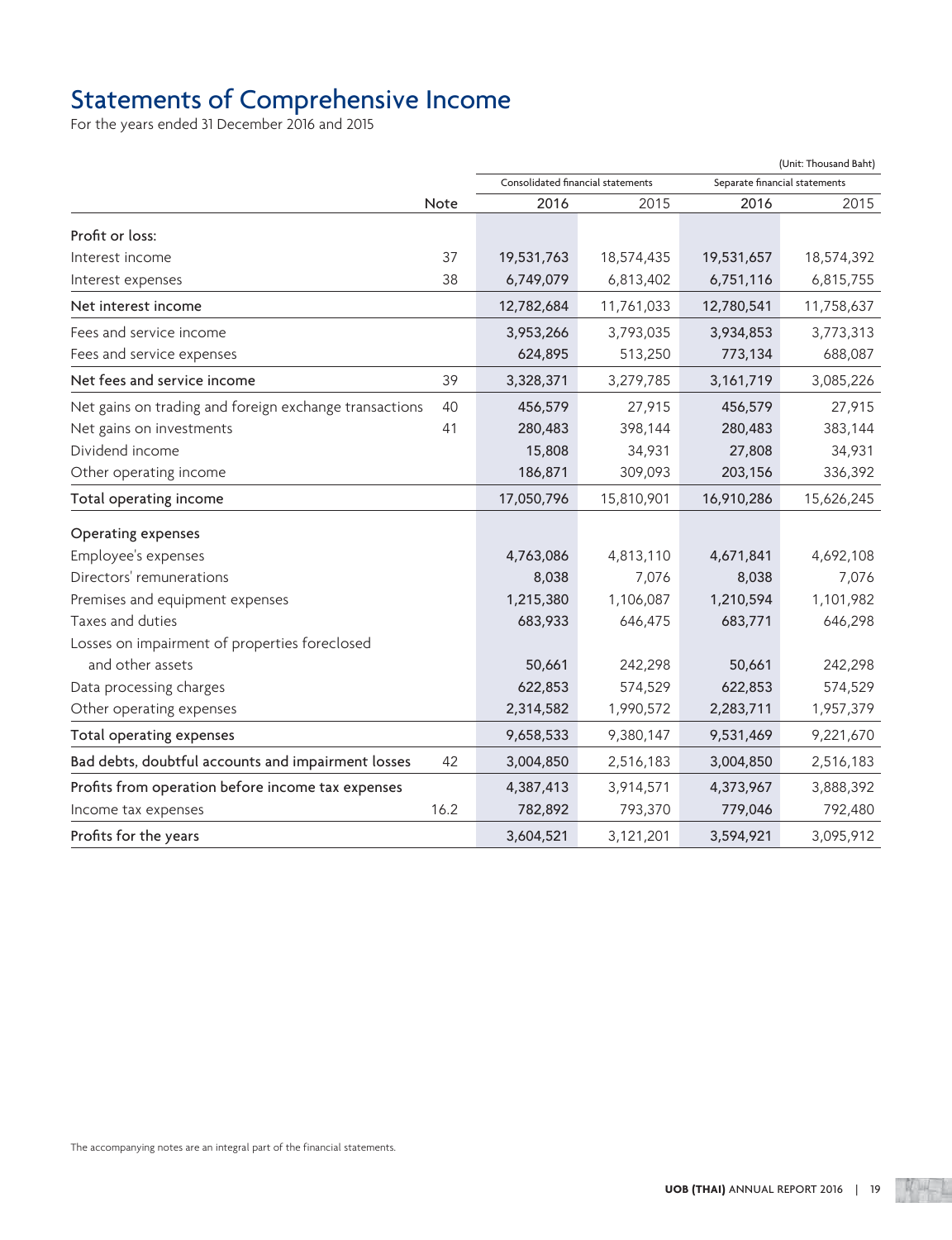# Statements of Comprehensive Income

(continued)

| Consolidated financial statements<br>Separate financial statements<br>2016<br>2015<br>2015<br>Note<br>2016<br>Other comprehensive income (loss)<br>43<br>Items to be recognised subsequently in profit or loss:<br>Losses on revaluation of available-for-sale investments<br>(371, 016)<br>(87, 383)<br>(371, 016)<br>(87, 383)<br>74,203<br>74,203<br>17,477<br>17,477<br>- net of income taxes<br>(296, 813)<br>(69,906)<br>(69,906)<br>(296, 813)<br>2,779,452<br>2,779,452<br>(36, 117)<br>(38, 188)<br>146,973<br>145,402<br>(29, 395)<br>(29,080)<br>(548, 667)<br>(548, 253)<br>- net of income taxes<br>117,578<br>2,193,011<br>2,194,668<br>116,322<br>16.3<br>2,123,105<br>(179, 235)<br>2,124,762<br>(180, 491)<br>Total comprehensive income for the years<br>3,425,286<br>5,245,963<br>3,414,430<br>5,219,017<br>3,604,659<br>3,120,845<br>3,594,921<br>3,095,912<br>356<br>(138)<br>3,604,521<br>3,121,201<br>Total comprehensive income for the years<br>attributable to:<br>3,425,384<br>5,245,610<br>3,414,430<br>5,219,017<br>(98)<br>353<br>3,425,286<br>5,245,963<br>Earnings per share of equity holders of the Bank<br>Basic earnings per share (Baht)<br>34<br>1.26<br>1.25<br>1.45<br>1.45 |                                                            |  | (Unit: Thousand Baht) |
|---------------------------------------------------------------------------------------------------------------------------------------------------------------------------------------------------------------------------------------------------------------------------------------------------------------------------------------------------------------------------------------------------------------------------------------------------------------------------------------------------------------------------------------------------------------------------------------------------------------------------------------------------------------------------------------------------------------------------------------------------------------------------------------------------------------------------------------------------------------------------------------------------------------------------------------------------------------------------------------------------------------------------------------------------------------------------------------------------------------------------------------------------------------------------------------------------------------------|------------------------------------------------------------|--|-----------------------|
|                                                                                                                                                                                                                                                                                                                                                                                                                                                                                                                                                                                                                                                                                                                                                                                                                                                                                                                                                                                                                                                                                                                                                                                                                     |                                                            |  |                       |
|                                                                                                                                                                                                                                                                                                                                                                                                                                                                                                                                                                                                                                                                                                                                                                                                                                                                                                                                                                                                                                                                                                                                                                                                                     |                                                            |  |                       |
|                                                                                                                                                                                                                                                                                                                                                                                                                                                                                                                                                                                                                                                                                                                                                                                                                                                                                                                                                                                                                                                                                                                                                                                                                     |                                                            |  |                       |
|                                                                                                                                                                                                                                                                                                                                                                                                                                                                                                                                                                                                                                                                                                                                                                                                                                                                                                                                                                                                                                                                                                                                                                                                                     |                                                            |  |                       |
|                                                                                                                                                                                                                                                                                                                                                                                                                                                                                                                                                                                                                                                                                                                                                                                                                                                                                                                                                                                                                                                                                                                                                                                                                     |                                                            |  |                       |
|                                                                                                                                                                                                                                                                                                                                                                                                                                                                                                                                                                                                                                                                                                                                                                                                                                                                                                                                                                                                                                                                                                                                                                                                                     | Income tax revenue                                         |  |                       |
|                                                                                                                                                                                                                                                                                                                                                                                                                                                                                                                                                                                                                                                                                                                                                                                                                                                                                                                                                                                                                                                                                                                                                                                                                     | Items to be recognised subsequently in profit or loss      |  |                       |
|                                                                                                                                                                                                                                                                                                                                                                                                                                                                                                                                                                                                                                                                                                                                                                                                                                                                                                                                                                                                                                                                                                                                                                                                                     |                                                            |  |                       |
|                                                                                                                                                                                                                                                                                                                                                                                                                                                                                                                                                                                                                                                                                                                                                                                                                                                                                                                                                                                                                                                                                                                                                                                                                     | Items not to be recognised subsequently in profit or loss: |  |                       |
|                                                                                                                                                                                                                                                                                                                                                                                                                                                                                                                                                                                                                                                                                                                                                                                                                                                                                                                                                                                                                                                                                                                                                                                                                     | Changes in revaluation surplus on assets                   |  |                       |
|                                                                                                                                                                                                                                                                                                                                                                                                                                                                                                                                                                                                                                                                                                                                                                                                                                                                                                                                                                                                                                                                                                                                                                                                                     | Actuarial gains (losses) on the defined benefit plans      |  |                       |
|                                                                                                                                                                                                                                                                                                                                                                                                                                                                                                                                                                                                                                                                                                                                                                                                                                                                                                                                                                                                                                                                                                                                                                                                                     | Income tax expenses                                        |  |                       |
|                                                                                                                                                                                                                                                                                                                                                                                                                                                                                                                                                                                                                                                                                                                                                                                                                                                                                                                                                                                                                                                                                                                                                                                                                     | Items not to be recognised subsequently in profit or loss  |  |                       |
|                                                                                                                                                                                                                                                                                                                                                                                                                                                                                                                                                                                                                                                                                                                                                                                                                                                                                                                                                                                                                                                                                                                                                                                                                     |                                                            |  |                       |
|                                                                                                                                                                                                                                                                                                                                                                                                                                                                                                                                                                                                                                                                                                                                                                                                                                                                                                                                                                                                                                                                                                                                                                                                                     | Other comprehensive income (loss) for the years            |  |                       |
|                                                                                                                                                                                                                                                                                                                                                                                                                                                                                                                                                                                                                                                                                                                                                                                                                                                                                                                                                                                                                                                                                                                                                                                                                     |                                                            |  |                       |
|                                                                                                                                                                                                                                                                                                                                                                                                                                                                                                                                                                                                                                                                                                                                                                                                                                                                                                                                                                                                                                                                                                                                                                                                                     | Profits for the years attributable to:                     |  |                       |
|                                                                                                                                                                                                                                                                                                                                                                                                                                                                                                                                                                                                                                                                                                                                                                                                                                                                                                                                                                                                                                                                                                                                                                                                                     | Equity holders of the Bank                                 |  |                       |
|                                                                                                                                                                                                                                                                                                                                                                                                                                                                                                                                                                                                                                                                                                                                                                                                                                                                                                                                                                                                                                                                                                                                                                                                                     | Non-controlling interests of the subsidiaries              |  |                       |
|                                                                                                                                                                                                                                                                                                                                                                                                                                                                                                                                                                                                                                                                                                                                                                                                                                                                                                                                                                                                                                                                                                                                                                                                                     |                                                            |  |                       |
|                                                                                                                                                                                                                                                                                                                                                                                                                                                                                                                                                                                                                                                                                                                                                                                                                                                                                                                                                                                                                                                                                                                                                                                                                     |                                                            |  |                       |
|                                                                                                                                                                                                                                                                                                                                                                                                                                                                                                                                                                                                                                                                                                                                                                                                                                                                                                                                                                                                                                                                                                                                                                                                                     |                                                            |  |                       |
|                                                                                                                                                                                                                                                                                                                                                                                                                                                                                                                                                                                                                                                                                                                                                                                                                                                                                                                                                                                                                                                                                                                                                                                                                     | Equity holders of the Bank                                 |  |                       |
|                                                                                                                                                                                                                                                                                                                                                                                                                                                                                                                                                                                                                                                                                                                                                                                                                                                                                                                                                                                                                                                                                                                                                                                                                     | Non-controlling interests of the subsidiaries              |  |                       |
|                                                                                                                                                                                                                                                                                                                                                                                                                                                                                                                                                                                                                                                                                                                                                                                                                                                                                                                                                                                                                                                                                                                                                                                                                     |                                                            |  |                       |
|                                                                                                                                                                                                                                                                                                                                                                                                                                                                                                                                                                                                                                                                                                                                                                                                                                                                                                                                                                                                                                                                                                                                                                                                                     |                                                            |  |                       |
|                                                                                                                                                                                                                                                                                                                                                                                                                                                                                                                                                                                                                                                                                                                                                                                                                                                                                                                                                                                                                                                                                                                                                                                                                     |                                                            |  |                       |

Tan Choon Hin Sanchai Apisaksirikul President and Chief Executive Officer **Director and Managing Director** and Managing Director



 $\rightarrow$  $\alpha$ 

The accompanying notes are an integral part of the financial statements.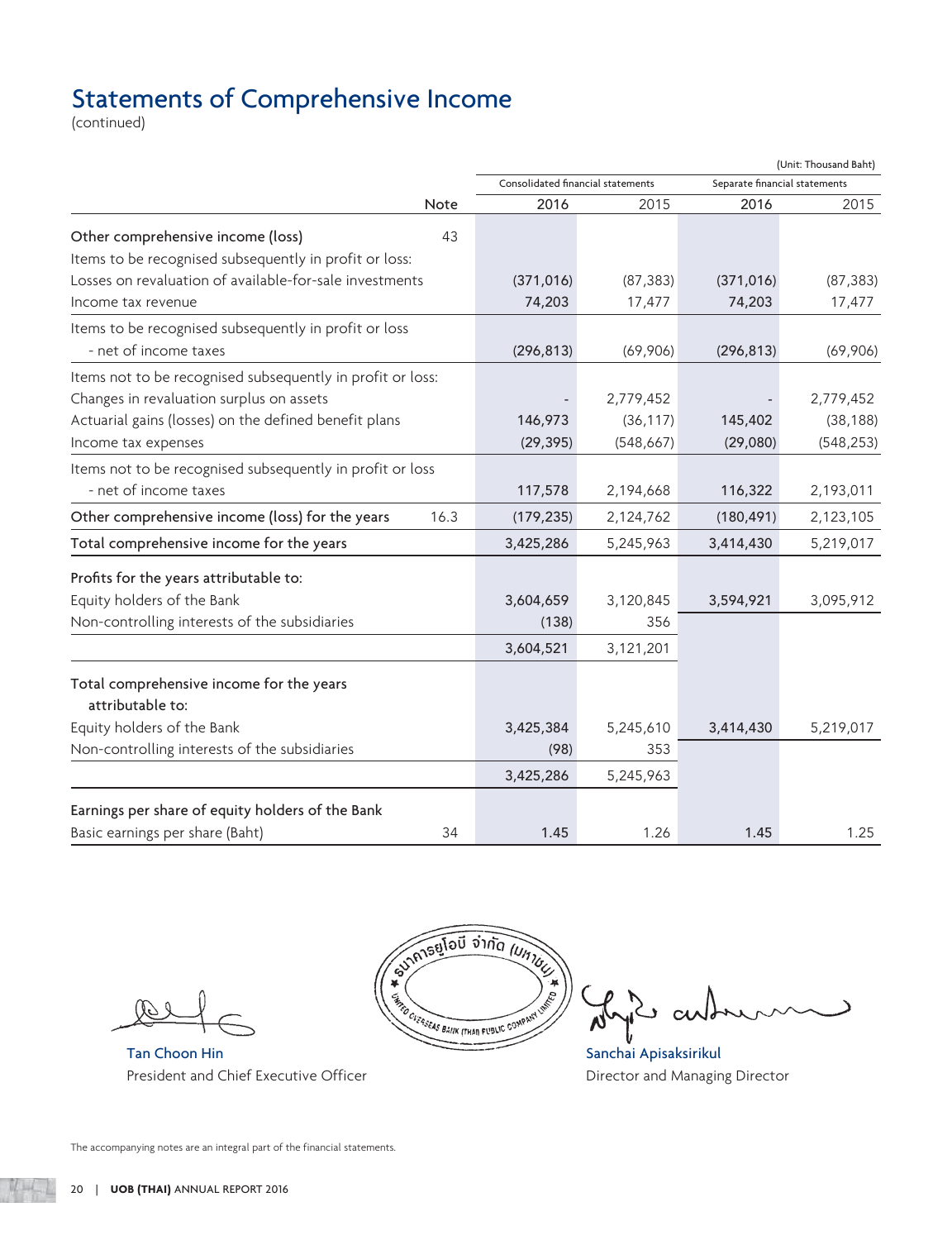| <b>FOLUT</b>                |               |
|-----------------------------|---------------|
|                             |               |
| Changes in Shareholders' E  |               |
|                             |               |
|                             |               |
|                             |               |
|                             |               |
|                             |               |
|                             |               |
|                             |               |
|                             | $\frac{1}{2}$ |
|                             |               |
|                             |               |
|                             |               |
|                             | $\frac{1}{2}$ |
|                             |               |
|                             |               |
|                             |               |
|                             |               |
|                             |               |
|                             |               |
|                             |               |
|                             | $-20$         |
|                             |               |
|                             |               |
|                             |               |
|                             |               |
|                             |               |
| <b>Exatements of Circus</b> |               |
|                             |               |
| Ċ                           |               |

|                                                        |                      |                            |             |                                                   | Consolidated financial statements |                 |                   | (Unit: Thousand Baht) |
|--------------------------------------------------------|----------------------|----------------------------|-------------|---------------------------------------------------|-----------------------------------|-----------------|-------------------|-----------------------|
|                                                        |                      |                            |             | Equity attributable to equity holders of the Bank |                                   |                 |                   |                       |
|                                                        |                      | Other components of equity |             |                                                   | Retained earnings                 | Total equity    |                   |                       |
|                                                        | Issued               | Revaluation                | Revaluation | Appropriated-                                     |                                   | attributable to | Non-controlling   |                       |
|                                                        | and paid-up          | surplus on                 | surplus on  | statutory                                         |                                   | equity holders  | interests of the  |                       |
|                                                        | share capital        | assets                     | investments | reserve                                           | Unappropriated                    | of the Bank     | subsidiaries      | Total                 |
| Beginning balance as of 1 January 2015                 | 24,856,613 1,570,785 |                            | 465,036     | 595,000                                           | 12,248,243                        | 39,735,677      |                   | 38,046 39,773,723     |
| Cumulative effect of the change in accounting policy   |                      |                            |             |                                                   |                                   |                 |                   |                       |
| for fair value measurement                             |                      |                            |             |                                                   | (10,094)                          | (10,094)        | $\mathbf I$       | (10,094)              |
| Decrease due to disposal and amortisation of           |                      |                            |             |                                                   |                                   |                 |                   |                       |
| revaluation surplus on assets                          | I.                   | (19,645)                   |             |                                                   | 20,063                            | 418             |                   | 418                   |
| Profit for the year                                    |                      |                            |             |                                                   | 3,120,845                         | 3,120,845       | 356               | 3,121,201             |
| Other comprehensive income (loss) for the year         |                      | 2,223,561                  | (69, 906)   | J.                                                | (28, 890)                         | 2,124,765       | $\widehat{\odot}$ | 2,124,762             |
| Total comprehensive income (loss) for the year         |                      | 2,223,561                  | (69, 906)   |                                                   | 3,091,955                         | 5,245,610       | 353               | 5,245,963             |
| Appropriated retained earnings to be statutory reserve |                      |                            |             | 160,000                                           | (160,000)                         |                 |                   |                       |
| Ending balance as of 31 December 2015                  | 24,856,613           | 3,774,701                  | 395,130     | 755,000                                           | 15,190,167                        | 44,971,611      | 38,399            | 45,010,010            |
| Beginning balance as of 1 January 2016                 | 24,856,613 3,774,701 |                            | 395,130     | 755,000                                           | 15,190,167                        | 44,971,611      |                   | 38,399 45,010,010     |
| Decrease due to disposal and amortisation of           |                      |                            |             |                                                   |                                   |                 |                   |                       |
| revaluation surplus on assets                          | $\mathbf{I}$         | (26, 552)                  | $\mathbf I$ | J.                                                | 26,552                            |                 |                   |                       |
| Profit (loss) for the year                             |                      |                            |             | $\mathbf{I}$                                      | 3,604,659                         | 3,604,659       | (138)             | 3,604,521             |
| Other comprehensive income (loss) for the year         | ٠                    | ı.                         | (296, 813)  | ٠                                                 | 117,538                           | (179, 275)      | $\overline{a}$    | (179, 235)            |
| Total comprehensive income (loss) for the year         |                      | $\blacksquare$             | (296, 813)  |                                                   | 3,722,197                         | 3,425,384       | (98)              | 3,425,286             |
| Appropriated retained earnings to be statutory reserve |                      |                            |             | 200,000                                           | (200, 000)                        |                 |                   |                       |
| Ending balance as of 31 December 2016                  | 24,856,613           | 3,748,149                  | 98,317      | 955,000                                           | 18,738,916                        | 48,396,995      | 38,301            | 48,435,296            |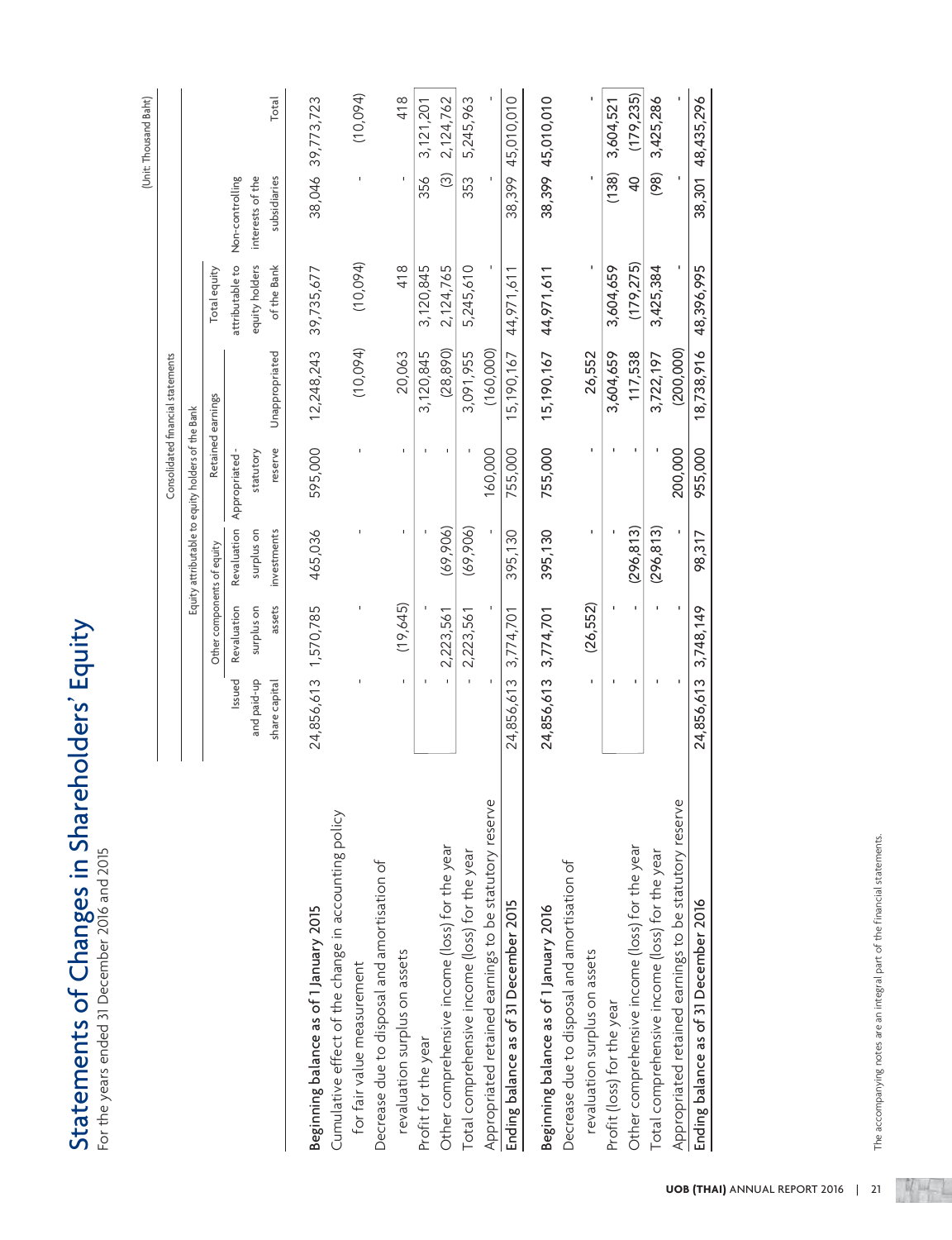| ֞֓֓֓֓֓֓֓֓׆<br>ׇ֛֛֓֘      |  |
|--------------------------|--|
|                          |  |
| hareholders<br>1<br>・コリコ |  |
|                          |  |
| レココニ                     |  |
| hannos in SI             |  |
|                          |  |
| ミリノム                     |  |
|                          |  |
|                          |  |
| ſ                        |  |
| $\overline{\mathbf{b}}$  |  |
|                          |  |
|                          |  |
| THOMAN I                 |  |
| うつち                      |  |
|                          |  |
|                          |  |

MH-

| Statements of Changes in Shareholders' Equity<br>(continued)<br>22              |               |                            |                               |                           |                |                       |
|---------------------------------------------------------------------------------|---------------|----------------------------|-------------------------------|---------------------------|----------------|-----------------------|
| <b>UOB (THAI) ANNUAL REPORT 2016</b>                                            |               |                            |                               |                           |                | (Unit: Thousand Baht) |
|                                                                                 |               |                            | Separate financial statements |                           |                |                       |
|                                                                                 |               | Other components of equity |                               | Retained earnings         |                |                       |
|                                                                                 | Issued        | Revaluation                |                               | Revaluation Appropriated- |                |                       |
|                                                                                 | and paid-up   | surplus on                 | surplus on                    | statutory                 |                |                       |
|                                                                                 | share capital | assets                     | investments                   | reserve                   | Unappropriated | Total                 |
| Beginning balance as of 1 January 2015                                          | 24,856,613    | 1,570,785                  | 465,036                       | 595,000                   | 12,243,800     | 39,731,234            |
| Cumulative effect of the change in accounting policy for fair value measurement |               |                            |                               |                           | (10,094)       | (10,094)              |
| Decrease due to disposal and amortisation of revaluation surplus on assets      |               | (19, 645)                  |                               |                           | 20,063         | 418                   |
| Profit for the year                                                             |               |                            |                               |                           | 3,095,912      | 3,095,912             |
| Other comprehensive income (loss) for the year                                  |               | 2,223,561                  | (69, 906)                     |                           | (30, 550)      | 2,123,105             |
| Total comprehensive income (loss) for the year                                  |               | 2,223,561                  | (69, 906)                     |                           | 3,065,362      | 5,219,017             |
| Appropriated retained earnings to be statutory reserve                          |               |                            |                               | 160,000                   | (160,000)      |                       |
| Ending balance as of 31 December 2015                                           | 24,856,613    | 3,774,701                  | 395,130                       | 755,000                   | 15, 159, 131   | 44,940,575            |
| Beginning balance as of 1 January 2016                                          | 24,856,613    | 3,774,701                  | 395,130                       | 755,000                   | 15, 159, 131   | 44,940,575            |
| Decrease due to disposal and amortisation of revaluation surplus on assets      |               | (26, 552)                  |                               |                           | 26,552         |                       |
| Profit for the year                                                             |               |                            |                               |                           | 3,594,921      | 3,594,921             |
| Other comprehensive income (loss) for the year                                  |               |                            | (296, 813)                    |                           | 116,322        | (180, 491)            |
| Total comprehensive income (loss) for the year                                  |               |                            | (296, 813)                    |                           | 3,711,243      | 3,414,430             |
| Appropriated retained earnings to be statutory reserve                          |               |                            |                               | 200,000                   | (200, 000)     |                       |
| Ending balance as of 31 December 2016                                           | 24,856,613    | 3,748,149                  | 98,317                        | 955,000                   | 18,696,926     | 48,355,005            |

 $\frac{1}{2}$ 

President and Chief Executive Officer Tan Choon Hin



**Compte cultured to the Compt Sanchai Apisaksirikul** 

The accompanying notes are an integral part of the financial statements. The accompanying notes are an integral part of the financial statements.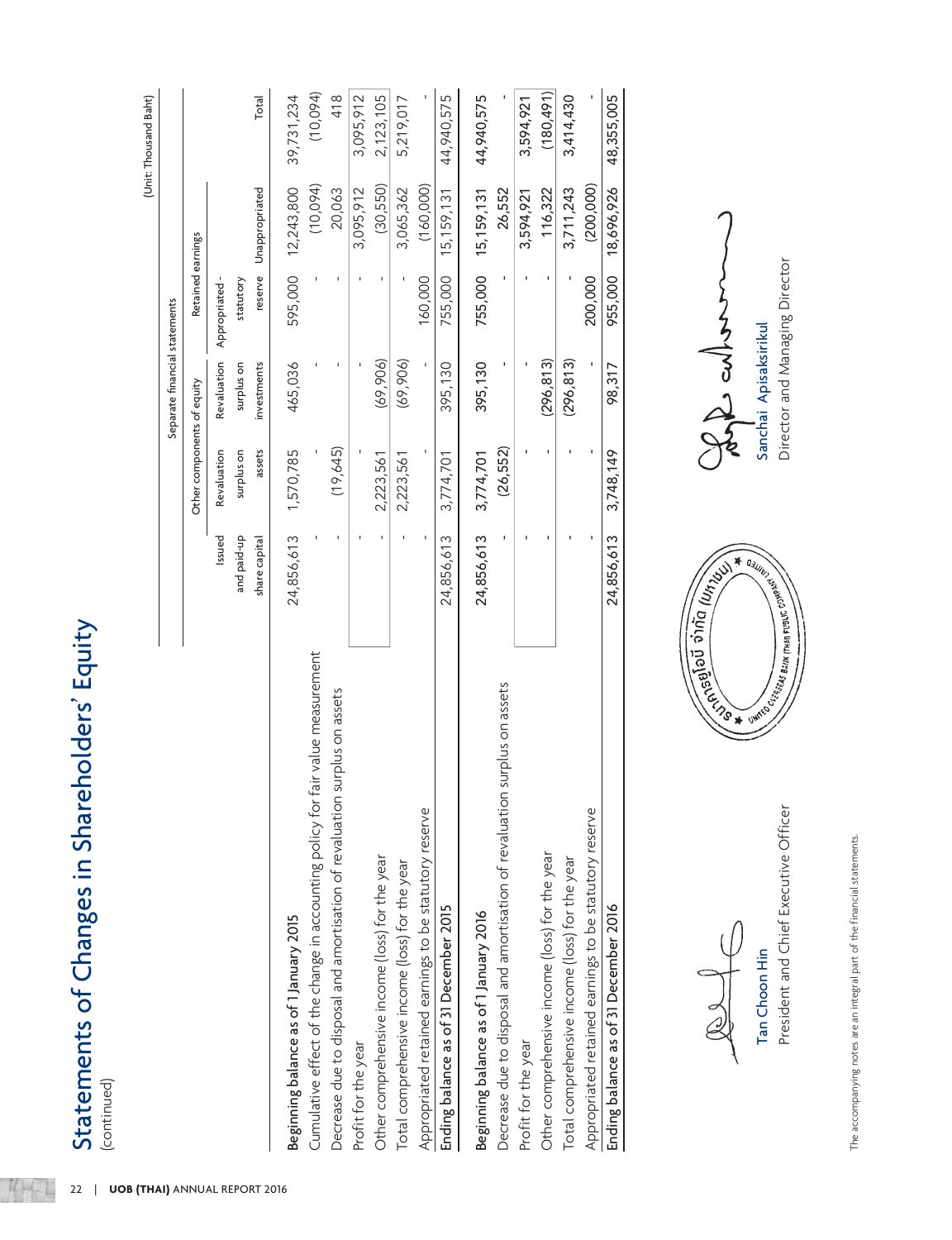# Statements of Cash Flows

For the years ended 31 December 2016 and 2015

(Unit: Thousand Baht)

|                                                              | Consolidated financial statements<br>Separate financial statements |                |               |                |
|--------------------------------------------------------------|--------------------------------------------------------------------|----------------|---------------|----------------|
|                                                              | 2016                                                               | 2015           | 2016          | 2015           |
| Cash flows from operating activities                         |                                                                    |                |               |                |
| Profits from operation before income tax expenses            | 4,387,413                                                          | 3,914,571      | 4,373,967     | 3,888,392      |
| Adjustments to reconcile profits from operation before       |                                                                    |                |               |                |
| income tax expenses to net cash provided by (paid from)      |                                                                    |                |               |                |
| operating activities:                                        |                                                                    |                |               |                |
| Depreciation                                                 | 361,639                                                            | 354,847        | 359,913       | 353,741        |
| Amortisation and losses on assets written off                | 210,480                                                            | 200,405        | 207,595       | 198,789        |
| Unrealised gains on revaluation of trading investments       | (107)                                                              | (1,488)        | (107)         | (1,488)        |
| Impairment losses on investments (reversal)                  |                                                                    | (500)          |               | 14,500         |
| Bad debts, doubtful accounts and impairment loss             | 3,414,350                                                          | 2,189,812      | 3,414,350     | 2,189,812      |
| Impairment losses on properties foreclosed                   |                                                                    |                |               |                |
| and other assets                                             | 50,661                                                             | 237,730        | 50,661        | 237,730        |
| Gains on disposal of investments                             | (280, 483)                                                         | (397, 644)     | (280, 483)    | (397, 644)     |
| Reversal of impairment losses on premises and equipment      |                                                                    | (95, 945)      |               | (95, 945)      |
| Gains on disposals of premises and equipment                 | (145)                                                              | (1, 243)       | (145)         | (1, 243)       |
| (Gains) losses on exchange                                   | (726, 056)                                                         | 500,755        | (726, 056)    | 500,755        |
| (Increase) decrease in accrued other income                  | 36,420                                                             | (88, 012)      | 33,838        | (85, 795)      |
| Increase in provisions for long-term employee benefits       | 172,221                                                            | 166,471        | 170,340       | 164,383        |
| Increase (decrease) in provisions for other liabilities      | 60,229                                                             | (24, 695)      | 60,229        | (24, 695)      |
| Increase (decrease) in accrued other expenses                | (5, 301)                                                           | 408,734        | (4,300)       | 416,389        |
| Net interest income                                          | (12, 782, 684)                                                     | (11, 761, 033) | (12,780,541)  | (11, 758, 637) |
| Dividend income                                              | (15,808)                                                           | (34,931)       | (27, 808)     | (34,931)       |
| Cash received on interest income                             | 19,374,114                                                         | 18,827,068     | 19,374,009    | 18,827,024     |
| Cash received on dividend income                             | 15,808                                                             | 34,931         | 15,808        | 34,931         |
| Cash paid on interest expenses                               | (6, 581, 326)                                                      | (6, 797, 452)  | (6, 583, 436) | (6,800,081)    |
| Cash received on income taxes refund                         |                                                                    | 2,230          |               |                |
| Cash paid on income taxes                                    | (589, 680)                                                         | (716, 385)     | (586, 040)    | (711, 086)     |
| Income from operating activities before changes in operating |                                                                    |                |               |                |
| assets and liabilities                                       | 7,101,745                                                          | 6,918,226      | 7,071,794     | 6,914,901      |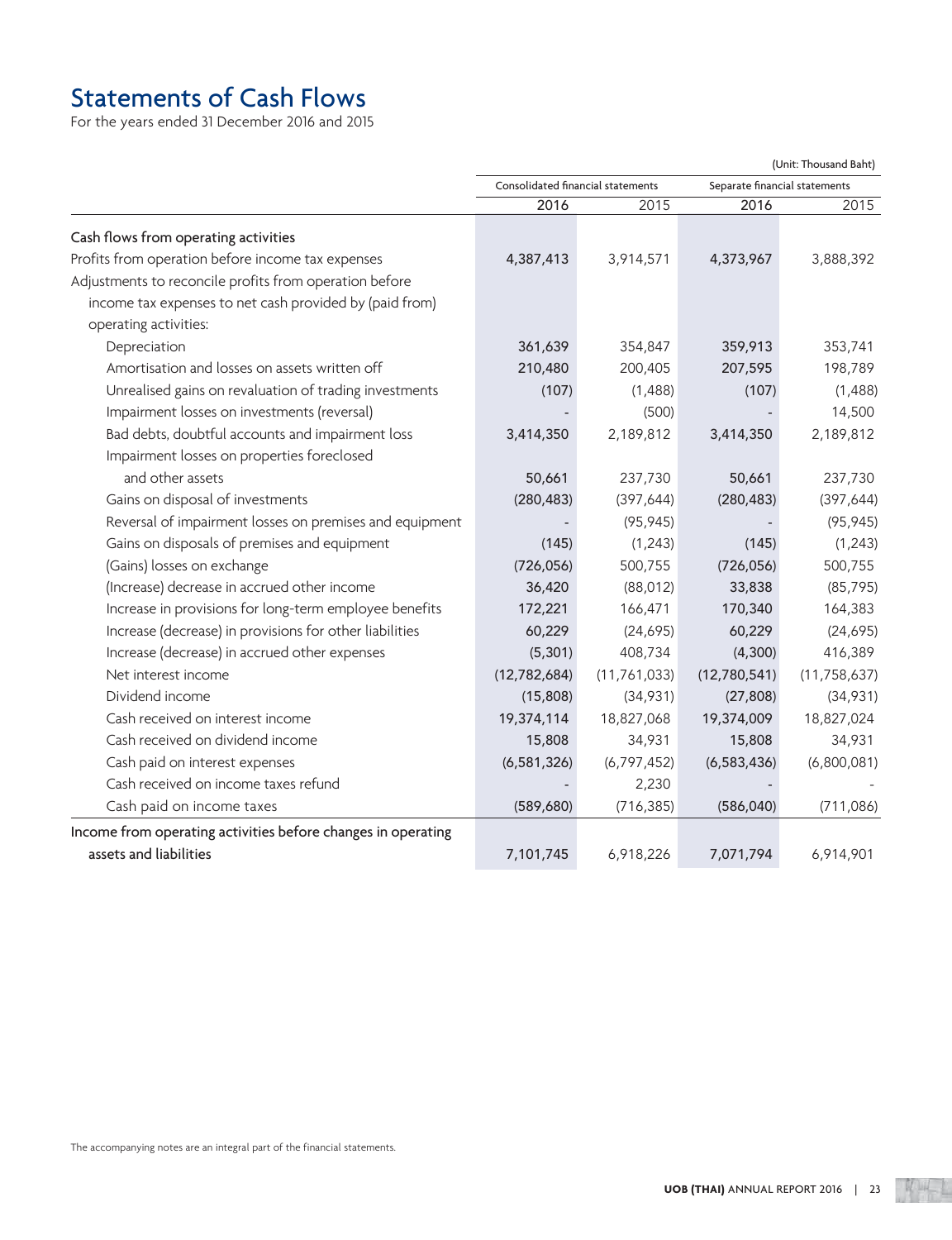# Statements of Cash Flows

(continued)

|                                                     | Consolidated financial statements |                 | Separate financial statements |                 |
|-----------------------------------------------------|-----------------------------------|-----------------|-------------------------------|-----------------|
|                                                     | 2016                              | 2015            | 2016                          | 2015            |
| (Increase) decrease in operating assets             |                                   |                 |                               |                 |
| Interbank and money market items                    | 3,968,285                         | (15, 358, 159)  | 3,968,238                     | (15, 358, 215)  |
| Trading investments                                 | 5,524,520                         | 22,168,468      | 5,524,520                     | 22,168,468      |
| Derivatives assets                                  | 6,286,992                         | 3,331,154       | 6,286,992                     | 3,331,154       |
| Loans to customers                                  | (29, 454, 784)                    | (26, 728, 376)  | (29, 454, 784)                | (26, 728, 376)  |
| Properties foreclosed                               | 92,860                            | 920,094         | 92,860                        | 920,094         |
| Other assets                                        | (2,076,491)                       | (1, 374, 403)   | (2,067,952)                   | (1, 370, 256)   |
| Increase (decrease) in operating liabilities        |                                   |                 |                               |                 |
| Deposits                                            | 21,738,935                        | 33,175,160      | 21,757,180                    | 33,172,035      |
| Interbank and money market items                    | (13, 301, 411)                    | (11, 931, 234)  | (13, 301, 411)                | (11, 931, 234)  |
| Liabilities payable on demand                       | 707,452                           | (249, 014)      | 707,452                       | (249, 014)      |
| Derivatives liabilities                             | (6,071,841)                       | (3,012,297)     | (6,071,841)                   | (3,012,297)     |
| Provisions for long-term employee benefits          | (140, 664)                        | (149, 586)      | (140, 664)                    | (148, 748)      |
| Other liabilities                                   | 1,319,111                         | 1,873,012       | 1,310,263                     | 1,868,875       |
| Net cash provided by (used in) operating activities | (4,305,291)                       | 9,583,045       | (4, 317, 353)                 | 9,577,387       |
| Cash flows from investing activities                |                                   |                 |                               |                 |
| Proceeds from sales of investments                  | 35,355,017                        | 126,159,834     | 35,355,017                    | 126, 159, 834   |
| Cash paid for investments                           | (35,876,658)                      | (136, 044, 368) | (35,876,658)                  | (136, 044, 368) |
| Dividend received from subsidiaries                 |                                   |                 | 12,000                        |                 |
| Proceeds from liquidation of a subsidiary           |                                   | 7,437           |                               | 7,437           |
| Proceeds from sales of premises and equipment       | 172                               | 1,308           | 151                           | 1,308           |
| Purchases of premises and equipment                 | (1,444,708)                       | (410,969)       | (1,444,652)                   | (407, 193)      |
| Purchases of Leasehold rights                       |                                   | (3,500)         |                               | (3,500)         |
| Purchases of other intangible assets                | (267, 958)                        | (242, 592)      | (267, 931)                    | (240, 710)      |
| Net cash used in investing activities               | (2, 234, 135)                     | (10, 532, 850)  | (2,222,073)                   | (10, 527, 192)  |

(Unit: Thousand Baht)

The accompanying notes are an integral part of the financial statements.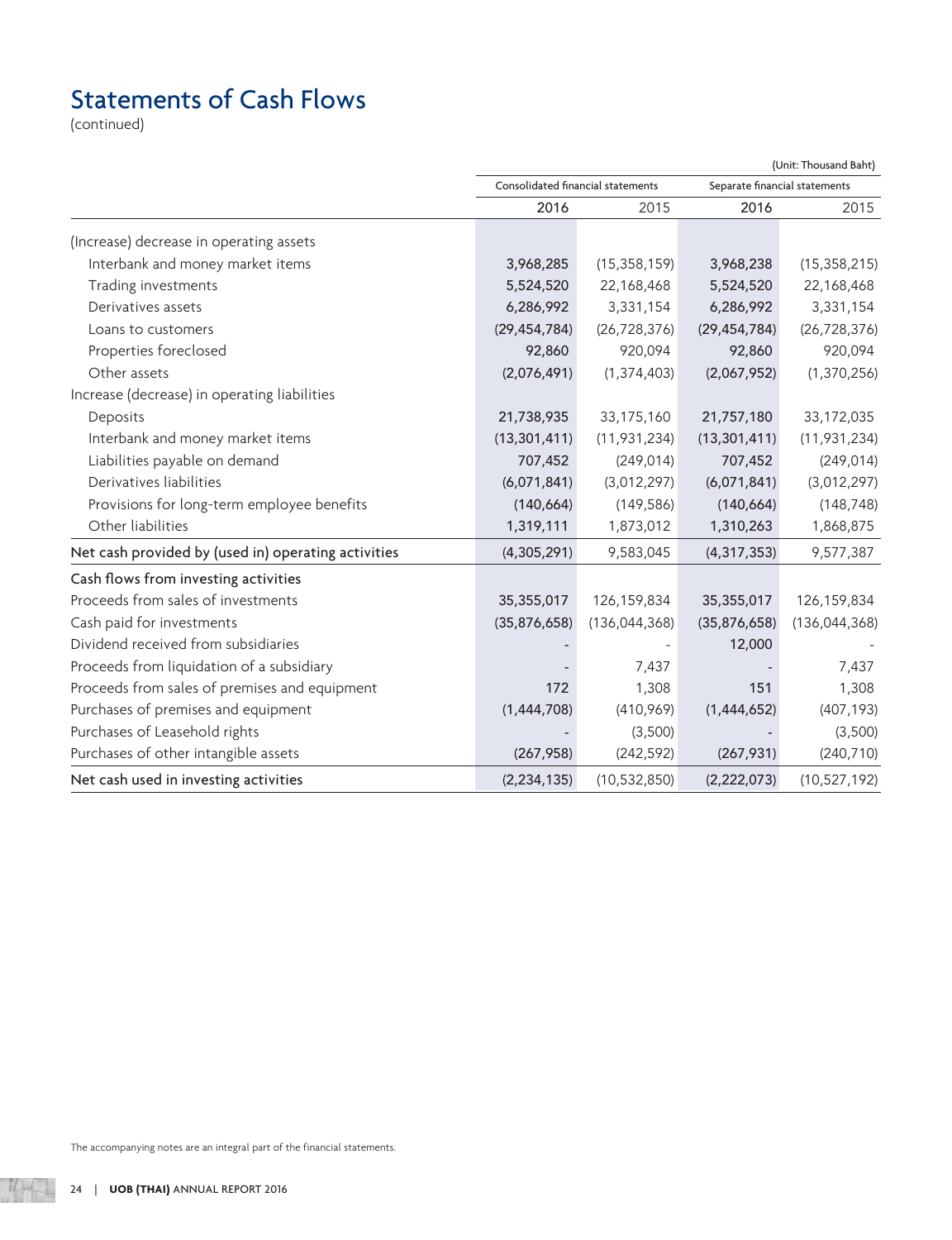# Statements of Cash Flows

(continued)

|                                                                                                                                    |                                   |                          |             | (Unit: Thousand Baht)         |
|------------------------------------------------------------------------------------------------------------------------------------|-----------------------------------|--------------------------|-------------|-------------------------------|
|                                                                                                                                    | Consolidated financial statements |                          |             | Separate financial statements |
|                                                                                                                                    | 2016                              | 2015                     | 2016        | 2015                          |
| Cash flows from financing activities                                                                                               |                                   |                          |             |                               |
| Cash received on long-term debts issued and borrowings                                                                             | 10,000,000                        | $\overline{\phantom{0}}$ | 10,000,000  |                               |
| Cash paid on long-term debts issued and borrowings                                                                                 | (3,500,000)                       |                          | (3,500,000) |                               |
| Net cash provided by financing activities                                                                                          | 6,500,000                         | $\qquad \qquad -$        | 6,500,000   |                               |
| Net decrease in cash and cash equivalents                                                                                          | (39, 426)                         | (949, 805)               | (39, 426)   | (949, 805)                    |
| Cash and cash equivalents as at 1 January                                                                                          | 5,228,144                         | 6,177,949                | 5,228,144   | 6,177,949                     |
| Cash and cash equivalents as at 31 December                                                                                        | 5,188,718                         | 5,228,144                | 5,188,718   | 5,228,144                     |
| Supplemental disclosures of cash flows information<br>Non-cash items:<br>Properties foreclosed in settlement of loans to customers | 127,156                           | 83,877                   | 127,156     | 83,877                        |
|                                                                                                                                    |                                   |                          |             |                               |

President and Chief Executive Officer **Director and Managing Director** and Managing Director



 $\cup$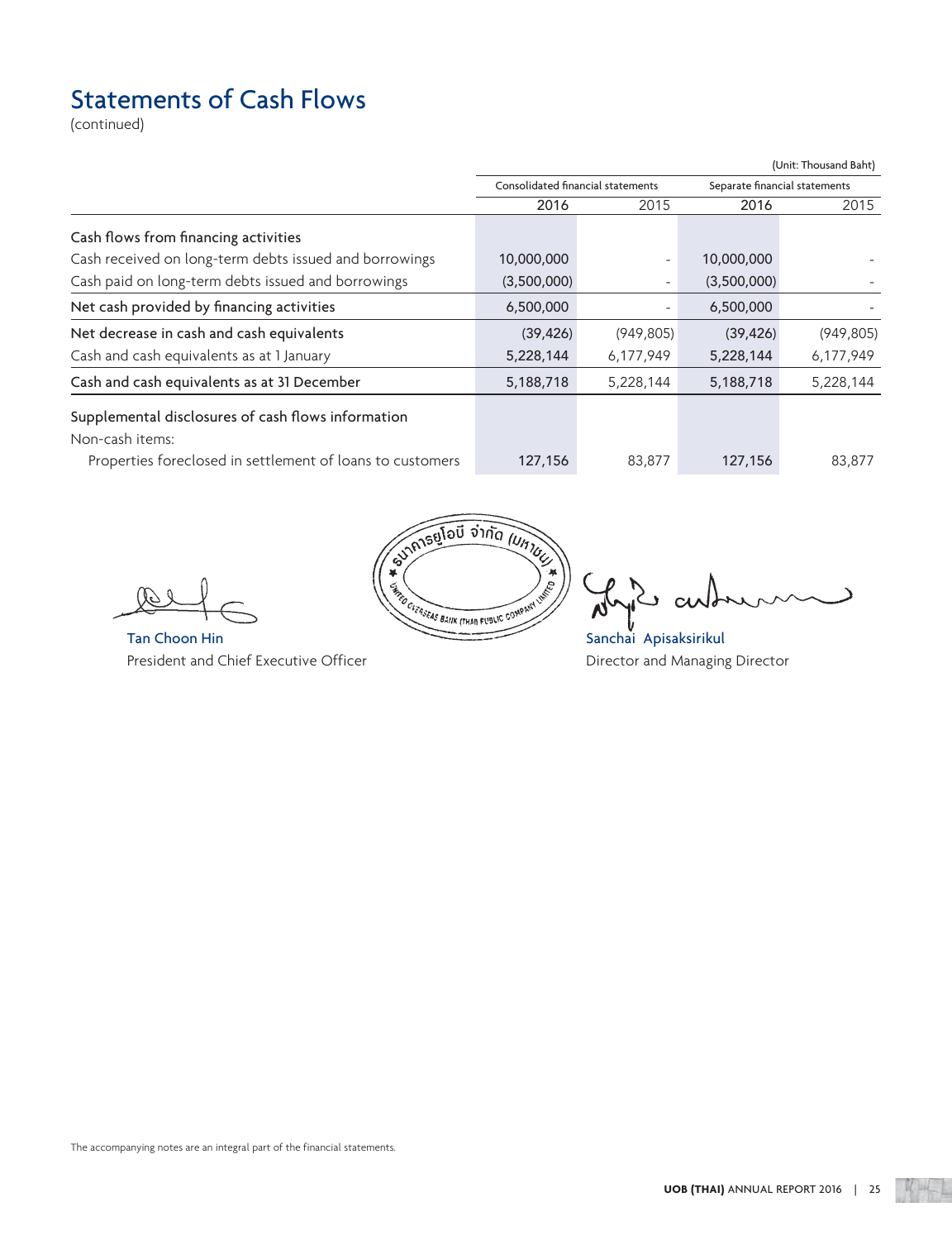For the years ended 31 December 2016 and 2015

## 1. Corporate information

 United Overseas Bank (Thai) Public Company Limited ("the Bank") was public company incorporated under Thai law and domiciled in Thailand. The Bank has been operated mainly commercial banking business and its registered office is located at No. 191 South Sathon Road, Sathon District, Bangkok. As at 31 December 2016, the Bank conducts its business through a network of 153 branches throughout all regions in Thailand (2015: 155 branches). Its major shareholder is United Overseas Bank Limited, a company registered in Singapore.

 All subsidiaries were incorporated as limited companies under Thai law and have been operating their businesses in Thailand. Their principal businesses are derivatives brokerage and debt collection services.

## 2. Basis of preparation of financial statements

## 2.1 Basis of preparation of financial statements

 The financial statements have been prepared in accordance with Thai Financial Reporting Standards enunciated under the Accounting Profession Act B.E. 2547 and the presentation of the financial statements has been made in compliance with the Bank of Thailand ("BOT")'s Notification No. Sor Nor Sor. 21/2558 regarding "Preparation and Announcement of Financial Statements of Commercial Banks and Parent Companies of Financial Holding Groups", dated 4 December 2015.

 The financial statements have been prepared on a historical cost basis except otherwise disclosed in Note 4 to the financial statements regarding a summary of significant accounting policies.

 The financial statements in Thai language are the official statutory financial statements of the Bank. The financial statements in English language have been translated from such financial statements in Thai language.

## 2.2 Basis of consolidation

(a) These consolidated financial statements include the financial statements of the Bank and the following subsidiaries:

|                                                    |                                 | Country of   | Percentage<br>of shares held<br>by the Bank<br>As at 31 December |       | Percentage of total<br>assets included<br>in consolidated assets<br>As at 31 December |      | Percentage of profits<br>included in consolidated<br>profits for the years ended<br>31 December |      |
|----------------------------------------------------|---------------------------------|--------------|------------------------------------------------------------------|-------|---------------------------------------------------------------------------------------|------|-------------------------------------------------------------------------------------------------|------|
| Company name                                       | <b>Business type</b>            | registration | 2016                                                             | 2015  | 2016                                                                                  | 2015 | 2016                                                                                            | 2015 |
| <b>UOB Bullion and Futures</b><br>(Thai) Co., Ltd. | Derivatives<br><b>Brokerage</b> | Thailand     | 75.00                                                            | 75.00 | $\overline{\phantom{0}}$                                                              | 0.01 | 0.07                                                                                            | 0.09 |
| UOB Services Co., Ltd.                             | Debt Collection<br>Services     | Thailand     | 99.99                                                            | 99.99 | 0.01                                                                                  | 0.01 | $\overline{\phantom{a}}$                                                                        |      |

- (b) The Bank is deemed to have control over investee companies or subsidiaries if it has rights, or is exposed, to variable returns from its involvement with the investee, and it has the ability to direct the activities that affect the amount of its returns.
- (c) Subsidiaries are entities in which the Bank has control over the financial and operating policies of those entities. Subsidiaries are fully consolidated from the date of acquisition, being the date on which the Bank obtains control, and continue to be consolidated until the date when such control ceases. The effects to the consolidated financial statements of all significant transactions between the Bank and its subsidiaries are eliminated in the consolidated financial statements, including investments in subsidiaries and share capital of subsidiaries.
- (d) The financial statements of the subsidiaries are prepared having the same reporting period and using the same significant accounting policies as those of the Bank.
- (e) The Bank's financial statements include the accounts of all branches after elimination of significant inter-branch transactions and balances.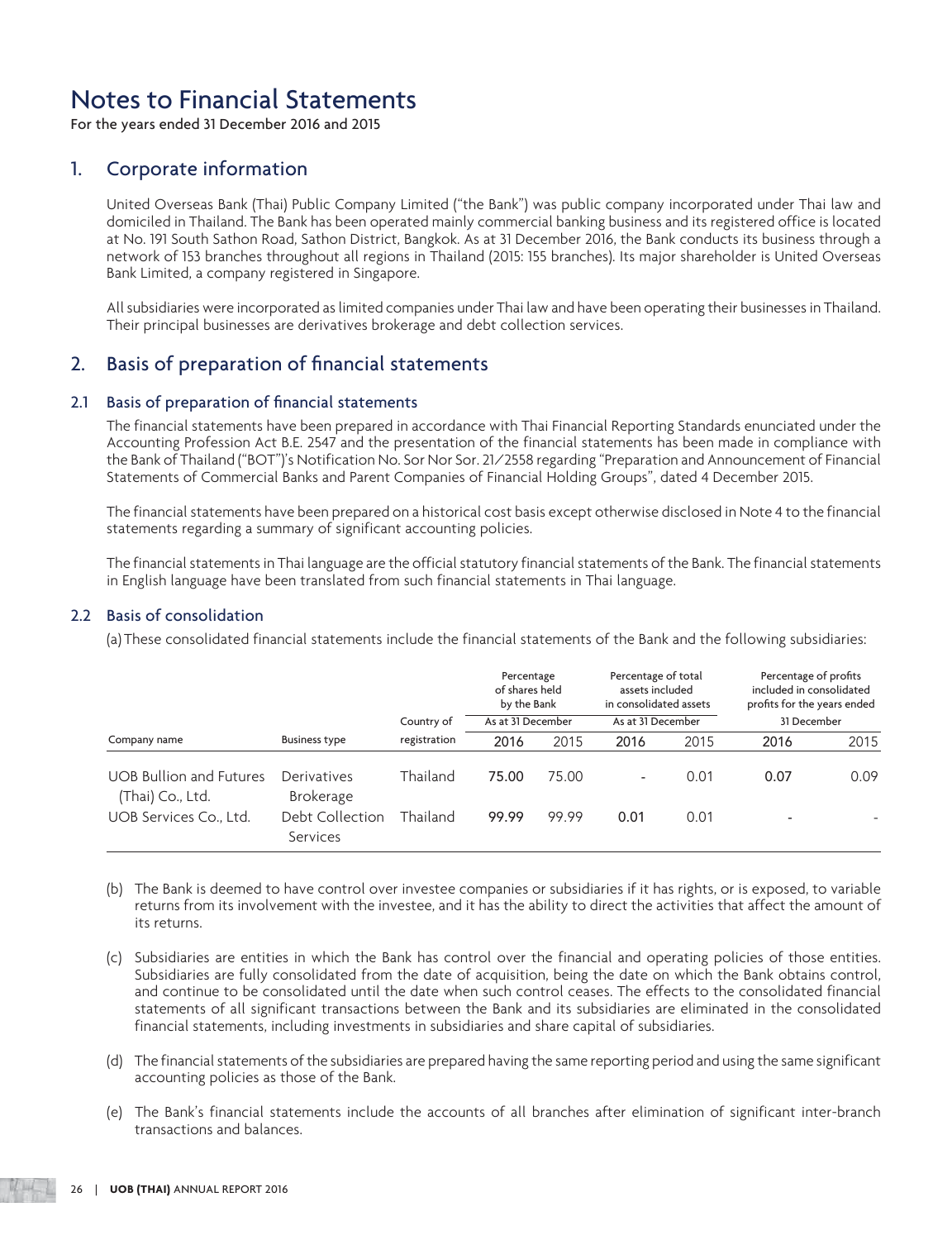(Continued)

 (f) Non-controlling interests represent the portion of net profit or loss and net assets of the subsidiaries that are not held by the Bank and are presented separately in the consolidated statements of comprehensive income and within equity in the consolidated statements of financial position.

## 2.3 Separate financial statements

The Bank prepares its separate financial statements, which present investments in subsidiaries under the cost method.

## 3. New financial reporting standards

### 3.1 Financial reporting standards that became effective in the current year

 During the year, the Bank and subsidiaries have adopted the revised (revised 2015) and new financial reporting standards and accounting treatment guidance issued by the Federation of Accounting Professions which become effective for fiscal years beginning on or after 1 January 2016. These financial reporting standards were aimed at alignment with the corresponding International Financial Reporting Standards, with most of the changes directed towards revision of wording and terminology, and provision of interpretations and accounting guidance to users of standards. The adoption of these financial reporting standards does not have any significant impact on the Bank and its subsidiaries' financial statements

## 3.2 Financial reporting standard that will become effective in the future

 During the current year, the Federation of Accounting Professions issued a number of the revised financial reporting standards and interpretations (revised 2016) and new accounting treatment guidance which is effective for fiscal years beginning on or after 1 January 2017. These financial reporting standards were aimed at alignment with the corresponding International Financial Reporting Standards with most of the changes directed towards revision of wording and terminology, and provision of interpretations and accounting guidance to users of standards.

 The management of the Bank and its subsidiaries believe that the revised and financial reporting standards and interpretations and new accounting treatment guidance will not have any significant impact on the financial statements when they are initially applied. However, one standard involves changes to key principles, which are summarised below.

### TAS 27 (revised 2016) Separate Financial Statements

 This revised standard stipulates an additional option to account for investments in subsidiaries, joint ventures and associates in separate financial statements under the equity method, as described in TAS 28 (revised 2016) Investments in Associates and Joint Ventures. However, the entity is to apply the same accounting treatment for each category of investment. If an entity elects to account for such investments using the equity method in the separate financial statements, it has to adjust the transaction retrospectively. However, this standard will not have any significant impact on the Bank and its subsidiaries' financial statements because the management has decided to continue accounting for such investments under the cost method in the separate financial statements, in accordance with a request for cooperation by BOT.

## 4. Summary of significant accounting policies

Significant accounting policies adopted by the Bank and its subsidiaries are summarised below.

### 4.1 Revenue recognition

## (a) Interest and discount on loans

 The Bank recognises interest on loans as revenue on an accrual basis and will stop accrual of interest when the debtor has defaulted for more than three months regardless of whether the loans are fully collateralised and recognises interest on such loans on a cash basis, which is in accordance with the BOT's guidelines. In addition, interest accrued in arrears for three months is reversed against interest income.

 If loans are restructured, the Bank recognises interest income on a cash basis, and will resume to recognise interest as revenue on an accrual basis only when the criteria per the BOT's guideline are met.

Interest income on loans under litigation process and receivables purchased is recognised as revenue on a cash basis.

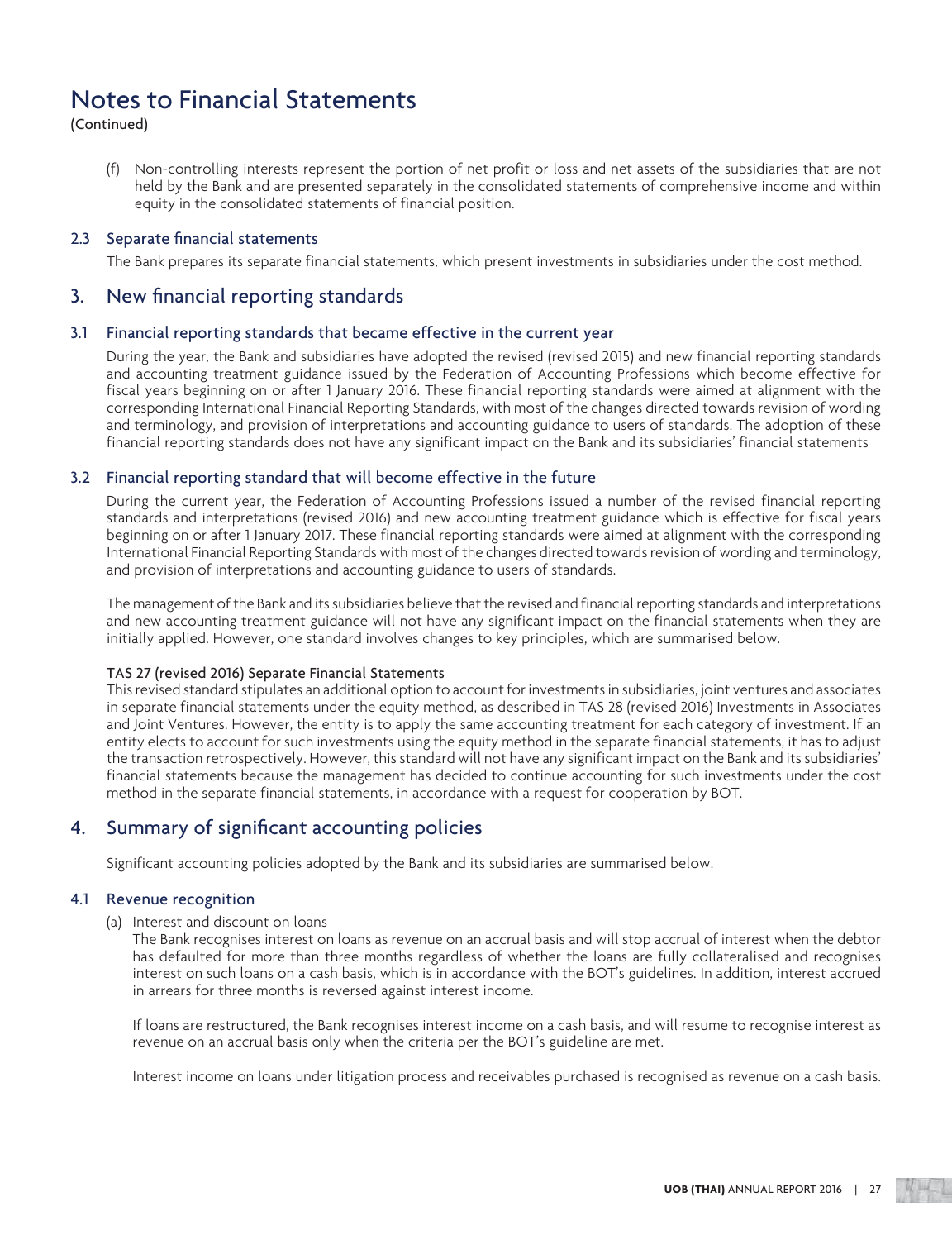(Continued)

(b) Hire purchase and financial lease income recognition

 Interest on hire-purchase and financial lease receivables under hire-purchase and financial lease agreements with effective dates on or after 1 January 2008 is recognised as revenue over the installment periods, using the effective interest rate method. It is recognised when the installments fall due irrespective of actual collection is made. When receivables are longer than three months past due, the Bank stops recognition of interest and the then-interest accrued in arrears will be reversed against interest income.

 Rental fees under operating lease agreements and car rental are recognised as revenue over the terms of lease agreements, except for interest on receivables, which are overdue longer than three months, are recognised as revenue on a cash basis.

- (c) Revenues from factoring are recognised on an accrual basis except for receivables, which are overdue longer than three months, interest is recognised as revenue on a cash basis.
- (d) Brokerage fees and service fees on derivatives trading are recognised as revenue on the transaction dates.
- (e) Gains (losses) on securities and derivatives trading are recognised as revenues or expenses on transaction dates.
- (f) Interest and dividends on investments Interest on investments is recognised as revenue on an accrual basis based on the effective interest rate. Dividends are recognised as revenue when the right to receive the dividend is established.
- (g) Fees and other service fees are recognised as revenues on an accrual basis.

### 4.2 Expenses recognition

The Bank and its subsidiaries recognise expenses on an accrual basis.

### 4.3 Cash

 Cash is the amount included in the statements of financial position under the caption of cash, which consists of cash on hand and cheques in transit.

### 4.4 Claims on securities/Liabilities to deliver securities

 The Bank enters into agreements to purchase securities or to sell securities that include agreements to resell or repurchase the securities at certain dates in the future at fixed prices (Private Repo). Amounts paid for securities purchased subject to a resale commitment are presented as assets under the caption of "Interbank and money market items - assets" and the underlying securities are treated as collateral to such receivables. Securities sold subject to repurchase commitments are presented as liabilities under the caption of "Interbank and money market items - liabilities" at the amounts received from the sale of those securities, and the underlying securities are treated as collateral.

 If securities purchased subject to a resale commitment are then sold on by the Bank subject to repurchase commitment, this gives rise to "Claims on securities" and "Liabilities to deliver securities" as follows:

 Claims on securities are the rights that the Bank retains to recall securities which are placed as collateral for securities sold subject to repurchase commitments, because the securities placed in this transaction were previously received as collateral by the Bank for a purchase of securities subject to resale commitments.

 Liabilities to deliver securities is the Bank's commitment to return to the counterparties or securities companies those securities which are held as collateral for securities purchased subject to a resale commitment, because the Bank has used the securities as collateral for another sale of securities subject to repurchase commitments.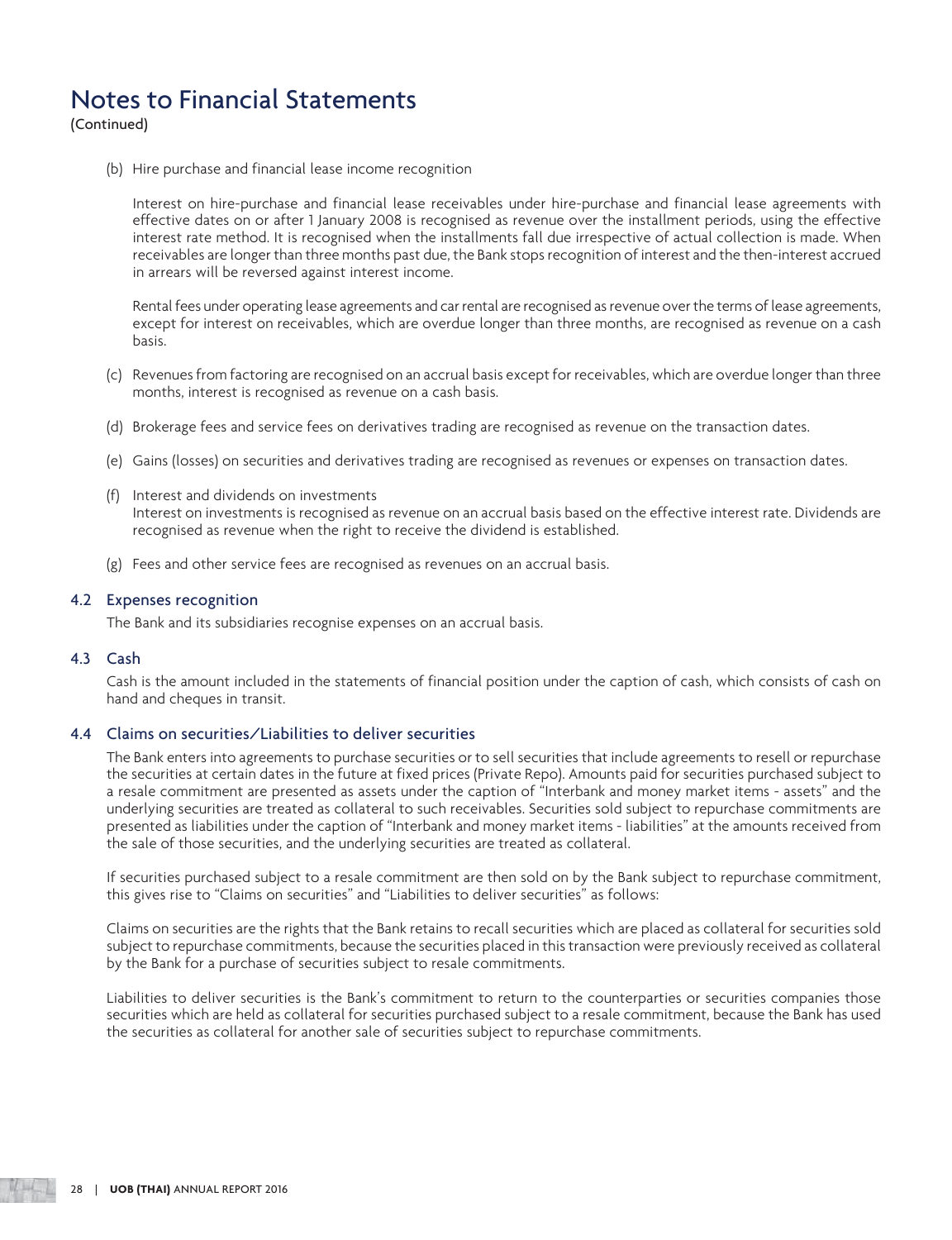(Continued)

## 4.5 Investments

 The Bank and its subsidiaries classify investments in all types of debt securities and marketable equity securities as either trading investments, available-for-sale investments, or held-to-maturity investments, and classify non-marketable equity securities as general investments.

 Trading investments are stated at fair value. Change in the fair value of these investments are recorded as revenue or expense in profit or loss.

 Available-for-sale investments are stated at fair value. Change in the fair value of these investments are recorded in other comprehensive income or loss and will then be recognised in profit or loss when the investments are sold.

 Held-to-maturity investments are stated at amortised cost net of allowance for impairment. Any impairment loss is charged to profit or loss.

 General investments are stated at cost net of allowance for impairment (if any). Impairment loss is charged to profit or loss.

Purchases and sales of investments in debt securities are recorded on settlement dates.

 Realised gains or losses on disposals of investments are recognised in profit or loss when they are disposed of, using the weighted average method in determining costs of the disposed investments.

 Interest on investments in debt securities is recognised as revenue on an accrual basis. Premiums and discounts arising on the acquisition of investments are amortised or accreted against interest income in profit or loss based on the effective yield rate over the term of the investments.

 Revenue from equity investments and other non-fixed income investments is recognised as dividend income when the right to receive the dividend is established.

Fair values of investments are calculated on the following basis:

- (i) For government and state enterprises bonds, fair value is, calculated based on the average latest bidding price posted on the Thai Bond Market Association.
- (ii) For marketable domestic equity securities, fair value is the last bid price quoted on The Stock Exchange of Thailand on the last business day of the year. For marketable foreign equity securities, fair value is the last bid price quoted in the stock market in the country in which such securities are traded.
- (iii) For investment units, the fair value is determined using the Net Assets Value (NAV) per unit announced on the reporting period-end dates.
- (iv) For private enterprises debt securities, the average latest bid price posted on the Thai Bond Market Association is used as the fair value adjusted for an appropriate risk premium.

 In the event that the Bank reclassifies investments from one type to another, such investments are readjusted to their fair value on the date of reclassification. The difference between the carrying value and the fair value on the date of reclassification is recorded as gain or loss in profit or loss or recorded as other comprehensive income (loss), depending on the type of investment which is reclassified.

### 4.6 Investments in subsidiaries

 Investments in subsidiaries as presented in the separate financial statements are stated at cost net of allowance for impairment (if any). Losses on impairment are recognised as expenses in profit or loss.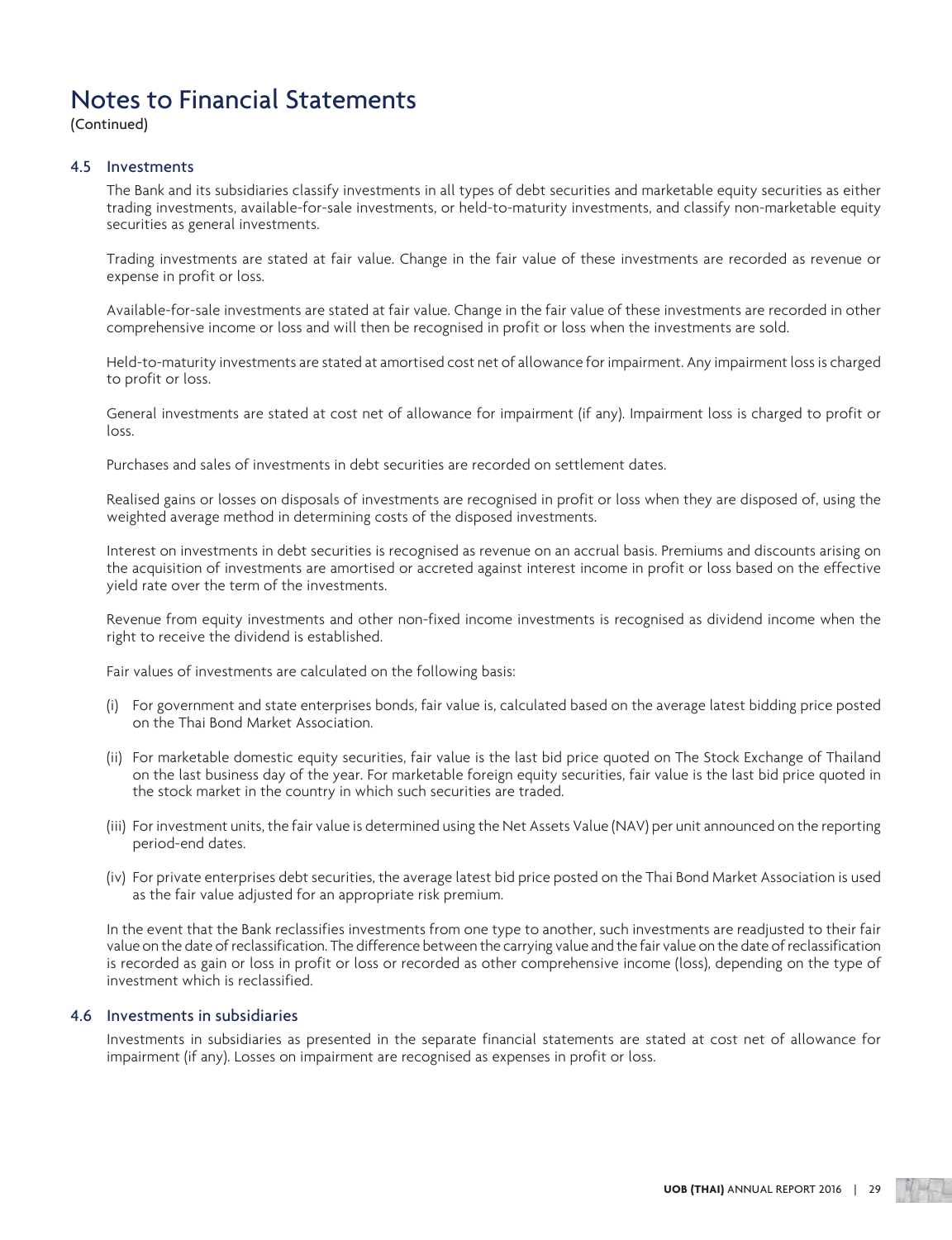(Continued)

## 4.7 Loans to customers

 Loans to customers include overdrafts, termed loans, trade bills, hire purchase and financial lease receivables and other loans. All items categorised under loans to customers (except for hire purchase and financial lease receivables and overdrafts) are presented at the principal amount outstanding, net of unearned discounts received in advance. Accrued interest receivables on all items categorised under loans to customers are presented separately as a single line item in the statements of financial position.

 Hire purchase and financial lease receivables are stated at the outstanding balances per contract values net of outstanding balances of deferred revenue, which are presented after netting deferred commission expenses and initial direct cost on the inception of the hire-purchase agreements and advances received from debtors under financial lease agreements.

Overdrafts are stated at the drawn amounts together with any accrued interest receivables.

 Discounts received in advance in respect of bills purchased and other unearned interest income are recognised as revenue on an accrual basis over the terms of the bills.

 Loans purchased by or transferred to the Bank are stated at acquisition costs, after deducting allowance for impairment loss.

### 4.8 Allowance for doubtful accounts

 The Bank provides allowance for doubtful accounts on loans to customers in accordance with the Notifications of the BOT and adjusts the allowance by any additional amounts that are expected not to be collectible, based on an analysis and evaluation of the current status of the debtors, the credit risk of the debtors, collateral, historical loss and management's experience. Additional allowances (reversals of allowances) are recognised to increase (decrease) expenses during the years.

 For loans to customers classified as pass (including restructured receivables) and special mention, the Bank records provision at rates of not less than 1% and 2% of the loan balances (excluding accrued interest receivables) net of collateral values, in accordance with the BOT's guideline, and adjusts the allowance taking into consideration the probability of default and the loss given default whereby parameters and assumptions have been reviewed and monitored on an ongoing basis to ensure they remain applicable.

 For non-performing loans, the Bank records allowance for doubtful accounts at 100% of the loan balances remaining after deducting the present value of expected future cash inflows from debt collection or from collateral disposal, with the discount rate and the expected period of collateral disposal being set with reference to the BOT's guidelines.

 For unsecured consumer loans, the collective approach is applied based on historical loss experience of each customer group.

 Allowance for doubtful accounts on other receivables is provided for the estimated losses that may be incurred in the collection of receivables and based on the review of current status of receivables outstanding at the end of reporting periods.

 Bad debts are written off during the periods in which the Bank considers they are uncollectible and as approved by the Special Asset Management Credit Committee and are accounted for by deducting from the allowance for doubtful accounts. All bad debt recovered are recognised as revenue on a cash basis and is presented as an offset transaction to bad debts and doubtful accounts in profit or loss.

 The Bank has a policy to write off unsecured consumer loans that are overdue longer than 180 days. Those unsecured consumer loans comprise credit card receivables and other unsecured personal loans.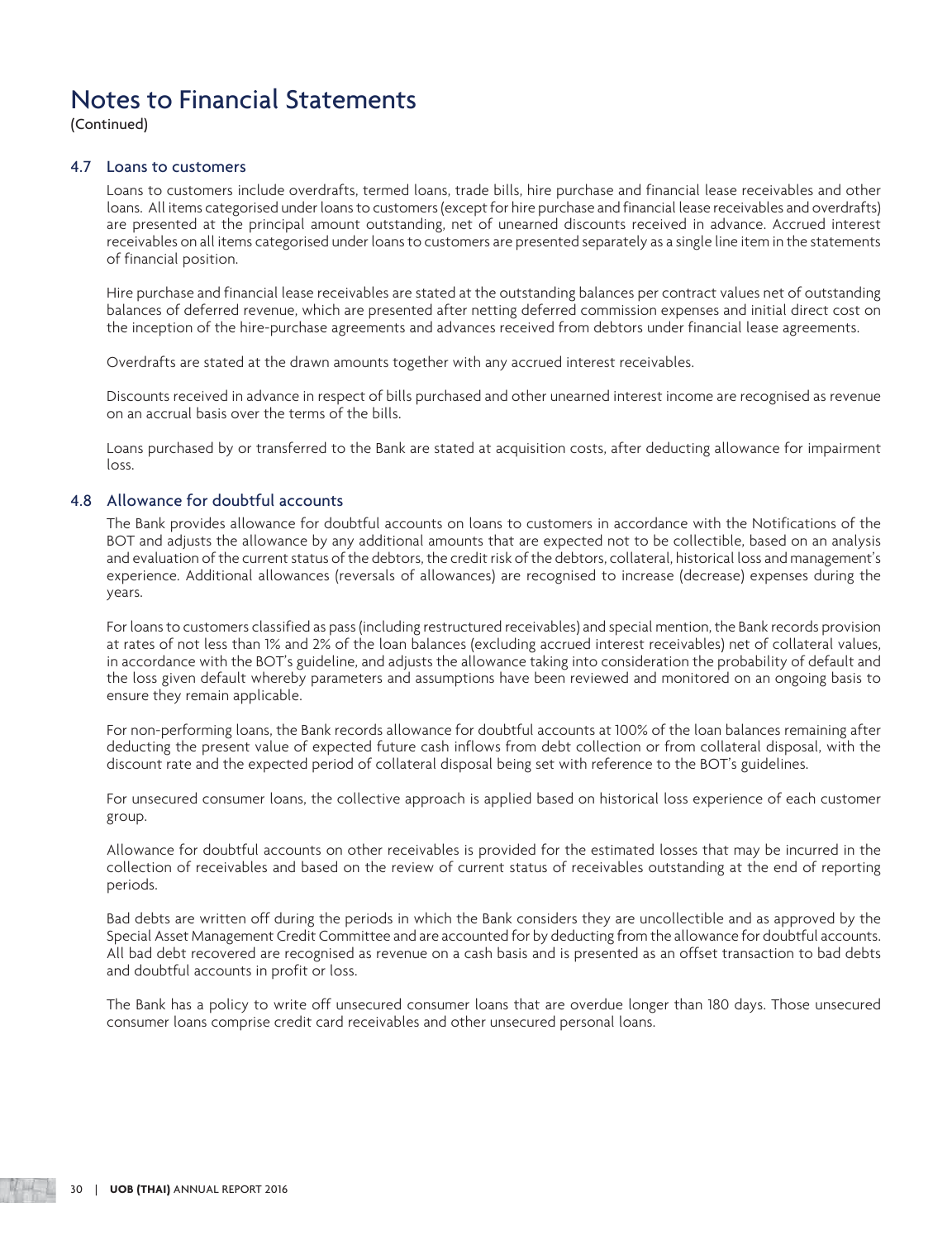(Continued)

## 4.9 Troubled debt restructuring

 The Bank restructures loans by means of receiving the transfer of assets, or equity in settlement of loans to customers and modifying terms of loan repayments.

 Loans restructured through a modification of terms of loan repayments are stated at the present value of cash expected to be received after modification of terms of loan repayments using discount rates equivalent to the market interest rates applicable at the time of the restructuring. The lower of the fair value of the loan as at the restructuring date and its respective book value is accounted for as revaluation allowance for debt restructuring, which is then amortised to profit or loss as interest income based on the amount received over the remaining periods of the restructuring agreement.

 In cases where the troubled debt restructuring involves the transfer of assets or equity, the Bank records the assets or equity interest received as a result of debt restructuring at their fair value (based on the value appraised by internal appraisers or independent external appraisers) providing that the value recorded shall not exceed the amount of principal legally claimable from the debtor (including interest of which recognition has ceased until the restructuring date). Any excess of the fair value of the assets over the book value of outstanding loan is recognised as interest income in profit or loss.

 Losses arising from debt restructuring through waivers of part of principal or recorded accrued interest receivable are recognised in profit or loss when incurred.

## 4.10 Properties foreclosed

 Properties foreclosed of the Bank are stated at the lower of cost and net realisable value. Net realisable value is determined by using the latest appraisal value, taking into consideration selling expenses, and in accordance with the BOT's guidelines. Properties foreclosed, which have been received as a result of a debt/asset swap are recorded at the lower of the legally claimable value of the loan or the net realisable value of the foreclosed properties.

 Losses on impairment are charged to profit or loss. Gains or losses on the sale of properties foreclosed are recognised only when such properties are sold.

### 4.11 Premises and equipment and depreciation

 Land is stated at cost or reappraised value. Buildings are stated at cost or reappraised value less accumulated depreciation and allowance for impairment loss (if any). Equipment is stated at cost less accumulated depreciation and allowance for impairment loss (if any).

 Depreciation is calculated by reference to their cost or reappraised value on a straight-line basis over the following estimated useful lives for each type of assets:

| <b>Buildings</b>     | - 50 years                                   |
|----------------------|----------------------------------------------|
| Building improvement | - 10 vears                                   |
| Equipment            | - 3 years or 5 years or 10 years or 25 years |

No depreciation is determined for land and assets under construction/installation.

 Premises are initially recorded at cost and however subsequently revalued by the independent appraisers to their fair value in accordance with the guidelines announced by the BOT. The Bank's policy is to revalue these assets every 3 - 5 years in order that their carrying value at the end of reporting period does not differ materially from their fair value.

Differences arising from revaluation are dealt with as follows:

 - When the carrying value of asset is increased as a result of a revaluation, the increase is credited directly to other comprehensive income (loss) and the cumulative increase is recognised in shareholders' equity as "Revaluation surplus on assets", presented as a part of other components of shareholders' equity in statements of financial position. However, if the asset was previously devalued and the Bank used to recognise such a revaluation decrease as an expense in profit or loss, a revaluation increase from this revaluation is then recognised as a revenue to the extent that it reverses a revaluation decrease in respect of the same asset previously recognised as an expense.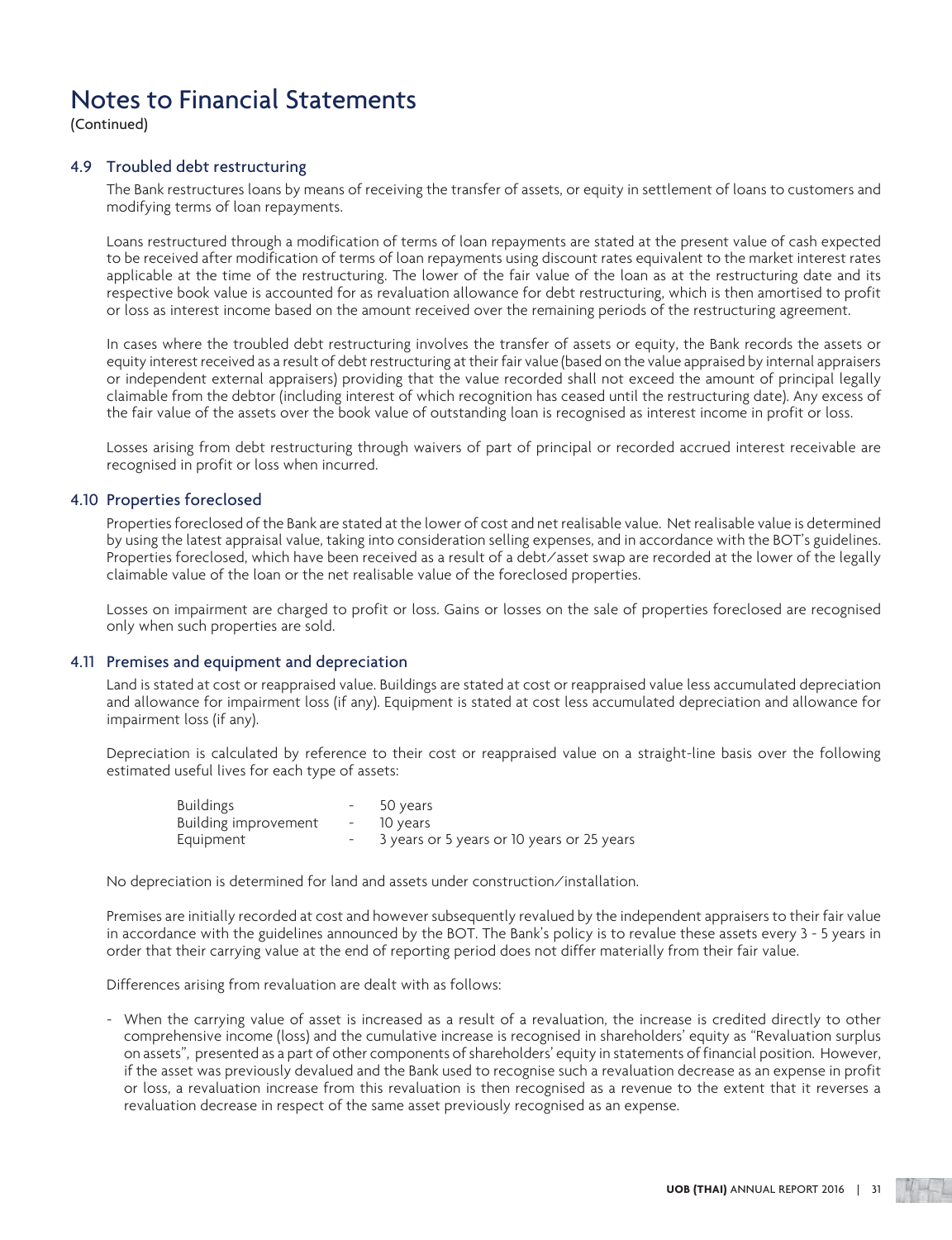(Continued)

 - When the carrying value of asset is decreased as a result of a revaluation, the decrease is recognised as an expense in profit or loss. However, if the asset was previously revalued and still has the outstanding revaluation surplus left in "Revaluation surplus on assets", the revaluation decrease is then charged to the other comprehensive income (loss) to the extent that it does not exceed on amount already held in "Revaluation surplus on assets" in respect of the same assets.

Amortisation of the revaluation surplus on assets is charged directly against retained earnings.

The revaluation surplus on assets can neither be used to offset against deficit nor for dividend distribution.

 An item of premises and equipment is derecognised upon disposal or when no future economic benefits are expected from its use or disposal. Any gain or loss arising on disposal of an asset (calculated as the difference between the net disposal proceeds and the carrying amount of the asset) is included in profit or loss when the asset is derecognised.

## 4.12 Leasehold rights

 Leasehold rights are stated at cost less accumulated amortisation under the heading of "Other assets" in statements of financial position. Leasehold rights are amortised on a straight-line basis over the lease periods and the amortisation amounts are recognised as expenses in profit or loss.

## 4.13 Other intangible assets and amortisation

Other intangible assets are carried at cost less accumulated amortisation and allowance for impairment loss (if any).

 Other intangible assets with finite lives are amortised on a systematic basis over the economic useful life and tested for impairment whenever there is an indication that the intangible asset may be impaired. The amortisation period and the amortisation method of such intangible assets are reviewed at least at each financial year-end. The amortisation expense is charged to profit or loss.

Other intangible assets with finite useful lives are application softwares, which have estimated useful lives of 10 years.

## 4.14 Provisions for other liabilities

 Provisions for other liabilities are recognised when the Bank and its subsidiaries have a present obligation as a result of a past event and it is probable that an outflow of resources embodying economic benefits will be required to settle the obligation. In the event that the amount cannot be clearly identifiable, then an estimate of such obligation is made.

### 4.15 Impairment of assets

 At each reporting date, the Bank and its subsidiaries perform impairment reviews in respect of an asset whenever events or changes in circumstances indicate that an asset may be impaired. An impairment loss is recognised when the recoverable amount of an asset, which is the higher of the asset's fair value less costs to sell and its value in use, is less than the carrying amount. In determining value in use, the estimated future cash flows are discounted to their present value using a pre-tax discount rate that reflects current market assessments of the time value of money and the risks specific to the asset. In determining fair value less costs to sell, an appropriate valuation model is used. These calculations are corroborated by a valuation model that, based on information available, reflects the amount that the Bank and its subsidiaries could obtain from the disposal of the asset in an arm's length transaction between knowledgeable, willing parties, after deducting the costs of disposal.

 An impairment loss is recognised in profit or loss. However in cases where premises were previously revalued and the revaluation surplus was taken to equity, a part of such impairment loss is recognised in equity up to the amount of the revaluation surplus previously recognised.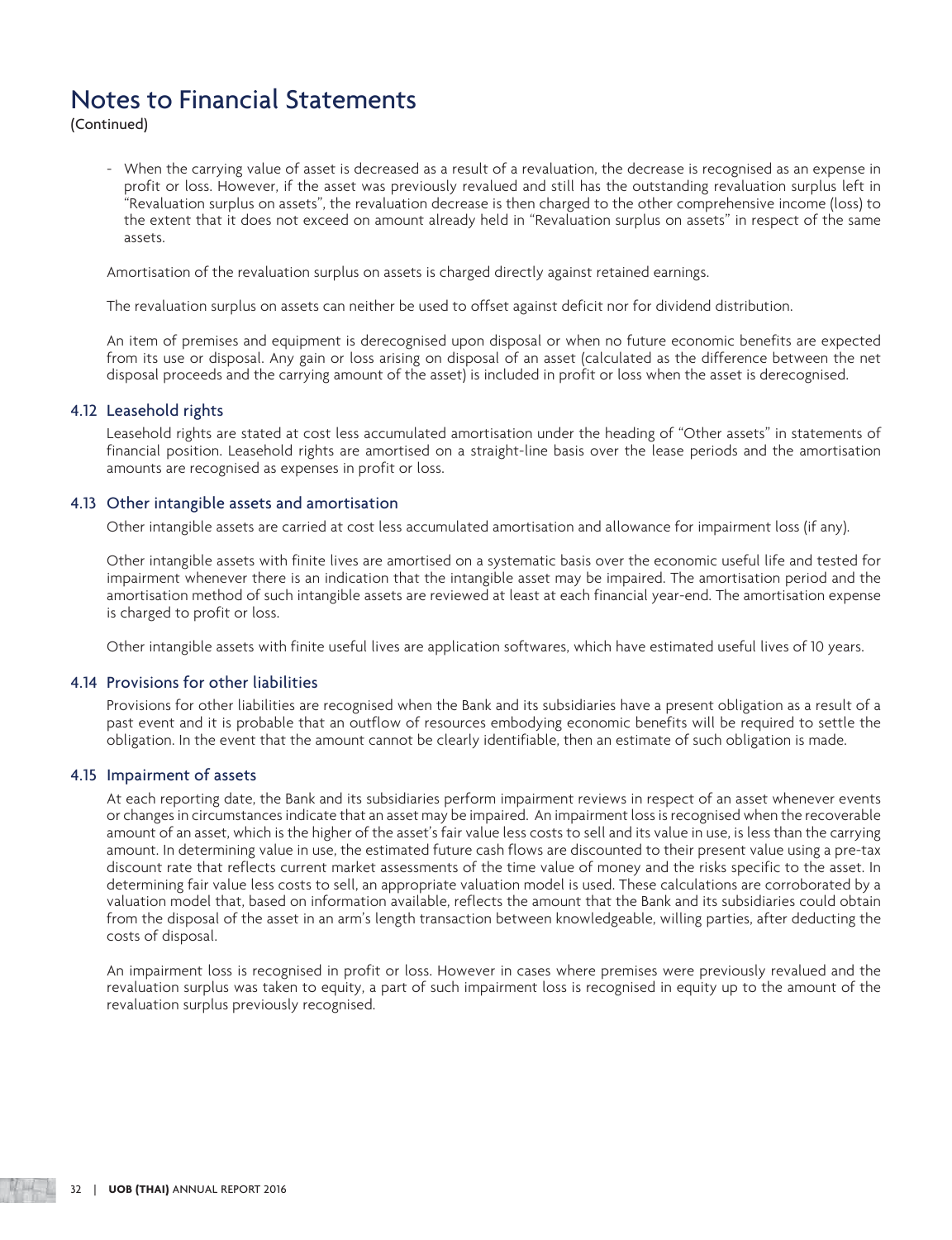(Continued)

 In the assessment of asset impairment, if there is any indication that previously recognised impairment loss may no longer exist or may have decreased, the Bank and its subsidiaries estimate the asset's recoverable amount. A previously recognised impairment loss is reversed only if there has been a change in the assumptions used to determine the asset's recoverable amount since the last impairment loss was recognised. The increased carrying value of the asset attributable to a reversal of an impairment loss shall not exceed the carrying value that would have been determined had no impairment loss been recognised for the asset in prior periods. Such reversal is recognised in profit or loss unless the asset is carried at a revalued amount, in which case the reversal, which exceeds the carrying value that would have been determined, is treated as a revaluation increase.

## 4.16 Employee benefits

#### Short-term benefits

Salaries, wages, bonuses and contributions to the social security fund are recognised as expenses when incurred.

 Leave entitlements are recognised when they accrue to employees. Provision for leave entitlements is made based on contractual terms, with adjustment for expected attrition.

### Post-employment benefits

## *Defined contribution plans*

 The Bank, its subsidiaries and their employees established the provident funds under the Provident Fund Act B.E. 2530. According to the funds' regulations, every employee, after the probation period, is entitled to apply for membership. The employees contribute to the fund at the rate of 2%, 5%, 6%, 10% or 15% of their basic salary and the Bank and its subsidiaries contribute to the funds at the rate of 5% - 6% of their basic salary. The employees are entitled to the benefits upon termination of employment in accordance with the rules of the funds except when termination of employment is due to violations of the rules and regulations of the Bank and its subsidiaries.

 The funds set up by the Bank and its subsidiaries are managed independently by UOB Asset Management (Thailand) Co., Ltd. Therefore, these funds do not appear in the consolidated and separate statements of financial position.

The Bank's and its subsidiaries's contributions are recognised as expenses when incurred.

### *Defined benefit plan and other defined benefit plan*

 The Bank and its subsidiaries have severance payment obligations to employees upon retirement under labor law. The Bank and its subsidiaries treat these severance payments as the defined benefit plan. In addition, the Bank and its subsidiaries also has other long-term employment benefit scheme for employees of the Bank under the previous name of "Bank of Asia Public Co., Ltd.," who joined the Bank prior to 16 May 2005 and have been employed for at least 15 years, the benefits of which are based on the latest month's salary and the number of years of service. Employees will receive half of this other long-term employment benefits when they resign or will receive it in full when they retire. The Bank and its subsidiaries treats these benefits to be other long-term defined benefit plan.

 The defined benefit plan obligations are determined by a professionally qualified independent actuary using the projected unit credit method.

 Actuarial gains and losses arising from the defined benefit plan and other long-term benefit plan are recognised in other comprehensive income or loss.

### 4.17 Operating leases

 Leases of assets where a significant portion of the risks and rewards of ownership are retained by the lessor are classified as operating leases. Operating lease payments are recognised as an expense in profit or loss on a straight line basis over the lease terms.

## 4.18 Share-based payments

 The cost of the share-based payment plan of United Overseas Bank Limited ("major shareholder") will be invoiced by the major shareholder, and the Bank will record the invoiced amounts as a liability in statements of financial position, and recognise them as an expense in profit or loss over the vesting period as defined in the plan.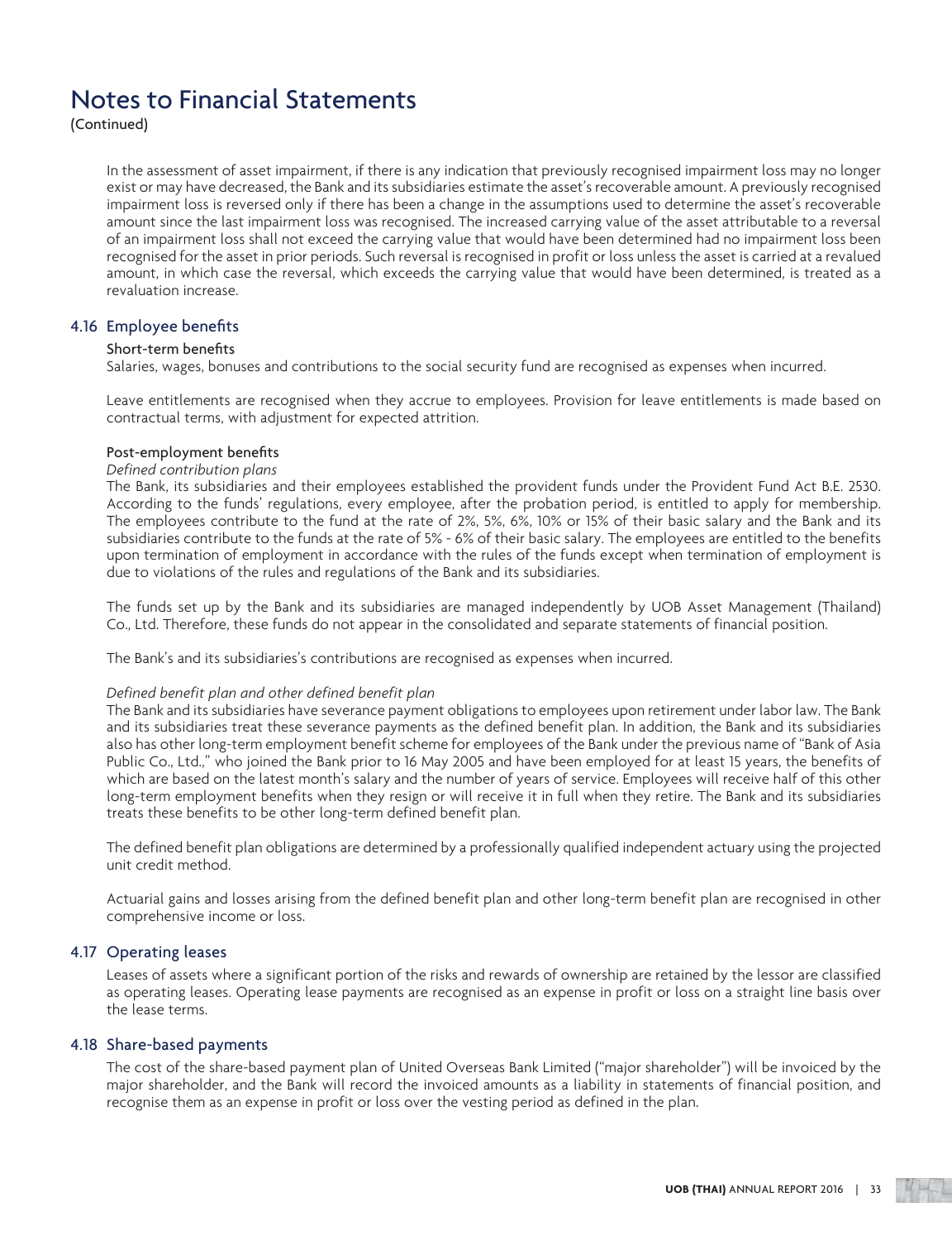(Continued)

### 4.19 Income taxes

Income tax expenses represent the sum of corporate income taxes currently payable and deferred income taxes.

#### Current income taxes

 Current income taxes are provided in the accounts at the amount expected to be paid to the taxation authorities, based on taxable profits determined in accordance with tax legislation.

### Deferred income taxes

 Deferred income taxes are provided on temporary differences between the tax bases of assets and liabilities and their carrying amounts at the end of each reporting period, using the tax rates enacted at the end of the reporting periods.

 The Bank and its subsidiaries recognise deferred tax liabilities for all taxable temporary differences while they recognise deferred tax assets for all deductible temporary differences and tax losses carried forward to the extent that it is probable that future taxable profit will be available against which such deductible temporary differences and tax losses carried forward can be utilised.

 At each reporting date, the Bank and its subsidiaries review and reduce the carrying value of deferred tax assets to the extent that it is no longer probable that sufficient taxable profit will be available to allow all or a part of the deferred tax assets to be utilised.

 The Bank and its subsidiaries record deferred tax directly to shareholders' equity if the taxes relate to items that are recorded directly to shareholders' equity.

### 4.20 Foreign currencies

 The consolidated and separate financial statements are presented in Baht, which is also the Bank's and its subsidiaries' functional currency. Items included in the consolidated financial statements of each entity are measured using that functional currency.

 Transactions in foreign currencies are translated into Baht at the exchange rates ruling at the dates of the transactions. Monetary assets and liabilities denominated in foreign currencies and commitments, which are limited to forward exchange contracts and currency swap contracts, outstanding at the end of reporting periods are translated into Baht at the exchange rates ruling by the BOT at the end of reporting periods.

Gains and losses on exchange are recognised in profit or loss.

## 4.21 Financial derivatives

 Financial derivative contracts are recorded as commitments. At the end of the reporting periods, outstanding financial derivative contracts are valued at fair value with the changes in their fair value are recognised in profit or loss. The unrealised gains or losses on outstanding financial derivative contracts are presented as derivative assets or liabilities in the statements of financial position.

### 4.22 Interbank and money market items (Assets/Liabilities)

The Bank recognises and derecognises such items in the financial statements on the settlement dates.

### 4.23 Fair value measurement

 Fair value is the price that would be received to sell an asset or paid to transfer a liability in an orderly transaction between buyer and seller (market participants) at the measurement date. The Bank and its subsidiaries apply a quoted market price in an active market to measure their assets and liabilities that are required to be measured at fair value by relevant financial reporting standards, except when there is no active market of an identical asset or liability or when a quoted market price is not available, the Bank and its subsidiaries measure fair value using valuation technique that are appropriate in the circumstances and maximise the use of relevant observable inputs related to assets and liabilities that are required to be measured at fair value.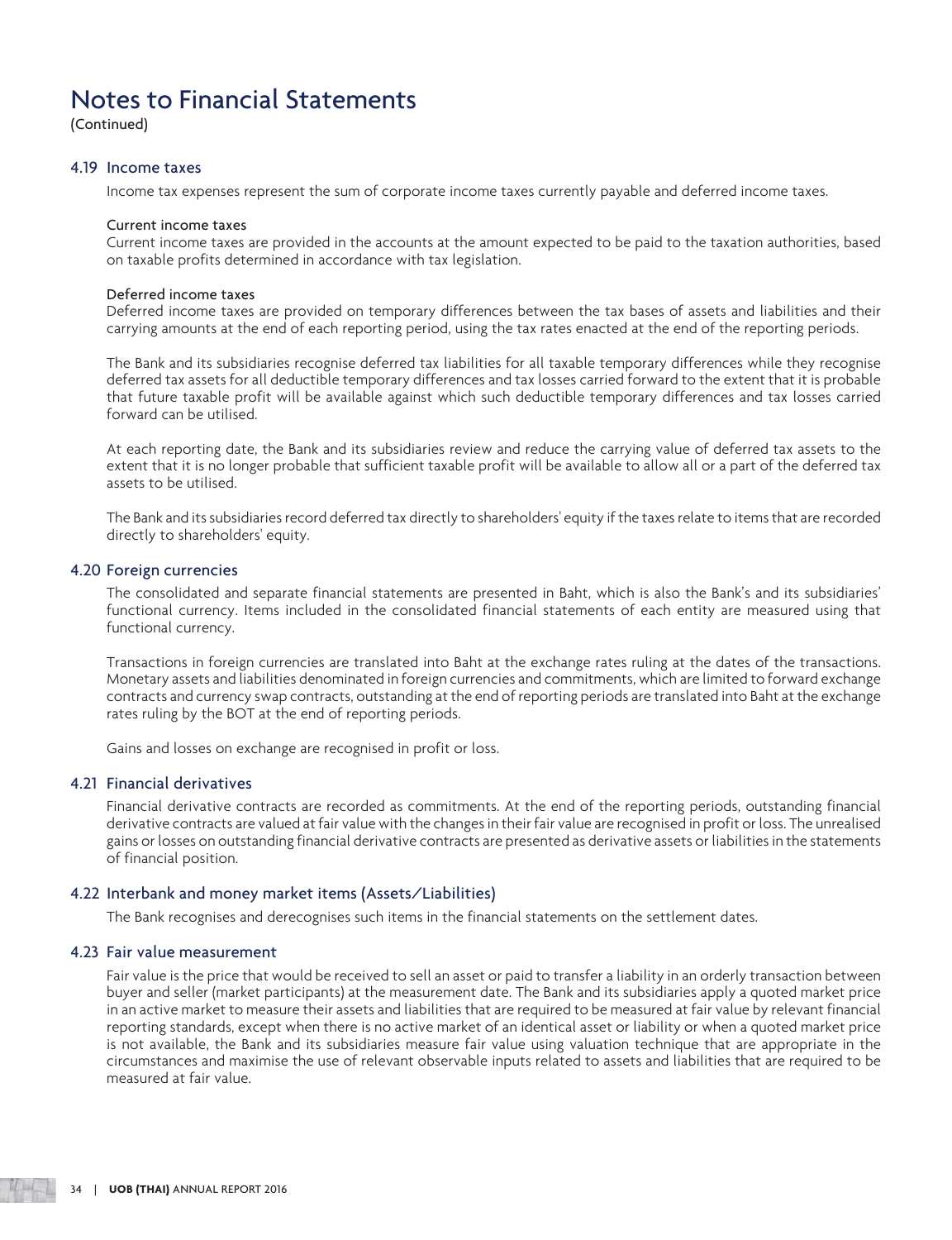(Continued)

 All assets and liabilities for which fair value is measured or disclosed in the financial statements are categorised within the fair value hierarchy into three levels based on categories of input to be used in fair value measurement as follows:

Level 1 - Use of quoted market prices in an observable active market for such assets or liabilities

Level 2 - Use of other observable inputs for such assets or liabilities, whether directly or indirectly

Level 3 - Use of unobservable inputs such as estimates of future cash flows

 At the end of each reporting period, the Bank and its subsidiaries determine whether transfers have occurred between levels within the fair value hierarchy for assets and liabilities held at the end of the reporting period that are measured at fair value on a recurring basis.

## 5. Significant accounting judgements and estimates

 The preparation of financial statements in conformity with Financial Reporting Standards at times requires management to make subjective judgements and estimates regarding matters that are inherently uncertain. These judgements and estimates affect reported amounts and disclosures; and actual results could differ from these estimates. Significant judgements and estimates are as follows:

#### 5.1 Allowance for doubtful accounts on loans to customers and accrued interest receivables

 Allowance for doubtful accounts on loans to customers and accrued interest receivables is intended to adjust the value of loans and receivables for probable credit losses. The management uses judgement to establish allowance for doubtful accounts that may be incurred on outstanding loans to customers when there is any doubt about the debtor's capacity to repay the principal and/or the interest. The allowance for doubtful accounts is determined through a combination of specific debtor reviews, probability of default and estimation based on historical experiences, taking into accounts change in the value of collateral and current economic conditions, in accordance with the BOT's guidelines.

#### 5.2 Fair value of financial instruments

 In determining the fair value of financial instruments recognised in the statement of financial position that are not actively traded and for which quoted market prices are not readily available, the management exercised judgement, using a variety of valuation techniques and models. The input to these models is taken from observable markets, and includes consideration of credit risk (the Bank and its counterparties), liquidity, correlation and long-term volatility of financial instruments. Change in assumptions about these factors could affect the fair value recognised in the statement of financial position and disclosure of fair value hierarchy.

#### 5.3 Allowance for impairment on investments

 The Bank and its subsidiaries treat investments as impaired when there has been a significant or prolonged decline in the fair value below its cost or where other objective evidence of impairment exists. The determination of what is "significant" or "prolonged" requires management's judgement.

#### 5.4 Recognition and derecognition of assets and liabilities

 In considering whether to recognise or to derecognise assets or liabilities, the management is required to make judgement on whether risk and rewards of those assets or liabilities have been transferred, based on their best knowledge of the current events and arrangements.

#### 5.5 Obligations under the defined benefit plan and other long-term benefit plan

 Obligations under the defined benefit plan and other long-term benefit plan are determined based on actuarial techniques which involve, various assumptions, including discount rate, future salary incremental rate, staff turnover rate, mortality rate and inflation rates. Management exercises judgement to determine the appropriateness of these assumptions, based on their best knowledge of current events and arrangements.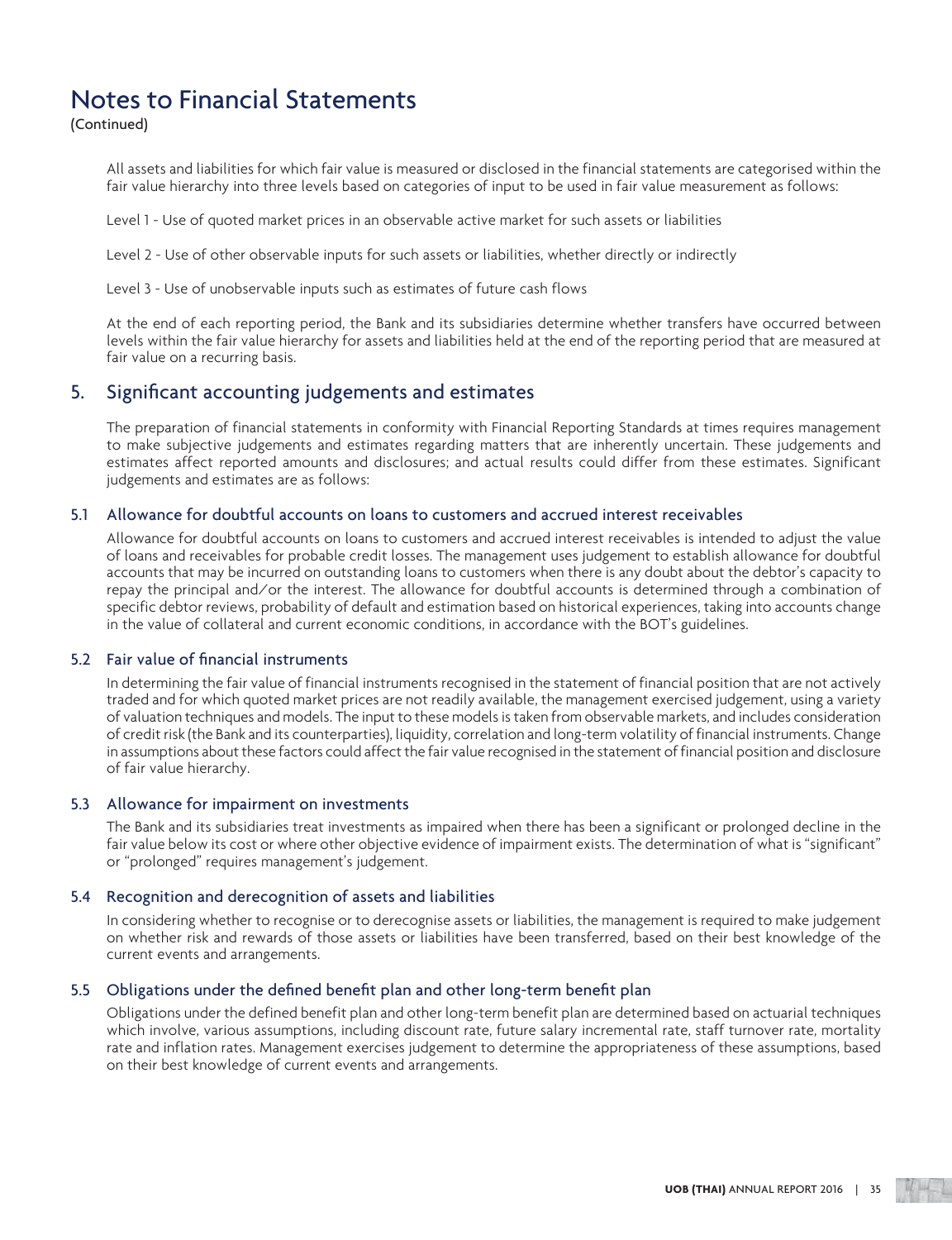(Continued)

#### 5.6 Other intangible assets

 The initial recognition and measurement of other intangible assets, and subsequent impairment testing, require management to make estimates of cash flows to be generated by the asset or the cash generating units and to choose a suitable discount rate in order to calculate the present value of those cash flows.

#### 5.7 Litigation

 The Bank has contingent liabilities as a result of litigation. The Bank's management has used judgement to assess of the results of the litigation and records the estimated loss that may incur under contingent liabilities as at the end of reporting periods.

## 5.8 Leases

 In determining whether a lease is to be classified as an operating lease or financial lease, management is required to use judgement regarding whether significant risk and rewards of ownership of the leased asset has been transferred, taking into consideration terms and conditions of the arrangement.

#### 5.9 Premises and equipment and depreciation

 In determining depreciation of premises and equipment, the management is required to make estimates of the useful lives and residual values of premises and equipment and to review estimate useful lives and residual values when circumstance changes.

 The Bank measures land and buildings at revalued amounts. Fair value from revaluation is determined by independent appraisers using market approach for land and depreciated replacement cost approach for buildings. The valuation involves certain assumptions and estimates as described in Note 14 to the financial statements.

 In addition, the management is required to consider premises and equipment for impairment at the end of reporting period and record impairment losses when it is determined that their recoverable amount is lower than the carrying amount. This requires judgements regarding forecast of future revenues and expenses relating to the assets subject to the review.

#### 5.10 Allowance for impairment on properties foreclosed

 The Bank assesses allowance for impairment on properties foreclosed when their net realisable value is below their carrying value. The management uses judgement in estimating impairment loss, taking into account changes in the value of an asset, appraisal value, the type and quality of the asset, how long it is expected to take to dispose of the asset and changes in economic circumstances.

#### 5.11 Deferred tax assets

 Deferred tax assets are recognised for deductible temporary differences and unused tax losses to the extent that it is probable that taxable profit will be available against which the temporary differences and losses can be utilised. Significant management judgement is required to determine the amount of deferred tax assets that can be recognised, based upon the likely timing and level of estimate future taxable profits.

## 6. Regulatory rule related to capital fund

 According to the BOT's Notification Sor Nor Sor 4/2556 and Sor Nor Sor 5/2556, commercial banks are required to disclose certain additional capital information for their position. The Bank will disclose such information as at 31 December 2016 in its website (www.uob.co.th) by the end of April 2017. The Bank disclosed such information as at 31 December 2015 on 28 April 2016.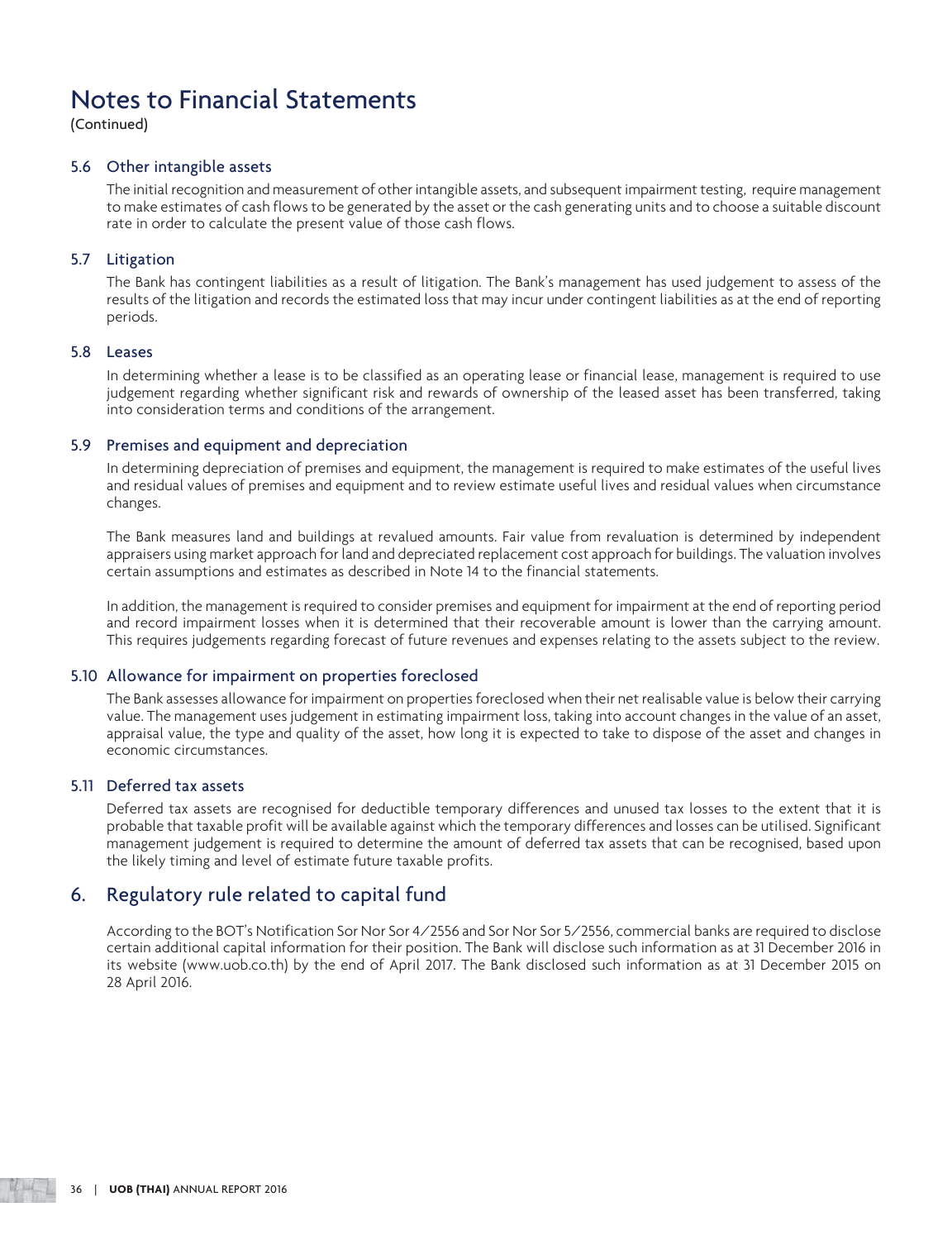(Continued)

## 7. Interbank and money market items (Assets)

|                                        |           |                |                   |                                                |        | (Unit: Million Baht) |
|----------------------------------------|-----------|----------------|-------------------|------------------------------------------------|--------|----------------------|
|                                        |           |                |                   | Consolidated and separate financial statements |        |                      |
|                                        |           |                | As at 31 December |                                                |        |                      |
|                                        |           | 2016           |                   |                                                | 2015   |                      |
|                                        | On demand | Term           | Total             | On demand                                      | Term   | Total                |
| Domestic items                         |           |                |                   |                                                |        |                      |
| The Bank of Thailand and the Financial |           |                |                   |                                                |        |                      |
| Institutions Development Fund          | 2,859     | 1,600          | 4,459             | 18,605                                         | 17,900 | 36,505               |
| Commercial banks                       | 67        | 7,934          | 8,001             | 200                                            | 3,200  | 3,400                |
| Specific financial institutions        |           | 19,930         | 19,930            |                                                |        |                      |
| Other financial institutions           | 301       | 50             | 351               | 150                                            | 141    | 291                  |
| Total                                  | 3,227     | 29,514         | 32,741            | 18,955                                         | 21,241 | 40,196               |
| Add: Accrued interest receivables      |           | 5              | 5                 | 3                                              | 8      | 11                   |
| Less: Deferred revenue                 |           | (7)            | (7)               |                                                | (18)   | (18)                 |
| Allowance for doubtful accounts        | (3)       | (20)           | (23)              | (3)                                            | (32)   | (35)                 |
| Total domestic items                   | 3,224     | 29,492         | 32,716            | 18,955                                         | 21,199 | 40,154               |
| Foreign items                          |           |                |                   |                                                |        |                      |
| US Dollar                              | 3,625     | 648            | 4,273             | 420                                            | 593    | 1,013                |
| Yen                                    | 17        |                | 17                | 19                                             |        | 19                   |
| <b>EURO</b>                            | 61        | $\overline{2}$ | 63                | 22                                             | 2      | 24                   |
| Other currencies                       | 137       | 191            | 328               | 149                                            |        | 149                  |
| Total                                  | 3,840     | 841            | 4,681             | 610                                            | 595    | 1,205                |
| Less: Deferred revenue                 |           |                |                   |                                                | (1)    | (1)                  |
| Allowance for doubtful accounts        |           | (1)            | (1)               |                                                | (6)    | (6)                  |
| Total foreign items                    | 3,840     | 840            | 4,680             | 610                                            | 588    | 1,198                |
| Total domestic and foreign items       | 7,064     | 30,332         | 37,396            | 19,565                                         | 21,787 | 41,352               |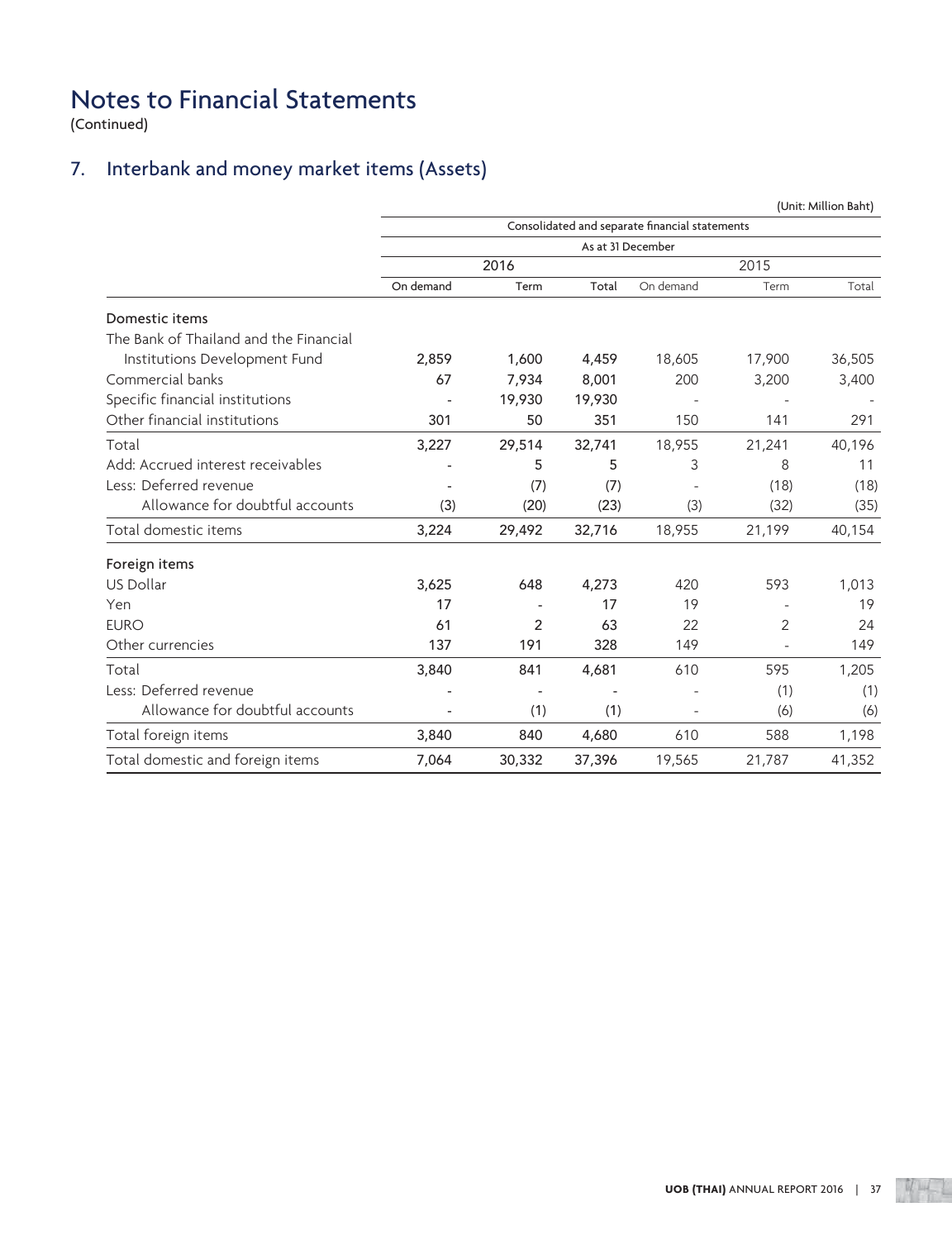(Continued)

## 8. Derivatives assets/liabilities

 As at 31 December 2016 and 2015, the Bank has notional amounts and fair value of derivatives held for trading book classified by type of risk as follows:

|                                   |        |                    |                  |                                                      |                                                |            |                    |                  |                                                      | (Unit: Million Baht)          |
|-----------------------------------|--------|--------------------|------------------|------------------------------------------------------|------------------------------------------------|------------|--------------------|------------------|------------------------------------------------------|-------------------------------|
|                                   |        |                    |                  |                                                      | Consolidated and separate financial statements |            |                    |                  |                                                      |                               |
|                                   |        |                    |                  |                                                      | As at 31 December                              |            |                    |                  |                                                      |                               |
|                                   |        |                    | 2016             |                                                      |                                                |            |                    | 2015             |                                                      |                               |
|                                   |        | Fair Value         |                  | Notional amounts classified<br>by remaining maturity |                                                | Fair Value |                    |                  | Notional amounts classified<br>by remaining maturity |                               |
| Type of risk                      |        | Assets Liabilities | Up to<br>1 year* | Over<br>1 year                                       | Total                                          |            | Assets Liabilities | Up to<br>1 year* | Over<br>1 year                                       | Total                         |
| Foreign exchange                  | 8,708  | 8,196              | 755,242          | 28,792                                               | 784,034                                        | 7,579      | 7.613              | 606,794          | 28,520                                               | 635,314                       |
| Interest rate                     | 1,462  | 1,559              |                  | 136,059 237,703                                      | 373,762                                        | 1,465      | 1,646              |                  | 131,113 186,484 317,597                              |                               |
| Commodity derivatives             | 201    | 197                | 2,910            | $\overline{\phantom{a}}$                             | 2,910                                          | 118        | 114                | 1,584            | $\overline{\phantom{a}}$                             | 1,584                         |
| Credit value adjustments<br>(CVA) | (36)   | (21)               |                  |                                                      | $\overline{\phantom{a}}$                       | (94)       | (54)               |                  |                                                      |                               |
| Total                             | 10,335 | 9,931              | 894,211          |                                                      | 266,495 1,160,706                              | 9,068      |                    |                  |                                                      | 9,319 739,491 215,004 954,495 |

\* Including derivatives have maturity at call.

 As at 31 December 2016 and 2015, the proportions, determined based on the notional amounts, of derivatives transactions classified by types of counterparties is as follows:

|                         |                                                | (Unit: Percentage) |  |  |  |  |
|-------------------------|------------------------------------------------|--------------------|--|--|--|--|
|                         | Consolidated and separate financial statements |                    |  |  |  |  |
|                         | As at 31 December                              |                    |  |  |  |  |
| Counterparty            | 2016                                           | 2015               |  |  |  |  |
| Financial institutions  | 68.66                                          | 78.30              |  |  |  |  |
| Companies in the group* | 17.16                                          | 11.01              |  |  |  |  |
| Others                  | 14.18                                          | 10.69              |  |  |  |  |
| Total                   | 100.00                                         | 100.00             |  |  |  |  |

\* Companies in the group mean United Overseas Bank Limited and companies in the United Overseas Bank Group of Companies.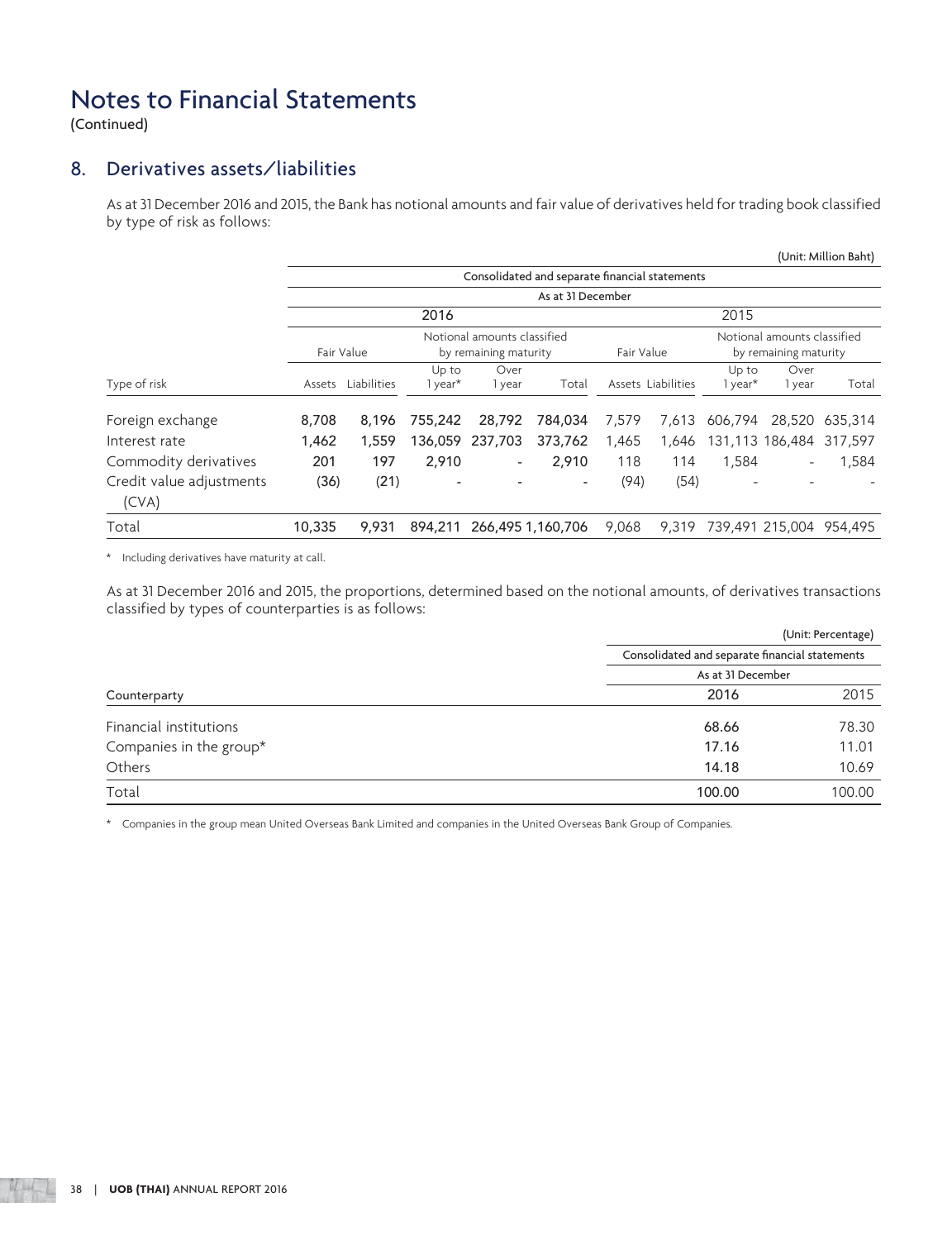(Continued)

## 9. Investments

## 9.1 Classified by types of investment

|                                             |                                                | (Unit: Million Baht) |
|---------------------------------------------|------------------------------------------------|----------------------|
|                                             | Consolidated and separate financial statements |                      |
|                                             | As at 31 December                              |                      |
|                                             | 2016                                           | 2015                 |
|                                             | Fair value/cost*                               | Fair value/cost*     |
| Trading investments                         |                                                |                      |
| Government and state enterprises securities | 2,551                                          | 8,076                |
| Total trading investments                   | 2,551                                          | 8,076                |
| Available-for-sale investments              |                                                |                      |
| Government and state enterprises securities | 68,017                                         | 67,521               |
| Private sector debt securities              | 235                                            |                      |
| Marketable domestic equity securities       | 269                                            | 491                  |
| Total available-for-sale investments        | 68,521                                         | 68,012               |
| General investments                         |                                                |                      |
| Non-marketable domestic equity securities   | 119                                            | 119                  |
| Non-marketable foreign equity securities    | 15                                             | 15                   |
| Total                                       | 134                                            | 134                  |
| Less: Allowance for impairment loss         | (88)                                           | (88)                 |
| General investments - net                   | 46                                             | 46                   |
| Investments - net                           | 71,118                                         | 76,134               |

\* Trading investments and available-for-sale investments are stated at fair value and general investments are stated at cost.

 As at 31 December 2016, the Bank has commitments to purchase debt securities of Baht 228 million (2015: Baht 110 million) and commitments to sell debt securities of Baht 123 million (2015: Baht 102 million).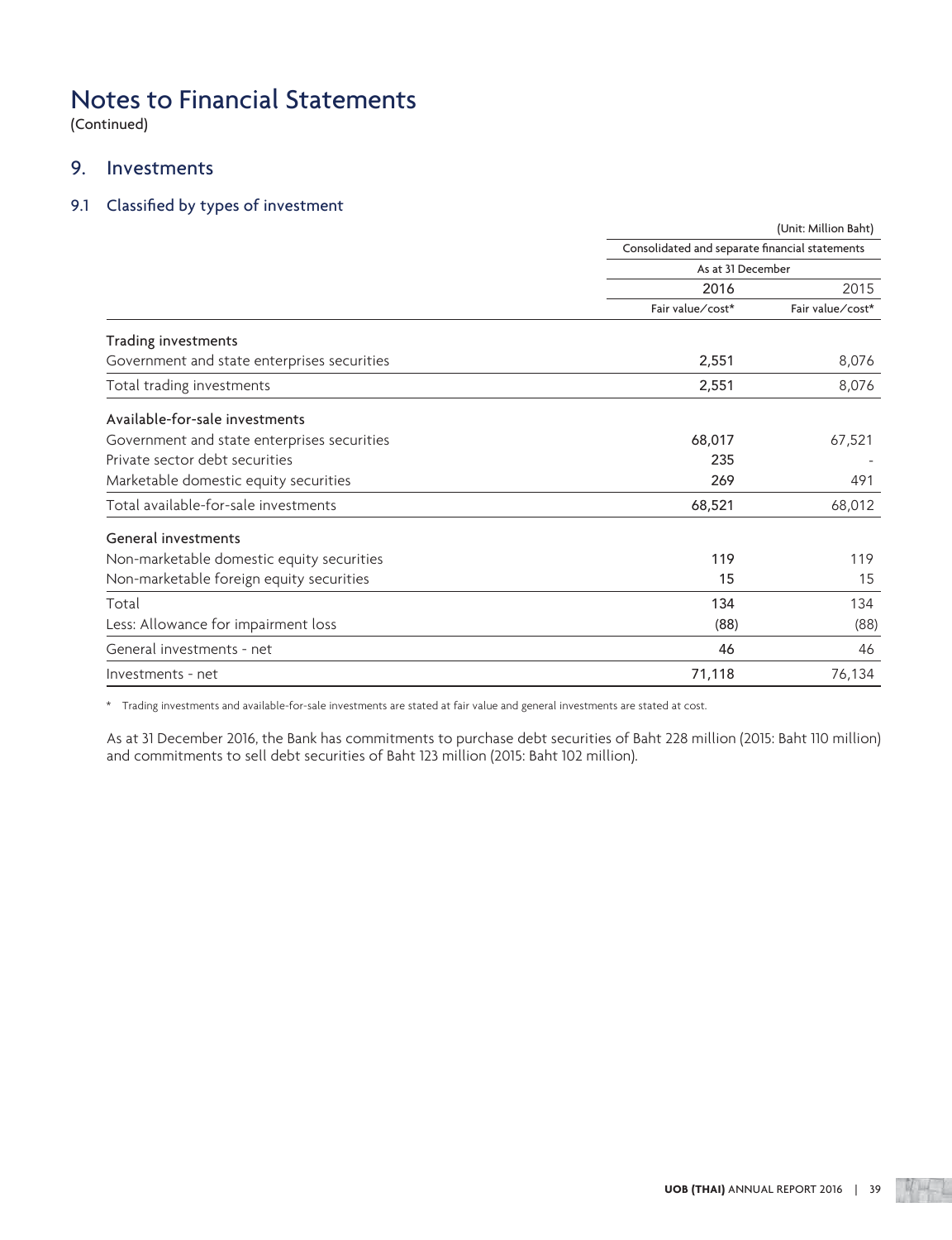(Continued)

## 9.2 Classified by the remaining period to maturity of the debt securities

Investments in debt instruments, excluding those held for trading, are classified by remaining periods to maturity as follows:

|                                             |                                                |                        |                                                | (Unit: Million Baht) |  |  |
|---------------------------------------------|------------------------------------------------|------------------------|------------------------------------------------|----------------------|--|--|
|                                             |                                                |                        | Consolidated and separate financial statements |                      |  |  |
|                                             |                                                | As at 31 December 2016 |                                                |                      |  |  |
|                                             |                                                | Due within             |                                                |                      |  |  |
|                                             | 1 year                                         | $1 - 5$ years          | Over 5 years                                   | Total                |  |  |
| Available-for-sale securities               |                                                |                        |                                                |                      |  |  |
| Government and state enterprises securities | 37,264                                         | 31,052                 | $\overline{\phantom{a}}$                       | 68,316               |  |  |
| Add (less): Allowance for revaluation       | 21                                             | (85)                   |                                                | (64)                 |  |  |
| Total                                       | 37,285                                         | 30,967                 | $\overline{\phantom{a}}$                       | 68,252               |  |  |
|                                             | (Unit: Million Baht)                           |                        |                                                |                      |  |  |
|                                             | Consolidated and separate financial statements |                        |                                                |                      |  |  |
|                                             |                                                | As at 31 December 2015 |                                                |                      |  |  |
|                                             |                                                | Due within             |                                                |                      |  |  |
|                                             | 1 year                                         | $1 - 5$ years          | Over 5 years                                   | Total                |  |  |
| Available-for-sale securities               |                                                |                        |                                                |                      |  |  |
| Government and state enterprises securities | 26,273                                         | 41,039                 |                                                | 67,312               |  |  |
| Add: Allowance for revaluation              | 24                                             | 185                    |                                                | 209                  |  |  |
| Total                                       | 26,297                                         | 41,224                 | $\overline{\phantom{a}}$                       | 67,521               |  |  |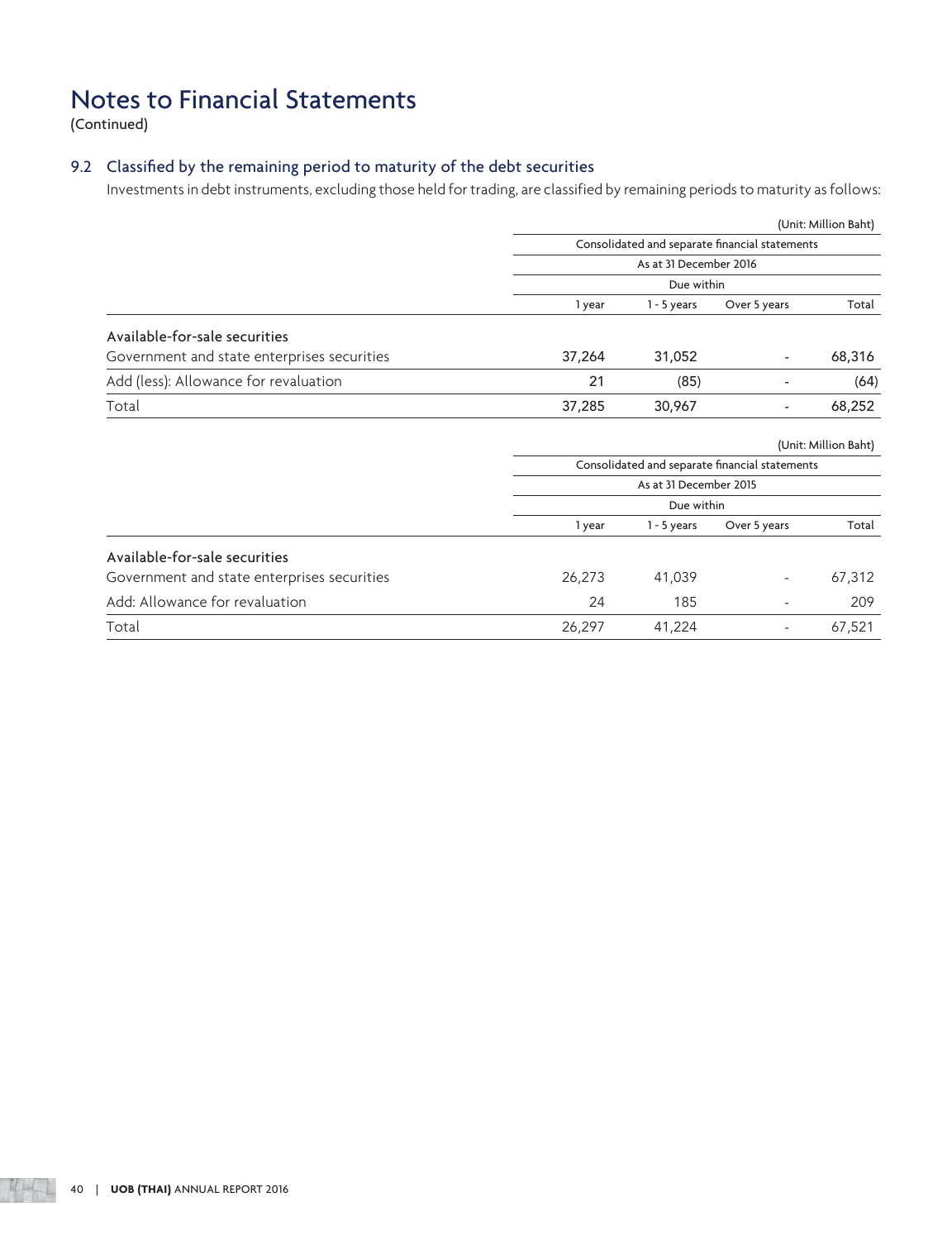| $+2+0$ mont       |  |
|-------------------|--|
| Č<br>ij           |  |
| <u>ומחממות</u>    |  |
|                   |  |
| くみ しんけん<br>)<br>) |  |
|                   |  |

# 10. Investments in subsidiaries 10. Investments in subsidiaries

| Notes to Financial Statements<br>(Continued) |                          |                  |                               |                 |                               |       |                                         |                 |                                                                 |      |
|----------------------------------------------|--------------------------|------------------|-------------------------------|-----------------|-------------------------------|-------|-----------------------------------------|-----------------|-----------------------------------------------------------------|------|
| 10. Investments in subsidiaries              |                          |                  |                               |                 |                               |       |                                         |                 |                                                                 |      |
|                                              |                          |                  |                               |                 |                               |       |                                         |                 | Separate financial statements                                   |      |
| Company's name                               | Nature of business       | Type of security | Paid-up share capital         |                 | of shareholding<br>Percentage |       | Investments stated under<br>cost method |                 | Dividend income recognised<br>during the years ended            |      |
|                                              |                          |                  | As at 31 December             |                 | As at 31 December             |       | As at 31 December                       |                 | 31 December                                                     |      |
|                                              |                          |                  | 2016                          | 2015            | 2016                          | 2015  | 2016                                    | 2015            | 2016                                                            | 2015 |
|                                              |                          |                  | (Million Baht) (Million Baht) |                 | $\infty$                      |       |                                         |                 | (%) (Million Baht) (Million Baht) (Million Baht) (Million Baht) |      |
| Subsidiaries                                 |                          |                  |                               |                 |                               |       |                                         |                 |                                                                 |      |
| <b>UOB Bullion and Futures</b>               | Derivatives brokerage    | Ordinary shares  | 175                           | 175             | 75.00                         | 75.00 | 131                                     | 131             | ı                                                               | ı    |
| UOB Services Co., Ltd.<br>(Thai) Co., Ltd.   | Debt collection business | Ordinary shares  | $\overline{6}$                | $\overline{60}$ | 99.99                         | 99.99 | $\infty$                                | $\overline{60}$ | $\frac{2}{3}$                                                   |      |
|                                              |                          |                  |                               |                 |                               |       |                                         |                 |                                                                 | ï    |
| Total investments in subsidiaries            |                          |                  |                               |                 |                               |       | 191                                     | 191             | $\frac{2}{3}$                                                   | ı    |
| ess: Allowance for impairment loss           |                          |                  |                               |                 |                               |       | (15)                                    | (15)            |                                                                 |      |
| Investments in subsidiaries - net            |                          |                  |                               |                 |                               |       | 176                                     | 176             |                                                                 |      |
|                                              |                          |                  |                               |                 |                               |       |                                         |                 |                                                                 |      |
|                                              |                          |                  |                               |                 |                               |       |                                         |                 |                                                                 |      |

In November 2016, the Extra Ordinary Shareholders Meeting of UOB Bullion and Futures (Thai) Co., Ltd. has resolved to approve the change in the scope of its business<br>operation from being a derivatives agent for contracts l In November 2016, the Extra Ordinary Shareholders Meeting of UOB Bullion and Futures (Thai) Co., Ltd. has resolved to approve the change in the scope of its business operation from being a derivatives agent for contracts listed in Thailand Futures Exchange Public Company Limited ("TFEX") to be a customer referal service provider for investors who require to trade in overseas derivatives markets. However, the Company still maintains the derivatives broker license to conduct the business as for investors who require to trade in overseas derivatives markets. However, the Company still maintains the derivatives broker license to conduct the business as granted by the Securities and Exchange Commission. granted by the Securities and Exchange Commission.

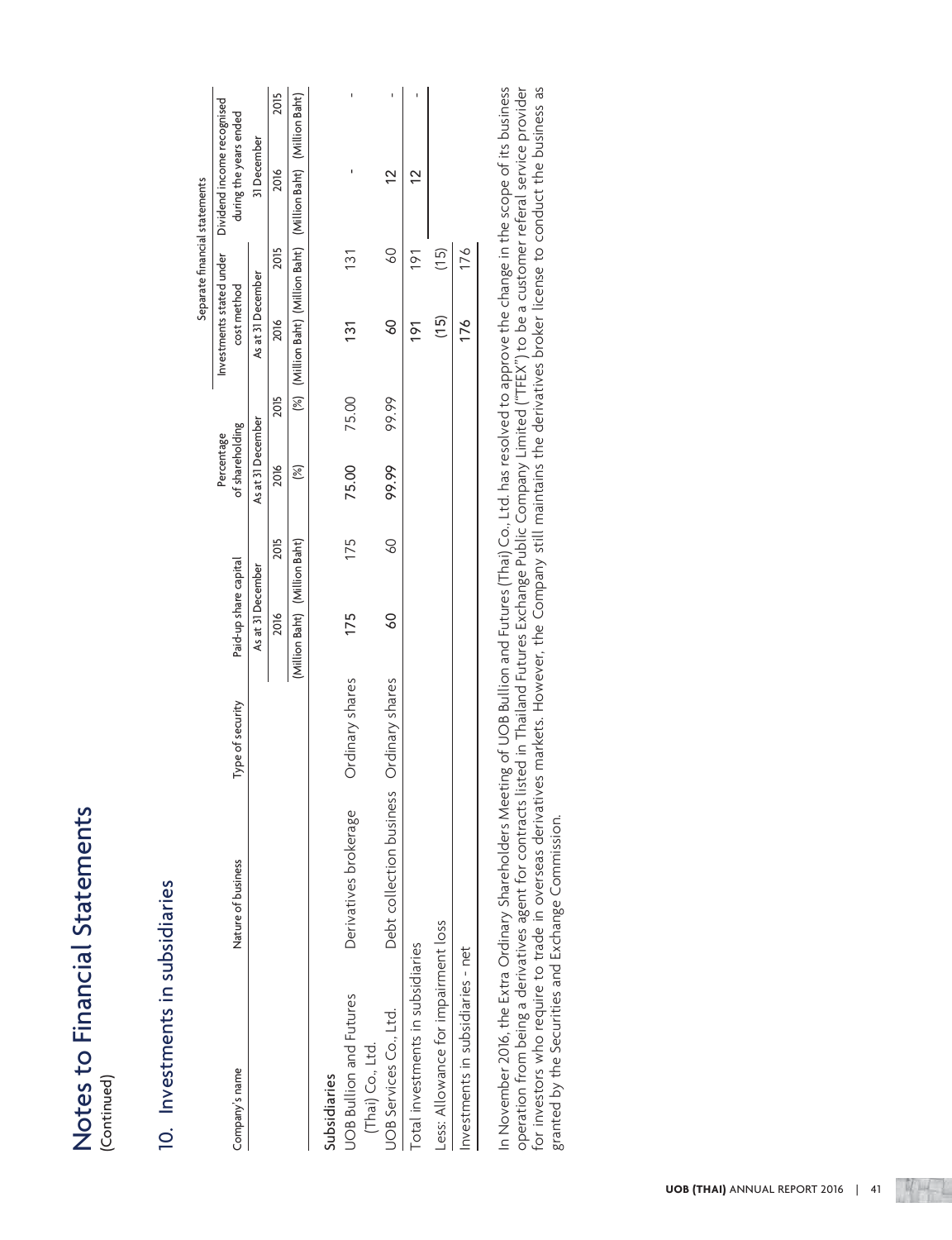(Continued)

## 11. Loans to customers and accrued interest receivables

## 11.1 Classified by loan type

|                                                           |                                                | (Unit: Million Baht) |
|-----------------------------------------------------------|------------------------------------------------|----------------------|
|                                                           | Consolidated and separate financial statements |                      |
|                                                           | As at 31 December                              |                      |
|                                                           | 2016                                           | 2015                 |
| Overdrafts                                                | 17,218                                         | 17,415               |
| Loans                                                     | 238,986                                        | 212,792              |
| Trade bills                                               | 58,419                                         | 57,156               |
| Hire-purchase receivables                                 | 1,147                                          | 1,025                |
| Financial lease receivables                               | 2,357                                          | 2,284                |
| Others                                                    | 580                                            | 263                  |
| Less: Deferred revenue                                    | (293)                                          | (255)                |
| Loans to customers, net of deferred revenue               | 318,414                                        | 290,680              |
| Add: Accrued interest receivables                         | 902                                            | 846                  |
| Loans to customers, net of deferred revenue,              |                                                |                      |
| and accrued interest receivables                          | 319,316                                        | 291,526              |
| Allowance for doubtful accounts<br>Less:                  |                                                |                      |
| The BOT's minimum required provision<br>1.                |                                                |                      |
| - Individual approach                                     | (3,662)                                        | (2,648)              |
| - Collective approach                                     | (500)                                          | (506)                |
| Provision in excess of the BOT's<br>2.                    |                                                |                      |
| minimum required rates                                    | $(5,280)*$                                     | $(4,510)^*$          |
| Loans to customers and accrued interest receivables - net | 309,874                                        | 283,862              |

\* Allowance for doubtful accounts includes a reserve for cyclical business factors, including economic factors, and other risk that may affect the quality of assets.

## 11.2 Classified by currencies and debtors' residency

|                         |          |                |                   |                                                |                          | (Unit: Million Baht) |
|-------------------------|----------|----------------|-------------------|------------------------------------------------|--------------------------|----------------------|
|                         |          |                |                   | Consolidated and separate financial statements |                          |                      |
|                         |          |                | As at 31 December |                                                |                          |                      |
|                         |          | 2016           |                   |                                                | 2015                     |                      |
|                         | Domestic | Overseas       | Total             | Domestic                                       | Overseas                 | Total                |
| Baht                    | 307,187  | 204            | 307,391           | 278,610                                        | 202                      | 278,812              |
| US Dollar               | 9,258    | 1,054          | 10,312            | 10,062                                         | 785                      | 10,847               |
| Other currencies        | 711      | $\overline{a}$ | 711               | 1,021                                          | $\overline{\phantom{a}}$ | 1,021                |
| Loans to customers.     |          |                |                   |                                                |                          |                      |
| net of deferred revenue | 317,156  | 1,258          | 318,414           | 289,693                                        | 987                      | 290,680              |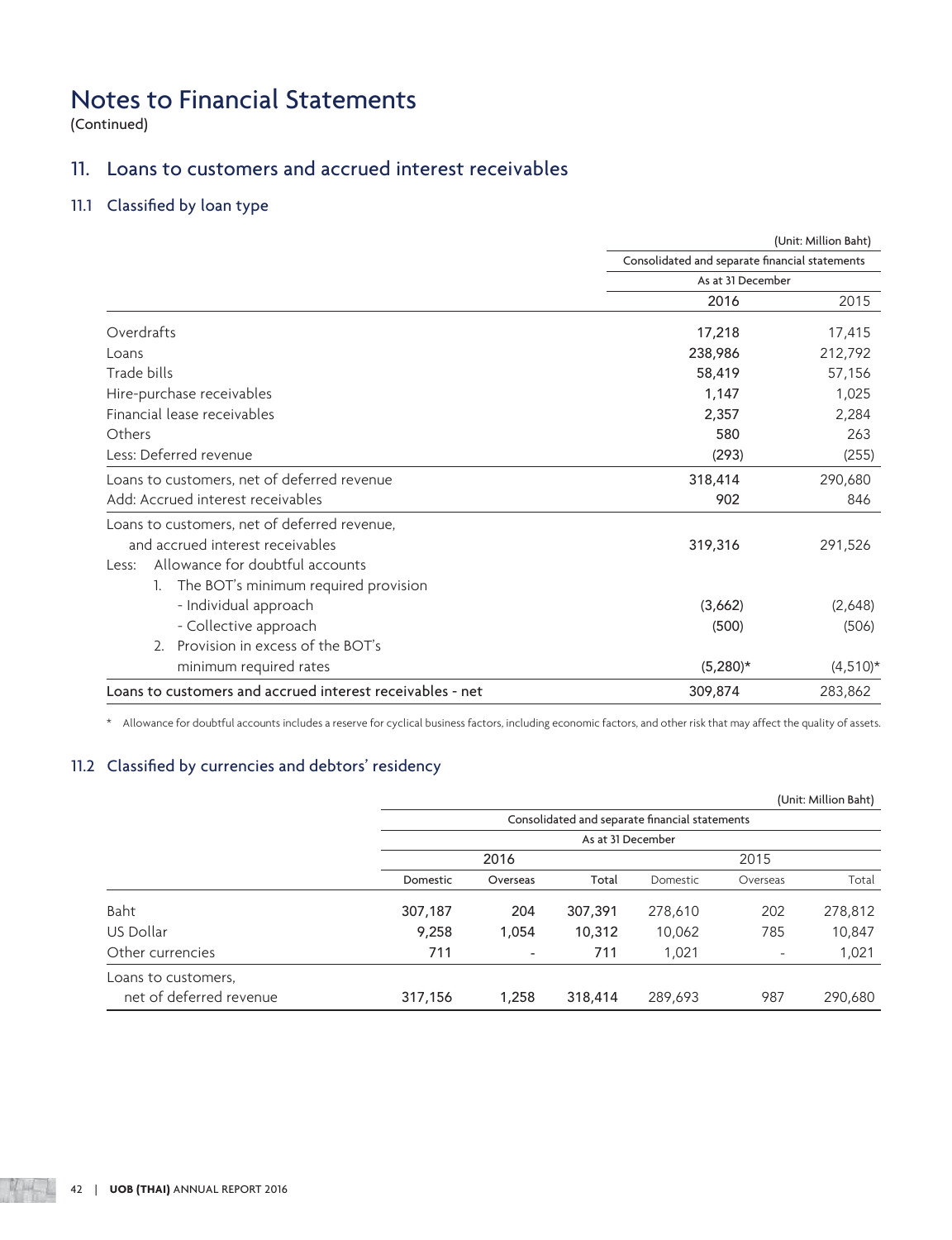(Continued)

## 11.3 Classified by types of business and loan classification

|                               |         |         |                        |                                                |          | (Unit: Million Baht) |
|-------------------------------|---------|---------|------------------------|------------------------------------------------|----------|----------------------|
|                               |         |         |                        | Consolidated and separate financial statements |          |                      |
|                               |         |         | As at 31 December 2016 |                                                |          |                      |
|                               |         | Special | Sub-                   |                                                | Doubtful |                      |
|                               | Pass    | mention | standard               | Doubtful                                       | of loss  | Total                |
| Agriculture and mining        | 891     | 59      | ٠                      |                                                | 47       | 997                  |
| Manufacturing and commerce    | 77,543  | 1,393   | 327                    | 109                                            | 2,259    | 81,631               |
| Real estate and construction  | 17,859  | 749     | 398                    |                                                | 839      | 19,845               |
| Public utilities and services | 26,251  | 359     | 101                    | 4                                              | 483      | 27,198               |
| Housing loans                 | 126,670 | 2,092   | 861                    | 672                                            | 1,605    | 131,900              |
| Others                        | 54,612  | 1,010   | 493                    | 418                                            | 310      | 56,843               |
| loans to customers.           |         |         |                        |                                                |          |                      |
| net of deferred revenue       | 303,826 | 5,662   | 2,180                  | 1,203                                          | 5,543    | 318,414              |

(Unit: Million Baht)

|                               |         |                    |                        | Consolidated and separate financial statements |                     |         |
|-------------------------------|---------|--------------------|------------------------|------------------------------------------------|---------------------|---------|
|                               |         |                    | As at 31 December 2015 |                                                |                     |         |
|                               | Pass    | Special<br>mention | Sub-<br>standard       | Doubtful                                       | Doubtful<br>of loss | Total   |
| Agriculture and mining        | 1,629   | 59                 | ۰                      | ٠                                              | 48                  | 1,736   |
| Manufacturing and commerce    | 74,237  | 2,401              | 328                    | 57                                             | 1,508               | 78,531  |
| Real estate and construction  | 18,206  | 1,083              | 8                      |                                                | 892                 | 20,190  |
| Public utilities and services | 26,656  | 338                |                        |                                                | 367                 | 27,362  |
| Housing loans                 | 108,118 | 1,571              | 481                    | 472                                            | 1,230               | 111,872 |
| Others                        | 49,087  | 946                | 415                    | 365                                            | 176                 | 50,989  |
| loans to customers.           |         |                    |                        |                                                |                     |         |
| net of deferred revenue       | 277,933 | 6,398              | 1.232                  | 896                                            | 4.221               | 290.680 |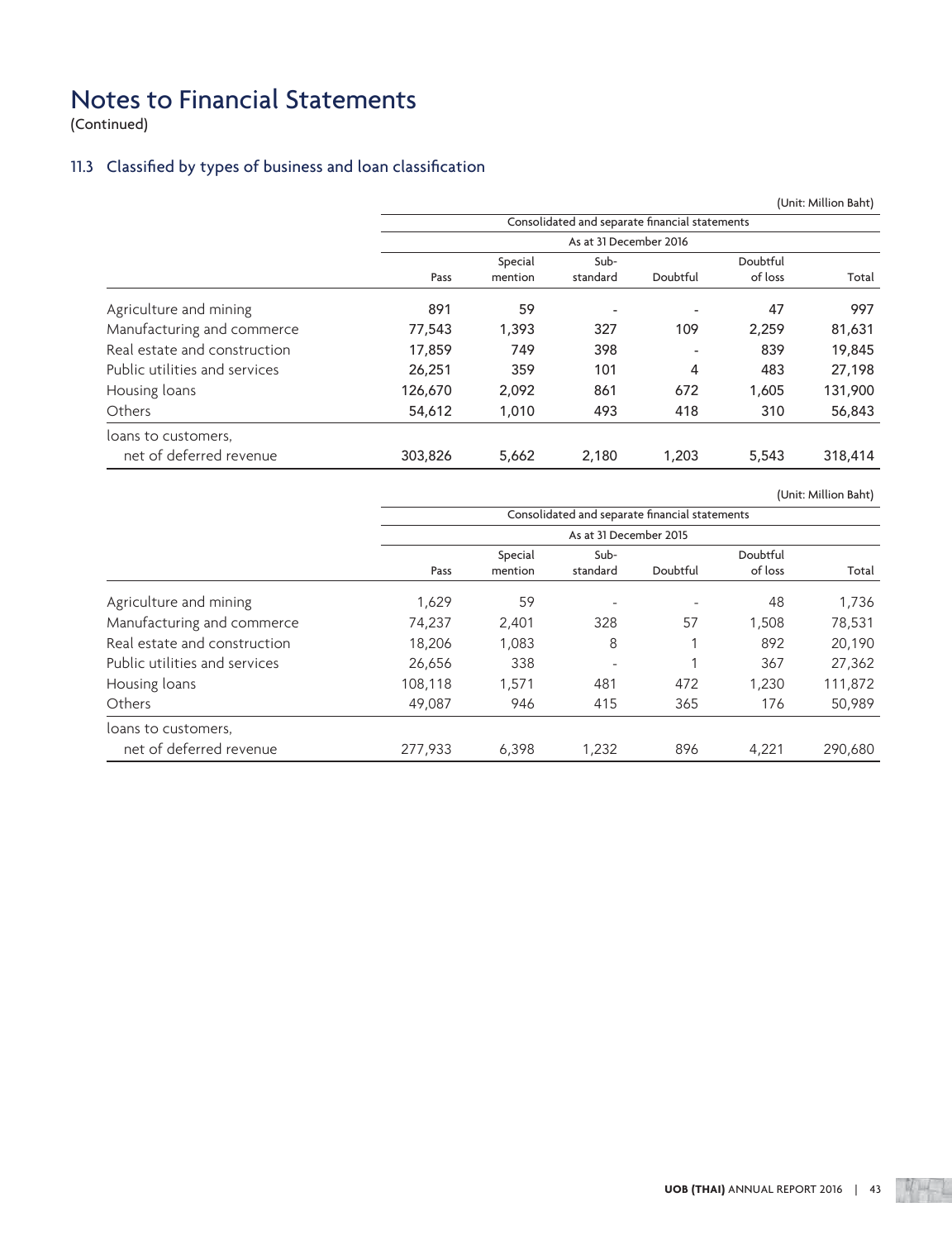(Continued)

## 11.4 Classified by loan classification in accordance with the Notification of the BOT

|                                              |                                                  |                          |         |                                                                              |                           | (Unit: Million Baht)      |
|----------------------------------------------|--------------------------------------------------|--------------------------|---------|------------------------------------------------------------------------------|---------------------------|---------------------------|
|                                              |                                                  |                          |         | Consolidated and separate financial statements                               |                           |                           |
|                                              |                                                  |                          |         | As at 31 December 2016                                                       |                           |                           |
|                                              | Loans to<br>customers<br>and accrued<br>interest |                          |         | <b>Net</b><br>balance used<br>in calculation<br>of allowance<br>for doubtful | Loan loss<br>provisioning | Allowance<br>for doubtful |
|                                              | receivables                                      | Other claims             | Total   | accounts*                                                                    | rates                     | accounts                  |
| The BOT's minimum required provision<br>Pass | 304,680                                          | 51                       | 304,731 | 82,323                                                                       | (%)                       | 823                       |
| Special mention                              | 5,710                                            |                          | 5,711   | 1,693                                                                        | 2                         | 34                        |
| Sub-standard                                 | 2,180                                            | 6                        | 2,186   | 982                                                                          | 100                       | 982                       |
| Doubtful                                     | 1,203                                            | $\overline{\phantom{a}}$ | 1,203   | 453                                                                          | 100                       | 453                       |
| Doubtful of loss                             | 5,543                                            | 9                        | 5,552   | 1,886                                                                        | 100                       | 1,886                     |
| Provision in excess of the BOT's             |                                                  |                          |         |                                                                              |                           |                           |
| minimum required rates **                    |                                                  | $\overline{\phantom{0}}$ |         |                                                                              |                           | 5,280                     |
| Total                                        | 319,316                                          | 67                       | 319,383 | 87,337                                                                       |                           | 9,458                     |

\* Net balance used in calculation of allowance for doubtful accounts for pass and special mention loans is loan balance excluding accrued interest receivable but net of collateral. For sub-standard, doubtful and doubtful of loss loans, it is the debt balance (outstanding loan balance, net of deferred revenue but includes accrued interest receivables) after deducting the present value of expected future cash flows from debt collection or from collateral disposals.

\*\* Allowance for doubtful accounts includes a reserve for cyclical business factors, including economic factors, and other risk that may affect the quality of assets.

|                                      |                          |              |         |                                                |              | (Unit: Million Baht) |
|--------------------------------------|--------------------------|--------------|---------|------------------------------------------------|--------------|----------------------|
|                                      |                          |              |         | Consolidated and separate financial statements |              |                      |
|                                      | As at 31 December 2015   |              |         |                                                |              |                      |
|                                      |                          |              |         | <b>Net</b>                                     |              |                      |
|                                      | Loans to                 |              |         | balance used                                   |              |                      |
|                                      | customers<br>and accrued |              |         | in calculation<br>of allowance                 | Loan loss    | Allowance            |
|                                      | interest                 |              |         | for doubtful                                   | provisioning | for doubtful         |
|                                      | receivables              | Other claims | Total   | accounts*                                      | rates        | accounts             |
|                                      |                          |              |         |                                                | $(\%)$       |                      |
| The BOT's minimum required provision |                          |              |         |                                                |              |                      |
| Pass                                 | 278,724                  | 33           | 278,757 | 79,433                                         |              | 794                  |
| Special mention                      | 6,453                    |              | 6,454   | 2,881                                          | 2            | 58                   |
| Sub-standard                         | 1,232                    | 5            | 1,237   | 583                                            | 100          | 583                  |
| Doubtful                             | 896                      |              | 897     | 383                                            | 100          | 383                  |
| Doubtful of loss                     | 4,221                    | 6            | 4,227   | 1,348                                          | 100          | 1,348                |
| Provision in excess of the BOT's     |                          |              |         |                                                |              |                      |
| minimum required rates **            |                          |              |         |                                                |              | 4,510                |
| Total                                | 291,526                  | 46           | 291,572 | 84,628                                         |              | 7,676                |

 \* Net balance used in calculation of allowance for doubtful accounts for pass and special mention loans is loan balance excluding accrued interest receivable but net of collateral. For sub-standard, doubtful and doubtful of loss loans, it is the debt balance (outstanding loan balance, net of deferred revenue but includes accrued interest receivables) after deducting the present value of expected future cash flows from debt collection or from collateral disposals.

\*\* Allowance for doubtful accounts includes a reserve for cyclical business factors, including economic factors, and other risk that may affect the quality of assets.

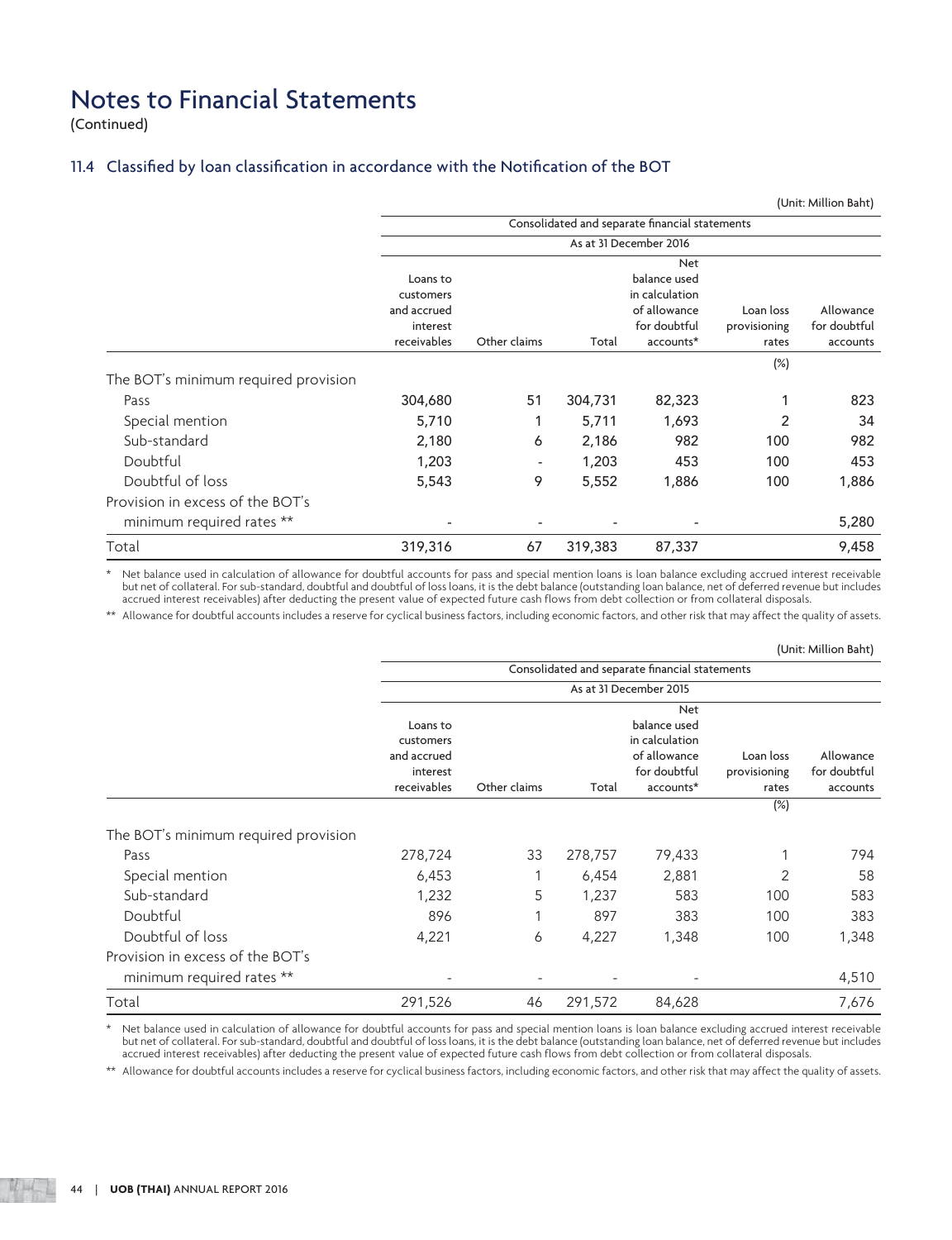(Continued)

 As at 31 December 2016, allowance for doubtful accounts as shown in the tables above includes allowance for impairment on other claims, amounting to Baht 16 Million (2015: Baht 12 million).

 As at 31 December 2016 and 2015, the Bank classified unsecured consumer loans in accordance with the Notification of the BOT for non-performing loans (excluding receivables classified as pass and special mention), the allowance for doubtful accounts of which is determined using a collective approach, as follows:

|                |                |                                                | (Unit: Million Baht) |  |
|----------------|----------------|------------------------------------------------|----------------------|--|
|                |                | Consolidated and separate financial statements |                      |  |
|                |                | As at 31 December 2016                         |                      |  |
|                | Unsecured      | Loan loss                                      | Allowance for        |  |
| Overdue (Days) | consumer loans | provisioning rates (%)                         | doubtful accounts    |  |
| $0 - 119$      | 358            | 70 - 89                                        | 259                  |  |
| $120 - 180$    | 324            | 70 - 89                                        | 241                  |  |
| Total          | 682            |                                                | 500                  |  |

(Unit: Million Baht)

|                |                             | Consolidated and separate financial statements |                                    |
|----------------|-----------------------------|------------------------------------------------|------------------------------------|
|                |                             | As at 31 December 2015                         |                                    |
| Overdue (Days) | Unsecured<br>consumer loans | Loan loss<br>provisioning rates (%)            | Allowance for<br>doubtful accounts |
| $0 - 119$      | 339                         | 73 - 94                                        | 254                                |
| $120 - 180$    | 336                         | $73 - 77$                                      | 252                                |
| Total          | 675                         |                                                | 506                                |

## 11.5 Hire-purchase/financial lease receivables

 As at 31 December 2016, the Bank has receivables under hire-purchase and financial lease agreements net of deferred revenue amounting to Baht 3,231 million (2015: Baht 3,070 million), which are mostly for vehicles and machines. The terms of the agreements are generally between 1 - 8 years and a majority of them charged fixed rates of interest.

|                                                                                                                                       |                        |               |                 |                                                            | (Unit: Million Baht) |
|---------------------------------------------------------------------------------------------------------------------------------------|------------------------|---------------|-----------------|------------------------------------------------------------|----------------------|
|                                                                                                                                       | As at 31 December 2016 |               |                 |                                                            |                      |
|                                                                                                                                       |                        |               |                 | Amounts due under hire-purchase/financial lease agreements |                      |
|                                                                                                                                       | Less than<br>1 year    | $1 - 5$ years | Over<br>5 years | Non<br>performing<br>loans                                 | Total                |
| Gross investments under hire-purchase/<br>financial lease agreements<br>Less: Deferred revenue*                                       | 1,269                  | 2,121         | 20              | 94                                                         | 3,504<br>(273)       |
| Present value of minimum payments required<br>under hire-purchase/financial lease agreements<br>Less: Allowance for doubtful accounts |                        |               |                 |                                                            | 3,231<br>(114)       |
| Hire-purchase/financial lease receivables - net                                                                                       |                        |               |                 |                                                            | 3,117                |

\* After deduction of deferred commission and initial direct costs on hire-purchases (if any)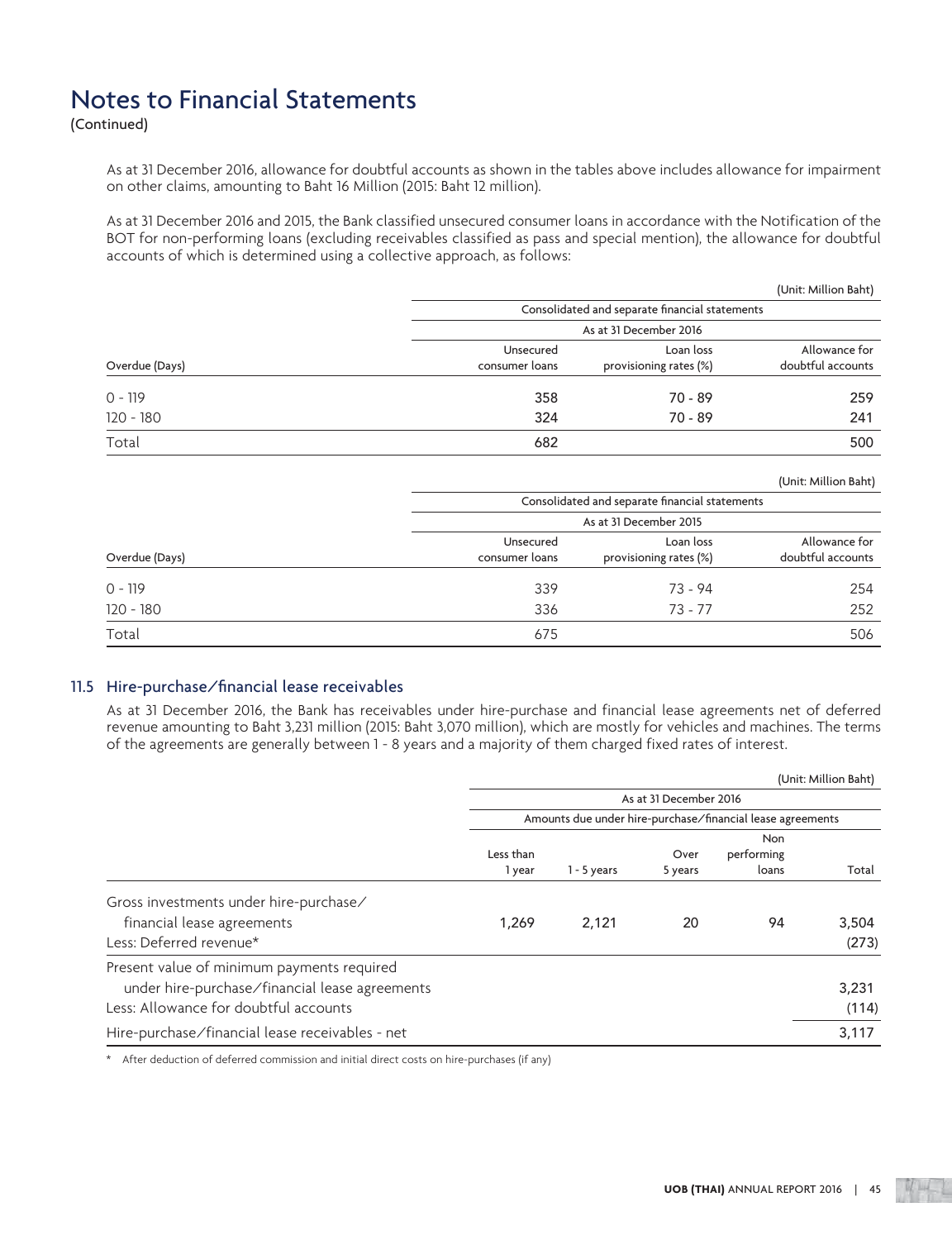(Continued)

|                                                         |                     |               |                        |                                                            | (Unit: Million Baht) |
|---------------------------------------------------------|---------------------|---------------|------------------------|------------------------------------------------------------|----------------------|
|                                                         |                     |               | As at 31 December 2015 |                                                            |                      |
|                                                         |                     |               |                        | Amounts due under hire-purchase/financial lease agreements |                      |
|                                                         | Less than<br>1 year | $1 - 5$ years | Over<br>5 years        | <b>Non</b><br>performing<br>loans                          | Total                |
| Gross investments under hire-purchase/                  |                     |               |                        |                                                            |                      |
| financial lease agreements                              | 1,462               | 1.760         |                        | 85                                                         | 3,309                |
| Less: Deferred revenue*                                 |                     |               |                        |                                                            | (239)                |
| Present value of minimum payments                       |                     |               |                        |                                                            |                      |
| required under hire-purchase/financial lease agreements |                     |               |                        |                                                            | 3,070                |
| Less: Allowance for doubtful accounts                   |                     |               |                        |                                                            | (105)                |
| Hire-purchase/financial lease receivables - net         |                     |               |                        |                                                            | 2,965                |

\* After deduction of deferred commission and initial direct costs on hire-purchases (if any)

## 11.6 Non-accrual loans

 The Bank had non-accrual loans, according to the BOT's criteria (NPLs and restructured NPLs under restructuring in process) as follows:

|                             | (Unit: Million Baht)                           |
|-----------------------------|------------------------------------------------|
|                             | Consolidated and separate financial statements |
|                             | As at 31 December                              |
|                             | 2016<br>2015                                   |
| Non-accrual loans*          | 8,926<br>6,349                                 |
| Percentage of total loans** | 2.57<br>1.93                                   |

\* Principal only

\*\* Including interbank and money market loans

## 11.7 Troubled debt restructuring

 During the years ended 31 December 2016 and 2015 the Bank entered into troubled debt restructuring agreements with debtors. The number of debtors and their debt balances before restructuring can be summarised below.

|                                      |                                                | (Unit: Million Baht) |
|--------------------------------------|------------------------------------------------|----------------------|
|                                      | Consolidated and separate financial statements |                      |
|                                      | For the years ended 31 December                |                      |
|                                      | 2016                                           | 2015                 |
| Debt balances before restructuring*  | 5,782                                          | 4.139                |
| Total number of restructured debtors | 6.755                                          | 5.981                |

\* Principal only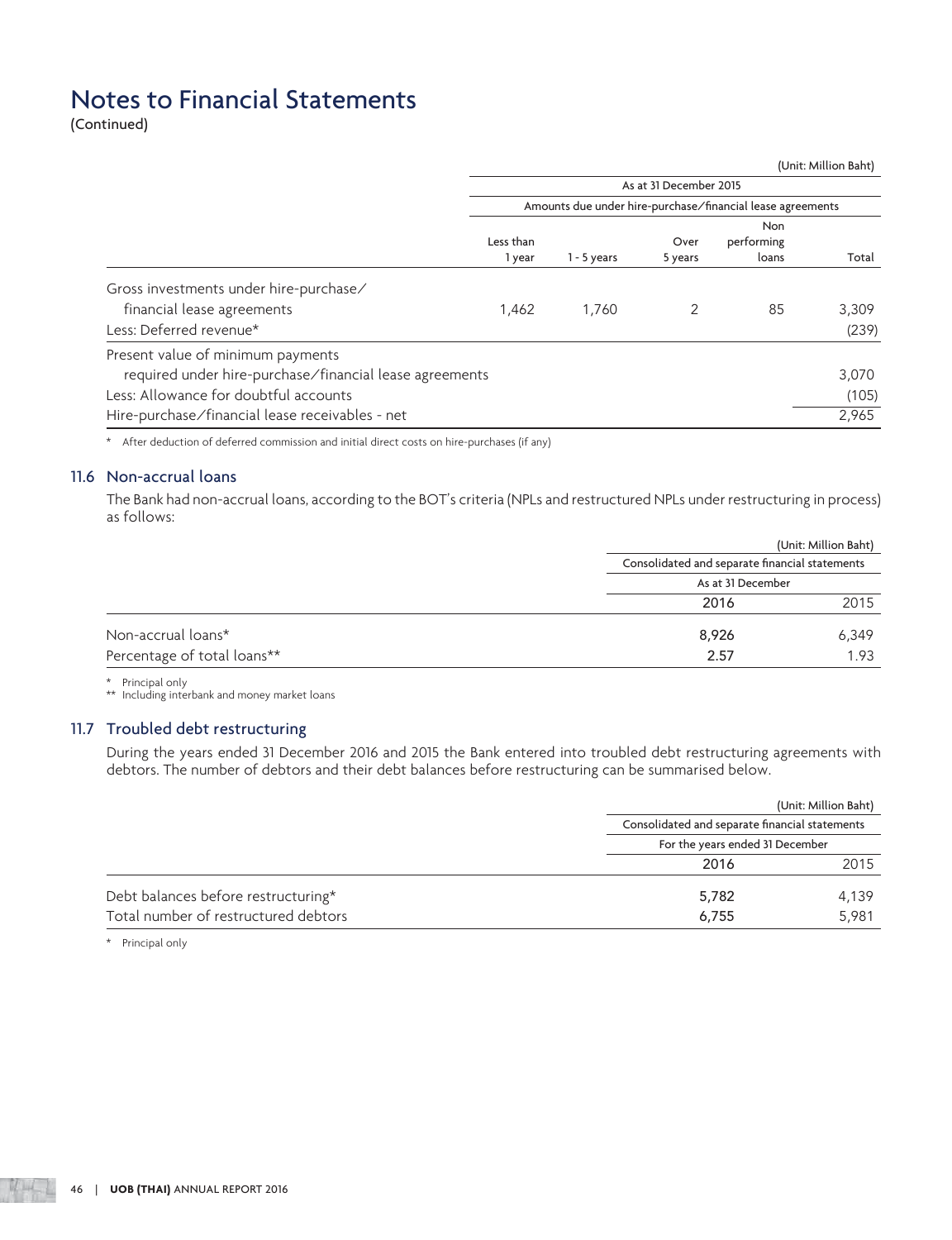(Continued)

 The debtors restructured during the years ended 31 December 2016 and 2015 as referred to above can be classified by method of troubled debt restructuring as follows:

|                                 |                                      |                                                |                   |                         | (Unit: Million Baht)                    |
|---------------------------------|--------------------------------------|------------------------------------------------|-------------------|-------------------------|-----------------------------------------|
|                                 |                                      | Consolidated and separate financial statements |                   |                         |                                         |
|                                 | For the year ended 31 December 2016  |                                                |                   |                         |                                         |
| Type of restructuring           | Number of<br>restructured<br>debtors | Debt balances<br>before<br>restructuring       | Type of<br>assets | Fair value<br>of assets | Debt<br>balances after<br>restructuring |
| Modification of repayment terms | 6.755                                | 5,782                                          | -                 |                         | 5,782                                   |
| Total                           | 6.755                                | 5,782                                          |                   | ۰                       | 5,782                                   |

|                                 |                                     |                                                |                   |                          | (Unit: Million Baht)            |
|---------------------------------|-------------------------------------|------------------------------------------------|-------------------|--------------------------|---------------------------------|
|                                 |                                     | Consolidated and separate financial statements |                   |                          |                                 |
|                                 | For the year ended 31 December 2015 |                                                |                   |                          |                                 |
|                                 | Number of                           | Debt balances                                  |                   |                          | Debt                            |
| Type of restructuring           | restructured<br>debtors             | before<br>restructuring                        | Type of<br>assets | Fair value<br>of assets  | balances after<br>restructuring |
|                                 |                                     |                                                |                   |                          |                                 |
| Modification of repayment terms | 5,981                               | 4.139                                          | -                 | $\overline{\phantom{a}}$ | 4.139                           |
| Total                           | 5.981                               | 4,139                                          |                   | $\overline{\phantom{a}}$ | 4,139                           |

 The Bank recorded losses on restructuring for the years in relation to certain particular debtors against allowance for doubtful accounts rather than charged them to profit or loss since the Bank had already provided for allowance for doubtful accounts on those loans in full.

 The debts restructured by means of modification of repayment term as referred to above during the years ended 31 December 2016 and 2015 can be classified by the repayment terms under the new restructuring agreements as follows:

|                                                    | Consolidated and separate financial statements |                              |                        |  |
|----------------------------------------------------|------------------------------------------------|------------------------------|------------------------|--|
|                                                    | For the year ended 31 December 2016            |                              |                        |  |
|                                                    |                                                | Debt balances (Million Baht) |                        |  |
|                                                    | Number of<br>restructured debtors              | Before<br>restructuring      | After<br>restructuring |  |
| Repayment terms according to the new restructuring |                                                |                              |                        |  |
| agreements:                                        |                                                |                              |                        |  |
| Not more than 5 years                              | 6,107                                          | 3.185                        | 3,185                  |  |
| $5 - 10$ years                                     | 133                                            | 875                          | 875                    |  |
| $10 - 15$ years                                    | 213                                            | 827                          | 827                    |  |
| More than 15 years                                 | 302                                            | 895                          | 895                    |  |
| Total                                              | 6,755                                          | 5,782                        | 5,782                  |  |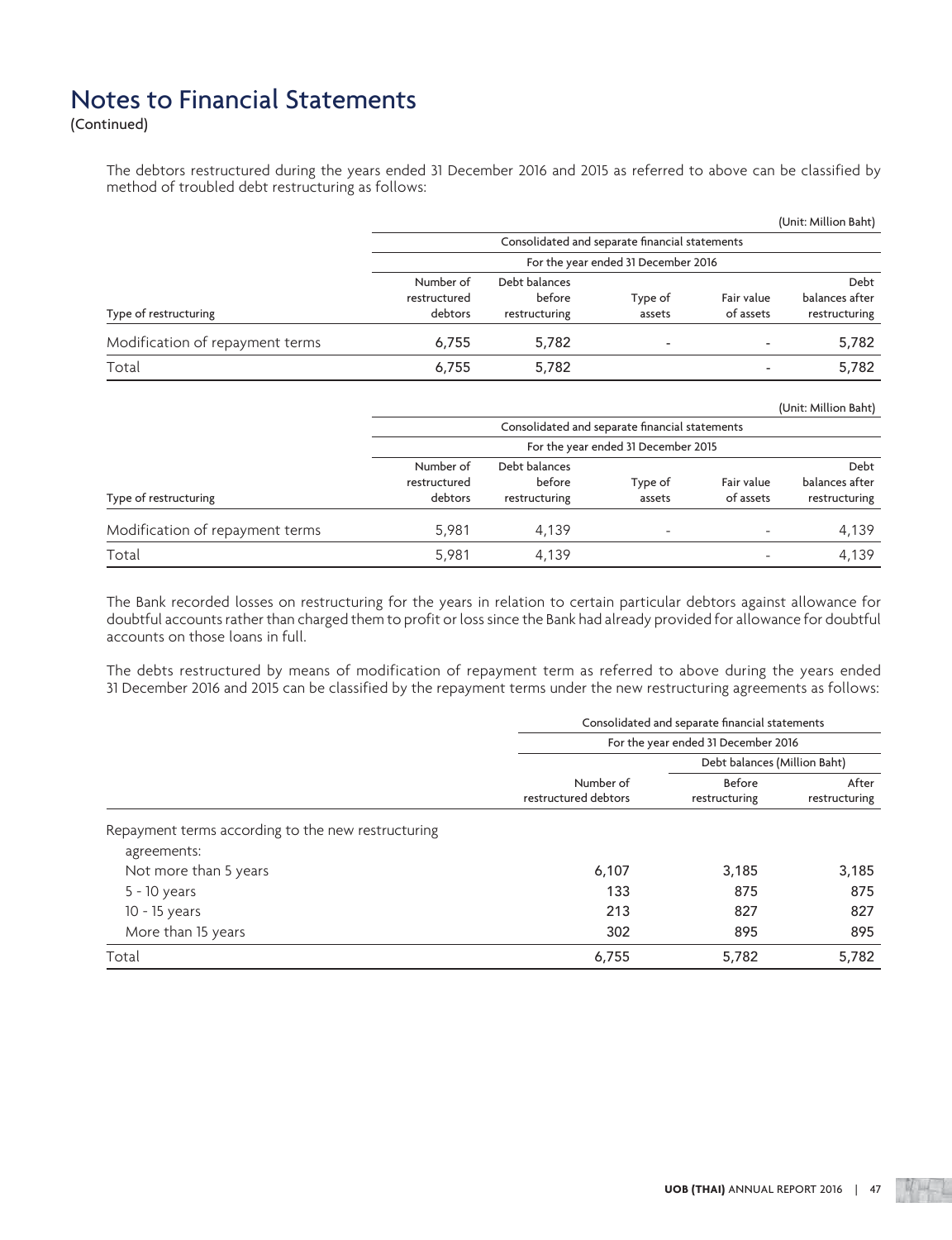(Continued)

|                                                                |                                   | Consolidated and separate financial statements |                        |  |  |
|----------------------------------------------------------------|-----------------------------------|------------------------------------------------|------------------------|--|--|
|                                                                |                                   | For the year ended 31 December 2015            |                        |  |  |
|                                                                |                                   | Debt balances (Million Baht)                   |                        |  |  |
|                                                                | Number of<br>restructured debtors | Before<br>restructuring                        | After<br>restructuring |  |  |
| Repayment terms according to the new restructuring agreements: |                                   |                                                |                        |  |  |
| Not more than 5 years                                          | 5,465                             | 1,907                                          | 1,907                  |  |  |
| 5 - 10 years                                                   | 97                                | 954                                            | 954                    |  |  |
| $10 - 15$ years                                                | 92                                | 347                                            | 347                    |  |  |
| More than 15 years                                             | 327                               | 931                                            | 931                    |  |  |
|                                                                |                                   |                                                |                        |  |  |

As at 31 December 2016 and 2015, the Bank had outstanding balances on the restructured debtors as follows:

|                                                         |                                                | (Unit: Million Baht)                 |
|---------------------------------------------------------|------------------------------------------------|--------------------------------------|
|                                                         | Consolidated and separate financial statements |                                      |
|                                                         | Number<br>of debtors                           | Debt balances<br>after restructuring |
| Balances of restructured debtors as at 31 December 2016 | 15,502                                         | 15,172                               |
| Balances of restructured debtors as at 31 December 2015 | 13.910                                         | 11.971                               |

 As at 31 December 2016, the Bank had outstanding commitments to provide additional loans to restructured debtors amounting to Baht 382 million (2015: Baht 371 million).

#### 11.8 Sale of non-performing assets to Thai Asset Management Corporation ("TAMC")

 On 12 October 2001, the Bank entered into an agreement with the Thai Asset Management Corporation ("TAMC") to transfer non-performing assets to TAMC. Under the agreement, the Bank was to receive ten-year interest bearing and non-transferable promissory notes and TAMC and the Bank were jointly responsible for any profits or losses arising from management on the transferred non-performing assets in accordance with the conditions specified in the agreement. Throughout the time that the non-performing assets had been managed by TAMC, the Bank and TAMC had been involved in disputes over the transfer price adjustment requested by TAMC, totalling Baht 1,665 million. Finally, the Supreme Court had the judgement to reduce the transfer price by Baht 1,660 million.

 As at 31 December 2015, the outstanding balance of the promissory notes received from TAMC (before the transfer price adjustment proposed by TAMC) was Baht 2,864 million, which were matured in 2011 and were presented together with their respective accrued interest receivables of Baht 246 million totalling Baht 3,110 million under the caption of "Other receivable - TAMC" and as a part of "Other assets" in the statements of financial position. However, the management of the Bank considered an adequacy of provisions for contingent losses from the gain/loss sharing from TAMC's management of the non-performing assets and set aside provisions of Baht 1,600 million, which was presented as a deduction from "Other receivable - TAMC". Hence, as at 31 December 2015, the Bank presented net receivable from TAMC amounting to Baht 1,510 million.

 On 27 April 2016, TAMC settled the transferred price in accordance with the order of the Supreme Court and the gain sharing from TAMC's management of the non-performing assets including accrued interest receivable to the Bank for a total of Baht 1,580 million, which resulted in the Bank having recognised gain of Baht 70 million from such settlement.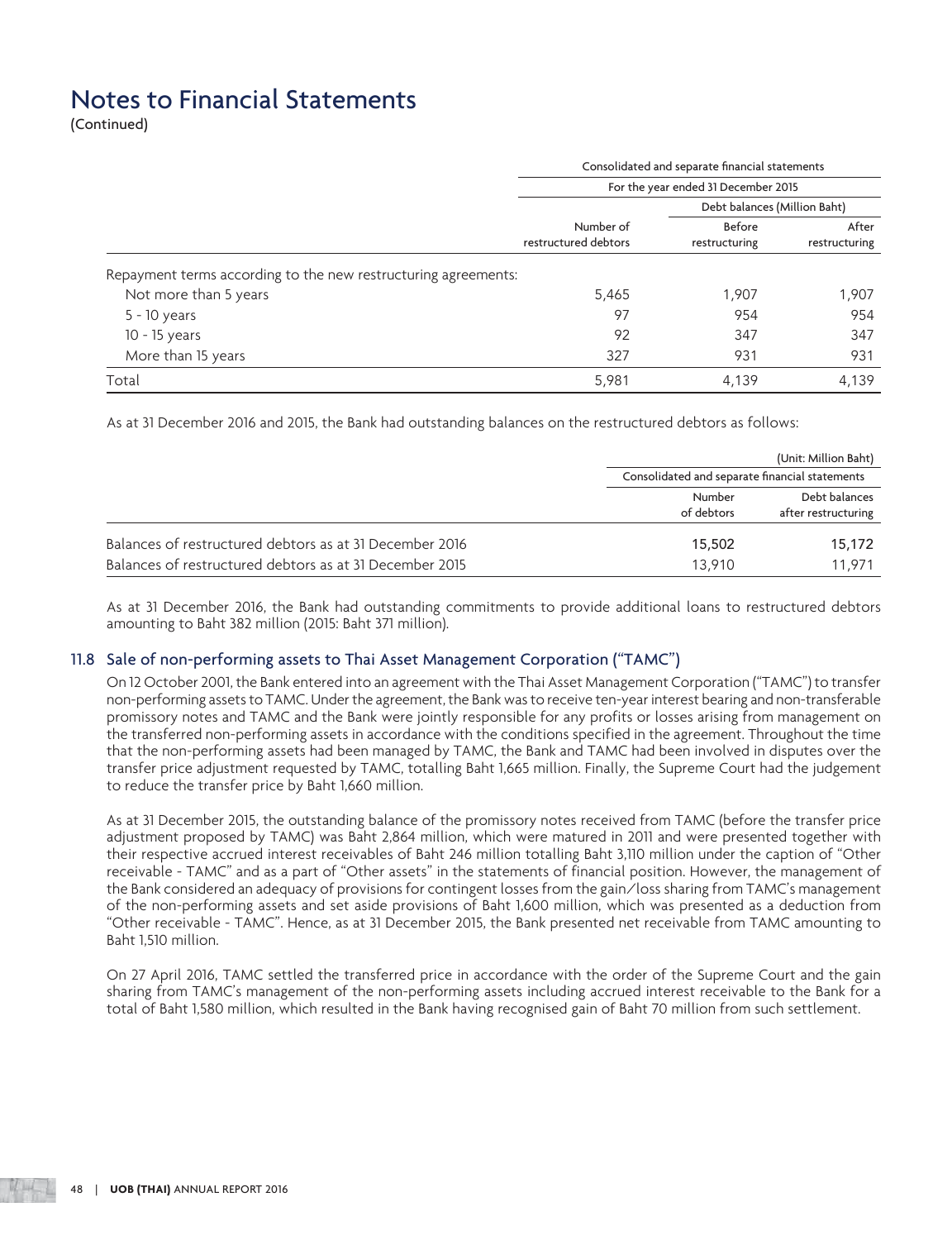(Continued)

## 12. Allowance for doubtful accounts

|                       |                          |                          |                                                |                                     |          |                                                       | (Unit: Million Baht) |
|-----------------------|--------------------------|--------------------------|------------------------------------------------|-------------------------------------|----------|-------------------------------------------------------|----------------------|
|                       |                          |                          | Consolidated and separate financial statements |                                     |          |                                                       |                      |
|                       |                          |                          |                                                | For the year ended 31 December 2016 |          |                                                       |                      |
|                       |                          | Special                  | Sub-                                           |                                     | Doubtful | Provision in<br>excess of the<br><b>BOT's minimum</b> |                      |
|                       | Pass                     | mention                  | standard                                       | Doubtful                            | of loss  | required rates*                                       | Total                |
| Beginning balance     | 794                      | 58                       | 579                                            | 382                                 | 1,341    | 4,510                                                 | 7,664                |
| Doubtful accounts     | 29                       | (24)                     | 399                                            | 70                                  | 2,186    | 770                                                   | 3,430                |
| Bad debts written off | ٠                        | $\overline{\phantom{a}}$ | ۰                                              | $\overline{\phantom{a}}$            | (1,647)  | ٠                                                     | (1,647)              |
| Others                | $\overline{\phantom{a}}$ | $\overline{\phantom{a}}$ | (2)                                            | $\overline{\phantom{a}}$            | (3)      | $\overline{\phantom{a}}$                              | (5)                  |
| Ending balance        | 823                      | 34                       | 976                                            | 452                                 | 1,877    | 5,280                                                 | 9,442                |

\* Allowance for doubtful accounts includes a reserve for cyclical business factors, including economic factors, and other risk that may affect the quality of assets.

|                       |                          |                                     |                                                |                          |                     |                                                                          | (Unit: Million Baht) |
|-----------------------|--------------------------|-------------------------------------|------------------------------------------------|--------------------------|---------------------|--------------------------------------------------------------------------|----------------------|
|                       |                          |                                     | Consolidated and separate financial statements |                          |                     |                                                                          |                      |
|                       |                          | For the year ended 31 December 2015 |                                                |                          |                     |                                                                          |                      |
|                       | Pass                     | Special<br>mention                  | Sub-<br>standard                               | Doubtful                 | Doubtful<br>of loss | Provision in<br>excess of the<br><b>BOT's minimum</b><br>required rates* | Total                |
|                       |                          |                                     |                                                |                          |                     |                                                                          |                      |
| Beginning balance     | 869                      | 24                                  | 799                                            | 349                      | 2,027               | 3,944                                                                    | 8,012                |
| Doubtful accounts     | (75)                     | 34                                  | (221)                                          | 33                       | 1,857               | 566                                                                      | 2,194                |
| Bad debts written off | $\overline{\phantom{a}}$ | -                                   | ٠                                              | $\overline{\phantom{a}}$ | (2,548)             | -                                                                        | (2, 548)             |
| Others                | ۰                        | $\overline{\phantom{a}}$            |                                                | $\overline{\phantom{a}}$ | 5                   | -                                                                        | 6                    |
| Ending balance        | 794                      | 58                                  | 579                                            | 382                      | 1,341               | 4,510                                                                    | 7,664                |

\* Allowance for doubtful accounts includes a reserve for cyclical business factors, including economic factors, and other risk that may affect the quality of assets.

## 13. Properties foreclosed

 Properties foreclosed represent properties obtained from debtors as a result of debt restructuring or properties obtained as a result of a successful bid for the mortgaged assets of debtors at auction and including the owned premises of the closed branches awaiting for sale.

 Under the debt restructuring agreements, in cases the debtors restructure their debts by means of a debt/asset swap, the Bank grants buy-back rights or first refusal rights to certain debtors for a certain period, at prices as agreed in the debt restructuring agreements. The buy-back prices are normally agreed to be the transfer prices of the properties on the restructuring dates or plus interest.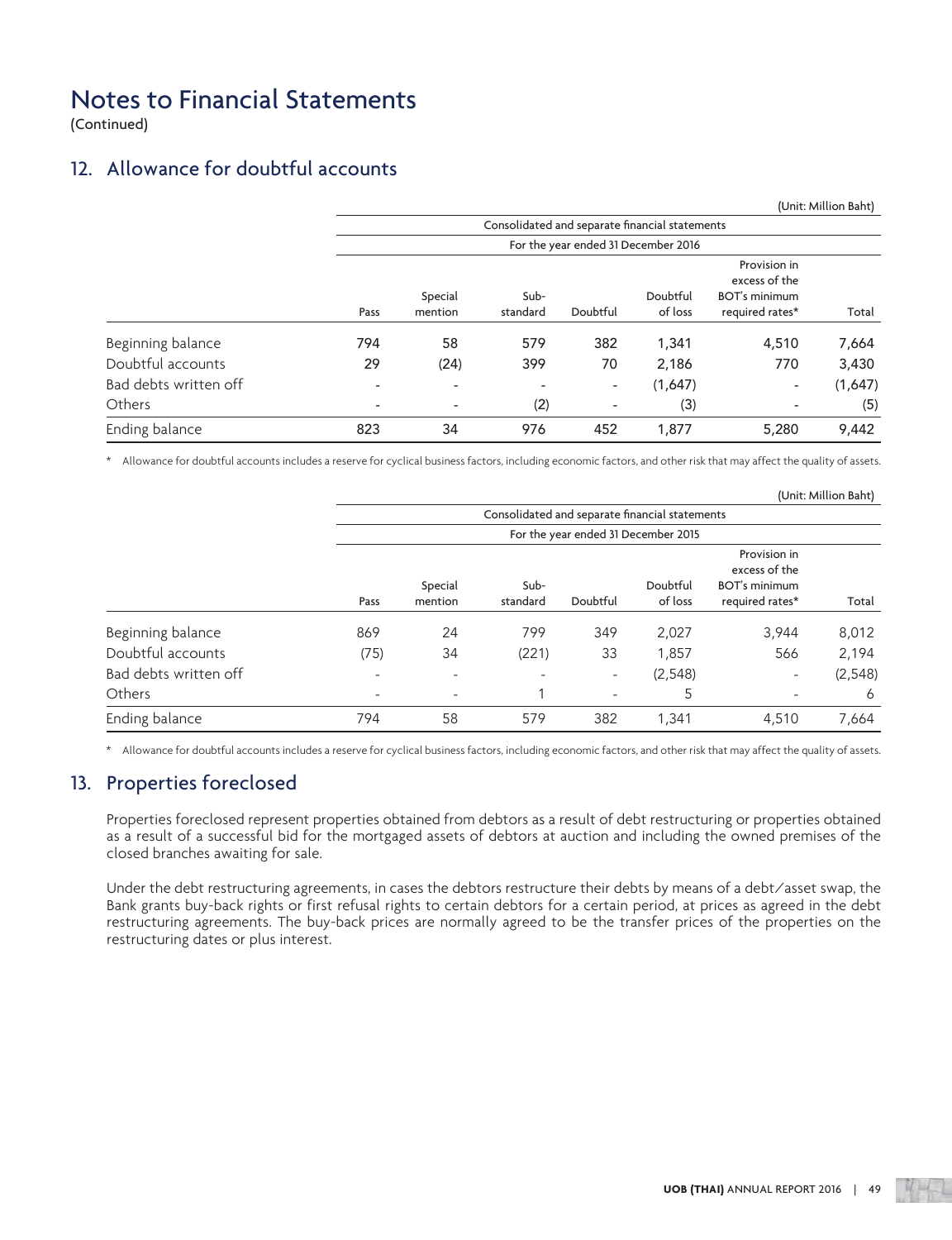(Continued)

As at 31 December 2016 and 2015, properties foreclosed are summarised as follows:

|                   |          |          | (Unit: Million Baht)                                                                                                                                                           |
|-------------------|----------|----------|--------------------------------------------------------------------------------------------------------------------------------------------------------------------------------|
|                   |          |          |                                                                                                                                                                                |
|                   |          |          |                                                                                                                                                                                |
| Beginning balance | Addition | Disposal | Ending balance                                                                                                                                                                 |
|                   |          |          |                                                                                                                                                                                |
|                   |          |          |                                                                                                                                                                                |
| 2,265             | 132      | (119)    | 2,278                                                                                                                                                                          |
|                   |          |          |                                                                                                                                                                                |
| 2,265             | 132      | (119)    | 2,278                                                                                                                                                                          |
| (1, 857)          | (35)     | 26       | (1,866)                                                                                                                                                                        |
| 408               | 97       | (93)     | 412                                                                                                                                                                            |
|                   |          |          |                                                                                                                                                                                |
|                   |          |          | (Unit: Million Baht)                                                                                                                                                           |
|                   |          |          |                                                                                                                                                                                |
| Beginning balance | Addition | Disposal | Ending balance                                                                                                                                                                 |
|                   |          |          |                                                                                                                                                                                |
|                   |          |          |                                                                                                                                                                                |
| 3,119             | 84       | (938)    | 2,265                                                                                                                                                                          |
|                   |          |          |                                                                                                                                                                                |
| 3,119             | 84       | (938)    | 2,265                                                                                                                                                                          |
| (1, 345)          | (530)    | 18       | (1, 857)                                                                                                                                                                       |
| 1,774             | (446)    | (920)    | 408                                                                                                                                                                            |
|                   |          |          | Consolidated and separate financial statements<br>For the year ended 31 December 2016<br>Consolidated and separate financial statements<br>For the year ended 31 December 2015 |

 As at 31 December 2016 and 2015, costs of immovable properties foreclosed were classified by external and internal appraisers as follows:

|                                   |                                                | (Unit: Million Baht) |
|-----------------------------------|------------------------------------------------|----------------------|
|                                   | Consolidated and separate financial statements |                      |
|                                   | As at 31 December                              |                      |
|                                   | 2016                                           | 2015                 |
| Properties foreclosed - immovable |                                                |                      |
| Appraised by external appraisers  | 2,245                                          | 2.232                |
| Appraised by internal appraisers  | 33                                             | 33                   |
| Total                             | 2,278                                          | 2.265                |
|                                   |                                                |                      |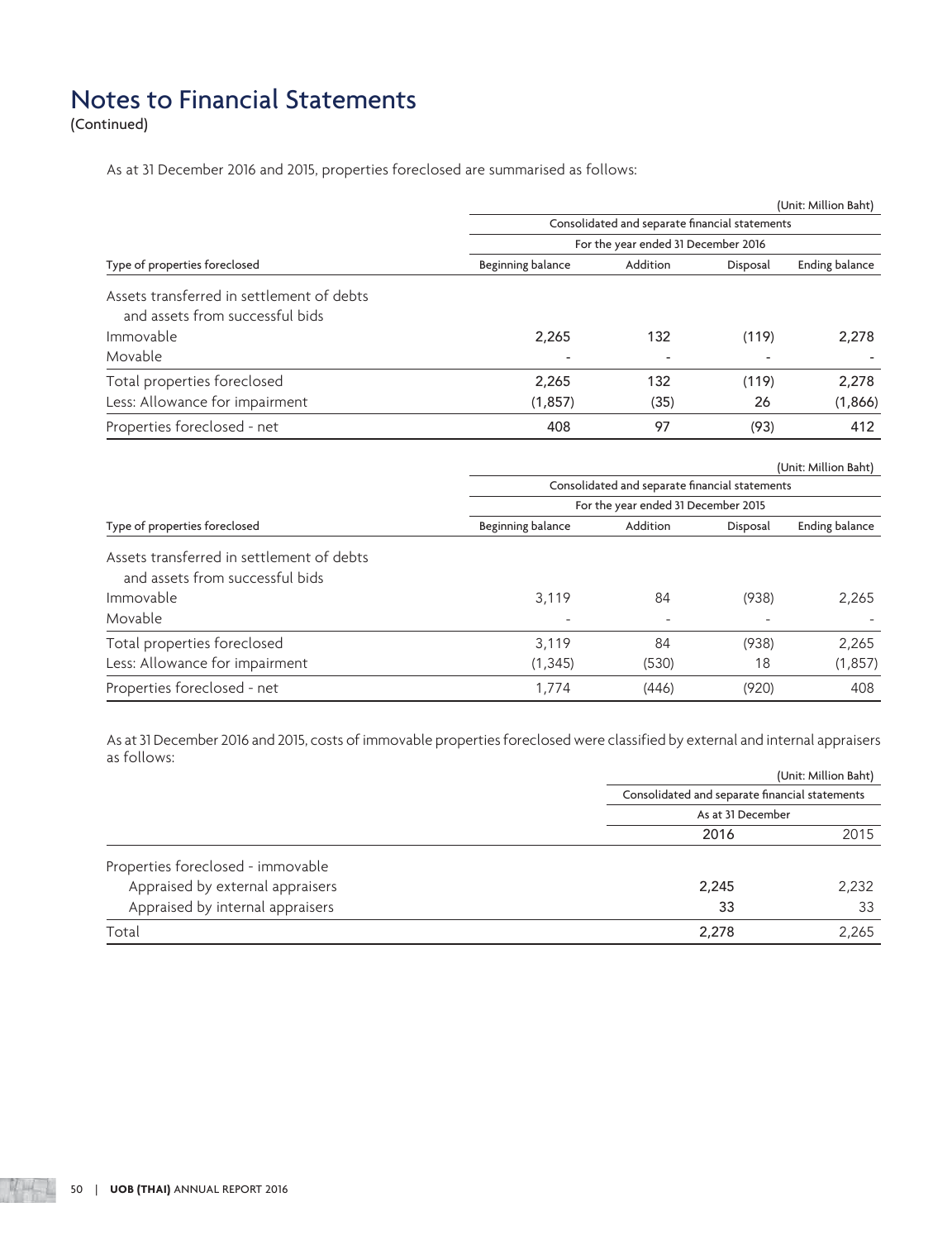(Continued)

## 14. Premises and equipment

## 14.1 Movements

|                                                                                 |                          |                          | Consolidated financial statements               |                                               |          |
|---------------------------------------------------------------------------------|--------------------------|--------------------------|-------------------------------------------------|-----------------------------------------------|----------|
|                                                                                 | <b>Revaluation basis</b> |                          | Cost basis                                      |                                               |          |
|                                                                                 | Land                     | <b>Buildings</b>         | <b>Building</b><br>improvement<br>and equipment | Assets under<br>construction/<br>installation | Total    |
| Cost/Revaluation                                                                |                          |                          |                                                 |                                               |          |
| As at 1 January 2015                                                            | 3,553                    | 1,655                    | 4,704                                           | 15                                            | 9,927    |
| Acquisitions                                                                    |                          |                          | 167                                             | 244                                           | 411      |
| Transfer in (out)                                                               |                          |                          | 49                                              | (49)                                          |          |
| Disposal and written off                                                        |                          |                          | (153)                                           |                                               | (153)    |
| Transfer accumulated depreciation                                               |                          |                          |                                                 |                                               |          |
| to deduct cost                                                                  |                          | (916)                    |                                                 |                                               | (916)    |
| Transfer allowance for impairment                                               |                          |                          |                                                 |                                               |          |
| to deduct cost                                                                  | (53)                     | (77)                     |                                                 |                                               | (130)    |
| Revaluation increase                                                            | 2,398                    | 477                      |                                                 |                                               | 2,875    |
| As at 31 December 2015                                                          | 5,898                    | 1,139                    | 4,767                                           | 210                                           | 12,014   |
| Acquisitions                                                                    | L,                       |                          | 324                                             | 1,121                                         | 1,445    |
| Transfer in (out)                                                               | (4)                      | (2)                      | 395                                             | (395)                                         | (6)      |
| Disposal and written off                                                        |                          |                          | (549)                                           |                                               | (549)    |
| As at 31 December 2016                                                          | 5,894                    | 1,137                    | 4,937                                           | 936                                           | 12,904   |
| <b>Accumulated depreciation</b>                                                 |                          |                          |                                                 |                                               |          |
| As at 1 January 2015                                                            |                          | (895)                    | (3,369)                                         |                                               | (4, 264) |
| Depreciation charged for the year                                               |                          | (33)                     | (322)                                           |                                               | (355)    |
| Transfer accumulated depreciation                                               |                          |                          |                                                 |                                               |          |
| to deduct cost                                                                  |                          | 916                      |                                                 |                                               | 916      |
| Disposal and written off                                                        |                          | $\overline{\phantom{a}}$ | 139                                             |                                               | 139      |
| As at 31 December 2015                                                          |                          | (12)                     | (3, 552)                                        |                                               | (3, 564) |
| Depreciation charged for the year                                               |                          | (49)                     | (313)                                           |                                               | (362)    |
| Transfer out                                                                    |                          | 1                        |                                                 |                                               | 1        |
| Disposal and written off                                                        |                          |                          | 528                                             |                                               | 528      |
| As at 31 December 2016                                                          | L,                       | (60)                     | (3, 337)                                        | $\overline{\phantom{a}}$                      | (3, 397) |
| Allowance for impairment                                                        |                          |                          |                                                 |                                               |          |
| As at 1 January 2015                                                            | (53)                     | (82)                     |                                                 |                                               | (135)    |
| Transfer out                                                                    |                          | 5                        |                                                 |                                               | 5        |
| Transfer allowance for impairment                                               |                          |                          |                                                 |                                               |          |
| to deduct cost                                                                  | 53                       | 77                       |                                                 |                                               | 130      |
| As at 31 December 2015                                                          |                          |                          |                                                 |                                               |          |
| Additional impairment                                                           |                          |                          |                                                 |                                               |          |
| As at 31 December 2016                                                          |                          |                          |                                                 |                                               |          |
| Net book value                                                                  |                          |                          |                                                 |                                               |          |
| As at 31 December 2015                                                          | 5,898                    | 1,127                    | 1,215                                           | 210                                           | 8,450    |
| As at 31 December 2016                                                          | 5,894                    | 1,077                    | 1,600                                           | 936                                           | 9,507    |
| Depreciation included in profit or loss for the years ended 31 December<br>2015 |                          |                          |                                                 |                                               | 355      |
| 2016                                                                            |                          |                          |                                                 |                                               | 362      |
|                                                                                 |                          |                          |                                                 |                                               |          |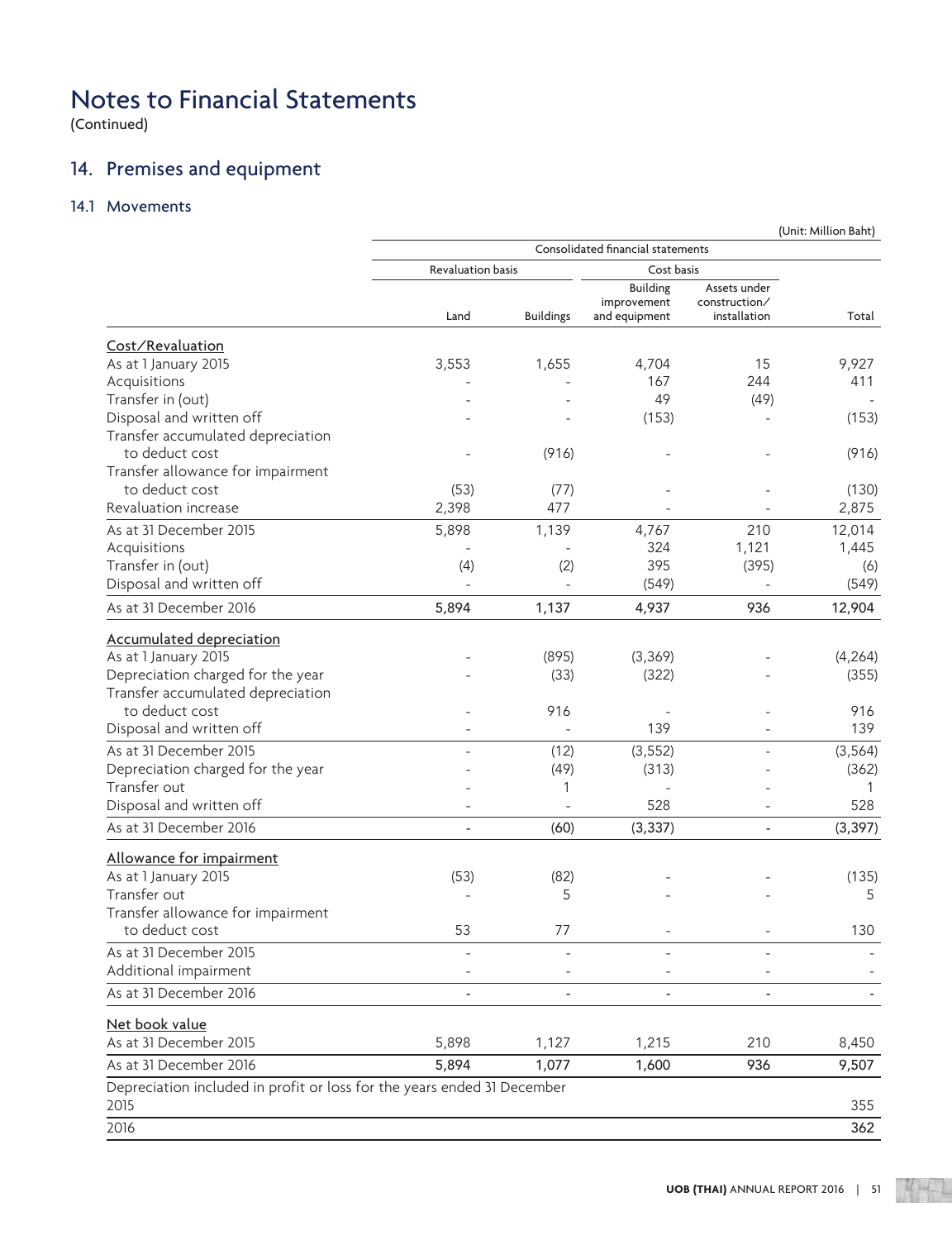(Continued)

|                                                                         | Separate financial statements<br><b>Revaluation basis</b><br>Cost basis |                  |                                                 |                                               |          |
|-------------------------------------------------------------------------|-------------------------------------------------------------------------|------------------|-------------------------------------------------|-----------------------------------------------|----------|
|                                                                         |                                                                         |                  |                                                 |                                               |          |
|                                                                         | Land                                                                    | <b>Buildings</b> | <b>Building</b><br>improvement<br>and equipment | Assets under<br>construction/<br>installation | Total    |
| Cost/Revaluation                                                        |                                                                         |                  |                                                 |                                               |          |
| As at 1 January 2015                                                    | 3,553                                                                   | 1,655            | 4,683                                           | 15                                            | 9,906    |
| Acquisitions                                                            |                                                                         |                  | 163                                             | 244                                           | 407      |
| Transfer in (out)                                                       |                                                                         |                  | 49                                              | (49)                                          |          |
| Disposal and written off                                                |                                                                         |                  | (153)                                           |                                               | (153)    |
| Transfer accumulated depreciation                                       |                                                                         |                  |                                                 |                                               |          |
| to deduct cost                                                          |                                                                         | (916)            |                                                 |                                               | (916)    |
| Transfer allowance for impairment                                       |                                                                         |                  |                                                 |                                               |          |
| to deduct cost                                                          | (53)                                                                    | (77)             |                                                 |                                               | (130)    |
| Revaluation increase                                                    | 2,398                                                                   | 477              |                                                 |                                               | 2,875    |
|                                                                         |                                                                         |                  |                                                 |                                               |          |
| As at 31 December 2015                                                  | 5,898                                                                   | 1,139            | 4,742                                           | 210                                           | 11,989   |
| Acquisitions                                                            |                                                                         |                  | 324                                             | 1,121                                         | 1,445    |
| Transfer in (out)                                                       | (4)                                                                     | (2)              | 395                                             | (395)                                         | (6)      |
| Disposal and written off                                                |                                                                         |                  | (545)                                           |                                               | (545)    |
| As at 31 December 2016                                                  | 5,894                                                                   | 1,137            | 4,916                                           | 936                                           | 12,883   |
| <b>Accumulated depreciation</b>                                         |                                                                         |                  |                                                 |                                               |          |
| As at 1 January 2015                                                    |                                                                         | (895)            | (3, 353)                                        |                                               | (4, 248) |
| Depreciation charged for the year                                       |                                                                         | (33)             | (321)                                           |                                               | (354)    |
| Transfer accumulated depreciation                                       |                                                                         |                  |                                                 |                                               |          |
| to deduct cost                                                          |                                                                         | 916              |                                                 |                                               | 916      |
| Disposal and written off                                                |                                                                         |                  | 139                                             |                                               | 139      |
| As at 31 December 2015                                                  |                                                                         | (12)             | (3, 535)                                        |                                               | (3, 547) |
| Depreciation charged for the year                                       |                                                                         | (49)             | (311)                                           |                                               | (360)    |
| Transfer out                                                            |                                                                         | 1                |                                                 |                                               | 1        |
| Disposal and written off                                                |                                                                         |                  | 524                                             |                                               | 524      |
| As at 31 December 2016                                                  | $\overline{\phantom{a}}$                                                | (60)             | (3, 322)                                        | $\blacksquare$                                | (3, 382) |
| Allowance for impairment                                                |                                                                         |                  |                                                 |                                               |          |
| As at 1 January 2015                                                    | (53)                                                                    | (82)             |                                                 |                                               | (135)    |
| Transfer out                                                            |                                                                         | 5                |                                                 |                                               | 5        |
| Transfer allowance for impairment to deduct cost                        | 53                                                                      | 77               |                                                 |                                               | 130      |
| As at 31 December 2015                                                  |                                                                         |                  |                                                 |                                               |          |
|                                                                         |                                                                         |                  |                                                 |                                               |          |
| Additional impairment                                                   |                                                                         |                  |                                                 |                                               |          |
| As at 31 December 2016                                                  |                                                                         |                  |                                                 |                                               |          |
| Net book value                                                          |                                                                         |                  |                                                 |                                               |          |
| As at 31 December 2015                                                  | 5,898                                                                   | 1,127            | 1,207                                           | 210                                           | 8,442    |
| As at 31 December 2016                                                  | 5,894                                                                   | 1,077            | 1,594                                           | 936                                           | 9,501    |
| Depreciation included in profit or loss for the years ended 31 December |                                                                         |                  |                                                 |                                               |          |
| 2015                                                                    |                                                                         |                  |                                                 |                                               | 354      |
| 2016                                                                    |                                                                         |                  |                                                 |                                               | 360      |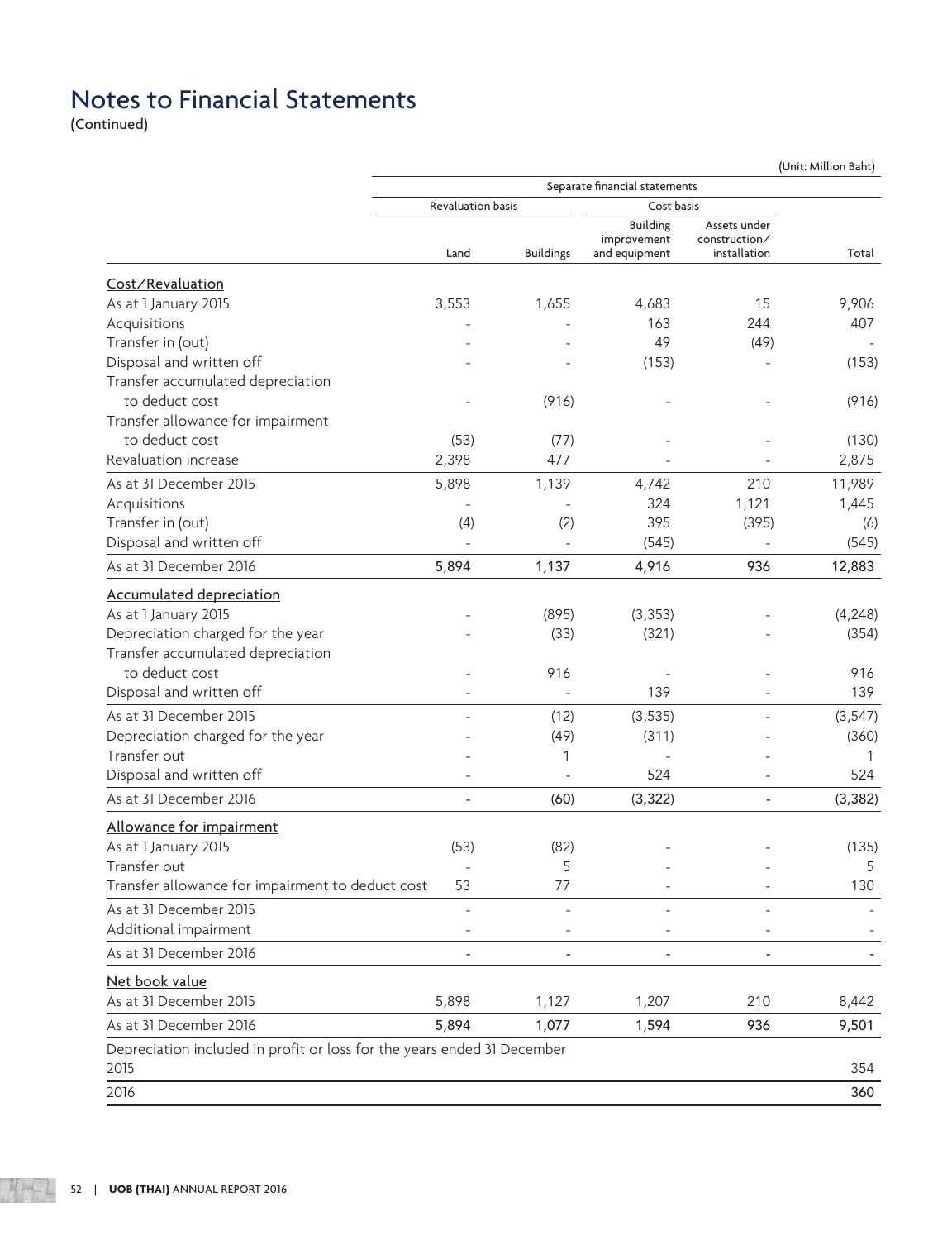(Continued)

 Had the land and buildings been carried based on a historical cost basis, their net book value as at 31 December 2016 and 2015 would have been as follows:

| Land<br>Cost<br><b>Buildings</b><br>Cost |                                                                     | (Unit: Million Baht) |  |
|------------------------------------------|---------------------------------------------------------------------|----------------------|--|
|                                          | Consolidated and separate financial statements<br>As at 31 December |                      |  |
|                                          |                                                                     |                      |  |
|                                          | 2016                                                                | 2015                 |  |
|                                          |                                                                     |                      |  |
|                                          | 1,888                                                               | 1,890                |  |
|                                          |                                                                     |                      |  |
|                                          | 1,345                                                               | 1,348                |  |
| Accumulated depreciation                 | (894)                                                               | (879)                |  |
| Net book value                           | 451                                                                 | 469                  |  |

 As at 31 December 2016, certain buildings and equipment items of the Bank and its subsidiaries were fully depreciated but are still in use. The original costs or the reappraised values, before deducting accumulated depreciation, of those assets totalled Baht 2,275 million (2015: Baht 2,446 million) The Bank only: Baht 2,265 million (2015: Baht 2,433 million).

#### 14.2 Revaluation surplus on assets

 Revaluation surplus on assets are surplus from revaluation of land and buildings. Their movements during the years are as follows:

|                                  |                                                | (Unit: Million Baht) |  |
|----------------------------------|------------------------------------------------|----------------------|--|
|                                  | Consolidated and separate financial statements |                      |  |
|                                  | For the years ended 31 December                |                      |  |
|                                  | 2016                                           | 2015                 |  |
| Beginning balances               | 4,718                                          | 1,964                |  |
| Increased during the years       |                                                | 2,779                |  |
| Amortisation for the years       | (33)                                           | (19)                 |  |
| Transferred out during the years |                                                | (6)                  |  |
| Ending balances                  | 4,685                                          | 4,718                |  |

Revaluation surplus on assets can neither be used to offset against deficit nor for dividend distribution.

 Differences arising from revaluation on assets are recognised in accordance with the accounting policy as described in Note 4.11 to the financial statements.

 During the year 2015, The Bank arranged for independent professional valuers to appraise the value of land and buildings on an asset-by-asset basis. The basis of the revaluation was as follows:

- Appraisal of land: Market comparison approach is used whereby the buying and selling prices for assets with similar characteristics are obtained.
- Appraisal of buildings: The depreciated replacement cost approach is used for buildings specifically used for the Bank's operation. The market comparison approach is used for general buildings whereby the buying and selling prices for assets with similar characteristics are obtained. The income approach is used for assets that generate income.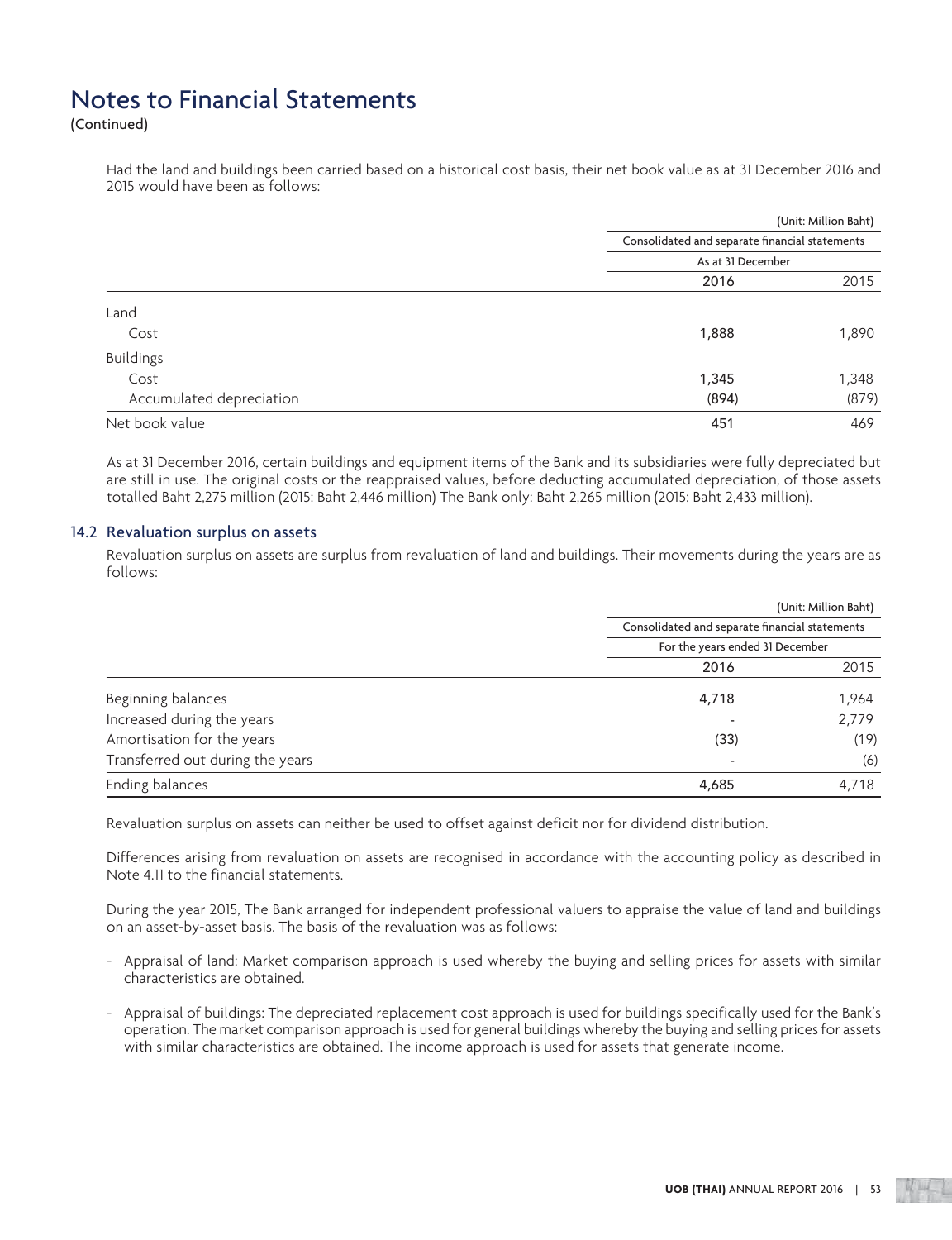(Continued)

Key assumptions in the valuation, which are unobservable inputs generally, are summarised below:

|                                                       | Assumptions used<br>in revaluation | Result to fair value where as<br>an increase in assumption value     |
|-------------------------------------------------------|------------------------------------|----------------------------------------------------------------------|
| Land price per square wah (Baht)                      | 40,000 - 2,296,754                 | Increase in fair value<br>(Market comparison Approach)               |
| Building construction cost per<br>square metre (Baht) | $9.558 - 30.511$                   | Increase in fair value<br>(Depreciated replacement<br>cost Approach) |
| Yield rate (%)                                        |                                    | Decrease in fair value<br>(Income Approach)                          |

## 15. Other intangible assets

|                                                                         | (Unit: Million Baht)    |                                   |                          |          |  |
|-------------------------------------------------------------------------|-------------------------|-----------------------------------|--------------------------|----------|--|
|                                                                         |                         | Consolidated financial statements |                          |          |  |
|                                                                         | Application<br>software | Assets in<br>progress             | Others                   | Total    |  |
| Cost                                                                    |                         |                                   |                          |          |  |
| As at 1 January 2015                                                    | 2,328                   | 16                                | 2                        | 2,346    |  |
| Acquisitions                                                            | 141                     | 102                               |                          | 243      |  |
| Transfer in (out)                                                       | 75                      | (75)                              |                          |          |  |
| As at 31 December 2015                                                  | 2,544                   | 43                                | 2                        | 2,589    |  |
| Acquisitions                                                            | 174                     | 94                                |                          | 268      |  |
| Transfer in (out)                                                       | 81                      | (81)                              |                          |          |  |
| Written off                                                             | (69)                    |                                   |                          | (69)     |  |
| As at 31 December 2016                                                  | 2,730                   | 56                                | 2                        | 2,788    |  |
| <b>Accumulated amortisation</b>                                         |                         |                                   |                          |          |  |
| As at 1 January 2015                                                    | (1, 455)                |                                   |                          | (1, 455) |  |
| Amortisation for the year                                               | (177)                   |                                   |                          | (177)    |  |
| As at 31 December 2015                                                  | (1,632)                 |                                   |                          | (1,632)  |  |
| Amortisation for the year                                               | (181)                   |                                   |                          | (181)    |  |
| Written off                                                             | 68                      |                                   |                          | 68       |  |
| As at 31 December 2016                                                  | (1,745)                 | $\overline{\phantom{a}}$          | $\overline{\phantom{a}}$ | (1,745)  |  |
| Net book value                                                          |                         |                                   |                          |          |  |
| As at 31 December 2015                                                  | 912                     | 43                                | 2                        | 957      |  |
| As at 31 December 2016                                                  | 985                     | 56                                | $\overline{2}$           | 1,043    |  |
| Remaining useful lives (years)                                          | 10                      | $\blacksquare$                    | $\sim$                   |          |  |
| Amortisation included in profit or loss for the years ended 31 December |                         |                                   |                          |          |  |
| 2015                                                                    |                         |                                   |                          | 177      |  |
| 2016                                                                    |                         |                                   |                          | 181      |  |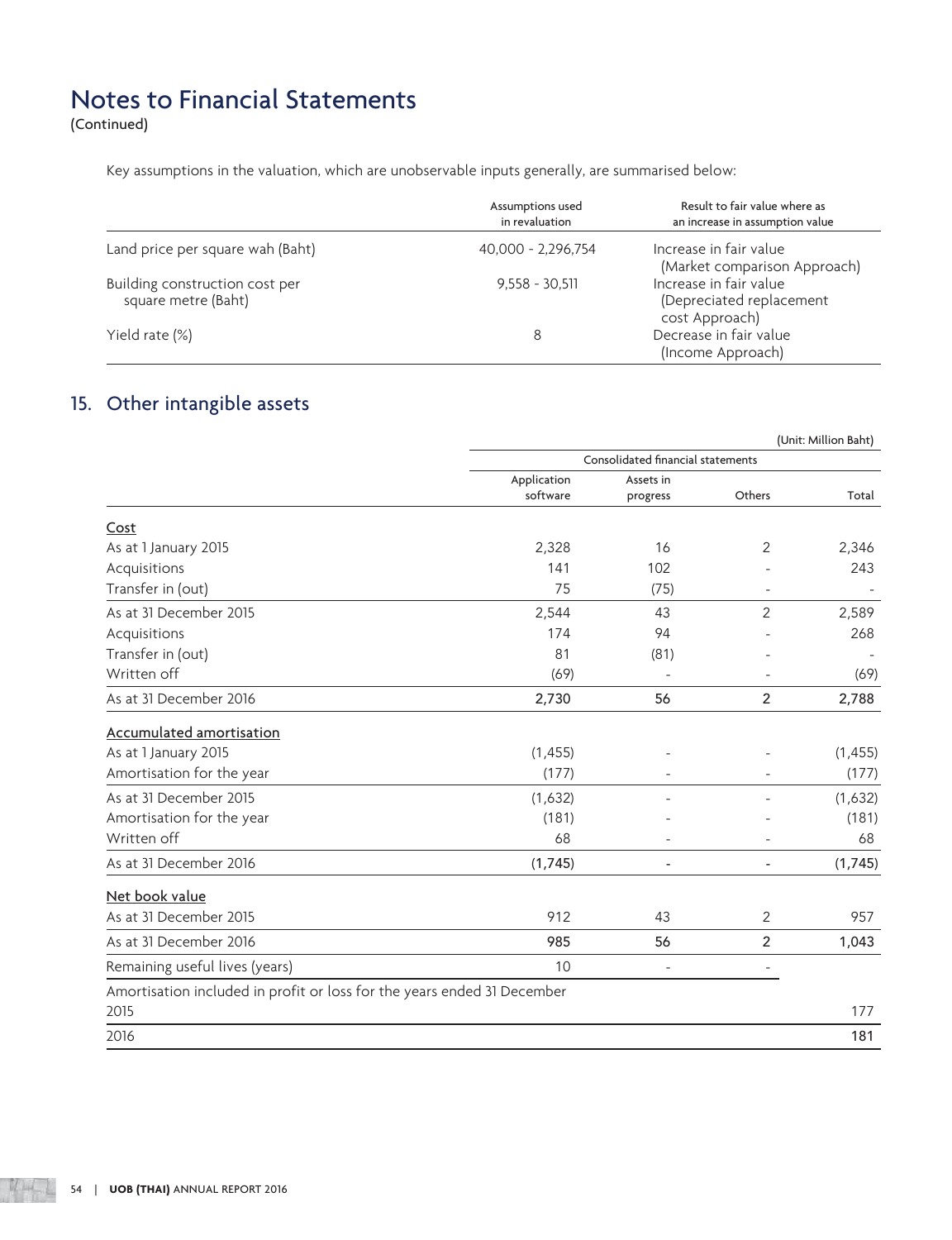(Continued)

|                                                                         | (Unit: Million Baht) |                               |                          |          |  |
|-------------------------------------------------------------------------|----------------------|-------------------------------|--------------------------|----------|--|
|                                                                         |                      | Separate financial statements |                          |          |  |
|                                                                         | Application          | Assets in                     |                          |          |  |
|                                                                         | software             | progress                      | Others                   | Total    |  |
| Cost                                                                    |                      |                               |                          |          |  |
| As at 1 January 2015                                                    | 2,311                | 16                            | 2                        | 2,329    |  |
| Acquisitions                                                            | 139                  | 102                           |                          | 241      |  |
| Transfer in (out)                                                       | 75                   | (75)                          |                          |          |  |
| As at 31 December 2015                                                  | 2,525                | 43                            | 2                        | 2,570    |  |
| Acquisitions                                                            | 174                  | 94                            |                          | 268      |  |
| Transfer in (out)                                                       | 81                   | (81)                          |                          |          |  |
| Written off                                                             | (66)                 |                               |                          | (66)     |  |
| As at 31 December 2016                                                  | 2,714                | 56                            | $\overline{2}$           | 2,772    |  |
| Accumulated amortisation                                                |                      |                               |                          |          |  |
| As at 1 January 2015                                                    | (1,445)              |                               |                          | (1, 445) |  |
| Amortisation for the year                                               | (176)                |                               |                          | (176)    |  |
| As at 31 December 2015                                                  | (1,621)              |                               |                          | (1,621)  |  |
| Amortisation for the year                                               | (179)                |                               |                          | (179)    |  |
| Written off                                                             | 66                   | ÷.                            | $\overline{a}$           | 66       |  |
| As at 31 December 2016                                                  | (1,734)              | $\overline{\phantom{a}}$      | $\overline{\phantom{0}}$ | (1,734)  |  |
| Net book value                                                          |                      |                               |                          |          |  |
| As at 31 December 2015                                                  | 904                  | 43                            | 2                        | 949      |  |
| As at 31 December 2016                                                  | 980                  | 56                            | $\overline{2}$           | 1,038    |  |
| Remaining useful lives (years)                                          | 10                   | $\sim$                        | $\overline{\phantom{a}}$ |          |  |
| Amortisation included in profit or loss for the years ended 31 December |                      |                               |                          |          |  |
| 2015                                                                    |                      |                               |                          | 176      |  |

| Ult<br>$\sim$ $\sim$ $\sim$ |  |  |  |
|-----------------------------|--|--|--|
|                             |  |  |  |

 As at 31 December 2016, certain items of other intangible assets of the Bank and its subsidiaries were fully amortised but are still in use. The original costs, before deducting accumulated amortisation, of those assets totalled Baht 855 million (2015: Baht 660 million) The Bank only: Baht 855 million (2015: Baht 660 million).

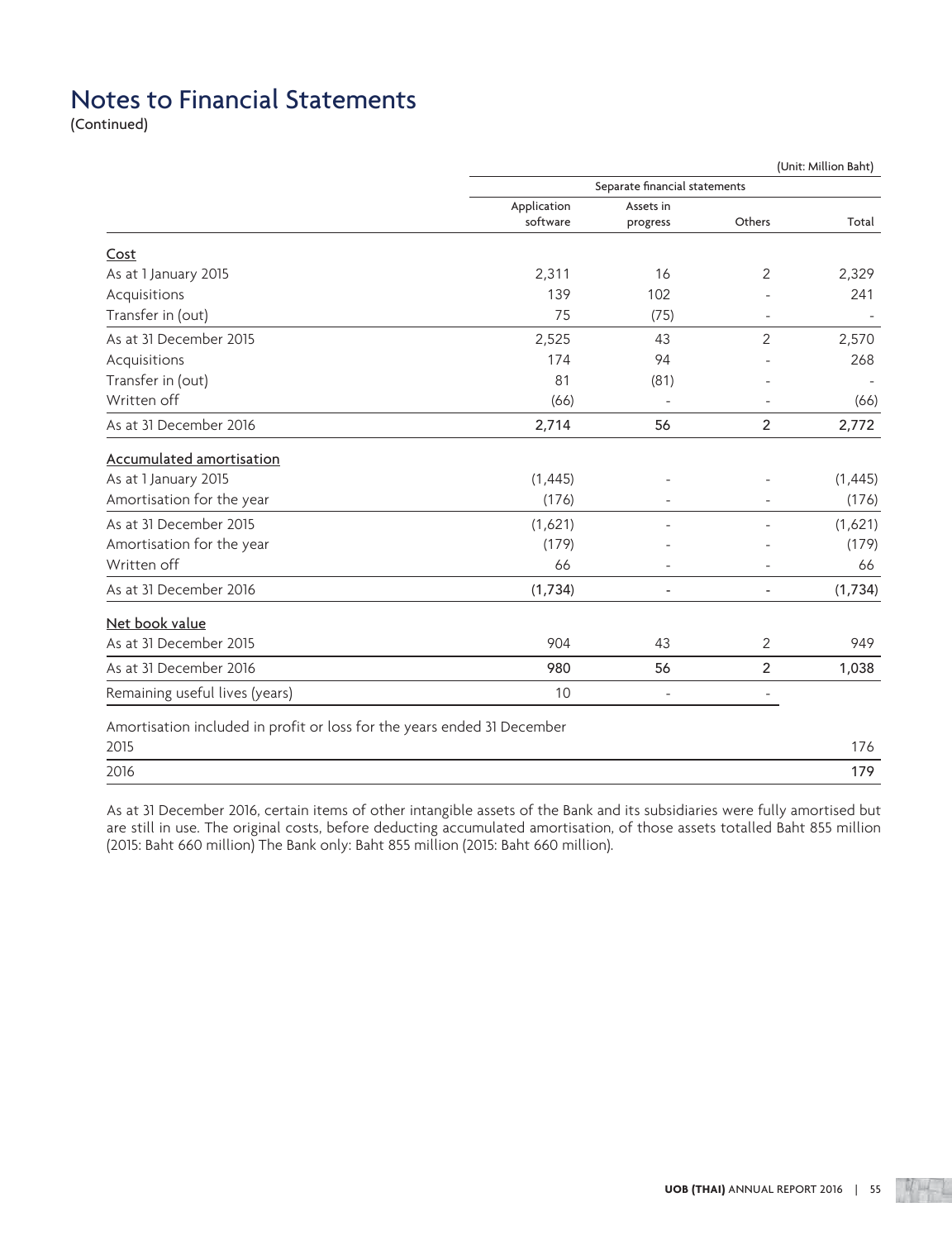(Continued)

## 16. Deferred tax assets/liabilities and income tax expenses

## 16.1 Deferred tax assets/liabilities

The following table shows major components of deferred tax assets/liabilities as at 31 December 2016 and 2015.

|                                            |                                                          |       |                                                                           |       |                                                          |       |                                                                           | (Unit: Million Baht) |  |
|--------------------------------------------|----------------------------------------------------------|-------|---------------------------------------------------------------------------|-------|----------------------------------------------------------|-------|---------------------------------------------------------------------------|----------------------|--|
|                                            | Consolidated financial statements                        |       |                                                                           |       |                                                          |       | Separate financial statements                                             |                      |  |
|                                            | Statements of<br>financial position<br>as at 31 December |       | Changes in deferred<br>income taxes<br>for the years ended<br>31 December |       | Statements of<br>financial position<br>as at 31 December |       | Changes in deferred<br>income taxes<br>for the years ended<br>31 December |                      |  |
|                                            | 2016                                                     | 2015  | 2016                                                                      | 2015  | 2016                                                     | 2015  | 2016                                                                      | 2015                 |  |
| Deferred tax assets on:                    |                                                          |       |                                                                           |       |                                                          |       |                                                                           |                      |  |
| Allowance for doubtful accounts            |                                                          |       |                                                                           | (1)   |                                                          |       |                                                                           | (1)                  |  |
| Allowance for impairment on                |                                                          |       |                                                                           |       |                                                          |       |                                                                           |                      |  |
| properties foreclosed                      | 373                                                      | 371   | $\overline{2}$                                                            | 100   | 373                                                      | 371   | $\overline{2}$                                                            | 100                  |  |
| Allowance for impairment and               |                                                          |       |                                                                           |       |                                                          |       |                                                                           |                      |  |
| revaluation on assets                      | 5                                                        | 5     |                                                                           | (20)  | 5                                                        | 5     |                                                                           | (20)                 |  |
| Allowance for impairment and               |                                                          |       |                                                                           |       |                                                          |       |                                                                           |                      |  |
| revaluation on investments                 | 26                                                       | 26    |                                                                           | (66)  | 26                                                       | 26    |                                                                           | (66)                 |  |
| Provisions for long-term employee benefits | 314                                                      | 338   | (24)                                                                      | 11    | 312                                                      | 336   | (24)                                                                      | 11                   |  |
| Provisions for other liabilities           | 63                                                       | 50    | 13                                                                        | (5)   | 63                                                       | 50    | 13                                                                        | (5)                  |  |
| Unrealised losses on financial derivatives | 3                                                        | 9     | (6)                                                                       | 9     | 3                                                        | 9     | (6)                                                                       | 9                    |  |
| Other receivables                          | 9                                                        | 325   | (316)                                                                     | (58)  | 9                                                        | 325   | (316)                                                                     | (58)                 |  |
| Unutilised brought forward tax losses      |                                                          |       |                                                                           | (1)   |                                                          |       |                                                                           |                      |  |
| Others                                     | 265                                                      | 256   | 9                                                                         | 25    | 265                                                      | 256   | 9                                                                         | 25                   |  |
| Total                                      | 1,058                                                    | 1,380 | (322)                                                                     | (6)   | 1,056                                                    | 1,378 | (322)                                                                     | (5)                  |  |
| Deferred tax liabilities on:               |                                                          |       |                                                                           |       |                                                          |       |                                                                           |                      |  |
| Revaluation surplus on assets              | 937                                                      | 943   | 6                                                                         | (550) | 937                                                      | 943   | 6                                                                         | (550)                |  |
| Revaluation surplus on investments         | 25                                                       | 99    | 74                                                                        | 17    | 25                                                       | 99    | 74                                                                        | 17                   |  |
| Others                                     | 78                                                       | 91    | 13                                                                        | 12    | 78                                                       | 91    | 13                                                                        | 12                   |  |
| Total                                      | 1,040                                                    | 1,133 | 93                                                                        | (521) | 1,040                                                    | 1,133 | 93                                                                        | (521)                |  |
| Deferred tax assets - net                  | 18                                                       | 247   |                                                                           |       | 16                                                       | 245   |                                                                           |                      |  |
| Changes in deferred income taxes           |                                                          |       | (229)                                                                     | (527) |                                                          |       | (229)                                                                     | (526)                |  |
|                                            |                                                          |       |                                                                           |       |                                                          |       |                                                                           |                      |  |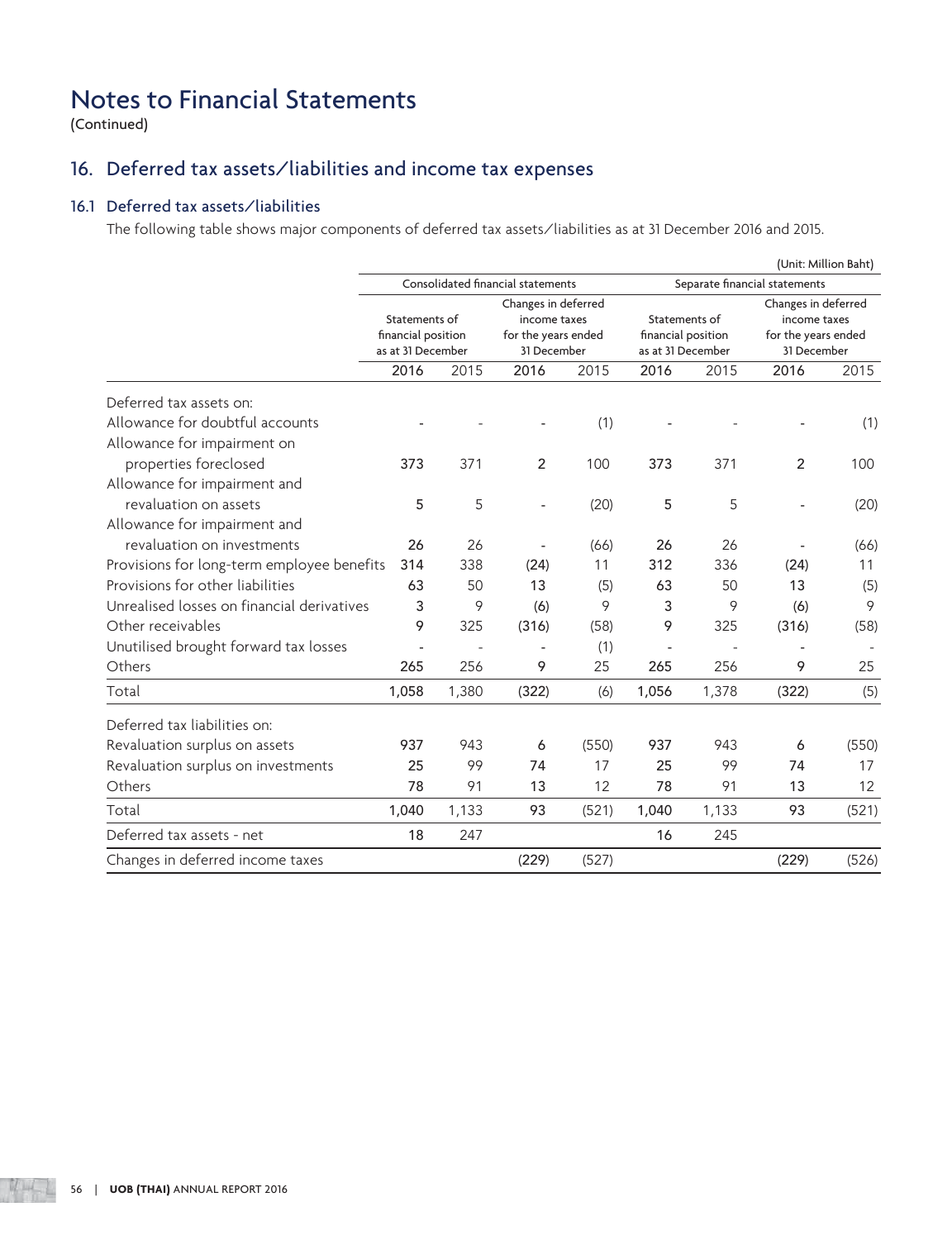(Continued)

Movements in the deferred tax assets (liabilities) during the years ended 31 December 2016 and 2015 are as follows:

|                                                      |                                   |                                 |                               | (Unit: Million Baht)            |  |
|------------------------------------------------------|-----------------------------------|---------------------------------|-------------------------------|---------------------------------|--|
|                                                      | Consolidated financial statements |                                 | Separate financial statements |                                 |  |
|                                                      |                                   | For the years ended 31 December |                               | For the years ended 31 December |  |
|                                                      | 2016                              | 2015                            | 2016                          | 2015                            |  |
| Beginning balances                                   | 247                               | 774                             | 245                           | 771                             |  |
| Changes in deferred income taxes                     |                                   |                                 |                               |                                 |  |
| Recognised in profit or loss                         | (274)                             |                                 | (274)                         | $\mathcal{P}$                   |  |
| Recognised in other comprehensive income or loss     | 45                                | (531)                           | 45                            | (531)                           |  |
| Charged directory to shareholders' equity            |                                   | 3                               |                               | 3                               |  |
| Total changes in deferred income taxes for the years | (229)                             | (527)                           | (229)                         | (526)                           |  |
| Ending balances                                      | 18                                | 247                             | 16                            | 245                             |  |

## 16.2 Income tax expenses

Income tax expenses for the years ended 31 December 2016 and 2015 are made up as follows:

|                                                               |                                   |                                    |                               | (Unit: Million Baht)               |
|---------------------------------------------------------------|-----------------------------------|------------------------------------|-------------------------------|------------------------------------|
|                                                               | Consolidated financial statements |                                    | Separate financial statements |                                    |
|                                                               |                                   | For the years ended<br>31 December |                               | For the years ended<br>31 December |
|                                                               | 2016                              | 2015                               | 2016                          | 2015                               |
| Current income taxes:                                         |                                   |                                    |                               |                                    |
| Current income tax charge for the years                       | 525                               | 792                                | 520                           | 790                                |
| Adjustments in respect of corporate income taxes              |                                   |                                    |                               |                                    |
| of previous year                                              | (16)                              | $\mathfrak{D}$                     | (15)                          | $\overline{4}$                     |
| Deferred income taxes:                                        |                                   |                                    |                               |                                    |
| Relating to origination and reversal of temporary differences | 274                               | (1)                                | 274                           | (2)                                |
| Income tax expenses reported in profit or loss                | 783                               | 793                                | 779                           | 792                                |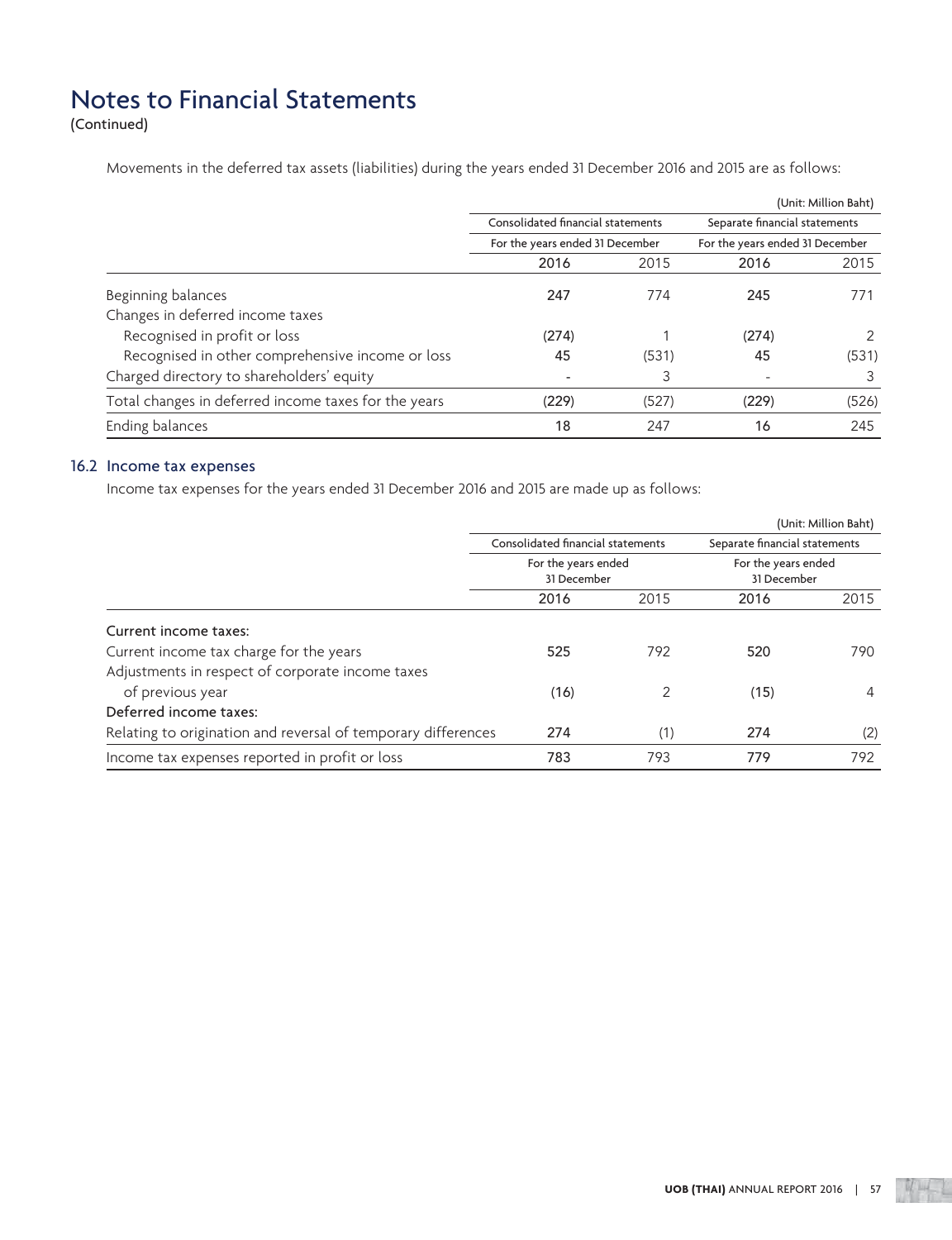(Continued)

 Reconciliation between income tax expenses and the product of accounting profits for the years ended 31 December 2016 and 2015 multiplied by the applicable tax rate are as follows:

|                                                  |                                   |       |                               | (Unit: Million Baht) |
|--------------------------------------------------|-----------------------------------|-------|-------------------------------|----------------------|
|                                                  | Consolidated financial statements |       | Separate financial statements |                      |
|                                                  | For the years ended               |       | For the years ended           |                      |
|                                                  | 31 December                       |       | 31 December                   |                      |
|                                                  | 2016                              | 2015  | 2016                          | 2015                 |
| Accounting profits before income tax expenses    | 4,387                             | 3,914 | 4,374                         | 3,888                |
| Applicable tax rate                              | 20%                               | 20%   | 20%                           | 20%                  |
| Accounting profits before income tax expenses    |                                   |       |                               |                      |
| multiplied by applicable tax rate                | 877                               | 783   | 875                           | 778                  |
| Tax effects from:                                |                                   |       |                               |                      |
| Adjustments in respect of corporate income taxes |                                   |       |                               |                      |
| of previous year                                 | (16)                              | 2     | (15)                          | 4                    |
| Additional tax-deductible expenses               | (88)                              | (2)   | (88)                          | (2)                  |
| Tax effect on tax-exempted revenues              | (4)                               | (3)   | (4)                           | (3)                  |
| Tax effect on non-tax deductible expenses        | 11                                | 10    | 11                            | 10                   |
| Adjustment                                       | 3                                 | 3     | $\overline{\phantom{a}}$      | 5                    |
| Income tax expenses reported in profit or loss   | 783                               | 793   | 779                           | 792                  |

## 16.3 Components of other comprehensive income (losses) and related income taxes

|                                                               |                                 |                          |                          |                                   |                          | (Unit: Million Baht) |
|---------------------------------------------------------------|---------------------------------|--------------------------|--------------------------|-----------------------------------|--------------------------|----------------------|
|                                                               |                                 |                          |                          | Consolidated financial statements |                          |                      |
|                                                               | For the years ended 31 December |                          |                          |                                   |                          |                      |
|                                                               |                                 | 2016                     |                          |                                   | 2015                     |                      |
|                                                               | Before tax<br>amount            | Tax benefit<br>(expense) | Net of tax<br>amount     | Before tax<br>amount              | Tax benefit<br>(expense) | Net of tax<br>amount |
| Items to be recognised subsequently                           |                                 |                          |                          |                                   |                          |                      |
| in profit or loss:                                            |                                 |                          |                          |                                   |                          |                      |
| Losses on revaluation of                                      |                                 |                          |                          |                                   |                          |                      |
| available-for-sale investments                                | (371)                           | 74                       | (297)                    | (87)                              | 17                       | (70)                 |
| Total items to be recognised                                  |                                 |                          |                          |                                   |                          |                      |
| subsequently in profit or loss                                | (371)                           | 74                       | (297)                    | (87)                              | 17                       | (70)                 |
| Items not to be recognised subsequently<br>in profit or loss: |                                 |                          |                          |                                   |                          |                      |
| Actuarial gains (losses) on defined benefit plans             | 147                             | (29)                     | 118                      | (36)                              | 7                        | (29)                 |
| Gains on revaluation surplus on assets                        | $\overline{\phantom{0}}$        | $\overline{a}$           | $\overline{\phantom{a}}$ | 2,779                             | (555)                    | 2,224                |
| Total items not to be recognised                              |                                 |                          |                          |                                   |                          |                      |
| subsequently in profit or loss                                | 147                             | (29)                     | 118                      | 2,743                             | (548)                    | 2,195                |
|                                                               | (224)                           | 45                       | (179)                    | 2,656                             | (531)                    | 2,125                |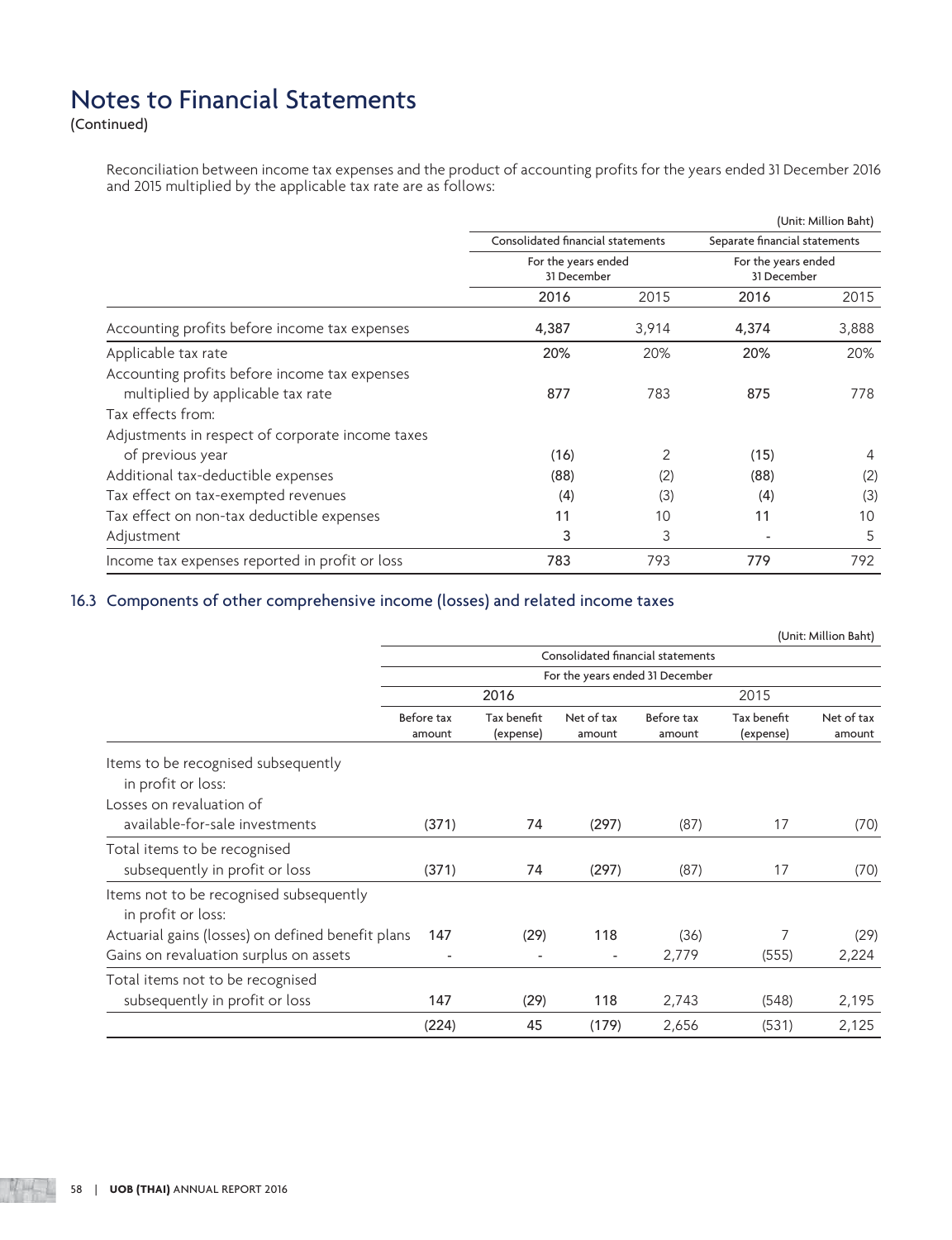(Continued)

|                                                               |                      |                          |                               |                                 |                          | (Unit: Million Baht) |  |
|---------------------------------------------------------------|----------------------|--------------------------|-------------------------------|---------------------------------|--------------------------|----------------------|--|
|                                                               |                      |                          | Separate financial statements |                                 |                          |                      |  |
|                                                               |                      |                          |                               | For the years ended 31 December |                          |                      |  |
|                                                               |                      | 2016                     |                               |                                 | 2015                     |                      |  |
|                                                               | Before tax<br>amount | Tax benefit<br>(expense) | Net of tax<br>amount          | Before tax<br>amount            | Tax benefit<br>(expense) | Net of tax<br>amount |  |
| Items to be recognised subsequently<br>in profit or loss:     |                      |                          |                               |                                 |                          |                      |  |
| Losses on revaluation of                                      |                      |                          |                               |                                 |                          |                      |  |
| available-for-sale investments                                | (371)                | 74                       | (297)                         | (87)                            | 17                       | (70)                 |  |
| Total items to be recognised                                  |                      |                          |                               |                                 |                          |                      |  |
| subsequently in profit or loss                                | (371)                | 74                       | (297)                         | (87)                            | 17                       | (70)                 |  |
| Items not to be recognised subsequently<br>in profit or loss: |                      |                          |                               |                                 |                          |                      |  |
| Actuarial gains (losses) on defined benefit plans             | 145                  | (29)                     | 116                           | (38)                            | 7                        | (31)                 |  |
| Gains on revaluation surplus on assets                        | $\overline{a}$       |                          | $\overline{\phantom{a}}$      | 2,779                           | (555)                    | 2,224                |  |
| Total items not to be recognised                              |                      |                          |                               |                                 |                          |                      |  |
| subsequently in profit or loss                                | 145                  | (29)                     | 116                           | 2,741                           | (548)                    | 2,193                |  |
|                                                               | (226)                | 45                       | (181)                         | 2,654                           | (531)                    | 2,123                |  |

## 17. Other assets

|                                |                   |                                   |                          | (Unit: Million Baht)          |  |
|--------------------------------|-------------------|-----------------------------------|--------------------------|-------------------------------|--|
|                                |                   | Consolidated financial statements |                          | Separate financial statements |  |
|                                | As at 31 December |                                   | As at 31 December        |                               |  |
|                                | 2016              | 2015                              | 2016                     | 2015                          |  |
| Accrued income                 | 650               | 657                               | 651                      | 655                           |  |
| Suspense debtors               | 176               | 165                               | 176                      | 165                           |  |
| Prepaid and deferred expenses  | 427               | 363                               | 414                      | 354                           |  |
| Leasehold rights - net         | 53                | 61                                | 53                       | 61                            |  |
| Other receivable - TAMC        |                   | 3,110                             | $\overline{\phantom{a}}$ | 3,110                         |  |
| <b>Others</b>                  | 473               | 423                               | 472                      | 423                           |  |
| Total                          | 1,779             | 4,779                             | 1,766                    | 4,768                         |  |
| Less: Allowance for impairment | (115)             | (1,671)                           | (115)                    | (1,671)                       |  |
| Other assets - net             | 1,664             | 3,108                             | 1,651                    | 3,097                         |  |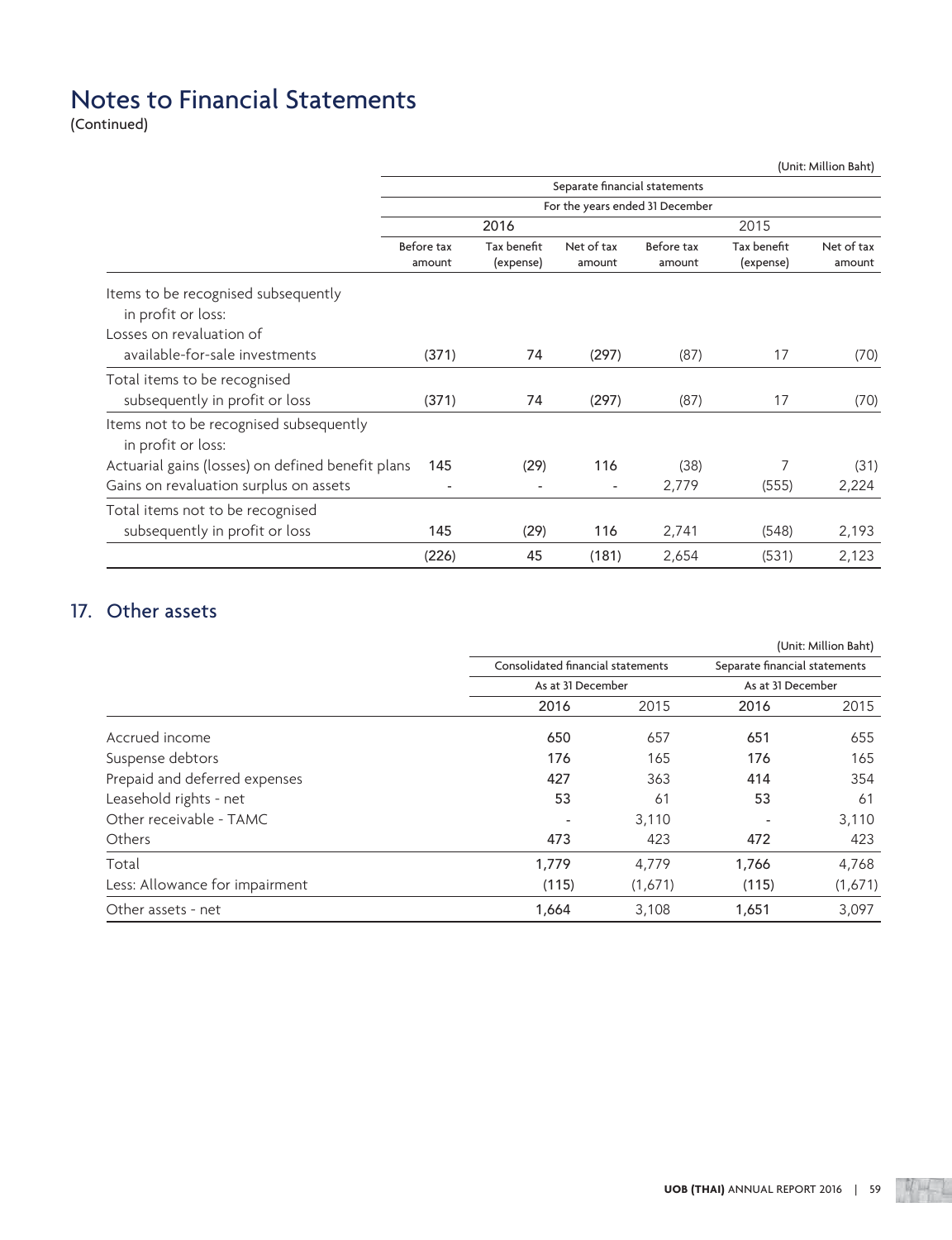(Continued)

## 18. Classified assets

|                  |                          |                               |                          |                 | (Unit: Million Baht) |  |  |  |
|------------------|--------------------------|-------------------------------|--------------------------|-----------------|----------------------|--|--|--|
|                  |                          | Separate financial statements |                          |                 |                      |  |  |  |
|                  |                          |                               | As at 31 December 2016   |                 |                      |  |  |  |
|                  | Investments              | Loans*                        | Properties<br>foreclosed | Other<br>assets | Total                |  |  |  |
| Classification   |                          |                               |                          |                 |                      |  |  |  |
| Pass             | $\overline{\phantom{a}}$ | 332,114                       | ٠                        | 51              | 332,165              |  |  |  |
| Special mention  | $\overline{\phantom{a}}$ | 5,661                         | $\overline{\phantom{a}}$ |                 | 5,662                |  |  |  |
| Sub-standard     | $\overline{\phantom{a}}$ | 2,180                         | $\overline{\phantom{a}}$ | 6               | 2,186                |  |  |  |
| Doubtful         | $\overline{\phantom{a}}$ | 1,203                         | $\overline{\phantom{a}}$ | ۰               | 1,203                |  |  |  |
| Doubtful of loss | 212                      | 5,543                         | 846                      | 108             | 6,709                |  |  |  |
| Total            | 212                      | 346,701                       | 846                      | 166             | 347,925              |  |  |  |
|                  |                          |                               |                          |                 |                      |  |  |  |

\* Including interbank and money market loans.

|                  |                               |         |                          |        | (Unit: Million Baht) |  |  |
|------------------|-------------------------------|---------|--------------------------|--------|----------------------|--|--|
|                  | Separate financial statements |         |                          |        |                      |  |  |
|                  |                               |         | As at 31 December 2015   |        |                      |  |  |
|                  |                               |         | Properties               | Other  |                      |  |  |
|                  | Investments                   | Loans*  | foreclosed               | assets | Total                |  |  |
| Classification   |                               |         |                          |        |                      |  |  |
| Pass             | $\overline{\phantom{a}}$      | 315,587 | $\overline{\phantom{a}}$ | 33     | 315,620              |  |  |
| Special mention  | $\overline{a}$                | 6,398   | ۰                        |        | 6,399                |  |  |
| Sub-standard     | $\overline{a}$                | 1,232   | $\overline{\phantom{a}}$ | 5      | 1,237                |  |  |
| Doubtful         | ٠                             | 896     | ۰                        |        | 897                  |  |  |
| Doubtful of loss | 113                           | 4,221   | 837                      | 1,665  | 6,836                |  |  |
| Total            | 113                           | 328,334 | 837                      | 1,705  | 330,989              |  |  |

\* Including interbank and money market loans.

## 19. Deposits

## 19.1 Classified by types of deposits

|         | (Unit: Million Baht)              |                   |                               |  |  |
|---------|-----------------------------------|-------------------|-------------------------------|--|--|
|         | Consolidated financial statements |                   | Separate financial statements |  |  |
|         |                                   | As at 31 December |                               |  |  |
| 2016    | 2015                              | 2016              | 2015                          |  |  |
| 7.566   | 6,448                             | 7,566             | 6,448                         |  |  |
| 179,416 | 167,623                           | 179,466           | 167,654                       |  |  |
| 136,877 | 127.965                           | 137,049           | 128,137                       |  |  |
| 323,859 | 302,036                           | 324,081           | 302,239                       |  |  |
|         |                                   | As at 31 December |                               |  |  |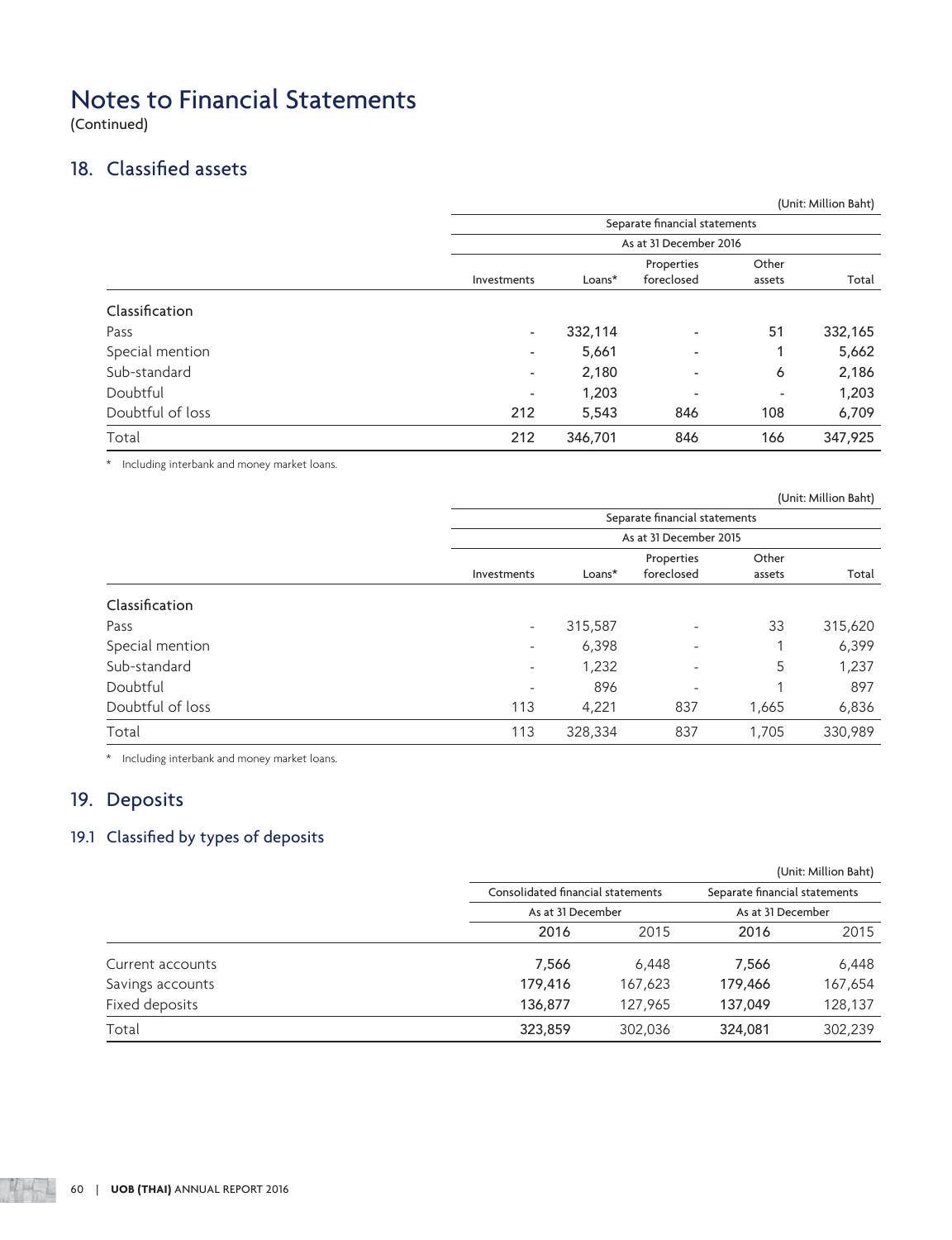(Continued)

## 19.2 Classified by currencies and depositors' residency

|           |          |          |                   |                                   |          | (Unit: Million Baht) |
|-----------|----------|----------|-------------------|-----------------------------------|----------|----------------------|
|           |          |          |                   | Consolidated financial statements |          |                      |
|           |          |          | As at 31 December |                                   |          |                      |
|           |          | 2016     |                   |                                   |          |                      |
|           | Domestic | Overseas | Total             | Domestic                          | Overseas | Total                |
| Baht      | 306,598  | 9,735    | 316,333           | 285,939                           | 7,359    | 293,298              |
| US Dollar | 6,386    | 398      | 6,784             | 7,483                             | 449      | 7,932                |
| Others    | 398      | 344      | 742               | 440                               | 366      | 806                  |
| Total     | 313,382  | 10.477   | 323,859           | 293,862                           | 8,174    | 302,036              |

(Unit: Million Baht)

|           | Separate financial statements |          |         |                                                            |       |         |  |
|-----------|-------------------------------|----------|---------|------------------------------------------------------------|-------|---------|--|
|           |                               |          |         | As at 31 December<br>2015<br>Total<br>Domestic<br>Overseas |       |         |  |
|           |                               | 2016     |         |                                                            |       |         |  |
|           | Domestic                      | Overseas |         |                                                            |       | Total   |  |
| Baht      | 306,820                       | 9,735    | 316,555 | 286,142                                                    | 7,359 | 293,501 |  |
| US Dollar | 6,386                         | 398      | 6,784   | 7,483                                                      | 449   | 7,932   |  |
| Others    | 398                           | 344      | 742     | 440                                                        | 366   | 806     |  |
| Total     | 313,604                       | 10,477   | 324,081 | 294,065                                                    | 8,174 | 302,239 |  |

## 20. Interbank and money market items (Liabilities)

|                                        |                   |                          |        |                                                |        | (Unit: Million Baht) |  |
|----------------------------------------|-------------------|--------------------------|--------|------------------------------------------------|--------|----------------------|--|
|                                        |                   |                          |        | Consolidated and separate financial statements |        |                      |  |
|                                        | As at 31 December |                          |        |                                                |        |                      |  |
|                                        |                   | 2016                     |        |                                                | 2015   |                      |  |
|                                        | On demand         | Term                     | Total  | On demand                                      | Term   | Total                |  |
| Domestic items                         |                   |                          |        |                                                |        |                      |  |
| The Bank of Thailand and the Financial |                   |                          |        |                                                |        |                      |  |
| Institutions Development Fund          |                   | 2,050                    | 2,050  |                                                | 958    | 958                  |  |
| Commercial banks                       | 77                |                          | 77     | 4,013                                          | 8,600  | 12,613               |  |
| Specific financial institutions        |                   | 2,612                    | 2,612  | 1,000                                          | 6,537  | 7,537                |  |
| Other financial institutions           | 6,589             | 1,161                    | 7,750  | 6,741                                          | 1,516  | 8,257                |  |
| Total domestic items                   | 6,666             | 5,823                    | 12,489 | 11,754                                         | 17,611 | 29,365               |  |
| Foreign items                          |                   |                          |        |                                                |        |                      |  |
| US Dollar                              | 3,616             | 20,065                   | 23,681 | 8,539                                          | 10,827 | 19,366               |  |
| Yen                                    | 9                 | 154                      | 163    | 25                                             | 530    | 555                  |  |
| Euro                                   | 1                 | $\overline{\phantom{a}}$ | 1      |                                                |        |                      |  |
| Other currencies                       | 535               | 18                       | 553    | 612                                            | 130    | 742                  |  |
| Total foreign items                    | 4,161             | 20,237                   | 24,398 | 9,177                                          | 11,487 | 20,664               |  |
| Total domestic and foreign items       | 10,827            | 26,060                   | 36,887 | 20,931                                         | 29,098 | 50,029               |  |

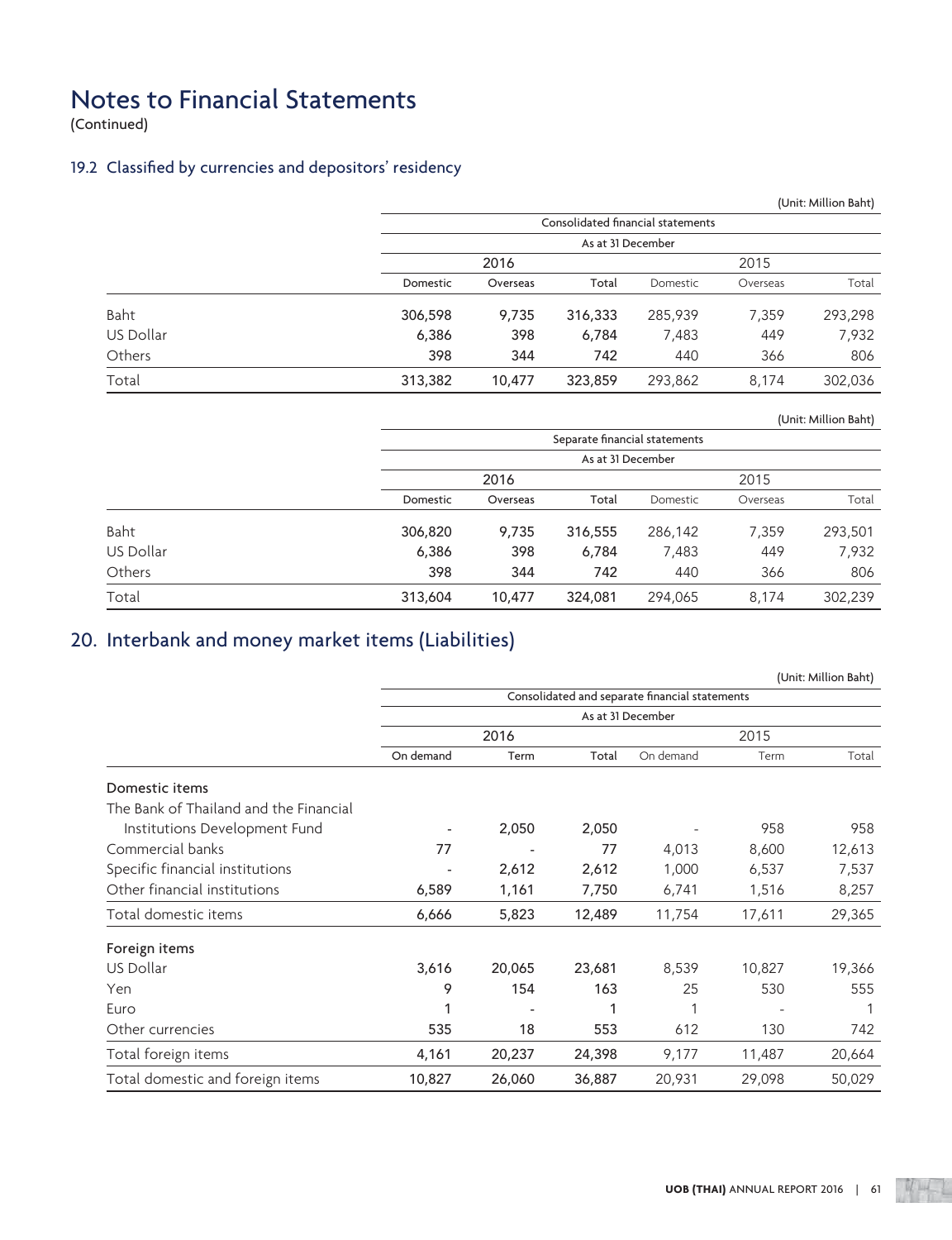(Continued)

## 21. Debts issued and borrowings

 As at 31 December 2016 and 2015, debts issued and borrowings comprised subordinated debentures and senior debentures. They are classified by type of securities, maturity and interest rate as follows:

|                           |                  |            |                          |                                                | (Unit: Million Baht) |
|---------------------------|------------------|------------|--------------------------|------------------------------------------------|----------------------|
|                           |                  |            |                          |                                                |                      |
|                           |                  |            |                          |                                                |                      |
|                           | Interest rate    |            |                          |                                                |                      |
| Maturity                  | per annum        | Currency   | Domestic                 | Foreign                                        | Total                |
|                           | $(\%)$           |            |                          |                                                |                      |
| 25 Mar 2023               | Floating rate of | <b>USD</b> | $\overline{\phantom{a}}$ | 6,091                                          | 6,091                |
|                           | 3-month          |            |                          |                                                |                      |
|                           | $LIBOR + 1.76$   |            |                          |                                                |                      |
| 22 May 2017 - 15 Mar 2021 | $1.85 - 3.24$    | <b>THB</b> | 12,500                   | $\overline{\phantom{a}}$                       | 12,500               |
|                           |                  |            | 12,500                   | 6,091                                          | 18,591               |
|                           |                  |            | As at 31 December 2016   | Consolidated and separate financial statements | Amount               |

|                         |                           |                                                |            |          |                | (Unit: Million Baht) |
|-------------------------|---------------------------|------------------------------------------------|------------|----------|----------------|----------------------|
|                         |                           | Consolidated and separate financial statements |            |          |                |                      |
|                         |                           | As at 31 December 2015                         |            |          |                |                      |
|                         |                           | Interest rate                                  |            |          | Amount         |                      |
| Type                    | Maturity                  | per annum                                      | Currency   | Domestic | Foreign        | Total                |
|                         |                           | $(\%)$                                         |            |          |                |                      |
| Subordinated Debentures | 25 Mar 2023               | Floating rate of                               | <b>USD</b> | ۰        | 6,135          | 6,135                |
|                         |                           | 3-month                                        |            |          |                |                      |
|                         |                           | $LIBOR + 1.76$                                 |            |          |                |                      |
| Senior Debentures       | 22 May 2016 - 22 May 2017 | $2.92 - 3.24$                                  | <b>THB</b> | 6,000    | $\overline{a}$ | 6,000                |
| Total                   |                           |                                                |            | 6,000    | 6,135          | 12,135               |

#### Subordinated debentures

 On 25 March 2013, the Bank issued Subordinated Debenture No.1/2013, amounting to USD 170 million, to United Overseas Bank Limited. The debentures have a tenor of 10 years and bear interest at a floating rate equal to 3-month LIBOR + 176 bps, and the Bank has the right to make early redemption, as approved by the BOT. The debentures have loss absorption features that will come into effect at the point of non-viability, in accordance with the BOT guidelines laid down with reference to Basel lll principles.

 On 2 May 2013, the BOT granted approval for the Bank to count proceeds received from the issue of the above subordinated debentures for an amount of Baht 4,973 million as a part of its Tier 2 capital, in accordance with the conditions specified in the BOT's notifications regarding the Basel III framework.

#### Senior debentures

 On 22 May 2014, the Bank issued the unsecured senior debenture without debenture holder representatives amounting to Baht 6,000 million, via private placement to institutional investors. The debentures have a tenor of 2-3 years and interest is payable semi-annually. Of those debentures, Baht 3,500 million bear interest at a fixed rate of 2.92% per annum and mature in 2016, and another Baht 2,500 million bear interest at a fixed rate of 3.24% per annum and mature in 2017.

 On 15 March 2016, the Bank issued the unsecured senior debentures without debenture holder representatives amounting to Baht 10,000 million, via private placement to institutional investors established under Thai Law. The debentures have a tenor of 3-5 years and interest is payable semi-annually. Of those debentures, Baht 5,000 million bear interest at a fixed rate of 1.85% per annum and mature in 2019, and another Baht 5,000 million bear interest at a fixed rate of 2.16% per annum and mature in 2021.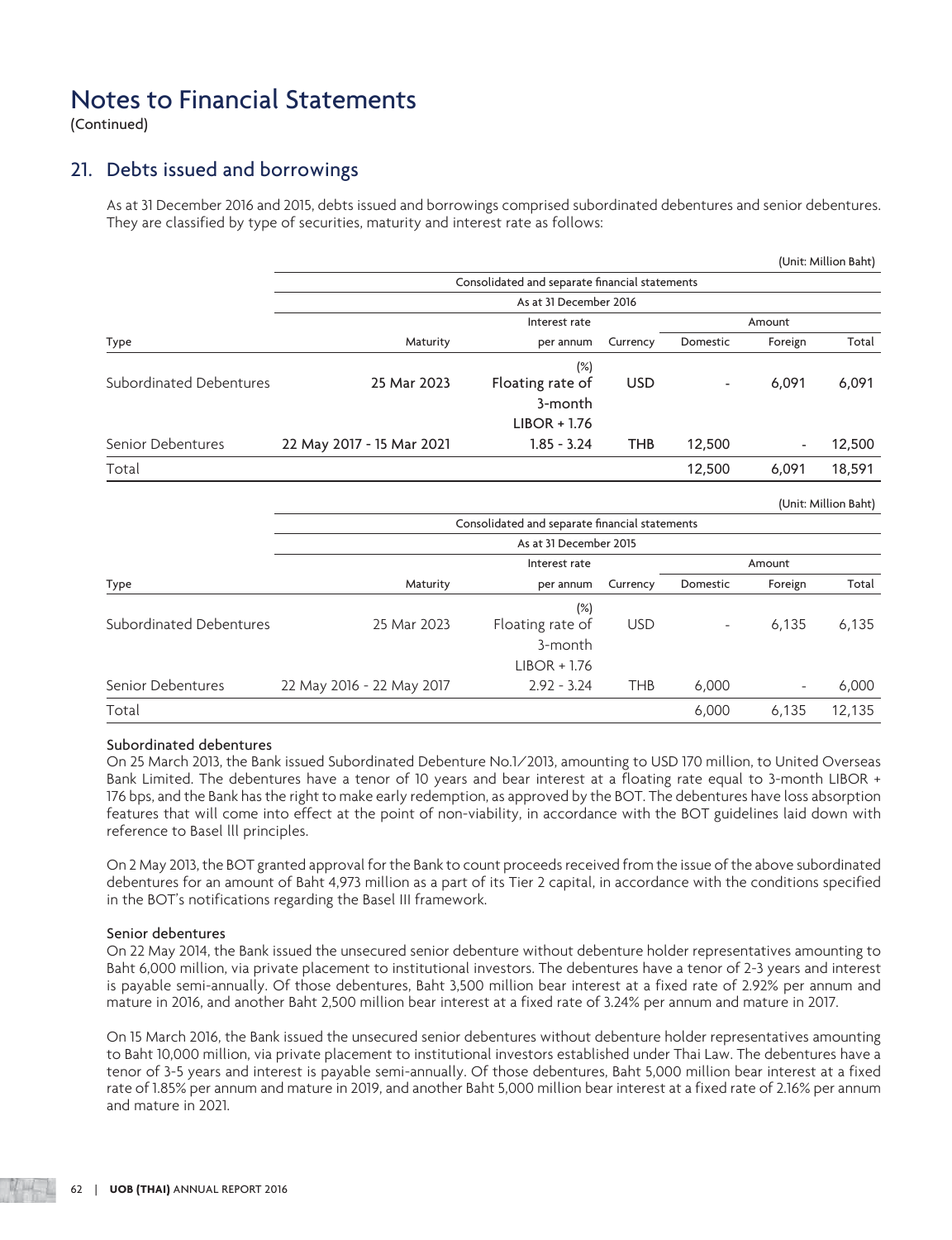(Continued)

## 22. Provisions for long-term employee benefits

 Changes in provisions for long-term employee benefits for the years ended 31 December 2016 and 2015 can be summarised as follows:

|                                                  |                                   |                                    |                               | (Unit: Million Baht)               |  |
|--------------------------------------------------|-----------------------------------|------------------------------------|-------------------------------|------------------------------------|--|
|                                                  | Consolidated financial statements |                                    | Separate financial statements |                                    |  |
|                                                  |                                   | For the years ended<br>31 December |                               | For the years ended<br>31 December |  |
|                                                  | 2016                              | 2015                               | 2016                          | 2015                               |  |
| Provisions for long-term employee benefits       |                                   |                                    |                               |                                    |  |
| at beginning of the year                         | 1,688                             | 1,635                              | 1,678                         | 1,624                              |  |
| Recognised in profit or loss:                    |                                   |                                    |                               |                                    |  |
| Current service cost                             | 126                               | 117                                | 124                           | 115                                |  |
| Interest cost                                    | 46                                | 50                                 | 46                            | 49                                 |  |
| Total benefits recognised in profit or loss      | 172                               | 167                                | 170                           | 164                                |  |
| Recognised in other comprehensive income:        |                                   |                                    |                               |                                    |  |
| Actuarial (gains) losses arising from            |                                   |                                    |                               |                                    |  |
| Demographic assumption changes                   | (5)                               | (25)                               | (5)                           | (24)                               |  |
| Financial assumption changes                     | (128)                             | 52                                 | (126)                         | 51                                 |  |
| Experience adjustments                           | (14)                              | 9                                  | (14)                          | 11                                 |  |
| Total benefits recognised in other comprehensive |                                   |                                    |                               |                                    |  |
| income or loss                                   | (147)                             | 36                                 | (145)                         | 38                                 |  |
| Employee benefits paid during the year           | (141)                             | (150)                              | (141)                         | (148)                              |  |
| Provisions for long-term employee benefits       |                                   |                                    |                               |                                    |  |
| at end of the year                               | 1,572                             | 1,688                              | 1,562                         | 1,678                              |  |

 The Bank and its subsidiaries expect to pay Baht 120 million on long-term employee benefits during the next year (2015: Baht 95 million) The Bank only: Baht 120 million (2015: Baht 95 million).

 As at 31 December 2016, the weighted average duration of the Bank's and its subsidiaries' long-term employee benefit obligation is 10.6 years (2015: 13 years) The Bank only: 10.6 years (2015: 13 years).

The principal assumptions used in determining employee benefits under retirement plans can be summarised as follows:

|                                                    |                                                   | (Unit: Percentage per year) |
|----------------------------------------------------|---------------------------------------------------|-----------------------------|
|                                                    | Consolidated and<br>separate financial statements |                             |
|                                                    | As at 31 December                                 |                             |
|                                                    | 2016                                              | 2015                        |
| Future salary incremental rates (depending on age) | $4 - 6.5$                                         | $5 - 7.5$                   |
| Turnover rates (depending on age)                  | $1 - 28$                                          | $1 - 28$                    |
| Discount rate                                      | 2.9534                                            | 2.9000                      |
| Mortality development rate                         |                                                   |                             |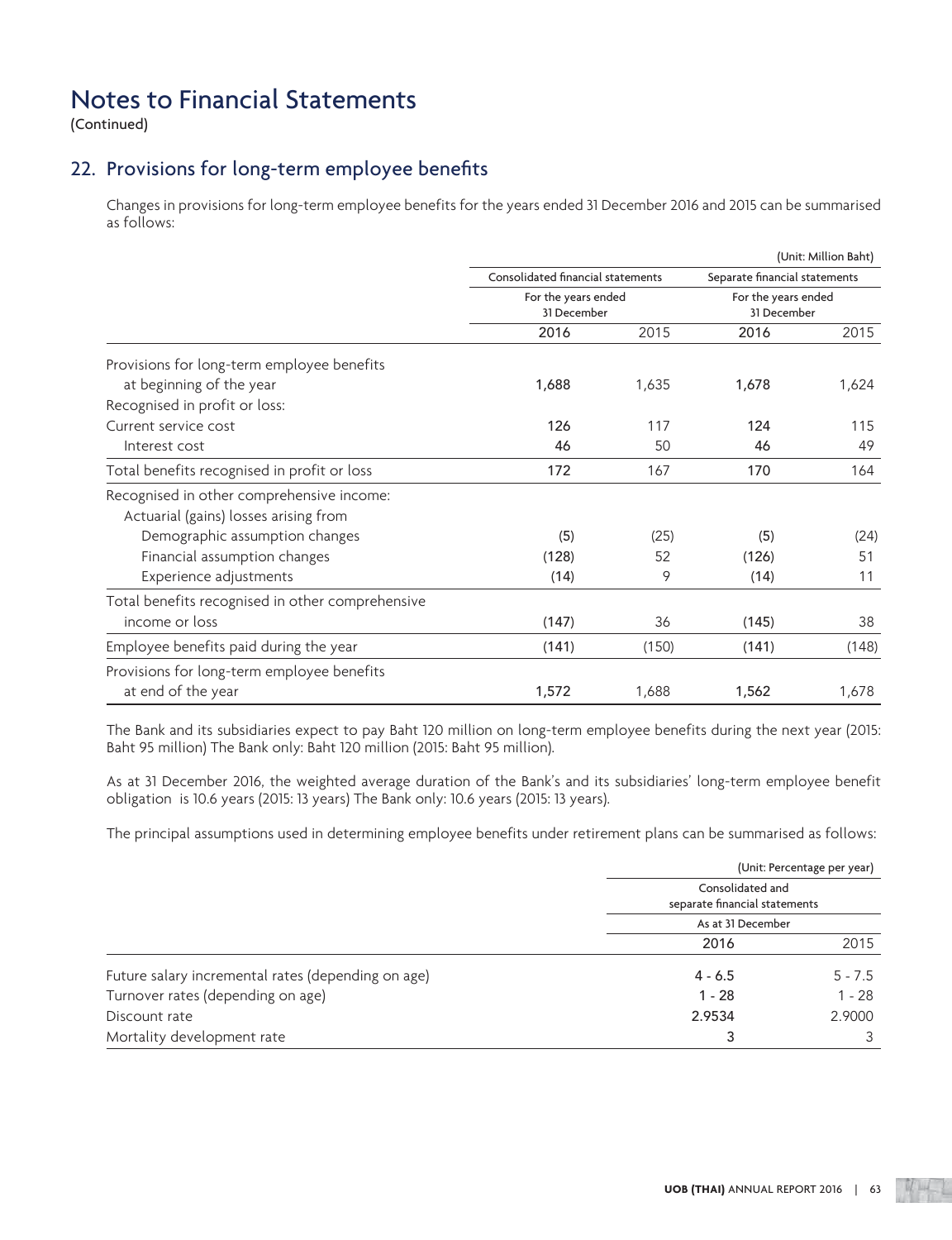(Continued)

 Sensitivity analysis for principal assumptions that affect provisions for long-term employee benefits as at 31 December 2016 and 2015 are summarised below:

|                                                                      |                            |                    |                     |                                   |                    |                    |                               | (Unit: Million Baht)         |
|----------------------------------------------------------------------|----------------------------|--------------------|---------------------|-----------------------------------|--------------------|--------------------|-------------------------------|------------------------------|
|                                                                      |                            |                    |                     | Consolidated financial statements |                    |                    |                               |                              |
|                                                                      |                            |                    |                     | As at 31 December 2016            |                    |                    |                               |                              |
|                                                                      | Salary<br>incremental rate |                    | Turnover rate       |                                   | Discount rate      |                    | mortality<br>development rate |                              |
|                                                                      | Increased<br>by 1%         | Decreased<br>by 1% | Increased<br>by 20% | Decreased<br>by 20%               | Increased<br>by 1% | Decreased<br>by 1% | by 1%                         | Increased Decreased<br>by 1% |
| Increase (decrease) in provisions for                                |                            |                    |                     |                                   |                    |                    |                               |                              |
| long-term employee benefits                                          | 121                        | (109)              | (35)                | 39                                | (109)              | 124                | 2                             | (2)                          |
|                                                                      |                            |                    |                     |                                   |                    |                    |                               | (Unit: Million Baht)         |
|                                                                      |                            |                    |                     | Consolidated financial statements |                    |                    |                               |                              |
|                                                                      |                            |                    |                     | As at 31 December 2015            |                    |                    |                               |                              |
|                                                                      | Salary<br>incremental rate |                    | Turnover rate       |                                   | Discount rate      |                    | mortality<br>development rate |                              |
|                                                                      | Increased                  | Decreased          | Increased           | Decreased                         | Increased          | Decreased          |                               | Increased Decreased          |
|                                                                      | by 1%                      | by 1%              | by 20%              | by 20%                            | by 1%              | by 1%              | by 1%                         | by 1%                        |
| Increase (decrease) in provisions for<br>long-term employee benefits | 137                        | (123)              | (42)                | 48                                | (125)              | 142                | 2                             | (2)                          |
|                                                                      |                            |                    |                     |                                   |                    |                    |                               |                              |
|                                                                      |                            |                    |                     | Separate financial statements     |                    |                    |                               | (Unit: Million Baht)         |
|                                                                      |                            |                    |                     | As at 31 December 2016            |                    |                    |                               |                              |
|                                                                      | Salary<br>incremental rate |                    | Turnover rate       |                                   | Discount rate      |                    | mortality<br>development rate |                              |
|                                                                      | Increased<br>by 1%         | Decreased<br>by 1% | Increased<br>by 20% | Decreased<br>by 20%               | Increased<br>by 1% | Decreased<br>by 1% | by 1%                         | Increased Decreased<br>by 1% |
| Increase (decrease) in provisions for                                |                            |                    |                     |                                   |                    |                    |                               |                              |
| long-term employee benefits                                          | 119                        | (107)              | (34)                | 38                                | (108)              | 122                | 2                             | (2)                          |
|                                                                      |                            |                    |                     |                                   |                    |                    |                               | (Unit: Million Baht)         |
|                                                                      |                            |                    |                     | Separate financial statements     |                    |                    |                               |                              |
|                                                                      |                            |                    |                     | As at 31 December 2015            |                    |                    |                               |                              |
|                                                                      | Salary<br>incremental rate |                    | Turnover rate       |                                   | Discount rate      |                    | mortality<br>development rate |                              |
|                                                                      | Increased<br>by 1%         | Decreased<br>by 1% | Increased<br>by 20% | Decreased<br>by 20%               | Increased<br>by 1% | Decreased<br>by 1% | by 1%                         | Increased Decreased<br>by 1% |
| Increase (decrease) in provisions for                                |                            |                    |                     |                                   |                    |                    |                               |                              |
| long-term employee benefits                                          | 136                        | (122)              | (41)                | 46                                | (123)              | 140                | 2                             | (2)                          |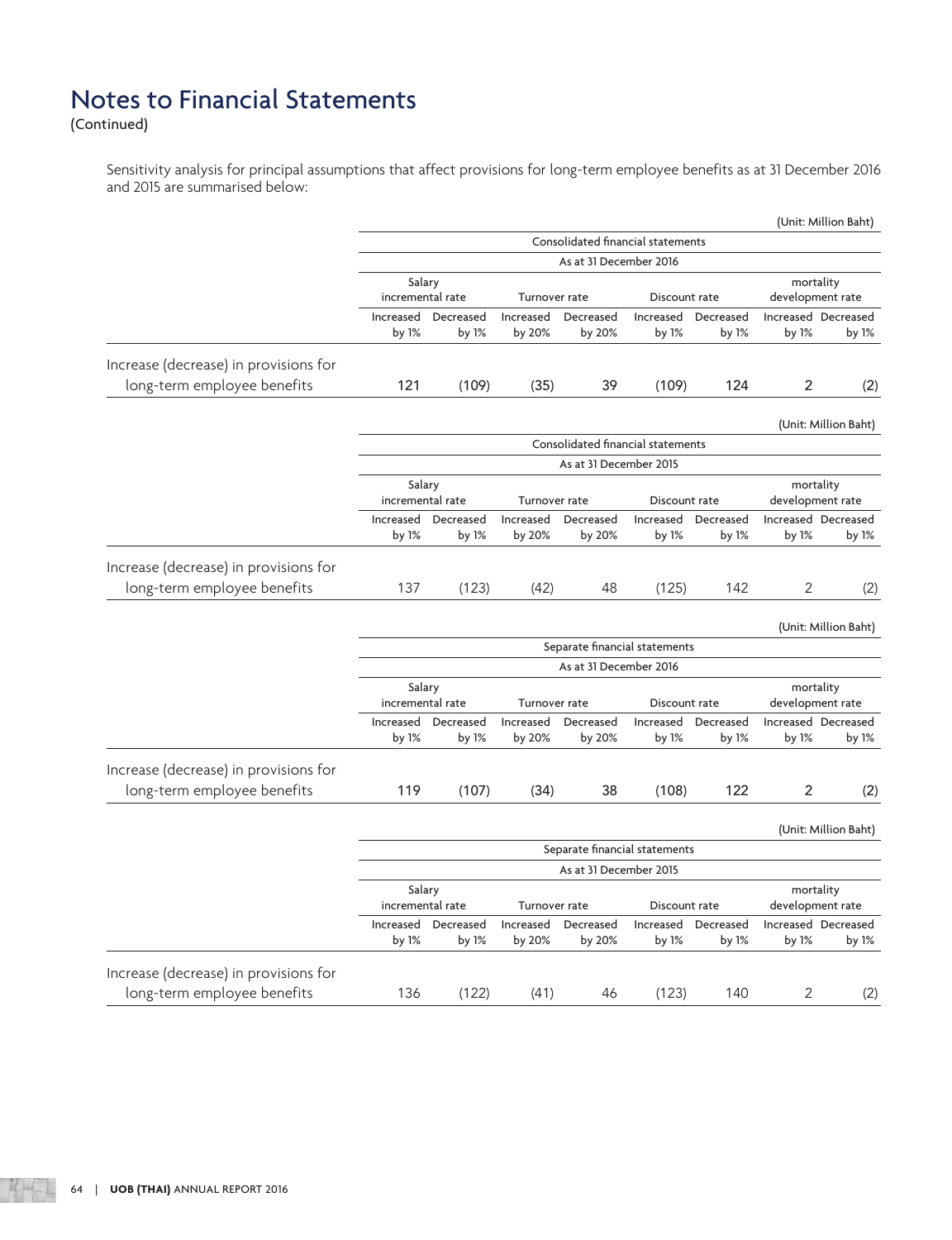(Continued)

## 23. Provisions for other liabilities

|                                        |                          |                                                | (Unit: Million Baht) |
|----------------------------------------|--------------------------|------------------------------------------------|----------------------|
|                                        |                          | Consolidated and separate financial statements |                      |
|                                        |                          | For the year ended 31 December 2016            |                      |
|                                        |                          | Obligation for                                 |                      |
|                                        | Contingencies            | litigation cases                               | Total                |
| Beginning balances                     | 157                      | 94                                             | 251                  |
| Increase in estimation during the year | 68                       |                                                | 68                   |
| Paid during the year                   | $\overline{\phantom{a}}$ | (8)                                            | (8)                  |
| Ending balances                        | 225                      | 86                                             | 311                  |

|                                        | (Unit: Million Baht)                           |                  |       |  |  |  |
|----------------------------------------|------------------------------------------------|------------------|-------|--|--|--|
|                                        | Consolidated and separate financial statements |                  |       |  |  |  |
|                                        | For the year ended 31 December 2015            |                  |       |  |  |  |
|                                        |                                                | Obligation for   |       |  |  |  |
|                                        | Contingencies                                  | litigation cases | Total |  |  |  |
| Beginning balances                     | 160                                            | 116              | 276   |  |  |  |
| Decrease in estimation during the year | (3)                                            |                  | (3)   |  |  |  |
| Paid during the year                   |                                                | (22)             | (22)  |  |  |  |
| Ending balances                        | 157                                            | 94               | 251   |  |  |  |

## 24. Other liabilities

|                           |                   |                                   |                   | (Unit: Million Baht)          |
|---------------------------|-------------------|-----------------------------------|-------------------|-------------------------------|
|                           |                   | Consolidated financial statements |                   | Separate financial statements |
|                           | As at 31 December |                                   | As at 31 December |                               |
|                           | 2016              | 2015                              | 2016              | 2015                          |
| Suspense creditors and    |                   |                                   |                   |                               |
| accounts payable - others | 1,239             | 996                               | 1,252             | 1,011                         |
| Deferred revenues         | 797               | 885                               | 797               | 885                           |
| Accrued interest payable  | 649               | 482                               | 649               | 482                           |
| <b>Others</b>             | 373               | 360                               | 372               | 367                           |
| Total                     | 3,058             | 2,723                             | 3,070             | 2,745                         |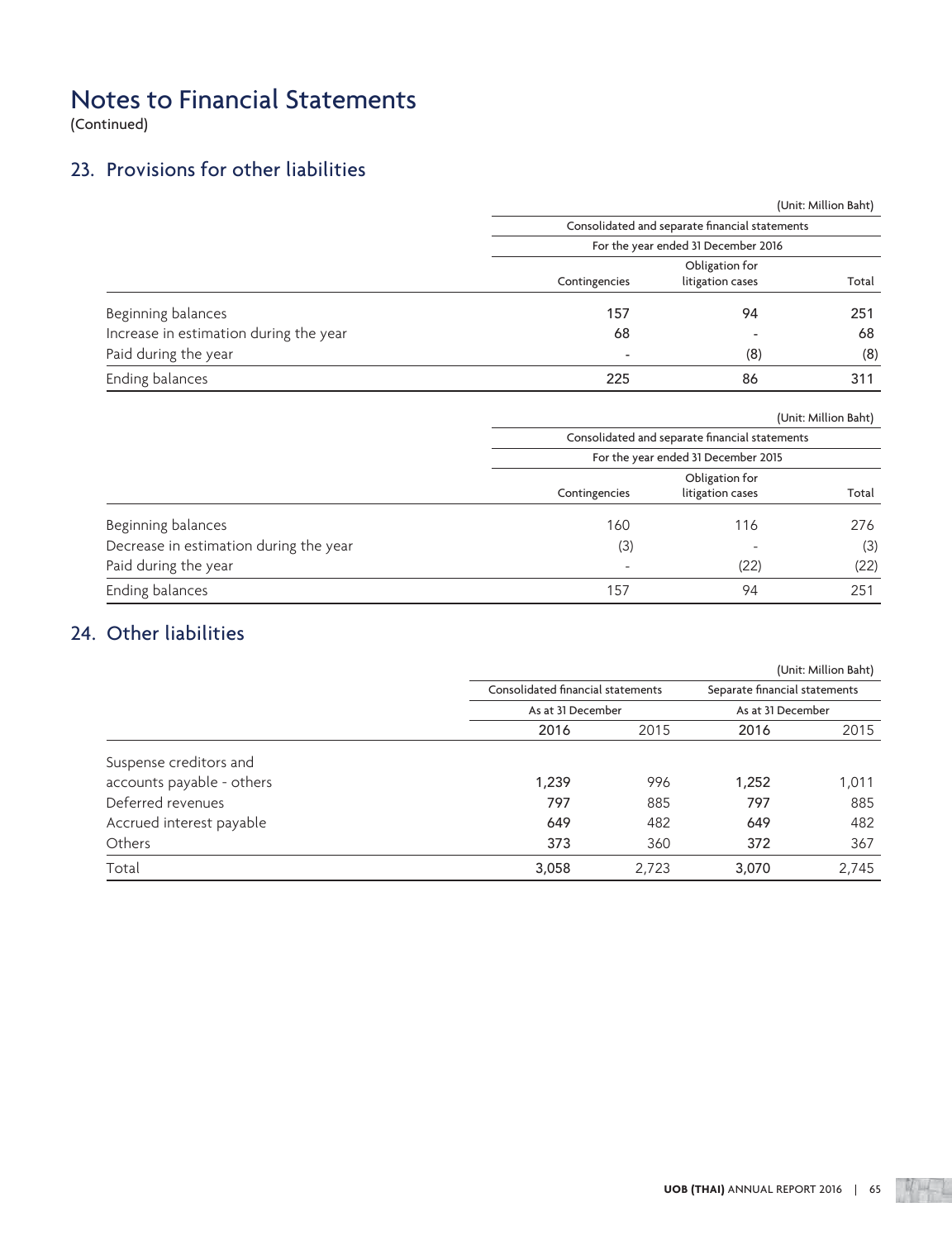(Continued)

## 25. Other components of equity

|                                                             |                                                | (Unit: Million Baht) |  |  |  |
|-------------------------------------------------------------|------------------------------------------------|----------------------|--|--|--|
|                                                             | Consolidated and separate financial statements |                      |  |  |  |
|                                                             | As at 31 December                              |                      |  |  |  |
|                                                             | 2016                                           | 2015                 |  |  |  |
| Revaluation surplus on assets                               | 4,685                                          | 4,718                |  |  |  |
| Revaluation surplus on available-for-sale investments       |                                                |                      |  |  |  |
| Revaluation surplus on available-for-sale investments       |                                                |                      |  |  |  |
| Debt instruments                                            | 41                                             | 215                  |  |  |  |
| Equity instruments                                          | 188                                            | 286                  |  |  |  |
| Total                                                       | 229                                            | 501                  |  |  |  |
| Revaluation deficit on available-for-sale investments       |                                                |                      |  |  |  |
| Debt instruments                                            | (104)                                          | (5)                  |  |  |  |
| Equity instruments                                          | (2)                                            | (2)                  |  |  |  |
| Total                                                       | (106)                                          | (7)                  |  |  |  |
| Total revaluation surplus on available-for-sale investments | 123                                            | 494                  |  |  |  |
| Total other components of equity                            | 4,808                                          | 5,212                |  |  |  |
| Less: income taxes                                          | (962)                                          | (1,042)              |  |  |  |
| Other components of equity - net of income taxes            | 3,846                                          | 4,170                |  |  |  |

## 26. Statutory reserve

 Pursuant to Section 116 of the Public Company Limited Act B.E. 2535, the Bank is required to set aside to a statutory reserve at least 5% of its net profits, after deducting any balance of deficit brought forward (if any), until such reserve reaches 10% of the Bank's registered share capital. The statutory reserve is not available for dividend distribution.

## 27. Capital funds

 The primary objective of the Bank's capital management is to maintain an optimal level of capital. Policies, which are approved by the Bank's Board of Directors and overseen by the Bank's senior management, are set to ensure that the capital maintained is in accordance with the BOT's requirements and at an appropriate and adequate level to support the business growth within the acceptable level of risk and to maintain the good credit rating.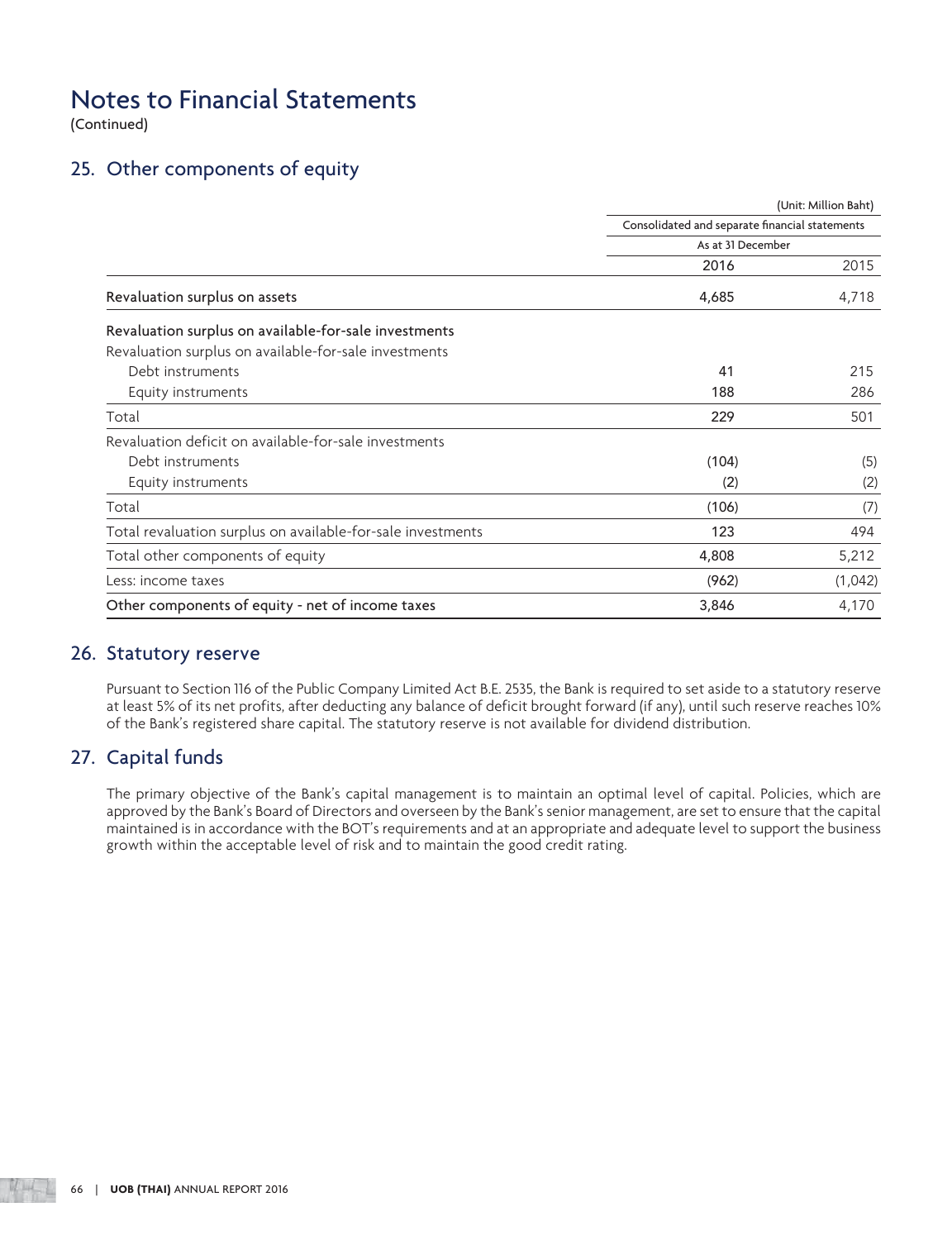(Continued)

 The Capital Funds and Capital Adequacy Ratio of the Bank as at 31 December 2016 and 2015 in accordance with the BOT's requirements with reference to Basel III consist of the following:

|                                                                     |                                                                                                                                                        | (Unit: Million Baht)                           |
|---------------------------------------------------------------------|--------------------------------------------------------------------------------------------------------------------------------------------------------|------------------------------------------------|
|                                                                     |                                                                                                                                                        |                                                |
|                                                                     | Separate financial statements<br>As at 31 December<br>2016<br>24,857<br>955<br>16,859<br>3,845<br>(660)<br>45,856<br>4,973<br>1,502<br>6,475<br>52,331 |                                                |
|                                                                     |                                                                                                                                                        | 2015                                           |
| Tier 1 Capital                                                      |                                                                                                                                                        |                                                |
| Common Equity Tier 1 (CET1)                                         |                                                                                                                                                        |                                                |
| Paid-up share capital                                               |                                                                                                                                                        | 24,857                                         |
| Statutory reserve                                                   |                                                                                                                                                        | 755                                            |
| Retained earnings after appropriation                               |                                                                                                                                                        | 13,794                                         |
| Other components of equity                                          |                                                                                                                                                        | 4,048                                          |
| Less: Deduction items from Common Equity Tier 1                     |                                                                                                                                                        | (679)                                          |
| Total Tier 1 Capital                                                |                                                                                                                                                        | 42,775                                         |
| Tier 2 Capital                                                      |                                                                                                                                                        |                                                |
| Subordinated debentures                                             |                                                                                                                                                        | 4,973                                          |
| Provision for assets classified as normal and surplus of Provisions |                                                                                                                                                        | 2,021                                          |
| Total Tier 2 Capital                                                |                                                                                                                                                        | 6,994                                          |
| <b>Total Capital Funds</b>                                          |                                                                                                                                                        | 49,769                                         |
|                                                                     |                                                                                                                                                        | $\mathbf{a}$ and $\mathbf{a}$ and $\mathbf{a}$ |

|                                              |                                                               |                               |                                   | (Unit: Percentage) |  |
|----------------------------------------------|---------------------------------------------------------------|-------------------------------|-----------------------------------|--------------------|--|
|                                              |                                                               | Separate financial statements |                                   |                    |  |
|                                              | As at 31 December                                             |                               |                                   |                    |  |
|                                              | 2016                                                          |                               |                                   | 2015               |  |
|                                              | <b>BOT Minimum</b><br>Requirement and<br>Conservation Buffer* | The Bank                      | <b>BOT Minimum</b><br>Requirement | The Bank           |  |
| Common Equity Tier 1 to risk-weighted assets | 5.125                                                         | 16.01                         | 4.50                              | 16.19              |  |
| Tier 1 Capital Funds to risk-weighted assets | 6.625                                                         | 16.01                         | 6.00                              | 16.19              |  |
| Total Capital Funds to risk-weighted assets  | 9.125                                                         | 18.27                         | 8.50                              | 18.84              |  |

According to BOT's Basel III guideline, the Bank is required to maintain Common Equity Tier 1 of at least 2.5% of total risk-weighted assets, as a capital buffer, in addition to minimum capital ratio. This capital buffer ("Conservation buffer") will gradually increase at least 0.625% a year starting from 1 January 2016 until the ratio of at least 2.5% is reached on 1 January 2019.

## 28. Share-based payment plan for the Bank's senior management

 The Bank's Board of Directors Meeting No. 573 approved a resolution to join the share-based payment plan ("the Plan") under Long Term Incentives Plan (LTI) with compensation in the form of restricted shares (RS) and share appreciation rights (SAR) of United Overseas Bank Limited ("major shareholder") is awarded to selected senior managements. The selection criteria indicated by the Nomination and Compensation Committee (NCC) of the Bank, considering from several factors such as individual performance, potential, leadership skills, job level and market competitive.

Details of the plan are below:

 (a) Restricted Shares (RS), represent ordinary shares of United Overseas Bank Limited that participants will be entitled to receive upon fulfilment of certain time and performance conditions. Upon vesting, participants will receive United Overseas Bank Limited's shares represented by the restricted shares as per the plan's rules.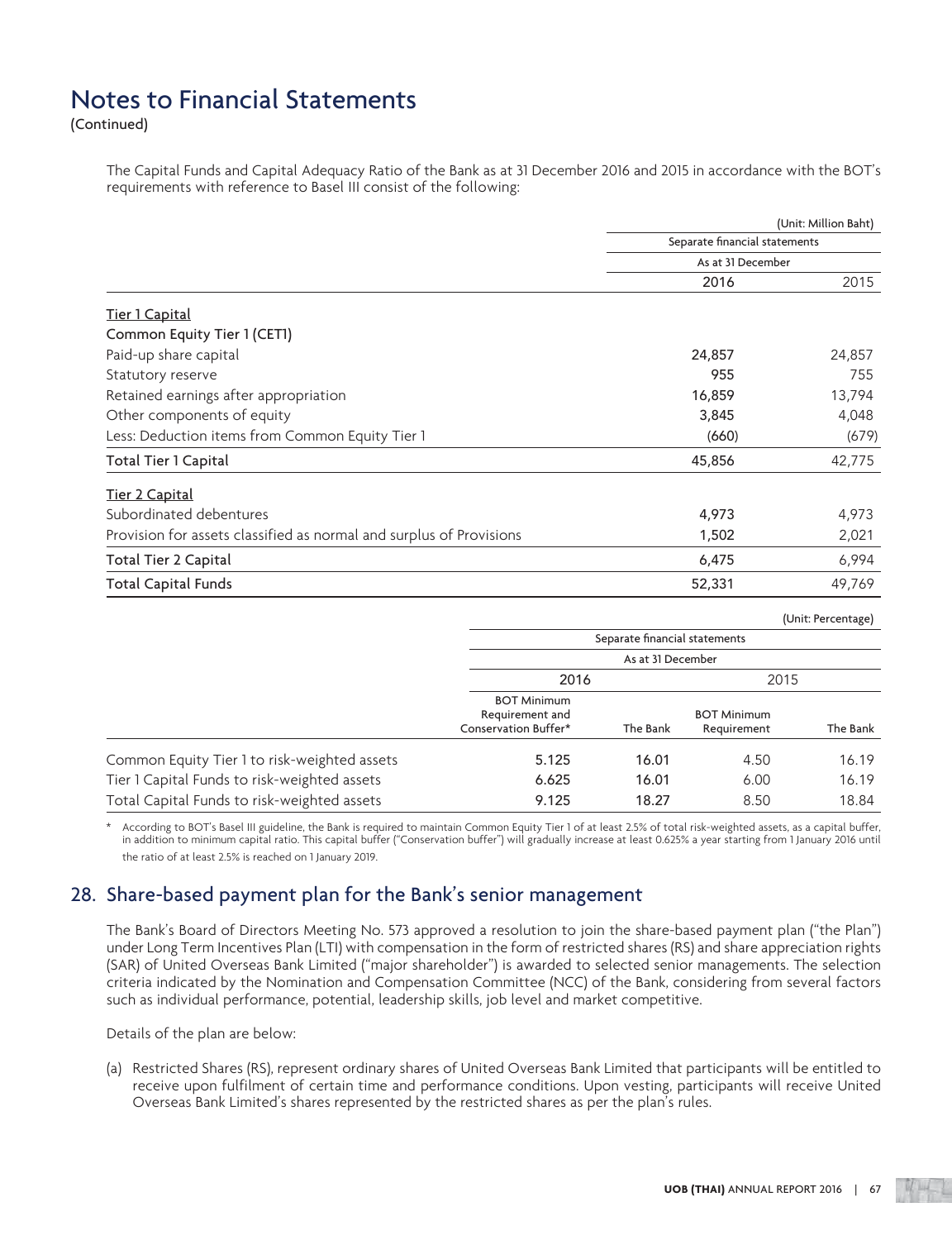(Continued)

 (b) Share Appreciation Rights (SAR) are the rights to receive a number of United Overseas Bank's Limited shares equivalent in value to the difference between the prevailing market value and the grant value of the shares of the major shareholder multiplied by number of SAR as per the Plan's rules and divided by the prevailing market value of the shares of the major shareholder. Upon vesting of the SAR, participants have up to six years from the date of grant to exercise their rights.

 Since 2014, Long Term Incentives Plan has been replaced by Executive Equity Plan (EEP) whereby under the EEP there remains remunerations in the form of RS as mentioned in (a) whilst remunerations in the form of SAR as mentioned in (b) were ceased from 2014 onwards. However, any SAR previously granted under LTI would still remain enforced until SAR expired in 2014 or their exercise rights expire in 2019.

 For the year ended 31 December 2016 the Bank recorded Baht 65 million (2015: Baht 67 million) for the above plan as expenses and also recorded such obligations by the same amount as liabilities. As at 31 December 2016, the Bank has obligations of Baht 87 million (2015: Baht 108 million) which were presented as a part of other liabilities.

## 29. Commitments and contingencies liabilities

## 29.1 Commitments

|                                          | (Unit: Million Baht)<br>Consolidated and separate financial statements |        |  |
|------------------------------------------|------------------------------------------------------------------------|--------|--|
|                                          |                                                                        |        |  |
|                                          | As at 31 December                                                      |        |  |
|                                          | 2016                                                                   | 2015   |  |
| Aval to bills                            | 4,219                                                                  | 3,829  |  |
| Guarantees of loans                      | 4,185                                                                  | 4,427  |  |
| Liabilities under unmatured import bills | 1,347                                                                  | 977    |  |
| Letters of credit                        | 2,613                                                                  | 1,887  |  |
| Other commitments                        |                                                                        |        |  |
| - Undrawn overdraft amount               | 24,508                                                                 | 23,734 |  |
| - Spot foreign exchange contracts        | 3,833                                                                  | 1,775  |  |
| - Other guarantees                       | 23,231                                                                 | 20,252 |  |
| - Others                                 | 9,560                                                                  | 10,682 |  |
| Total                                    | 73,496                                                                 | 67,563 |  |

#### 29.2 Operating lease commitments

 As at 31 December 2016 and 2015, the Bank and its subsidiaries had land and building lease agreements for branch offices and vehicles lease agreements, for which the lease terms range from 1 - 30 years and are renewable. The Bank and its subsidiaries also have committed to pay future rental payments which can be summarised as follows:

|                   | (Unit: Million Baht)                           |                          |       |  |
|-------------------|------------------------------------------------|--------------------------|-------|--|
|                   | Consolidated and separate financial statements |                          |       |  |
|                   | As at 31 December 2016                         |                          |       |  |
|                   | Land and building                              | Vehicle lease            |       |  |
|                   | rental agreements                              | agreements               | Total |  |
| Payment terms     |                                                |                          |       |  |
| Within 1 year     | 251                                            | 39                       | 290   |  |
| $1 - 5$ years     | 316                                            | 64                       | 380   |  |
| More than 5 years | 49                                             | $\overline{\phantom{a}}$ | 49    |  |
| Total             | 616                                            | 103                      | 719   |  |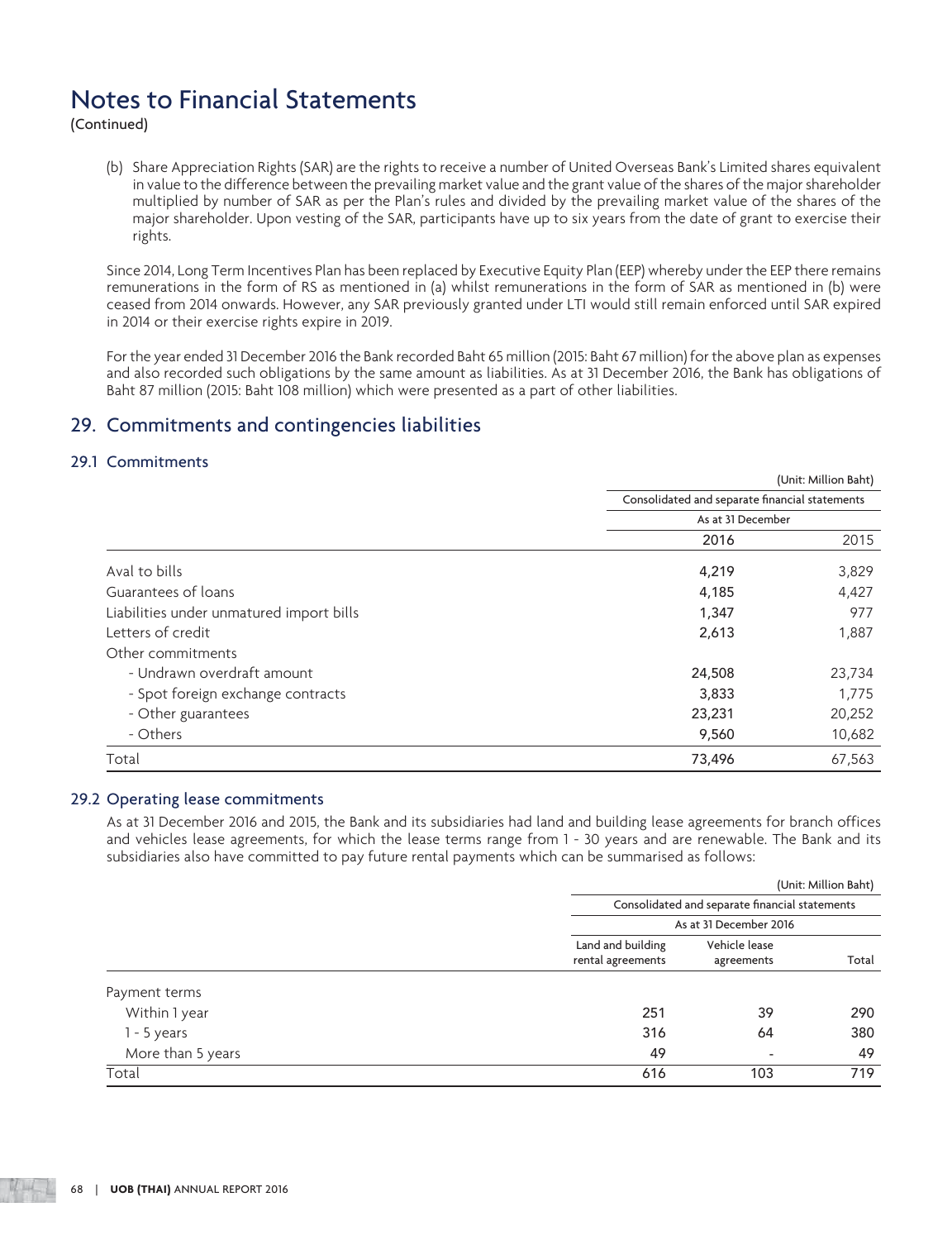(Continued)

|                   | (Unit: Million Baht)                   |                                                |       |  |  |
|-------------------|----------------------------------------|------------------------------------------------|-------|--|--|
|                   |                                        | Consolidated and separate financial statements |       |  |  |
|                   | As at 31 December 2015                 |                                                |       |  |  |
|                   | Land and building<br>rental agreements | Vehicle lease<br>agreements                    | Total |  |  |
| Payment terms     |                                        |                                                |       |  |  |
| Within 1 year     | 222                                    | 32                                             | 254   |  |  |
| $1 - 5$ years     | 297                                    | 48                                             | 345   |  |  |
| More than 5 years | 49                                     | -                                              | 49    |  |  |
| Total             | 568                                    | 80                                             | 648   |  |  |

#### 29.3 Commitments under a bancassurance agreement

 On 31 January 2010, the UOB Group and the Bank signed a business partner agreement (Bancassurance Agreement) with an Insurance Group. Under the agreement, the Bank received a sum of the fees in advance with the commitment to the agreement for 12 years from the date of the agreement, the Bank therefore amortises such fees as revenue over the term of the agreement and presents the fees received in advance under "Other liabilities - deferred revenue", as disclosed in Note 24 to the financial statements.

#### 29.4 Other commitments

 As at 31 December 2016, the Bank has contractual commitments in respect of construction of office buildings and the purchase of information technology systems as well as other agreements under the Bank's projects. The outstanding balances of such contractual commitments were approximately Baht 760 million (2015: Baht 1,678 million) and the Bank also has commitments to pay the service fees in relation to service contracts amounting to Baht 110 million (2015: Baht 60 million).

 As at 31 December 2016, the Bank has commitments in relation to various "to-sell and to-purchase" agreements for its foreclosed properties, the carrying value of which was Baht 5 million (2015: Baht 14 million). The estimated gains under those agreements are Baht 1 million (2015: gains of Baht 3 million). As at 31 December 2016, the Bank has commitments to purchase the properties foreclosed of Baht 94 million (2015: Baht 142 million).

## 30. Assets placed as collateral

|                                                                       | (Unit: Million Baht)                                                                  |        |  |
|-----------------------------------------------------------------------|---------------------------------------------------------------------------------------|--------|--|
|                                                                       | Consolidated and separate financial statements<br>Carrying value<br>As at 31 December |        |  |
|                                                                       |                                                                                       |        |  |
|                                                                       |                                                                                       |        |  |
|                                                                       | 2016                                                                                  | 2015   |  |
| Government bonds                                                      |                                                                                       |        |  |
| Placed as collateral for Intraday Liquidity Facilities with the BOT   | 11,597                                                                                | 11,715 |  |
| Placed as collateral against borrowing from the BOT                   |                                                                                       | 2,026  |  |
| Placed as collateral for Private Repurchase Agreements (Private Repo) |                                                                                       | 7,881  |  |
| Placed as collateral for hedging of settlement risk                   | 3,876                                                                                 | 3,297  |  |
| Pledged as collateral for government departments                      | 73                                                                                    |        |  |

## 31. Litigation

 In the course of normal business operation of the Bank, the Bank has been sued under various labor and civil lawsuits, including torture cases. Under these lawsuits, claims against the Bank as at 31 December 2016 totaled Baht 984 million (2015: Baht 956 million). The Bank's management has exercised their judgement to consider for possible losses to the Bank and recorded the amount under "Provisions for other liabilities" as described in Note 23 to the financial statements and believe that should the outcome of the lawsuits be finalised, there will not be a material impact to the Bank's financial position or operating performance.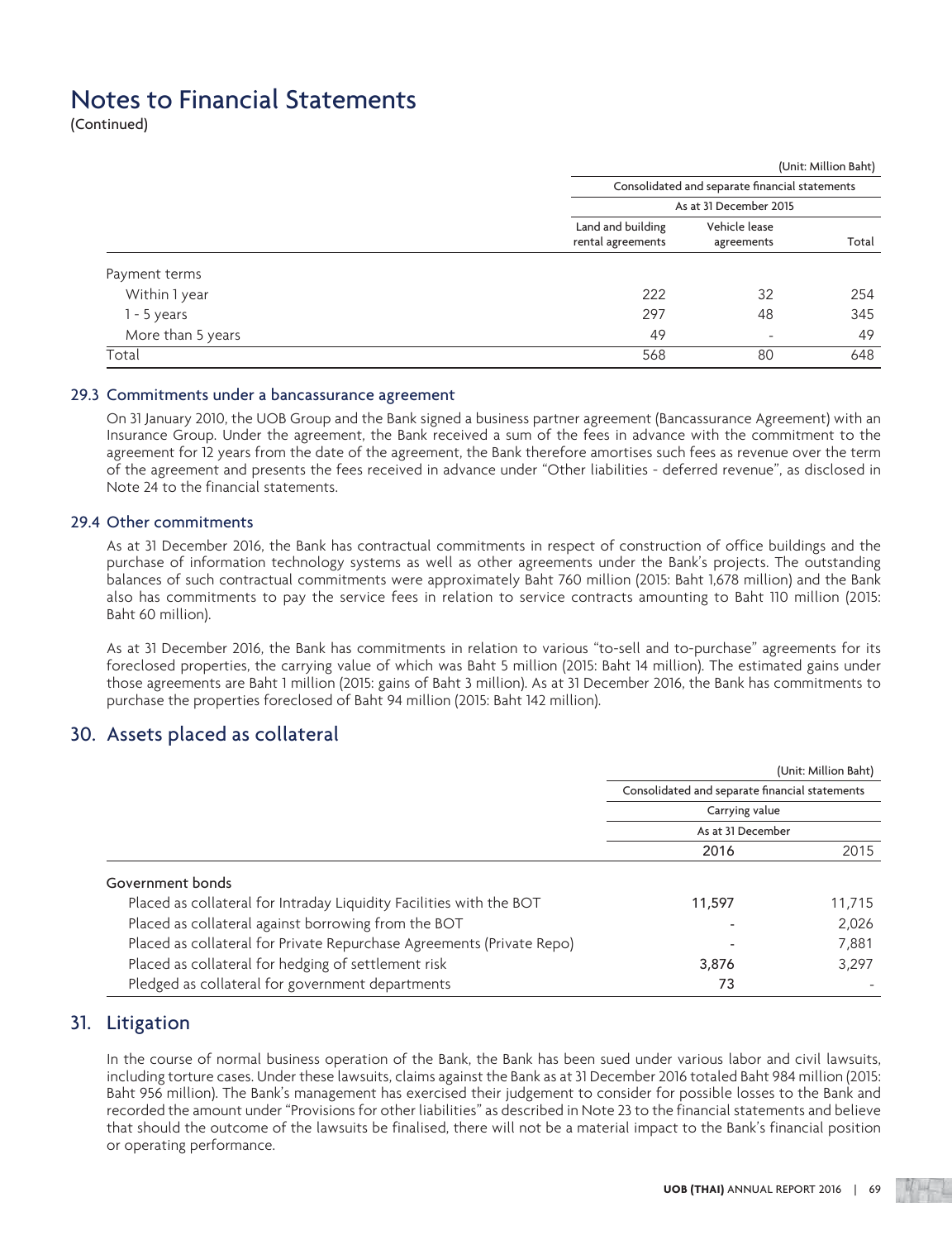(Continued)

## 32. Related party transactions

#### 32.1 Significant of related party transactions

 Related parties comprise individuals or enterprises that control, or are controlled by, the Bank and its subsidiaries, whether directly or indirectly, or which are under common control with the Bank and its subsidiaries.

 They also include associated company and individuals or enterprises which directly or indirectly own a voting interest in the Bank and its subsidiaries that gives them significant influence over the Bank and its subsidiaries, key management personnel, directors and officers with authority in the planning and direction of the Bank's and its subsidiaries operations, together with close family members of such persons and companies which are controlled and influenced by them, whether directly or indirectly.

 During the years, the Bank had significant business transactions with its subsidiaries, related companies (related by ways of shareholding and/or common shareholders and/or common directors) and related persons (Directors and Senior Management who are in the level of Executive Director upwards, and their close family members). These transactions have been concluded on commercial terms and based agreed upon in the ordinary course of business between the Bank, and those parties. Interest rates on loans to employees are calculated based on the Bank's employee welfare rule.

 As at 31 December 2016, the Bank has outstanding staff welfare loans to executives from level of Executive Director upwards of Baht 28 million (2015: Baht 31 million) and also has general loans to Senior Management and their close family members with the outstanding balance of Baht 40 million (2015: Baht 32 million) and the average outstanding balance of Baht 34 million (2015: Baht 28 million).

 In addition, as at 31 December 2016, the Bank also has deposits of Baht 103 million (2015: Baht 118 million) taken from related persons, including their close family members.

 Significant transactions, income and expenses incurred with related parties (apart from those disclosed in the other notes to financial statements) for the years ended 31 December 2016 and 2015 are summarised below.

|                               |                                          |         |         |                                          |         | (Unit: Million Baht) |  |
|-------------------------------|------------------------------------------|---------|---------|------------------------------------------|---------|----------------------|--|
|                               |                                          |         |         | Consolidated financial statements        |         |                      |  |
|                               | For the years ended 31 December          |         |         |                                          |         |                      |  |
|                               | 2016                                     |         |         | 2015                                     |         |                      |  |
|                               | Group of major<br>shareholder<br>Related |         |         | Group of major<br>shareholder<br>Related |         |                      |  |
|                               | companies                                | (UOB)   | Total   | companies                                | (UOB)   | Total                |  |
| Interest income               | 4                                        | 2       | 6       |                                          |         |                      |  |
| Interest expenses             | 6                                        | 257     | 263     | 6                                        | 281     | 287                  |  |
| Fees and service income       |                                          | 465     | 465     |                                          | 369     | 369                  |  |
| Fees and service expenses     |                                          |         | 4       | ۰                                        |         |                      |  |
| Net losses on trading and     |                                          |         |         |                                          |         |                      |  |
| foreign exchange transactions |                                          | (1,528) | (1,528) |                                          | (1,360) | (1,360)              |  |
| Other operating income        |                                          |         |         | -                                        | 31      | 31                   |  |
| Data processing charges       |                                          | 623     | 623     | -                                        | 575     | 575                  |  |
| Other expenses                |                                          | 55      | 55      |                                          | 39      | 39                   |  |

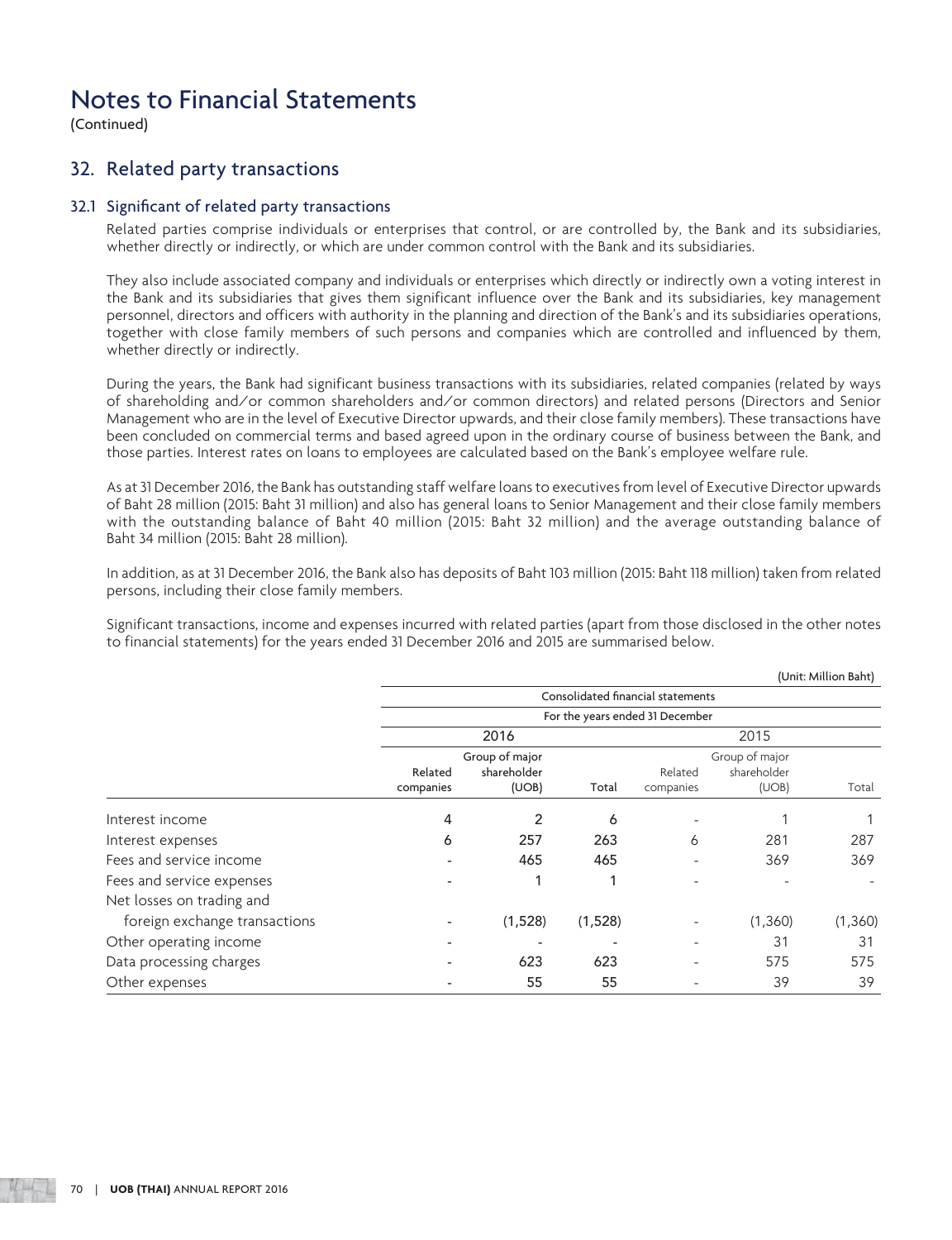(Continued)

|                                 |              |                          |                                 |         |                                 |                          |                                 | (Unit: Million Baht) |
|---------------------------------|--------------|--------------------------|---------------------------------|---------|---------------------------------|--------------------------|---------------------------------|----------------------|
|                                 |              |                          |                                 |         | Separate financial statements   |                          |                                 |                      |
|                                 |              |                          |                                 |         | For the years ended 31 December |                          |                                 |                      |
|                                 |              | 2016                     |                                 |         |                                 | 2015                     |                                 |                      |
|                                 |              |                          | Group                           |         |                                 |                          | Group                           |                      |
|                                 |              |                          | of major<br>Related shareholder |         |                                 |                          | of major<br>Related shareholder |                      |
|                                 | Subsidiaries | companies                | (UOB)                           |         | Total Subsidiaries              | companies                | (UOB)                           | Total                |
|                                 |              |                          |                                 |         |                                 |                          |                                 |                      |
| Interest income                 |              | 4                        | 2                               | 6       |                                 |                          |                                 |                      |
| Interest expenses               | 2            | 6                        | 258                             | 266     | 3                               | 6                        | 281                             | 290                  |
| Fees and service income         | 9            | 1                        | 452                             | 462     | 22                              | $\overline{\phantom{a}}$ | 357                             | 379                  |
| Fees and service expenses       | 151          |                          | $\overline{\phantom{a}}$        | 151     | 176                             |                          |                                 | 176                  |
| Net losses on trading and       |              |                          |                                 |         |                                 |                          |                                 |                      |
| foreign exchange transactions   |              | $\overline{\phantom{a}}$ | (1,528)                         | (1,528) |                                 |                          | (1,360)                         | (1,360)              |
| Other operating income          | 7            |                          |                                 |         | 9                               |                          | 30                              | 39                   |
| Premises and equipment expenses | (2)          |                          |                                 | (2)     | (2)                             | $\overline{\phantom{a}}$ |                                 | (2)                  |
| Data processing charges         |              | $\overline{\phantom{0}}$ | 623                             | 623     |                                 | $\overline{\phantom{a}}$ | 575                             | 575                  |
| Other expenses                  | ٠            |                          | 55                              | 55      |                                 |                          | 39                              | 39                   |

 In addition, for the year ended 31 December 2016, the Bank incurred Baht 193 million (2015: Baht 151 million) on software development payable to United Overseas Bank Limited, which is its major shareholder.

### 32.2 Remunerations to director and senior management

 For the years ended 31 December 2016 and 2015, Remunerations payable to the Bank's and its subsidiaries' directors and senior management, who are key management personnel with authority and responsibility, whether direct or indirect, for planning, direction and controlling the operations of the Bank and its subsidiaries, consisted of monthly remunerations, salaries, provident fund contributions and long-term benefits as follows:

|                              |                                    |      |                                    | (Unit: Million Baht) |
|------------------------------|------------------------------------|------|------------------------------------|----------------------|
|                              | Consolidated financial statements  |      | Separate financial statements      |                      |
|                              | For the years ended<br>31 December |      | For the years ended<br>31 December |                      |
|                              | 2016                               | 2015 | 2016                               | 2015                 |
| Short-term employee benefits | 366                                | 374  | 362                                | 364                  |
| Post-employment benefits     | 24                                 | 23   | 24                                 | 23                   |
| Share-based payments         | 65                                 | 67   | 65                                 | 67                   |
| Total                        | 455                                | 464  | 451                                | 454                  |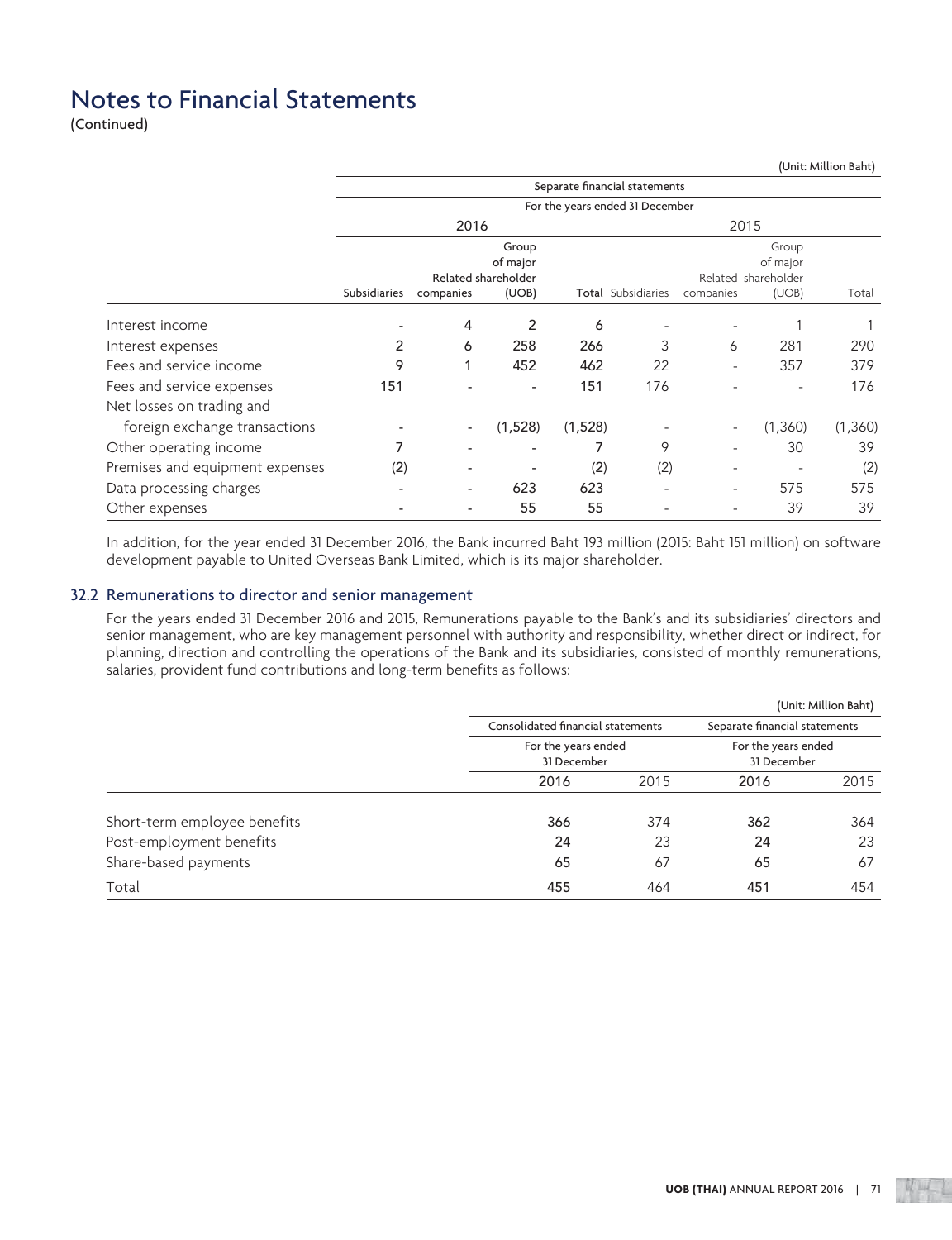| ì             |
|---------------|
|               |
|               |
|               |
| ľ             |
|               |
| י<br>ז        |
|               |
|               |
|               |
|               |
| $\frac{1}{2}$ |
|               |
|               |
|               |
|               |
| $\frac{1}{2}$ |
|               |
| ļ             |
|               |
|               |
|               |
|               |

**KHET** 

| (Unit: Million Baht) |                                   |                   |      |                  | 2016                    | Pricing policy                    | of loans                    |                   | $\stackrel{\triangle}{\geq}$ |                    | $\stackrel{\triangle}{\geq}$ | $\underset{\textstyle\sim}{\leq}$     |                    | $\underset{\text{N}}{\leq}$ | $\underset{\text{N}}{\leq}$ | $\underset{\text{N}}{\leq}$ | $\underset{\text{N}}{\leq}$ | $\underset{\text{N}}{\leq}$ | $\underset{\text{N}}{\leq}$     | $\sum^{\mathcal{A}}$       |                      | $\underset{\text{N}}{\lessgtr}$ | MLR                      | reference rate<br>$\sum_{i=1}^{n}$ | 179 Money market                                   | reference rate<br>19 Money market |
|----------------------|-----------------------------------|-------------------|------|------------------|-------------------------|-----------------------------------|-----------------------------|-------------------|------------------------------|--------------------|------------------------------|---------------------------------------|--------------------|-----------------------------|-----------------------------|-----------------------------|-----------------------------|-----------------------------|---------------------------------|----------------------------|----------------------|---------------------------------|--------------------------|------------------------------------|----------------------------------------------------|-----------------------------------|
|                      |                                   |                   |      |                  |                         | Other                             | liabilities                 |                   |                              |                    |                              |                                       |                    |                             |                             |                             |                             |                             |                                 |                            |                      |                                 |                          |                                    |                                                    |                                   |
|                      |                                   |                   |      |                  | Debt issued             | $\mathbb{R}$                      | borrowings                  |                   |                              |                    |                              |                                       |                    |                             |                             |                             |                             |                             |                                 |                            |                      |                                 |                          | ı                                  | 6,135                                              |                                   |
|                      |                                   |                   |      |                  |                         | Derivatives                       | liabilities                 |                   |                              |                    |                              |                                       |                    |                             |                             |                             |                             |                             |                                 |                            |                      |                                 |                          |                                    | 997                                                |                                   |
|                      |                                   |                   |      | Interbank        | and money               | market items                      | (liabilities)               |                   | ٠                            |                    | 5                            |                                       |                    |                             |                             |                             | $\widetilde{\phantom{a}}$   |                             |                                 | 600                        |                      |                                 |                          |                                    | 20,178                                             | 868                               |
|                      |                                   |                   | 2015 |                  |                         |                                   | Deposits                    |                   |                              |                    |                              | 130                                   |                    | 121                         |                             |                             |                             | 21                          |                                 |                            |                      |                                 |                          | ı                                  | $\,$                                               |                                   |
|                      |                                   |                   |      |                  |                         |                                   |                             |                   |                              |                    |                              |                                       |                    |                             |                             |                             |                             |                             |                                 |                            |                      |                                 |                          |                                    |                                                    | 22                                |
|                      |                                   |                   |      |                  | ξ                       | Other                             | assets Commitments          |                   |                              |                    |                              |                                       |                    |                             |                             |                             |                             |                             |                                 |                            |                      |                                 |                          |                                    | 735106,080                                         | S                                 |
|                      |                                   |                   |      | Deposits         |                         |                                   | assets                      |                   |                              |                    |                              |                                       |                    |                             |                             |                             |                             |                             |                                 |                            |                      |                                 | ٠                        | ı                                  | 268                                                |                                   |
|                      |                                   |                   |      |                  |                         | Derivatives                       |                             |                   |                              |                    |                              |                                       |                    |                             |                             |                             |                             |                             |                                 |                            |                      |                                 | J.                       |                                    | 66                                                 | $\circ$                           |
|                      |                                   |                   |      | hterbank         | and money               | market items                      | (assets)                    |                   |                              |                    |                              |                                       |                    |                             |                             |                             |                             |                             |                                 |                            |                      |                                 |                          |                                    |                                                    |                                   |
|                      |                                   |                   |      |                  | Outstanding             | loans to                          | customers                   |                   |                              |                    |                              |                                       |                    |                             |                             |                             |                             |                             |                                 |                            |                      |                                 |                          |                                    | ï                                                  |                                   |
|                      | Consolidated financial statements | As at 31 December |      | Average          | outstanding             | loans to                          | customers                   |                   |                              |                    |                              |                                       |                    |                             |                             |                             |                             |                             |                                 |                            |                      |                                 |                          |                                    |                                                    |                                   |
|                      |                                   |                   |      |                  |                         | <b>Other</b>                      | liabilities                 |                   |                              |                    |                              |                                       |                    |                             |                             |                             |                             |                             |                                 |                            |                      |                                 |                          |                                    | 167                                                |                                   |
|                      |                                   |                   |      |                  | Debt issued             | $\overline{a}$                    | borrowings                  |                   |                              |                    |                              |                                       |                    |                             |                             |                             |                             |                             |                                 |                            |                      |                                 |                          |                                    | 6,091                                              |                                   |
|                      |                                   |                   |      |                  |                         |                                   | liabilities                 |                   |                              |                    |                              |                                       |                    |                             |                             |                             |                             |                             |                                 |                            |                      |                                 |                          |                                    | 3,859                                              |                                   |
|                      |                                   |                   |      | <b>Interbank</b> | and money               | market items Derivatives          | (liabilities)               |                   | ٠                            |                    | 28                           |                                       |                    |                             |                             |                             |                             |                             |                                 | 450                        |                      |                                 |                          |                                    | 20,351                                             |                                   |
|                      |                                   |                   |      |                  |                         |                                   |                             |                   |                              |                    |                              | 27                                    |                    |                             | న ~                         | က                           | p                           | 26                          |                                 | p                          |                      |                                 | 8                        |                                    | $\blacksquare$                                     |                                   |
|                      |                                   |                   | 2016 |                  |                         |                                   | assets Commitments Deposits |                   |                              |                    |                              |                                       |                    |                             |                             |                             |                             |                             |                                 |                            |                      | 162                             | 4                        |                                    |                                                    |                                   |
|                      |                                   |                   |      | Deposits         | <u>ក្នុ</u>             | Other                             |                             |                   |                              |                    |                              |                                       |                    |                             |                             |                             |                             |                             |                                 |                            |                      |                                 |                          |                                    | 4124,233 199,118                                   |                                   |
|                      |                                   |                   |      |                  |                         |                                   | assets                      |                   |                              |                    |                              |                                       |                    |                             |                             |                             |                             |                             |                                 |                            |                      |                                 |                          |                                    |                                                    |                                   |
|                      |                                   |                   |      | Interbank        | and money               | loans to market items Derivatives | (assets)                    |                   |                              |                    |                              |                                       |                    |                             |                             |                             |                             |                             |                                 |                            |                      |                                 |                          |                                    | 828                                                |                                   |
|                      |                                   |                   |      |                  |                         |                                   | customers                   |                   |                              |                    |                              |                                       |                    |                             |                             |                             |                             |                             |                                 |                            |                      |                                 | 424                      |                                    |                                                    |                                   |
|                      |                                   |                   |      | Average          | outstanding Outstanding | loans to                          | customers                   |                   |                              |                    |                              |                                       |                    |                             |                             |                             |                             |                             |                                 |                            |                      |                                 | 428                      |                                    |                                                    |                                   |
|                      |                                   |                   |      |                  |                         |                                   |                             |                   |                              |                    |                              |                                       |                    |                             |                             |                             |                             |                             |                                 |                            |                      |                                 |                          |                                    |                                                    |                                   |
|                      |                                   |                   |      |                  |                         |                                   |                             | Related companies | Loxley Pcl.                  | The Muangthai Life | Assurance Pcl.               | Underwater World Pattaya<br>Co., Ltd. | Haw Par Tiger Balm | (Thailand) Limited          | Loxley Wireless Co., Ltd.   | Loxbit Pcl.                 | AXA Insurance Pcl.          | PPHR (Thailand) Limited     | Professional Computer Co., Ltd. | TISCO Securities Co., Ltd. | Golden Land Property | Development Pcl.                | Sathorn Subsin Co., Ltd. | TSFC Securities Pcl.               | United Overseas Bank Limited<br>Major shareholders | United Overseas Bank              |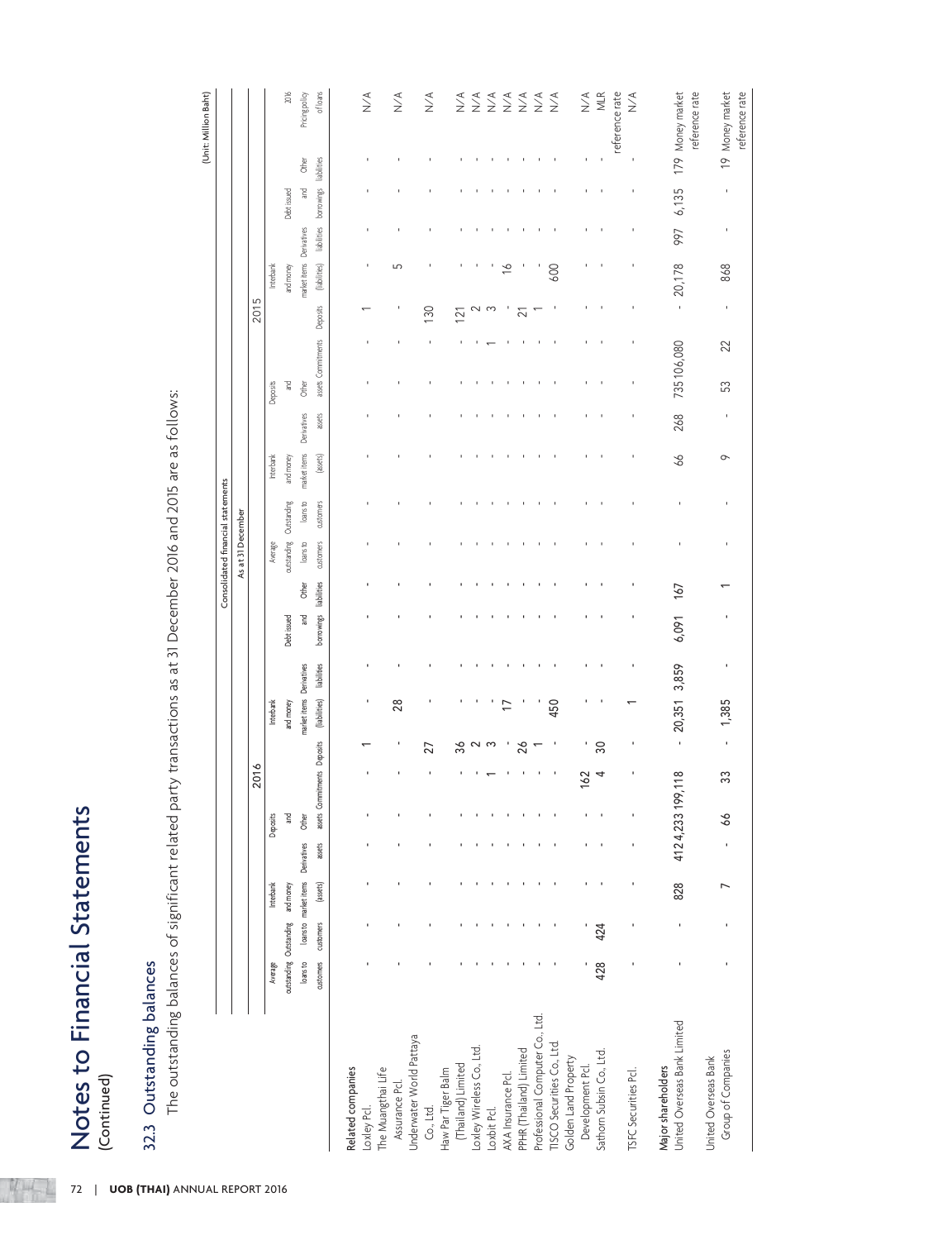# Notes to Financial Statements<br>(Continued) Notes to Financial Statements

|                                                        |                         |           |                                   |        |                  |                             |                 |                          |                |             |                 |                          | Separate financial statements |                |                          |           |                          |           |                          |                          |                          |                | (Unit: Million Baht)                                           |
|--------------------------------------------------------|-------------------------|-----------|-----------------------------------|--------|------------------|-----------------------------|-----------------|--------------------------|----------------|-------------|-----------------|--------------------------|-------------------------------|----------------|--------------------------|-----------|--------------------------|-----------|--------------------------|--------------------------|--------------------------|----------------|----------------------------------------------------------------|
|                                                        |                         |           |                                   |        |                  |                             |                 |                          |                |             |                 | As at 31 December        |                               |                |                          |           |                          |           |                          |                          |                          |                |                                                                |
|                                                        |                         |           |                                   |        |                  | 2016                        |                 |                          |                |             |                 |                          |                               |                |                          |           |                          | 2015      |                          |                          |                          |                |                                                                |
|                                                        | Average                 |           | Interbank                         |        | Deposits         |                             |                 | Interbank                |                |             |                 | Average                  |                               | Interbank      |                          | Deposits  |                          |           | Interbank                |                          |                          |                |                                                                |
|                                                        | outstanding Outstanding |           | and money                         |        | <b>Pa</b>        |                             |                 | and money                |                | Debt issued |                 | outstanding              | Outstanding                   | and money      |                          | <b>Su</b> |                          |           | and money                |                          | Debt issued              |                | 2016                                                           |
|                                                        | loans to                |           | loans to market items Derivatives |        | Other            |                             |                 | market items Derivatives |                | ា<br>ក្ន    | Other           | loansto                  | loans to                      | market items   | Derivatives              | Other     |                          |           | market items Derivatives |                          | $\mathbb{R}$             | Other          | Pricing policy                                                 |
|                                                        | customers               | customers | (assets)                          | assets |                  | assets Commitments Deposits |                 | (liabilities)            | liabilities    | borrowings  | liabilities     | customers                | customers                     | (assets)       | assets                   |           | assets Commitments       | Deposits  | (liabilities)            | liabilities              | borrowings               | liabilities    | of loans                                                       |
| <b>UOB Bullion and Futures</b><br>Subsidiary companies |                         |           |                                   |        |                  |                             |                 |                          |                |             |                 |                          |                               |                |                          |           |                          |           |                          |                          |                          |                |                                                                |
| (Thai) Co., Ltd.                                       |                         |           |                                   |        |                  |                             | 136             | ٠                        |                |             |                 |                          |                               |                | $\blacksquare$           |           |                          | 133       | $\mathbf{I}$             | ٠                        | $\blacksquare$           | ٠.             |                                                                |
| UOB Services Co., Ltd.                                 |                         |           |                                   |        |                  |                             | 8 <sup>o</sup>  | $\mathcal{A}$            |                |             | $\overline{15}$ | $\overline{\phantom{a}}$ | J.                            |                | $\overline{\phantom{a}}$ |           | $\overline{\phantom{a}}$ | 70        | $\blacksquare$           | $\overline{\phantom{a}}$ | $\overline{\phantom{a}}$ | $\overline{1}$ | $\begin{array}{c}\n\prec \\ \searrow \\ \searrow\n\end{array}$ |
| Related companies                                      |                         |           |                                   |        |                  |                             |                 |                          |                |             |                 |                          |                               |                |                          |           |                          |           |                          |                          |                          |                |                                                                |
| Loxley Pcl.                                            |                         |           |                                   |        |                  |                             |                 |                          | ٠              | ٠           | ٠               | ٠                        |                               |                | ٠                        |           | ٠                        |           |                          | ٠                        | ٠                        |                | $\stackrel{\prec}{\geq}$                                       |
| The Muangthai Life Assurance Pcl.                      |                         |           |                                   |        |                  |                             |                 | 28                       |                |             |                 |                          |                               |                |                          |           |                          |           | ה י                      |                          |                          |                | $\underset{\text{N}}{\leq}$                                    |
| Underwater World Pattaya                               |                         |           |                                   |        |                  |                             |                 |                          |                |             |                 |                          |                               |                |                          |           |                          |           |                          |                          |                          |                |                                                                |
| Co., Ltd.                                              |                         |           |                                   |        |                  |                             | 27              |                          |                |             |                 |                          |                               |                |                          | ٠         | ٠                        | 130       | ı                        |                          |                          |                | $\sum^{\text{A}}$                                              |
| Haw Par Tiger Balm (Thailand)                          |                         |           |                                   |        |                  |                             |                 |                          |                |             |                 |                          |                               |                |                          |           |                          |           |                          |                          |                          |                |                                                                |
| Limited                                                |                         |           |                                   |        |                  |                             | %               |                          |                |             |                 |                          |                               |                |                          |           |                          | 121       |                          |                          |                          |                | $\underset{\text{N}}{\leq}$                                    |
| Loxley Wireless Co., Ltd.                              |                         |           |                                   |        |                  |                             | ്               |                          |                |             |                 |                          |                               |                | ×                        | ×         |                          |           |                          | ×                        | ٠                        |                | $\underset{\text{N}}{\leq}$                                    |
| Loxbit Pcl.                                            |                         |           |                                   |        |                  |                             |                 |                          |                |             |                 |                          |                               |                |                          |           |                          |           |                          |                          |                          |                | $\underset{\text{N}}{\leq}$                                    |
| AXA Insurance Pcl.                                     |                         |           |                                   |        |                  |                             |                 | F                        |                |             |                 |                          |                               |                | $\blacksquare$           |           |                          |           | $\frac{6}{1}$            | $\blacksquare$           | $\blacksquare$           |                | $\underset{\text{N}}{\leq}$                                    |
| PPHR (Thailand) Limited                                |                         |           |                                   |        |                  |                             | $\frac{8}{2}$   |                          |                |             |                 |                          |                               |                | ×                        | ×         |                          | ត         |                          | ×                        | ×                        |                | $\underset{\text{N}}{\leq}$                                    |
| Professional Computer Co., Ltd.                        |                         |           |                                   |        |                  |                             |                 |                          |                |             |                 |                          |                               |                |                          |           |                          |           |                          |                          |                          |                | $\underset{\text{N}}{\leq}$                                    |
| TISCO Securities Co., Ltd.                             |                         |           |                                   |        |                  |                             |                 | 450                      |                |             |                 |                          |                               |                |                          |           |                          |           | 600                      |                          |                          |                | $\sum^{\mathcal{A}}$                                           |
| Golden Land Property<br>Development Pcl.               |                         |           |                                   |        |                  | 62                          | ٠               |                          |                |             |                 |                          |                               |                |                          |           |                          |           |                          |                          |                          |                | $\underset{\text{N}}{\leq}$                                    |
| Sathorn Subsin Co., Ltd.                               | 428                     | 424       |                                   |        |                  | 4                           | $\overline{30}$ |                          |                |             |                 |                          |                               | $\blacksquare$ |                          |           |                          |           |                          | $\overline{\phantom{a}}$ |                          |                | MLR                                                            |
|                                                        |                         |           |                                   |        |                  |                             |                 |                          |                |             |                 |                          |                               |                |                          |           |                          |           |                          |                          |                          |                | reference rate                                                 |
| TSFC Securities Pcl.                                   |                         |           |                                   |        |                  |                             | ×               |                          |                |             |                 |                          |                               |                |                          |           |                          |           |                          |                          |                          |                | $\underset{\simeq}{\searrow}$                                  |
| United Overseas Bank Limited<br>Major shareholders     |                         |           | 828                               |        | 4124,233 199,118 |                             |                 | 20,351                   | 3,859          | 6,091       | 167             |                          |                               | 66             | 268                      |           | 735106,080               |           | 20,178                   | 997                      | 6,135                    |                | 179 Money market                                               |
|                                                        |                         |           |                                   |        |                  |                             | $\cdot$         |                          |                |             |                 |                          | $\mathbf{I}$                  |                |                          |           |                          | $\bar{1}$ |                          |                          |                          |                | reference rate                                                 |
| Group of Companies<br>United Overseas Bank             |                         |           | $\overline{ }$                    |        | 59               | 33                          | $\blacksquare$  | 1,385                    | $\blacksquare$ |             |                 |                          | $\,$                          | $\circ$        | $\blacksquare$           | 52        | 23                       | $\,$      | 868                      | $\,$                     | $\blacksquare$           |                | reference rate<br>2 Money market                               |
|                                                        |                         |           |                                   |        |                  |                             |                 |                          |                |             |                 |                          |                               |                |                          |           |                          |           |                          |                          |                          |                |                                                                |

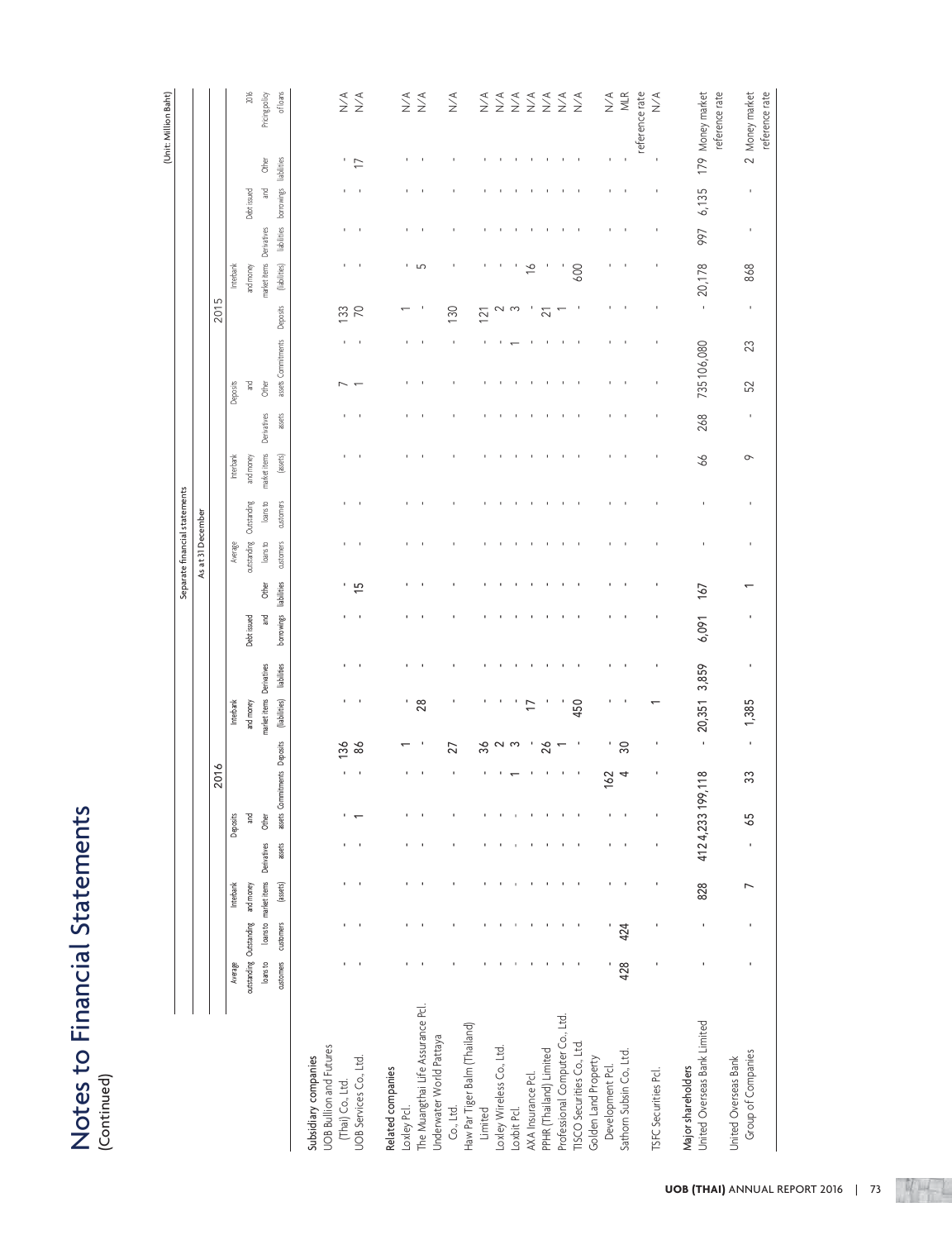(Continued)

### 33. Other benefits paid to the directors and management

 For the years ended 31 December 2016 and 2015, the Bank and its subsidiaries had no benefits payable to their directors and management other than those they normally receive whereby directors receive monthly directors' remuneration and management receive salary, bonus and other benefits as discussed in Note 28 and Note 32.2 to the financial statements.

### 34. Earnings per share

 Basic earnings per share is calculated by dividing profit for the years attributable to equity holders of the Bank (exclude other comprehensive income or loss) by the weighted average number of ordinary shares in issue during the years.

|                                            |             | Consolidated financial statements |       | Separate financial statements                           |
|--------------------------------------------|-------------|-----------------------------------|-------|---------------------------------------------------------|
|                                            | 31 December | For the years ended               |       | For the years ended<br>31 December                      |
|                                            | 2016        | 2015                              | 2016  | 2015                                                    |
| Profits for the year (Million Baht)        | 3,605       | 3.121                             | 3,595 | 3.096                                                   |
| Basic earnings per share (Baht/share)      | 1.45        | 1.26                              | 1.45  | 1.25                                                    |
| Weighted average number of shares (shares) |             |                                   |       | 2,485,661,305 2,485,661,305 2,485,661,305 2,485,661,305 |

### 35. Segment information

### 35.1 Operating segments

 The following segment information are in accordance with internal management report of the Bank submit to Management Committee who form as Chief Operating Decision Maker (CODM) to decide resources allocation and evaluate performance of business segment.

 The Bank segregate business unit into 3 segments; retail, wholesale banking and other, for driving business and decision making which base on key customer segments and product groups which are used in business decision and internal management reporting as follows:

### Retail

 The Retail segment covers personal financial services (PFS) and business banking (BB) with products of deposits, credit and debit cards, insurance, wealth management, investments estate planning, consumer loan, secured and unsecured loan with focus on mortgages and wide range of products through a variety of distribution channels.

### Wholesale Banking

 Wholesale Banking segment covers corporate banking, commercial banking and financial institution group (FIG). The corporate banking provides integrated banking solution to large corporations. The products and services are sophisticated and customised to specific customers through a variety of distribution channels. The commercial banking focuses on medium-sized companies with a broad range of products and services that include current accounts, deposits, lending, syndicate loans, cash management, letter of guarantee, trade finance & cross-border payments, underwriting and corporate advisory services while financial institution group maintains correspondence with and provide financial services to Bank and non-bank financial institutions.

### Other group

 Other group includes Global Markets (GM) group, risk management, property management, inducing income and expenses not attributable to the above-mentioned operating segments. The GM group provides treasury products and advisory services such as foreign exchange, derivatives and fixed income instruments to customers.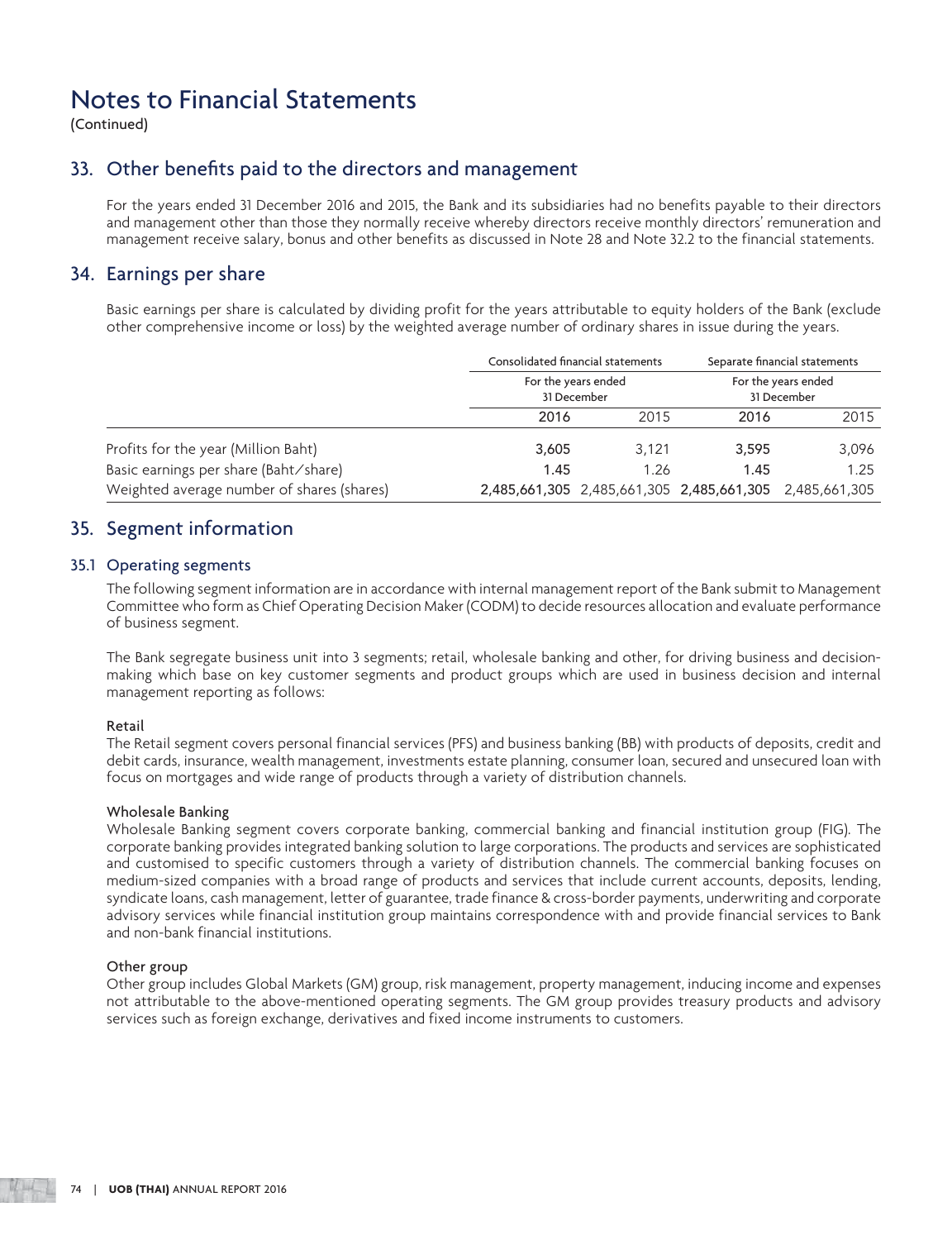(Continued)

### 35.2 Accounting policies for transactions presented in operating segment information

 The accounting policies for any transactions presented in operating segment information were summarised in Note 4 to the financial statements regarding a summary of significant accounting policies. The basis of accounting for any transactions between reportable segments is consistent with that for third party transactions.

 Total operating income included net interest income, net fees and service income and other income. The management relies on total operating income and uses it for performance measurement. The total operating expenses included allocated expenses allocated to between operating segments.

 Transfer prices between operating segments are on arm's length basis and in a manner similar to transaction with third parties.

 No operating income from transactions with a single external customer in an amount equal to 10% or more of the consolidated operating income.

 Capital expenditure and related depreciation together with income tax expense will not be allocated to each operating segment, which is in accordance with management reporting policy.

Operating segment information of the Bank and its subsidiaries is summarised as follow:

|                                                      |        |                |                                     |             | (Unit: Million Baht) |
|------------------------------------------------------|--------|----------------|-------------------------------------|-------------|----------------------|
|                                                      |        |                | Consolidated financial statements   |             |                      |
|                                                      |        |                | For the year ended 31 December 2016 |             |                      |
|                                                      |        | Wholesale      | Other                               |             | Total operating      |
|                                                      | Retail | <b>Banking</b> | group                               | Elimination | segment              |
| Net interest income                                  | 9,612  | 2,263          | 908                                 |             | 12,783               |
| Non-interest income                                  | 2,979  | 1,002          | 315                                 | (28)        | 4,268                |
| Operating income                                     | 12,591 | 3,265          | 1,223                               | (28)        | 17,051               |
| Operating expenses                                   | 6,283  | 1,667          | 1,725                               | (16)        | 9,659                |
| Bad debt, doubtful accounts and impairment loss      | 2,566  | 480            | (41)                                |             | 3,005                |
| Profit (loss) before income tax expenses             | 3,742  | 1,118          | (461)                               | (12)        | 4,387                |
| Income tax expenses                                  |        |                |                                     |             | 783                  |
| Profit for the year before non-controlling interests |        |                |                                     |             | 3,604                |
| Total operating income included of:                  |        |                |                                     |             |                      |
| Operating income from third party*                   | 12,775 | 2,762          | 1,542                               | (28)        | 17,051               |
| Inter-segment operating income (expenses)            | (184)  | 503            | (319)                               |             |                      |
| Depreciation                                         |        |                |                                     |             | 362                  |
| Capital expenditure                                  |        |                |                                     |             | 1,445                |

\* Including income from a major shareholder and United Overseas Bank Group of Companies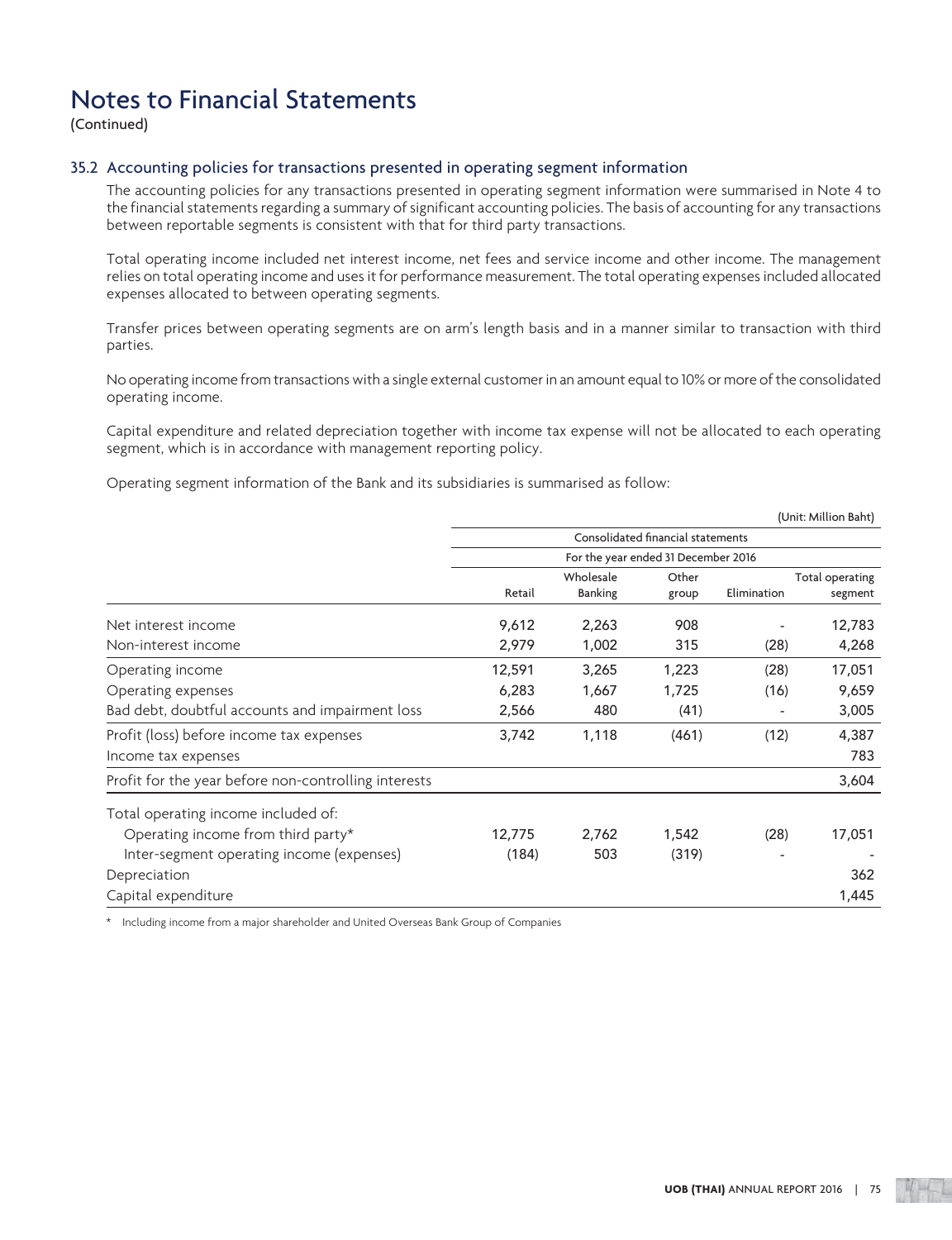(Continued)

|                                                      |        |                |                                     |             | (Unit: Million Baht) |
|------------------------------------------------------|--------|----------------|-------------------------------------|-------------|----------------------|
|                                                      |        |                | Consolidated financial statements   |             |                      |
|                                                      |        |                | For the year ended 31 December 2015 |             |                      |
|                                                      |        | Wholesale      | Other                               |             | Total operating      |
|                                                      | Retail | <b>Banking</b> | group                               | Elimination | segment              |
| Net interest income                                  | 8,330  | 2,203          | 1,228                               |             | 11,761               |
| Non-interest income                                  | 2,950  | 876            | 238                                 | (15)        | 4,049                |
| Operating income                                     | 11,280 | 3,079          | 1,466                               | (15)        | 15,810               |
| Operating expenses                                   | 6,052  | 1,504          | 1,854                               | (30)        | 9,380                |
| Bad debt, doubtful accounts and impairment loss      | 2,193  | 16             | 307                                 |             | 2,516                |
| Profit (loss) before income tax expenses             | 3,035  | 1,559          | (695)                               | 15          | 3,914                |
| Income tax expenses                                  |        |                |                                     |             | 793                  |
| Profit for the year before non-controlling interests |        |                |                                     |             | 3,121                |
| Total operating income included of:                  |        |                |                                     |             |                      |
| Operating income from third party*                   | 11,507 | 2,722          | 1,596                               | (15)        | 15,810               |
| Inter-segment operating income (expenses)            | (227)  | 357            | (130)                               |             |                      |
| Depreciation                                         |        |                |                                     |             | 355                  |
| Capital expenditure                                  |        |                |                                     |             | 411                  |

\* Including income from a major shareholder and United Overseas Bank Group of Companies

|                          |         |                |                                   |             | (Unit: Million Baht) |
|--------------------------|---------|----------------|-----------------------------------|-------------|----------------------|
|                          |         |                | Consolidated financial statements |             |                      |
|                          |         |                | As at 31 December 2016            |             |                      |
|                          |         | Wholesale      | Other                             |             | Total operating      |
|                          | Retail  | <b>Banking</b> | group                             | Elimination | segment              |
| Total Assets             | 224,207 | 92,932         | 134,886                           | (414)       | 451,611              |
| <b>Total Liabilities</b> | 217,072 | 118,676        | 67,663                            | (236)       | 403,175              |

(Unit: Million Baht)

|                   |         |                             | Consolidated financial statements<br>As at 31 December 2015 |             |                            |
|-------------------|---------|-----------------------------|-------------------------------------------------------------|-------------|----------------------------|
|                   | Retail  | Wholesale<br><b>Banking</b> | Other<br>group                                              | Elimination | Total operating<br>segment |
| Total Assets      | 197,393 | 93,345                      | 144,082                                                     | (404)       | 434,416                    |
| Total Liabilities | 192,823 | 117,340                     | 79.471                                                      | (228)       | 389,406                    |

### 35.3 Geographic information

 The Bank and subsidiaries are operated business in Thailand only. As a result, all of the revenues and assets as reflected in these financial statements pertain to the aforementioned geographical reportable.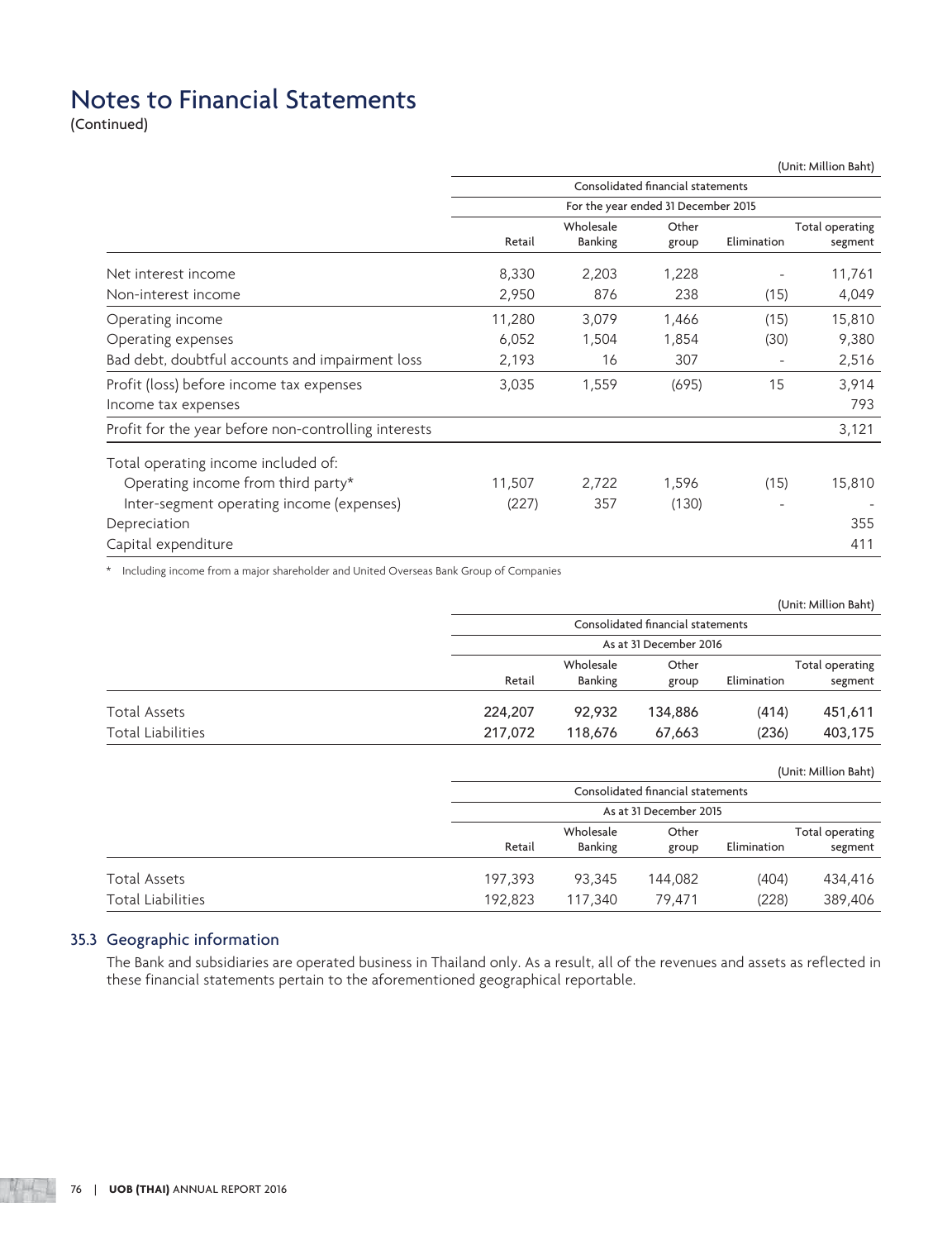(Continued)

# 36. Statements of financial position and results of operations classified by geographic locations and type of businesses

As at 31 December 2016 and 2015, statements of financial position are classified by type of business as follows:

|                                                 |            |                          |                                   |                      | (Unit: Million Baht) |
|-------------------------------------------------|------------|--------------------------|-----------------------------------|----------------------|----------------------|
|                                                 |            |                          | Consolidated financial statements |                      |                      |
|                                                 |            |                          | As at 31 December 2016            |                      |                      |
|                                                 | Commercial |                          |                                   | Eliminated           | Consolidated         |
|                                                 | Bank       | Others*                  |                                   | Total transactions** | total                |
| Total assets                                    | 451,743    | 282                      | 452,025                           | (414)                | 451,611              |
| Interbank and money market items - net (assets) | 37,396     | 223                      | 37,619                            | (223)                | 37,396               |
| Investments - net                               | 71,294     | $\overline{\phantom{0}}$ | 71,294                            | (176)                | 71,118               |
| Loans to customers and accrued interest         |            |                          |                                   |                      |                      |
| receivables - net                               | 309,874    | $\overline{\phantom{0}}$ | 309,874                           | ۰                    | 309,874              |
| Deposits                                        | 324,081    | ۰.                       | 324,081                           | (222)                | 323,859              |
| Interbank and money market items (liabilities)  | 36,887     | ٠                        | 36,887                            |                      | 36,887               |
| Debts issued and borrowings                     | 18,591     | $\overline{\phantom{a}}$ | 18,591                            | ۰                    | 18,591               |

\* Derivatives brokerage and debt collection services are operated under the subsidiaries.

\*\* Eliminated transactions are transactions between the Bank and its subsidiaries and are eliminated upon consolidation in accordance with accounting standards.

|                                                 |                    |         |                                   |                                    | (Unit: Million Baht)  |
|-------------------------------------------------|--------------------|---------|-----------------------------------|------------------------------------|-----------------------|
|                                                 |                    |         | Consolidated financial statements |                                    |                       |
|                                                 |                    |         | As at 31 December 2015            |                                    |                       |
|                                                 | Commercial<br>Bank | Others* |                                   | Eliminated<br>Total transactions** | Consolidated<br>total |
| Total assets                                    | 434,552            | 268     | 434,820                           | (404)                              | 434,416               |
| Interbank and money market items - net (assets) | 41,352             | 204     | 41,556                            | (204)                              | 41,352                |
| Investments - net                               | 76,310             | Ξ.      | 76,310                            | (176)                              | 76,134                |
| Loans to customers and accrued interest         |                    |         |                                   |                                    |                       |
| receivables - net                               | 283,862            | -       | 283,862                           | ۰                                  | 283,862               |
| Deposits                                        | 302,239            | ٠.      | 302,239                           | (203)                              | 302,036               |
| Interbank and money market items (liabilities)  | 50,029             | ٠.      | 50,029                            |                                    | 50,029                |
| Debts issued and borrowings                     | 12,135             | Ξ.      | 12,135                            |                                    | 12,135                |

\* Derivatives brokerage and debt collection services are operated under the subsidiaries.

\*\* Eliminated transactions are transactions between the Bank and its subsidiaries and are eliminated upon consolidation in accordance with accounting standards.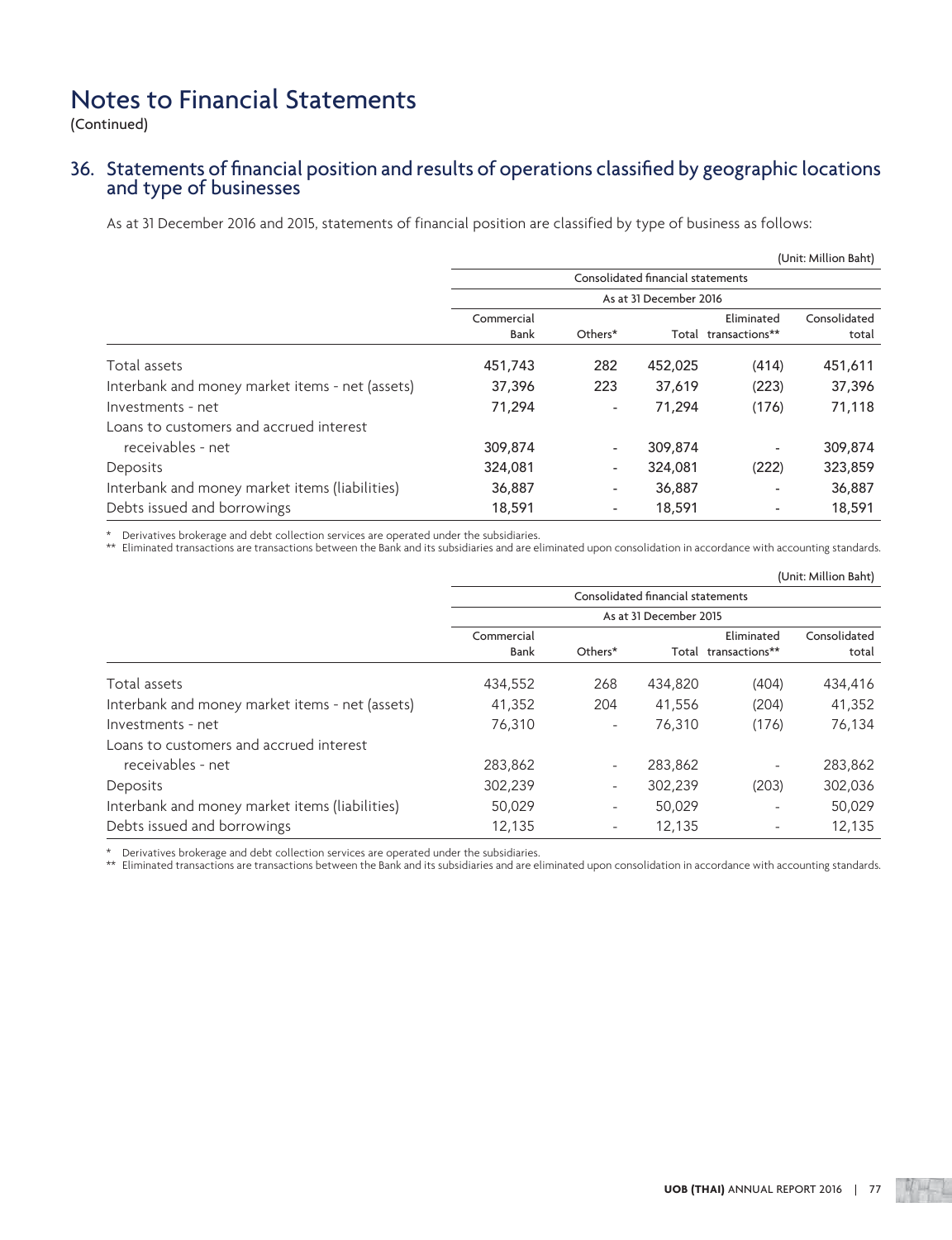(Continued)

 As at 31 December 2016 and 2015, statements of financial position are classified by geographic locations of the Bank as follows:

|                                  |                   |                              |                               |          |                          | (Unit: Million Baht) |
|----------------------------------|-------------------|------------------------------|-------------------------------|----------|--------------------------|----------------------|
|                                  |                   |                              | Separate financial statements |          |                          |                      |
|                                  | As at 31 December |                              |                               |          |                          |                      |
|                                  |                   | 2016                         |                               |          | 2015                     |                      |
|                                  | Domestic          | Overseas                     | Total                         | Domestic | Overseas                 | Total                |
| Total assets                     | 451,743           | $\overline{\phantom{a}}$     | 451,743                       | 434,552  | $\overline{\phantom{a}}$ | 434,552              |
| Interbank and money market       |                   |                              |                               |          |                          |                      |
| items - net (assets)             | 37,396            | $\overline{\phantom{0}}$     | 37,396                        | 41,352   | $\overline{\phantom{a}}$ | 41,352               |
| Investments - net                | 71,294            | -                            | 71,294                        | 76,310   | $\overline{\phantom{a}}$ | 76,310               |
| Loans to customers and accrued   |                   |                              |                               |          |                          |                      |
| interest receivables - net       | 309,874           | -                            | 309,874                       | 283,862  | $\overline{\phantom{a}}$ | 283,862              |
| Deposits                         | 324,081           | $\qquad \qquad \blacksquare$ | 324,081                       | 302,239  |                          | 302,239              |
| Interbank and money market items |                   |                              |                               |          |                          |                      |
| (liabilities)                    | 36,887            | -                            | 36,887                        | 50,029   |                          | 50,029               |
| Debts issued and borrowings      | 18,591            | $\overline{\phantom{m}}$     | 18,591                        | 12,135   |                          | 12,135               |

Results of the Bank's operations for the years ended 31 December 2016 and 2015 are classified by type of business as follows:

|                                                       |                                   |                                     |        |                              | (Unit: Million Baht) |  |
|-------------------------------------------------------|-----------------------------------|-------------------------------------|--------|------------------------------|----------------------|--|
|                                                       | Consolidated financial statements |                                     |        |                              |                      |  |
|                                                       |                                   | For the year ended 31 December 2016 |        |                              |                      |  |
|                                                       | Commercial                        |                                     |        | Eliminated                   | Consolidated         |  |
|                                                       | Bank                              | Others*                             | Total  | transactions**               | total                |  |
| Interest income                                       | 19,532                            | $\overline{2}$                      | 19,534 | (2)                          | 19,532               |  |
| Less: Interest expenses                               | 6,751                             | ٠                                   | 6,751  | (2)                          | 6,749                |  |
| Net interest income                                   | 12,781                            | 2                                   | 12,783 | $\qquad \qquad \blacksquare$ | 12,783               |  |
| Net fees and service income                           | 3,162                             | 166                                 | 3,328  |                              | 3,328                |  |
| Other operating income                                | 968                               |                                     | 968    | (28)                         | 940                  |  |
| Less: Other operating expenses                        | 9,532                             | 143                                 | 9,675  | (16)                         | 9,659                |  |
| Less: Bad debt, doubtful accounts and impairment loss | 3,005                             | $\overline{\phantom{a}}$            | 3,005  | ٠                            | 3,005                |  |
| Profit from operation before income tax expenses      | 4,374                             | 25                                  | 4,399  | (12)                         | 4,387                |  |

\* Derivatives brokerage and debt collection services are operated under the subsidiaries.

\*\* Eliminated transactions are transactions between the Bank and its subsidiaries and are eliminated upon consolidation in accordance with accounting standards.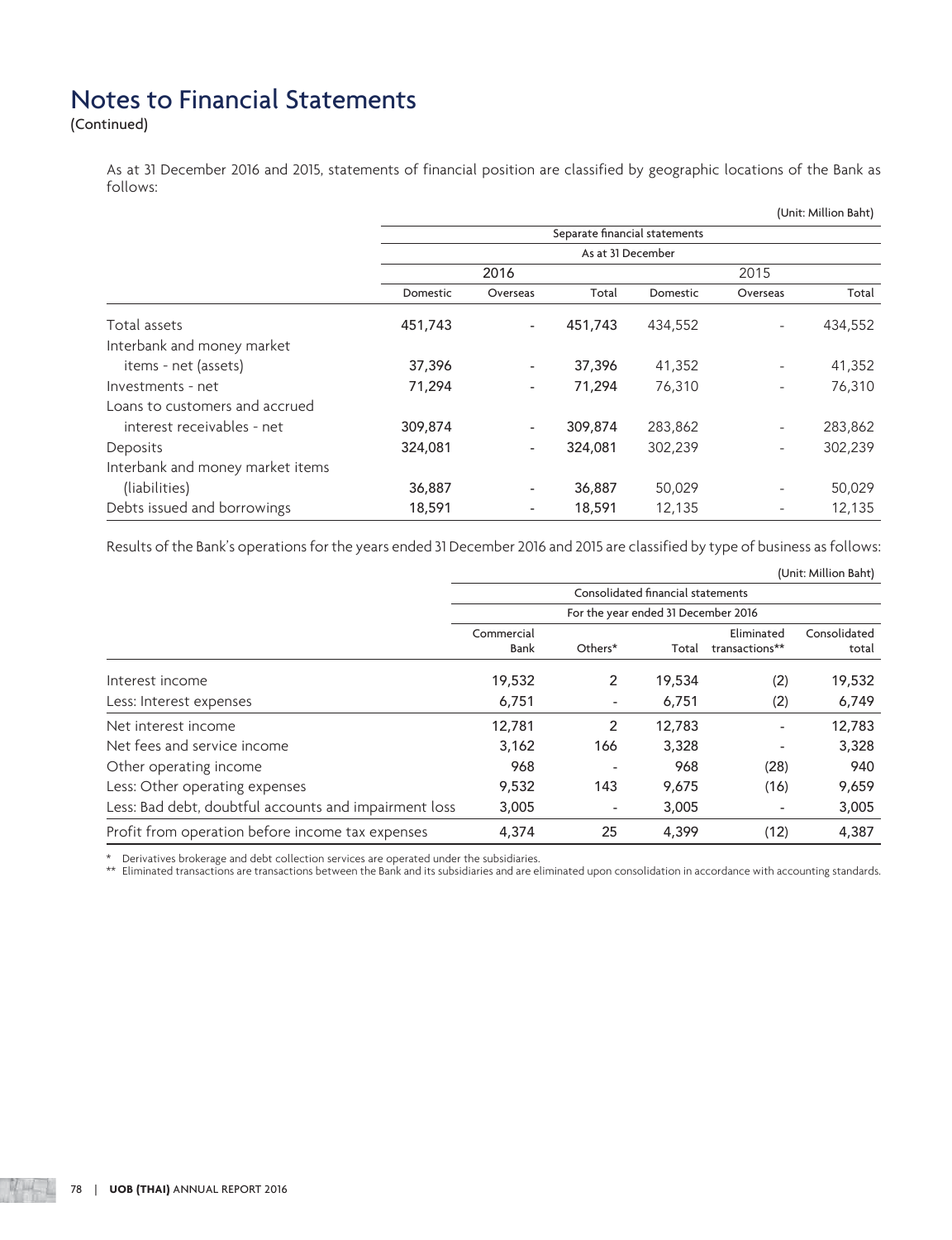(Continued)

|                                                       |                                   |                          |                                     |                                    | (Unit: Million Baht)  |  |
|-------------------------------------------------------|-----------------------------------|--------------------------|-------------------------------------|------------------------------------|-----------------------|--|
|                                                       | Consolidated financial statements |                          |                                     |                                    |                       |  |
|                                                       |                                   |                          | For the year ended 31 December 2015 |                                    |                       |  |
|                                                       | Commercial<br>Bank                | Others*                  |                                     | Eliminated<br>Total transactions** | Consolidated<br>total |  |
| Interest income                                       | 18,574                            | 3                        | 18,577                              | (3)                                | 18,574                |  |
| Less: Interest expenses                               | 6,816                             | -                        | 6,816                               | (3)                                | 6,813                 |  |
| Net interest income                                   | 11,758                            | 3                        | 11.761                              |                                    | 11,761                |  |
| Net fees and service income                           | 3,085                             | 195                      | 3,280                               |                                    | 3,280                 |  |
| Other operating income                                | 783                               |                          | 784                                 | (15)                               | 769                   |  |
| Less: Other operating expenses                        | 9,222                             | 188                      | 9,410                               | (30)                               | 9,380                 |  |
| Less: Bad debt, doubtful accounts and impairment loss | 2,516                             | $\overline{\phantom{a}}$ | 2,516                               |                                    | 2,516                 |  |
| Profit from operation before income tax expenses      | 3,888                             | 11                       | 3.899                               | 15                                 | 3,914                 |  |

\* Derivatives brokerage and debt collection services are operated under the subsidiaries.

\*\* Eliminated transactions are transactions between the Bank and its subsidiaries and are eliminated upon consolidation in accordance with accounting standards.

 Results of the Bank's operations for the years ended 31 December 2016 and 2015 are classified by geographic locations as follows:

|                                       |                                 | Separate financial statements |        |          |                          |        |  |
|---------------------------------------|---------------------------------|-------------------------------|--------|----------|--------------------------|--------|--|
|                                       | For the years ended 31 December |                               |        |          |                          |        |  |
|                                       |                                 | 2016                          |        |          | 2015                     |        |  |
|                                       | Domestic                        | Overseas                      | Total  | Domestic | Overseas                 | Total  |  |
| Interest income                       | 19,532                          | $\overline{\phantom{a}}$      | 19,532 | 18,574   | $\overline{\phantom{0}}$ | 18,574 |  |
| Less: Interest expenses               | 6,751                           | $\overline{\phantom{a}}$      | 6,751  | 6,816    | $\overline{\phantom{0}}$ | 6,816  |  |
| Net interest income                   | 12,781                          | -                             | 12,781 | 11,758   | $\overline{\phantom{0}}$ | 11,758 |  |
| Net fees and service income           | 3,162                           | -                             | 3,162  | 3,085    | ۰                        | 3,085  |  |
| Other operating income                | 968                             | $\overline{\phantom{a}}$      | 968    | 783      | $\overline{\phantom{0}}$ | 783    |  |
| Less: Other operating expenses        | 9,532                           | ٠                             | 9,532  | 9,222    |                          | 9,222  |  |
| Less: Bad debt, doubtful accounts and |                                 |                               |        |          |                          |        |  |
| impairment loss                       | 3,005                           | $\overline{\phantom{a}}$      | 3,005  | 2,516    | -                        | 2,516  |  |
| Profit from operation before income   |                                 |                               |        |          |                          |        |  |
| tax expenses                          | 4,374                           | $\qquad \qquad \blacksquare$  | 4,374  | 3,888    |                          | 3,888  |  |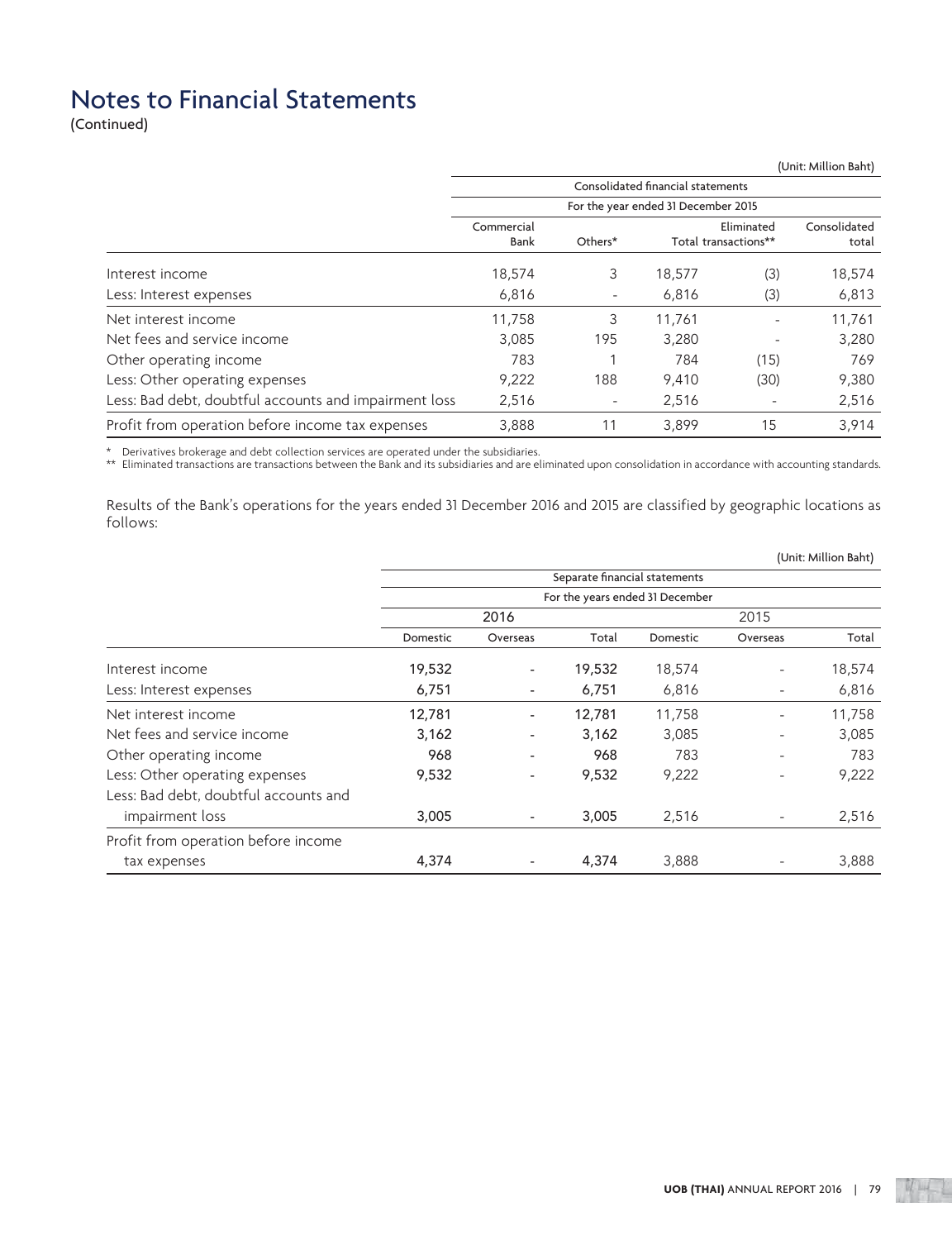(Continued)

### 37. Interest income

|        |                                 |                                   | (Unit: Million Baht)            |  |  |
|--------|---------------------------------|-----------------------------------|---------------------------------|--|--|
|        |                                 | Separate financial statements     |                                 |  |  |
|        | For the years ended 31 December |                                   |                                 |  |  |
| 2016   | 2015                            | 2016                              | 2015                            |  |  |
| 761    | 773                             | 761                               | 773                             |  |  |
| 38     | 164                             | 38                                | 164                             |  |  |
| 1.125  | 1,191                           | 1,125                             | 1,191                           |  |  |
| 17,425 | 16,233                          | 17,425                            | 16,233                          |  |  |
| 174    | 210                             | 174                               | 210                             |  |  |
| 9      | 3                               | 9                                 | 3                               |  |  |
| 19,532 | 18,574                          | 19,532                            | 18,574                          |  |  |
|        |                                 | Consolidated financial statements | For the years ended 31 December |  |  |

# 38. Interest expenses

|                                                |                                                                      |       |                                                                  | (Unit: Million Baht) |  |
|------------------------------------------------|----------------------------------------------------------------------|-------|------------------------------------------------------------------|----------------------|--|
|                                                | Consolidated financial statements<br>For the years ended 31 December |       | Separate financial statements<br>For the years ended 31 December |                      |  |
|                                                |                                                                      |       |                                                                  |                      |  |
|                                                | 2016                                                                 | 2015  | 2016                                                             | 2015                 |  |
| Deposits                                       | 4,543                                                                | 4.778 | 4,545                                                            | 4,781                |  |
| Interbank and money market items               | 172                                                                  | 322   | 172                                                              | 322                  |  |
| Contributions to Deposit Protection Agency and |                                                                      |       |                                                                  |                      |  |
| Financial Institutions Development Fund        | 1,570                                                                | 1,368 | 1,570                                                            | 1,368                |  |
| Debt issued and borrowings                     |                                                                      |       |                                                                  |                      |  |
| - Subordinated debentures                      | 166                                                                  | 135   | 166                                                              | 135                  |  |
| - Senior debentures                            | 282                                                                  | 184   | 282                                                              | 184                  |  |
| Others                                         | 16                                                                   | 26    | 16                                                               | 26                   |  |
| Total interest expenses                        | 6,749                                                                | 6,813 | 6,751                                                            | 6,816                |  |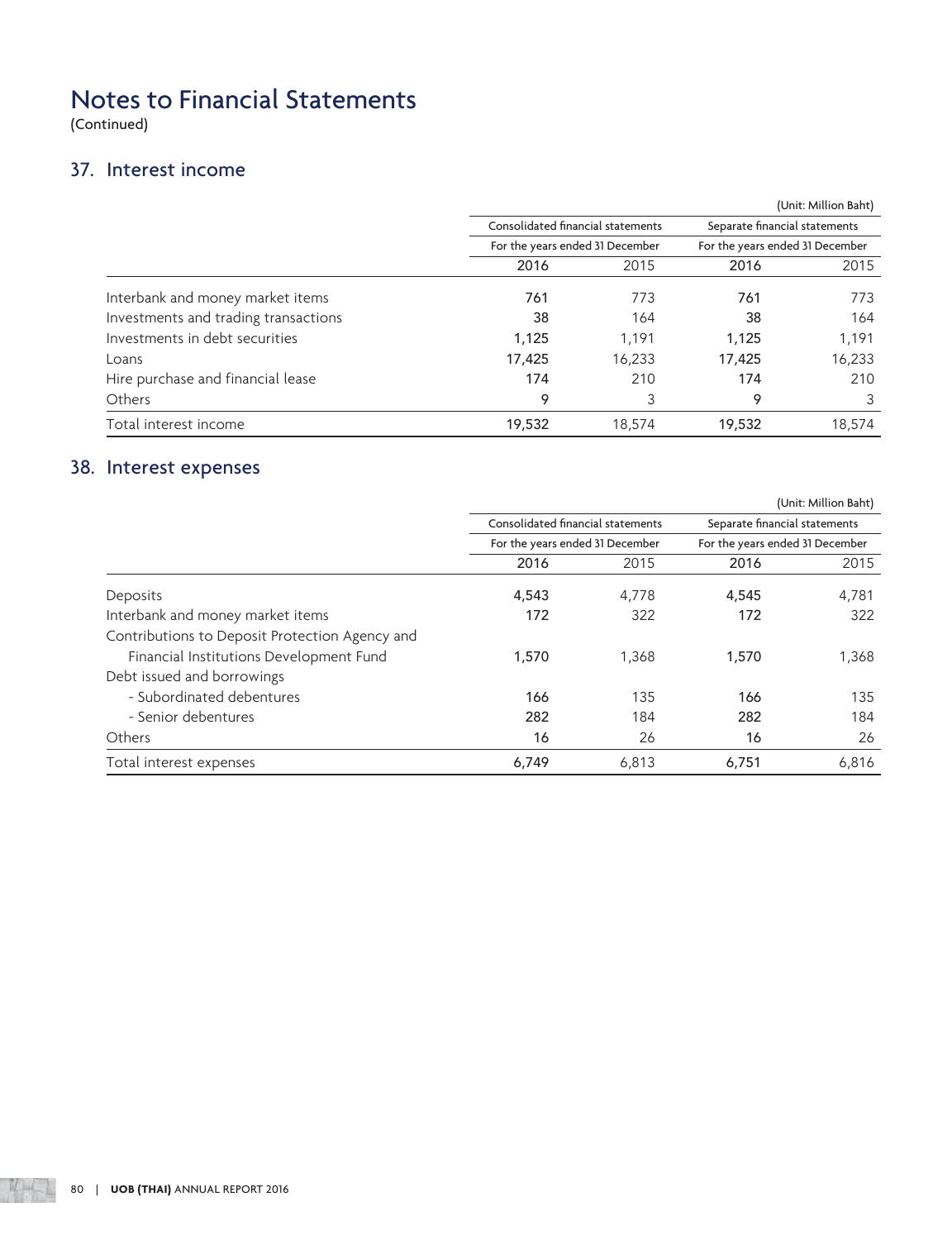(Continued)

# 39. Fees and service income

|                                                |                                                                                                                                                                                                                                       |                               | (Unit: Million Baht)            |       |  |  |
|------------------------------------------------|---------------------------------------------------------------------------------------------------------------------------------------------------------------------------------------------------------------------------------------|-------------------------------|---------------------------------|-------|--|--|
|                                                | Consolidated financial statements<br>For the years ended 31 December<br>2016<br>2015<br>376<br>357<br>899<br>818<br>1,211<br>1,218<br>533<br>506<br>934<br>894<br>3,953<br>3,793<br>233<br>185<br>7<br>11<br>381<br>321<br>625<br>513 | Separate financial statements |                                 |       |  |  |
|                                                |                                                                                                                                                                                                                                       |                               | For the years ended 31 December |       |  |  |
|                                                |                                                                                                                                                                                                                                       |                               | 2016                            | 2015  |  |  |
| Fees and service income                        |                                                                                                                                                                                                                                       |                               |                                 |       |  |  |
| - Acceptances, aval and guarantees             |                                                                                                                                                                                                                                       |                               | 376                             | 357   |  |  |
| - Credit cards                                 |                                                                                                                                                                                                                                       |                               | 899                             | 818   |  |  |
| - Insurance fees                               |                                                                                                                                                                                                                                       |                               | 1,211                           | 1,218 |  |  |
| - Mutual Fund management and underwriting fees |                                                                                                                                                                                                                                       |                               | 533                             | 506   |  |  |
| - Others                                       |                                                                                                                                                                                                                                       |                               | 916                             | 874   |  |  |
| Total fees and service income                  |                                                                                                                                                                                                                                       |                               | 3,935                           | 3,773 |  |  |
| Fees and service expenses                      |                                                                                                                                                                                                                                       |                               |                                 |       |  |  |
| - Agency referral fees                         |                                                                                                                                                                                                                                       |                               | 234                             | 188   |  |  |
| - Service expenses                             |                                                                                                                                                                                                                                       |                               | 162                             | 183   |  |  |
| - Others                                       |                                                                                                                                                                                                                                       |                               | 377                             | 317   |  |  |
| Total fees and service expenses                |                                                                                                                                                                                                                                       |                               | 773                             | 688   |  |  |
| Net fees and service income                    | 3,328                                                                                                                                                                                                                                 | 3,280                         | 3,162                           | 3,085 |  |  |

# 40. Net gains on trading and foreign exchange transactions

|                                                             |                                                | (Unit: Million Baht) |
|-------------------------------------------------------------|------------------------------------------------|----------------------|
|                                                             | Consolidated and separate financial statements |                      |
|                                                             | For the years ended 31 December                |                      |
|                                                             | 2016                                           | 2015                 |
| Gains (losses) on trading and foreign exchange transactions |                                                |                      |
| - Foreign currencies and derivatives on foreign exchange    | 551                                            | 455                  |
| - Foreign currencies (Swap Cost)                            | (106)                                          | (488)                |
| - Derivatives on interest rates                             | (11)                                           | 29                   |
| - Debt securities                                           | (9)                                            | 52                   |
| - Others                                                    | 32                                             | (20)                 |
| Net gains on trading and foreign exchange transactions      | 457                                            | 28                   |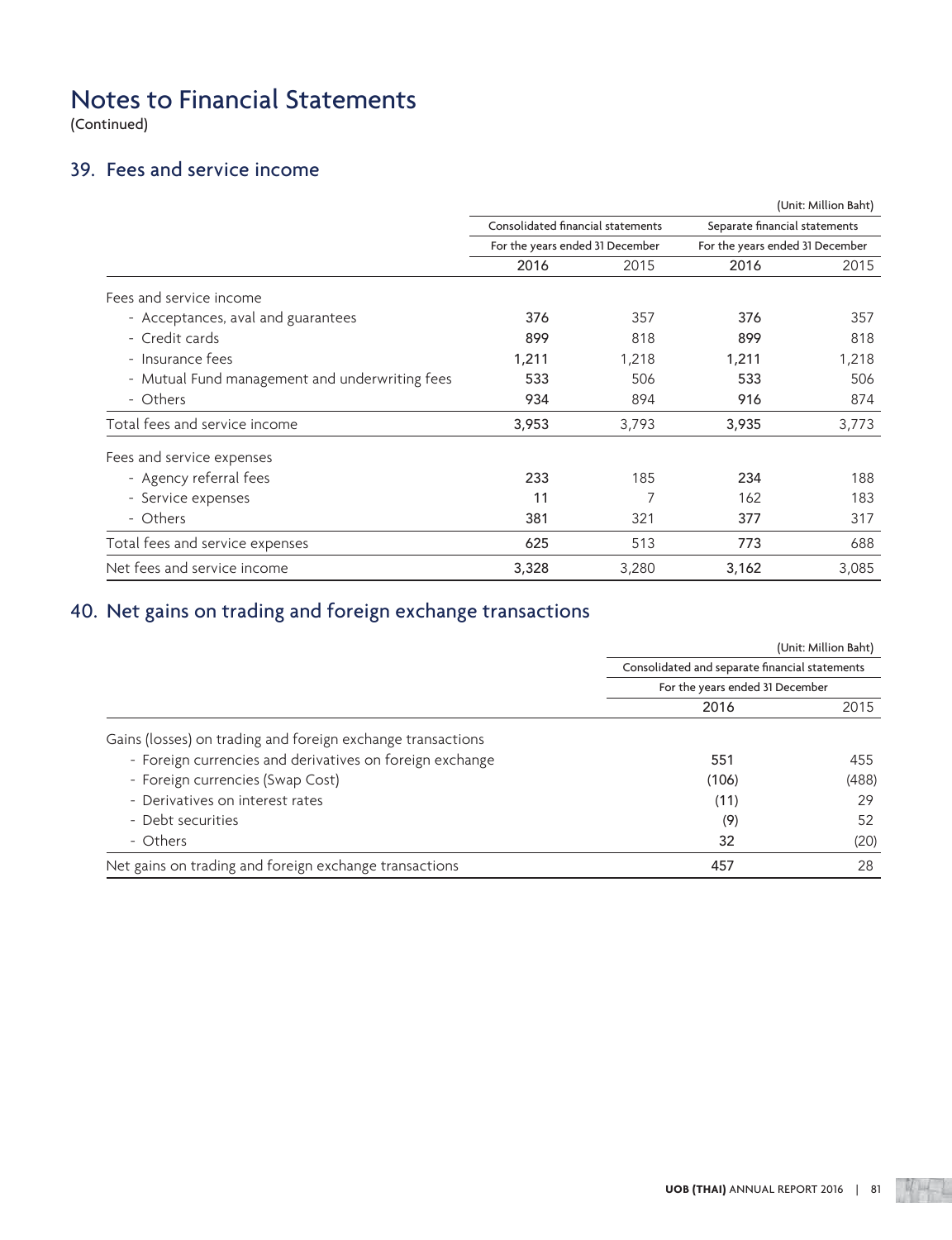(Continued)

### 41. Net gains on investments

|                                        |                          |                                   |             | (Unit: Million Baht) |  |
|----------------------------------------|--------------------------|-----------------------------------|-------------|----------------------|--|
|                                        |                          | Consolidated financial statements |             |                      |  |
|                                        | For the years ended      |                                   |             | For the years ended  |  |
|                                        | 31 December              |                                   | 31 December |                      |  |
|                                        | 2016                     | 2015                              | 2016        | 2015                 |  |
| Gains on disposal of securities        |                          |                                   |             |                      |  |
| - Available-for-sale investments       | 280                      | 395                               | 280         | 395                  |  |
| - General investments                  |                          |                                   |             |                      |  |
| Total                                  | 280                      | 396                               | 280         | 396                  |  |
| Impairment loss of investments         |                          |                                   |             |                      |  |
| - Investments in subsidiaries          |                          |                                   |             | (15)                 |  |
| Total                                  | $\overline{\phantom{a}}$ | -                                 |             | (15)                 |  |
| Gains from liquidation of a subsidiary |                          | 2                                 | ٠           | 2                    |  |
| Net gains on investments               | 280                      | 398                               | 280         | 383                  |  |

# 42. Bad debts, doubtful accounts and impairment losses

|                                                          |                                                | (Unit: Million Baht) |
|----------------------------------------------------------|------------------------------------------------|----------------------|
|                                                          | Consolidated and separate financial statements |                      |
|                                                          | For the years ended 31 December                |                      |
|                                                          | 2016                                           | 2015                 |
| Bad debts and doubtful accounts:                         |                                                |                      |
| Interbank and money market items                         | (17)                                           | (4)                  |
| Loans to customers                                       | 3,022                                          | 2,520                |
| Total bad debts, doubtful accounts and impairment losses | 3,005                                          | 2,516                |
|                                                          |                                                |                      |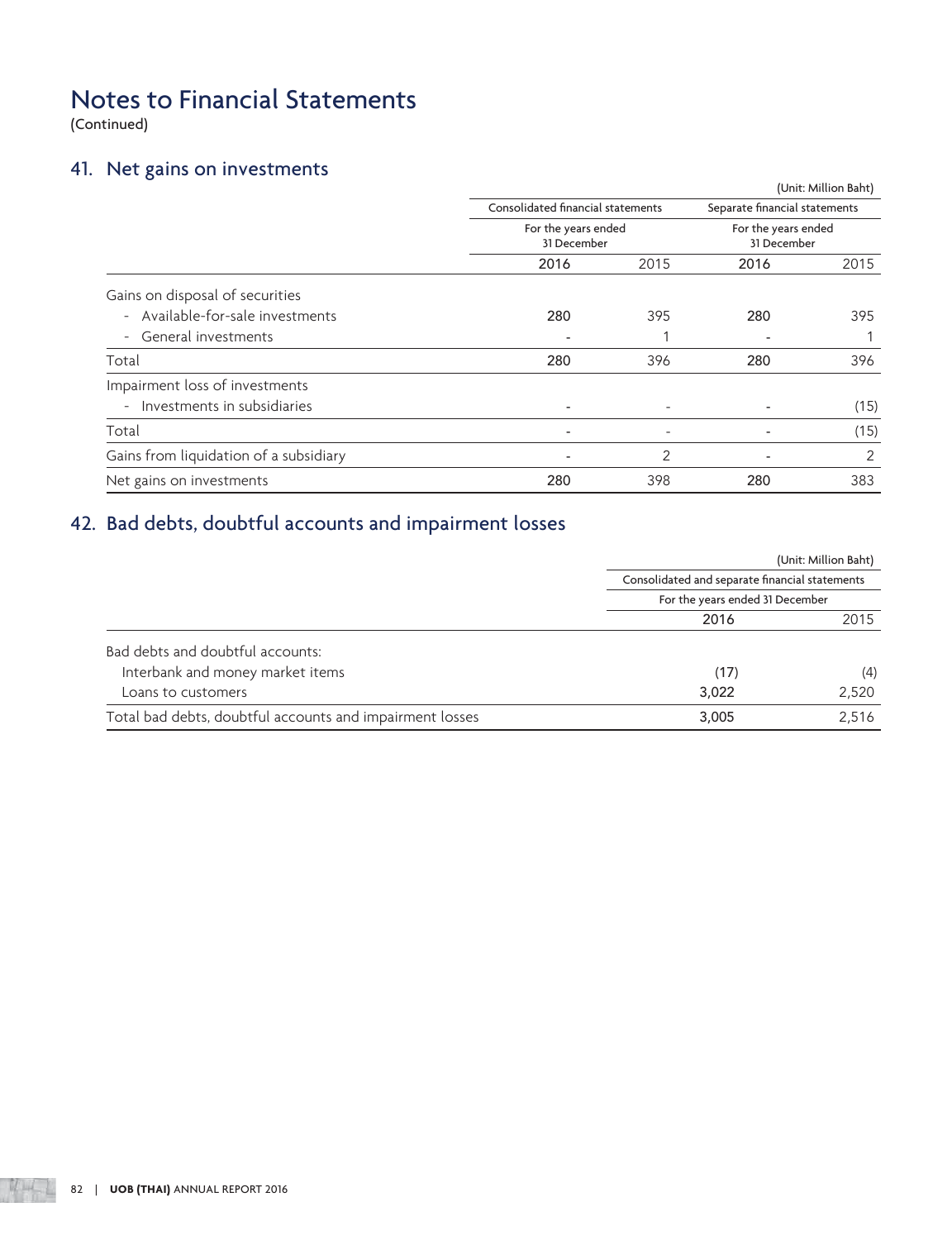(Continued)

### 43. Components of other comprehensive income (loss)

|                                                            |                                   |       |                                 | (Unit: Million Baht) |  |
|------------------------------------------------------------|-----------------------------------|-------|---------------------------------|----------------------|--|
|                                                            | Consolidated financial statements |       | Separate financial statements   |                      |  |
|                                                            | For the years ended 31 December   |       | For the years ended 31 December |                      |  |
|                                                            | 2016                              | 2015  | 2016                            | 2015                 |  |
| Items to be recognised subsequently in profit or loss:     |                                   |       |                                 |                      |  |
| Gains on revaluation of available-for-sale investments     |                                   |       |                                 |                      |  |
| Unrealised gains (losses) during the years                 | (172)                             | 221   | (172)                           | 221                  |  |
| Gains from sale of available-for-sale<br>Less:             |                                   |       |                                 |                      |  |
| investments during the years transferred to                |                                   |       |                                 |                      |  |
| be recognised in profit or loss                            | (199)                             | (308) | (199)                           | (308)                |  |
| Total items to be recognised subsequently                  |                                   |       |                                 |                      |  |
| in profit or loss                                          | (371)                             | (87)  | (371)                           | (87)                 |  |
| Add: Income taxes                                          | 74                                | 17    | 74                              | 17                   |  |
| Items to be recognised subsequently                        |                                   |       |                                 |                      |  |
| in profit or loss - net of income taxes                    | (297)                             | (70)  | (297)                           | (70)                 |  |
| Items not to be recognised subsequently in profit or loss: |                                   |       |                                 |                      |  |
| Gains in revaluation surplus on assets                     |                                   | 2,779 |                                 | 2,779                |  |
| Actuarial gains (losses) on defined benefit plans          | 147                               | (36)  | 145                             | (38)                 |  |
| Total items not to be recognised subsequently in           |                                   |       |                                 |                      |  |
| profit or loss                                             | 147                               | 2,743 | 145                             | 2,741                |  |
| Less: Income taxes                                         | (29)                              | (548) | (29)                            | (548)                |  |
| Total items not to be recognised subsequently in           |                                   |       |                                 |                      |  |
| profit or loss - net of income taxes                       | 118                               | 2,195 | 116                             | 2,193                |  |
| Other comprehensive income (losses) for the years          | (179)                             | 2,125 | (181)                           | 2,123                |  |

### 44. Fair values of assets and liabilities

### 44.1 Fair value estimation process

 The Bank and its subsidiaries estimate fair values of their assets and liabilities under the following policies, controls, methods and assumptions.

 The Bank's fair value estimation process is monitored under the policies, which cover method of calculation, market data, counterparty credit risk and reserve provisioning. Such policies determine the methods and controls in estimating fair values of assets and liabilities where mark-to-market or mark-to-model is required.

 The rates and parameters used in estimating fair values are reviewed independently by Product Control and Governance (PCG) Unit whereby in case of products or instruments that are traded in the liquid market or the exchange, the fair value will be cross-checked with other service providers in the market or other market sources. If the market prices obtained have no liquidity, PCG will use other additional techniques, i.e. valuation using historical information or using market rate and parameters available to test the level of reasonableness of such fair values.

 In case that the fair values are determined using data that is not available in an observable market, PCG will use other available financial information, eg. cash flows, profit or loss, or net asset value to determine the fair values.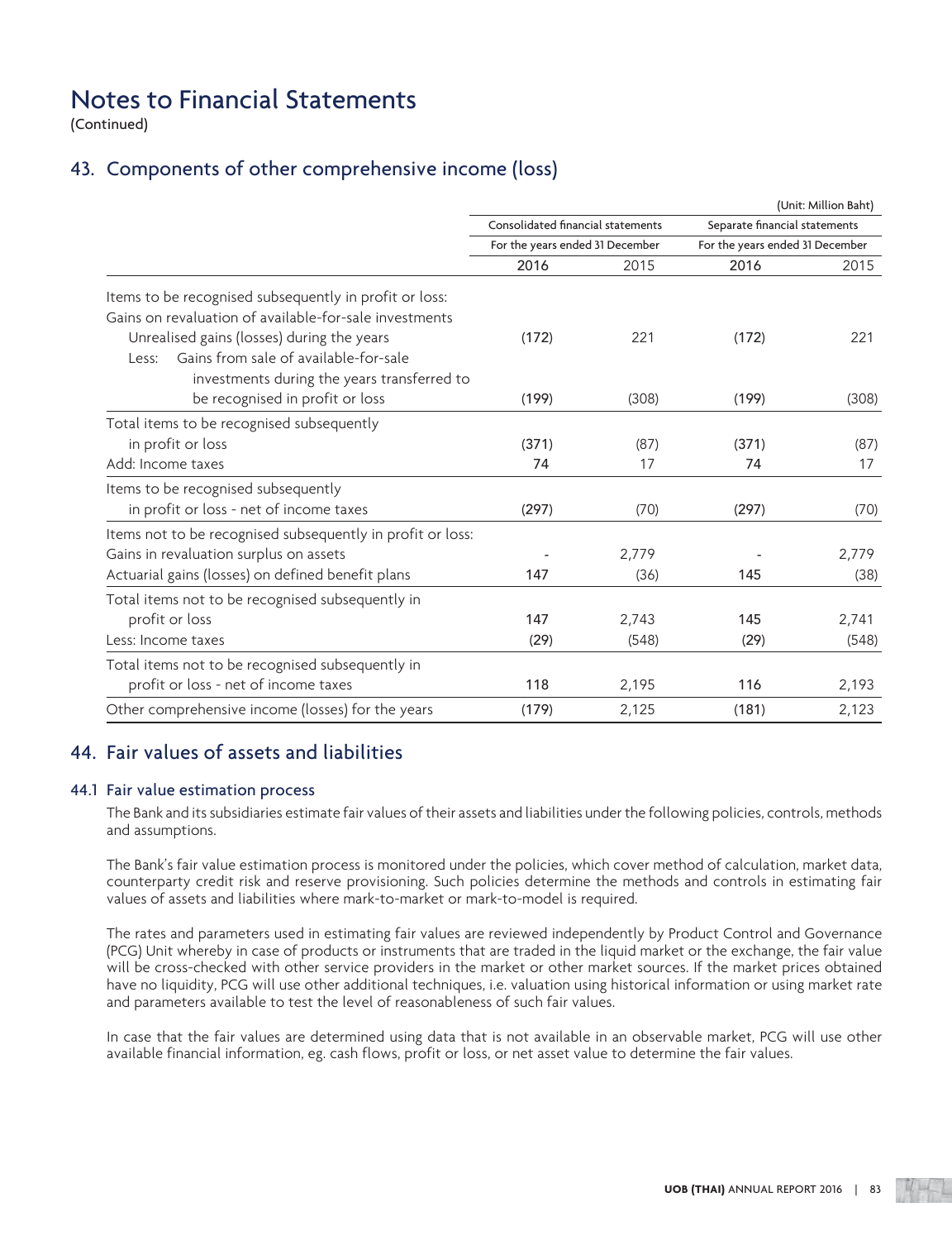(Continued)

Fair value measurement hierarchy as are follows:

- Level 1 Use of quoted market prices in an observable active market for such assets or liabilities
- Level 2 Use of other observable inputs for such assets or liabilities, whether directly or indirectly
- Level 3 Use of unobservable inputs such as estimates of future cash flows, etc.

### 44.2 Fair values of assets and liabilities

 The valuation process is supplemented by valuation reserves to adjust for valuation uncertainties. Market Risk and Product Control Unit proposes the valuation reserve methodologies and adjustments to Asset and Liability Committee (ALCO). Such adjustments or reserves will take into accounts the use of bid/offer for short or long position, market in long term, and market parameters.

Fair values of each item of assets and liabilities are estimated using the following methods and assumptions.

(a) Cash and interbank and money market items

 The fair values of cash and interbank and money market items, which have a remaining maturity period of less than 1 year as from the financial reporting dates or bear floating rates of interest, are estimated to approximate their carrying values. The fair values of instruments bearing fixed rates of interest or having a remaining maturity period of longer than 1 year as from the financial reporting dates are estimated using a discounted cash flow techniques, discounted by an average interest rate currently being offered on similar instruments.

- (b) Claims on securities/Liabilities to deliver securities The fair values for claims on securities/liabilities to deliver securities are based on quoted market prices.
- (c) Investments

 The fair values for investments are based on quoted market prices, where available. If quoted market prices are not available, the fair values are based on quoted market prices of comparable instruments after adjusting for risk premium (if any) or the net asset values of such investments.

(d) Loans to customers

 The fair values of the floating rate loans that are scheduled to be re-priced regularly and have no significant change in credit risk or of the fixed rate loans that are re-priced within 1 year as from the financial reporting date are estimated to approximate their carrying values. The fair values of fixed rate loans that are scheduled to be re-priced longer than 1 year as from the financial reporting date are estimated using the discounted cash flow techniques and applying an average interest rates currently being offered to other borrowers with similar credit quality and similar loan terms and conditions, except that such loans, upon which fair value calculation under such techniques, provide the fair values which do not materially different from their carrying values, the fair values are therefore approximated their carrying values.

### (e) Accrued interest receivables

The fair values of accrued interest receivables are estimated to approximate their carrying values.

- (f) Land and buildings
	- Appraisal of land: Market comparison approach is used whereby the buying and selling prices for assets with similar characteristics are obtained.
	- Appraisal of buildings: The depreciated replacement cost approach is used for buildings specifically used for the Bank's operation. The market comparison approach is used for general buildings whereby the buying and selling prices for assets with similar characteristics are obtained. The income approach is used for assets that generate revenues.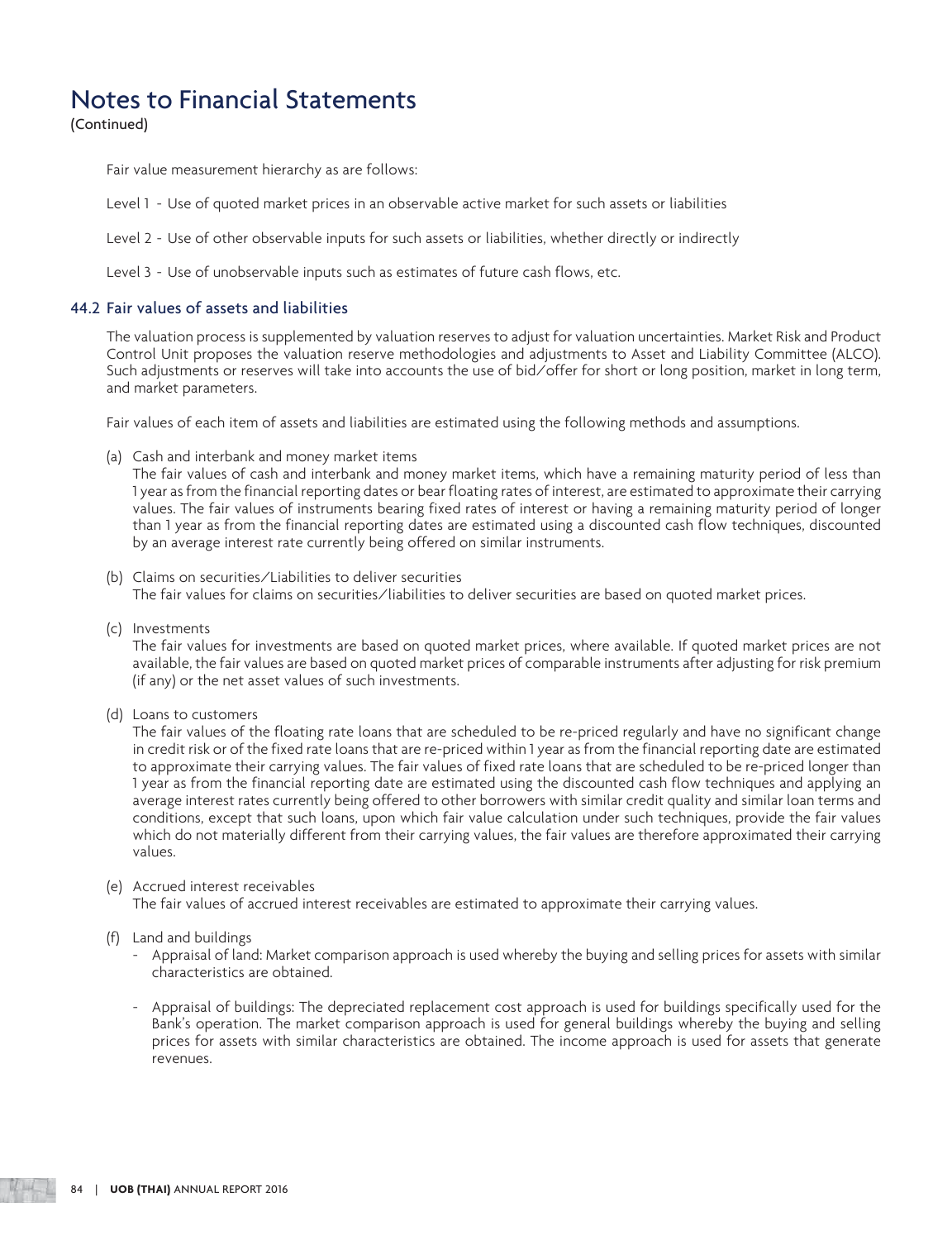(Continued)

### (g) Deposits

 The fair values of demand deposits, floating rate deposits and deposits that are re-priced within 1 year as from the financial reporting dates are estimated to approximate their carrying values. The fair values for other fixed rate deposits are estimated using the discounted cash flow techniques and applying an average rate of deposit rates currently offered by 4 major commercial banks, except that such deposits, upon which fair value calculation under such techniques, provide the fair values which do not materially different from their carrying values, the fair values are therefore approximated their carrying values.

(h) Interbank and money market items (liabilities)

 The fair values of interbank and money market items that have a remaining maturity period of less than 1 year as from the financial reporting dates or bear floating rates of interest are estimated to approximate their carrying values. The fair values for fixed rate instruments that have a remaining maturity period of longer than 1 year as from the financial reporting dates are estimated using the discounted cash flow techniques and applying an average rate of interest currently being offered on similar instruments, except that such interbank and money market items, upon which fair value calculation under such techniques, provide the fair values which do not materially different from their carrying values, the fair values of interbank and money market items are therefore approximated their carrying values.

(i) Debts issued and borrowings

 The fair values of borrowings with a remaining maturity period of less than 1 year as from the financial reporting dates are estimated to approximate their carrying values. The fair values of borrowings with a remaining maturity period of longer than 1 year as from the financial reporting dates are estimated using the discounted cash flow techniques and applying an average rate of interest currently charged on borrowings with similar arrangements.

The fair values of unsubordinated debts are calculated using the prices quoted in the market.

(j) Off-balance sheet commitments

Aval, guarantee and letters of credit

 These aval, guarantee and letters of credit are generally not intended to be sold or traded such that fair values are not readily available and their estimates are also not ascertainable. The fair values of these items were not calculated for the following reasons:

- There are rare cases that the Bank would commit a pre-determined rate of interest on guarantees extending beyond 1 year.
- The fees charged on these commitments are not different to the fees currently charged on commitments with similar arrangements.
- The quantum of fees collected on these commitments, upon which fair value would be determined, are not material.

### Other commitments

The fair values of future contracts are prices quoted in the exchange.

 The fair values of foreign exchange contracts are obtained from observable market rates of similar foreign exchange contracts.

 The fair values of interest rate contracts are estimated using discounted cash flow techniques and discounting by observable market rates.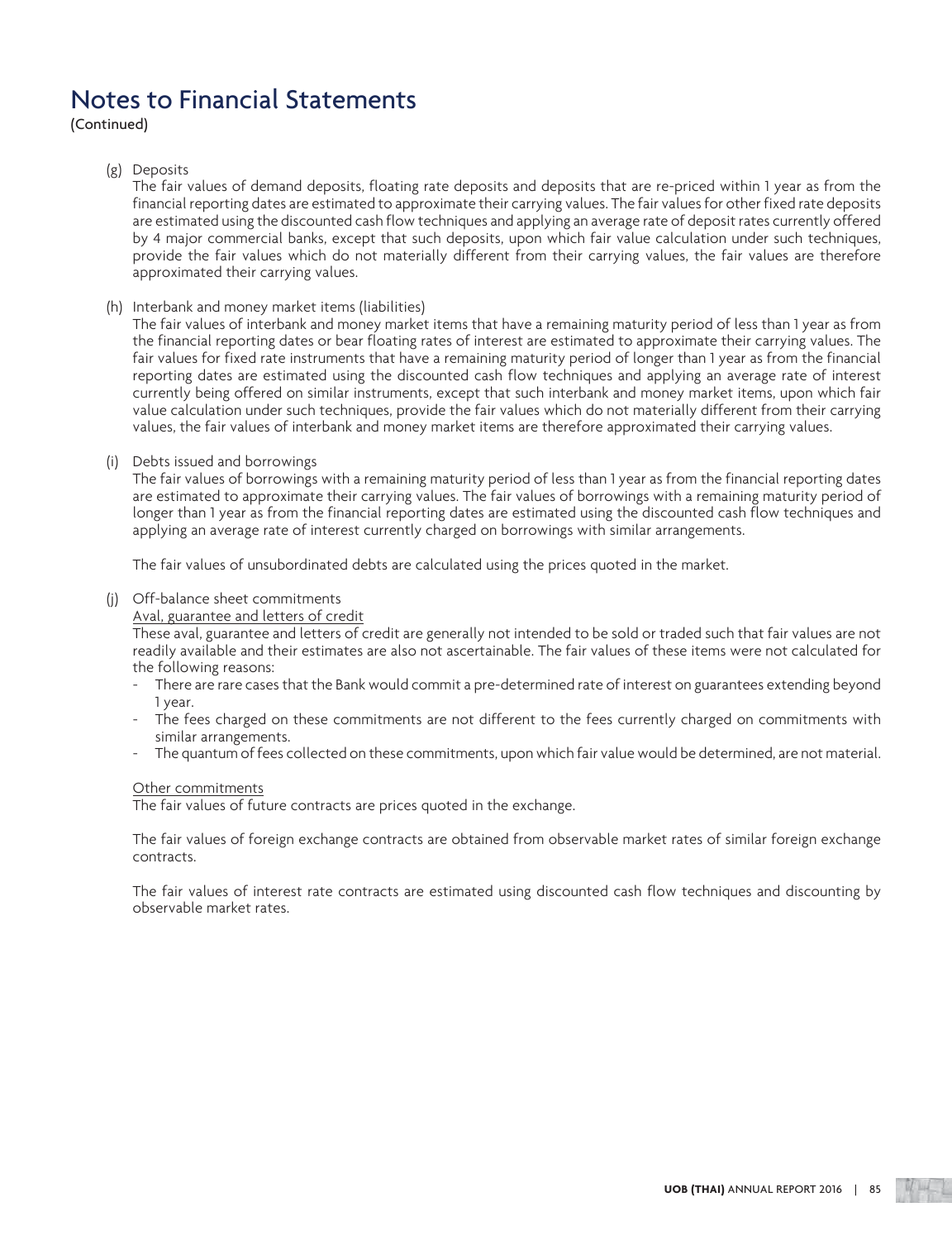(Continued)

 As at 31 December 2016 and 2015, the Bank and its subsidiaries had the assets and liabilities that were measured at fair value or disclosed at fair value using different levels of inputs as follows:

|                                                          | (Unit: Million Baht)              |                          |                          |            |         |  |
|----------------------------------------------------------|-----------------------------------|--------------------------|--------------------------|------------|---------|--|
|                                                          | Consolidated financial statements |                          |                          |            |         |  |
|                                                          | As at 31 December 2016            |                          |                          |            |         |  |
|                                                          | Carrying                          |                          |                          | Fair value |         |  |
|                                                          | Value                             | Level 1                  | Level 2                  | Level 3    | Total   |  |
| Financial assets measured at fair value                  |                                   |                          |                          |            |         |  |
| Derivatives assets                                       | 10,335                            |                          | 10,335                   |            | 10,335  |  |
| Trading investments Debt instruments                     | 2,551                             |                          | 2,551                    |            | 2,551   |  |
| Available-for-sale-investments                           |                                   |                          |                          |            |         |  |
| Equity instruments                                       | 269                               | 269                      |                          |            | 269     |  |
| Debt instruments                                         | 68,252                            |                          | 68,252                   |            | 68,252  |  |
| Other assets                                             | 1                                 |                          | 1                        |            | 1       |  |
| Financial liabilities measured at fair value             |                                   |                          |                          |            |         |  |
| Derivatives liabilities                                  | 9,931                             | $\overline{\phantom{a}}$ | 9,931                    |            | 9,931   |  |
| Other liabilities                                        | 6                                 |                          | 6                        |            | 6       |  |
| Non-financial asset measured at fair value               |                                   |                          |                          |            |         |  |
| Land and building                                        | 6,971                             |                          | $\overline{\phantom{a}}$ | 6,971      | 6,971   |  |
| Financial assets for which fair value are disclosed      |                                   |                          |                          |            |         |  |
| Cash                                                     | 5,189                             | 5,189                    |                          |            | 5,189   |  |
| Interbank and money market items - net                   | 37,396                            |                          | 37,396                   |            | 37,396  |  |
| General investments                                      | 46                                |                          |                          | 71         | 71      |  |
| Loan to customers and accrued interest receivables       | 309,874                           | $\overline{\phantom{0}}$ | 309,874                  |            | 309,874 |  |
| Financial liabilities for which fair value are disclosed |                                   |                          |                          |            |         |  |
| Deposits                                                 | 323,859                           | 186,982                  | 136,877                  |            | 323,859 |  |
| Interbank and money market items                         | 36,887                            |                          | 36,887                   |            | 36,887  |  |
| Liabilities payable on demand                            | 3,073                             | 3,073                    |                          |            | 3,073   |  |
| Debt issued and borrowings                               | 18,591                            |                          | 18,496                   |            | 18,496  |  |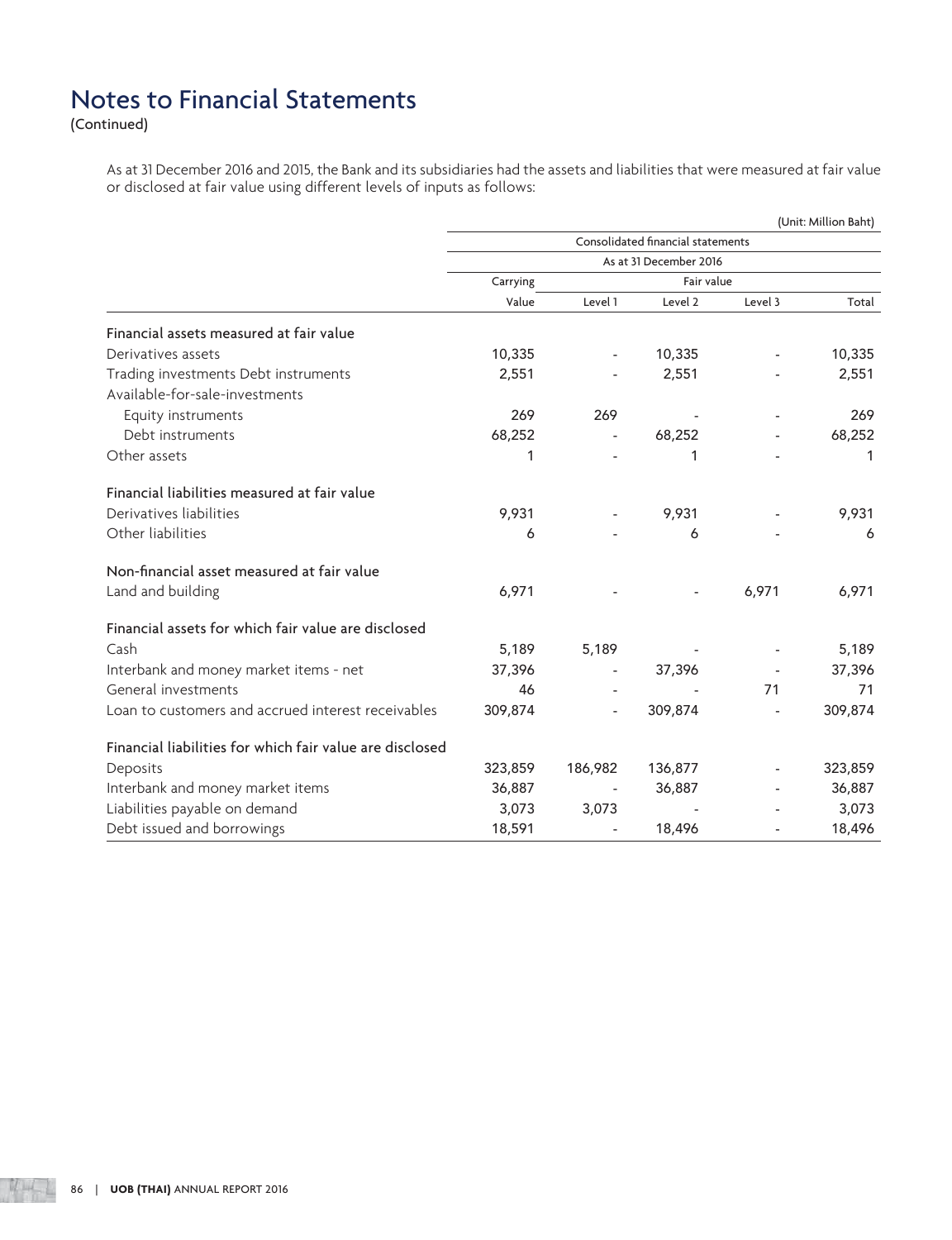(Continued)

|                                                          | (Unit: Million Baht) |                          |                                   |                          |         |  |  |
|----------------------------------------------------------|----------------------|--------------------------|-----------------------------------|--------------------------|---------|--|--|
|                                                          |                      |                          | Consolidated financial statements |                          |         |  |  |
|                                                          |                      |                          | As at 31 December 2015            |                          |         |  |  |
|                                                          | Carrying             |                          | Fair value                        |                          |         |  |  |
|                                                          | Value                | Level 1                  | Level 2                           | Level 3                  | Total   |  |  |
| Financial assets measured at fair value                  |                      |                          |                                   |                          |         |  |  |
| Claim on securities                                      | 4,075                |                          | 4,075                             |                          | 4,075   |  |  |
| Derivatives assets                                       | 9,068                |                          | 9,068                             |                          | 9,068   |  |  |
| Trading investments Debt instruments                     | 8,076                |                          | 8,076                             |                          | 8,076   |  |  |
| Available-for-sale-investments                           |                      |                          |                                   |                          |         |  |  |
| Equity instruments                                       | 491                  | 491                      |                                   |                          | 491     |  |  |
| Debt instruments                                         | 67,521               | $\overline{\phantom{a}}$ | 67,521                            |                          | 67,521  |  |  |
| Other assets                                             | 1                    |                          | 1                                 |                          | 1       |  |  |
| Financial liabilities measured at fair value             |                      |                          |                                   |                          |         |  |  |
| Liabilities to deliver securities                        | 4,075                |                          | 4,075                             |                          | 4,075   |  |  |
| Derivatives liabilities                                  | 9,319                |                          | 9,319                             |                          | 9,319   |  |  |
| Non-financial asset measured at fair value               |                      |                          |                                   |                          |         |  |  |
| Land and building                                        | 7,025                |                          |                                   | 7,025                    | 7,025   |  |  |
| Financial assets for which fair value are disclosed      |                      |                          |                                   |                          |         |  |  |
| Cash                                                     | 5,228                | 5,228                    |                                   |                          | 5,228   |  |  |
| Interbank and money market items - net                   | 41,352               | $\overline{\phantom{a}}$ | 41,352                            | $\overline{\phantom{a}}$ | 41,352  |  |  |
| General investments                                      | 46                   |                          |                                   | 66                       | 66      |  |  |
| Loan to customers and accrued interest receivables       | 283,862              |                          | 283,862                           |                          | 283,862 |  |  |
| Other receivable - TAMC - net                            | 1,510                |                          | 1,510                             |                          | 1,510   |  |  |
| Financial liabilities for which fair value are disclosed |                      |                          |                                   |                          |         |  |  |
| Deposits                                                 | 302,036              | 174,071                  | 127,965                           |                          | 302,036 |  |  |
| Interbank and money market items                         | 50,029               | $\overline{\phantom{a}}$ | 50,029                            |                          | 50,029  |  |  |
| Liabilities payable on demand                            | 2,366                | 2,366                    |                                   |                          | 2,366   |  |  |
| Debt issued and borrowings                               | 12,135               |                          | 12,199                            |                          | 12,199  |  |  |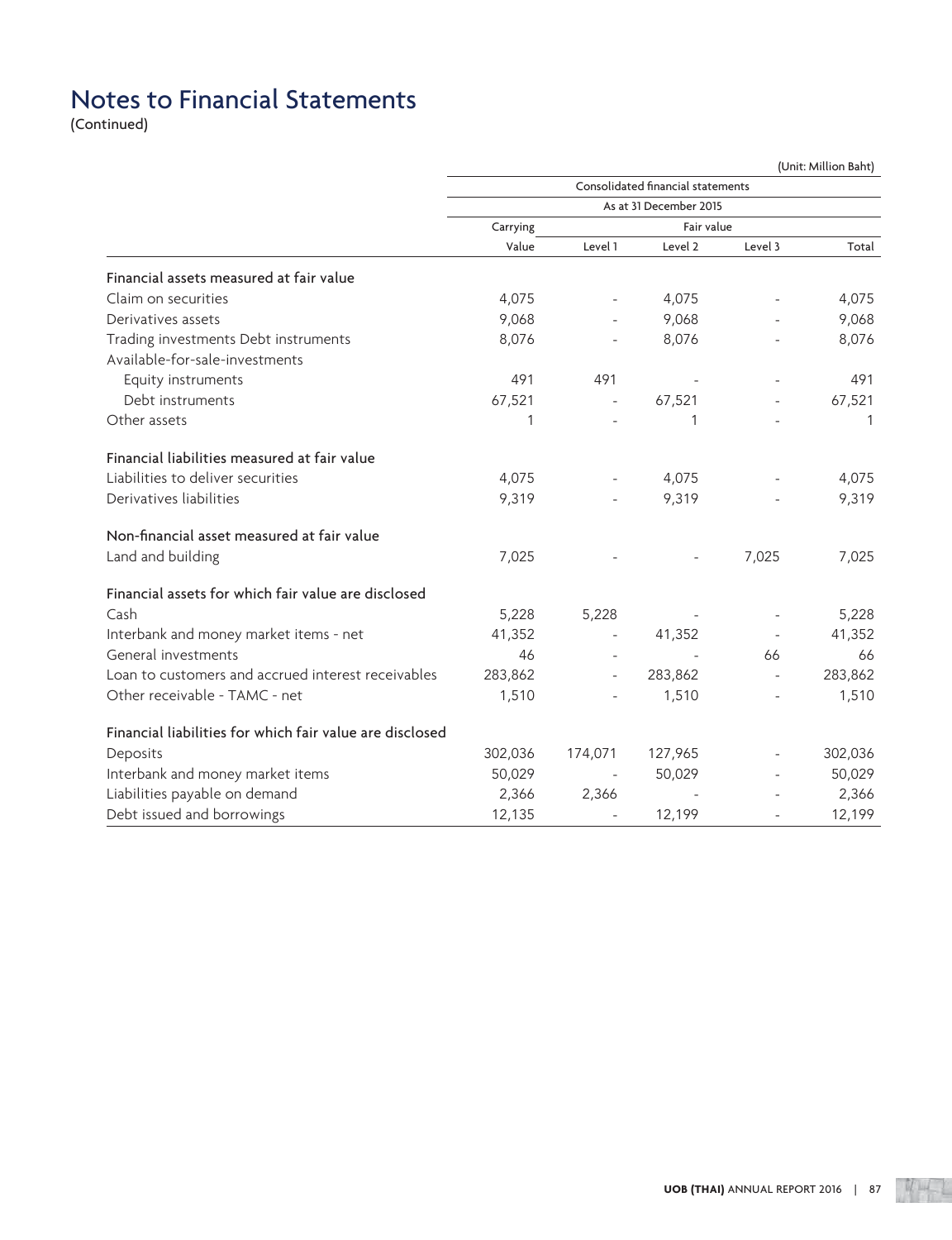(Continued)

|                                                          | (Unit: Million Baht) |                          |                               |                          |         |  |
|----------------------------------------------------------|----------------------|--------------------------|-------------------------------|--------------------------|---------|--|
|                                                          |                      |                          | Separate financial statements |                          |         |  |
|                                                          |                      |                          | As at 31 December 2016        |                          |         |  |
|                                                          | Carrying             |                          | Fair value                    |                          |         |  |
|                                                          | Value                | Level 1                  | Level 2                       | Level 3                  | Total   |  |
| Financial assets measured at fair value                  |                      |                          |                               |                          |         |  |
| Derivatives assets                                       | 10,335               | $\blacksquare$           | 10,335                        |                          | 10,335  |  |
| Trading investments Debt instruments                     | 2,551                |                          | 2,551                         |                          | 2,551   |  |
| Available-for-sale-investments                           |                      |                          |                               |                          |         |  |
| Equity instruments                                       | 269                  | 269                      |                               |                          | 269     |  |
| Debt instruments                                         | 68,252               | $\overline{\phantom{a}}$ | 68,252                        |                          | 68,252  |  |
| Other assets                                             | 1                    |                          | 1                             |                          | 1       |  |
| Financial liabilities measured at fair value             |                      |                          |                               |                          |         |  |
| Derivatives liabilities                                  | 9,931                |                          | 9,931                         |                          | 9,931   |  |
| Other liabilities                                        | 6                    |                          | 6                             |                          | 6       |  |
| Non-financial asset measured at fair value               |                      |                          |                               |                          |         |  |
| Land and building                                        | 6,971                |                          |                               | 6,971                    | 6,971   |  |
| Financial assets for which fair value are disclosed      |                      |                          |                               |                          |         |  |
| Cash                                                     | 5,189                | 5,189                    |                               |                          | 5,189   |  |
| Interbank and money market items - net                   | 37,396               | $\overline{\phantom{a}}$ | 37,396                        | $\overline{\phantom{a}}$ | 37,396  |  |
| General investments                                      | 46                   |                          |                               | 71                       | 71      |  |
| Loan to customers and accrued interest receivables       | 309,874              |                          | 309,874                       |                          | 309,874 |  |
| Financial liabilities for which fair value are disclosed |                      |                          |                               |                          |         |  |
| Deposits                                                 | 324,081              | 187,032                  | 137,049                       |                          | 324,081 |  |
| Interbank and money market items                         | 36,887               | $\overline{\phantom{a}}$ | 36,887                        | $\overline{\phantom{a}}$ | 36,887  |  |
| Liabilities payable on demand                            | 3,073                | 3,073                    |                               |                          | 3,073   |  |
| Debt issued and borrowings                               | 18,591               | $\overline{\phantom{a}}$ | 18,496                        | ÷,                       | 18,496  |  |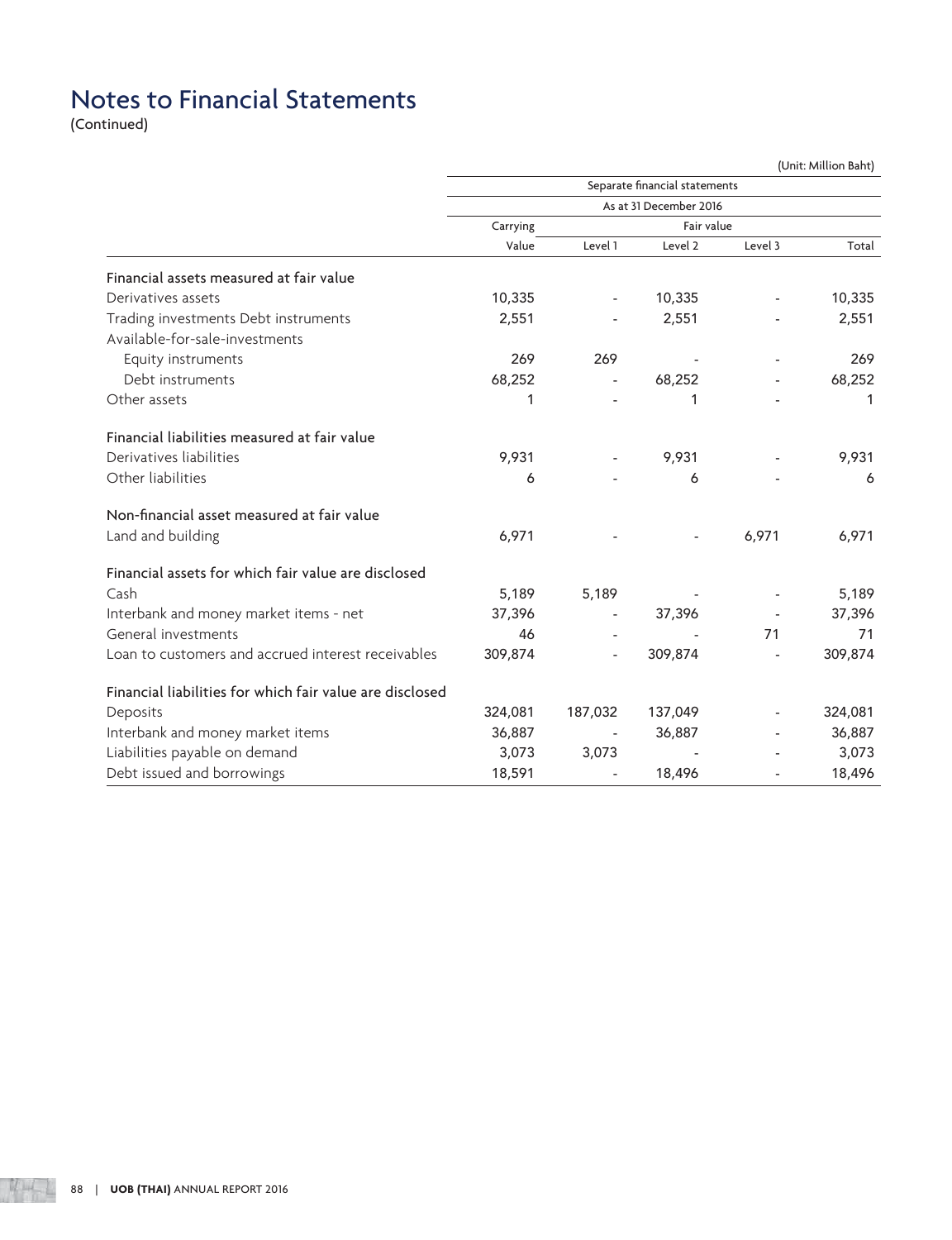(Continued)

|                                                          | (Unit: Million Baht) |         |                               |                          |         |  |  |
|----------------------------------------------------------|----------------------|---------|-------------------------------|--------------------------|---------|--|--|
|                                                          |                      |         | Separate financial statements |                          |         |  |  |
|                                                          |                      |         | As at 31 December 2015        |                          |         |  |  |
|                                                          | Carrying             |         | Fair value                    |                          |         |  |  |
|                                                          | Value                | Level 1 | Level 2                       | Level 3                  | Total   |  |  |
| Financial assets measured at fair value                  |                      |         |                               |                          |         |  |  |
| Claim on securities                                      | 4,075                |         | 4,075                         |                          | 4,075   |  |  |
| Derivatives assets                                       | 9,068                |         | 9,068                         |                          | 9,068   |  |  |
| Trading investments Debt instruments                     | 8,076                |         | 8,076                         |                          | 8,076   |  |  |
| Available-for-sale-investments                           |                      |         |                               |                          |         |  |  |
| Equity instruments                                       | 491                  | 491     |                               |                          | 491     |  |  |
| Debt instruments                                         | 67,521               |         | 67,521                        |                          | 67,521  |  |  |
| Other assets                                             | 1                    |         | 1                             |                          | 1       |  |  |
| Financial liabilities measured at fair value             |                      |         |                               |                          |         |  |  |
| Liabilities to deliver securities                        | 4,075                |         | 4,075                         |                          | 4,075   |  |  |
| Derivatives liabilities                                  | 9,319                |         | 9,319                         |                          | 9,319   |  |  |
| Non-financial asset measured at fair value               |                      |         |                               |                          |         |  |  |
| Land and building                                        | 7,025                |         |                               | 7,025                    | 7,025   |  |  |
| Financial assets for which fair value are disclosed      |                      |         |                               |                          |         |  |  |
| Cash                                                     | 5,228                | 5,228   |                               |                          | 5,228   |  |  |
| Interbank and money market items - net                   | 41,352               |         | 41,352                        | $\overline{\phantom{a}}$ | 41,352  |  |  |
| General investments                                      | 46                   |         |                               | 66                       | 66      |  |  |
| Loan to customers and accrued interest receivables       | 283,862              |         | 283,862                       | $\overline{\phantom{a}}$ | 283,862 |  |  |
| Other receivable - TAMC - net                            | 1,510                |         | 1,510                         |                          | 1,510   |  |  |
| Financial liabilities for which fair value are disclosed |                      |         |                               |                          |         |  |  |
| Deposits                                                 | 302,239              | 174,102 | 128,137                       |                          | 302,239 |  |  |
| Interbank and money market items                         | 50,029               |         | 50,029                        |                          | 50,029  |  |  |
| Liabilities payable on demand                            | 2,366                | 2,366   |                               |                          | 2,366   |  |  |
| Debt issued and borrowings                               | 12,135               |         | 12,199                        |                          | 12,199  |  |  |

During the year 2016 and 2015, there were no transfers within the fair value hierarchy.

### 45. Disclosure of financial instruments

 The Bank's business activities involve the use of financial instruments, including derivatives. These activities may expose the Bank to a variety of financial risks, credit risk, foreign exchange risk, interest rate risk and liquidity risk. In entering into those committed financial transactions, the Bank is governed by policies and parameters approved by the Assets and Liabilities Committee (ALCO) and endorsed by the Risk and Capital Committee (RCC) and/or the Executive Committee (EXCO) as appropriate. The Risk Management Sector assumes the independent oversight of risks undertaken by the Bank, and takes the lead in the formulation and approval of risk policies, controls and processes whereby the Product Control and Governance (PCG) Unit under the Risk Management Sector monitors Global Markets' operation to be in compliance with prescribed trading policies and limits. This is further enhanced by the audit of internal control in relation to risk management as carried out by the Internal Audit.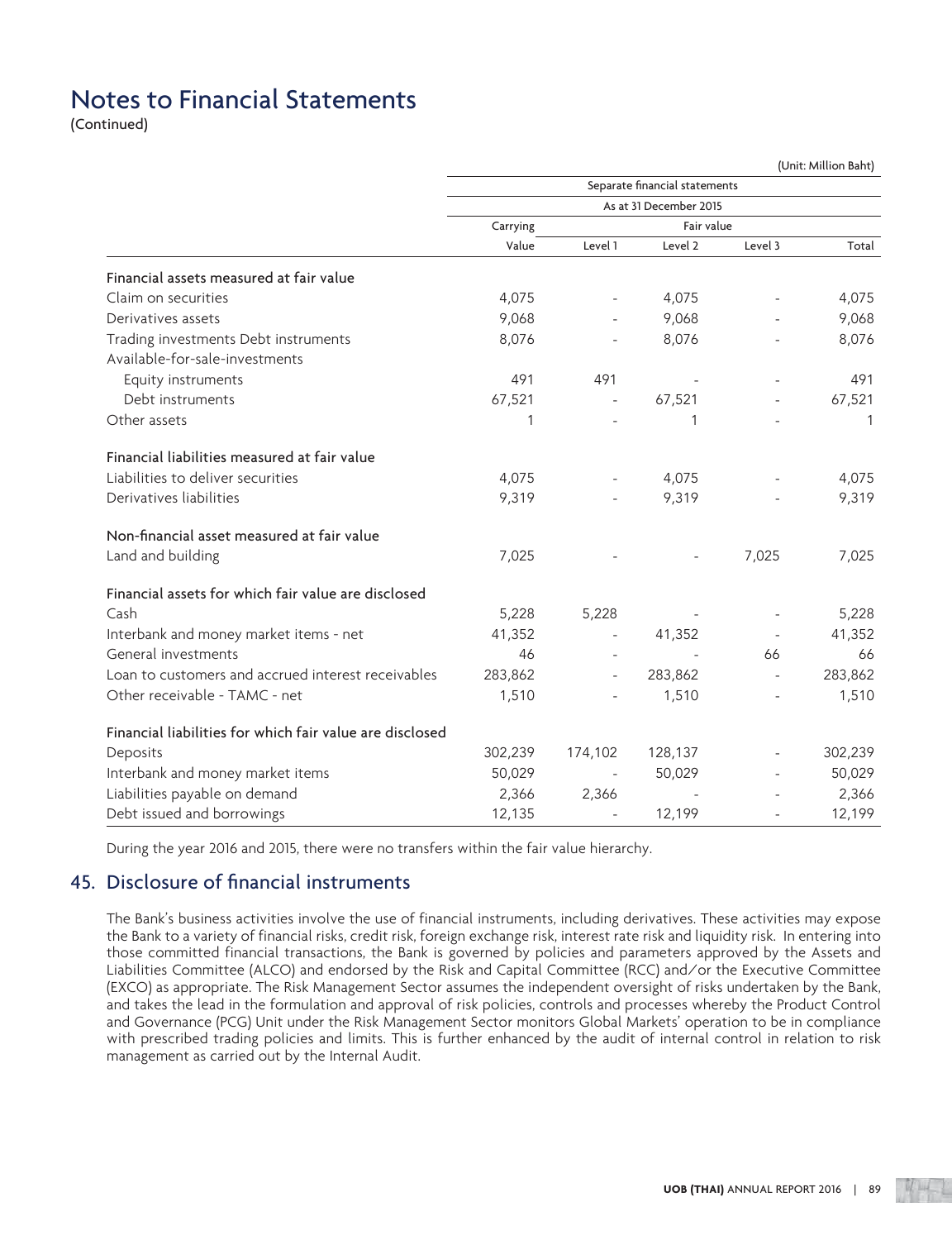(Continued)

### 45.1 Relevant accounting policies

 Details of significant accounting policies and methods adopted, including criteria for revenue and expense recognition in respect of each class of financial assets and financial liabilities, are already disclosed in Note 4 to the financial statements.

### 45.2 Credit risk

 Credit risk is defined as the risk of loss arising from any failure by a borrower or a counterparty to fulfil its financial obligations as and when such obligations are due. The Risk and Capital Committee and Credit Management Committee are the committees delegated by the Board of Directors to oversee all credit risk and credit related matters. These committees have oversight on the effectiveness of the Bank's credit risk management structure and framework including people, processes, information, infrastructure, methodologies and systems. Credit risk exposures are managed through a robust credit underwriting, structuring and monitoring process. The process includes monthly review of all non-performing and special mention loans, ensuring credit quality and the timely recognition of asset impairment. Past dues and credit limit excesses are also tracked and analysed regularly. In addition, credit review are performed regularly to proactively manage any delinquency, minimise undesirable concentrations, maximise recoveries, and ensure that credit policies and procedures are complied with.

 In case of financial assets, the carrying amounts net of allowance for doubtful accounts as stated in the financial statements represented the expected maximum exposure credit risk of the Bank and its subsidiaries.

 In case of off-balance commitments, the credit equivalent of unmatured commitments in accordance with the BOT's regulations represented the expected maximum exposure credit risk of the Bank and its subsidiaries from off-balance commitments.

|                                             |                                                | (Unit: Million Baht) |
|---------------------------------------------|------------------------------------------------|----------------------|
|                                             | Consolidated and separate financial statements |                      |
|                                             | As at 31 December                              |                      |
|                                             | 2016                                           | 2015                 |
| Foreign exchange contracts                  | 6,510                                          | 6,593                |
| Interest rate swap contracts                | 443                                            | 1,094                |
| Cross currency interest rate swap contracts | 1,123                                          | 2,056                |
| Commodity derivatives contracts             | 257                                            | 268                  |
| Avals to bills                              | 3,563                                          | 2,992                |
| Guarantees of loans                         | 3,147                                          | 4,408                |
| Performance guarantees                      | 6,589                                          | 6,862                |
| Bid guarantees                              | 328                                            | 269                  |
| Liability under unmatured import bills      | 271                                            | 201                  |
| Import letters of credit                    | 490                                            | 464                  |
| <b>Others</b>                               | 117                                            | 68                   |
| Total                                       | 22,838                                         | 25,275               |

### 45.3 Commodity price risk

 Commodity price risk is the risk arising from the price change of commodities, which may affect the value of the Bank's financial instruments or may cause volatility in the Bank's earnings and cost of funds.

 All commodity derivatives are managed on a back-to-back basis. The risk is independently monitored by Product Control and Governance Unit. Because the Bank records commodity derivatives at fair value, the Bank's commodity price risk is considered according to their carrying value.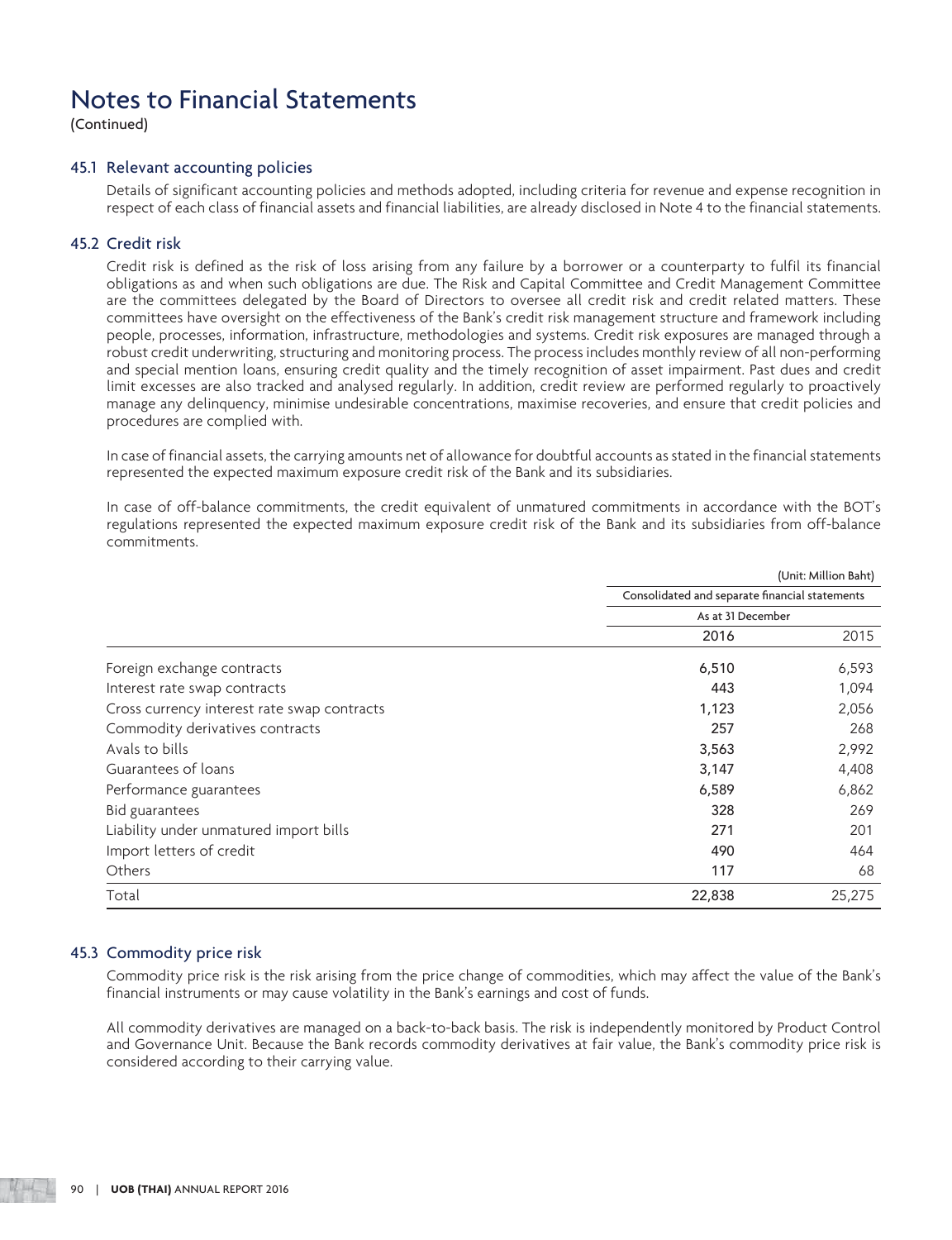(Continued)

### 45.4 Interest rate risk

 Interest rate risk from banking book arises from changes interest rates that may have a negative impact to net interest income of the Bank and its subsidiaries. Such risk may incur as a result of maturity mismatch or repricing period mismatch between financial assets and liabilities, including.

 These mismatches are managed as part of the overall interest rate risk management process, which is conducted in accordance with the Bank's policies.

 However, financial assets and liabilities represented their carrying values in statements of financial position, which are classified by types of interest rates and repricing periods as follows.

|                               | (Unit: Million Baht)     |                        |               |                          |                                   |         |                     |  |  |  |
|-------------------------------|--------------------------|------------------------|---------------|--------------------------|-----------------------------------|---------|---------------------|--|--|--|
|                               |                          |                        |               |                          | Consolidated financial statements |         |                     |  |  |  |
|                               |                          |                        |               | As at 31 December 2016   |                                   |         |                     |  |  |  |
|                               | Floating                 |                        |               | More                     |                                   |         | Average             |  |  |  |
|                               | rate/ Within             |                        |               |                          | than Non-interest                 |         | return rate         |  |  |  |
|                               |                          | 3 months 3 - 12 months | $1 - 5$ years | 5 years                  | bearing                           |         | Total (% per annum) |  |  |  |
| Financial assets              |                          |                        |               |                          |                                   |         |                     |  |  |  |
| Cash                          |                          |                        |               | $\overline{\phantom{a}}$ | 5,189                             | 5,189   |                     |  |  |  |
| Interbank and money market    |                          |                        |               |                          |                                   |         |                     |  |  |  |
| items - net                   | 30,096                   | 530                    |               | $\overline{\phantom{a}}$ | 6,770                             | 37,396  | 1.23                |  |  |  |
| Derivatives assets            | $\overline{\phantom{a}}$ |                        |               | $\overline{\phantom{a}}$ | 10,335                            | 10,335  |                     |  |  |  |
| Investments - net             | 26,124                   | 12,084                 | 32,536        | 59                       | 315                               | 71,118  | 1.60                |  |  |  |
| Loans to customers*           | 237,800                  | 35,953                 | 35,731        | 26                       | 9,196                             | 318,706 | 6.78                |  |  |  |
| <b>Financial liabilities</b>  |                          |                        |               |                          |                                   |         |                     |  |  |  |
| Deposits                      | 229,843                  | 86,575                 | 1,664         |                          | 5,777                             | 323,859 | 1.29                |  |  |  |
| Interbank and money           |                          |                        |               |                          |                                   |         |                     |  |  |  |
| market items                  | 28,690                   | 3,166                  | 92            | 215                      | 4,724                             | 36,887  | 1.15                |  |  |  |
| Liabilities payable on demand |                          |                        |               | $\overline{\phantom{a}}$ | 3,073                             | 3,073   |                     |  |  |  |
| Derivatives liabilities       |                          |                        |               | $\overline{\phantom{a}}$ | 9,931                             | 9,931   |                     |  |  |  |
| Debt issued and borrowings    | 6,091                    | 2,500                  | 10,000        |                          |                                   | 18,591  | 2.42                |  |  |  |

Under the Bank's interest rate risk management policy, non-accrual loans and loans to customers that are overdue and contracts were matured are reported in the "non-interest bearing" bucket.

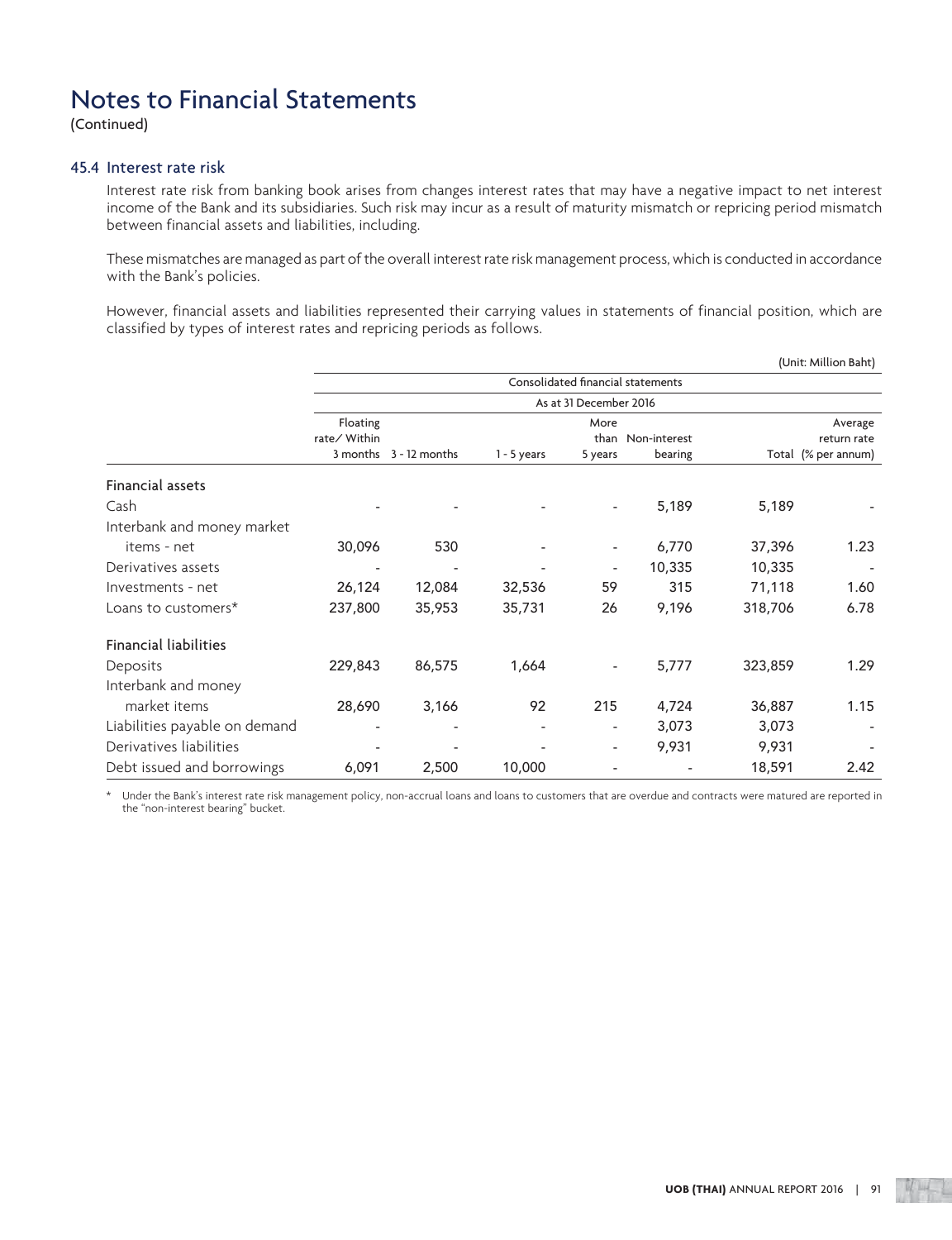(Continued)

|                                   | (Unit: Million Baht)     |                        |               |                                   |                   |         |                        |  |  |  |
|-----------------------------------|--------------------------|------------------------|---------------|-----------------------------------|-------------------|---------|------------------------|--|--|--|
|                                   |                          |                        |               | Consolidated financial statements |                   |         |                        |  |  |  |
|                                   |                          |                        |               | As at 31 December 2015            |                   |         |                        |  |  |  |
|                                   | Floating<br>rate/ Within |                        |               | More                              | than Non-interest |         | Average<br>return rate |  |  |  |
|                                   |                          | 3 months 3 - 12 months | $1 - 5$ years | 5 years                           | bearing           |         | Total (% per annum)    |  |  |  |
| Financial assets                  |                          |                        |               |                                   |                   |         |                        |  |  |  |
| Cash                              |                          |                        |               |                                   | 5,228             | 5,228   |                        |  |  |  |
| Interbank and money               |                          |                        |               |                                   |                   |         |                        |  |  |  |
| market items - net                | 36,297                   | 1,816                  |               | $\overline{\phantom{a}}$          | 3,239             | 41,352  | 1.43                   |  |  |  |
| Claim on securities               | 4,075                    |                        |               | $\overline{\phantom{a}}$          |                   | 4,075   |                        |  |  |  |
| Derivatives assets                |                          |                        |               | $\overline{\phantom{a}}$          | 9,068             | 9,068   |                        |  |  |  |
| Investments - net                 | 10,680                   | 23,571                 | 41,346        |                                   | 537               | 76,134  | 1.53                   |  |  |  |
| Loans to customers*               | 231,382                  | 18,596                 | 34,133        | 2                                 | 6,821             | 290,934 | 6.76                   |  |  |  |
| Other receivable - TAMC - net     |                          |                        |               | $\overline{\phantom{a}}$          | 1,510             | 1,510   |                        |  |  |  |
| <b>Financial liabilities</b>      |                          |                        |               |                                   |                   |         |                        |  |  |  |
| Deposits                          | 229,105                  | 61,690                 | 6,564         |                                   | 4,677             | 302,036 | 1.51                   |  |  |  |
| Interbank and money               |                          |                        |               |                                   |                   |         |                        |  |  |  |
| market items                      | 45,397                   | 2,822                  | 958           |                                   | 852               | 50,029  | 0.87                   |  |  |  |
| Liabilities payable on demand     |                          |                        |               | $\overline{\phantom{a}}$          | 2,366             | 2,366   |                        |  |  |  |
| Liabilities to deliver securities | 4,075                    |                        |               | $\overline{\phantom{a}}$          |                   | 4,075   |                        |  |  |  |
| Derivatives liabilities           |                          |                        |               |                                   | 9,319             | 9,319   |                        |  |  |  |
| Debt issued and borrowings        | 6,135                    | 3,500                  | 2,500         |                                   |                   | 12,135  | 2.70                   |  |  |  |

 \* Under the Bank's interest rate risk management policy, non-accrual loans and loans to customers that are overdue and contracts were matured are reported in the "non-interest bearing" bucket.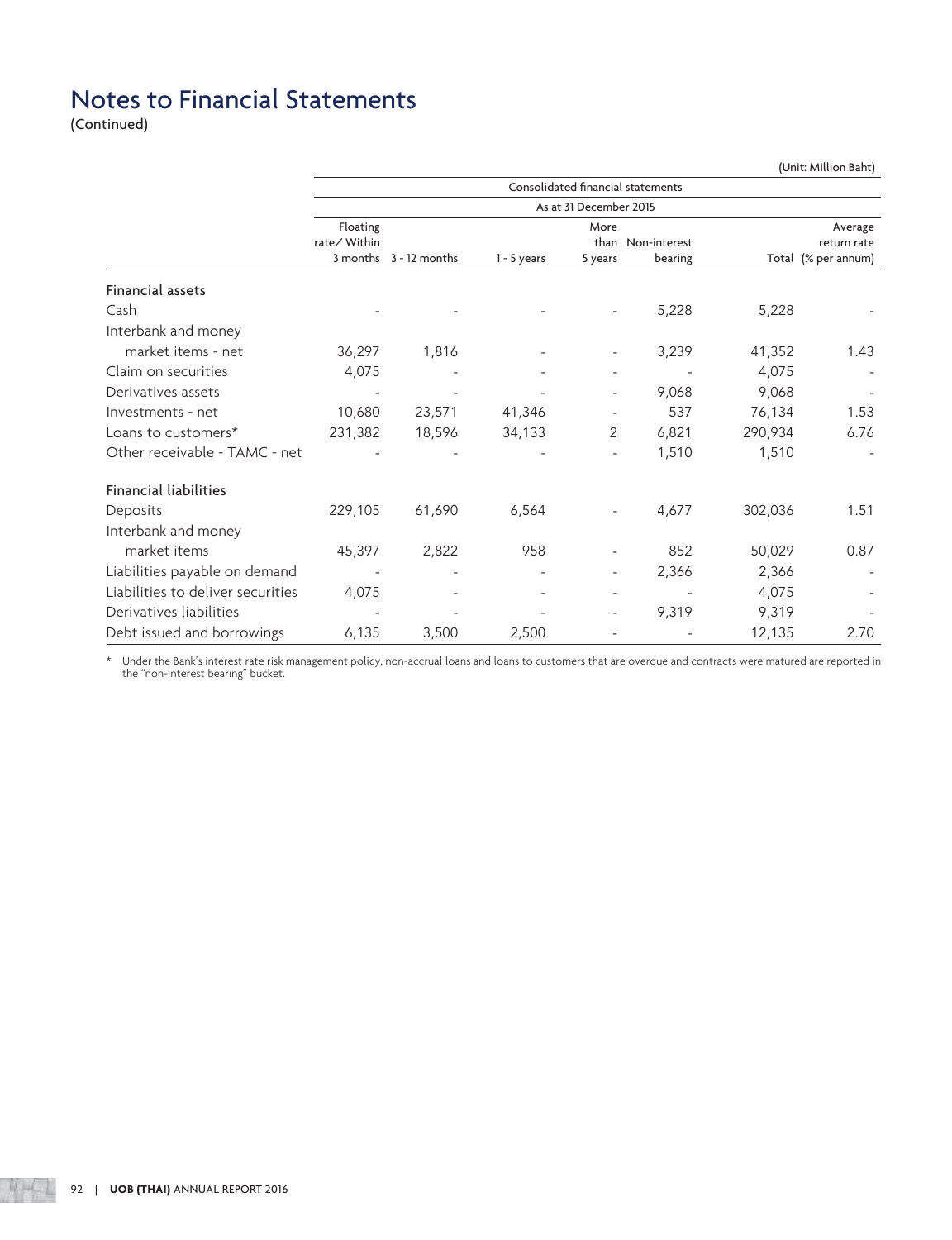(Continued)

|                               | (Unit: Million Baht) |                        |               |                               |                   |         |                     |  |  |  |
|-------------------------------|----------------------|------------------------|---------------|-------------------------------|-------------------|---------|---------------------|--|--|--|
|                               |                      |                        |               | Separate financial statements |                   |         |                     |  |  |  |
|                               |                      |                        |               | As at 31 December 2016        |                   |         |                     |  |  |  |
|                               | Floating             |                        |               | More                          |                   |         | Average             |  |  |  |
|                               | rate/ Within         | 3 months 3 - 12 months |               |                               | than Non-interest |         | return rate         |  |  |  |
|                               |                      |                        | $1 - 5$ years | 5 years                       | bearing           |         | Total (% per annum) |  |  |  |
| Financial assets              |                      |                        |               |                               |                   |         |                     |  |  |  |
| Cash                          |                      |                        |               |                               | 5,189             | 5,189   |                     |  |  |  |
| Interbank and money           |                      |                        |               |                               |                   |         |                     |  |  |  |
| market items - net            | 30,096               | 530                    |               |                               | 6,770             | 37,396  | 1.23                |  |  |  |
| Derivatives assets            |                      |                        |               | $\overline{a}$                | 10,335            | 10,335  |                     |  |  |  |
| Investments - net             | 26,124               | 12,084                 | 32,536        | 59                            | 491               | 71,294  | 1.60                |  |  |  |
| Loans to customers*           | 237,800              | 35,953                 | 35,731        | 26                            | 9,196             | 318,706 | 6.78                |  |  |  |
| <b>Financial liabilities</b>  |                      |                        |               |                               |                   |         |                     |  |  |  |
| Deposits                      | 229,926              | 86,714                 | 1,664         |                               | 5,777             | 324,081 | 1.29                |  |  |  |
| Interbank and money           |                      |                        |               |                               |                   |         |                     |  |  |  |
| market items                  | 28,690               | 3,166                  | 92            | 215                           | 4,724             | 36,887  | 1.15                |  |  |  |
| Liabilities payable on demand |                      |                        |               | $\overline{\phantom{a}}$      | 3,073             | 3,073   |                     |  |  |  |
| Derivatives liabilities       |                      |                        |               | $\overline{\phantom{a}}$      | 9,931             | 9,931   |                     |  |  |  |
| Debt issued and borrowings    | 6,091                | 2,500                  | 10,000        |                               |                   | 18,591  | 2.42                |  |  |  |

 \* Under the Bank's interest rate risk management policy, non-accrual loans and loans to customers that are overdue and contracts were matured are reported in the "non-interest bearing" bucket.

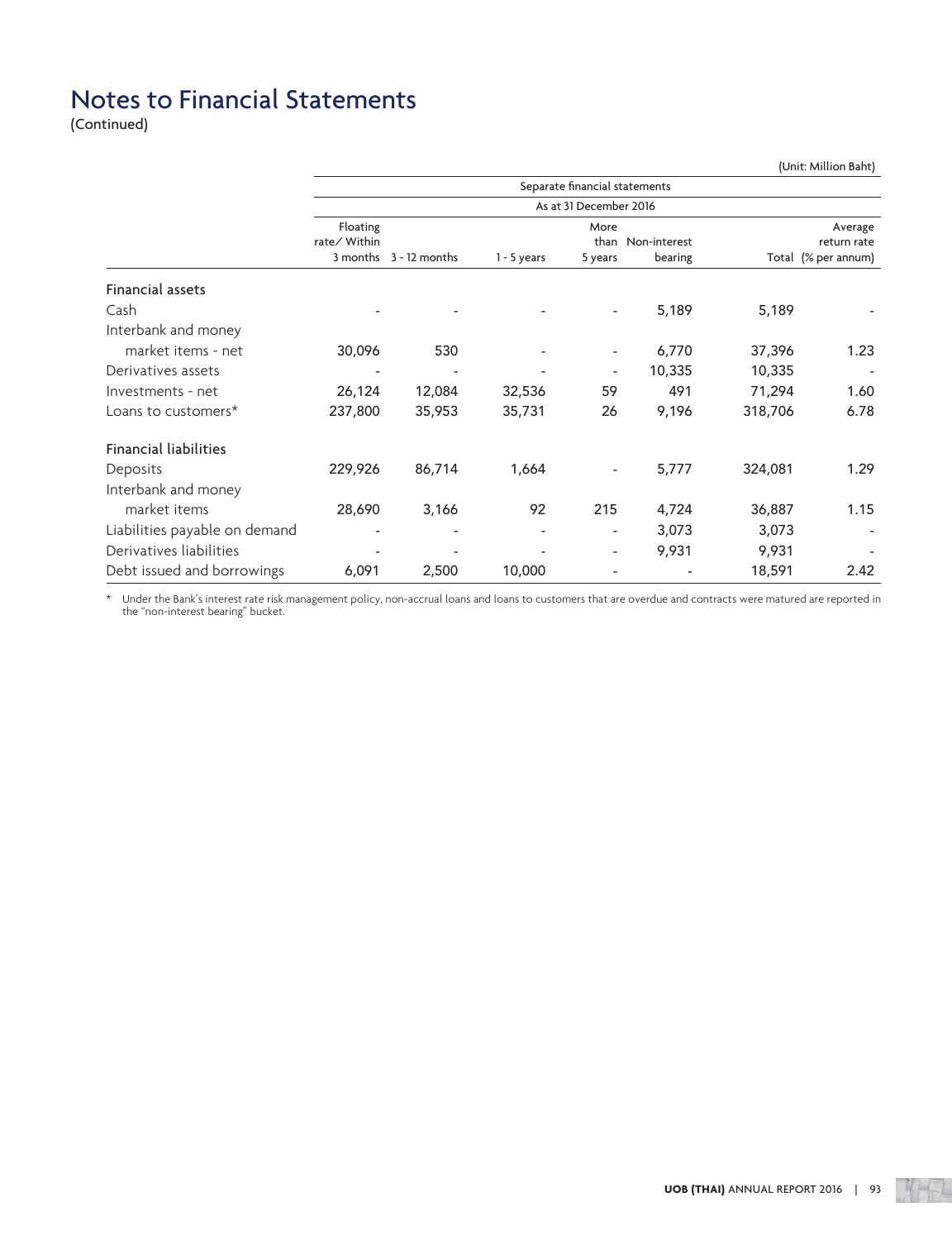(Continued)

|                                   | (Unit: Million Baht)     |                        |               |                               |                   |         |                        |  |  |  |  |
|-----------------------------------|--------------------------|------------------------|---------------|-------------------------------|-------------------|---------|------------------------|--|--|--|--|
|                                   |                          |                        |               | Separate financial statements |                   |         |                        |  |  |  |  |
|                                   |                          | As at 31 December 2015 |               |                               |                   |         |                        |  |  |  |  |
|                                   | Floating<br>rate/ Within |                        |               | More                          | than Non-interest |         | Average<br>return rate |  |  |  |  |
|                                   |                          | 3 months 3 - 12 months | $1 - 5$ years | 5 years                       | bearing           |         | Total (% per annum)    |  |  |  |  |
| Financial assets                  |                          |                        |               |                               |                   |         |                        |  |  |  |  |
| Cash                              |                          |                        |               |                               | 5,228             | 5,228   |                        |  |  |  |  |
| Interbank and money               |                          |                        |               |                               |                   |         |                        |  |  |  |  |
| market items - net                | 36,297                   | 1,816                  |               | $\overline{\phantom{a}}$      | 3,239             | 41,352  | 1.43                   |  |  |  |  |
| Claim on securities               | 4,075                    |                        |               | $\overline{\phantom{a}}$      |                   | 4,075   |                        |  |  |  |  |
| Derivatives assets                |                          |                        |               | $\overline{\phantom{a}}$      | 9,068             | 9,068   |                        |  |  |  |  |
| Investments - net                 | 10,680                   | 23,571                 | 41,346        |                               | 713               | 76,310  | 1.53                   |  |  |  |  |
| Loans to customers*               | 231,382                  | 18,596                 | 34,133        | $\overline{2}$                | 6,821             | 290,934 | 6.76                   |  |  |  |  |
| Other receivable - TAMC - net     |                          |                        |               | $\overline{\phantom{a}}$      | 1,510             | 1,510   |                        |  |  |  |  |
| <b>Financial liabilities</b>      |                          |                        |               |                               |                   |         |                        |  |  |  |  |
| Deposits                          | 229,157                  | 61,841                 | 6,564         |                               | 4,677             | 302,239 | 1.51                   |  |  |  |  |
| Interbank and money               |                          |                        |               |                               |                   |         |                        |  |  |  |  |
| market items                      | 45,397                   | 2,822                  | 958           |                               | 852               | 50,029  | 0.87                   |  |  |  |  |
| Liabilities payable on demand     |                          |                        |               | $\overline{\phantom{a}}$      | 2,366             | 2,366   |                        |  |  |  |  |
| Liabilities to deliver securities | 4,075                    |                        |               | $\overline{\phantom{a}}$      |                   | 4,075   |                        |  |  |  |  |
| Derivatives liabilities           |                          |                        |               |                               | 9,319             | 9,319   |                        |  |  |  |  |
| Debt issued and borrowings        | 6,135                    | 3,500                  | 2,500         |                               |                   | 12,135  | 2.70                   |  |  |  |  |

Under the Bank's interest rate risk management policy, non-accrual loans and loans to customers that are overdue and contracts were matured are reported in the "non-interest bearing" bucket.

### 45.5 Exchange rate risk

 Foreign exchange risk is the risk to revenues and economic value of foreign currency assets, liabilities, and financial derivatives caused by fluctuations in foreign exchange rates.

 The Bank's foreign exchange exposures comprise of trading and non-trading. Non-trading foreign exchange exposures are principally derived from customer businesses. The Bank utilises mainly spot foreign exchange, foreign currency forwards, and swaps to reduce its foreign exchange risk.

 Foreign exchange risk is independently managed through policies and risk limits and by monitored by Product Control and Governance Unit.

### 45.6 Liquidity risk

 Liquidity risk is the risk that the Bank and/or its subsidiaries may not be able to meet their financial obligations as and when they fall due, such as upon maturity of deposits and draw-down of loans.

 The Bank and its subsidiaries manage liquidity risk in accordance with the liquidity framework, which comprises policies, controls and risk limits. These controls and policies include setting limits for net liquidity position, monitoring of liquidity early warning indicators, stress-testing of cash flows in liquidity crisis scenarios and preparing of a comprehensive contingency funding plan. The Bank is also required by the regulators to maintain sufficient high liquid assets to support potential cash outflows under severe liquidity stressed scenario. The main objectives are honouring all cash outflow commitments on an on-going basis, satisfying statutory liquidity and reserve requirements, and avoiding raising funds at market premiums or through forced sale of assets.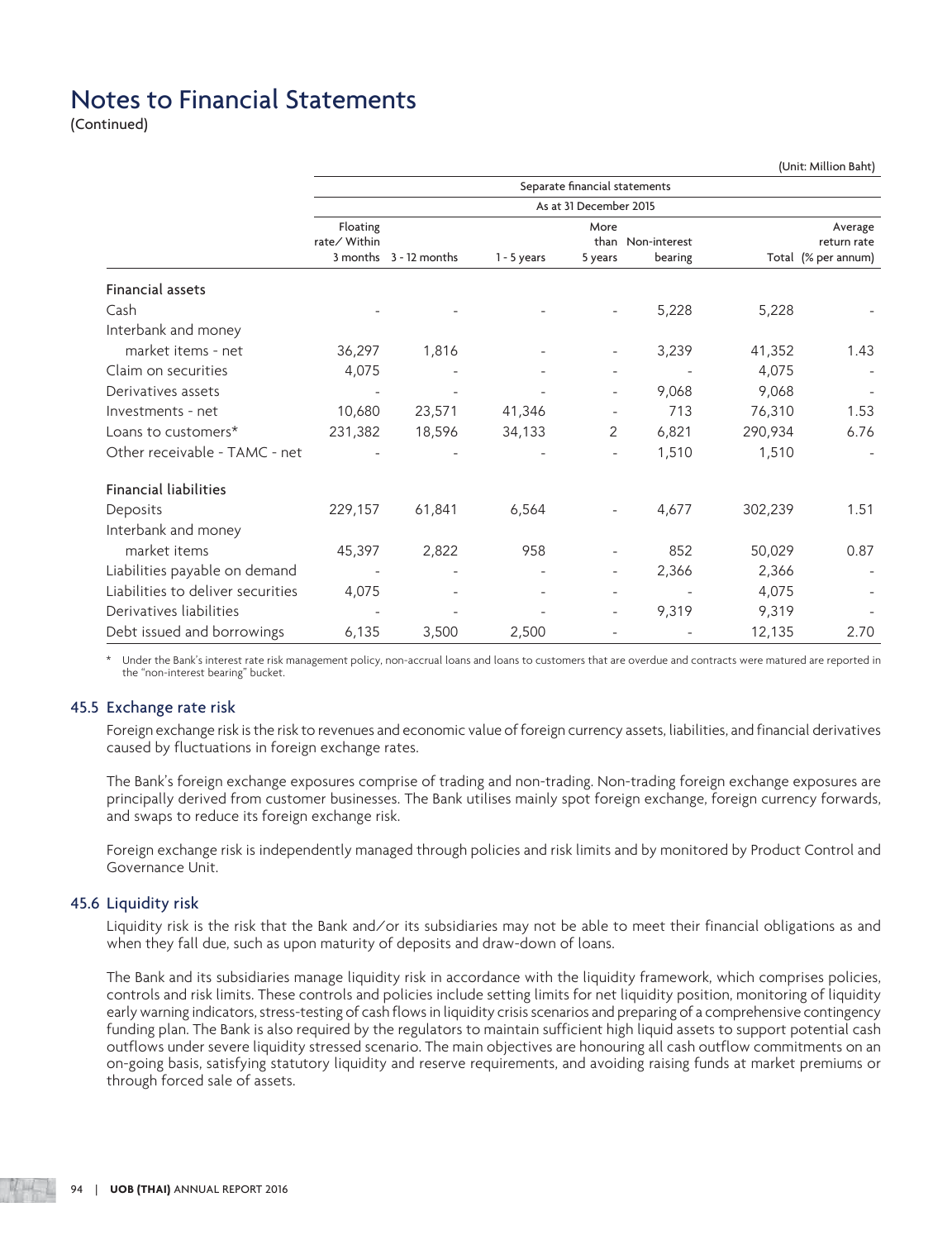(Continued)

 The maturity analysis of financial assets and liabilities representing their carrying values in statements of financial position is as follows:

|                               | (Unit: Million Baht) |                          |          |                                   |           |                          |         |  |  |  |
|-------------------------------|----------------------|--------------------------|----------|-----------------------------------|-----------|--------------------------|---------|--|--|--|
|                               |                      |                          |          | Consolidated financial statements |           |                          |         |  |  |  |
|                               |                      |                          |          | As at 31 December 2016            |           |                          |         |  |  |  |
|                               |                      | Within                   | $3 - 12$ |                                   | More than | No specific              |         |  |  |  |
|                               | Call                 | 3 months                 | months   | $1 - 5$ years                     | 5 years   | maturity                 | Total   |  |  |  |
| Financial assets              |                      |                          |          |                                   |           |                          |         |  |  |  |
| Cash                          | 5,189                |                          |          |                                   |           |                          | 5,189   |  |  |  |
| Interbank and money           |                      |                          |          |                                   |           |                          |         |  |  |  |
| market items - net            | 7,063                | 29,795                   | 538      |                                   |           |                          | 37,396  |  |  |  |
| Derivatives assets            |                      |                          |          |                                   |           | 10,335                   | 10,335  |  |  |  |
| Investments - net             | -                    | 26,124                   | 12,084   | 32,536                            | 59        | 315                      | 71,118  |  |  |  |
| Loans to customers*           | 2,109                | 61,542                   | 38,799   | 67,357                            | 148,899   | $\overline{\phantom{a}}$ | 318,706 |  |  |  |
| <b>Financial liabilities</b>  |                      |                          |          |                                   |           |                          |         |  |  |  |
| Deposits                      | 186,990              | 47,729                   | 87,470   | 1,669                             | 1         | $\overline{\phantom{a}}$ | 323,859 |  |  |  |
| Interbank and money           |                      |                          |          |                                   |           |                          |         |  |  |  |
| market items                  | 10,826               | 22,588                   | 3,166    | 92                                | 215       | -                        | 36,887  |  |  |  |
| Liabilities payable on demand | 3,073                | $\overline{\phantom{a}}$ |          |                                   |           |                          | 3,073   |  |  |  |
| Derivatives liabilities       |                      |                          |          |                                   |           | 9,931                    | 9,931   |  |  |  |
| Debt issued and borrowings    |                      | $\overline{\phantom{a}}$ | 2,500    | 10,000                            | 6,091     |                          | 18,591  |  |  |  |

\* Under the Bank's liquidity risk management policy, non-accrual loans such as certain restructured loans and NPLs are reported in the "more than 5 years" bucket.

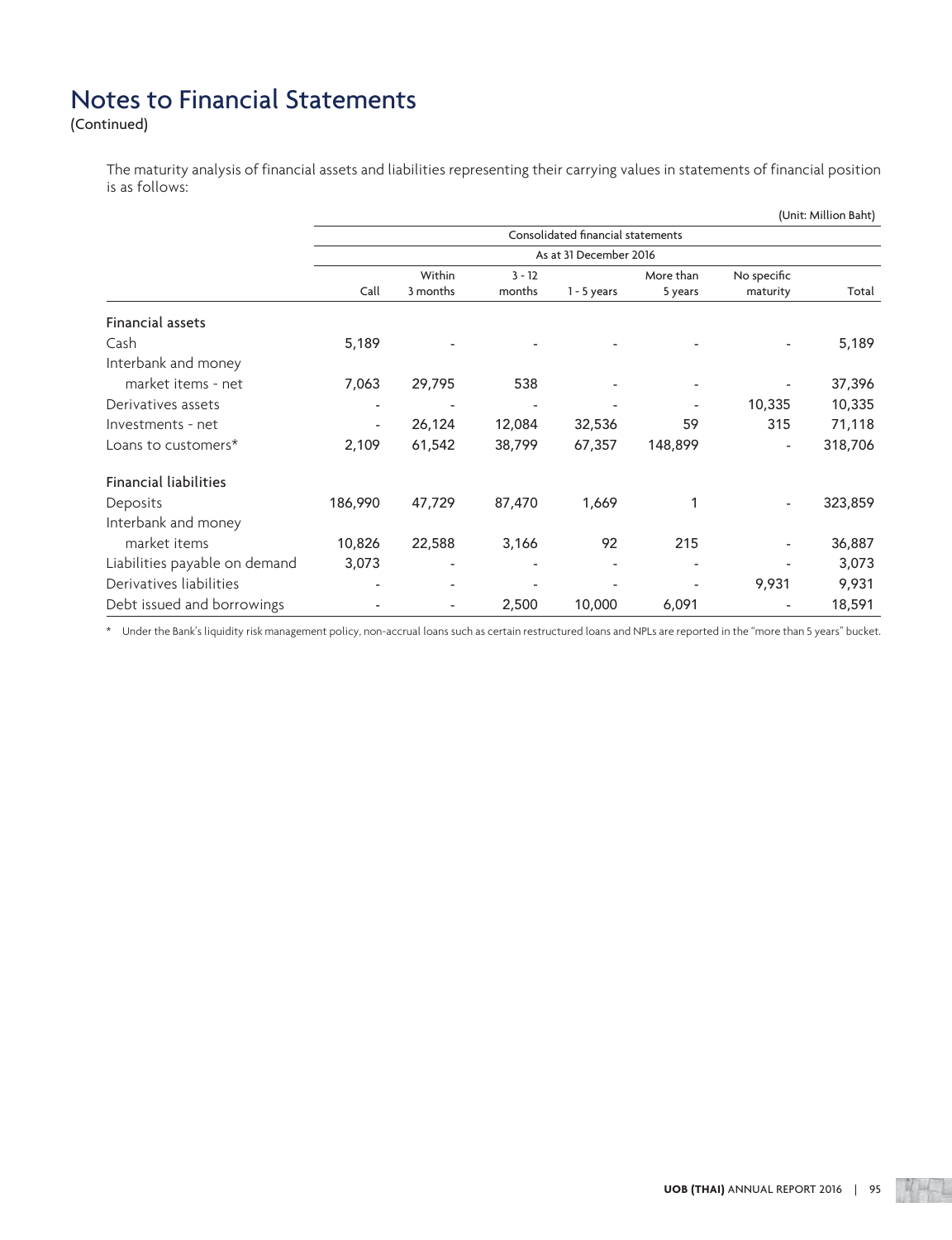(Continued)

|                                   | (Unit: Million Baht)     |                          |          |                                   |           |                          |         |  |  |  |
|-----------------------------------|--------------------------|--------------------------|----------|-----------------------------------|-----------|--------------------------|---------|--|--|--|
|                                   |                          |                          |          | Consolidated financial statements |           |                          |         |  |  |  |
|                                   |                          |                          |          | As at 31 December 2015            |           |                          |         |  |  |  |
|                                   |                          | Within                   | $3 - 12$ |                                   | More than | No specific              |         |  |  |  |
|                                   | Call                     | 3 months                 | months   | $1 - 5$ years                     | 5 years   | maturity                 | Total   |  |  |  |
| Financial assets                  |                          |                          |          |                                   |           |                          |         |  |  |  |
| Cash                              | 5,228                    |                          |          |                                   |           |                          | 5,228   |  |  |  |
| Interbank and money               |                          |                          |          |                                   |           |                          |         |  |  |  |
| market items - net                | 19,562                   | 19,973                   | 1,817    |                                   |           |                          | 41,352  |  |  |  |
| Claim on securities               | 4,075                    |                          |          |                                   |           |                          | 4,075   |  |  |  |
| Derivatives assets                |                          |                          |          |                                   |           | 9,068                    | 9,068   |  |  |  |
| Investments - net                 | $\overline{\phantom{a}}$ | 6,717                    | 23,571   | 45,309                            |           | 537                      | 76,134  |  |  |  |
| Loans to customers*               | 6,045                    | 56,175                   | 36,838   | 65,284                            | 126,592   |                          | 290,934 |  |  |  |
| Other receivable - TAMC - net     |                          |                          | 1,510    |                                   |           |                          | 1,510   |  |  |  |
| <b>Financial liabilities</b>      |                          |                          |          |                                   |           |                          |         |  |  |  |
| Deposits                          | 177,129                  | 56,653                   | 61,690   | 6,564                             |           | $\overline{\phantom{a}}$ | 302,036 |  |  |  |
| Interbank and money               |                          |                          |          |                                   |           |                          |         |  |  |  |
| market items                      | 20,932                   | 25,317                   | 2,822    | 958                               |           |                          | 50,029  |  |  |  |
| Liabilities payable on demand     | 2,366                    | $\overline{\phantom{0}}$ |          |                                   |           |                          | 2,366   |  |  |  |
| Liabilities to deliver securities | 4,075                    |                          |          |                                   |           |                          | 4,075   |  |  |  |
| Derivatives liabilities           |                          |                          |          |                                   |           | 9,319                    | 9,319   |  |  |  |
| Debt issued and borrowings        |                          | $\overline{\phantom{a}}$ | 3,500    | 8,635                             |           |                          | 12,135  |  |  |  |

\* Under the Bank's liquidity risk management policy, non-accrual loans such as certain restructured loans and NPLs are reported in the "more than 5 years" bucket.

|                               |                          |                          |          |                               |           |                          | (Unit: Million Baht) |
|-------------------------------|--------------------------|--------------------------|----------|-------------------------------|-----------|--------------------------|----------------------|
|                               |                          |                          |          | Separate financial statements |           |                          |                      |
|                               |                          |                          |          | As at 31 December 2016        |           |                          |                      |
|                               |                          | Within                   | $3 - 12$ |                               | More than | No specific              |                      |
|                               | Call                     | 3 months                 | months   | $1 - 5$ years                 | 5 years   | maturity                 | Total                |
| Financial assets              |                          |                          |          |                               |           |                          |                      |
| Cash                          | 5,189                    |                          |          |                               |           |                          | 5,189                |
| Interbank and money           |                          |                          |          |                               |           |                          |                      |
| market items - net            | 7,063                    | 29,795                   | 538      |                               |           |                          | 37,396               |
| Derivatives assets            |                          |                          |          |                               |           | 10,335                   | 10,335               |
| Investments - net             | $\overline{\phantom{a}}$ | 26,124                   | 12,084   | 32,536                        | 59        | 491                      | 71,294               |
| Loans to customers*           | 2,109                    | 61,542                   | 38,799   | 67,357                        | 148,899   |                          | 318,706              |
| <b>Financial liabilities</b>  |                          |                          |          |                               |           |                          |                      |
| Deposits                      | 187,040                  | 47,762                   | 87,609   | 1,669                         | 1         | $\overline{\phantom{a}}$ | 324,081              |
| Interbank and money           |                          |                          |          |                               |           |                          |                      |
| market items                  | 10,826                   | 22,588                   | 3,166    | 92                            | 215       |                          | 36,887               |
| Liabilities payable on demand | 3,073                    |                          |          |                               |           |                          | 3,073                |
| Derivatives liabilities       |                          |                          |          |                               |           | 9,931                    | 9,931                |
| Debt issued and borrowings    |                          | $\overline{\phantom{a}}$ | 2,500    | 10,000                        | 6,091     |                          | 18,591               |

\* Under the Bank's liquidity risk management policy, non-accrual loans such as certain restructured loans and NPLs are reported in the "more than 5 years" bucket.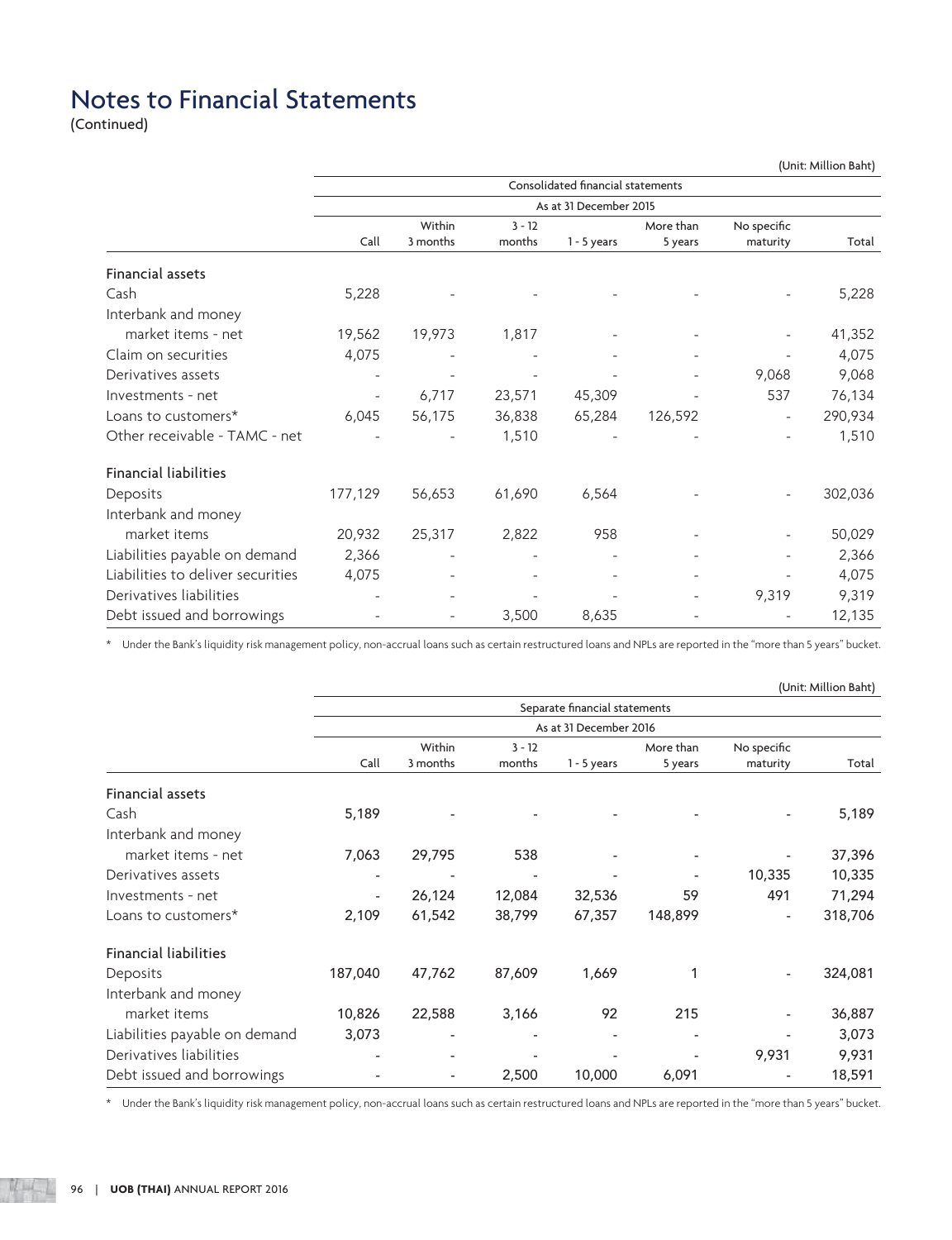(Continued)

|                                   |                | (Unit: Million Baht)     |          |                               |           |                          |         |  |  |  |  |
|-----------------------------------|----------------|--------------------------|----------|-------------------------------|-----------|--------------------------|---------|--|--|--|--|
|                                   |                |                          |          | Separate financial statements |           |                          |         |  |  |  |  |
|                                   |                |                          |          | As at 31 December 2015        |           |                          |         |  |  |  |  |
|                                   |                | Within                   | $3 - 12$ |                               | More than | No specific              |         |  |  |  |  |
|                                   | Call           | 3 months                 | months   | $1 - 5$ years                 | 5 years   | maturity                 | Total   |  |  |  |  |
| Financial assets                  |                |                          |          |                               |           |                          |         |  |  |  |  |
| Cash                              | 5,228          |                          |          |                               |           |                          | 5,228   |  |  |  |  |
| Interbank and money               |                |                          |          |                               |           |                          |         |  |  |  |  |
| market items - net                | 19,562         | 19,973                   | 1,817    |                               |           |                          | 41,352  |  |  |  |  |
| Claim on securities               | 4,075          |                          |          |                               |           |                          | 4,075   |  |  |  |  |
| Derivatives assets                |                |                          |          |                               |           | 9,068                    | 9,068   |  |  |  |  |
| Investments - net                 | $\overline{a}$ | 6,717                    | 23,571   | 45,309                        |           | 713                      | 76,310  |  |  |  |  |
| Loans to customers*               | 6,045          | 56,175                   | 36,838   | 65,284                        | 126,592   | $\overline{\phantom{a}}$ | 290,934 |  |  |  |  |
| Other receivable - TAMC - net     |                |                          | 1,510    |                               |           |                          | 1,510   |  |  |  |  |
| Financial liabilities             |                |                          |          |                               |           |                          |         |  |  |  |  |
| Deposits                          | 177,160        | 56,675                   | 61,840   | 6,564                         |           |                          | 302,239 |  |  |  |  |
| Interbank and money               |                |                          |          |                               |           |                          |         |  |  |  |  |
| market items                      | 20,932         | 25,317                   | 2,822    | 958                           |           |                          | 50,029  |  |  |  |  |
| Liabilities payable on demand     | 2,366          |                          |          | $\overline{a}$                |           | $\overline{\phantom{a}}$ | 2,366   |  |  |  |  |
| Liabilities to deliver securities | 4,075          |                          |          |                               |           |                          | 4,075   |  |  |  |  |
| Derivatives liabilities           |                |                          |          |                               |           | 9,319                    | 9,319   |  |  |  |  |
| Debt issued and borrowings        |                | $\overline{\phantom{a}}$ | 3,500    | 8,635                         |           |                          | 12,135  |  |  |  |  |

\* Under the Bank's liquidity risk management policy, non-accrual loans such as certain restructured loans and NPLs are reported in the "more than 5 years" bucket.

### 46. Approval of financial statements

These financial statements were authorised for issue by the Bank's Board of Directors on 3 March 2017.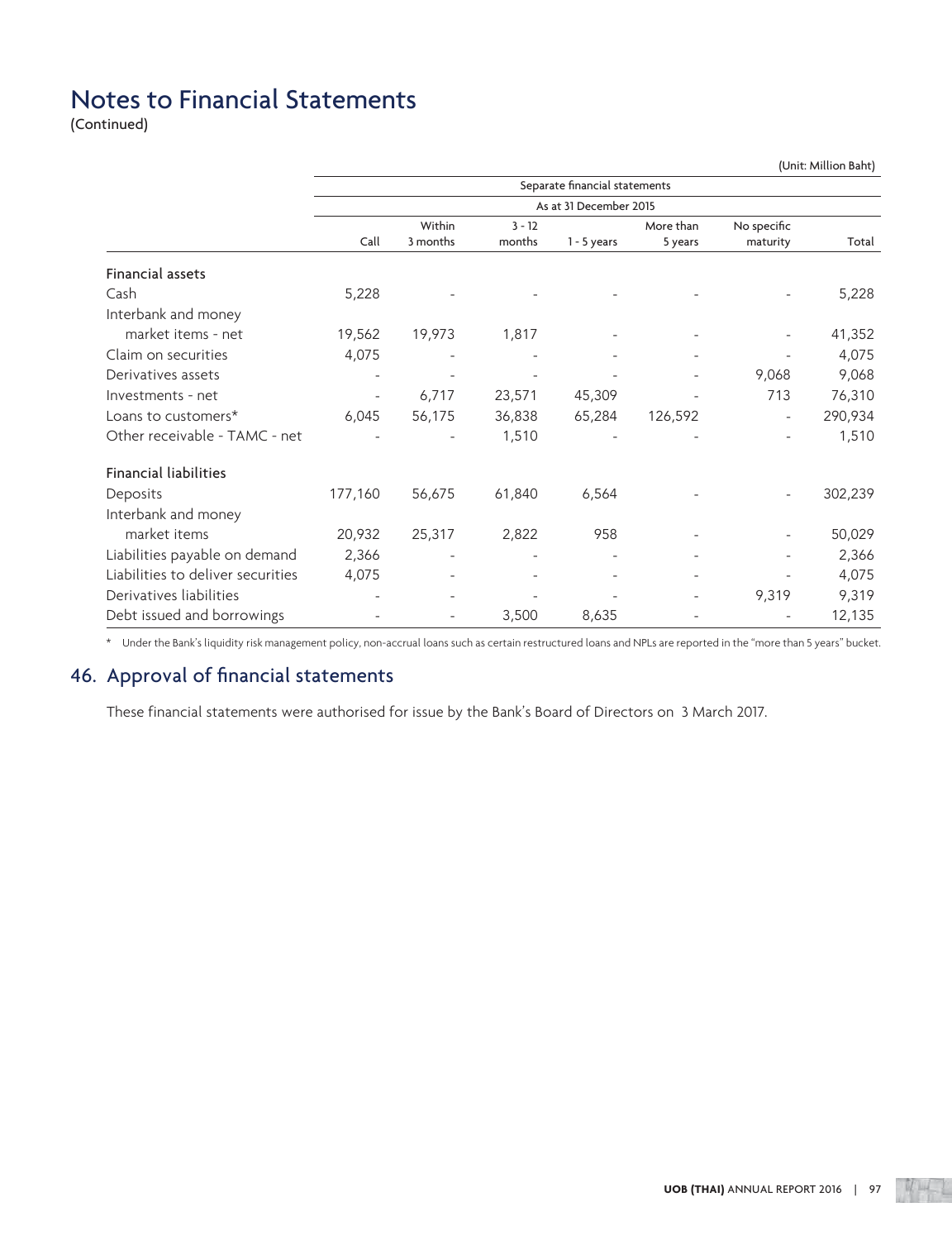# 1. Subsidiaries companies of UOB (Thai)

### 1. UOB Services Company Limited

| <b>Business</b>      | Collection services                                                       |
|----------------------|---------------------------------------------------------------------------|
| Location             | 690, 17th -18th Floor, Sukhumvit Road, Klongton, Klongtoey, Bangkok 10110 |
| Telephone            | 0 2680 5555                                                               |
| Facsimile            | 0 2680 3895                                                               |
| Paid-up capital      | THB 60,000,000 (10,000,000 ordinary shares)                               |
| UOB (Thai)'s holding | 99.99%                                                                    |

### 2. UOB Bullion and Futures (Thai) Company Limited

| <b>Business</b>      | Trading Agent in Futures Contracts                                            |
|----------------------|-------------------------------------------------------------------------------|
| Location             | 191, 7 <sup>th</sup> Floor, South Sathon Road, Yannawa, Sathon, Bangkok 10120 |
| Telephone            | 0 2343 3994                                                                   |
| Facsimile            | 0 2213 2614                                                                   |
| Paid-up capital      | THB 175,000,000 (1,750,000 ordinary shares)                                   |
| UOB (Thai)'s holding | 75.00%                                                                        |
|                      |                                                                               |

# 2. Details of directors as at 31 December 2016

| Name                                           | Period                                    | Work Experience                                                                                                                           |
|------------------------------------------------|-------------------------------------------|-------------------------------------------------------------------------------------------------------------------------------------------|
| 1. Wee Cho Yaw                                 | Jul 2004 - Present                        | • Chairman of the Board of Directors (Authorised Signatory),<br>UOB (Thai)                                                                |
|                                                | May 2013 - Present                        | • Chairman Emeritus & Adviser, United Overseas Bank Limited,<br>Singapore                                                                 |
|                                                | May 2007 - Apr 2013<br>1974 - Apr 2007    | • Chairman, United Overseas Bank Limited, Singapore<br>• Chairman and CEO, United Overseas Bank Limited, Singapore                        |
| 2. Wee Ee Cheong                               | Jul 2004 - Present                        | • Deputy Chairman of the Board of Directors (Authorised Signatory),<br>UOB (Thai)                                                         |
|                                                | May 2007 - Present                        | · Deputy Chairman and CEO, United Overseas Bank Limited,<br>Singapore                                                                     |
|                                                | 2000 - Apr 2007                           | • Deputy Chairman and President, United Overseas Bank Limited,<br>Singapore                                                               |
| 3. Chinnawat Bulsuk                            | Aug 2016 - Present                        | • Member of the Nomination and Compensation Committee,<br>UOB (Thai)                                                                      |
|                                                | Aug 2014 - Aug 2016                       | • Chairman of the Nomination and Compensation Committee,<br>UOB (Thai)                                                                    |
|                                                | Aug 2012 - Aug 2014<br>Aug 2004 - Present | • Chairman of the Audit Committee, UOB (Thai)<br>• Independent Director and Member of the Audit Committee,<br>UOB (Thai)                  |
|                                                | 2003 - Present                            | • Director and CEO, Thai Samut Asset Co., Ltd.                                                                                            |
| 4. Suebtrakul Soonthornthum Jan 2017 - Present | Aug 2016 - Present                        | • Director and Vice Chairman of the Executive Board, Loxley PCL<br>• Chairman of the Nomination and Compensation Committee,<br>UOB (Thai) |
|                                                | Aug 2012 - Present                        | • Member of the Nomination and Compensation Committee,<br>UOB (Thai)                                                                      |
|                                                | Aug 2008 - Aug 2010<br>Aug 2004 - Present | • Chairman of the Audit Committee, UOB (Thai)<br>• Independent Director and Member of the Audit Committee,<br>UOB (Thai)                  |
|                                                | 1992 - 2016                               | • Director and Senior Executive Vice President, Loxley PCL                                                                                |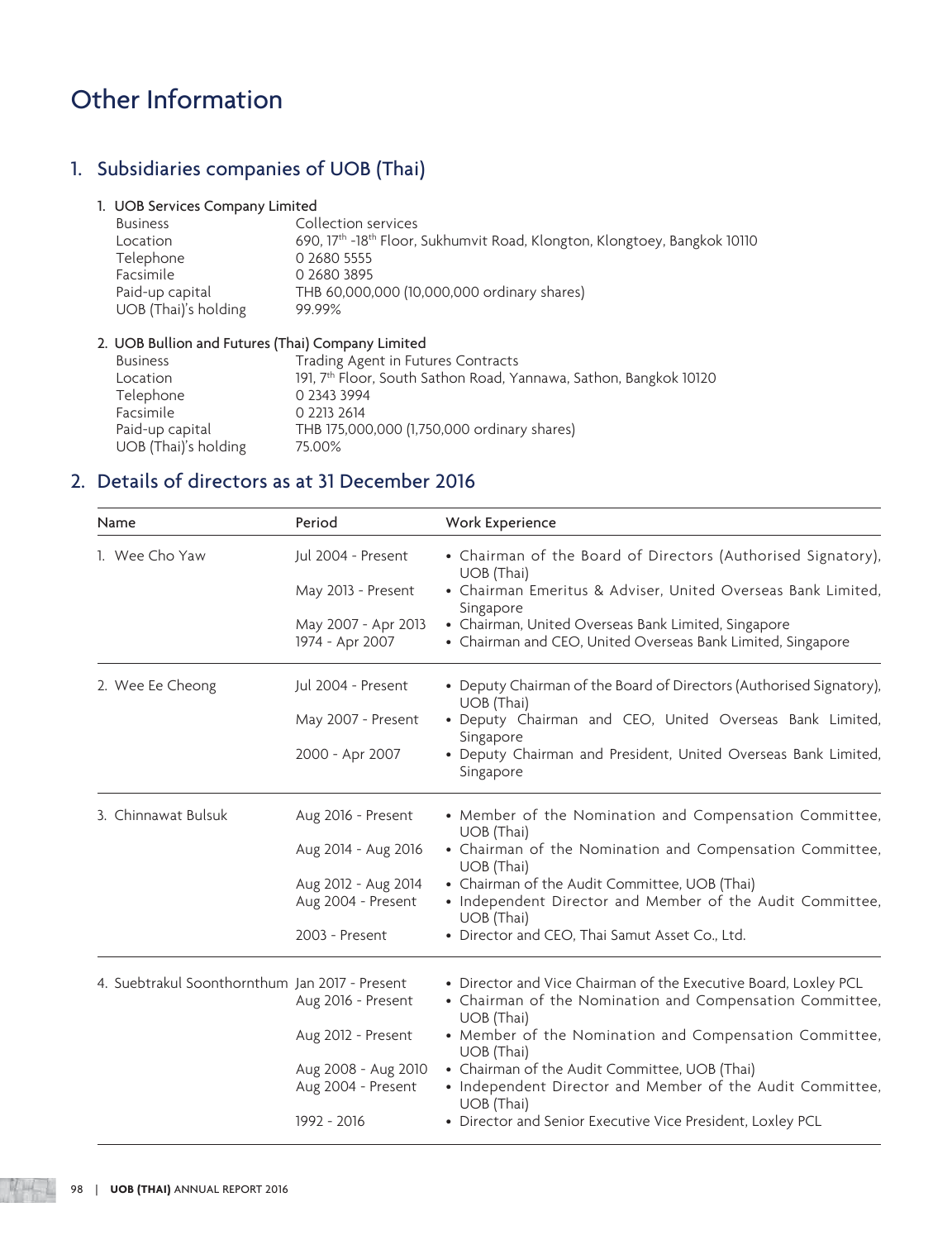| Name                       | Period                                                                                                                                                                          | Work Experience                                                                                                                                                                                                                                                                                                                                                                                                                                                                                                                                                                                                                                                                                               |
|----------------------------|---------------------------------------------------------------------------------------------------------------------------------------------------------------------------------|---------------------------------------------------------------------------------------------------------------------------------------------------------------------------------------------------------------------------------------------------------------------------------------------------------------------------------------------------------------------------------------------------------------------------------------------------------------------------------------------------------------------------------------------------------------------------------------------------------------------------------------------------------------------------------------------------------------|
| 5. Chanitr Charnchainarong | 2016 - Present<br>2016 - Present<br>May 2015 - Present                                                                                                                          | • Senior Executive Vice President, Harng Central Department Store Ltd.<br>· Director, Startegic Property Investors Co., Ltd.<br>• Independent Director and Chairman of the Audit Committee,<br>UOB (Thai)                                                                                                                                                                                                                                                                                                                                                                                                                                                                                                     |
|                            | 2013 - Present<br>Oct 2015 - Present<br>Nov 2015 - Present                                                                                                                      | • Chairman, Thai - Cambodia Business Council<br>• Chairman, Comanche International Co., Ltd.<br>• Independent Director and Audit Committee, GMM Grammy PCL                                                                                                                                                                                                                                                                                                                                                                                                                                                                                                                                                    |
| 6. Tithiphan Chuerboonchai | Nov 2016 - Present<br>2016 - Present<br>2015-Present<br>2014 - Present<br>2009 - Present<br>2009 - Present<br>2005 - Present<br>2002 - Present<br>1996 - Present<br>1978 - 2013 | • Independent Director and Member of the Audit Committee, UOB (Thai)<br>· Independent Director, Univentures Public Co., Ltd.<br>• Director, Constitution Drafting Commission<br>• Member of the Foreign Business Commission, Ministry of Commerce<br>• Member of the Council of State of the Office of the Council of State<br>• Independent Director, TSFC Securities PCL<br>• Member of the Law Reform Commission, the Office of the Council<br>of State<br>• Member of the Legal Sub-Committee of the Stock Exchange of Thailand<br>• Director of the Law and Development Research Center of the Faculty<br>of Law, Chulalongkorn University<br>• Lecturer in the Faculty of Law, Chulalongkorn University |
| 7. Lee Chin Yong           | Aug 2004 - Present<br>2003 - Present                                                                                                                                            | • Director (Authorised Signatory), UOB (Thai)<br>• Managing Director, United Overseas Bank Limited, Singapore                                                                                                                                                                                                                                                                                                                                                                                                                                                                                                                                                                                                 |
| 8. Tan Choon Hin           | Nov 2016 -Present<br>2012 - 2016<br>$2008 - 2012$<br>2005 - 2008<br>2000 - 2005                                                                                                 | • Director (Authorised Signatory), UOB (Thai)<br>· Head of Group Retail Credit, United Overseas Bank Limited, Singapore<br>• Head of Consumer Banking, Standard Chartered Bank, Taiwan<br>• Regional Credit Head, South East Asia, Standard Chartered Bank,<br>Singapore<br>• Head of Credit, Standard Chartered Bank, Hong Kong                                                                                                                                                                                                                                                                                                                                                                              |
| 9. Sanchai Apisaksirikul   | Mar 2012 - Present<br>Apr 2015 - Present<br>2007 - Mar 2015<br>2001 - 2006<br>2000 - 2001                                                                                       | • Director (Authorised Signatory), UOB (Thai)<br>• Managing Director, UOB (Thai)<br>• Executive Director, UOB(Thai)<br>• Senior Vice President, Bank of Asia PCL<br>• Vice President, Bank of Asia PCL                                                                                                                                                                                                                                                                                                                                                                                                                                                                                                        |

### 3. Directors' Remuneration

as of 31 December 2016

|                             |           |           | Baht                                                      |
|-----------------------------|-----------|-----------|-----------------------------------------------------------|
|                             |           |           | Nomination &                                              |
|                             |           |           | Board of Directors Audit Committee Compensation Committee |
| 1. Wee Cho Yaw              | 1,920,000 |           |                                                           |
| 2. Chinnawat Bulsuk         | 960,000   | 540,000   | 524,000                                                   |
| 3. Suebtrakul Soonthornthum | 960,000   | 540,000   | 484,000                                                   |
| 4. Chanitr Charnchainarong  | 960,000   | 900,000   |                                                           |
| 5. Tithiphan Chuerboonchai* | 160,000   | 90,000    |                                                           |
| Total                       | 4,960,000 | 2,070,000 | 1,008,000                                                 |

\*Appointed on 18 November 2016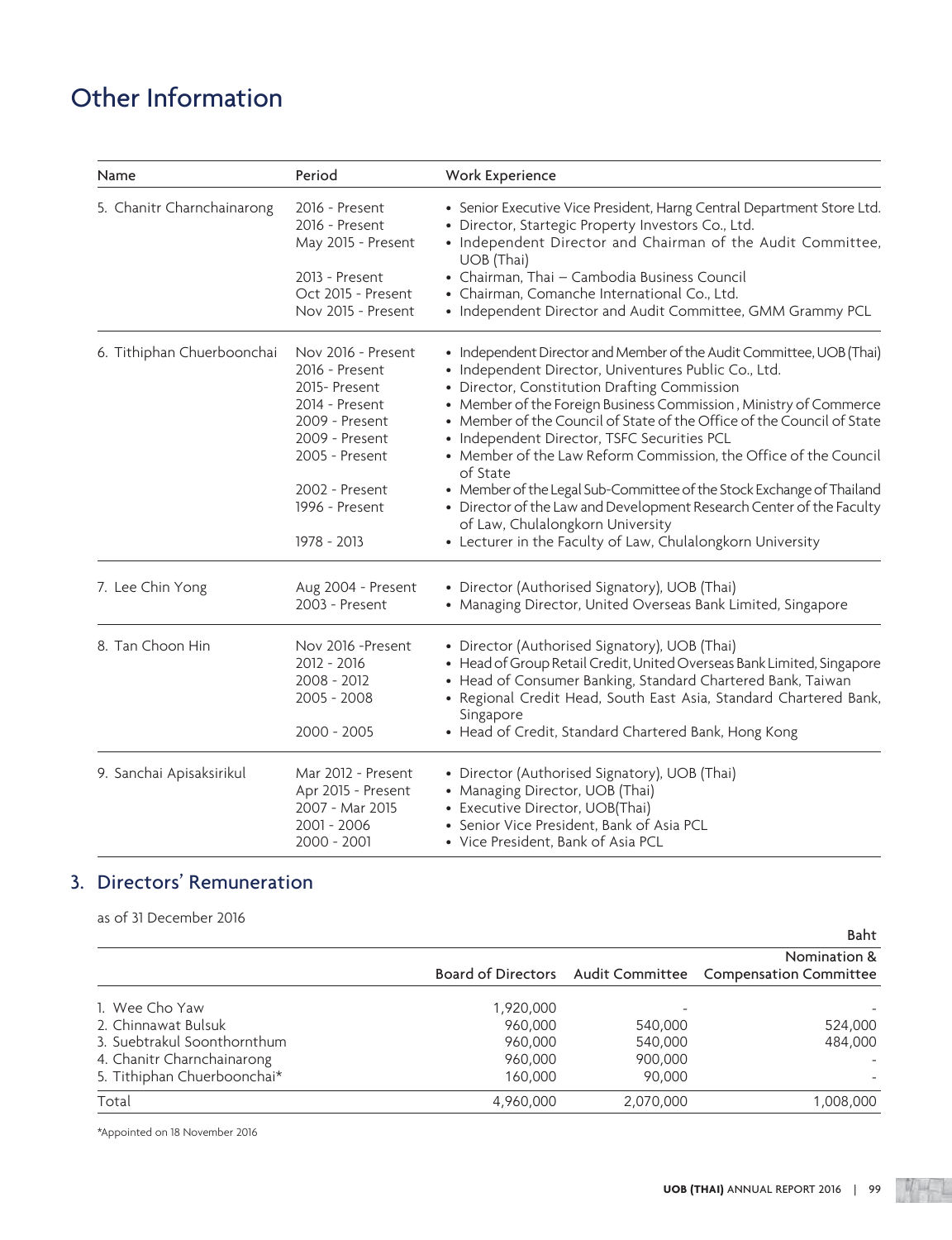### 4. Senior Management's Remuneration

 In Y2016, the Bank and its subsidiaries paid remuneration including salary, bonus, and other benefits to senior management of the Bank and its subsidiaries at the amount of Baht 447,213,520 (Y2015 paid Baht 457,681,890).

### 5. Directorships of Directors and Senior Management as at year-end 2016

### **Directors**

1. Wee Cho Yaw

| Company                                                 | Position                    |
|---------------------------------------------------------|-----------------------------|
| <b>UOB Business Group</b>                               |                             |
| United Overseas Bank Ltd.                               | Chairman Emeritus & Adviser |
| 2. United Overseas Insurance Ltd.                       | Chairman                    |
| United Overseas Bank (Malaysia) Bhd.<br>3.              | Chairman Emeritus & Adviser |
| 4. UOB Australia Ltd.                                   | Chairman                    |
| Far Eastern Bank Ltd.                                   | Chairman Emeritus & Adviser |
| 6. PT Bank UOB Indonesia                                | President Commissioner      |
| 7. United Overseas Bank (China) Ltd.                    | Supervisor                  |
| Wee Family Business Group                               |                             |
| C.Y.Wee & Company Pte. Ltd.                             | Chairman                    |
| Kheng Leong Company (Pte) Ltd.                          | Chairman                    |
| Wee Investments (Pte) Ltd.<br>3.                        | Chairman                    |
| 4. UOL Group Ltd.                                       | Chairman                    |
| Pan Pacific Hotels Group Limited<br>5.                  | Chairman                    |
| Haw Par Corporation Ltd.<br>6.                          | Chairman                    |
| United Industrial Corporation Ltd.                      | Chairman                    |
| Marina Centre Holdings Pte. Ltd.<br>8.                  | Chairman                    |
| 9. Aquamarina Hotel Pte. Ltd.                           | Chairman                    |
| 10. Hotel Marina City Pte. Ltd.                         | Chairman                    |
| 11. Marina Bay Hotel Pte. Ltd.                          | Chairman                    |
| 12. Wee Property (UK) Pte. Ltd.                         | Chairman                    |
| Non-Profit/Community Service Business Group             |                             |
| Kim Mui Hoey Kuan<br>1.                                 | Chairman                    |
| Singapore Chinese Chamber of Commerce & Industry<br>2.  | Honorary President          |
| Singapore Federation of Chinese Clan Associations<br>3. | Honorary President          |
| Singapore Hokkien Huay Kuan                             | Honorary President          |
| Wee Foundation                                          | Chairman                    |
| Chung Cheng High School Ltd.<br>6.                      | Chairman                    |
| Mee Toh Foundation Ltd.<br>7 <sub>1</sub>               | Director                    |

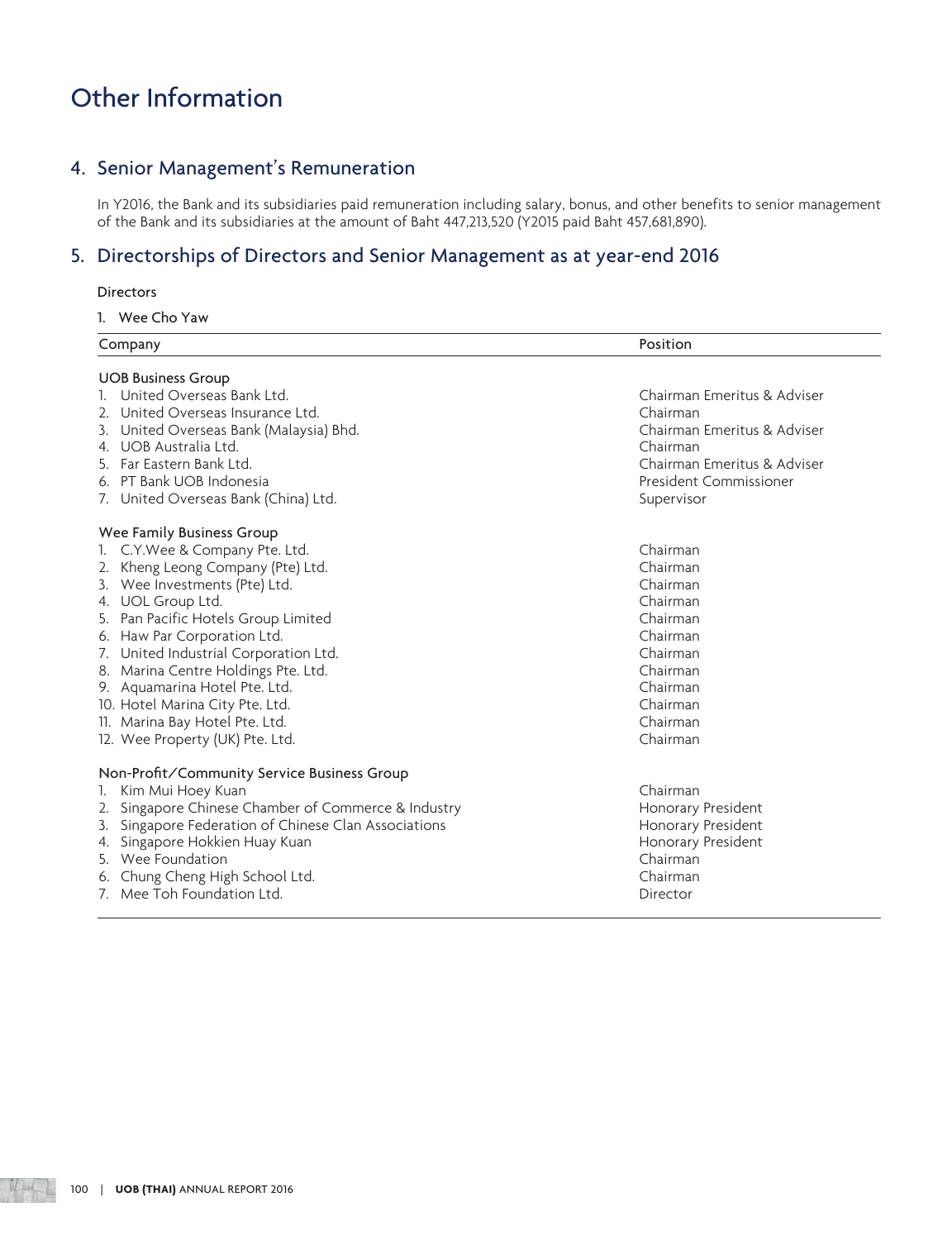### 2. Wee Ee Cheong

| Company                                                               | Position                          |
|-----------------------------------------------------------------------|-----------------------------------|
| <b>UOB Business Group</b>                                             |                                   |
| 1. Chung Khiaw (Malaysia) Berhad                                      | Director                          |
| 2. Far Eastern Bank Ltd.                                              | Alternate Director to Wee Cho Yaw |
| 3. PT Bank UOB Indonesia                                              | Deputy President Commissioner     |
| 4. United Overseas Bank Ltd.                                          | Director                          |
| 5. United Overseas Bank (China) Ltd.                                  | Chairman                          |
| 6. United Overseas Bank (Malaysia) Bhd.                               | Director                          |
| 7. United Overseas Insurance Ltd.                                     | Director                          |
| 8. UOB Australia Ltd.                                                 | Director                          |
| 9. UOB Global Capital LLC                                             | Chairman                          |
| 10. UOB Global Capital Pte. Ltd.                                      | Chairman                          |
| 11. UOB Travel Planners Pte. Ltd.                                     | Director                          |
| 12. Walden AB Ayala Ventures Co Inc.                                  | Director                          |
| Wee Family Business Group                                             |                                   |
| 1. C Y Wee & Co Pte. Ltd.                                             | Director                          |
| 2. E C Wee Pte. Ltd.                                                  | Director                          |
| 3. Kheng Leong Co (HK) Ltd.                                           | Director                          |
| 4. Kheng Leong Company (Pte) Ltd.                                     | Director                          |
| 5. K.I.P. Industrial Holdings Ltd.                                    | Director                          |
| 6. KLC Holdings Ltd.                                                  | Director                          |
| 7. KLC Holdings (Hong Kong) Ltd.                                      | Director                          |
| 8. Phoebus Singapore Holdings Pte Ltd.                                | Director                          |
| 9. Portfolio Nominees Ltd.                                            | Director                          |
| 10. Wee Investments (Pte) Ltd.                                        | Director                          |
| 11. Wee Venture (Overseas) Ltd.                                       | Director                          |
| 12. Pilkon Development Co., Ltd.                                      | Director                          |
| 13. Plaza Hotel Co., Ltd.                                             | Director                          |
| 14. Wee Property (UK) Pte. Ltd.                                       | Director                          |
| Non-Profit/Community Service/Relationship (Networking) Business Group |                                   |
| ASEAN Finance Corporation Ltd.<br>I.                                  | Director                          |
| 2. Singapore-China Foundation                                         | Member, Board of Governors        |
| Singapore Chinese Chamber of Commerce & Industry<br>3.                | Honorary Council Member           |
| 4. The Association of Banks in Singapore                              | Chairman                          |
| 5. The Institute of Banking & Finance                                 | Director                          |
| 6. Visa APCEMEA Senior Client Council                                 | Member                            |
| 7. Wee Foundation                                                     | Director                          |

### 3. Chinnawat Bulsuk

| Company                    | Position       |
|----------------------------|----------------|
| Thai Samut Asset Co., Ltd. | Director & CEO |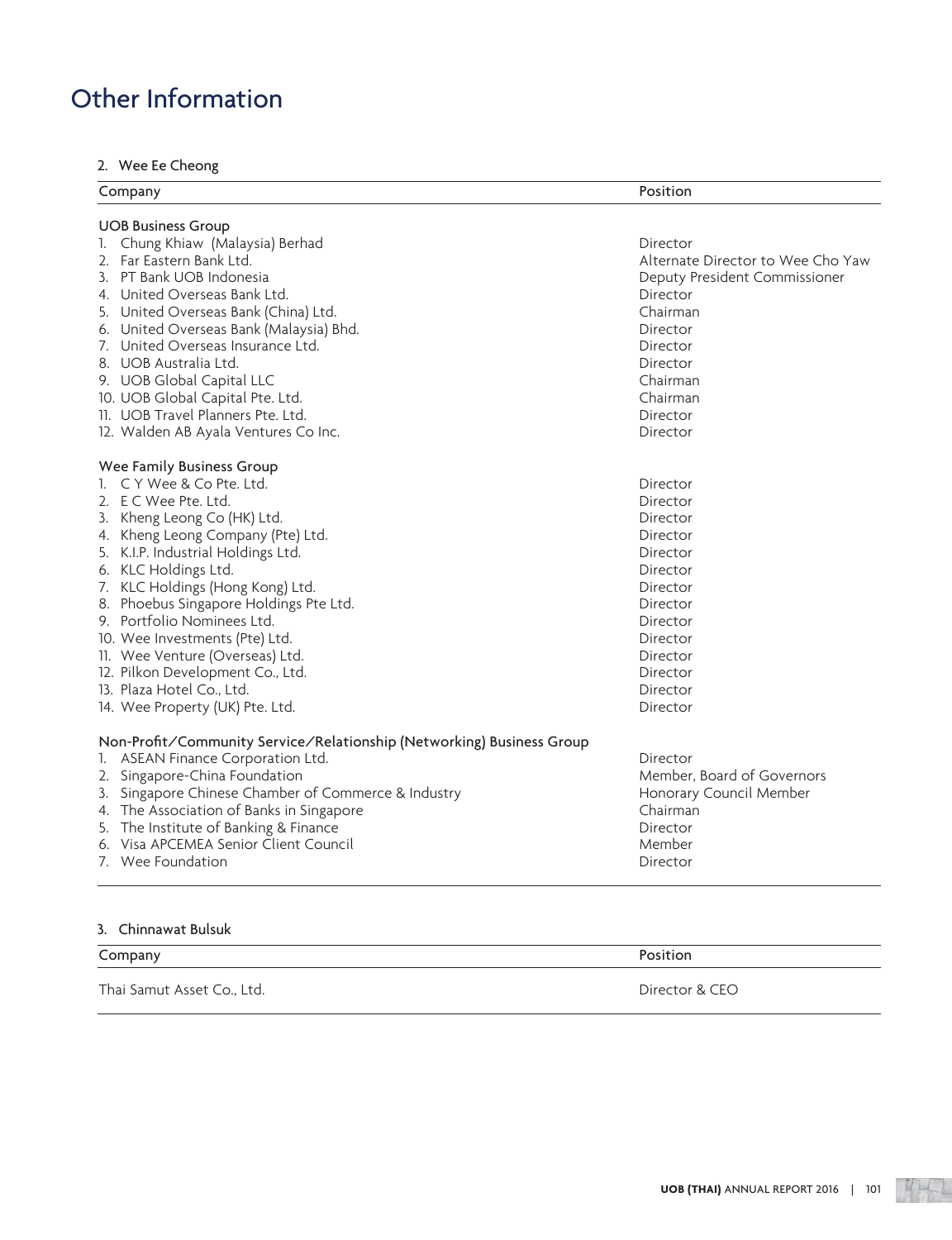### 4. Suebtrakul Soonthornthum

| Position             |
|----------------------|
|                      |
| Director & SEVP      |
| Director             |
| Director             |
| Chairman             |
| Director             |
| Director             |
| Director             |
| Director             |
| Director             |
| Director             |
| Director             |
| Director             |
| Director             |
| Director             |
|                      |
| Independent Director |
| Chairman             |
|                      |
| Independent Director |
| Independent Director |
|                      |
| Position             |
|                      |

| 1. Comanche International Co., Ltd.       | Chairman             |
|-------------------------------------------|----------------------|
| 2. GMM Grammy Public Co., Ltd             | Independent Director |
| 3. Kasetsart University Council           | Director             |
| 4. The Thai Chamber of Commerce           | Director             |
| 5. Startegic Property Investors Co., Ltd. | Director             |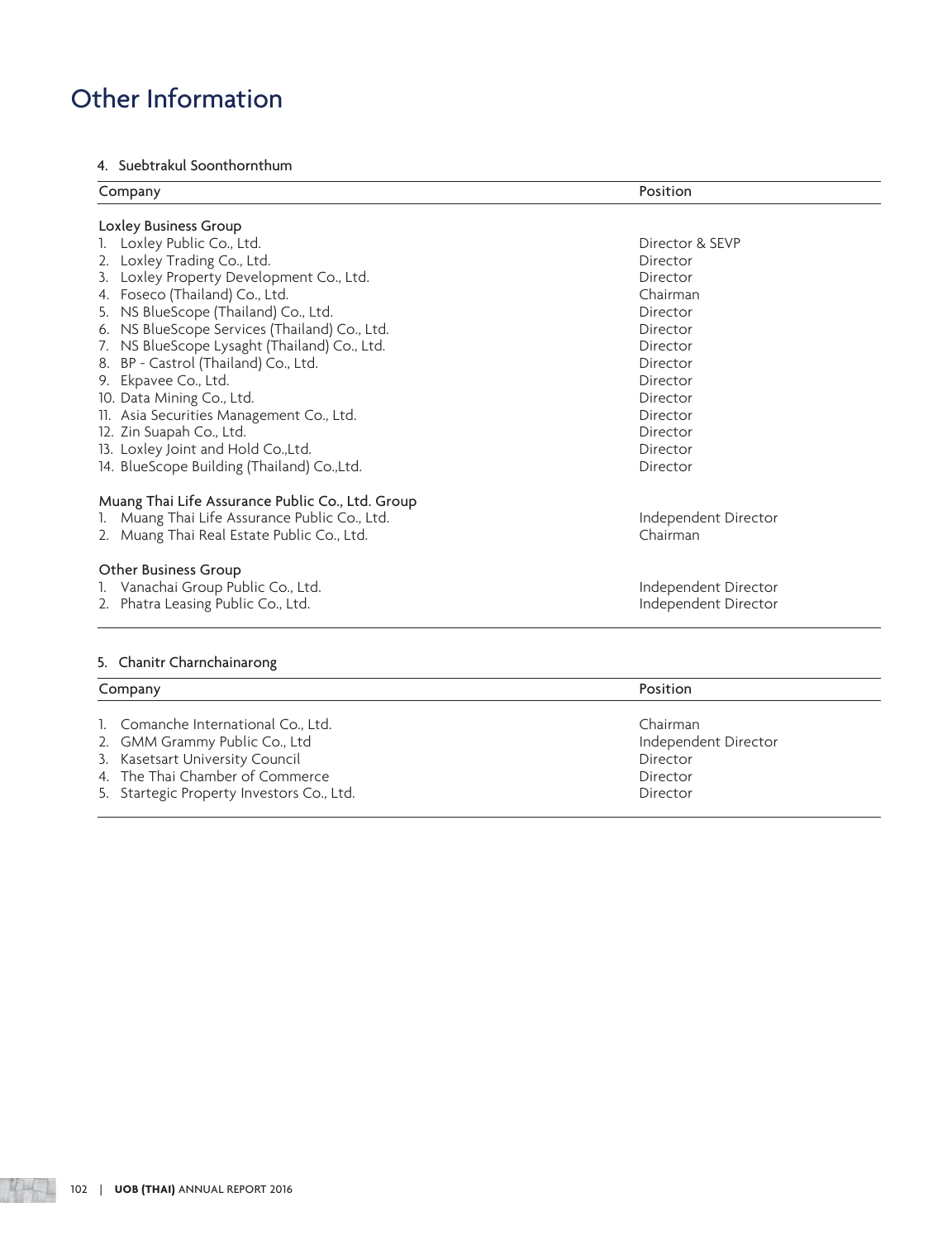### 6. Lee Chin Yong

| Company                                        | Position     |  |
|------------------------------------------------|--------------|--|
| <b>UOB Group of Companies</b>                  |              |  |
| 1. Uni. Asia Capital Sdn. Bhd.                 | Director     |  |
| UOB Property Investment Pte. Ltd.              | Director     |  |
| 3. PT Bank UOB Indonesia                       | Commissioner |  |
| UOB-Kay Hian Holdings Ltd.<br>4.               | Director     |  |
| 5. United Overseas Bank (China) Ltd.           | Director     |  |
| UOB Property Investments China Pte. Ltd.<br>6. | Director     |  |
| 7. Junipa Pte. Ltd.                            | Director     |  |
| <b>UOL Group of Companies</b>                  |              |  |
| President Hotel Sdn. Bhd.                      | Director     |  |
| HPL Properties (Malaysia) Sdn. Bhd.            | Director     |  |
| Grand Elite Sdn. Bhd.<br>3.                    | Director     |  |
| Grand Elite (Penang) Sdn. Bhd.<br>4.           | Director     |  |
| 5. UOL Serviced Residences Sdn. Bhd.           | Director     |  |
| Other Business Group                           |              |  |
| Kemaris Development Sdn. Bhd.                  | Director     |  |
| Kemaris Residence Sdn. Bhd.                    | Director     |  |
| Kemaris Industrial Sdn. Bhd.<br>3.             | Director     |  |
| Kemaris Holdings Sdn. Bhd.<br>4.               | Director     |  |
| Kemaris Construction Sdn. Bhd.<br>5.           | Director     |  |

### 7. Tithiphan Chuerboonchai

| Company                                | Position             |
|----------------------------------------|----------------------|
| 1. Univentures Public Co., Ltd         | Independent Director |
| 2. TSFC Securities Public Co., Ltd.    | Independent Director |
| 3. C&C International Venture Co., Ltd. | Director             |
|                                        |                      |
|                                        |                      |
| 8. Tan Choon Hin<br>Company            | Position             |

### 9. Sanchai Apisaksirikul

| Company | Position |
|---------|----------|
|         |          |

UOB Asset Management (Thailand) Co., Ltd. Director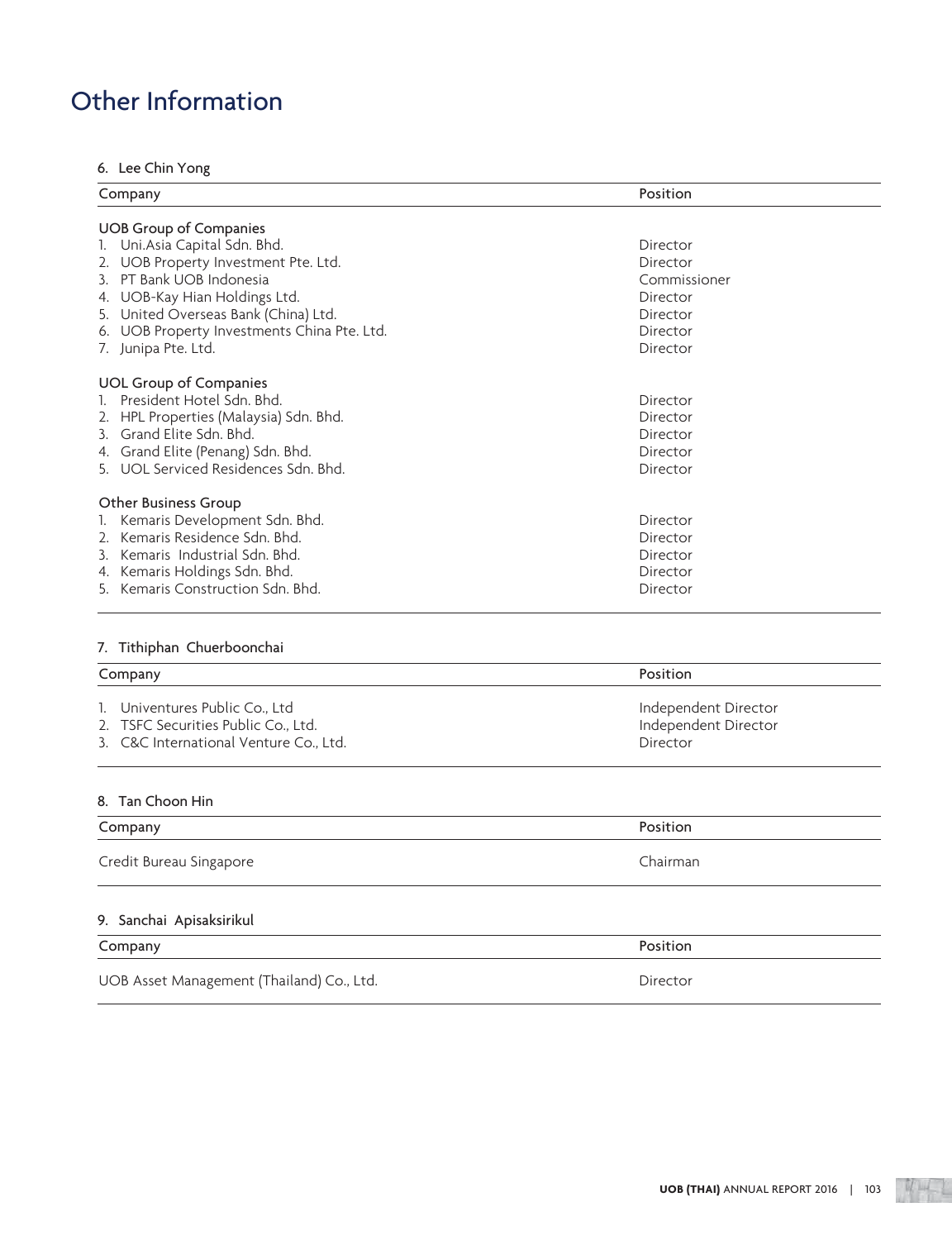Senior Management as of December 31, 2016

| Name                                  | Company                                                            | Position             |  |  |
|---------------------------------------|--------------------------------------------------------------------|----------------------|--|--|
| Mr. Steven Ngeo Swee Guan<br>1.       | <b>UOB CAYMAN 1 LTD.</b>                                           | Director             |  |  |
| Mr. Pornchai Wiwatpattarakul<br>2.    |                                                                    |                      |  |  |
| Mrs. Patchanee Vongsilpawattana<br>3. |                                                                    |                      |  |  |
| 4. Mrs. Busba Virochpoka              |                                                                    |                      |  |  |
| Mrs. Viyada Valyasevi<br>5.           |                                                                    |                      |  |  |
| 6. Miss Montira Utarapichat           |                                                                    |                      |  |  |
| 7. Miss Ratanachon Thanyodom          |                                                                    |                      |  |  |
| 8. Mr. Yuttachai Teyarachakul         | AXA Insurance Public Co., Ltd.<br>National Credit Bureau Co., Ltd. | Director<br>Director |  |  |
| 9. Miss Wipaporn Techamaitrechit      |                                                                    |                      |  |  |
| 10. Miss Sirima Taecharungnirun       |                                                                    |                      |  |  |
| 11. Miss Wasinee Sivakua              |                                                                    |                      |  |  |
| 12. Miss Ngamjitt Sirijindalert       |                                                                    |                      |  |  |
| 13. Miss Pojanee Rungsang             | Suthep Boonnak Rungsang Ltd.                                       | Director             |  |  |
| 14. Mrs. Sasitorn Rattanakul          |                                                                    |                      |  |  |
| 15. Miss Piyaporn Ratanaprasartporn   | UOB Asset Management (Thailand) Co.,Ltd.                           | Director             |  |  |
| 16. Miss Vajee Pramualrat             |                                                                    |                      |  |  |
| 17. Mr. Manit Panichakul              |                                                                    |                      |  |  |
| 18. Miss Pailin Ngsriwongse           | Noble Line Ltd. / Thailand                                         | Director             |  |  |
| 19. Mr. Tearavath Trirutdilokkul      |                                                                    |                      |  |  |
| 20. Mrs. Sayumrat Maranate            |                                                                    |                      |  |  |
| 21. Miss Taravadee Manuschinapisit    |                                                                    |                      |  |  |
| 22. Mr. Arthur Gan Lian Aun           | UOB Bullion and Futures (Thai) Co.,Ltd.                            | Director             |  |  |
| 23. Mr. James Rama Phataminviphas     |                                                                    |                      |  |  |
| 24. Mr. Pisal Kattiyothaivong         | Thai - Bond Market Association                                     | Director             |  |  |
| 25. Mr. Esmond Lee Kum Hong           |                                                                    |                      |  |  |
| 26. Miss Pimolrat Tangkosakul         |                                                                    |                      |  |  |
| 27. Mr. Poomchai Chusakultanachai     |                                                                    |                      |  |  |
| 28. Mr. Yau Chi Choi                  | Thai - Hong Kong Trade Association                                 | Director             |  |  |
| 29. Mrs. Kanlika Buspavanich          |                                                                    |                      |  |  |
| 30. Miss Sasiwimol Arayawattanapong   |                                                                    |                      |  |  |
| 31. Mr. Danupob Apichitsakul          |                                                                    |                      |  |  |
| 32. Mrs. Roongthip Angkasirisan       |                                                                    |                      |  |  |
| 33. Mrs. Suwassa Anantasa             |                                                                    |                      |  |  |

### 6. Shares of UOB (Thai), Subsidiaries and Associated Companies

Directors of UOB (Thai) do not own any shares in UOB (Thai) or any of its subsidiaries and associated companies.

### 7. Auditor's Remuneration

In 2016, the Bank and its subsidiaries paid for audit fee to EY Office Limited amounting to Baht 8,550,000.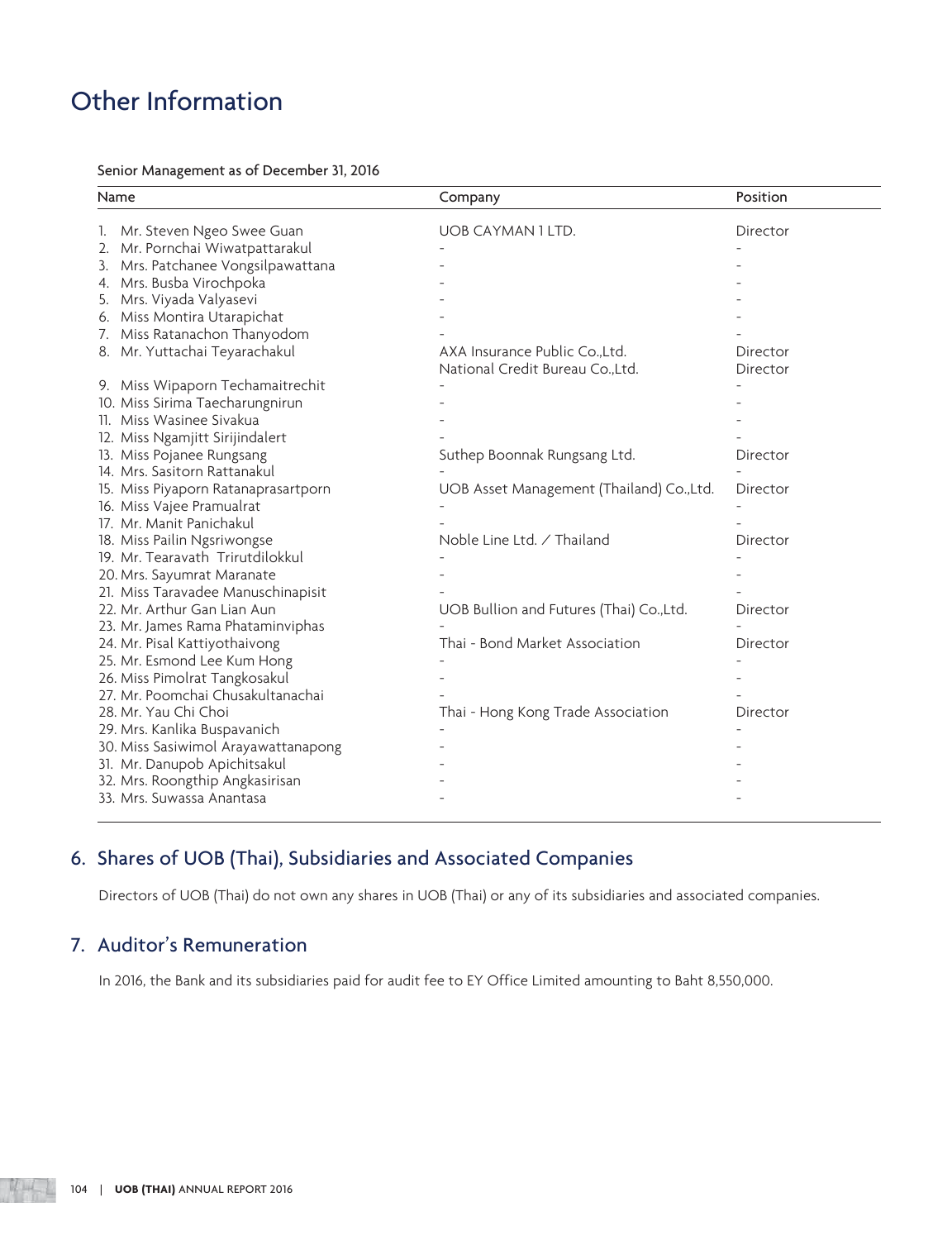### 8. Related Party Transactions

The Bank's transactions with the companies related to the Bank's directors during the year 2016 are as follows:

|                                                | Statements of financial position |  |                                   |           |  |  |  |           |                                   |                       |                 |                              |          |                                           |  |                               |                      |                            |
|------------------------------------------------|----------------------------------|--|-----------------------------------|-----------|--|--|--|-----------|-----------------------------------|-----------------------|-----------------|------------------------------|----------|-------------------------------------------|--|-------------------------------|----------------------|----------------------------|
|                                                | Average                          |  |                                   | Interbank |  |  |  |           | Interbank                         |                       |                 |                              |          |                                           |  |                               |                      |                            |
|                                                |                                  |  | outstanding Outstanding and money |           |  |  |  | and money |                                   | Debt issued           |                 |                              |          |                                           |  |                               |                      |                            |
|                                                | customers                        |  |                                   | loans to  |  |  |  | customers | loans to market items<br>(assets) | Derivatives<br>assets | Other<br>assets | Commitments                  | Deposits | market items Derivatives<br>(liabilities) |  | and<br>liabilities borrowings | Other<br>liabilities | Related with UOBT Director |
|                                                |                                  |  |                                   |           |  |  |  |           |                                   |                       |                 |                              |          |                                           |  |                               |                      |                            |
| Related companies<br>Loxley Pcl.               |                                  |  |                                   |           |  |  |  |           |                                   |                       |                 | Suebtrakul Soonthornthum     |          |                                           |  |                               |                      |                            |
| The Muangthai Life Assurance Pcl.              |                                  |  |                                   |           |  |  |  |           |                                   |                       |                 | Suebtrakul Soonthornthum     |          |                                           |  |                               |                      |                            |
| Underwater World Pattaya Co., Ltd.             |                                  |  |                                   |           |  |  |  |           |                                   |                       |                 | Wee Cho Yaw                  |          |                                           |  |                               |                      |                            |
| Haw Par Tiger Balm (Thailand) Limited          |                                  |  |                                   |           |  |  |  |           |                                   |                       |                 | / Wee Cho Yaw, Wee Ee Cheong |          |                                           |  |                               |                      |                            |
| Underwater World Attractions Pte. Ltd.         |                                  |  |                                   |           |  |  |  |           |                                   |                       |                 | Wee Cho Yaw                  |          |                                           |  |                               |                      |                            |
| PPHR (Thailand) Co., Ltd.                      |                                  |  |                                   |           |  |  |  |           |                                   |                       |                 | Wee Cho Yaw                  |          |                                           |  |                               |                      |                            |
| Loxley Wireless Co., Ltd.                      |                                  |  |                                   |           |  |  |  |           |                                   |                       |                 | Suebtrakul Soonthornthum     |          |                                           |  |                               |                      |                            |
| Loxbit Pcl.                                    |                                  |  |                                   |           |  |  |  |           |                                   |                       |                 | Suebtrakul Soonthornthum     |          |                                           |  |                               |                      |                            |
| Professional Computer Co., Ltd.                |                                  |  |                                   |           |  |  |  |           |                                   |                       |                 | Suebtrakul Soonthornthum     |          |                                           |  |                               |                      |                            |
| Netone Network Solution Co., Ltd.              |                                  |  |                                   |           |  |  |  |           |                                   |                       |                 | Suebtrakul Soonthornthum     |          |                                           |  |                               |                      |                            |
| L Hardware and Services Co., Ltd.              |                                  |  |                                   |           |  |  |  |           |                                   |                       |                 | Suebtrakul Soonthornthum     |          |                                           |  |                               |                      |                            |
| Loxley Trading Co., Ltd.                       |                                  |  |                                   |           |  |  |  |           |                                   |                       |                 | Suebtrakul Soonthornthum     |          |                                           |  |                               |                      |                            |
| Phatra Leasing Public Company Limited          |                                  |  |                                   |           |  |  |  |           |                                   |                       |                 | Suebtrakul Soonthornthum     |          |                                           |  |                               |                      |                            |
| Golden Land Property Development Pcl.          |                                  |  |                                   |           |  |  |  |           |                                   |                       |                 | Tithiphan Chuerboonchai      |          |                                           |  |                               |                      |                            |
| Sathorn Supsin Co., Ltd.                       |                                  |  |                                   |           |  |  |  |           |                                   |                       |                 | Tithiphan Chuerboonchai      |          |                                           |  |                               |                      |                            |
| TSFC Securities Public Company Limited         |                                  |  |                                   |           |  |  |  |           |                                   |                       |                 | Tithiphan Chuerboonchai      |          |                                           |  |                               |                      |                            |
| Grand Unity Development Co., Ltd.              |                                  |  |                                   |           |  |  |  |           |                                   |                       |                 | Tithiphan Chuerboonchai      |          |                                           |  |                               |                      |                            |
| Sidewalk Land Co., Ltd.                        |                                  |  |                                   |           |  |  |  |           |                                   |                       |                 | Tithiphan Chuerboonchai      |          |                                           |  |                               |                      |                            |
| Tisco Securities Co., Ltd.                     |                                  |  |                                   |           |  |  |  |           |                                   |                       |                 | Sanchai Apisaksirikul        |          |                                           |  |                               |                      |                            |
|                                                |                                  |  |                                   |           |  |  |  |           |                                   |                       |                 |                              |          |                                           |  |                               |                      |                            |
| Major shareholders                             |                                  |  |                                   |           |  |  |  |           |                                   |                       |                 |                              |          |                                           |  |                               |                      |                            |
| United Overseas Bank Limited                   |                                  |  |                                   |           |  |  |  |           |                                   |                       |                 | / Wee Cho Yaw, Wee Ee Cheong |          |                                           |  |                               |                      |                            |
| United Overseas Bank Group of Companies        |                                  |  |                                   |           |  |  |  |           |                                   |                       |                 |                              |          |                                           |  |                               |                      |                            |
| - United Overseas Bank (Malaysia) Bhd.         |                                  |  |                                   |           |  |  |  |           |                                   |                       |                 | Wee Cho Yaw, Wee Ee Cheong   |          |                                           |  |                               |                      |                            |
| - United Overseas Bank (China) Limited         |                                  |  |                                   |           |  |  |  |           |                                   |                       |                 | Wee Cho Yaw, Wee Ee Cheong   |          |                                           |  |                               |                      |                            |
| - UOB Bullion & Futures, Singapore             |                                  |  |                                   |           |  |  |  |           |                                   |                       |                 | Wee Cho Yaw, Wee Ee Cheong   |          |                                           |  |                               |                      |                            |
| - PT Bank UOB Indonesia                        |                                  |  |                                   |           |  |  |  |           |                                   |                       |                 | Wee Cho Yaw, Wee Ee Cheong   |          |                                           |  |                               |                      |                            |
| - Far Eastern Bank Ltd., Singapore             |                                  |  |                                   |           |  |  |  |           |                                   |                       |                 | Wee Cho Yaw, Wee Ee Cheong   |          |                                           |  |                               |                      |                            |
| - UOB Asset Management (Thailand) Co., Ltd.    |                                  |  |                                   |           |  |  |  |           |                                   |                       |                 | Wee Cho Yaw, Wee Ee Cheong   |          |                                           |  |                               |                      |                            |
| - UOB Kay Hian Securities (Thailand) Co., Ltd. |                                  |  |                                   |           |  |  |  |           |                                   |                       |                 | Wee Cho Yaw                  |          |                                           |  |                               |                      |                            |

Details of all related party transations are disclosed in Note 32 to the financial statements.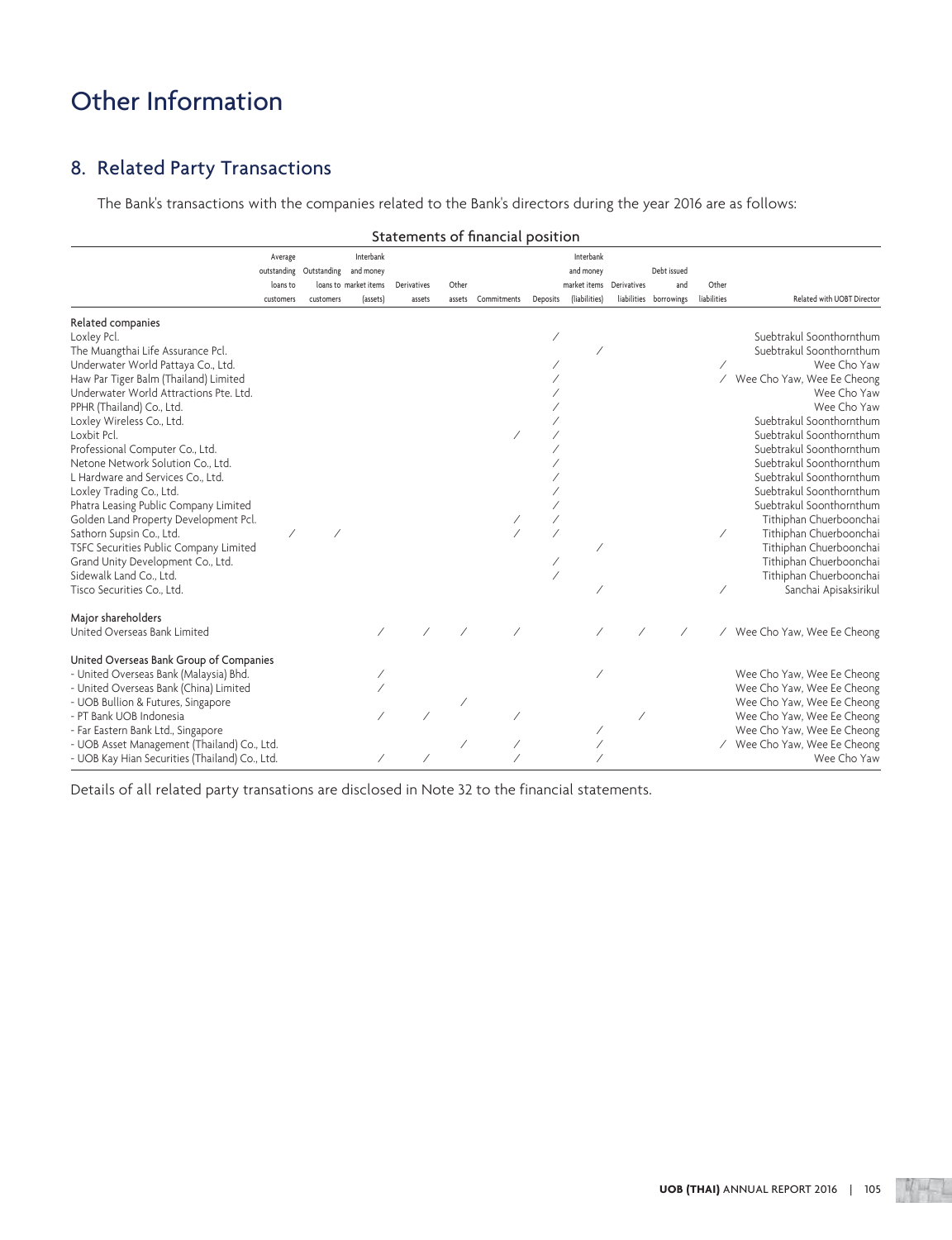## 8. Related Party Transactions (Continued)

|                                                | Statements of comprehensive income |                      |                               |                                 |                                                                               |                              |                                          |                               |                   |                              |
|------------------------------------------------|------------------------------------|----------------------|-------------------------------|---------------------------------|-------------------------------------------------------------------------------|------------------------------|------------------------------------------|-------------------------------|-------------------|------------------------------|
|                                                | Interest<br>income                 | Interest<br>expenses | Fees and<br>service<br>Income | Fees and<br>service<br>expenses | Net gain (loss)<br>on foreign currency<br>trading and exchange<br>transaction | Other<br>operating<br>income | Premises<br>and<br>equipment<br>expenses | Data<br>processing<br>charges | Other<br>expenses | Related with UOBT Director   |
| Related companies                              |                                    |                      |                               |                                 |                                                                               |                              |                                          |                               |                   |                              |
| Loxley Pcl.                                    |                                    |                      |                               |                                 |                                                                               |                              |                                          |                               |                   | Suebtrakul Soonthornthum     |
| The Muangthai Life Assurance Pcl.              |                                    |                      |                               |                                 |                                                                               |                              |                                          |                               |                   | Suebtrakul Soonthornthum     |
| Underwater World Pattaya Co., Ltd.             |                                    |                      |                               |                                 |                                                                               |                              |                                          |                               |                   | Wee Cho Yaw                  |
| Haw Par Tiger Balm (Thailand) Limited          |                                    |                      |                               |                                 |                                                                               |                              |                                          |                               |                   | Wee Cho Yaw, Wee Ee Cheong   |
| Loxley Wireless Co., Ltd.                      |                                    |                      |                               |                                 |                                                                               |                              |                                          |                               |                   | Suebtrakul Soonthornthum     |
| Loxbit Pcl.                                    |                                    |                      |                               |                                 |                                                                               |                              |                                          |                               |                   | Suebtrakul Soonthornthum     |
| L Hardware and Services Co., Ltd.              |                                    |                      |                               |                                 |                                                                               |                              |                                          |                               |                   | Suebtrakul Soonthornthum     |
| Loxley Trading Co., Ltd.                       |                                    |                      |                               |                                 |                                                                               |                              |                                          |                               |                   | Suebtrakul Soonthornthum     |
| Golden Land Property Development Pcl.          |                                    |                      |                               |                                 |                                                                               |                              |                                          |                               |                   | Tithiphan Chuerboonchai      |
| Sathorn Supsin Co., Ltd.                       |                                    |                      |                               |                                 |                                                                               |                              |                                          |                               |                   | Tithiphan Chuerboonchai      |
| TSFC Securities Public Company Limited         |                                    |                      |                               |                                 |                                                                               |                              |                                          |                               |                   | Tithiphan Chuerboonchai      |
| Sidewalk Land Co., Ltd.                        |                                    |                      |                               |                                 |                                                                               |                              |                                          |                               |                   | Tithiphan Chuerboonchai      |
| Krungthep Land Public Company Limited          |                                    |                      |                               |                                 |                                                                               |                              |                                          |                               |                   | Tithiphan Chuerboonchai      |
| Tisco Securities Co., Ltd.                     |                                    |                      |                               |                                 |                                                                               |                              |                                          |                               |                   | Sanchai Apisaksirikul        |
| Tisco Asset Management Co., Ltd.               |                                    |                      |                               |                                 |                                                                               |                              |                                          |                               |                   | Sanchai Apisaksirikul        |
| Major shareholders                             |                                    |                      |                               |                                 |                                                                               |                              |                                          |                               |                   |                              |
| United Overseas Bank Limited                   |                                    |                      |                               |                                 |                                                                               |                              |                                          |                               |                   | / Wee Cho Yaw, Wee Ee Cheong |
| United Overseas Bank Group of Companies        |                                    |                      |                               |                                 |                                                                               |                              |                                          |                               |                   |                              |
| - United Overseas Bank (Malaysia) Bhd.         |                                    |                      |                               |                                 |                                                                               |                              |                                          |                               |                   | Wee Cho Yaw, Wee Ee Cheong   |
| - UOB Bullion & Futures, Singapore             |                                    |                      |                               |                                 |                                                                               |                              |                                          |                               |                   | / Wee Cho Yaw, Wee Ee Cheong |
| - PT Bank UOB Indonesia                        |                                    |                      |                               |                                 |                                                                               |                              |                                          |                               |                   | Wee Cho Yaw, Wee Ee Cheong   |
| - Far Eastern Bank Ltd., Singapore             |                                    |                      |                               |                                 |                                                                               |                              |                                          |                               |                   | Wee Cho Yaw, Wee Ee Cheong   |
| - UOB Asset Management (Thailand) Co., Ltd.    |                                    |                      |                               |                                 |                                                                               |                              |                                          |                               |                   | Wee Cho Yaw, Wee Ee Cheong   |
| - UOB Kay Hian Securities (Thailand) Co., Ltd. |                                    |                      |                               |                                 |                                                                               |                              |                                          |                               |                   | Wee Cho Yaw                  |

Details of all related party transations are disclosed in Note 32 to the financial statements.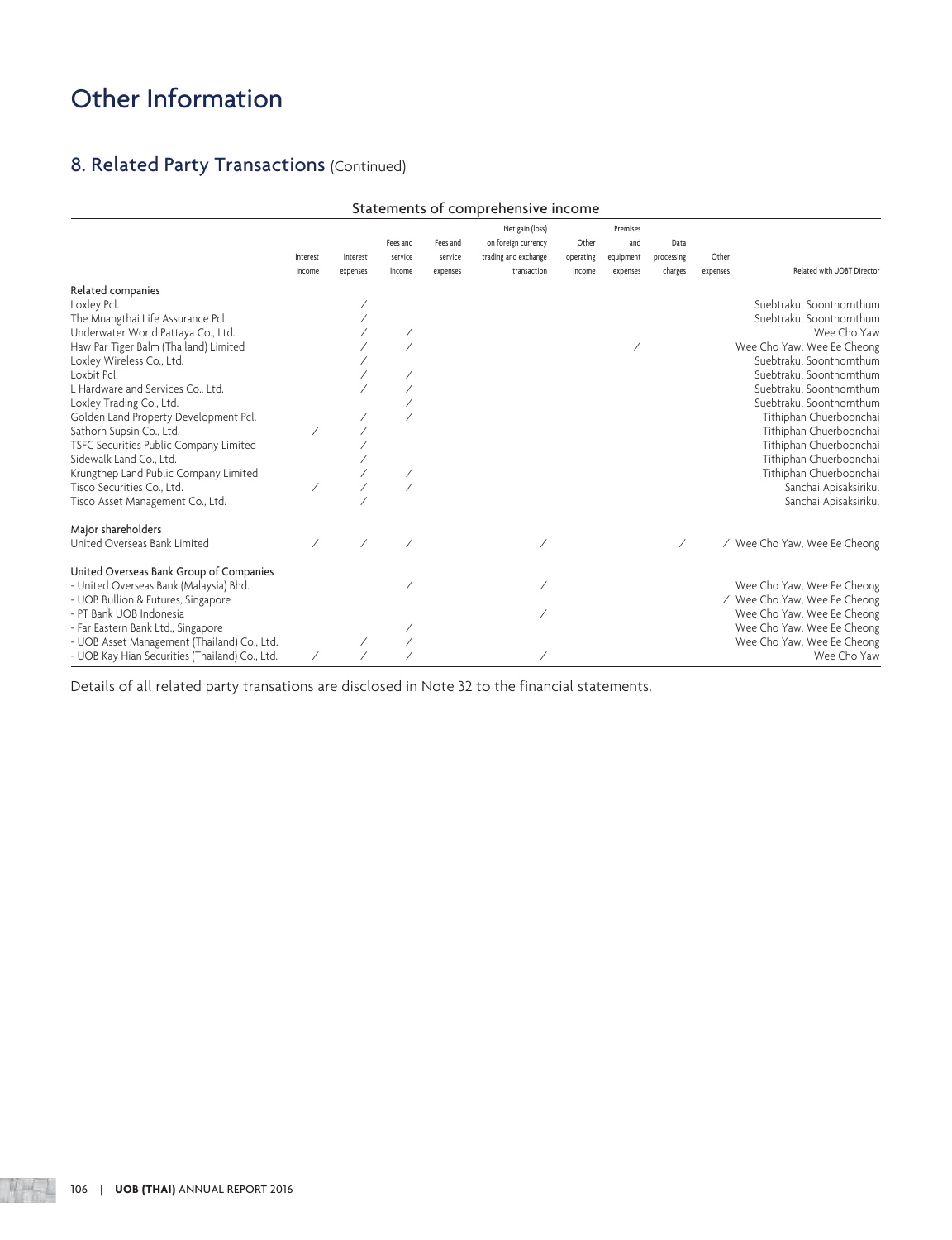Managing risk is an integral part of UOB (Thai) Group's business strategy. UOB (Thai) Group's risk management approach focuses on ensuring continued financial soundness and safeguarding the interests of our stakeholders, while remaining nimble to seize value-creating business opportunities in a fast-changing environment. The Group is committed to maintain high standards of corporate governance, sound risk management principles and business practices to achieve sustainable long-term growth. The Group continuously strives towards best risk management practices to support the strategic objectives.

will help the Group identify, measure, monitor and manage all material risks faced by the Group. This allows the Group to concentrate the efforts on the fundamentals of banking and to create long-term value for all UOB (Thai) Group stakeholders.

UOB (Thai) Group's risk appetite, policies and governance frameworks provide the overarching principles and guidance for the Group's risk management activities. They help to shape the key decisions for capital management, strategic planning and budgeting, and performance management to ensure that



### UOB (Thai) Group's Approach

UOB (Thai) Group's risk management structure, as shown in the following diagram, aims to promote a "risk aware" culture throughout the Group. This requires the various risk and control oversight functions to work together with business units to identify their risks and to facilitate their risk and control their self-assessments.

UOB (Thai) Group's risk management strategy is targeted at ensuring proper risk governance so as to facilitate ongoing effect risk discovery and to set aside adequate capital efficiently to cater for the risks arising from the Group's business activities. Risks are managed within levels established by the senior management committees and approved by the Board and its committees. UOB (Thai) Group has put in place a comprehensive framework of policies, methodologies, tools and processes that

the risk dimension is appropriately and sufficiently considered. In particular, UOB (Thai) Group Risk Appetite is part of the Group's Internal Capital Adequacy Assessment Process (ICAAP), which incorporates stress testing to ensure that the Group's capital, risk and return are within acceptable levels under stress scenarios. UOB (Thai) Group also takes into consideration the risk appetite in development of risk-related Key Performance Indicators (KPIs) for performance measurement. This serves to embed a risk management mindset and culture throughout the organization.

UOB (Thai) Group's implementation of the risk appetite, policies and governance frameworks is supported by a series of risk identification, assessment, monitoring and reporting processes. Risk reports are regularly submitted to management, senior management committees and the Board to keep them apprised of the Group's risk profile.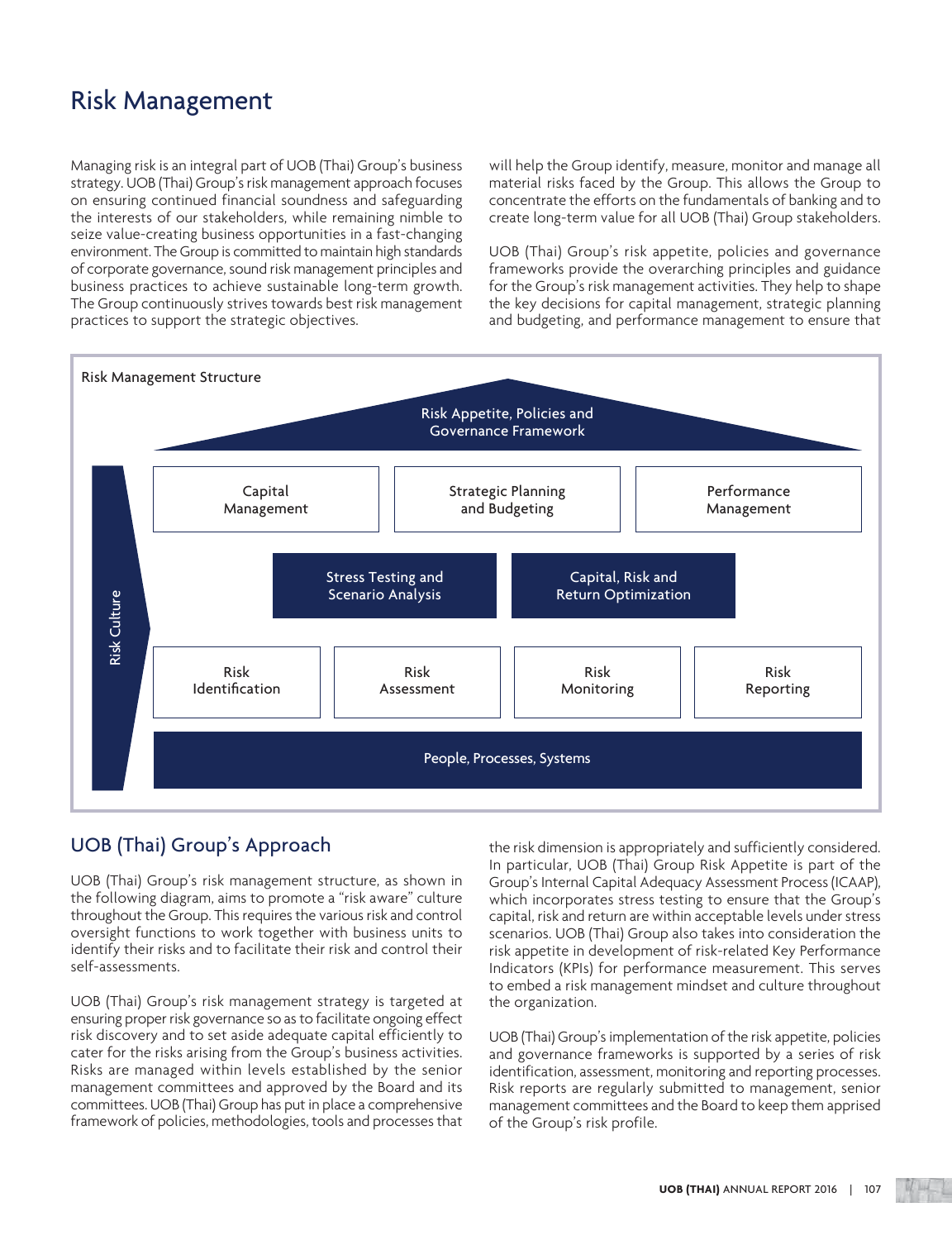### Risk Governance

UOB (Thai) Group's responsibility for risk management starts at the top with the Board overseeing a governance structure that is designed to ensure that the Group's business activities are:

- Conducted in a safe and sound manner and in line with the highest standards of professionalism;
- Consistent with UOB (Thai) Group' s overall business strategy and risk appetite; and
- Subject to adequate risk management and internal controls.

In this regard, the Board is supported by Board Committees (i.e. Audit Committee, Nomination and Compensation Committee) and the Tier 1 senior management committees (i.e. Executive Committee (EXCO) and Risk and Capital Committee (RCC)) which are mandated to assist the Board in oversight of risk of UOB (Thai) Group.

The CEO has established Tier 2 and Tier 3 senior management committees to assist him and senior management in making business decisions involved in specific risk areas with due consideration to risks and returns. The Tier 2 and Tier 3 senior management committees involved in this includes

- Management Committee (MC), Credit Committee (CC)
- Special Asset Management Credit Committee (SAM CC)
- Asset & Liability Committee (ALCO)
- Credit Management Committee (CMC)
- Operational Risk Management Committee (ORMC)
- Information Technology Committee (ITC)
- Anti-Money Laundering Committee (AMLC)

The Board reviews and approves the overall risk appetite and level of risk capital to maintain for UOB (Thai) Group.

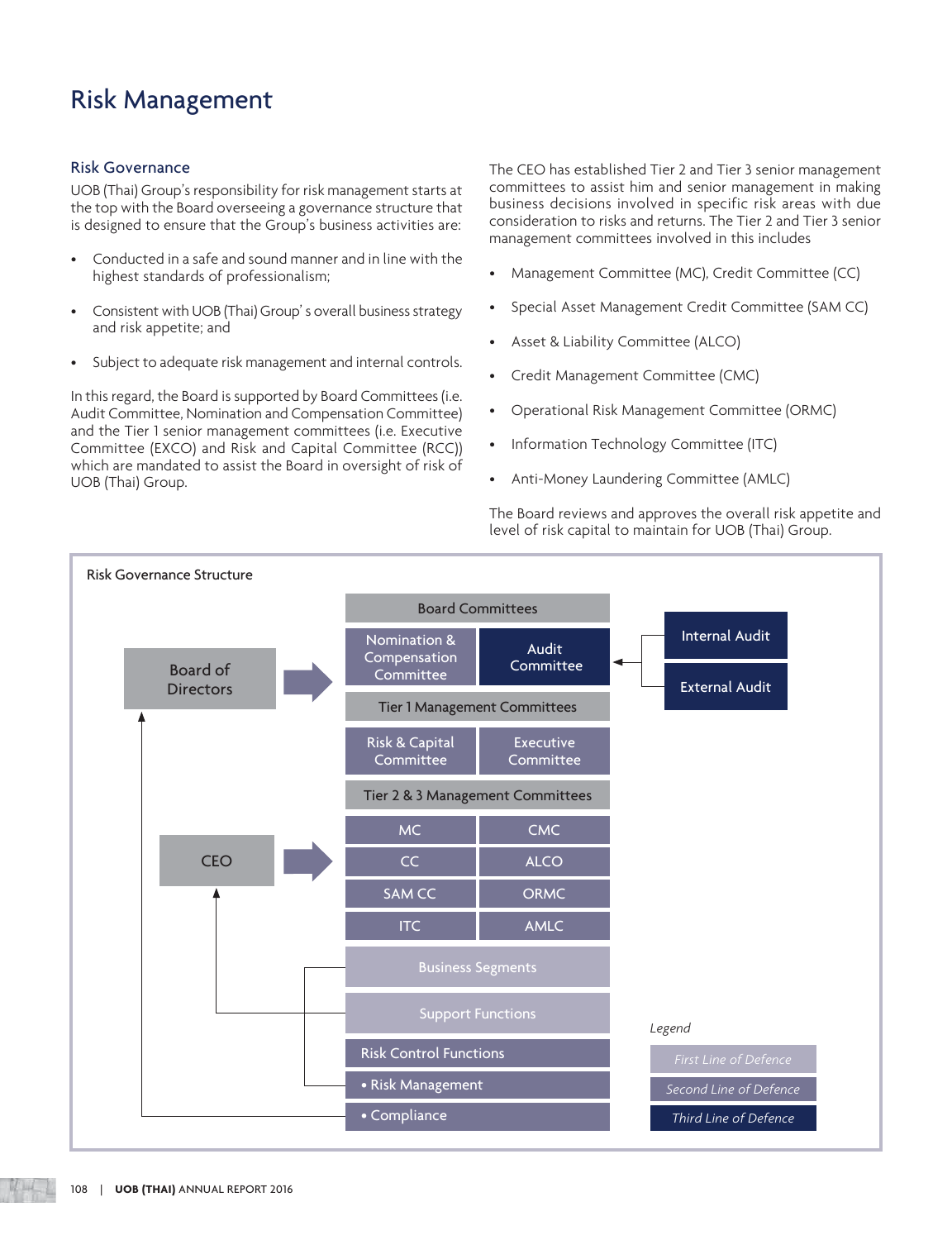Risk management is also the responsibility of every employee within UOB (Thai) Group. Robust risk governance and accountability are embedded in the Group's culture through an established framework that ensures appropriate oversight and accountability for the effective management of risk throughout the Group and across risk types. This is executed through an organization control structure that provides three "lines-ofdefence" as follows;

### First Line of Defence – The Risk Owner:

The business and business support functions have primary responsibility for implementing and executing effective controls for the management of risks arising from their business activities. This includes establishing adequate managerial and supervisory controls to ensure compliance with approved risk policies, appetite, limits and controls and to highlight control breakdowns, inadequacy of processes and unexpected risk events.

### Second Line of Defence – Risk Oversight:

The risk and control oversight functions (such as Risk Management and Compliance), Head of Risk Management, Head of Compliance and senior management committees provide the second line of defence.

The risk and control oversight functions support UOB (Thai) Group's strategy of balancing growth with stability by facilitating business development within a prudent, consistent and efficient risk management framework. This includes setting risk policies, frameworks, risk appetite and limits within which the business functions must operate. The risk and control functions are also responsible for the independent review and monitoring of the Group's risk profile and highlight any significant vulnerabilities and risk issues to the respective management committees.

The independence of risk management from business functions ensures the necessary balance in risk / return decisions. It also helps UOB (Thai) Group to achieve proper corporate governance.

### Third Line of Defence – Independent Audit:

UOB (Thai) Group' s internal and external auditors conduct risk-based audits covering all aspects of the first and second lines of defence to provide independent assurance to the CEO, Audit Committee and the Board, on the effectiveness of the risk management and control structure, policies, frameworks, systems and processes.

The Group's governance framework also provides oversight for all UOB (Thai)'s subsidiaries namely UOB Bullion and Futures (Thai) Co.,Ltd and UOB Services Co.,Ltd through a matrix reporting structure. UOB (Thai)'s subsidiaries adapt the governance structure accordingly to comply with regulatory requirements. This ensures the approach across UOB (Thai) Group is consistent and sufficiently flexible to suit different operating environments.

### Risk Appetite

UOB (Thai) Group has established a risk appetite framework to define the amount of risk the Group is prepared to take in pursuit of its business objectives. The objective of establishing a risk appetite framework is not to limit risk-taking but to ensure that the Group's risk profile remains within well-defined and tolerable boundaries. The framework was formulated based on the following key criteria:

- Relevance to respective stakeholders, with appropriate levels of granularity;
- Practical, consistent and easy to understand metrics for communication and implementation;
- Alignment to key elements of UOB (Thai) Group's business strategy; and
- Analytically substantiated and measurable metrics.

The risk appetite defines suitable thresholds and limits across key areas including but not limited to credit risk, country risk, market risk, liquidity risk, operational risk and reputation risk. The Group's risk taking approach is focused on businesses which are understood and well-equipped to manage the risk involved. Through this approach, the Group aims to minimize earnings volatility and concentration risk and ensure that the Group's high credit rating, strong capital and funding base remain intact. This allows the Group to be a stable partner of the customers through changing economic conditions and cycles.

UOB (Thai) Group's risk appetite framework is updated and approved annually by the Board. Management monitors and reports the risk limits to the senior management committees and the Board.

### Material Risks

UOB (Thai) Group's business strategies, products, customer profiles and operating environment expose us to a number of financial and non-financial risks. Identifying and monitoring of key risks are integral to the Group's approach to risk management. It allows the Group to make proper assessment and proactively mitigate these risks across the Group. The key risks which could impact the success of achieving UOB (Thai) Group's strategic objectives are as follows;

UOB (Thai) Group has adopted the Basel Framework and is in compliant with regulatory requirements on Risk Based Capital Adequacy Requirements. The Group continues to adopt a prudent and proactive approach in navigating the evolving regulatory landscape, with emphasis on sound risk management principles in delivering sustainable returns.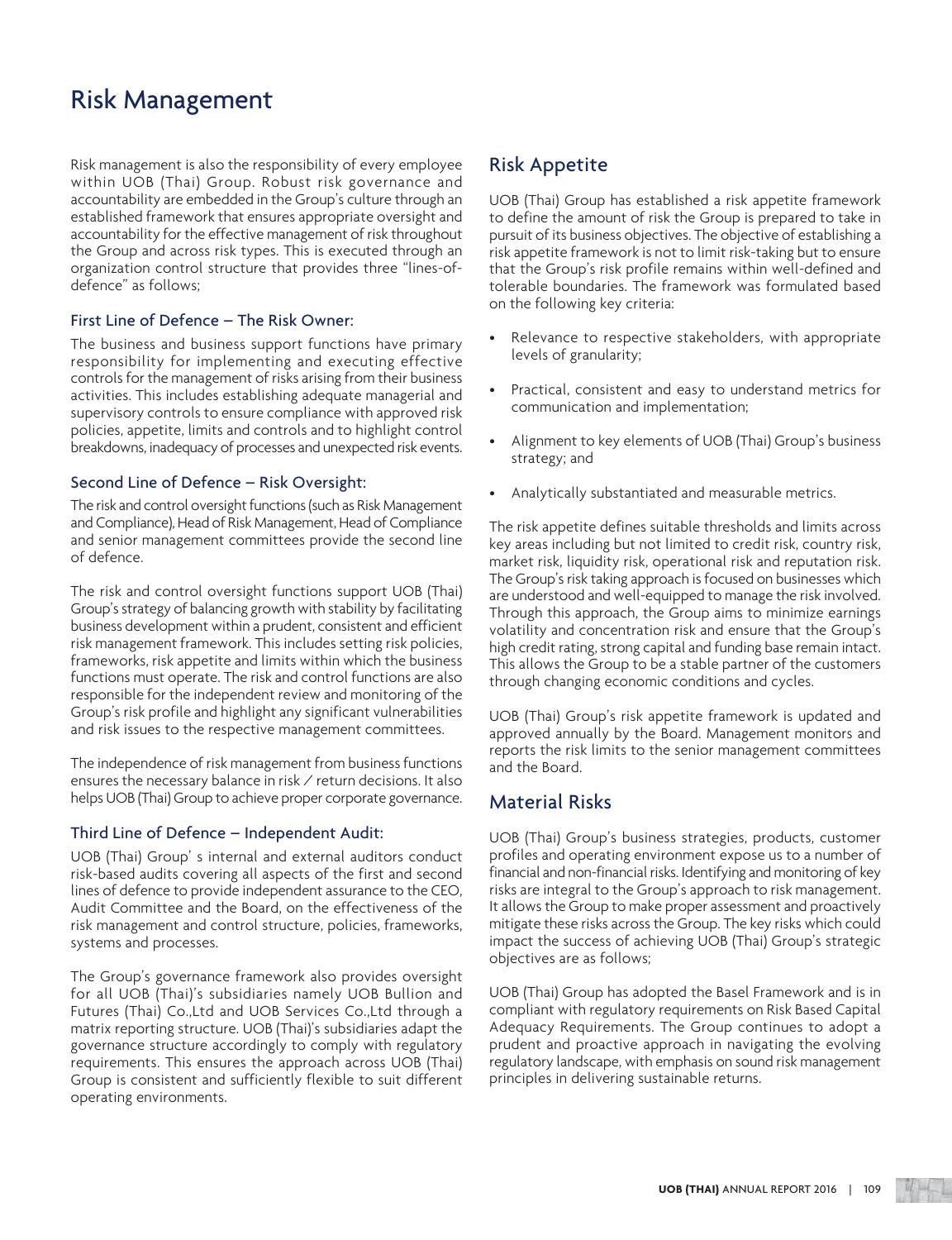

The Group has adopted the Foundation Internal Ratings-Based (FIRB) approach for non-retail exposures and the Advanced Internal Ratings-Based (AIRB) approach for retail exposures. For Market and Operational risks, the Group has adopted the Standardised Approach (SA).

UOB (Thai) Group has also adopted ICAAP to assess on an ongoing basis the amount of capital necessary to support the Group's activities. The Group reviews the ICAAP periodically to ensure that the Group remains well-capitalised after considering all material risks. Stress testing is conducted to determine capital adequacy under stress conditions.

UOB (Thai) Group's Pillar 3 Disclosure Policy addresses the disclosure requirements specified by regulators.

### Credit Risk

Credit risk is the risk of loss arising from any failure by a borrower or counterparty to meet their financial obligations when such obligations are due. Credit risk is the single largest risk that UOB (Thai) Group faces in our core business as a commercial bank, arising primarily from loans and other lending related commitments to retail, corporate and institutional borrowers. Treasury and capital market operations and investments also expose the Group to counterparty and issuer credit risks.

Integral to the management of credit risk is a framework that clearly defines policies and processes relating to the measurement and management of credit risk. We review and stress our portfolio regularly, and we continually monitor the operating environment to identify emerging risks and to formulate mitigation action.

### Credit Risk Governance and Organization

RCC and CMC are the key oversight committees for credit risk. They support the CEO, EXCO and the Board in managing the UOB (Thai) Group's overall credit risk exposures. The RCC serves as an executive forum for discussions on all creditrelated issues including the credit risk management framework, policies, infrastructure, methodologies and systems. While the CMC reviews and assesses UOB (Thai) Group's credit portfolios, processes and credit risk profiles.

Credit Risk Management Division is responsible for the reporting, analysis and management of all elements of credit risk. It develops credit policies and guidelines, and focuses on facilitating business development within a prudent, consistent and efficient credit risk management framework.

### Credit Risk Policies and Processes

UOB (Thai) Group has established credit policies and processes to manage credit risk in the following key areas:

### Credit Approval Process

To maintain the independence and integrity of the credit approval process, the credit origination and approval functions are clearly segregated. Credit approval authority is delegated to officers based on their experience, seniority and track record, and is based on a risk-adjusted scale according to a borrower's credit rating. All credit approval officers are guided by credit policies that are periodically reviewed to ensure their continued relevance to the UOB (Thai) Group's business strategy and the business environment.

### Credit Concentration Risk

Credit concentration risk may arise from a single large exposure or from multiple exposures that are closely correlated. This is managed by setting exposure limits on obligors, portfolios, borrowers, industries and countries, generally expressed as a percentage of the capital base.

We manage our credit risk exposures through a robust credit underwriting, structuring and monitoring process. Credit exposures are well-diversified across industries. Regular assessments of emerging risks and reviews on industry trends and country outlooks to provide a forward-looking view on developments that could impact the Group's portfolio. We also conduct stress testing periodically to assess the resilience of the portfolio in the event of a marked deterioration in operating conditions.

### Credit Stress Test

Credit stress testing is a core component of UOB (Thai) Group's credit portfolio management process. The three objectives of stress-testing are (i) to assess the profit and loss and balance sheet impact of business strategies, (ii) to quantify the sensitivity of performance drivers under various macroeconomic and business planning scenarios, and (iii) to evaluate the impact of management decisions on capital, funding and leverage. Supervisory and  $\angle$  or internal stress tests may be conducted periodically under the change in economic conditions to identify if any risk mitigation actions should be taken. Under stress scenarios such as a severe recession, significant losses from the credit portfolio may occur. Stress tests are used to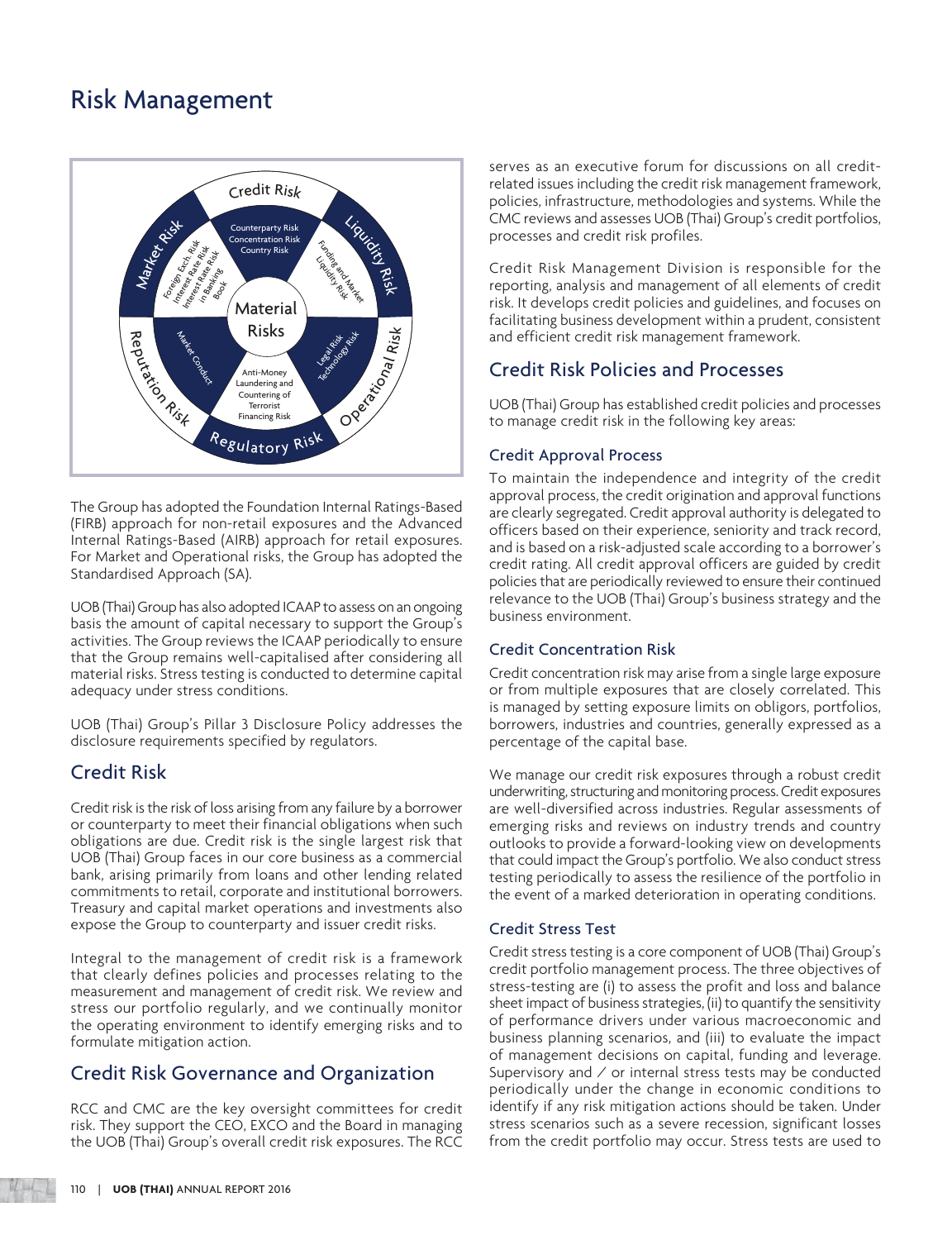assess if UOB (Thai) Group capital can withstand such losses and their impact on profitability and balance sheet quality. Stress tests also help us, identify the vulnerability of various business units under such scenario and formulate appropriate mitigating actions.

Our stress test scenarios consider potential and plausible macroeconomic and geopolitical events in varying degrees of likelihood and severity. We also consider varying strategic planning scenarios where the impact of different business scenarios and proposed managerial actions are assessed. These are developed through consultation with relevant business units, and are approved by senior management.

#### Intra-group Transaction

Any intra-group transactions shall be executed on an armslength basis at market commercial terms. Risk exposure as well as impact on capital adequacy incurred from intra-group transactions shall be monitored and controlled as a normal business practice. UOB (Thai) Group has stipulated the approval process for intra-group transactions e.g. normal intra-group transactions such as granting credit, which is subject to approval by UOB (Thai) EXCO with ratification by the Board.

#### Credit Risk Mitigation

Potential credit losses are mitigated through a variety of instruments such as collateral, guarantees and netting arrangements. As a fundamental credit principle, UOB (Thai) Group generally does not extend credit facilities solely on the basis of the collateral provided. All credit facilities are granted based on the credit standing of the borrower, source of repayment and debt servicing ability.

Collateral is taken whenever possible to mitigate the credit risk assumed and the value of the collateral is monitored periodically. The frequency of valuation depends on the type, liquidity and volatility of the collateral value as well as in accordance with BOT's requirements. The main types of collateral taken by UOB (Thai) Group are cash, qualified marketable securities, and real estate. Appropriate haircuts are applied to the market value of collateral, reflecting the underlying nature of the collateral, quality, volatility and liquidity. In addition, collateral taken by UOB (Thai) Group has to fulfill certain eligibility criteria (such as legal certainty across relevant jurisdictions) in order to be eligible for IRB purposes.

In extending credit facilities to small- and medium-sized enterprises (SMEs), we also often take personal guarantees as a form of moral support to ensure moral commitment from the principal shareholders and directors. For IRB purposes, we do not recognise personal guarantees as an eligible credit risk protection. Corporate guarantees are often obtained when the borrower's creditworthiness is not sufficient to justify an extension of credit. To recognise the effects of guarantees under the FIRB approach, we adopt the Probability of Default (PD) substitution approach whereby the PD of an eligible guarantor of an exposure will be used for calculating the capital requirement.

Exposures arising from foreign exchange and derivatives are typically mitigated through agreements such as the International Swaps and Derivatives Association (ISDA) Master Agreements and the Credit Support Annex (CSA). Such agreements help to minimise credit exposure by allowing UOB (Thai) Group to offset what it owes to counterparty against what is due from that counterparty in the event of a default.

### Credit Monitoring and Remedial Management

We regularly monitor credit exposures, portfolio performance and emerging risks that may impact our credit risk profile. Internal risk reports are presented to relevant committees to update senior management on credit trends and to provide alerts on key economic, political and environment developments across major portfolios.

### Delinquency Monitoring

UOB (Thai) Group monitors closely the delinquency of borrowing accounts as it is a key indicator of credit quality. An account is considered as delinquent when payment is not received on the due date. Any delinquent account, including a revolving credit facility (such as an overdraft) with limit excesses, is closely monitored and managed through a disciplined process by officers from business units and risk management functions. Where appropriate, such accounts are also subject to more frequent credit reviews.

### Classification and Loan Loss Impairment

UOB (Thai) Group classifies its loan portfolios according to the borrower's ability to repay the credit facility from their normal source of income. There is an independent credit review process to ensure the appropriateness of loan grading and classification in accordance with internal policy and regulatory guidelines. All borrowing accounts are classified into 'Pass', 'Special Mention' or 'Non-Performing' categories. Non-Performing loans (NPLs) are further classified as 'Substandard', 'Doubtful' or 'Doubtful of Loss' in accordance with Bank of Thailand (BOT) guidelines. Any account which is delinquent (or in excess for a revolving credit facility such as an overdraft) for more than 90 days will be categorised automatically as 'Non-Performing'. In addition, any account that exhibits weaknesses that may jeopardise repayment on existing terms will be categorised as 'non-performing'.

Upgrading and declassification of a NPL account to 'Pass' or 'Special Mention' status must be supported by a credit assessment of the repayment capability, cash flows and financial position of the borrower. UOB (Thai) Group must also be satisfied that once the account is declassified, the account is unlikely to be classified again in the near future.

A restructured account is categorised as "Non-Performing" and placed on the appropriate classified grade depending on UOB (Thai) Group's assessment of the financial conditions of the borrower and the ability of the borrower to repay based on the restructured terms. A restructured account must comply fully with the restructured terms in accordance with internal policy and regulatory requirements before it can be declassified.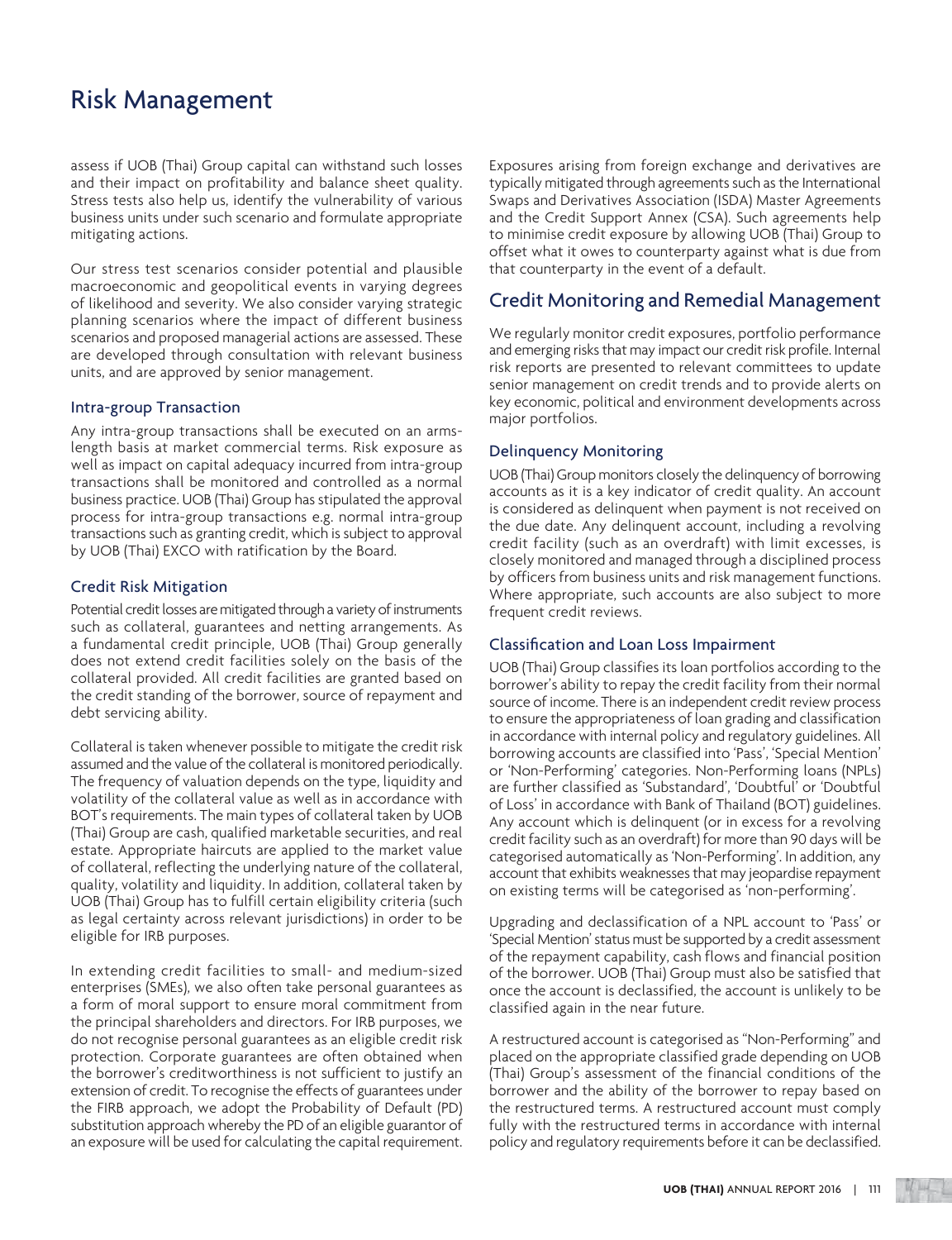### Special Asset Management

Special Asset Management (SAM) manages the non-performing portfolios of UOB (Thai) Group's non-retail portfolio whereas Credit Management manages the retail non-performing portfolios. SAM/Credit Management proactively manages a portfolio of NPL accounts, with the primary intention of nursing these accounts back to health and transferring them back to the respective business units if it meets the guidelines. In addition, SAM also manages accounts that UOB (Thai) Group intends to exit in order to maximise debt recovery.

### Write-off Policy

A classified account that is not secured by any realisable collateral or account with collateral that are worthless will be written off either when the prospect of recovery is considered poor or when all feasible avenues of recovery have been exhausted. This is in compliance with regulatory guidelines.

### Internal Credit Rating System

UOB (Thai) Group employs internal rating models to support the assessment of credit risk and the assignment of exposures to rating grades or pools. Internal ratings are used pervasively by UOB (Thai) Group in the areas of credit approval, credit review and monitoring, credit stress testing, limits setting, pricing and account management.

UOB (Thai) Group has established a credit rating governance framework to ensure the reliable and consistent performance of its rating systems. The framework defines the roles and responsibilities of the various parties in the credit rating process, including independent model performance monitoring, annual model validation and independent reviews by Internal Audit.

Credit risk models are independently validated before they are implemented to ensure they are fit for purpose. To monitor the robustness of these rating models on an ongoing basis, all models are subject to annual review conducted by model owners to ascertain that the chosen risk factors and assumptions continue to remain relevant for the respective portfolios. All new models, model changes and annual reviews are approved by RCC or EXCO, depending on the materiality of the portfolio.

### Rating Structure



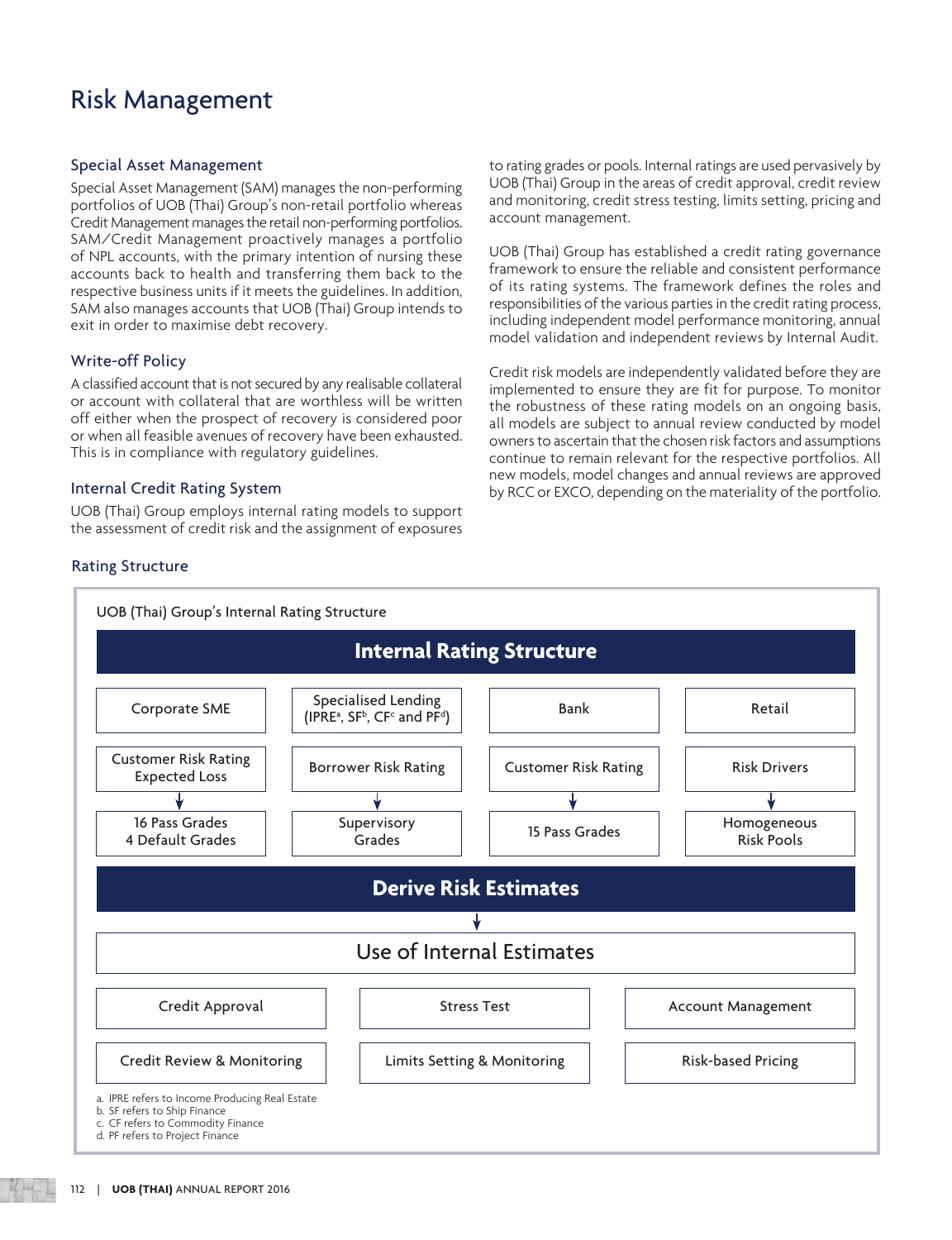### Non-retail Exposures

UOB (Thai) Group has adopted the Foundation Internal Ratings-Based (FIRB) approach for its non-retail exposures with an exception for Sovereign asset class where Standardised Approach is applied. Under FIRB approach, the probability of default (PD) for each borrower is estimated using internal models. These PD models employ qualitative and quantitative factors to provide an assessment of the borrower's ability to meet their financial obligations, and are calibrated to provide an estimate of the likelihood of default over a one-year time horizon. A default is considered to have occurred if:

- The obligor is unlikely to pay its credit obligations in full to the Group, without recourse by the Group to actions such as realising the security; or
- The obligor is past due for more than 90 days on any credit obligation to the Group.

Supervisory loss given default (LGD) and exposure at default (EAD) parameters prescribed by BOT are used together with the internal credit ratings to calculate risk weights and regulatory capital requirements.

While the Group's internal risk rating grades may show some correlation with the rating grades of External Credit Assessment Institutions (ECAIs), they are not directly comparable or equivalent to the ECAI ratings.

### Corporate Asset Class

UOB (Thai) Group has developed the Corporate SME model (CSME) to rate exposures in the Claims on Corporate Asset Class. Credit risk factors used to derive a borrower's risk rating include its' financial strength, quality of management, business risks, and the industry in which it operates. The borrower risk rating process is augmented by facility risk ratings, which take into account the type and structure of the facility, availability and type of collateral, and seniority of the exposure.

The internal rating grade structure for the corporate asset class consists of 16 pass grades and 4 default grades. The CSME model is mapped to the rating scale by calibration that takes into account UOB (Thai) Group's long-term average portfolio default rate.

### Specialised Lending Asset Sub-Class

Within the corporate asset class, UOB (Thai) Group has four sub-classes for Specialised Lending: Income Producing Real Estate (IPRE), Commodity Finance (CF) and Project Finance (PF) and Ship Finance (SF). The internal risk grades are derived based on a comprehensive assessment of financial and non-financial risk factors using internal scorecards. The internal risk grades are mapped to the five supervisory slotting categories, which determine the risk weights to be applied to the exposures.

### Bank Asset Class

Our internal Bank scorecard takes into account asset quality, capital adequacy, liquidity, management, regulatory environment and robustness of the overall banking system. The scorecard has an internal rating grade structure consisting of 15 pass grades.

### Retail Exposures

We have adopted the AIRB approach for our retail exposures, which comprises residential mortgages, qualifying revolving retail exposures and other retail exposures.

Exposures within each of these asset classes are not managed individually, but as part of a pool of similar exposures based on borrower and transaction characteristics. Internal risk models are used to estimate PD, LGD and EAD parameters for each of these exposure pools based on historical internal loss data. Where internal loss data is insufficient to provide robust risk estimates, the risk models may incorporate internal and/or external proxies, and where necessary, may be augmented with appropriate margins of conservatism.

### Residential Mortgage Asset Class

This includes Housing Loans secured against a mortgage of a residential property or properties which meet criteria stipulated by the regulatory guidelines. We assess and manage our residential mortgage exposures using the Group's framework of credit policies, procedures and risk models.

### Qualifying Revolving Retail Exposures (QRRE) Asset Class

This includes credit card exposures and other unsecured revolving credit lines which meet the criteria stipulated by the regulatory guidelines. We assess and manage QRRE using internal credit policies and procedures in combination with the application and behaviour scorecards and risk models.

### Other Retail Asset Class

This includes exposures to individuals in the forms of personal term loan or revolving credit and lines of credit, which is not qualified as QRRE. UOBT's products such as Mortgage Link, I-Cash, Provident Fund, and Staff Term Loan (not for residential purpose) are classified as other retail; exposures to individuals for businesses or to small businesses, i.e. retail SME. We assess and manage these exposures using the Group's framework of credit policies, procedures in combination with application and behaviour scorecards and risk models.

### Credit Exposures Subject To Supervisory Prescribed Risk Weight

### Equity Asset Class

According to BOT's guidelines, UOB (Thai) Group is eligible to apply 100% risk weight to equity exposures which have been exempted from IRB capital computation.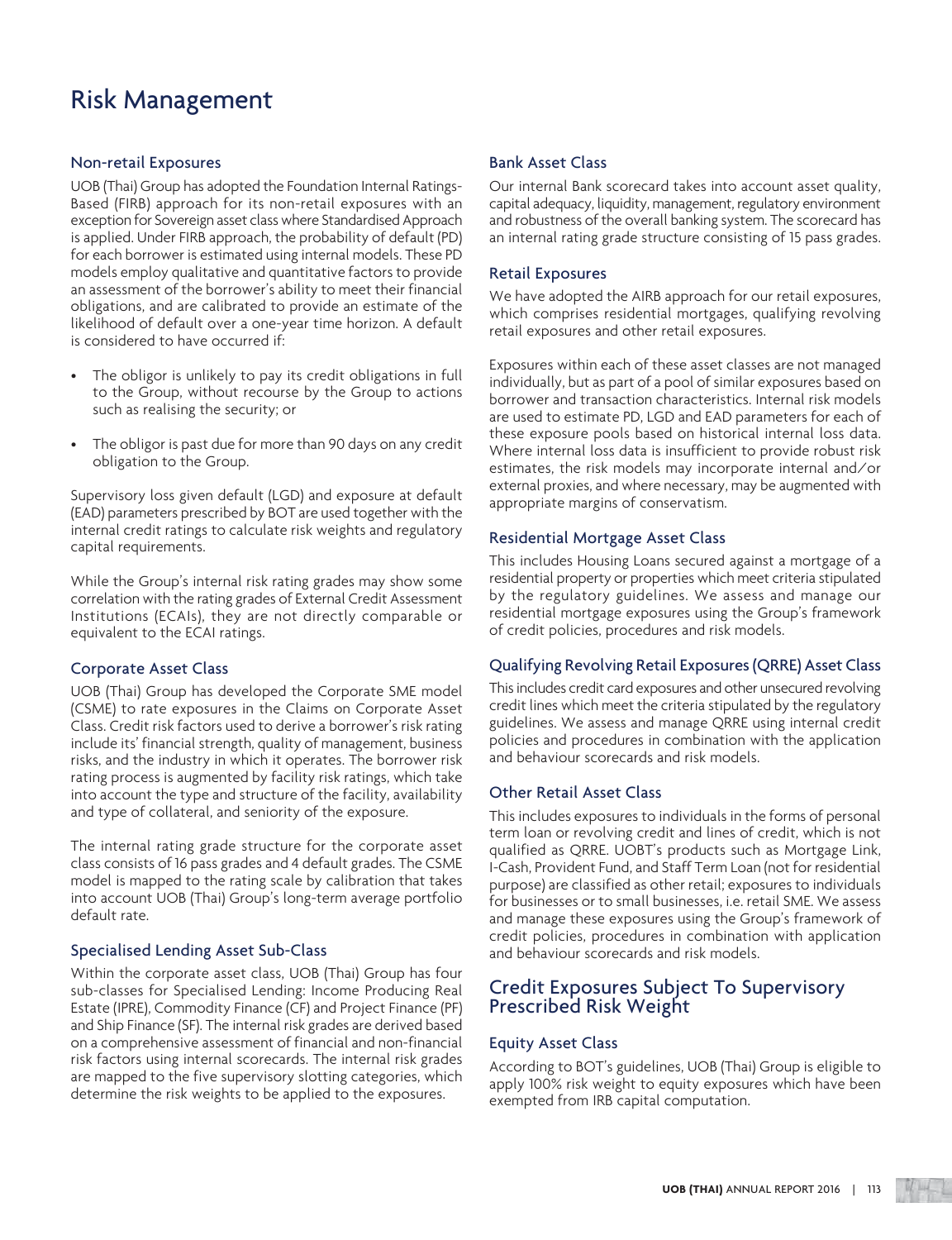### Credit Exposures Subject To Standardised Approach

The Group applies the SA for portfolios which are immaterial in terms of both size and risk profile and for transitioning portfolios. We will progressively migrate our transitioning portfolio ie. exposures to non-bank financial institutions, to the IRB approach, subject to regulatory approval. For exposures subject to the SA, prescribed risk weights based on asset class are used in the computation of regulatory capital except for Claims on Corporate where 100% risk weight is applied.

### Market Risk

Market risk is the risk of losses arising from the volatility of the price or value of assets, liabilities and financial obligations held by UOB (Thai) Group. Market factors which may affect such prices or values are changes on interest rates, foreign exchange, equity prices and commodity prices.

Market risk is governed by the Asset and Liability Committee ("ALCO"), which meets monthly to review and provide directions on market risk matters. The Market Risk Management Unit ("MRM") supports the ALCO with independent assessment of the market risk profile of UOB (Thai) Group.

UOB (Thai) Group's market risk framework comprises market risk policies, practices, control, and risk limits structure with appropriate delegation of authority. In addition, we have a stringent Product/Service Programme due diligence process in place to ensure that market risk issues are adequately addressed prior to product launches.

Market risk capital is provided for all trading exposures within UOB (Thai) Group, as well as Banking Book FX and commodity exposures. UOB (Thai) Group currently adopts the Standardised Approach for the calculation of regulatory market risk capital but uses daily Value-at-Risk (VaR) to measure and control trading market risks. To complement the VaR measure, stress and scenario tests are performed to identify UOB (Thai) Group's vulnerability to event risk. These tests serve to provide early warnings of plausible extreme losses to facilitate proactive management of market risks.

In addition, VaR estimates are backtested against profit and loss of the trading book to validate the robustness of the methodology. The backtesting process analyses whether exceptions are due to model deficiencies or market volatility.

### Interest Rate Risk in Banking Book

The ALCO maintains oversight of the effectiveness of the interest rate risk management structure. Balance Sheet Risk Management Division ("BSRM") supports the ALCO in monitoring the interest rate risk profile of the banking book.

The primary objective of interest rate risk management is to protect and enhance capital or economic net worth through adequate, stable and reliable growth in net interest earnings

under a broad range of possible economic conditions. This is achieved by ensuring that interest rate risk in banking book is identified, measured, monitored and managed over a range of potential and realistic interest rate scenarios, including under stress situations.

Interest rate risk in banking book exposure is quantified using static analysis tools. Static analysis tools include repricing schedules which provide indications of the potential impact of interest rate on interest rate income and price value through the analysis of the sensitivity of assets and liabilities to change in interest rate. Mismatches in the longer tenor will experience greater change in the price-value of interest rate positions than similar positions in the shorter tenor.

In addition, stress test is also performed regularly to assess the adequacy of capital in meeting the impact of extreme interest rate movements on the balance sheet. Such tests are performed to provide early warnings of potential extreme losses, facilitating the proactive management of interest rate risks in an environment of rapid financial market changes.

The risks arising from the trading book, such as interest rates, foreign exchange rates and equity prices are managed and controlled under the market risk framework that is discussed under the Market Risk section.

### Liquidity Risk

Liquidity risk is the risk that UOB (Thai) and its subsidiaries may not be able to meet their obligations as they fall due as a result of inability to liquidate their assets or to cover funding requirements at an appropriate price, resulting in losses to the Bank and its subsidiaries.

UOB (Thai) Group maintains sufficient liquidity to fund its day-to-day operations, meet deposit withdrawals and loan disbursements, and repay borrowings. Hence, liquidity is managed in a manner to address known as well as unanticipated cash funding needs.

Liquidity risk is managed in accordance with a framework of policies, controls and limits established by the ALCO. These policies, controls and limits enable the Bank to monitor and manage liquidity risk to ensure that sufficient sources of funds are available over a range of market conditions. These include minimising excessive funding concentrations by diversifying the sources and terms of funding as well as maintaining a portfolio of high quality and marketable debt securities.

UOB (Thai) Group takes a conservative stance in its liquidity management by continuing to gather core deposits, ensuring that liquidity limits are strictly adhered to and that there are adequate liquid assets to meet cash shortfall.

The distribution of deposits is managed actively to ensure a balance between cost effectiveness, continued accessibility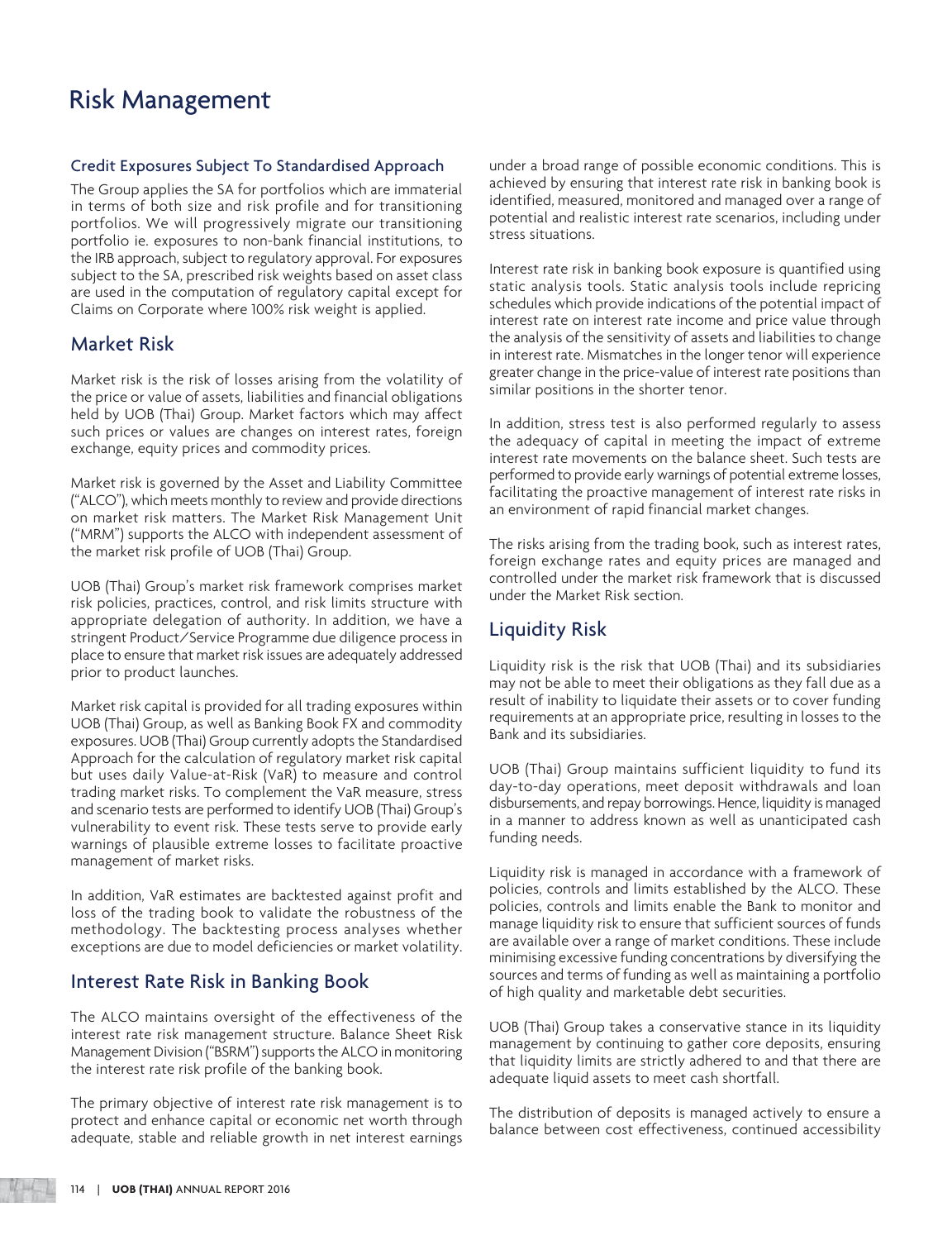to funds, and diversification of funding sources. Important factors in ensuring liquidity are competitive pricing, proactive management of UOB (Thai) Group's core deposits and the maintenance of customer confidence.

Liquidity risk is aligned with the regulatory liquidity risk management framework, and is measured and managed on a projected cash flow basis. UOB (Thai) Group is monitored under business as usual, and stress scenarios. Cash flow mismatch limits are established to limit the Bank's liquidity exposure. The Bank also employs liquidity early warning indicators and trigger points to signal possible contingency situations.

With regard to the regulatory requirements on Liquidity Coverage Ratio (LCR) which are effective from 1 January 2016, our LCR were above 100% for the position as of Dec-2016.

Contingency funding plans are in place to identify potential liquidity crises using a series of warning indicators. Crisis escalation processes and various strategies including funding and communication have been developed to minimise the impact of any liquidity crunch.

### Operational Risk

Operational risk is the risk of loss resulting from inadequate or failed internal processes, people and systems, or from external events. Operational risk includes regulatory, legal and reputation risks but excludes strategic risk.

Our objective is to manage operational risk at appropriate levels relative to the markets in which the businesses operate.

### Operational Risk Governance, Framework and Tools

Operational risk is managed through a framework of policies, and procedures by which business and support units properly identify, assess, monitor, mitigate and report their risks. The Operational Risk Management Committee meets monthly to provide oversight of operational risk matters across the UOB (Thai) Group.

The Operational Risk Governance structure adopts the Three Lines of Defence Model. The businesses as the first line of defence are responsible for establishing a robust control environment as part of their day-to-day operations. Each Business is responsible for implementing the operational risk framework and policies, embedding appropriate internal controls into processes and maintaining business resilience for key activities.

Operational Risk Management Division as the second line of defence oversees the management of operational risk. It exercises governance over operational risk through providing relevant framework, policies, tools and systems, quality assurance of internal controls as well as operational risk measurement. It also monitors and reports operational risk issues to senior management, the relevant management committees and the Board.

Internal Audit acts as the third line of defence by providing an independent and objective assessment on the overall effectiveness of the risk governance framework, and internal control through periodic audit review.

A key component of the operational risk management framework is risk identification and control self-assessments. This is achieved through the implementation of a set of operational risk tools. Several risk mitigation policies and programmes are in place to maintain a sound operating environment.

We have a business continuity and crisis management programme in place to ensure prompt recovery of critical business functions should there be unforeseen events. Our senior management provides an annual attestation to the Board on the state of business continuity readiness of the UOB (Thai) Group.

Regulatory risk refers to the risk of non-compliance with laws, regulations, rules, standards and codes of conduct. We identify, monitor and manage the risk through a structured governance framework of Compliance policies, procedures and guidelines maintained by the UOB (Thai) Group. The framework also manages the regulatory risk of breaches and sanctions relating to Anti-Money Laundering and Countering the Financing of Terrorism.

The UOB (Thai) Group manages fraud risk and bribery risks. Tools and policies, including a whistle-blowing programme, a material risk notification protocol and a fraud risk awareness training programme, have been developed to manage such risks. All employees are guided by a Code of Conduct, which includes anti-bribery and corruption provisions.

Legal Risk arises from unenforceable, unfavourable, defective or unintended contracts lawsuits or claims, developments in laws and regulations, or non-compliance with applicable laws and regulations. Business units work with the Bank's legal counsel and external legal counsel to ensure that legal risks are effectively managed.

Reputation risk is the risk of adverse impact on earnings, liquidity or capital arising from negative stakeholder perception or opinion on the UOB (Thai) Group's business practices, activities and financial condition. The UOB (Thai) Group recognizes the impact of reputation risk and we have developed a framework to identify and to manage the risk across the UOB (Thai) Group.

Our insurance programme which covers crime, fraud, civil liability, property damage, public liability, as well as directors' and officers' liability enables us to mitigate operational losses resulting from significant risk events.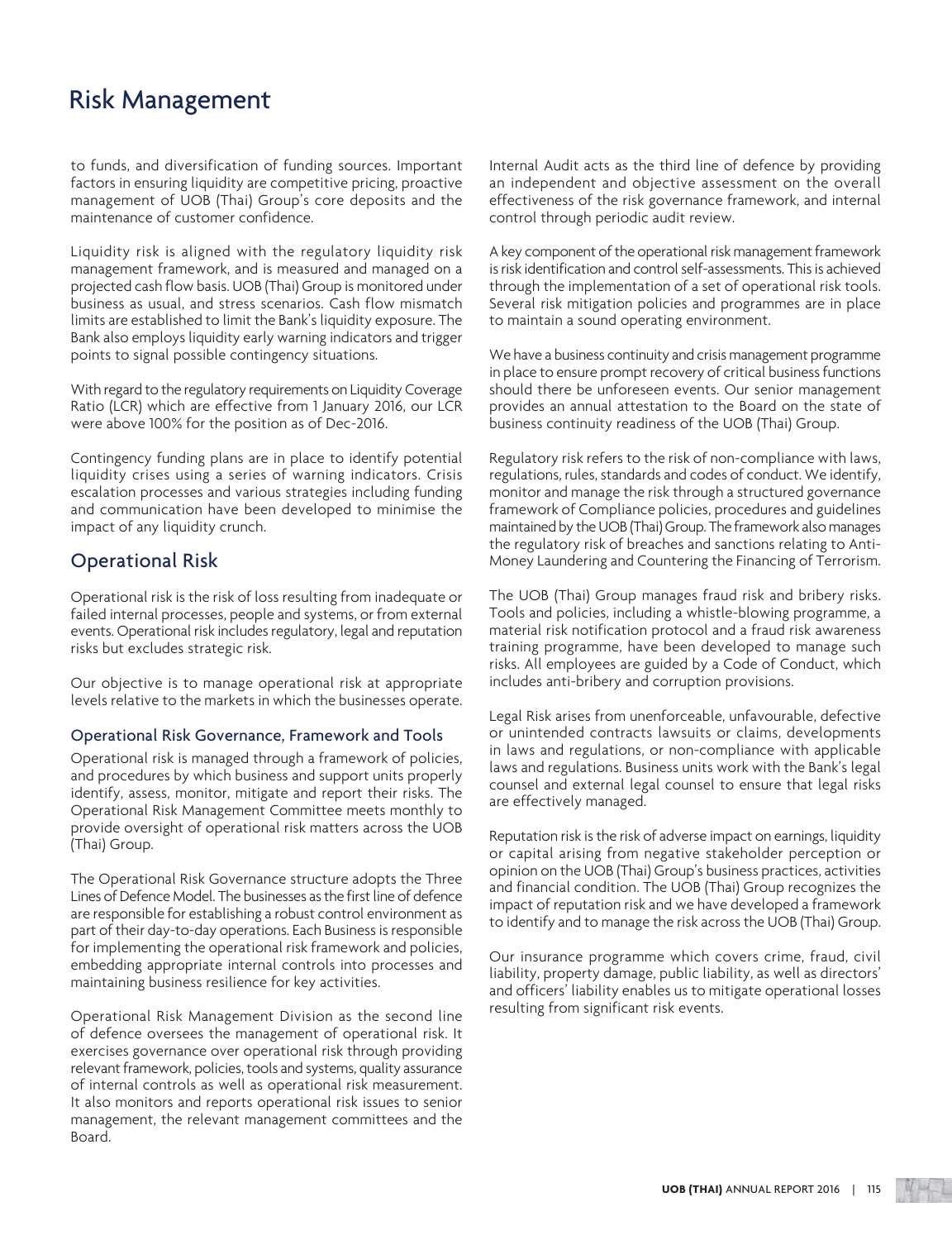## Report of the Audit Committee

The Audit Committee ("the AC") of United Overseas Bank (Thai) Pcl. comprises four independent directors: Mr. Chanitr Charnchainarong, the AC Chairman, Mr. Chinnawat Bulsuk, Mr. Suebtrakul Soonthornthum and Mr. Tithiphan Chuerboonchai\* as Committee members. All the Committee members are non-executive directors and non-employees of the Bank.

In 2016, the Committee held five meetings to review the Bank's internal control system and discuss financial and operational audit issues with the Bank's External and Internal Auditors. Relevant Management members were invited to attend the meetings to provide additional information and clarification of the internal control systems.

Major matters in the meetings were as follows:

- Approved the Annual Planned Schedules for the Audit Committee Meetings
- Approved and monitored the Internal Audit Year Plan, the 2-Year Strategic Plan, and resources of the Internal Audit, including approval for the revision of the 2016 IA Year Plan
- Evaluated the Performance Evaluation of the Head of Internal Audit
- Reviewed and approved the Audit Committee Charter, Internal Audit Charter, the Policy on Fraud and Whistle-Blowing Policy
- Reviewed the Scope and Results of the Audit and Key Accounting and Auditing Areas, including the meetings (non-executive session) held with the External Auditor (EY)
- Reviewed and discussed the adequacy and effectiveness of the Bank's Internal Control System with the Senior Management, Internal and External Auditors as well as the Management's Responses to the control deficiencies and timely remedial actions taken
- Reviewed the major items of the financial reports, the Management Letter (ML) and the reliability of those reports, and the reasonableness of the Connected and Related Parties' transactions
- Reviewed and proposed the re-appointment of the External Auditor and the Audit Fee to the Board of Directors for approval
- Reviewed and noted the Internal Audit quarterly reports, major findings and status updates including the compliance with internal and external regulations
- Reviewed and noted the independence of the external auditors as well as the independence and objectivity of Internal Audit on an annual basis
- Noted the Group Audit report including key initiatives and progress
- Noted the implementation timeline and progress of the Governance, Risk and Compliance (GRC), and the Management Governance and Oversight Rating (MGOR), accorded with the IA Plan
- Noted the Follow-Up Report of Internal Audit for the Quality Assurance Review (QAR) program (External Assessment) and its result that was rated as "Generally Conforms" with the Institute of Internal Auditors' Standards (The IIA's Standards)
- Noted the updates of the International Professional Practices Framework of Internal Audit (the New IPPF) with effect from January 2017.
- Noted the Compliance and Risk Management quarterly reports
- Noted the implementation issues, progress, and audit result of Basel II Internal Ratings Based Approach (IRBA), the Internal Capital Adequacy Assessment Process (ICAAP), and Basel III
- Noted the regulators' examination results and implementation progress, e.g., the BOT, MAS and etc.
- Performed and reported the annual self-assessment of the AC to the Board of Directors.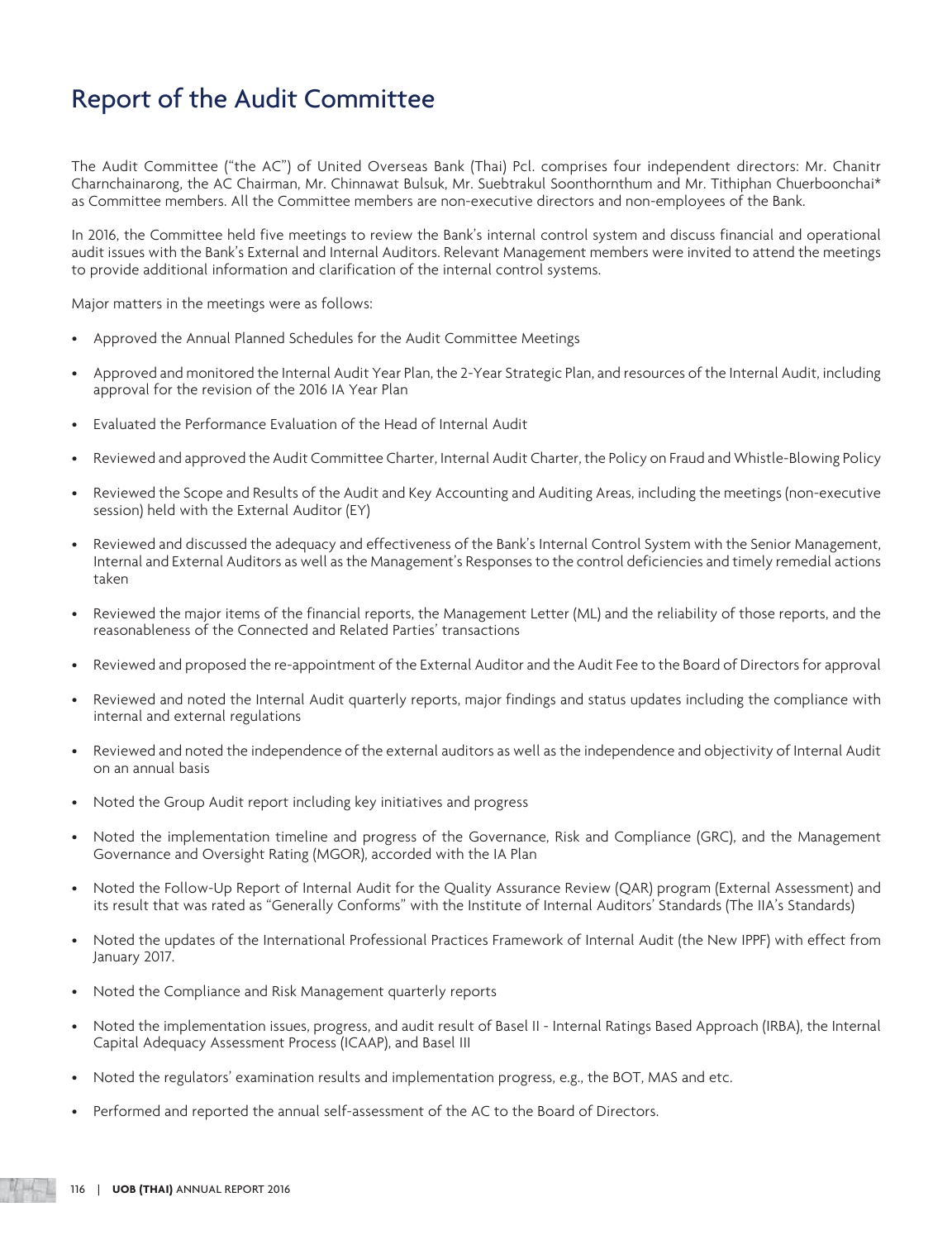## Report of the Audit Committee

The Committee has continuously reviewed and assessed the Bank's key risks, controls, governance and monitoring system through the Bank's Internal Audit and upon the discussions with the External Auditor and Senior Management. From the evaluation of the Bank's Internal Control System, it was concluded that the Bank's Internal Control in the areas of financial reporting and risk management is adequate and reliable, and that reinforces the Bank to continue to improve the overall internal control framework.

Mr. Chanitr Charnchainarong *Chairman of the Audit Committee*  3 March 2017

Note: Mr. Tithiphan Chuerboonchai\* - Effective from 18 November 2016 after the 5th AC (last) Meeting held on 10 November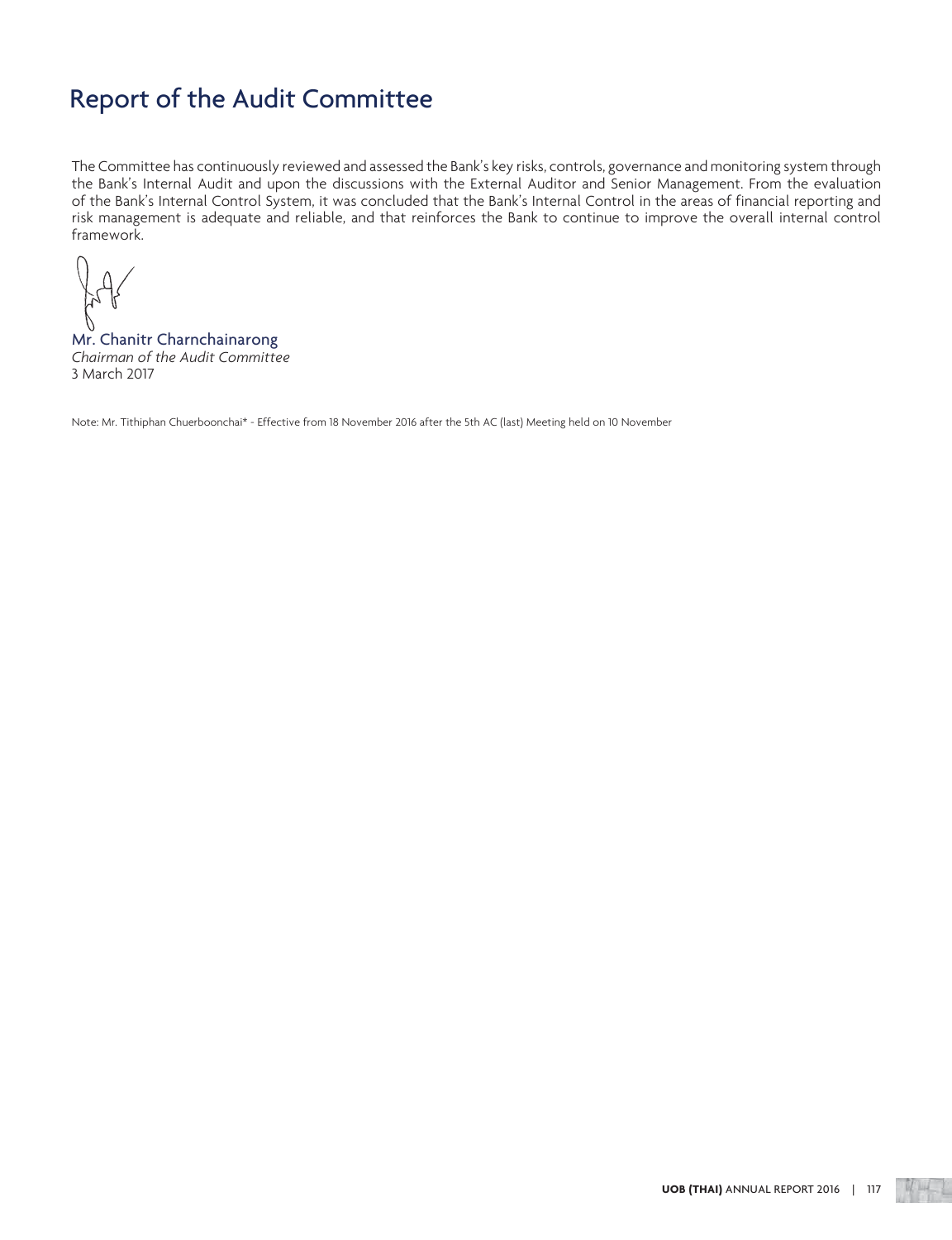## Opinion of the Audit Committee on the Bank's Internal Control System

The Board of Directors has reviewed the Audit Committee report and the opinion on the adequacy of Internal Control System prepared by the Audit Committee during the Board of Directors' Meeting No. 600 held on 3 March 2017. Participants of the meeting included the Audit Committee members comprising the four independent directors who are not employees of the Bank.

The Audit Committee's opinion on the Internal Control System of the Bank and its subsidiaries was summarised after the meetings with the Senior Management and External Auditor, and upon the reports of the Risk Management Dashboard and Key Risk and Control Self-Assessment (KRCSA) implemented by Operational Risk Management (ORM), and the Quarterly Reports by Risk Management, Compliance and Internal Audit.

The evaluation of the Bank's Internal Control System was divided into five sections as follows:

- Organisation Control and Environment Measures
- Risk Management Measures
- Management Control Activities
- Information and Communication Measures
- Monitoring and Evaluation

The Audit Committee is of the opinion that the Bank has in place an adequate internal control system. The Audit Committee has been regularly notified of the issues arisen and remedial actions taken.

The External Auditor of the Bank is EY Office Limited (EY) of which Ms. Rachada Yongsawadvanich, a Certified Public Accountant (CPA), as Designated External Auditor, has examined and given her opinion that the Bank and its subsidiaries' Financial Statements present fairly, in all material respects, the financial position of United Overseas Bank (Thai) Public Company Limited and its subsidiaries and of United Overseas Bank (Thai) Public Company Limited as at 31 December 2016, and the results of their operations, and cash flows for the year then ended in accordance with generally accepted accounting principles.

Mr. Chanitr Charnchainarong *Chairman of the Audit Committee* 3 March 2017

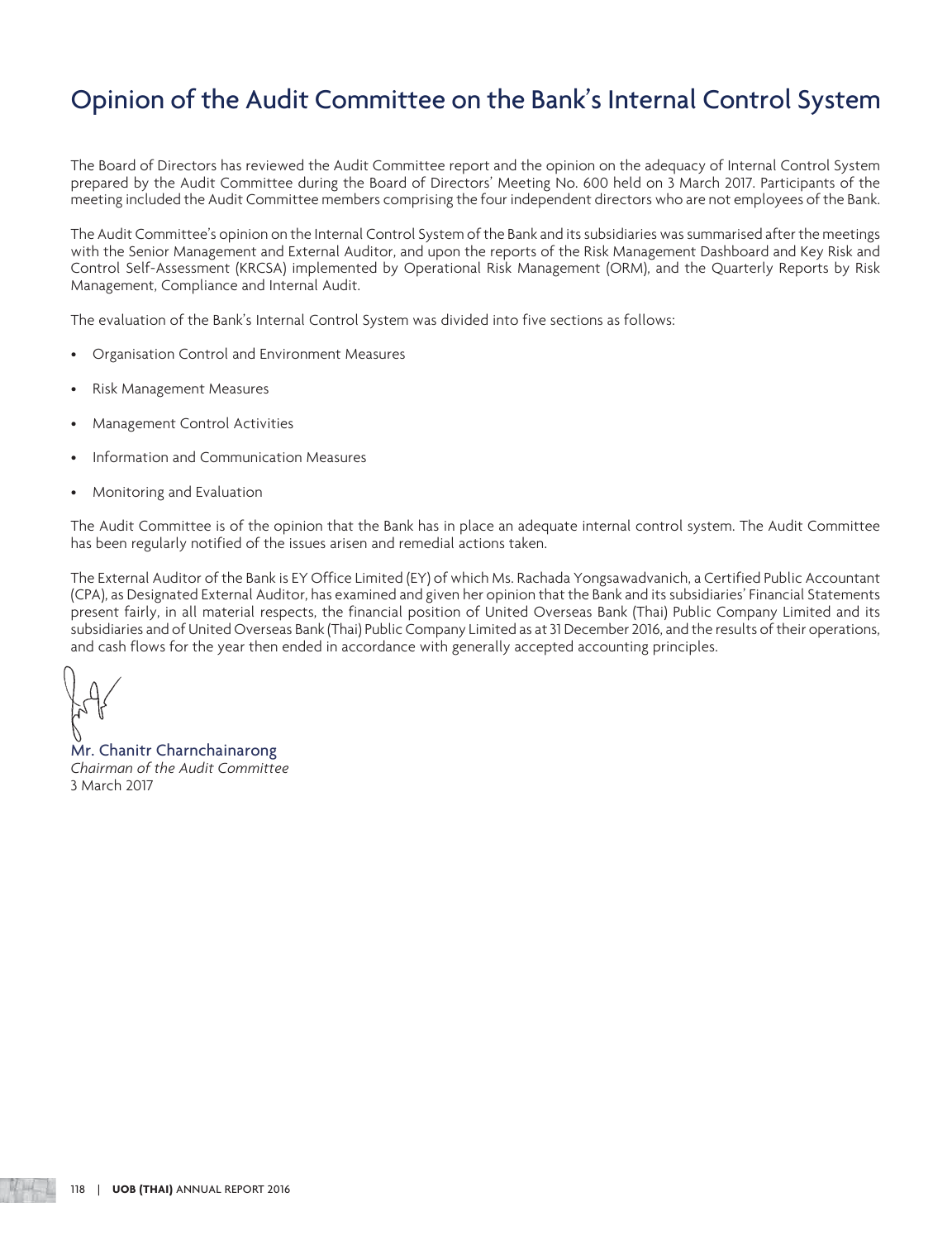## Report of the Nomination and Compensation Committee

The Nomination and Compensation Committee is appointed by the Board of Directors, and consists of four Directors, two of whom are Independent Directors (including the Committee Chairman) as follows:

- 1) Mr. Suebtrakul Soonthornthum Chairman
- 2) Mr. Chinnawat Bulsuk Member
- 3) Mr. Wee Ee Cheong Member
- 4) Mr. Lee Chin Yong Member

The Nomination and Compensation Committee held 5 meetings in 2016.

The Nomination and Compensation Committee is responsible for the setting up of policies and criteria for considering the selection and remuneration of the Bank's Board members and the Bank's Senior Management which includes the following:

- Review the nomination of qualified Board Directors, CEO and Management from Executive Director (ED) level and above, including any internal promotions to the rank of Executive Director (ED) and above;
- Recommend the remuneration of Board Directors, and review the remuneration of the Senior Management team.

In selecting a Board Director, CEO and Senior Management, the factors to be taken into consideration, in addition to all applicable regulatory requirements, include the candidate's academic qualifications, personal character, technical and leadership competence, employment and career experience, and his or her management philosophy and management vision. The successful candidate must share the Board's and Management's philosophy and vision in managing the financial institution in order to ensure that the institution's goals are met. Furthermore, the candidate must share the same beliefs that will help establish mutual trust and close working relationships with the Board and with the Senior Management team. The Nomination and Compensation Committee will review the successful candidate for suitability before the bank proceeds to obtain approval from the Bank of Thailand and from the Board of Directors.

In setting compensation for 2016 as disclosed in this Annual Report, the scale and component of remuneration for the Board's Executive and Non-Executive Directors are based on the fee structure, role of each director and relevant policies/ practices while the remuneration for the Senior Management are comparable to the general practice in the financial industry with regard to work experience and the Bank's overall performance results and in accordance with the principles and policies which have been approved by the Board and shareholders.

The Bank believes in the remuneration policy and principle of meritocracy – which is to ensure that each staff including that of Senior Management is rewarded and recognized based on his or her level of performance and contribution to the Bank.

The Nomination and Compensation Committee will, based on the bank's financial performance, market and industry rewards trends, as well as on GDP and inflation rate projections, proposes the annual staff remuneration increment and variable performance bonus rates to the Board of Directors for consideration and approval in the first quarter of each year.

wholese

Mr. Suebtrakul Soonthornthum *Chairman, Nomination & Compensation Committee* 28 February 2017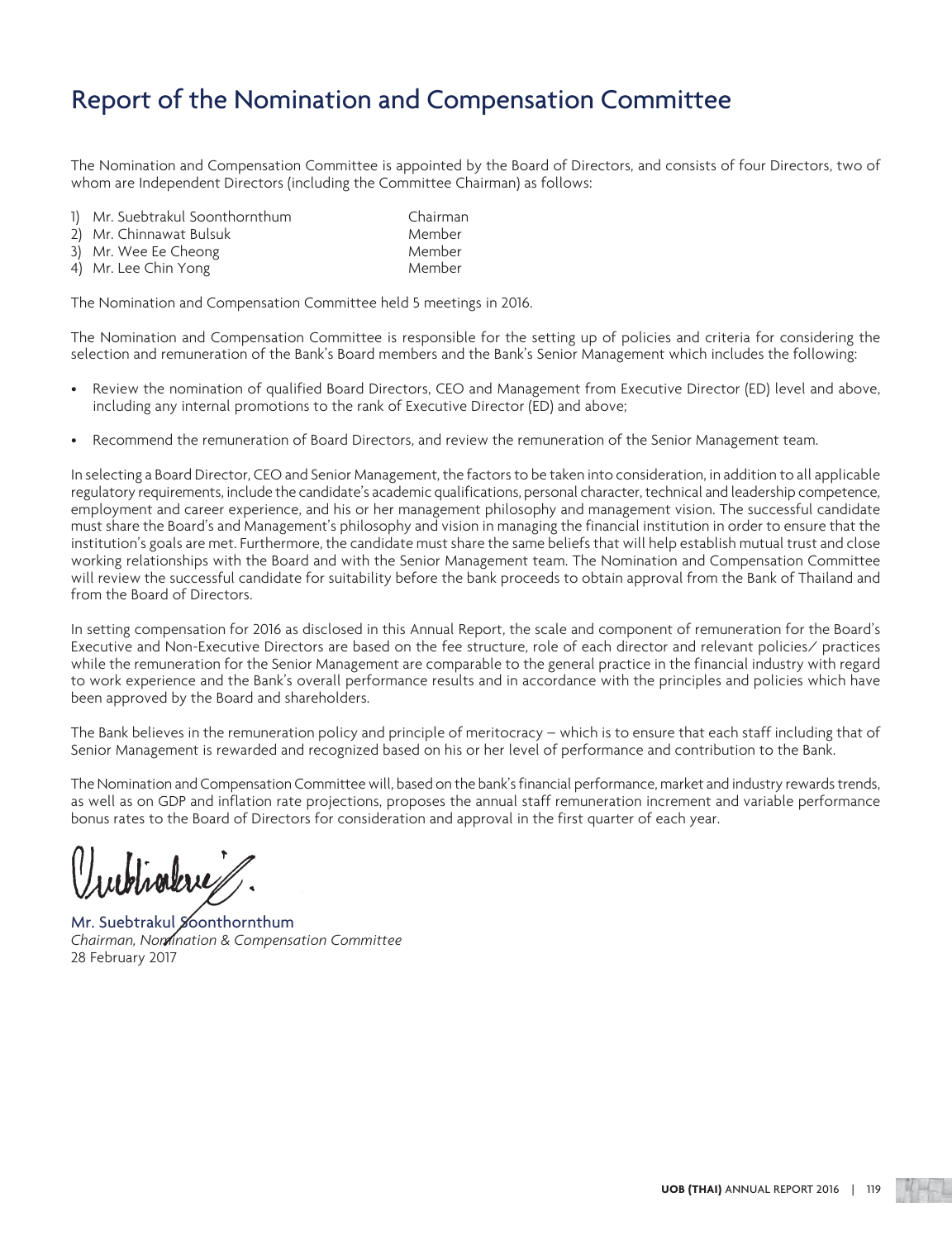## Corporate Governance

United Overseas Bank (Thai) Public Company Limited (the "Bank" or "UOB (Thai)"), a subsidiary of United Overseas Bank Limited ("UOB"), is committed to maintaining good corporate governance. The Bank believes that good corporate governance is fundamental to sustaining business growth, as well as safeguarding the interests of all stakeholders including shareholders, employees, business partners, customers, government entities with supervisory authority and auditors. The Bank has established a Code of Conduct (the "Code") which sets out good practices that all employees, including the Management team, should observe to uphold the Bank's values of Honourable, Enterprising, United and Committed.

The Board of Directors (the "Board") has set up various board committees to assist the Board in overseeing the Bank. Detail of the board committees set forth below is the information as of 31 December 2016. The Bank has in place a comprehensive system of internal controls to safeguard its business and the interests of its stakeholders including depositors.

### Control Systems, Risk Management, Compliance and Internal Audit

The Board and Management recognise the importance of having robust internal controls, as well as effective risk management, compliance and internal audit functions. The Bank has set up various committees to assist the President and Chief Executive Officer in overseeing the day to day operations of the Bank. All business and support units within the Bank are expected to comply with the guidelines on internal controls and ethics. Internal control activities form an integral part of operational processes. The Bank has established appropriate dual controls, segregating the operational functions and the control and monitoring functions, to achieve appropriate checks and balances.

Risk Management is an independent function which is responsible for putting in place the strategy, policies and processes for identifying, measuring, controlling and reporting risks of the UOB (Thai) Group. The function works with business and support units and the relevant senior management committees to develop and implement the appropriate risk management strategies, frameworks, policies and processes. More information on the Bank's risk management can be found in the 'Risk Management' section of this Annual Report and the Pillar III disclosure on the Bank's website.

An independent function, Compliance manages compliance risks and reports directly to the Board. It is responsible for communicating, educating and advising all units in the Bank on applicable regulatory developments and the impact on business practices, conducting compliance reviews and tests with a view to ensuring that the Bank conducts its business in compliance with all applicable laws, regulations and measures against money laundering, terrorist-financing and financial crime, and administering training on measures against bribery, money laundering and terrorist-financing.

Internal Audit is an independent unit that reports directly to the Audit Committee. The Internal Audit team comprises qualified staff and is responsible for assessing the adequacy and effectiveness of the Bank's system of internal controls, risk management and governance processes. The operations of Internal Audit are assessed by an external assessor every five years. Based on the results of the latest external assessment conducted in 2015, Internal Audit generally conforms to the International Professional Practices Framework (IPPF) of Internal Auditing, and complies with UOB Group Audit's methodologies.

### Directors' Reporting

The Board is responsible for the Bank's and its subsidiaries' consolidated financial statements and for the financial information presented in this Annual Report. The financial statements have been prepared in accordance with Thai Financial Reporting Standards enunciated under the Accounting Professions Act B.E. 2547 (A.D. 2004), and in reliance on governing policies, careful judgement and best estimates. Important information is adequately disclosed in the notes to the financial statements. The independent certified public accountants, having reviewed the Bank's and its subsidiaries' consolidated financial statements and its notes, have issued an unqualified audit opinion of the financial statements. The Bank's and its subsidiaries' consolidated financial statements reflect the true and transparent financial status and performance for the information of shareholders.

The Board has prescribed and maintained oversight of an effective system of internal controls, compliance and internal audit to ensure that accounting records are accurate, complete and adequate to protect the Bank's assets and its depositors' interests, and uncover weaknesses to prevent operational risk or materially irregular operations.

### Board of Directors

The Board consists of nine qualified directors, four of whom are independent directors and five of whom are executive directors. In compliance with the Public Limited Companies Act B.E. 2535 (A.D. 1992), six directors representing more than half of the total number of directors reside in the Kingdom. The Board meets at least once every three months and the quorum for each Board meeting is constituted by not less than half of the total number of directors being present at the meeting.

The Board's main roles, duties and responsibilities are in compliance with the law and regulatory requirements, the Bank's Memorandum and Articles of Association, and the resolutions of the shareholders. The Board's roles and responsibilities include providing strategic directions and approving key policies of the Bank, as well as putting in place an effective Management team and monitoring their performance. The Board has delegated certain functions to four board committees, namely the Executive Committee, Audit Committee, Nomination and Compensation Committee, and Risk and Capital Committee. The Board may also appoint one or several directors or any other person to perform any function or act on its behalf.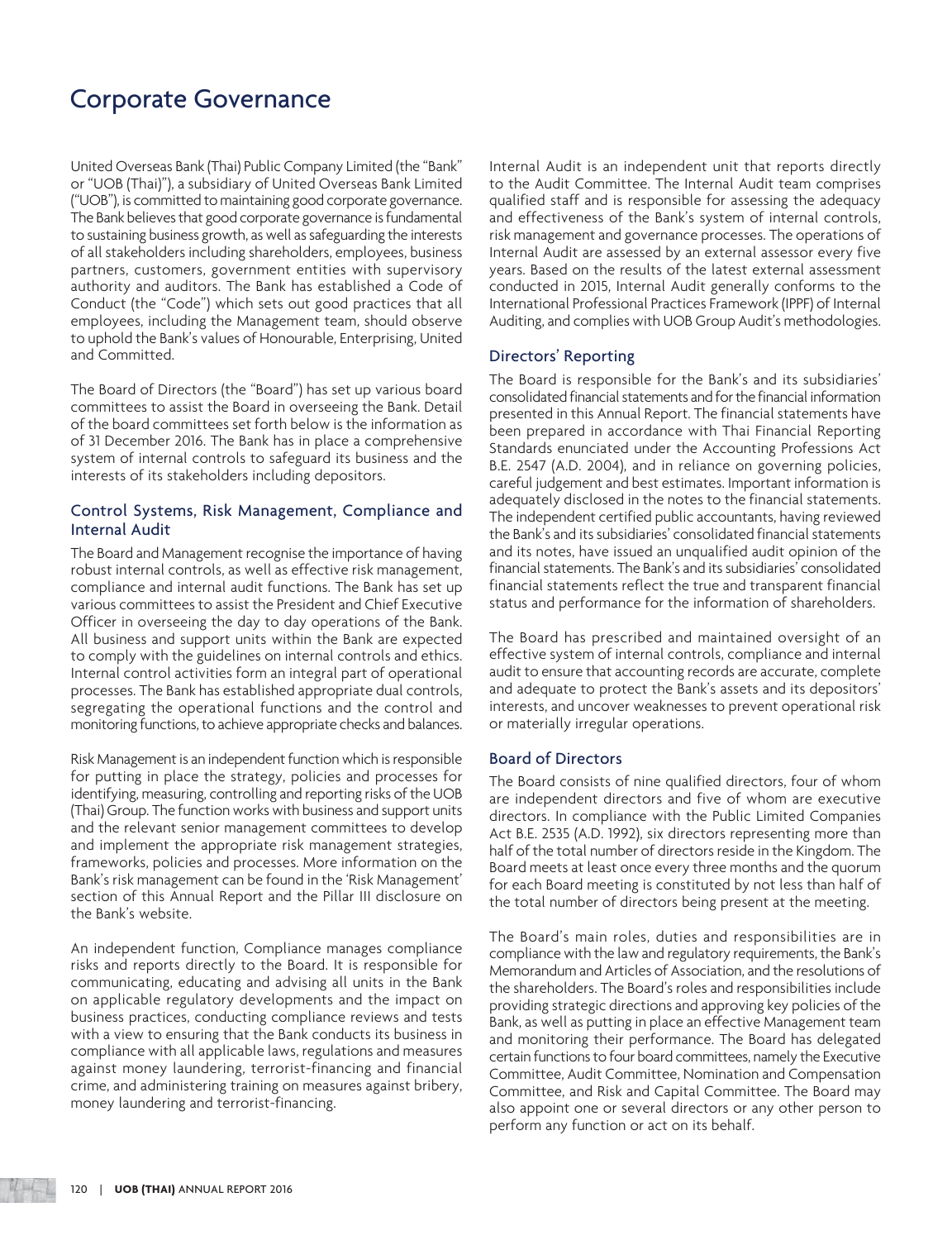## Corporate Governance

The Board members are: Wee Cho Yaw Chairman Wee Ee Cheong Deputy Chairman Suebtrakul Soonthornthum Independent Director Chanitr Charnchainarong lndependent Director Chinnawat Bulsuk **Independent Director** Tithiphan Chuerboonchai<sup>1</sup> Lee Chin Yong Director Tan Choon Hin2 Sanchai Apisaksirikul **Director** 

 Independent Director Director

- 1 Tithiphan Chuerboonchai was appointed as an independent director on 18 November 2016.
- 2 Tan Choon Hin was appointed as the President & CEO and a director with effect from 7 November 2016.

### Executive Committee

The Executive Committee ("EXCO") is established by the Board. Its main responsibilities include:

- a) reviewing and approving business policies and strategies, as well as other policy matters in line with local practices, regulations and legislations;
- b) monitoring the progress of the Bank's business plan;
- c) endorsing relevant Internal Capital Adequacy Assessment Process ("ICAAP") documents, including the Framework for ICAAP, Stress Test Framework, Capital related policies and Capital Plan;
- d) reviewing and approving lending programmes, and risk management policies and guidelines pertaining to credit risk, market risk, balance sheet risk, operational risk, compliance risk and any other risk that may have an impact on the business and reputation of the Bank, as delegated by the Board of Directors;
- e) approving the Maximum Credit Discretionary Limits Structure, which defines the approving authorities and sets the Credit Discretionary Limits for the respective approving authorities, for approving credit applications and debt restructuring cases;
- f) approving credit applications and debt restructuring cases that exceed the Credit Discretionary Limits delegated to the respective approving authorities;
- g) empowering the Bank's President and Chief Executive Officer to set up any necessary committee (other than the committees which are required by the regulatory authorities and set up by the Board), and determining the composition and scope of responsibilities of such committee;
- h) acting on urgent and important business matters requiring immediate decision which would normally require the attention and decision of the Board; and

i) approving other businesses which may be assigned from time to time by the Board.

| The EXCO members are:      |                  |
|----------------------------|------------------|
| Tan Choon Hin <sup>1</sup> | Chairman         |
| Wee Ee Cheong              | Vice Chairman I  |
| Lee Chin Yong              | Vice Chairman II |
| Sanchai Apisaksirikul      | Member           |
|                            |                  |

<sup>1</sup> Tan Choon Hin was appointed to the EXCO with effect from 7 November 2016.

### Audit Committee

The Audit Committee ("AC") consists of four independent directors. Its main responsibilities are to provide oversight of the:

- a) appropriateness and efficiency of the internal control systems;
- b) quality of the financial reports;
- c) internal audit function;
- d) selection and nomination of the external auditors, including determining the external auditors' remuneration; and
- e) disclosure of related-party transactions or transactions where conflict of interests may occur.

The AC members are:

| Chairman |
|----------|
| Member   |
| Member   |
| Member   |
|          |

1 Tithiphan Chuerboonchai was appointed to the AC with effect from 18 November 2016.

### Nomination and Compensation Committee

The Nomination and Compensation Committee ("NCC") consists of four directors, two of whom are independent directors (including the NCC Chairman). The NCC is responsible for the nomination of, and the remuneration for, the Board members and Senior Management. The NCC's duties include:

- a) determining the policy and criteria for the selection of candidates, reviewing the suitability of candidates for appointment to the Board, as Chief Executive Officer and to Senior Management positions of executive director level and above, and deciding on any employee promotion to the corporate title of executive director and above; and
- b) setting the approach to remuneration, recommending the remuneration for the Board members and reviewing the remuneration for the Senior Management team.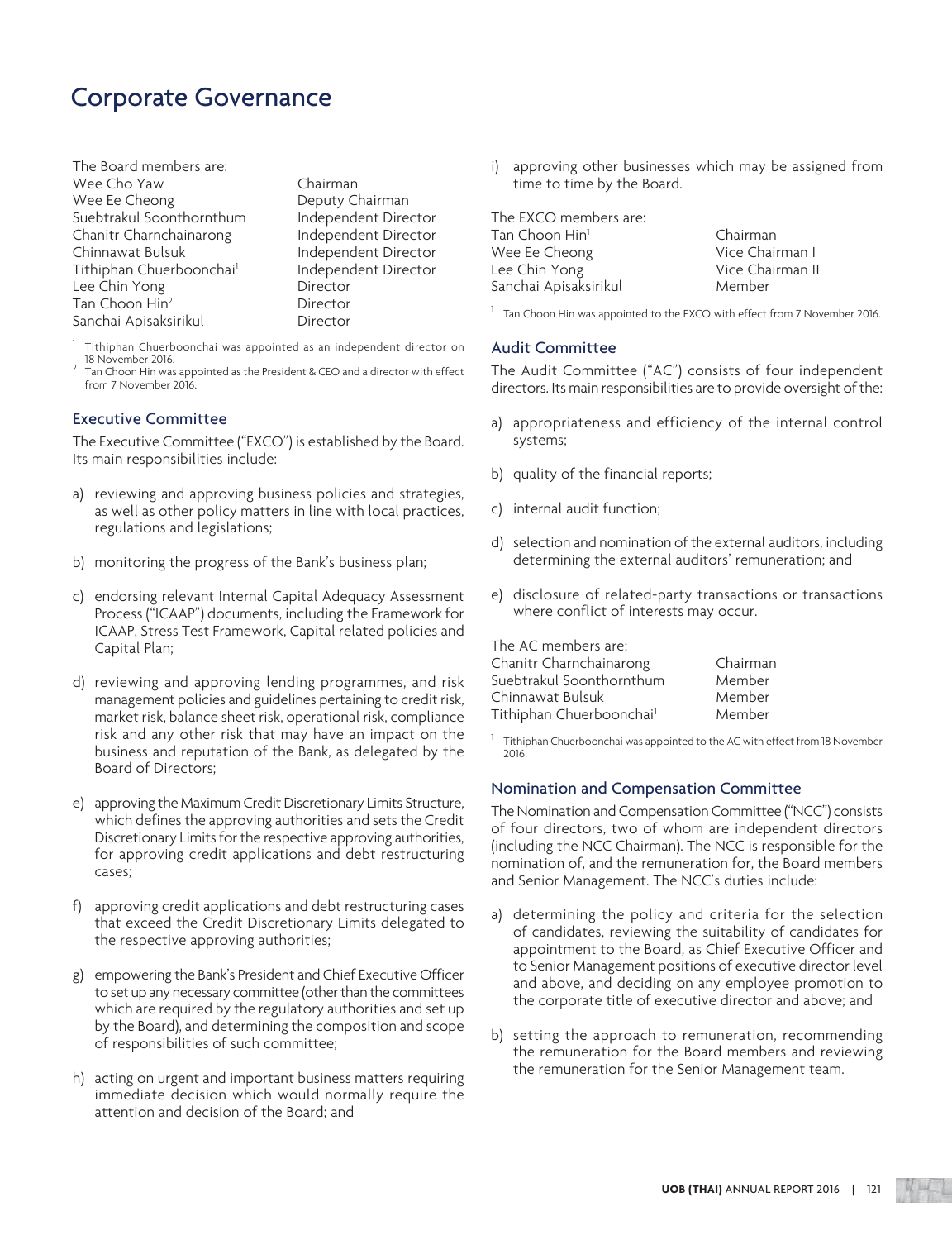## Corporate Governance

| The NCC members are:                  |          |
|---------------------------------------|----------|
| Suebtrakul Soonthornthum <sup>1</sup> | Chairmar |
| Chinnawat Bulsuk                      | Member   |
| Wee Ee Cheong                         | Member   |
| Lee Chin Yong                         | Member   |

rman

1 Suebtrakul Soonthornthum's appointment as NCC chairman was effective from 2 August 2016.

### Risk and Capital Committee

The Risk and Capital Committee ("RCC") is established by the Board and comprises two directors and 11 function heads. The RCC reviews the Bank's overall risk appetite, ICAAP and capital. Other key functions performed by the RCC include:

- a) establishing policies for managing credit risk, market risk, liquidity risk, operational risk and any other type of risks that may affect the reputation and stability of the Bank and its subsidiaries;
- b) reviewing the adequacy of the policies, risk management procedures and all important aspects of the internal rating system, risk estimates of Internal Ratings-Based Approach (IRB) parameters, and stress tests methodology, taking into account the business and capital implication;
- c) approving IRB credit rating models;
- d) reviewing the lending programmes
- e) discussing risk and capital issues on an integrated basis from an overall capital adequacy perspective;
- f) reviewing the UOB (Thai) Group's risk appetite framework and risk appetite statement;
- g) recommending risk mitigation actions in response to material changes, events and breaches of the risk appetite;
- h) reviewing the ICAAP related framework including the Capital Plan;
- i) resolving outstanding disagreement on exiting customer relationship and denial of account opening to new and existing customers proposed by the Bank's Anti Money Laundering Committee;
- j) overseeing the UOB (Thai) Group's consolidated companies to ensure that they comply with relevant risk management policies and regulatory requirements; and
- k) considering operational risk issues proposed by the Operational Risk Management Committee (ORMC).

The RCC reports directly to the Board on a regular basis and highlights new risks and exceptional risk events to the AC from time to time.

| The RCC members are:                   |               |
|----------------------------------------|---------------|
| President and CEO                      | Chairman      |
| Head of Credit and Risk Management     | Vice Chairman |
| Head of Finance and Corporate Services | Member        |
| Head of Risk Management                | Member        |
| Head of Technology and Operations      | Member        |
| Head of Corporate Banking              | Member        |
| Head of Commercial Banking             | Member        |
| Head of Personal Financial Services    | Member        |
| Head of Business Banking               | Member        |
| Head of Global Markets                 | Member        |
| Head of Compliance                     | Member        |
| Head of Channels and Digitalisation    | Member        |
| Head of Retail Credit                  | Member        |

In 2016, the Board held four meetings and the AC held five meetings. The 2016 attendance record of directors on the Board and the AC is as follows:

|                                      |                 | No. of Meetings  |
|--------------------------------------|-----------------|------------------|
| <b>Board of Directors</b>            | No. of Meetings | Participated via |
|                                      | Attended        | Videoconference  |
| Wee Cho Yaw                          |                 | 7/4              |
| Wee Ee Cheong                        | 4/4             |                  |
| Chinnawat Bulsuk                     | 4/4             |                  |
| Suebtrakul Soonthornthum             | 4/4             |                  |
| Chanitr Charnchainarong              | 3/4             |                  |
| Lee Chin Yong                        | 4/4             |                  |
| Sanchai Apisaksirikul                | 4/4             |                  |
| Tan Choon Hin <sup>1</sup>           | 1/4             |                  |
| Tithiphan Chuerboonchai <sup>2</sup> | 1/4             |                  |
| Peter Foo Moo Tan <sup>3</sup>       | 3/4             |                  |
| Cheo Chai Hong <sup>4</sup>          | 2/4             | 1/4              |

1 Tan Choon Hin was appointed as a director with effect from 7 November 2016.

<sup>2</sup> Tithiphan Chuerboonchai was appointed as an independent director on 18 November 2016.

<sup>3</sup> Peter Foo Moo Tan stepped down as a director and the President & CEO on 7 November 2016.

4 Cheo Chai Hong stepped down from the Board on 17 November 2016.

| Audit Committee                      | No. of Meetings Attended |
|--------------------------------------|--------------------------|
| Chanitr Charnchainarong              | 5/5                      |
| Chinnawat Bulsuk                     | 5/5                      |
| Suebtrakul Soonthornthum             | 5/5                      |
| Tithiphan Chuerboonchai <sup>1</sup> | 0/5                      |

 $^1$  Tithiphan Chuerboonchai was appointed as an AC member on 18 November 2016.

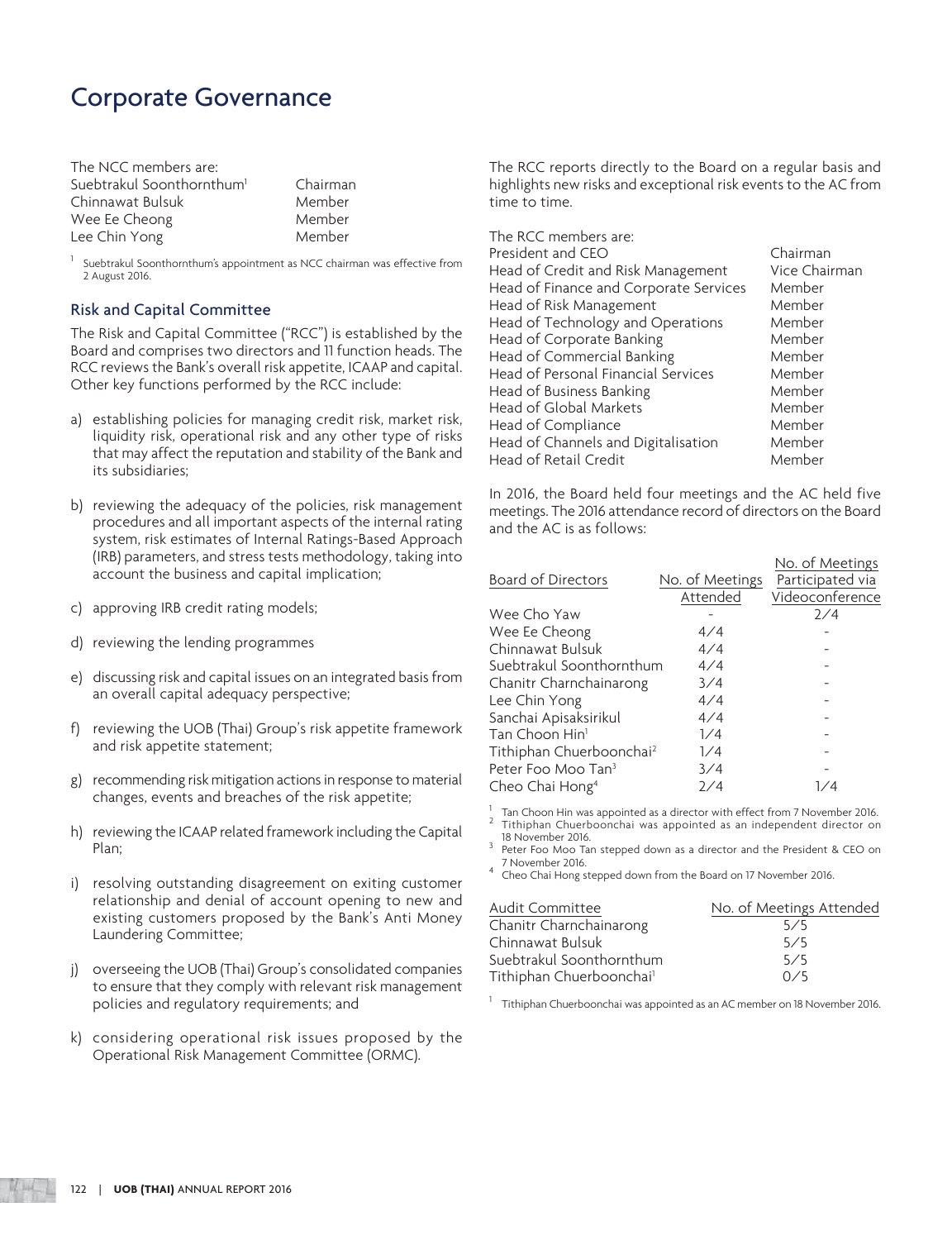31 December 2016

### Head Office

### Sathon

(Mon - Fri from 8.30am - 3.30pm) 191 South Sathon Rd., Sathon, Bangkok 10120 Tel : 0 2343 3000 Ext. 2682, 2684, 2686 0 2343 2685-9, 0 2343 2695, 0 2343 2693, 0 2343 2612, 0 2343 2610, 0 2343 2602, 0 2343 2565, 0 2343 2561, 0 2343 2047 Fax : 0 2287 2972

### Bangkok Metropolitan, Nonthaburi and Pathum Thani

### Amarin Plaza

(Daily from 8.30am - 5.30pm) Amarin Plaza, 1<sup>st</sup> Fl., 500 Ploenchit Rd., Lumpini, Pathum Wan, Bangkok 10500 Tel : 0 2252 6292-3, 0 2251 8579, 0 2256 9045-6, 0 2256 9906, 0 2256 9677, 0 2256 9680 Fax : 0 2252 7871

#### Anusavaree Chaisamoraphoom

(Mon - Fri from 8.30am - 3.30pm) 911/1-3 Phaholyothin Rd., Samsen Nai, Phaya Thai, Bangkok 10400 Tel : 0 2271 0089, 0 2271 3447, 0 2271 2662 Fax : 0 2271 0088

### Asok Montri

(Mon - Fri from 8.30am - 3.30pm) Ratchapak Building, 1st Fl., 163 Sukhumvit 21 Rd., Wattana, Bangkok 10110 Tel : 0 2258 3259, 0 2258 3261, 0 2258 3265, 0 2258 3268, 0 2258 3881 Fax : 0 2258 9552

### Bang Bon

(Mon - Fri from 8.30am - 3.30pm) 289, 291, 293, 295 Eakachai Rd., Bang Bon, Bangkok 10150 Tel : 0 2898 0423-5, 0 2415 6984 Fax : 0 2898 0426

### Bang Poo Industrial Estate Market

(Mon - Fri from 8.30am - 3.30pm) 798-799 Tessaban Preakasa 14 Rd., Preakasa, Mueang, Samut Prakan 10280 Tel : 0 2324 3504-7 Fax : 0 2324 3508

#### Bangbuathong

(Mon - Fri from 8.30am - 3.30pm) 28/33-35 Moo 4, Bangkruay-Sainoi Rd., Sahno-loi, Bangbuathong, Nonthaburi 11110 Tel : 0 2920 2451-5 Fax : 0 2920 2450

#### Bangmod

(Mon - Fri from 8.30am - 3.30pm) 630 Moo 9, Rama II Rd., Chomthong, Bangkok 10150 Tel : 0 2867 0203-5, 0 2867 0913 Fax : 0 2867 0914

### Bangna KM.2

(Mon - Fri from 8.30am - 3.30pm) 21/235-236 Moo 12, Bangna-Trad Rd., Bangna, Bangkok 10260 Tel : 0 2396 1931, 0 2393 9825, 0 2399 0178-81 Fax : 0 2393 6147

#### Bangplee

(Daily from 10.00am - 7.00pm) BIG C Center Bangplee, 2<sup>nd</sup> Fl., 89 Moo 9, Taeparak KM. 13 Rd., Bangplee, Samut Prakan 10540 Tel : 0 2752 4505-7, 0 2752 4509 Fax : 0 2752 4504

### Bangrak

(Mon - Fri from 8.30am - 3.30pm) Gems Tower Building, 1249/19, 1249/50, 1249/59 Charoen Krung Rd., Suriyawong, Bangrak, Bangkok 10500 Tel : 0 2237 5050-1, 0 2237 8577-8, 0 2234 5265-6, 0 2266 9896-7 Fax : 0 2266 9667

### Big C Omyai

(Daily from 10.30am - 7.30pm) Big C Super Center Omyai, 17/17 Moo 8, Omyai, Sampran, Nakhon Pathom 73160 Tel : 0 2431 1534-7 Fax : 0 2431 1542

### Bobae

(Daily from 8.30am - 5.30pm) 1086/18, 1st Fl. and 4th Fl., 1086/19, 4th Fl. Krungkasem Rd., Klong Mahanak, Pomprabsattruphai, Bangkok 10100 Tel : 0 2282 3665, 0 2282 3796, 0 2282 4374, 0 2282 3694-5, 0 2282 4557 Fax : 0 2282 1914

#### BTS On Nut

(Daily from 10.00am - 7.00pm) BTS On Nut, Sukhumvit Rd., Khlong Toei, Bangkok 10110 Tel : 0 2741 4206-7, 0 2741 4210 Fax : 0 2742 5816

#### Buntudthong

(Mon - Fri from 8.30am - 3.30pm) 56/20, 56/59-62 Rama I Rd., Rong Mueang, Pathum Wan, Bangkok 10330 Tel : 0 2214 1733, 0 2214 2067, 0 2214 2252, 0 2214 1292 Fax : 0 2215 4836

### Central Bangna

(Wealth Banking Centre) (Daily from 10.30am - 7.30pm) Central Plaza Bangna, 4th Fl., Unit 415, 587 Bangna-Trad Rd., Bangna, Bangkok 10260 Tel : 0 2361 7851-3 Fax : 0 2361 7854

### Central Grand Rama 9

(Daily from 10.30am - 7.30pm) Central Plaza Grand Rama 9 Department Store, 5<sup>th</sup> Fl., Unit 508-2, 9/8, 9/9 Rama 9 Rd., Huai Kwang, Bangkok 10310 Tel : 0 2160 3851-4 Fax : 0 2160 3855

### Central Pinklao

### (Wealth Banking Centre)

(Daily from 10.30am - 7.30pm) 4th Fl., Unit 407, 7/222 Central Plaza Pinklao, Boromratchachonnanee Rd., Arun Amarin, Bangkoknoi, Bangkok 10700 Tel : 0 2884 8030-2 Fax : 0 2884 8033

### Central Plaza WestGate

(Daily from 10.30am - 7.30pm) Central Plaza WestGate, 3rd Fl., 199, 199/1-2 Moo 6, Saothonghin, Bangyai, Nonthaburi 11140 Tel : 0 21940 2880-2, 0 2009 1140 Fax : 0 2009 1141

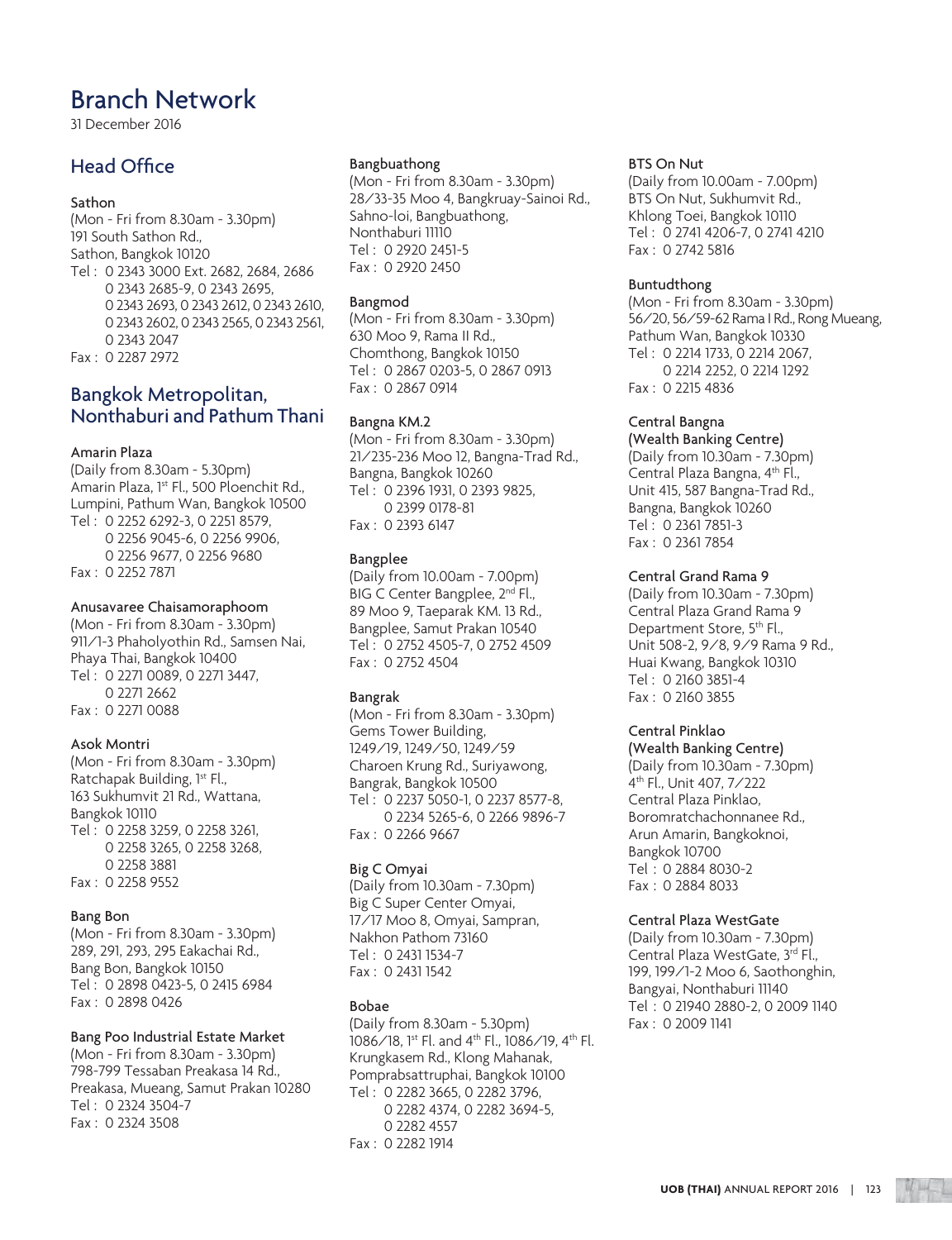31 December 2016

### Central Rama 2

(Daily from 10.30am - 7.30pm) Central Plaza Rama 2 Department Store, 1 st Fl., Unit 159, 160 Rama 2 Rd., Bang Khun Thian, Bangkok 10150 Tel : 0 2415 1648-50, 0 2415 1867 Fax : 0 2415 1868

### Central Rama 3

(Wealth Banking Centre)

(Daily from 11.00am - 8.00pm) Central Plaza Rama 3 Department Store, 4th Fl., Unit 434, 79 Sathupradit Rd., Chong Nonsri, Yannawa, Bangkok 10120 Tel : 0 2164 0085-6, 0 2673 7027-8 Fax : 0 2164 0087

### Central Rattanathibet

(Daily from 10.30am - 7.30pm) Central Plaza Rattanathibet, 2<sup>nd</sup> Fl., Zone E-Centre Department Store, 562, 566 Moo 8, Rattanathibet Rd., Mueang, Nonthaburi 11000 Tel : 0 2527 8619-20, 0 2527 8631, 0 2527 8633 Fax : 0 2527 8636

### Chaengwatana

(Mon - Fri from 8.30am - 3.30pm) Na Nakorn Building, 99/349 Moo 2, Chaengwatana Rd., Thung Song Hong, Don Mueang, Bangkok 10210 Tel : 0 2576 1057-60, 0 2576 1544-5, 0 2576 1531-2 Fax : 0 2576 1533

### Charoen Krung Yaek Sua Pa

(Mon - Fri from 8.30am - 3.30pm) 416-8 Charoen Krung Rd., Sampanthawong, Bangkok 10100 Tel : 0 2623 1644-7 Fax : 0 2623 1090

### City Complex

(Mon - Fri from 8.30am - 5.00pm) City Complex Building, 831 Petchburi Rd., Ratchathewi, Bangkok 10400 Tel : 0 2255 0746, 0 2255 0749, 0 2653 8522, 0 2613 5199, 0 2252 1211 Fax : 0 2255 0748

### Empire Tower

(Mon - Fri from 8.30am - 4.30pm) Empire Tower, B1 Fl., Unit K27, 1 South Sathon Rd., Yannawa, Sathon, Bangkok 10120 Tel : 0 2287 2870-3 Fax : 0 2287 2874

### Fashion Island

(Wealth Banking Centre) (Daily from 10.30am - 7.30pm) Fashion Island Department Store, 587, 589 Ramintra Rd., Kan Na Yao, Bangkok 10230 Tel : 0 2947 5307-9, 0 2947 5311 Fax : 0-2947-5310

### Gateway Ekamai

(Daily from 10.30am - 7.30pm) Gateway Ekamai Department Store, 3rd Fl., Unit 3129, 982/22, Sukhumvit Rd., Phra Khanong, Khlong Toei, Bangkok 10110 Tel : 0 2108 2856-9 Fax : 0 2108 2849

### Huamark

(Mon - Fri from 8.30am - 3.30pm) 5, 7, 9 Soi Ramkhamhaeng 19/1, Ramkhamhaeng Rd., Bangkapi, Bangkok 10240 Tel : 0 2318 8561-4, 0 2718 4624, 0 2319 3062 Fax : 0 2318 0139

### Khlong Toei

(Mon - Fri from 8.30am - 3.30pm) Rama IV Department Store, 1472, 1474 Rama IV Rd., Khlong Toei, Bangkok 10110 Tel : 0 2249 0886-90 Fax : 0 2249 4075

### Ladphrao

(Mon - Fri from 8.30am - 3.30pm) 50/212-213 Ladphrao Rd., Wang Thong Lang, Bangkok 10310 Tel : 0 2514 2709, 0 2514 2964, 0 2539 5800, 0 2530 1120, 0 2933 7416-7 Fax : 0 2539 2003

### Manorom

(Mon - Fri from 8.30am - 3.30pm) Manorom Building, 3354/1 Rama 4 Rd., Khlongton, Khlong Toei, Bangkok 10110 Tel : 0 2249 7480-2 Fax : 0 2249 7479

### Megabangna

(Daily from 10.30am - 7.30pm) 39 Moo 6, Bangna-Trad Rd., KM. 8, Bangkaew, Bangplee, Samut Prakan 10540 Tel : 0 2186 8702-5 Fax : 0 2186 8706

### Minburi

(Mon - Fri from 8.30am - 3.30pm) Navamin Plaza, G Fl., 599/1 Moo 13, Sihaburanukit Rd., Minburi, Bangkok 10510 Tel : 0 2518 0815-17 Fax : 0 2518 0799

### Mueang Thong Thani

(Mon - Fri from 8.30am - 3.30pm) 339 Mueangthongthani, Bondstreet Rd., Pakkred, Nonthaburi 11120 Tel : 0 2503 4940-3 Fax : 0 2503 4914

### Nong Khaem

(Mon - Fri from 8.30am - 3.30pm) 77/207 Moo 2, Phetkasem Rd., Nong Khang Phlu, Nong Khaem, Bangkok 10160 Tel : 0 2420 7941-4 Fax : 0 2420 7940

### Nonthaburi

(Mon - Fri from 8.30am - 3.30pm) 32/16-19 Bangkok-Nonthaburi Rd., Talad Kwan, Mueang, Nonthaburi 11000 Tel : 0 2525 1770-2, 0 2968 4592-4 Fax : 0 2526 2993

### On Nut

(Mon - Fri from 8.30am - 3.30pm) 1468, 1470 On Nut Rd., Suan Luang, Bangkok 10250 Tel : 0 2332 3134-7 Fax : 0 2331 8519

### Paradise Park

(Daily from 10.30am - 7.30pm) Paradise Park, 2<sup>nd</sup> Fl., Unit 2C004, 61 Srinakarin Rd., Nongbon, Prawet, Bangkok 10250 Tel : 0 2746 0816-8 Fax : 0 2746 0819

### Pattanakarn

(Mon - Fri from 8.30am - 3.30pm) 309/1-4 Patanakarn Rd., Prawet, Bangkok 10250 Tel : 0 2322 0439, 0 2322 0441-3 Fax : 0 2322 0438

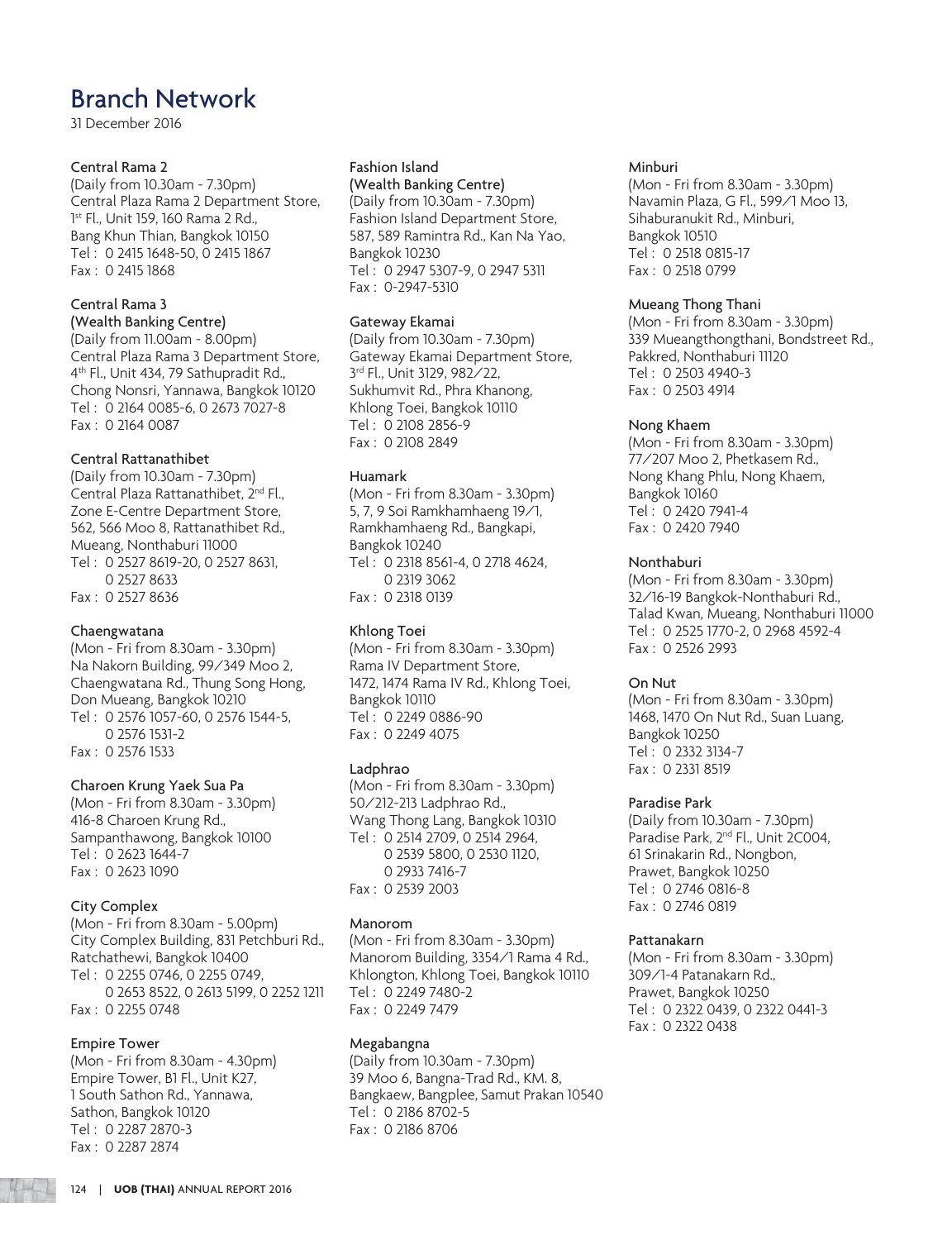31 December 2016

### Phaholyothin KM.26

(Mon - Fri from 8.30am - 3.30pm) 1/737 Moo 17, Soi Amporn, Phaholyothin KM. 26, Khukhot, Lam Luk Ka, Pathum Thani 12150 Tel : 0 2532 3644-50 Fax : 0 2532 3641

### Phaholyothin Soi 19

(Mon - Fri from 8.30am - 3.30pm) Rasa Tower Building, 555 Phaholyothin Rd., Chatuchak, Bangkok 10900 Tel : 0 2937 0300-4, 0 2513 3165 Fax : 0 2937 0305

### Phahurad

(Privilege Banking Centre) (Mon - Fri from 8.30am - 5.00pm, Sat from 10.00am - 5.00pm) The Old Siam Plaza, 2/30-33, 4/11-14 Burapa Rd., Phra Nakhon, Bangkok 10200 Tel : 0 2222 0176-9, 0 2222 4113-4, 0 2223 1854-5, 0 2623 8477 Fax : 0 2223 0708

### Phra Pinklao

(Mon - Fri from 8.30am - 3.30pm) 30 Charan Sanit Wong Rd., Bang Yi Khan, Bangphlat, Bangkok 10700 Tel : 0 2434 7110-3, 0 2434 7115, 0 2424 2283 Fax : 0 2434 7114

### Rajchaprarop

(Mon - Fri from 8.30am - 5.00pm) 120/3-6 Rajchaprarop Rd., Ratchathewi, Bangkok 10400 Tel : 0 2656 3068, 0 2656 3071-2 Fax : 0 2251 0404

### Ratchawong

(Mon - Fri from 8.30am - 3.30pm) 219/2 Ratchawong Rd., Samphanthawong, Bangkok 10100 Tel : 0 2221 7515, 0 2622 7388-90 Fax : 0 2622 7392

### Rangsit

### (Wealth Banking Centre)

(Daily from 10.30am - 7.30pm) Future Park Rangsit Building, 94 Moo 2, Phaholyothin Rd, Prachatipat, Thanyaburi, Pathum Thani 12110 Tel : 0 2958 0562-7 Fax : 0 2958 0568

#### Ratchada-Huay Khwang

(Mon - Fri from 8.30am - 3.30pm) 167/8 Ratchadaphisek Rd., Din Daeng, Bangkok 10320 Tel : 0 2276 9408-12, 0 2276 9414 Fax : 0 2276 9413

### Ratchada-Sathupradit

(Mon - Fri from 8.30am - 3.30pm) 127/1 Nonsee Rd., Yannawa, Bangkok 10120 Tel : 0 2681 1111-5, 0 2681 1738, 0 2295 3706-7 Fax : 0 2681 1110

### Ratchada-Thaphra

(Mon - Fri from 8.30am - 3.30pm) Decha Building, 299 Ratchadaphisek 6 Rd., Thonburi, Bangkok 10600 Tel : 0 2476 9945-9 Fax : 0 2476 9944

### Samrong

(Mon - Fri from 8.30am - 3.30pm) 999/99 Moo 1, Sukhumvit Rd., Samrong Nua, Mueang, Samut Prakan 10270 Tel : 0 2384 7656, 0 2384 4510, 0 2394 0422, 0 2394 0428 Fax : 0 2384 4352

### Sam Yaek

(Mon - Fri from 8.30am - 3.30pm) 601 Charoen Krung Rd., Talad Noi, Samphanthawong, Bangkok 10100 Tel : 0 2222 5111-6 Fax : 0 2222 1354

### Saphanmai

(Mon - Fri from 8.30am - 3.30pm) 108/502-503 Moo 7, Phaholyothin Rd., Bangkhen, Bangkok 10220 Tel : 0 2522 6646-8 Fax : 0 2522 6649

### Sathon 2

(Mon - Fri from 8.30am - 3.30pm) Bangkok City Tower Building, 179/3 South Sathon Rd., Tung Mahamek, Sathon, Bangkok 10120 Tel : 0 2679 5700-2, 0 2679 5704 Fax : 0 2679 5703

#### Seacon Bangkae

(Daily from 10.30am - 7.30pm) Seacon Bangkhae Department Store, 607 Phetkasem Rd., Bangwa, Phasi Charoen, Bangkok 10160 Tel : 0 2454 8792-5 Fax : 0 2454 8696

### Seacon Square

(Daily from 10.30am - 7.30pm) Seacon Square Department Store, 3<sup>rd</sup> Fl., Unit 3057F, 55 Srinakharin Rd., Nongbon, Prawet, Bangkok 10250 Tel : 0 2721 9103-4, 0 2138 5744-5 Fax : 0 2138 5746

### Senanikom

(Mon - Fri from 8.30am - 3.30pm) 126/19 Phaholyothin 32 Rd. (Soi Senanikom 1), Chatuchak, Bangkok 10900 Tel : 0 2561 3100-1, 0 2579 6248, 0 2561 1054, 0 2941 7775 Fax : 0 2579 9088

### Si Phraya

(Mon - Fri from 8.30am - 3.30pm) 295 Si Phraya Rd., Bangrak, Bangkok 10500 Tel : 0 2235 2884-7, 0 2236 6805, 0 2631 5440-1 Fax : 0 2235 2882

### Si Yaek Sriwara

(Mon - Fri from 8.30am - 3.30pm) 573/139 Soi Ramkhamhaeng 39, Prachauthit Rd., Wangthonglang, Bangkok 10310 Tel : 0 2934 7941-4 Fax : 0 2934 7945

### Siam Square

(Daily from 10.00am - 7.00pm) 410-410/1 Siam Square Soi 6, Rama I Rd., Pathum Wan, Bangkok 10500 Tel : 0 2251 3343, 0 2251 2145, 0 2251 2278-9 Fax : 0 2251 2280

### Silom 2

(Mon - Fri from 8.30am - 5.00pm) 14 Silom Rd., Bangrak, Bangkok 10500 Tel : 0 2632 8801-3, 0 2632 8805 Fax : 0 2632 8804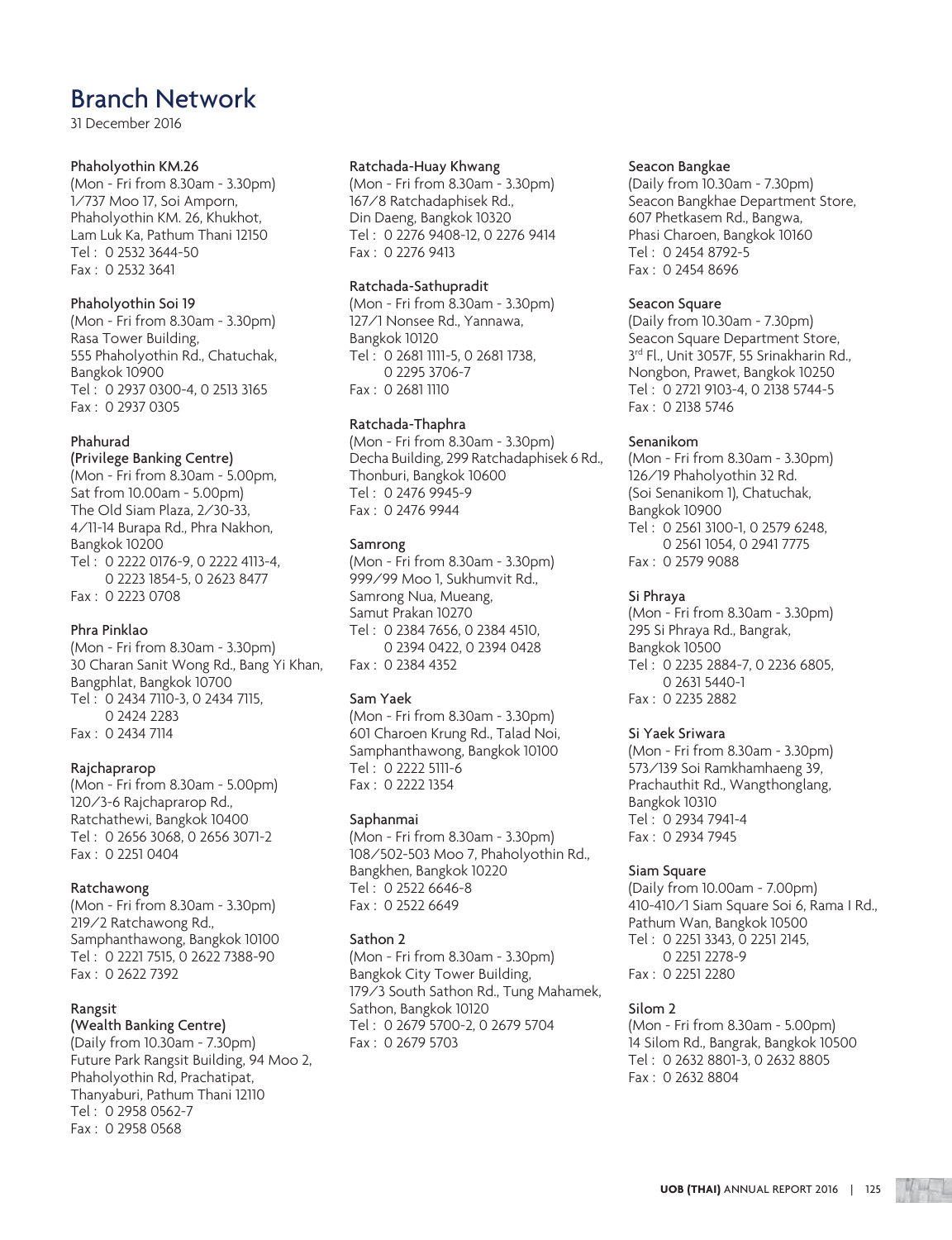31 December 2016

### Silom Complex

(Daily from 10.30am - 7.30pm) Silom Complex Building, 4<sup>th</sup> Fl., 191 Silom Rd., Silom, Bangrak, Bangkok 10500 Tel : 0 2231 3100-1, 0 2231 3139-40 Fax : 0 2231 3137

### Soi Yoo Dee

(Mon - Fri from 8.30am - 3.30pm) 597/113-114 Trok Watchannai, Chan Rd., Bangkhlo, Bang Kho Laem, Bangkok 10120 Tel : 0 2292 1627-8, 0 2291 4904-5, 0 2291 4907 Fax : 0 2291 4906

### Songwad

(Mon - Fri from 8.30am - 3.30pm) 1252-1254 Songwad Rd., Jakrawat, Samphanthawong, Bangkok 10100 Tel : 0 2225 6254-5, 0 2225 3596-7, 0 2226 3606-7 Fax : 0 2225 6256

### Srinakarin

(Mon - Fri from 8.30am - 3.30pm) 395/5 Srinakarin Rd., Mueang, Samut Prakan 10270 Tel : 0 2385 7312-5 Fax : 0 2385 7316

### St. Louis 3

(Mon - Fri from 8.30am - 3.30pm) 31, Soi Chan 18/7 (St. Louis 3) Thung Wat Don, Sathon, Bangkok 10120 Tel : 0 2212 7024, 0 2211 1407 Fax : 0 2211 0815

### Sukhumvit 4

(Mon - Fri from 8.30am - 3.30pm) 142 Sukhumvit Rd., Khlong Toei, Bangkok 10110 Tel : 0 2653 2178-9, 0 2253 5137, 0 2653 2218, 0 2653 2180, 0 2252 2522 Fax : 0 2653 2181

### Sukhumvit 25

(Mon - Fri from 8.30am - 3.30pm) Ban Chang Glas House Building, 1 Soi Sukhumvit 25, Khlong Toei Nua, Khlong Toei, Bangkok 10110 Tel : 0 2258 0270-1, 0 2260 6117-9, 0 2258 9330-2, 0 2661 7741, 0 2661 7761 Fax : 0 2258 4582

#### Sukhumvit 26

(Mon - Fri from 8.30am - 3.30pm) 690 Sukhumvit Rd., Khlong Toei, Bangkok 10110 Tel : 0 2620 4469-71, 0 2620 4473-80 Fax : 0 2260 5312

### Sukhumvit 101 (Piyarom Park)

(Daily from 10.00am - 7.00pm) 3079/25 Soi Piyabuttra, Sukhumvit Rd., Bang Chak, Phra Khanong, Bangkok 10260 Tel : 0 2730 5105 Fax : 0 2730 5106

### Suksawat

(Mon - Fri from 8.30am - 3.30pm) 393, 395, 397 Suksawat Rd., Bangpakok, Rat Burana, Bangkok 10140 Tel : 0 2477 2409-11 Fax : 0 2468 6028

### Surawong

(Mon - Fri from 8.30am - 3.30pm) 134 Surawong Rd., Bangrak, Bangkok 10500 Tel : 0 2233 9730-3 Fax : 0 2235 5208

### Talad Thai

(Daily from 9.30am - 6.30pm) 32/1044 Moo 9, Khlongnueng, Khlongluang, Pathum Thani 12120 Tel : 0 2908 4784-7 Fax : 0 2908 4847

### Talad Si Mummuang

(Mon - Fri from 8.30am - 3.30pm) 355/33-35 Moo 8, Phaholyothin Rd., Khukhot, Lam Luk Ka, Pathum Thani 12130 Tel : 0 2536 7850, 0 2536 7854-6 Fax : 0 2536 7853

### Thaiwa Tower

(Mon - Fri from 8.30am - 3.30pm) Thai Wah Tower 1 Building, 21/63-66 South Sathon Rd., Sathon, Bangkok 10120 Tel : 0 2285 0092-4 Fax : 0 2285 0095

### Thanon Asoke-Dindaeng

(Mon - Fri from 8.30am - 3.30pm) 729 Asoke-Dindaeng Rd., Din Daeng, Bangkok 10320 Tel : 0 2248 6935-7 Fax : 0 2248 6933

#### Thanon Kingkaew

(Mon - Fri from 8.30am - 3.30pm) 9-4 Moo 7, Kingkaew Rd., Rachatewa, Bangplee, Samut Prakan 10540 Tel : 0 2175 1967-70 Fax : 0 2175 1971

### Thanon Krungthonburi

(Mon - Fri from 8.30am - 3.30pm) Sinn Sathon Tower, 77/2 Krungthonburi Rd., Khlongsan, Bangkok 10600 Tel : 0 2440 0345-9 Fax : 0 2440 0350

### Thanon Phaholyothin 8

(Mon - Fri from 8.30am - 3.30pm) Intouch Tower, G Fl., 414 Phaholyothin Rd., Samsen Nai, Phaya Thai, Bangkok 10400 Tel : 0 2616 9760-2, 0 2357 1690 Fax : 0 2357 1490

### Thanon Phayathai

(Mon - Fri from 8.30am - 3.30pm) Golden Town Building, 1st Fl., Unit 1/4-1/6, 71 Phaya Thai Rd., Ratchathewi, Bangkok 10400 Tel : 0 2653 4530-2 Fax : 0 2653 4658

### Thanon Phraram 6

(Mon - Fri from 8.30am - 3.30pm) Tipco Tower Building, G Fl., 118/1 Rama VI Rd., Samsen Nai, Phaya Thai, Bangkok 10400 Tel : 0 2357 3460-3, 0 2357 3332 Fax : 0 2357 3464

### Thanon Phraram 9

(Mon - Fri from 8.30am - 3.30pm) Worrasombat Building, G Fl., 100/1 Rama IX Rd., Huai Khwang, Bangkok 10310 Tel : 0 2645 0683-5 Fax : 0 2645 0440

### Thanon Pracha-U-Thit

(Mon - Fri from 8.30am - 3.30pm) 147/1-4 Moo 8, Pracha-U-Thit Rd., Rat Burana, Bangkok 10140 Tel : 0 2873 1457-60, 0 2873 1439 Fax : 0 2873 1440

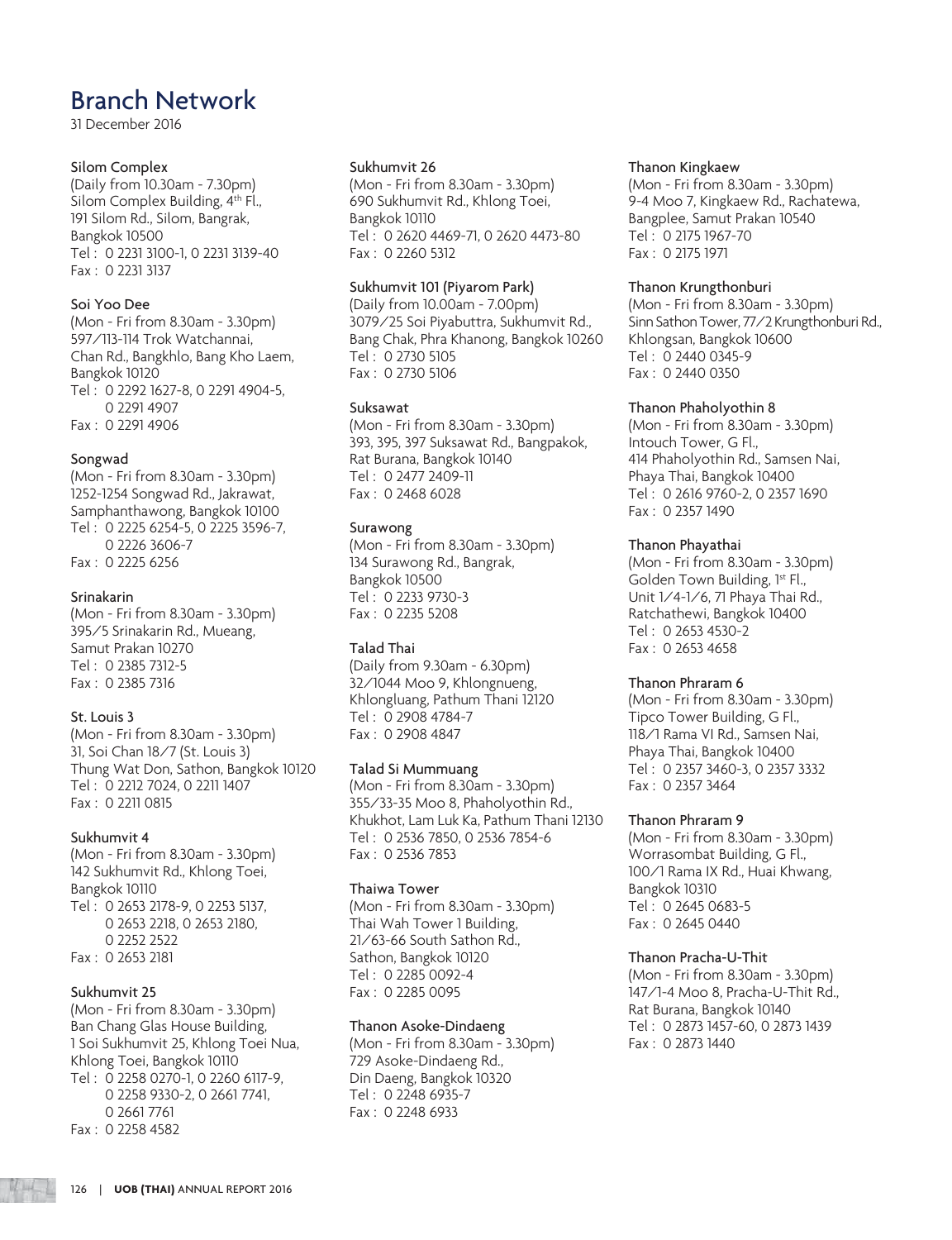31 December 2016

### Thanon Sri Wara

(Mon - Fri from 8.30am - 3.30pm) 314 Soi Ladphrao 94 (Panjamit), Sri Wara Rd., Wang Thonglang, Bangkok 10310 Tel : 0 2559 3600-5, 0 2935 6025-6 Fax : 0 2559 3606

### Thanon Sukhaphiban 3

(Mon - Fri from 8.30am - 3.30pm) 902 Ramkamhaeng Rd., Bangkapi, Bangkok 10240 Tel : 0 2375 8725, 0 2375 8794, 0 2375 8799, 0 2377 9183, 0 2377 5285, 0 2735 4018 Fax : 0 2375 8795

### Thanon Vorachak

(Mon - Fri from 8.30am - 3.30pm) 94-96 Vorachak Rd., Ban Bat, Pom Prap Sattru Phai, Bangkok 10100 Tel : 0 2225 9085-6, 0 2225 9088, 0 2621 1247 Fax : 0 2225 9087

### Thanon Witthayu

(Mon - Fri from 8.30am - 5.00pm) CRC Tower Building, G Fl., 121, 87/2 Wireless Rd., Lumpini, Pathum Wan, Bangkok 10330 Tel : 0 2255 5392-4 Fax : 0 2255 5395

### Thanon Yaowarat

(Mon - Fri from 8.30am - 5.00pm) Hua Seng Heng Building, 1st Fl., 422, 424 Yaowarat Rd., Samphanthawong, Bangkok 10100 Tel : 0 2226 2930-1, 0 2226 5855 Fax : 0 2226 2933

### The Circle Ratchapruk

(Daily from 10.30am - 7.30pm) The Circle Ratchapruk, Room R6, 39 Ratchapruk Rd., Bangramad, Taling Chan, Bangkok 10170 Tel : 0 2863 8624-6 Fax : 0 2863 8627

### The Mall Bangkae

(Daily from 10.30am - 7.30pm) The Mall Bangkhae, 3rd Fl., 275 Moo 1, Phetkasem Rd., North Bangkhae, Bangkhae, Bangkok 10160 Tel : 0 2482 9582-5 Fax : 0 2482 9586

### The Mall Bangkapi

(Daily from 10.30am - 7.30pm) The Mall Bangkapi, 3rd Fl., Unit 3S-C9A, 3522 Ladphrao Rd., Khlong-jun, Bangkapi, Bangkok 10240 Tel : 0 2363 3570-3 Fax : 0 2363 3574

### The Mall Ngam Wong Wan

(Daily from 10.30am - 7.30pm) The Mall Ngamwongwan, 3rd Fl., Unit 3S-C4A, C5A, 30/39-50 Moo 2, Ngam Wong Wan Rd., Bangkhen, Mueang, Nonthaburi 11000 Tel : 02 550 1134-7 Fax : 02 550 0355

### The Phyll Sukhumvit 54

(Daily from 10.00am - 7.00pm) The Phyll, G Fl., Unit G05, 1770 Sukhumvit Rd., Bang Chak, Phra Khanong, Bangkok 10260 Tel : 0 2331 3582-4, 0 2331 3587 Fax : 0 2331 3588

### **Thonglor**

(Mon - Fri from 8.30am - 3.30pm) 283/15-17, 283/65, Soi Thonglor 13, Sukhumvit 55 Rd., Wattana, Bangkok 10250 Tel : 0 2712 7150-5 Fax : 0 2712 7156

### United Center

(Mon - Fri from 10.30am - 6.30pm) United Center Building, 2<sup>nd</sup> Fl., Unit 209A, 323 Silom Rd., Silom, Bangrak, Bangkok 10500 Tel : 0 2237 4890-93 Fax : 0 2237 4894

### UOB Wealth Banking Centre-Siam Paragon

(Daily from 10.30am - 7.30pm) Siam Paragon Shopping Center, 3rd Fl., Unit 3-01A, 991 Rama 1 Rd., Pathum Wan, Pathum Wan, Bangkok 10330 Tel : 0 2129 4841-3, 0 2610 9602-3 Fax : 0 2610 9604

### Wiphawadi-Rangsit 9

(Mon - Fri from 8.30am - 3.30pm) T.S.T. Tower Building, 21 Vibhawadi-Rangsit Rd., Chatuchak, Bangkok 10900 Tel : 0 2273 8120-1, 0 2273 8939-40 Fax : 0 2273 8122

#### Wongwian Odean

(Mon - Fri from 8.30am - 3.30pm) 772, 774 Charoen Krung Rd., Samphanthawong, Samphanthawong, Bangkok 10100 Tel : 0 2238 2540-1, 0 2234 3399 Fax : 0 2238 2543

#### Yaowarat Mahajak

(Mon - Fri from 8.30am - 5.00pm) 236, 238, 240 Yaowarat Rd., Chakkrawat, Samphanthawong, Bangkok 10110 Tel : 0 2225 5241-44 Fax : 0 2225 5245

### Central Area

### Kanchanaburi

(Mon - Fri from 8.30am - 5.00pm) 160/39-40 Sangchutoe Rd., Ban Nuea, Mueang, Kanchanaburi 71000 Tel : 0 3452 1621-3 Fax : 0 3452 1624

### Nakhon Pathom

(Mon - Fri from 8.30am - 5.00pm) 63-65 Rajvithi Rd., Phrapathomjedi, Mueang, Nakhon Pathom 73000 Tel : 0 3425 1184-5 Fax : 0 3425 1186

### Phra Nakhon Si Ayutthaya

(Mon - Fri from 8.30am - 3.30pm) 255 Moo 5, Rojana Rd., Phra Nakhon Si Ayutthaya, Phra Nakhon Si Ayutthaya 13000 Tel : 0 3524 6116, 0 3524 6030, 0 3522 9049 Fax : 0 3524 1546

### Ratchaburi

(Mon - Fri from 8.30am - 3.30pm) 11 Kathatorn Rd., Na Mueang, Mueang Ratchaburi, Ratchaburi 70000 Tel : 0 3231 0321-3 Fax : 0 3231 0324

### Samut Sakhon

(Mon - Fri from 8.30am - 3.30pm) 927/403 Sethakit 1 Rd., Mahachai, Mueang, Samut Sakhon 74000 Tel : 0 3481 0514-5, 0 3442 7510, 0 3442 7582 Fax : 0 3481 0513

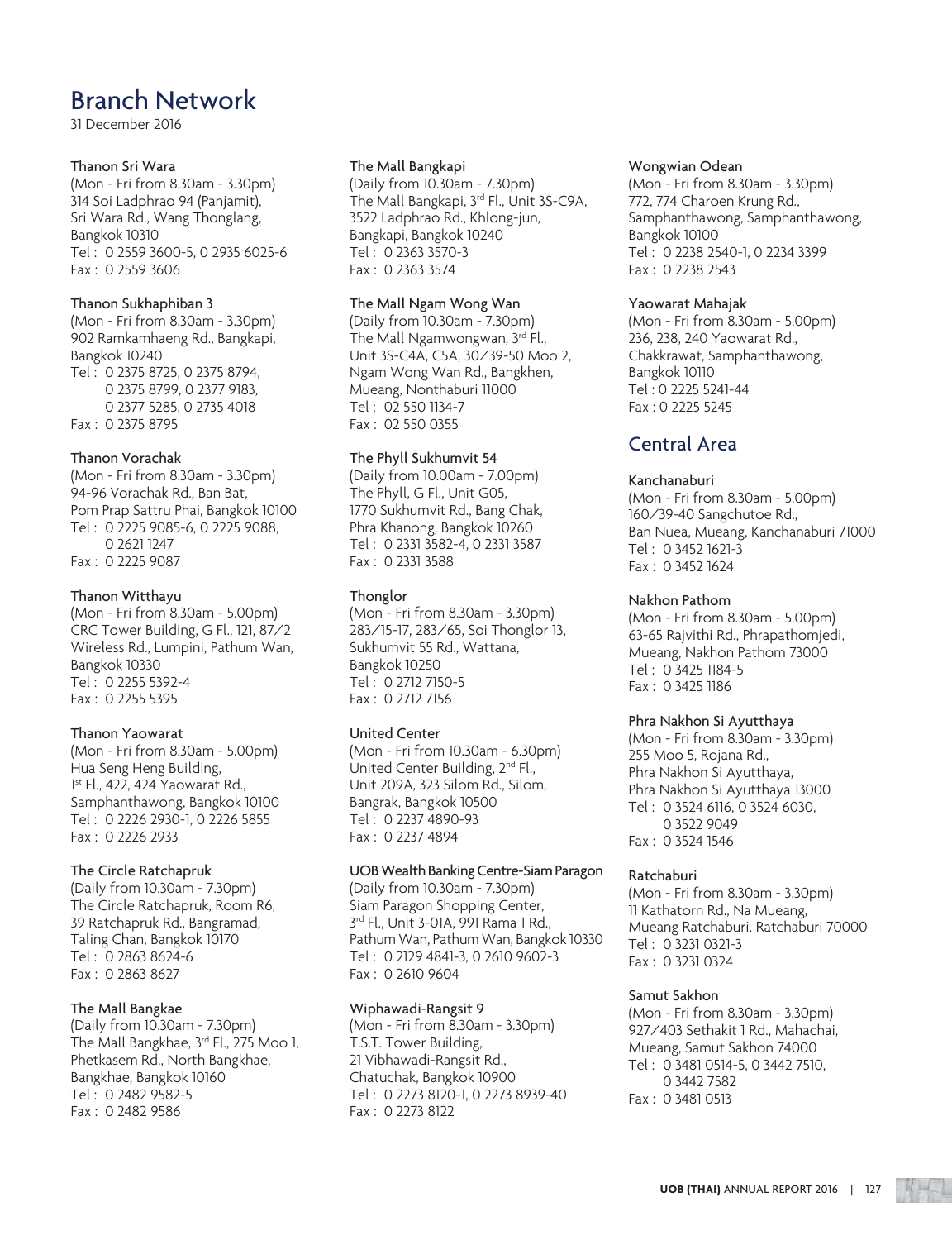31 December 2016

### Samut Songkhram

(Mon - Fri from 8.30am - 3.30pm) 125/28 Tang Kao Mueang Rd., Mueang, Samut Songkhram 75000 Tel : 0 3471 8111, 0 3471 8222, 0 3471 8626, 0 3471 8628-9, 0 3474 0028 Fax : 0 3471 8627

### Saraburi

(Mon - Fri from 8.30am - 3.30pm) 427 Phaholyothin Rd., Mueang, Saraburi 18000 Tel : 0 3621 2137-8, 0 3631 2055-6, 0 3622 2344, 0 3622 1630 Fax : 0 3622 1636

### Eastern Area

### Amata Nakhon

(Mon - Fri from 10.00am - 05.30pm) 700/17 Moo 1, Khlong Tamru, Mueang, Chon Buri 20000 Tel : 0 3845 7564-7 Fax : 0 3845 7568

### Ban Bung

(Mon - Fri from 8.30am - 3.30pm) 403 Chon Buri-Ban Bung Rd., Ban Bung, Chon Buri 20170 Tel : 0 3844 3628, 0 3844 3072, 0 3875 0979-80, 0 3875 1118-9 Fax : 0 3844 3039

### Ban Chang

(Mon - Fri from 8.30am - 5.00pm) 51/11-12 Moo 5, Sukhumvit Rd., Ban Chang, Rayong 21130 Tel : 0 3860 3120-5 Fax : 0 3860 3119

### Bang Lamung

(Mon - Fri from 8.30am - 3.30pm) 90/27 Moo 5, Pattaya-Naglue Rd., Naglue, Bang Lamung, Chon Buri 20150 Tel : 0 3842 8418, 0 3842 9333, 0 3842 7748-9, 0 3842 0273, 0 3872 6817 Fax : 0 3842 3332

### Chachoengsao

(Mon - Fri from 8.30am - 3.30pm) 94/3 Chumphon Rd., Mueang, Chachoengsao 24000 Tel : 0 3851 1621-2, 0 3881 8149, 0 3851 4627-8, 0 3853 5083 Fax : 0 3851 1623

#### Chanthaburi

(Mon - Fri from 8.30am - 3.30pm) 82/9 Thachalab Rd., Wat Mai, Mueang, Chanthaburi 22000 Tel : 0 3931 2822, 0 3934 6616, 0 3934 6434-5 Fax : 0 3932 1201

### Central Chonburi

(Daily from 11.00am - 8.00pm) Central Plaza Chonburi, 2<sup>nd</sup> Fl., 55/88-9, 55/91 Sukhumvit Rd., Samet, Mueang, Chon Buri 20000 Tel : 0 3805 3920-3 Fax : 0 3805 3924

### Chon Buri

(Privilege Banking Centre) (Mon - Fri from 8.30am - 3.30pm) 804 Kor Chetchamnong Rd., Bangplasoi, Mueang, Chon Buri 20000 Tel : 0 3827 3601-6 Fax : 0 3827 3607

### Chon Buri 2

(Mon - Fri from 8.30am - 3.30pm) 116/110 Moo 3, Sukhumvit Rd., Ban Suan, Mueang, Chon Buri 20000 Tel : 0 3879 7457-9, 0 3879 7462 Fax : 0 3879 7461

### Eastern Seaboard

(Mon - Fri from 8.30am - 3.30pm) Thanon Hemaraj Avenue, 24/1 Moo 4, Pluak Daeng, Rayong 21140 Tel : 0 3895 5284-8, 0 3895 5290 (0 3889 1489 ATM) Fax : 0 3895 5289

### Map Ta Phut

(Mon - Fri from 8.30am - 5.00pm) 267/11-13 Sukhumvit Rd., Map Ta Phut, Mueang, Rayong 21150 Tel : 0 3860 7945, 0 3860 7947, 0 3860 7949, 0 3860 7957 Fax : 0 3860 8718

### Pattaya

(Mon - Fri from 10.00am - 6.00pm) 325/115-116 Moo 10, Pattaya Sai 2 Rd., Nong Prue, Bang Lamung, Chon Buri 20260 Tel : 0 3842 9464, 0 3871 0414, 0 3841 0027 Fax : 0 3842 9400

### Passione Shopping Destination

(Daily from 10.30am - 7.30pm) Passione Shopping Destination, 2<sup>nd</sup> Fl., 554/4 Sukhumvit Rd., Noen Phra, Mueang, Rayong 21150 Tel : 0 3802 3400-3 Fax : 0 3802 3404

### Rayong

(Mon - Fri from 8.30am - 3.30pm) 144/39-41 Sukhumvit Rd., Mueang, Rayong 21000 Tel : 0 3861 4730-3, 0 3861 4255-6 Fax : 0 3861 4734

### Robinson Sriracha

(Daily from 11.00am - 8.00pm) Robinson Si Racha Department Store, G Fl., Unit 1F-B-13, 90/1 Sukhumvit Rd., Si Racha, Chon Buri 20110 Tel : 0 3832 8458-60 Fax : 0 3832 8461

### Sri Racha

(Mon - Fri from 8.30am - 3.30pm) 135/19 Sukhumvit Rd., Si Racha, Chon Buri 20110 Tel : 0 3832 4500-2, 0 3832 4504 Fax : 0 3832 4503

### Northeastern Area

### Ban Huay Udon Thani

(Mon - Fri from 8.30am - 3.30pm) 214/27-29 Udon Dutsadi Rd., Mak Khaeng, Mueang, Udon Thani 41000 Tel : 0 4224 3639-41 Fax : 0 4224 3643

### Central Plaza Udonthani

(Daily from 10.30am - 7.30pm) Central Plaza Udonthani Department Store, 277/3 Prajaksillapakom Rd., Mueang, Udon Thani 41000 Tel : 0 4292 1458-61 Fax : 0 4292 1462

### Khon Kaen

(Mon - Fri from 8.30am - 3.30pm) 34, 34/1-2 Namueang Rd., Nai Mueang, Mueang, Khon Kaen 40000 Tel : 0 4323 7620-1, 0 4333 4577, 0 4323 7609 Fax : 0 4323 7435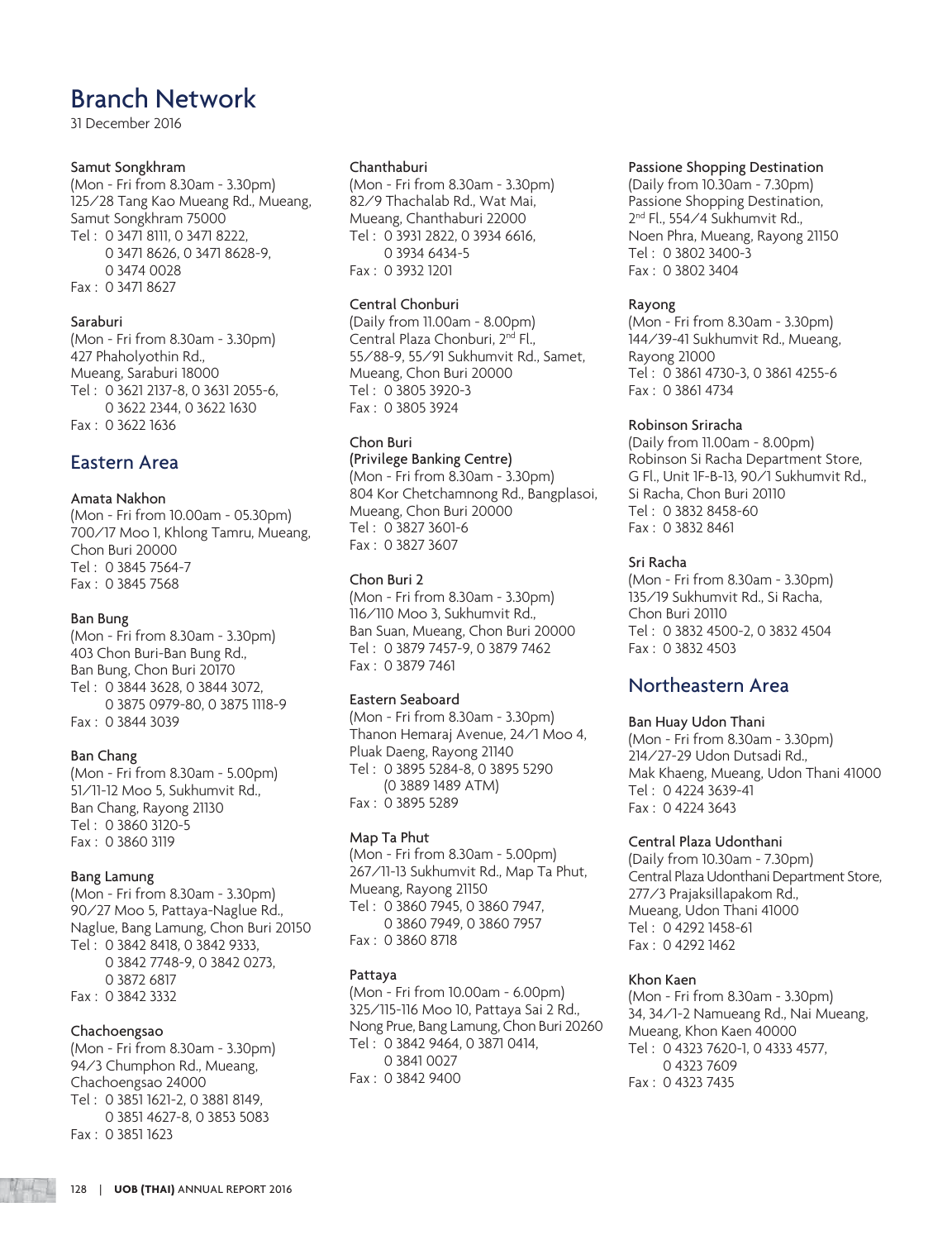31 December 2016

### Khon Kaen-Thanon Mittraparb (Privilege Banking Centre)

(Mon - Fri from 8.30am - 5.00pm, Sat - Sun from 9.30am - 6.30pm.) 81/1 Mitraparb Rd., Mueang, Khon Kaen 40000 Tel : 0 4324 1686, 0 4324 1268, 0 4324 2547 Fax : 0 4323 8435

### Nakhon Ratchasrima

(Mon - Fri from 8.30am - 3.30pm) 2-4 Choompol Rd., Nai Mueang, Mueang, Nakhon Ratchasima 30000 Tel : 0 4426 8873-7 Fax : 0 4425 5476

### Nakhon Ratchasrima 2

(Mon - Fri from 8.30am - 3.30pm) 545 Mittraparb Rd., Nai Mueang, Mueang, Nakhon Ratchasima 30000 Tel : 0 4426 3487-91 Fax : 0 4426 3493

### Roiet

(Mon - Fri from 8.30am - 3.30pm) 226/2 Ronnachaichanyut Rd., Nai Mueang, Mueang, Roiet 45000 Tel : 0 4351 5850-2 Fax : 0 4351 5854

### Sakhon Nakhon

(Mon - Fri from 8.30am - 3.30pm) 1551/9-10 Sukkasem Rd., That Choeng Chum, Mueang, Sakon Nakhon 47000 Tel : 0 4271 6350, 0 4271 6303, 0 4271 6895, 0 4271 6765, 0 4271 6230 Fax : 0 4271 6728

### Surin

(Mon - Fri from 8.30am - 3.30pm) 79, 81, 83 Chitbumrung Rd., Nai Mueang, Mueang, Surin 32000 Tel : 0 4453 8384, 0 4451 1848, 0 4451 8997-8 Fax : 0 4451 1081

### Ubon Ratchathani

(Mon - Fri from 8.30am - 3.30pm) 177 Ubparat Rd., Nai Mueang, Mueang, Ubon Ratchathani 34000 Tel : 0 4524 3830-1, 0 4524 4270-1, 0 4524 4717-8, 0 4526 2904, 0 4531 1825 Fax : 0 4524 3832

### Udon Thani

(Mon - Fri from 8.30am - 3.30pm) 359 Phosri Rd., Mueang, Udon Thani 41000 Tel : 0 4222 1333, 0 4222 3613, 0 4234 3425, 0 4224 9590, 0 4234 3023, 0 4221 3036, 0 4224 4733 Fax : 0 4224 4062

### Northern Area

### Central Airport Chiang Mai

(Daily from 11.00am - 8.00pm) 2 Mahidol Rd., 252-252/1 Wualai Rd., Haiya, Mueang, Chiang Mai 50100 Tel : 0 5390 4143-6 Fax : 0 5390 4147

### Chiang Mai-Huaikaew

(Privilege Banking Centre) (Mon - Fri from 8.30am - 3.30pm) 137 Huay Kaew Rd., Mueang, Chiang Mai 50200 Tel : 0 5321 1091-4 Fax : 0 5321 1095

### Chiang Rai

(Mon - Fri from 8.30am - 3.30pm) 643/5 Moo 3, Uttrakit Rd., Vieng, Mueang, Chiang Rai 57000 Tel : 0 5371 6786, 0 5371 1414, 0 5371 6557 Fax : 0 5371 5429

### Lampang

(Mon - Fri from 8.30am - 3.30pm) 255 Boonwat Rd., Mueang, Lampang 52000 Tel : 0 5421 8383, 0 5422 7383, 0 5421 8454, 0 5421 8373 Fax : 0 5422 7637

### Nakhon Sawan

(Mon - Fri from 8.30am - 3.30pm) 532-534 Kosi Rd., Pak Nam Pho, Mueang, Nakhon Sawan 60000 Tel : 0 5621 4109, 0 5621 4690, 0 5621 4709, 0 5631 4234-5, 0 5631 4299, 0 5621 3166 Fax : 0 5621 3224

### Phitsanulok

(Mon - Fri from 8.30am - 3.30pm) 112/39-41 Akartodsrod Rd., Nai Mueang, Mueang, Phitsanulok 65000 Tel : 0 5522 5153-5 Fax : 0 5522 5156

### Thanon Highway-Chiang Mai

(Mon - Fri from 8.30am - 3.30pm) 1/99 Chiang Mai-Lampang Rd., Nong Pa Khrang, Mueang, Chiang Mai 50000 Tel : 0 5330 4701-4, 0 5330 4706 Fax : 0 5330 4705

### Thanon Sridonchai Chiang Mai

(Mon - Fri from 8.30am - 5.00pm) 54/1 Suriwong Book Center, Sridonchai Rd., Haiya, Mueang, Chiang Mai 50100 Tel : 0 5327 0029-30, 0 5328 2903, 0 5382 1080-1 Fax : 0 5328 2015

### Thanon Thapae Chiang Mai

(Mon - Fri from 8.30am - 3.30pm) 2-4, Wichayanon Rd., Chang Moi, Mueang, Chiang Mai 50300 Tel : 0 5323 386-2, 05387 4028 Fax : 0 5387 4029

### Southern Area

### Central Festival Phuket

(Daily from 10.30am - 7.30pm) Central Festival Phuket, 2<sup>nd</sup> Fl., 74-75 Moo 5, Wishit, Phuket, Phuket 83000 Tel : 0 7621 0492, 0 7621 0526, 0 7621 0534, 0 7621 0575 Fax : 0 7621 0596

### Central Plaza Suratthani

(Daily from 11.00am - 8.00pm) 88 Moo 10, Wat Pradu, Mueang, Surat Thani 84000 Fax : 0 7760 2700-3 Fax : 0 7760 2704

### Hat Pa Tong

(Mon - Fri from 9.30am - 4.30pm) 159, 161, 163 Rat-U-Thit 200 Years Rd., Patong, Krathu, Phuket 83150 Tel : 0 7634 0489, 0 7634 0142-3 Fax : 0 7634 1169

### Ha Yaek Chalong Phuket

(Mon - Fri from 8.30am - 3.30pm) 9/108 Moo 9, Chaofa (East) Rd., Chalong, Mueang, Phuket 83130 Tel : 0 7638 3801-4 Fax : 0 7638 3805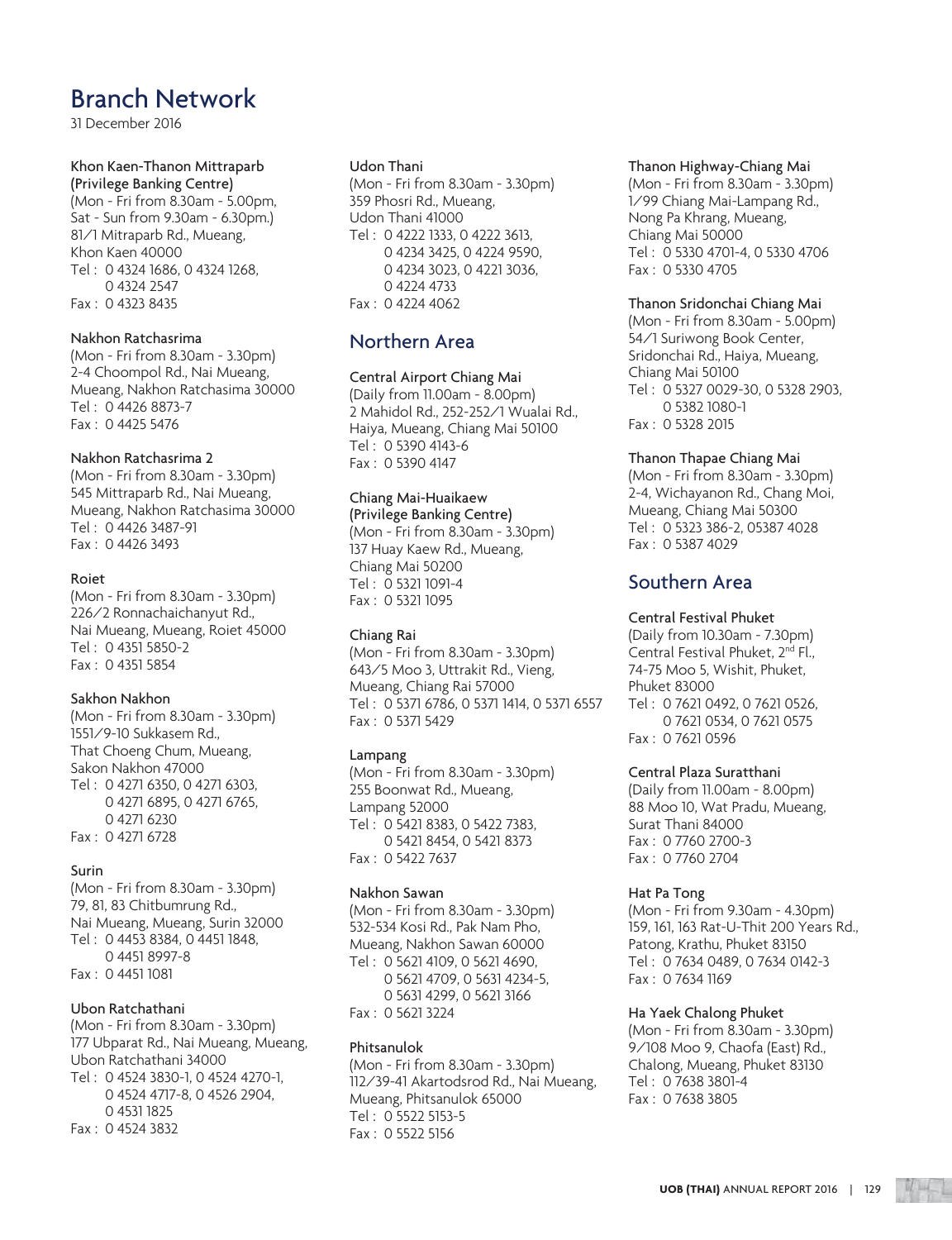31 December 2016

### Hat Yai

(Mon - Fri from 8.30am - 3.30pm) 164 Nipat-utit 1 Rd., Hat Yai, Songkhla 90110 Tel : 0 7424 3032, 0 7424 5033, 0 7423 5605, 0 7424 3810 Fax : 0 7423 5606

### Nakhon Sri Thammarat

(Mon - Fri from 8.30am - 3.30pm) 1719-1721 Rajdamnern Rd., Tha Wang, Mueang, Nakhon Sri Thammarat 80000 Tel : 0 7535 6112, 0 7535 6860-1 Fax : 0 7534 2352

### Phuket

(Privilege Banking Centre) (Mon - Fri from 8.30am - 3.30pm) 206 Phuket Rd., Talad Yai, Mueang, Phuket 83000 Tel : 0 7621 1566, 0 7621 1577, 0 7621 4901-2, 0 7621 0970-1 Fax : 0 7621 4903

### Thanon Phetchakasem Hat Yai

(Mon - Fri from 8.30am - 3.30pm) 452/8 Phetkasem Rd., Hat Yai, Songkhla 90110 Tel : 0 7422 0262-3, 0 7422 0274-5 Fax : 0 7422 0281

### Surat Thani

(Mon - Fri from 8.30am - 3.30pm) 208/2-3 Chonkasem Rd., Talad, Mueang, Surat Thani 84000 Tel : 0 7728 6292-4 Fax : 0 7728 6298

### Trang

(Mon - Fri from 8.30am - 3.30pm) 1/5-1/6 Rama VI Rd., Thap Thiang, Mueang, Trang 92000 Tel : 0 7521 7781-4 Fax : 0 7521 7785

### Yala

(Mon - Fri from 8.30am - 3.30pm) 8-12 Pipitpakdi Rd., Sateng, Mueang, Yala 95000 Tel : 0 7321 2218, 0 7321 2414, 0 7324 0872-3 Fax : 0 7321 3764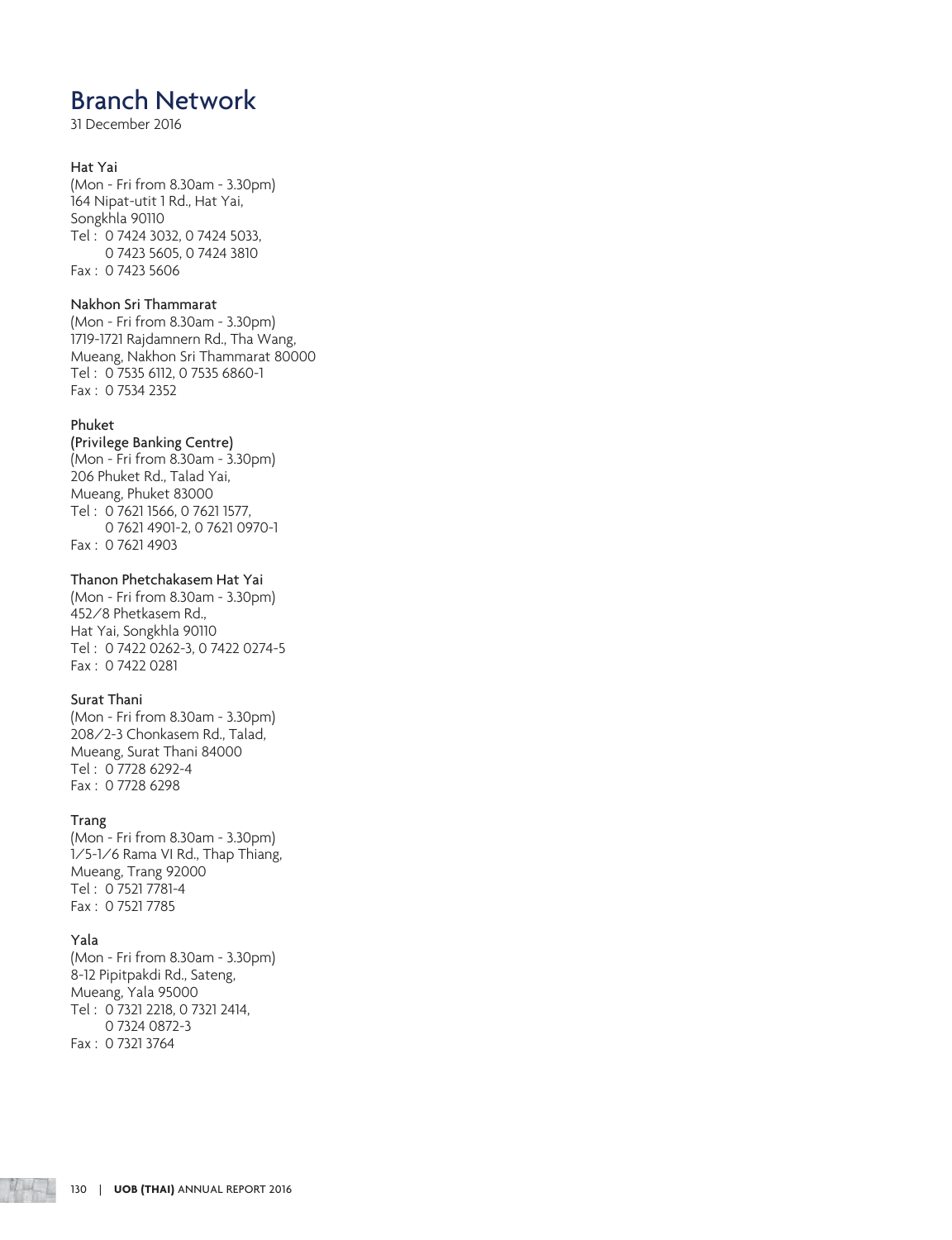# Company Information

| Name                               | : United Overseas Bank (Thai) Public Company Limited |
|------------------------------------|------------------------------------------------------|
| Public company registration number | : 0107535000176                                      |
| Nature of business                 | : Commercial Bank                                    |
| Registration address               | : 191 South Sathon Road, Sathon, Bangkok 10120       |
| Tel                                | : 0.23433000                                         |
| Fax                                | $: 0$ 2287 2973-4                                    |
| <b>SWIFT</b>                       | : UOVBTHBK                                           |
| Website                            | : www.uob.co.th                                      |
|                                    |                                                      |

### Auditor

| Ms. Somjai Khunapasut       | : Certified Public Accountant (Thailand) No. 4499 and/or |
|-----------------------------|----------------------------------------------------------|
| Ms. Ratana Jala             | : Certified Public Accountant (Thailand) No. 3734 and/or |
| Ms. Rachada Yongsawadvanich | : Certified Public Accountant (Thailand) No. 4951        |

EY Office Limited 33<sup>rd</sup> Floor, Lake Rajada Office Complex 193/136-137 Rajadapisek Road Klongtoey, Bangkok 10110 G.P.O.Box 1047, Bangkok 10501, Thailand<br>Tel : 0 2264 0777 Tel : 0 2264 0777<br>Fax : 0 2264 0789  $: 0$  2264 0789 Website : www.ey.com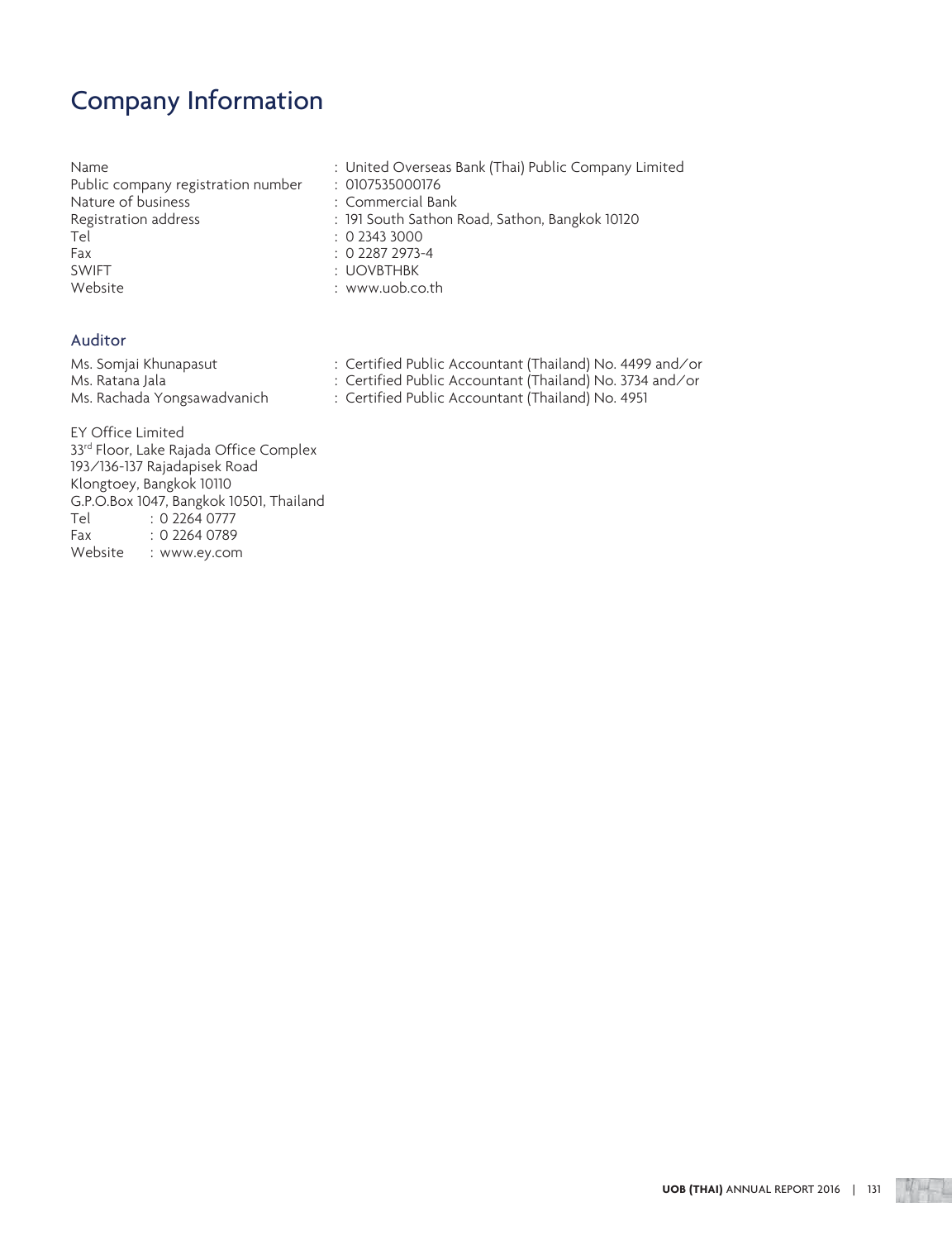# Company Information

### Credit Ratings

| Moody's Investors Service           |              | Rating     | as at 17 June 2016 |
|-------------------------------------|--------------|------------|--------------------|
| <b>Bank Deposits</b>                | - Long-Term  | Baal       |                    |
| <b>Bank Deposits</b>                | - Short-Term | $P-2$      |                    |
| Outlook                             | - Long-Term  | Stable     |                    |
| Outlook                             | - Short-Term | Stable     |                    |
| <b>Baseline Credit Assessment</b>   |              | ba1        |                    |
| Adjusted Baseline Credit Assessment |              | baal       |                    |
| Counterparty Risk Assessment        | - Long-Term  | $A3$ (cr)  |                    |
| Counterparty Risk Assessment        | - Short-Term | $P-2$ (cr) |                    |

| <b>Fitch Ratings</b>    |              | Rating         | as at 27 February 2017 |
|-------------------------|--------------|----------------|------------------------|
|                         |              |                |                        |
| Foreign Currency        | - Long-Term  | $A-$           |                        |
| Foreign Currency        | - Short-Term | F <sub>2</sub> |                        |
| Outlook                 | - Long-Term  | Stable         |                        |
| Viability               |              | $bb+$          |                        |
| Support                 |              |                |                        |
| National Rating         | - Long-Term  | AAA(tha)       |                        |
| National Rating         | - Short-Term | $F1+(tha)$     |                        |
| National Rating Outlook |              | Stable         |                        |